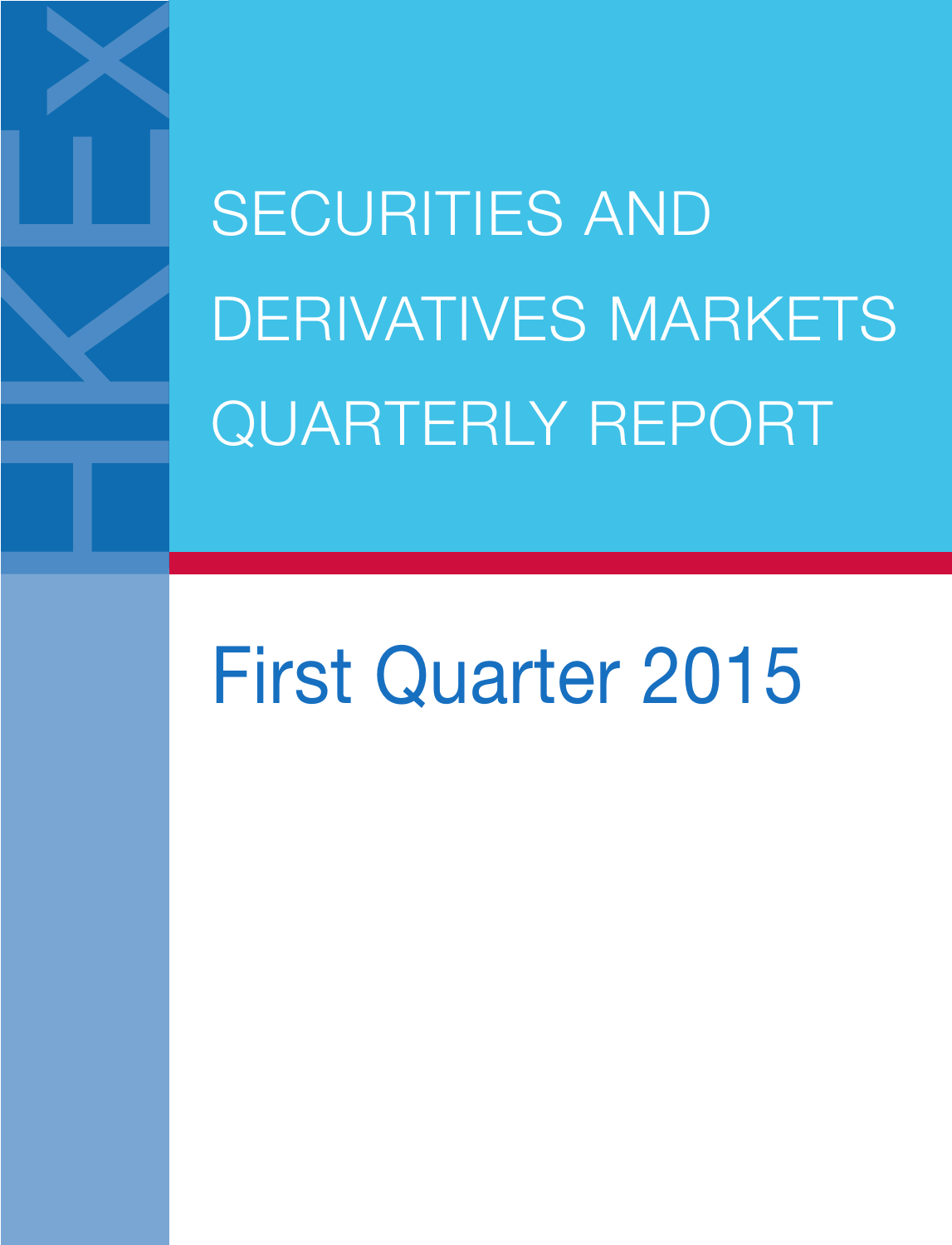#### **Main Board**

| <b>Highlights</b>                       |               | 1st Quarter 2015   | 1st Quarter 2014   |  |
|-----------------------------------------|---------------|--------------------|--------------------|--|
| No. of listed companies                 |               | 1,565              | 1,471              |  |
| No. of listed securities                |               | 8,834              | 9,203              |  |
| <b>Equities</b>                         |               |                    |                    |  |
| Ordinary shares                         |               | 1,566              | 1,472              |  |
| Preference shares                       |               | $6\phantom{1}$     | 3                  |  |
| <b>Warrants</b>                         |               | 4,818              | 5,342              |  |
| Equity                                  |               | 12                 | $\overline{7}$     |  |
| <b>Derivative</b>                       |               | 4,806              | 5,335              |  |
| Equity linked instrument                |               | $\mathbf{0}$       | $\mathbf{0}$       |  |
| Callable bull/bear contracts            |               | 1,641              | 1,799              |  |
| Unit trusts/mutual funds                |               | 138                | 131                |  |
| Debt securities                         |               | 665                | 456                |  |
| No. of trading only stocks              |               |                    |                    |  |
| Nasdaq stocks                           |               | $\overline{7}$     | $\overline{7}$     |  |
| <b>iShares</b>                          |               | $\overline{2}$     | $\overline{2}$     |  |
|                                         |               |                    |                    |  |
| No. of trading days                     |               | 61                 | 61                 |  |
| Total turnover in value (HK\$ mil.) *   |               | 5,240,239.32       | 4, 103, 585. 48    |  |
| Total turnover in shares (Mil. shs)     |               | 11,390,784.22      | 8,334,978.09       |  |
| Total number of trades (deals)          |               | 72,556,007         | 66,774,745         |  |
| Total market capitalisation (HK\$ mil.) |               | 26,534,266.95      | 22,892,041.53      |  |
| Average P/E ratio (times)               |               | 10.90              | 10.26              |  |
| Average dividend yield (%)              |               | 3.10               | 3.51               |  |
| Number of exchange participants         |               |                    |                    |  |
|                                         | $-$ Trading   | 500                | 503                |  |
|                                         | - Non-trading | 36                 | 38                 |  |
| Turnover in value (HK\$ mil.)           |               |                    |                    |  |
|                                         | Highest       | 148,923.55 (31/03) | 91,691.23 (21/03)  |  |
|                                         | Lowest        | 46,715.84 (17/02)  | 48,758.98 (02/01)  |  |
| Turnover in shares (Mil. shs)           |               |                    |                    |  |
|                                         | Highest       | 246,004.16 (22/01) | 172,987.82 (08/01) |  |
|                                         | Lowest        | 92,542.49 (02/01)  | 107,436.82 (02/01) |  |
| Total number of trades (deals)          |               |                    |                    |  |
|                                         | Highest       | 1,917,607 (31/03)  | 1,487,334 (27/01)  |  |
|                                         | Lowest        | 706,185 (17/02)    | 848,938 (02/01)    |  |
|                                         |               |                    |                    |  |

\* Included turnover value traded in non-HKD currency securities.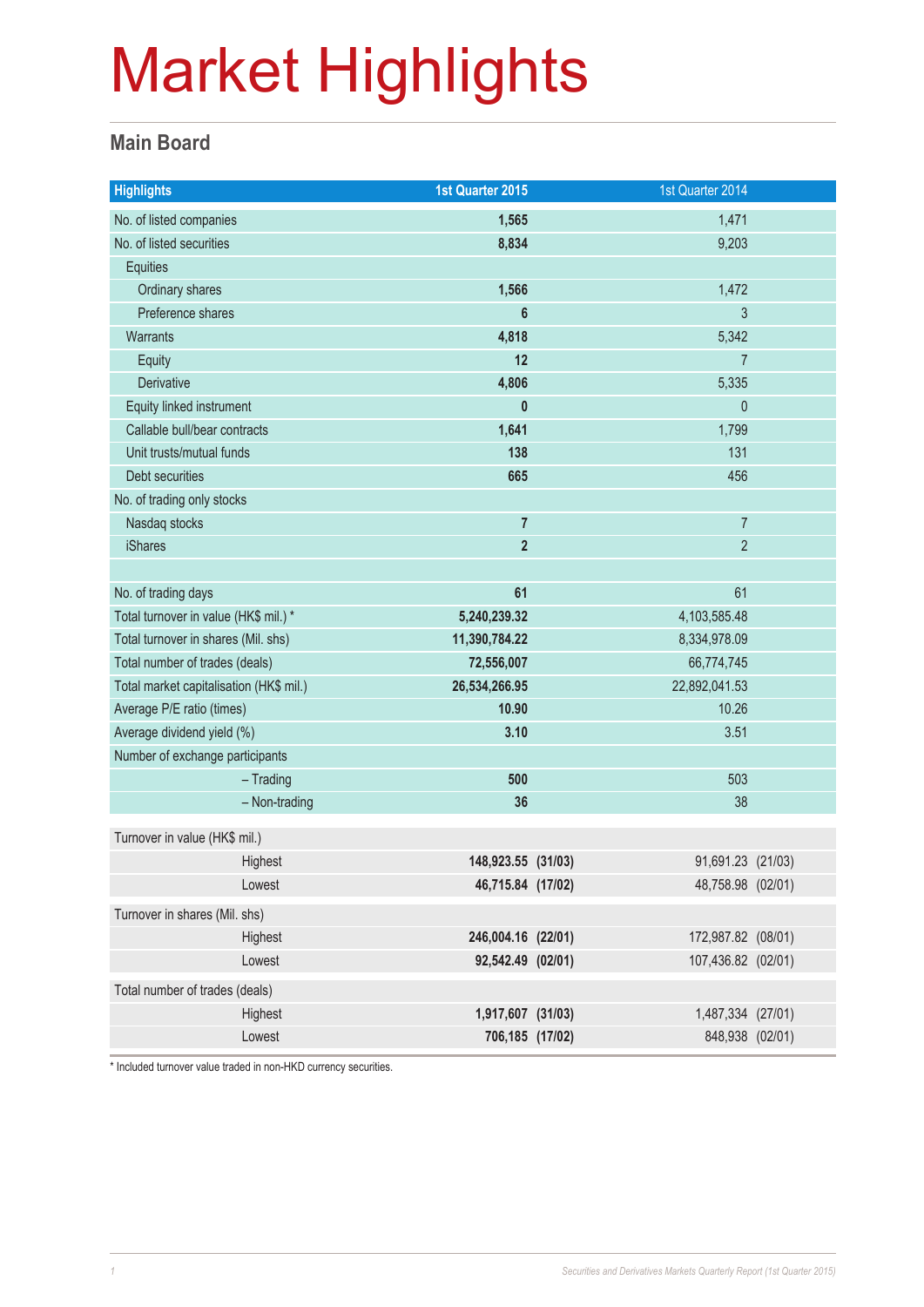### **Growth Enterprise Market (GEM)**

| <b>Highlights</b>                       |         | 1st Quarter 2015 |                | 1st Quarter 2014 |                |
|-----------------------------------------|---------|------------------|----------------|------------------|----------------|
| No. of listed companies                 |         | 210              |                | 195              |                |
| No. of listed securities                |         | 210              |                | 195              |                |
| Equities                                |         | 210              |                | 195              |                |
| Warrants                                |         | $\mathbf{0}$     |                | $\mathbf 0$      |                |
|                                         |         |                  |                |                  |                |
| No. of trading days                     |         | 61               |                | 61               |                |
| Total turnover in value (HK\$ mil.) *   |         | 31,767.18        |                | 63,841.30        |                |
| Total turnover in shares (Mil. shs)     |         | 74,102.98        |                | 108,376.84       |                |
| Total number of trades (deals)          |         | 912,664          |                | 1,599,170        |                |
| Total market capitalisation (HK\$ mil.) |         | 207,611.93       |                | 172,776.82       |                |
| Average P/E ratio (times)               |         | 60.53            | 11.46          |                  |                |
| Average dividend yield (%)              |         | 0.63             |                | 0.50             |                |
| Turnover in value (HK\$ mil.)           |         |                  |                |                  |                |
|                                         | Highest |                  | 927.12 (24/03) | 2,938.71 (09/01) |                |
|                                         | Lowest  |                  | 214.00 (23/02) |                  | 620.60 (11/02) |
| Turnover in shares (Mil. shs)           |         |                  |                |                  |                |
|                                         | Highest | 2,345.86 (13/03) |                | 4,095.76 (10/03) |                |
|                                         | Lowest  |                  | 475.85 (23/02) |                  | 956.04 (06/02) |
| Total number of trades (deals)          |         |                  |                |                  |                |
|                                         | Highest |                  | 31,517 (15/01) |                  | 64,707 (09/01) |
|                                         | Lowest  |                  | 7,321 (17/02)  |                  | 14,556 (31/03) |
|                                         |         |                  |                |                  |                |

\* Included turnover value traded in non-HKD currency securities.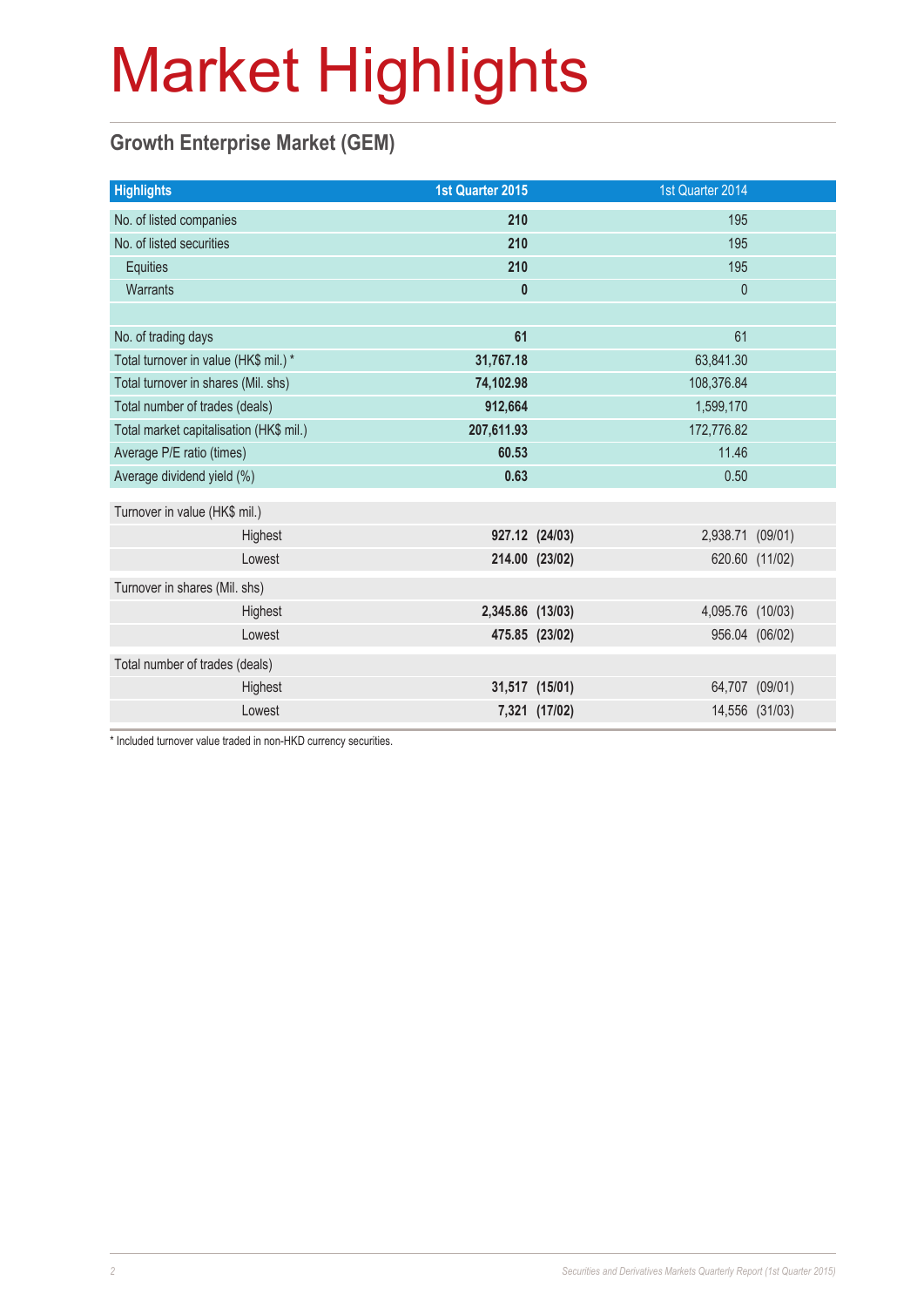### **Derivatives Market Highlights**

| <b>Highlights</b>                                               | 1st Quarter 2015 | 1st Quarter 2014 |
|-----------------------------------------------------------------|------------------|------------------|
| All futures and options products (excluding stock options)      |                  |                  |
| No. of trading days                                             | 61.0             | 61.0             |
| Total contract volume                                           | 18,870,729       | 17,076,554       |
| Equity index products                                           | 18,625,326       | 16,900,172       |
| <b>Equity products</b>                                          | 168,602          | 100,874          |
| Interest rates products                                         | 80               | 10               |
| <b>RMB Currency Futures</b>                                     | 58,303           | 75,498           |
| <b>Gold Futures</b>                                             | $\mathbf{0}$     | $\overline{0}$   |
| London Metal Mini Futures *                                     | 18,418           |                  |
| Average daily contract volume                                   | 309,356          | 279,944          |
|                                                                 |                  |                  |
| Total open interest as at the quarter end (contracts)           | 1,857,234        | 1,683,250        |
| Equity index products                                           | 1,826,327        | 1,654,060        |
| <b>Equity products</b>                                          | 17,347           | 19,695           |
| Interest rates products                                         | 35               | $\Omega$         |
| <b>RMB Currency Futures</b>                                     | 12,949           | 9,495            |
| <b>Gold Futures</b>                                             | 0                | 0                |
| London Metal Mini Futures *                                     | 576              |                  |
| * Trading in London Metal Mini Futures commenced on 01 Dec 2014 |                  |                  |
| <b>Stock options</b>                                            |                  |                  |
| No. of newly introduced stock options classes                   | $\mathbf{0}$     | $\overline{4}$   |
| No. of stock options as at the quarter end                      |                  |                  |
| <b>Class</b>                                                    | 80               | 74               |
| <b>Series</b>                                                   | 22,764           | 18,930           |
| Total premium (HK\$ mil.)                                       | 17,410.66        | 14,497.65        |
| Call                                                            | 9,284.26         | 6,384.32         |
| Put                                                             | 8,126.40         | 8,113.33         |
| Average daily premium (HK\$ mil.)                               | 285.42           | 237.67           |
| Total contract volume                                           | 22, 162, 657     | 16,760,161       |
| Call                                                            | 11,465,247       | 7,976,155        |
| Put                                                             | 10,697,410       | 8,784,006        |
| Average daily contract volume                                   | 363,322          | 274,757          |
| Total open interest as at the quarter end (contracts)           | 6,545,827        | 5,458,789        |
| Call                                                            | 3,322,929        | 2,525,406        |
| Put                                                             | 3,222,898        | 2,933,383        |
| Total number of trades                                          | 960,023          | 744,326          |
| Average daily number of trades                                  | 15,738           | 12,202           |
| Total contracts exercised                                       | 2,333,192        | 1,981,292        |
| Average premium per contract (HK\$)                             | 785.59           | 865.01           |
| Average contract per trade (contracts)                          | 23               | 23               |
| Put volume/call volume                                          | 0.93             | 1.10             |
| Average daily contract volume/open interest                     | 5.6%             | 5.0%             |
|                                                                 |                  |                  |
| All futures and options products                                |                  |                  |
| Total contract volume                                           | 41,033,386       | 33,836,715       |

Total open interest as at the quarter end (contracts) **8,403,061** 8,403,061 7,142,039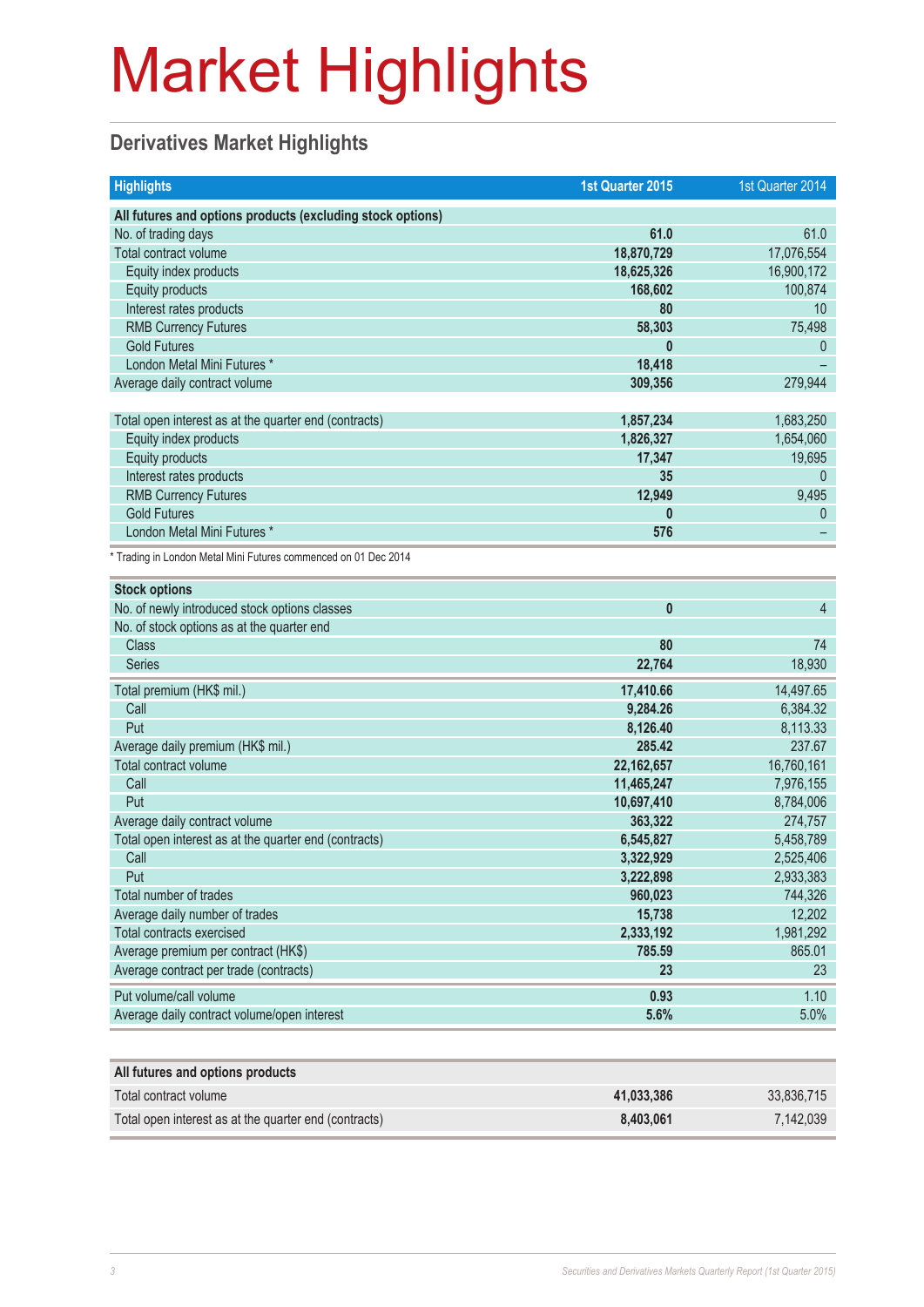### **Clearing and Settlement Statistics**

| <b>Securities Market</b>                                                        | 1st Quarter 2015        | 1st Quarter 2014 |
|---------------------------------------------------------------------------------|-------------------------|------------------|
| Average Daily Exchange Trades Handled by CCASS                                  |                         |                  |
| - Number of trades                                                              | 1,182,398               | 1,120,215        |
| - Value of trades (HK\$ bil.)                                                   | 85.0                    | 68.2             |
| - Share quantity Involved (bil shares)                                          | 187.7                   | 138.4            |
| Average Daily Settlement Instructions ("SIs") Settled by CCASS                  |                         |                  |
| - Number of SIs                                                                 | 90,242                  | 89,857           |
| - Value of SIs (HK\$ bil.)                                                      | 209.8                   | 200.4            |
| - Share quantity involved (bil. Shares)                                         | 45.0                    | 51.5             |
| Average Daily Investor SIs ("ISIs") Settled by CCASS                            |                         |                  |
| - Number of ISIs                                                                | 401                     | 418              |
| - Value of ISIs (HK\$ mil.)                                                     | 165.4                   | 302.9            |
| - Share quantity involved (mil. shares)                                         | 49.5                    | 195.8            |
| Average Daily Settlement Efficiency of CNS Stock Positions on Due Day (T+2) (%) | 99.93                   | 99.91            |
| Average Daily Settlement Efficiency of CNS Stock Positions                      |                         |                  |
| on the Day following the Due Day (T+3) (%)                                      | 99.99                   | 99.99            |
| Average Daily Buy-ins Executed on T+3                                           |                         |                  |
| - Number of brokers involved                                                    | $\overline{\mathbf{4}}$ | 5                |
| - Number of buy-ins                                                             | $\overline{\mathbf{4}}$ | 5                |
| - Value of buy-ins (HK\$ mil)                                                   | 2.6                     | 4.2              |
| Shares Deposited in the CCASS Depository *                                      |                         |                  |
| - Number of shares (bil shares)                                                 | 4,489.3                 | 4,058.3          |
| - Percentage of total issued shares of the admitted securities                  | 71.67                   | 70.36            |
| - Value of shares (HK\$ bil)                                                    | 15,975.6                | 13,423.2         |
| - Percentage of the total market capitalisation of the admitted securities      | 54.46                   | 52.82            |
| <b>Derivatives Market</b>                                                       |                         |                  |
| Open Interest                                                                   |                         |                  |
| - Equity Index Futures                                                          | 490,485                 | 411,217          |
| - Stock Futures                                                                 | 17,347                  | 19,695           |
| - Gold Futures                                                                  | $\mathbf{0}$            | $\theta$         |
| - Interest Rates Futures                                                        | 35                      | $\Omega$         |
| - RMB Currency Futures                                                          | 12,949                  | 9,495            |
| - London Metal Mini Futures #                                                   | 576                     |                  |
| - Equity Index Options                                                          | 1,335,842               | 1,242,843        |
| - Stock Options                                                                 | 6,545,827               | 5,458,789        |
| <b>Cumulative Stock Options Exercised</b>                                       |                         |                  |
| - Share quantity involved (mil. shs)                                            | 2,814                   | 2,246            |
| - Value of shares (HK\$ bil.)                                                   | 53                      | 41               |

\* Share quantity and market value of securities in non-HKD currency are included.

# Trading in London Metal Mini Futures commenced on 01 Dec 2014.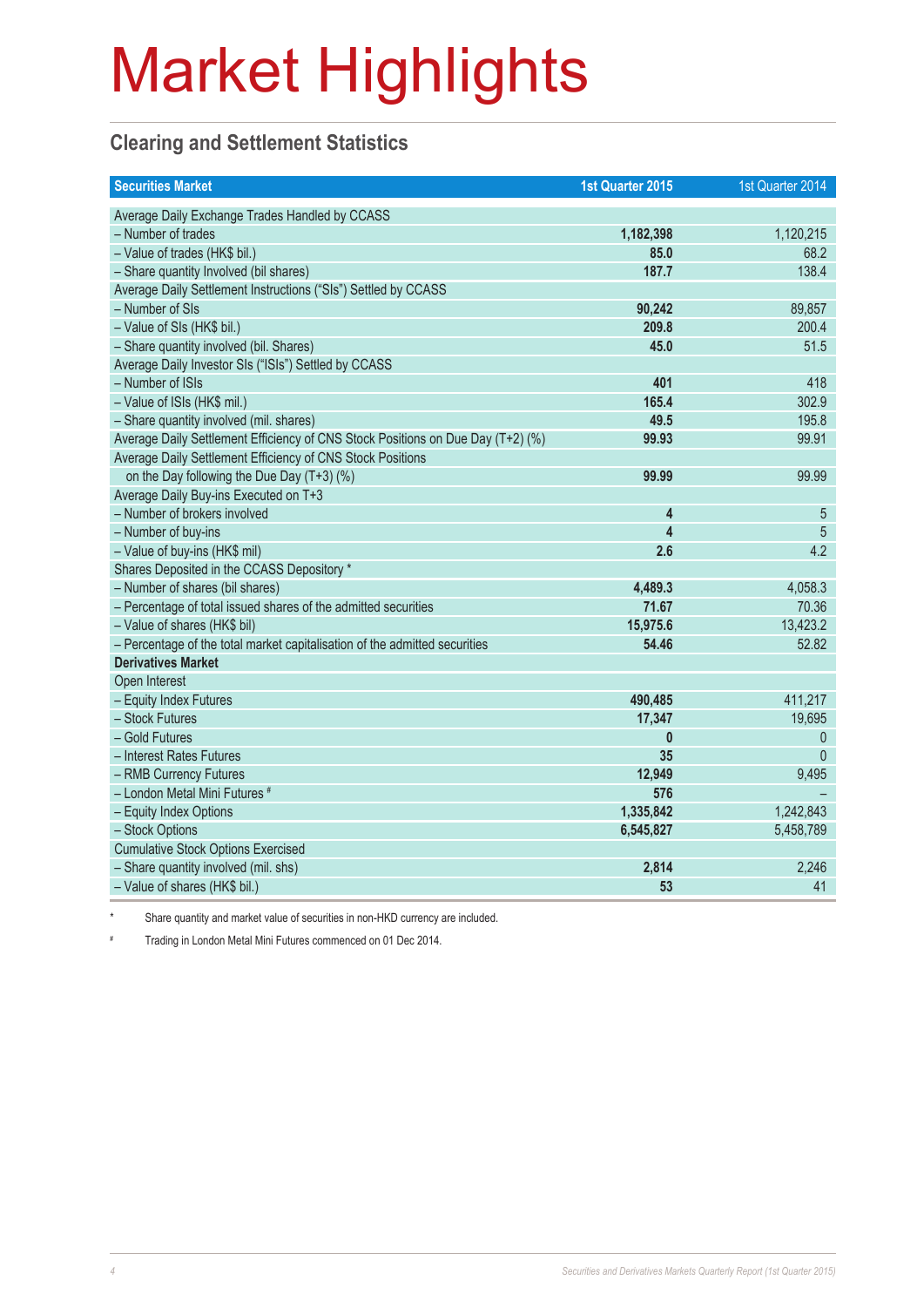### **Equity Turnover**

|                | <b>Share</b><br>(Mil. shs) | <b>Value</b><br>(HK\$ mil.) | No. of deals |
|----------------|----------------------------|-----------------------------|--------------|
| Q1             | 823,979.44                 | 3,181,471.21                | 56,265,350   |
| Q <sub>2</sub> | 639,726.12                 | 2,641,701.39                | 45,496,255   |
| Q <sub>3</sub> | 875,838.39                 | 3,158,832.53                | 52,249,276   |
| Q4             | 946,664.36                 | 3,489,289.62                | 56,518,377   |
| Q <sub>1</sub> | 774,786.99                 | 3,405,759.83                | 56,467,243   |
|                |                            |                             |              |

### **Equity Trading Statistics**

|      |                | No. of<br>trading days | <b>Average daily</b><br>turnover (HK\$ mil.) | Average<br>value per deal |
|------|----------------|------------------------|----------------------------------------------|---------------------------|
| 2014 | Q <sub>1</sub> | 61                     | 52,155.27                                    | 56,544                    |
|      | Q2             | 60                     | 44,028.36                                    | 58,064                    |
|      | Q <sub>3</sub> | 64                     | 49,356.76                                    | 60,457                    |
|      | Q4             | 62                     | 56,278.86                                    | 61,737                    |
| 2015 | Q <sub>1</sub> | 61                     | 55,832.13                                    | 60,314                    |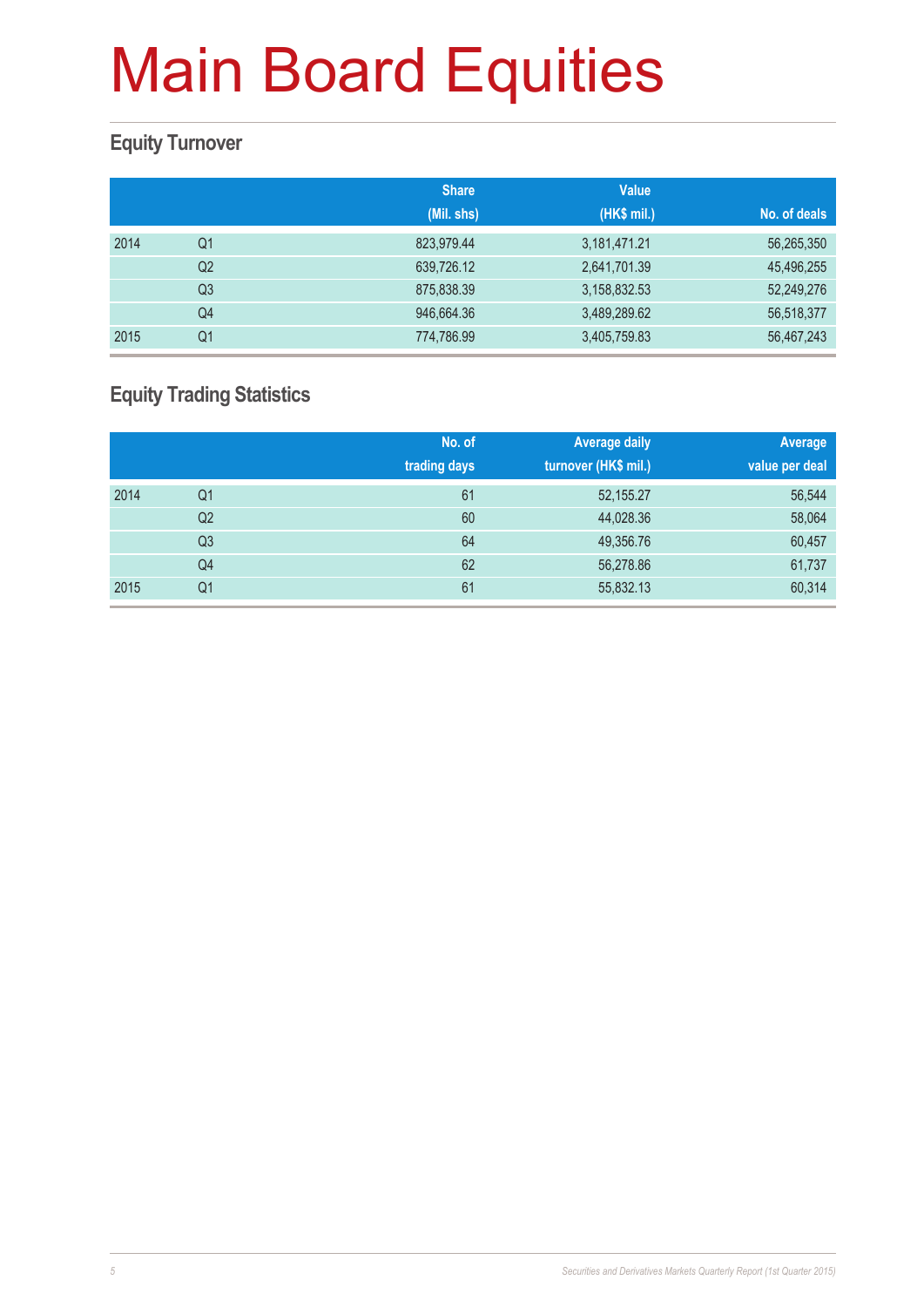#### **20 Most Advanced Stocks**

for 1st quarter 2015

|                |       |                        |                 | <b>Closing price</b> |                          |
|----------------|-------|------------------------|-----------------|----------------------|--------------------------|
| Rank           | Code  | <b>Stock</b>           | End of Mar 2015 | End of Dec 2014      | $%$ up                   |
| 1              | 00109 | <b>GOOD FELLOW RES</b> | 3.700           | 0.530                | 598.11                   |
| $\overline{2}$ | 00444 | SINCEREWATCH HK        | 1.660           | 0.450                | 268.89                   |
| 3              | 00530 | <b>GOLDIN FIN-2K</b>   | 24.500          | 7.500                | 226.67                   |
| 4              | 02080 | <b>MAGNUM ENT</b>      | 2.700           | 0.910                | 196.70                   |
| $\overline{5}$ | 01063 | <b>SUNCORP TECH</b>    | 0.690           | 0.233                | 196.14                   |
| $6\phantom{.}$ | 02223 | <b>CASABLANCA</b>      | 4.500           | 1.520                | 196.05                   |
| $\overline{7}$ | 01250 | <b>JIN CAI H-NEW</b>   | 0.400           | 0.140                | $\overline{A}$<br>185.71 |
| $\bf 8$        | 01191 | YUESHOU ENV            | 0.610           | 0.218                | 179.82<br>A              |
| 9              | 01669 | <b>GIC GROUP</b>       | 3.940           | 1.440                | 173.61                   |
| 10             | 00283 | <b>GOLDIN PPT</b>      | 13.760          | 5.030                | 173.56                   |
| 11             | 00340 | <b>CHINA MINING</b>    | 0.175           | 0.066                | 165.15                   |
| 12             | 00976 | CHIHO-TIANDE           | 7.300           | 2.800                | 160.71                   |
| 13             | 00566 | <b>HANERGY TFP</b>     | 6.980           | 2.810                | 148.40                   |
| 14             | 01196 | <b>REALORD GROUP</b>   | 4.240           | 1.740                | 143.68                   |
| 15             | 01480 | YAN TAT GROUP          | 5.680           | 2.340                | 142.74                   |
| 16             | 00122 | <b>CROCODILE</b>       | 1.220           | 0.510                | 139.22                   |
| 17             | 02277 | <b>CHUN SING ENG</b>   | 1.480           | 0.620                | 138.71                   |
| 18             | 00720 | <b>AUTO ITALIA</b>     | 0.365           | 0.161                | 126.71                   |
| 19             | 00708 | <b>NEW MEDIA</b>       | 8.000           | 3.550                | 125.35                   |
| 20             | 01220 | <b>ZHIDAO INT'L</b>    | 2.090           | 0.940                | 122.34                   |

A Adjusted

#### **20 Most Declined Stocks**

for 1st quarter 2015

|                |       |                        | <b>Closing price</b> |                         |          |
|----------------|-------|------------------------|----------------------|-------------------------|----------|
| Rank           | Code  | <b>Stock</b>           | End of Mar 2015      | End of Dec 2014         | % down   |
| 1              | 00682 | <b>CHAODA MODERN</b>   | 0.440                | 1.100                   | $-60.00$ |
| $\overline{2}$ | 01046 | <b>UNIVERSE IN-NEW</b> | 0.455                | 1.120<br>$\overline{A}$ | $-59.38$ |
| 3              | 00810 | <b>OPES ASIA-NEW</b>   | 0.450                | $\overline{A}$<br>0.990 | $-54.55$ |
| 4              | 00185 | <b>HENG FAI ENT</b>    | 0.130                | $\overline{A}$<br>0.277 | $-53.07$ |
| 5              | 00582 | <b>LANDING INTL</b>    | 0.144                | 0.300                   | $-52.00$ |
| $6\phantom{1}$ | 00986 | CH ENV ENERGY          | 0.132                | 0.275                   | $-52.00$ |
| 7              | 00928 | <b>TACK FIORI</b>      | 0.960                | 1.950                   | $-50.77$ |
| 8              | 00149 | CH AGRI-PROD EX        | 0.108                | 0.214                   | $-49.53$ |
| 9              | 02012 | SUNSHINE OIL           | 0.315                | 0.600                   | $-47.50$ |
| 10             | 00703 | <b>FUTURE BRIGHT</b>   | 1.380                | 2.430                   | $-43.21$ |
| 11             | 02324 | <b>CAPITAL VC</b>      | 0.124                | 0.214                   | $-42.06$ |
| 12             | 00689 | EPI (HOLDINGS)         | 0.091                | 0.156                   | $-41.67$ |
| 13             | 00851 | <b>SHENG YUAN HLDG</b> | 0.174                | 0.290                   | $-40.00$ |
| 14             | 00439 | <b>KUANGCHI</b>        | 3.160                | 5.260                   | $-39.92$ |
| 15             | 00648 | <b>CHINA RENJI</b>     | 0.211                | 0.350                   | $-39.71$ |
| 16             | 00307 | UP ENFRGY DEV          | 0.480                | 0.790                   | $-39.24$ |
| 17             | 01180 | <b>PARADISE ENT</b>    | 1.940                | 3.170                   | $-38.80$ |
| 18             | 01318 | <b>GREENS HOLDINGS</b> | 0.870                | 1.420                   | $-38.73$ |
| 19             | 00313 | <b>RICHLY FIELD</b>    | 0.083                | 0.134                   | $-38.06$ |
| 20             | 01159 | <b>JIMEI INT ENT</b>   | 8.300                | 13.360                  | $-37.87$ |

A Adjusted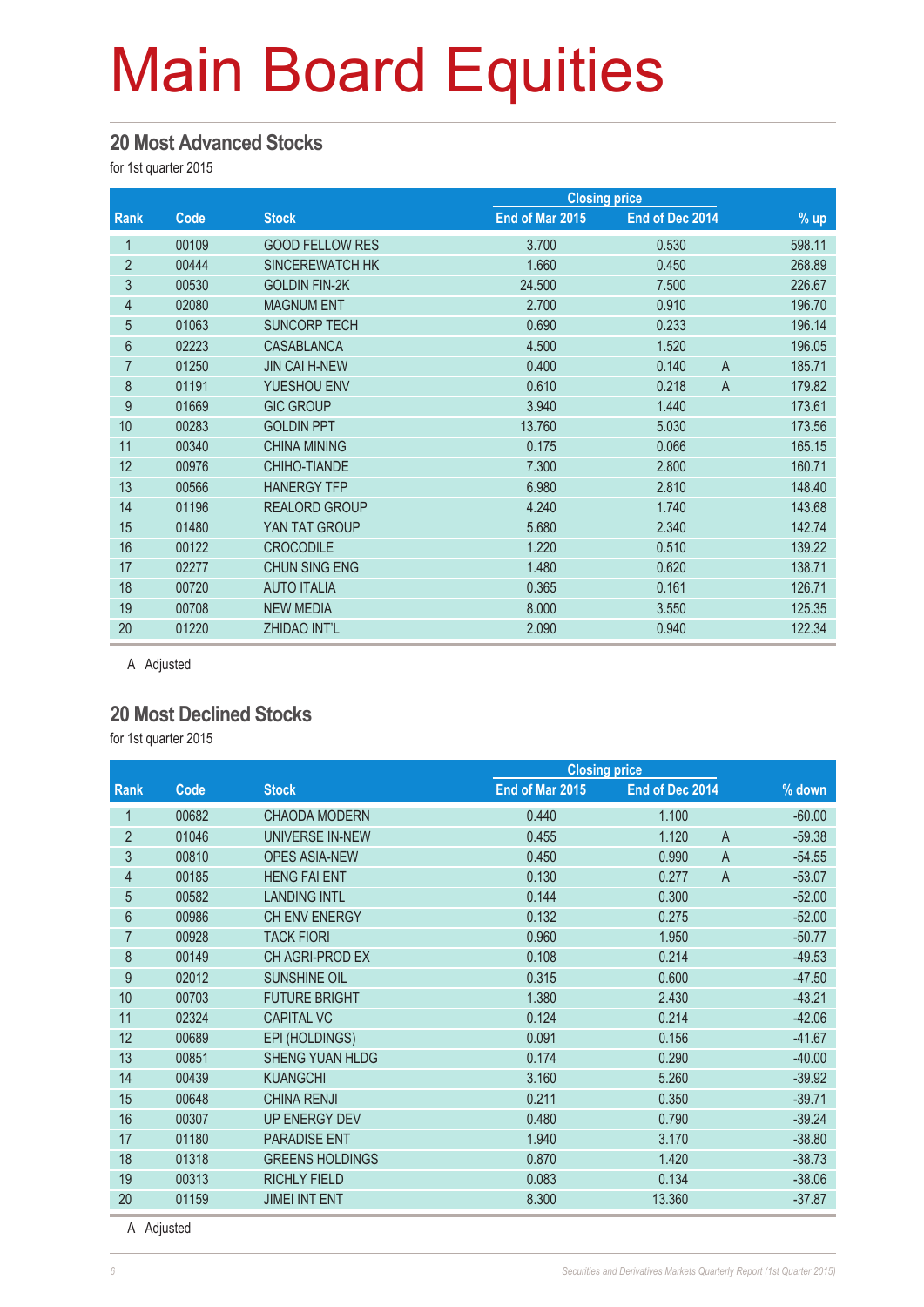#### **20 Most Active Stocks by Value**

for 1st quarter 2015

| Rank             | Code  | <b>Stock</b>           | Turnover (HK\$ mil.) | % of total |
|------------------|-------|------------------------|----------------------|------------|
| 1                | 00700 | <b>TENCENT</b>         | 172,905.02           | 5.08       |
| $\overline{2}$   | 02318 | <b>PING AN</b>         | 135,689.67           | 3.98       |
| 3                | 00941 | <b>CHINA MOBILE</b>    | 115,705.34           | 3.40       |
| $\overline{4}$   | 00939 | <b>CCB</b>             | 98,964.95            | 2.91       |
| 5                | 01398 | <b>ICBC</b>            | 87,721.11            | 2.58       |
| $6\phantom{a}$   | 00005 | <b>HSBC HOLDINGS</b>   | 85,869.81            | 2.52       |
| $\overline{7}$   | 03988 | <b>BANK OF CHINA</b>   | 83,527.89            | 2.45       |
| 8                | 02628 | <b>CHINA LIFE</b>      | 80,200.28            | 2.35       |
| $\boldsymbol{9}$ | 01299 | AIA                    | 66,908.92            | 1.96       |
| 10               | 00388 | <b>HKEX</b>            | 53,298.26            | 1.56       |
| 11               | 00857 | <b>PETROCHINA</b>      | 49,341.84            | 1.45       |
| 12               | 00001 | <b>CKH HOLDINGS</b>    | 45,909.93            | 1.35       |
| 13               | 00386 | SINOPEC CORP           | 42,328.19            | 1.24       |
| 14               | 00883 | <b>CNOOC</b>           | 42,324.18            | 1.24       |
| 15               | 00013 | <b>HUTCHISON</b>       | 39,803.84            | 1.17       |
| 16               | 00688 | <b>CHINA OVERSEAS</b>  | 38,663.62            | 1.14       |
| 17               | 00027 | <b>GALAXY ENT</b>      | 38,405.70            | 1.13       |
| 18               | 01928 | <b>SANDS CHINA LTD</b> | 37,505.65            | 1.10       |
| 19               | 01988 | <b>MINSHENG BANK</b>   | 34,371.32            | 1.01       |
| 20               | 00566 | <b>HANERGY TFP</b>     | 33,678.40            | 0.99       |
| <b>Total</b>     |       |                        | 1,383,123.92         | 40.61      |

#### **20 Most Active Stock by Shares**

for 1st quarter 2015

| Rank           | Code  | <b>Stock</b>          | <b>Turnover (Mil. shs)</b> | % of total |
|----------------|-------|-----------------------|----------------------------|------------|
| 1              | 03988 | <b>BANK OF CHINA</b>  | 19,040.39                  | 2.46       |
| $\overline{2}$ | 01398 | <b>ICBC</b>           | 15,570.16                  | 2.01       |
| 3              | 00939 | <b>CCB</b>            | 15,532.90                  | 2.00       |
| $\overline{4}$ | 00397 | <b>JUNYANG SOLAR</b>  | 13,098.12                  | 1.69       |
| 5              | 00745 | CN CULTURE GP         | 12,627.04                  | 1.63       |
| 6              | 00261 | <b>CCT LAND</b>       | 12,447.05                  | 1.61       |
| $\overline{7}$ | 00755 | SHANGHAI ZENDAI       | 10,144.02                  | 1.31       |
| 8              | 00364 | PING SHAN TEA         | 9,458.77                   | 1.22       |
| 9              | 01060 | <b>ALI PICTURES</b>   | 9,072.75                   | 1.17       |
| 10             | 00981 | <b>SMIC</b>           | 8,438.63                   | 1.09       |
| 11             | 00493 | <b>GOME</b>           | 8,418.23                   | 1.09       |
| 12             | 01288 | <b>ABC</b>            | 8,024.67                   | 1.04       |
| 13             | 01063 | <b>SUNCORP TECH</b>   | 7,273.07                   | 0.94       |
| 14             | 00582 | <b>LANDING INTL</b>   | 7,115.70                   | 0.92       |
| 15             | 00340 | <b>CHINA MINING</b>   | 6,864.82                   | 0.89       |
| 16             | 00386 | SINOPEC CORP          | 6,799.10                   | 0.88       |
| 17             | 00566 | <b>HANERGY TFP</b>    | 6,600.08                   | 0.85       |
| 18             | 00913 | UNITY INV HOLD        | 6,471.24                   | 0.84       |
| 19             | 00875 | <b>CYPRESS JADE</b>   | 6,428.17                   | 0.83       |
| 20             | 01188 | <b>HYBRID KINETIC</b> | 6,312.94                   | 0.81       |
| <b>Total</b>   |       |                       | 195,737.87                 | 25.26      |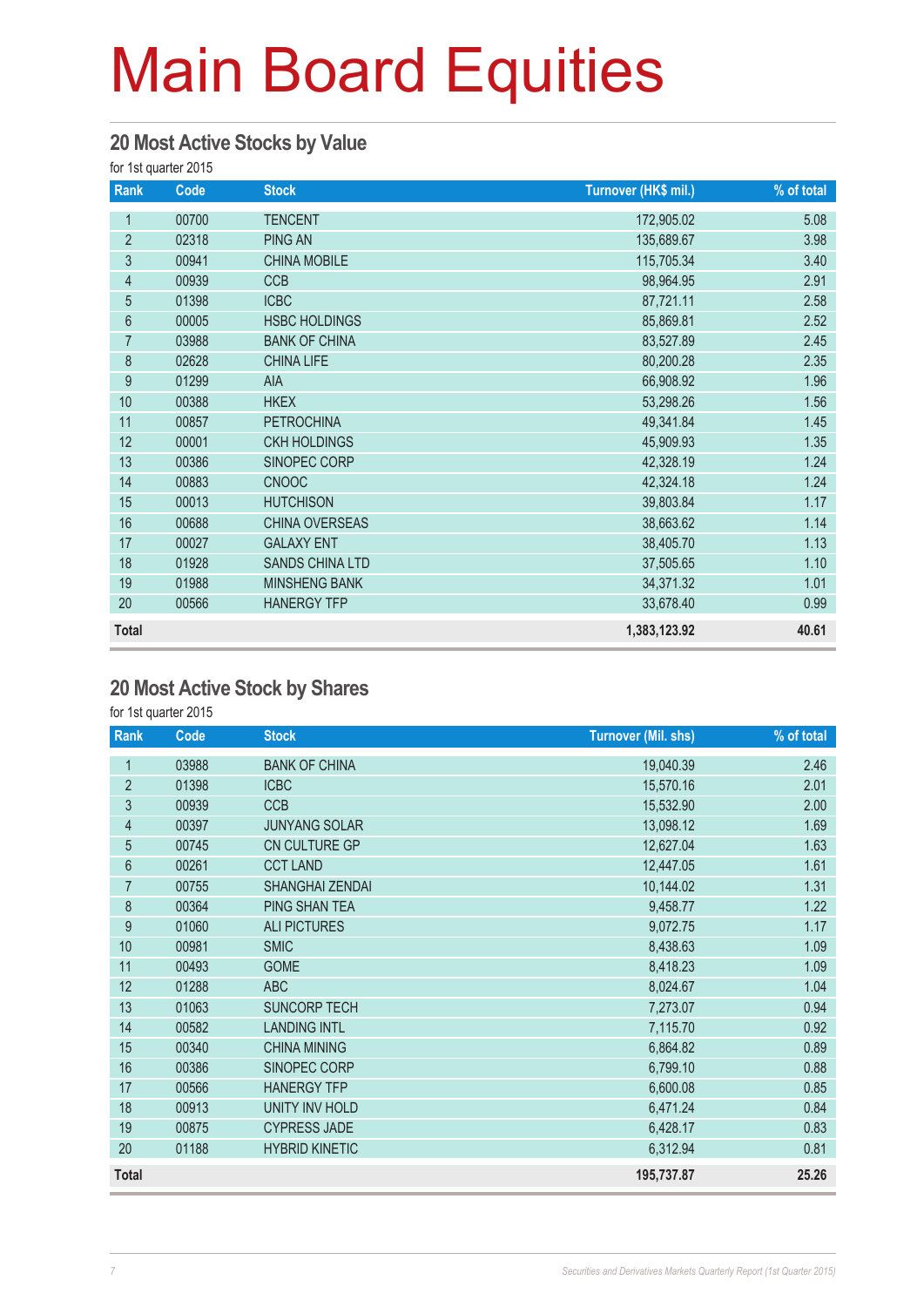**Market Capitalisation of listed companies for Main Board**

|      |                | HK\$ mil.     |
|------|----------------|---------------|
| 2014 | Q1             | 22,892,041.53 |
|      | Q2             | 23,780,215.41 |
|      | Q <sub>3</sub> | 24,248,110.50 |
|      | Q4             | 24,892,419.04 |
| 2015 | Q1             | 26,534,266.95 |

**Market Capitalisation by Hang Seng Industry Classification System\* – Main Board**  Quarter-end figures



Hang Seng Industry Classification System (HSICS) is provided by Hang Seng Indexes Company Limited. Note: New Hang Seng Industry Classification System took effect on 9 September 2013.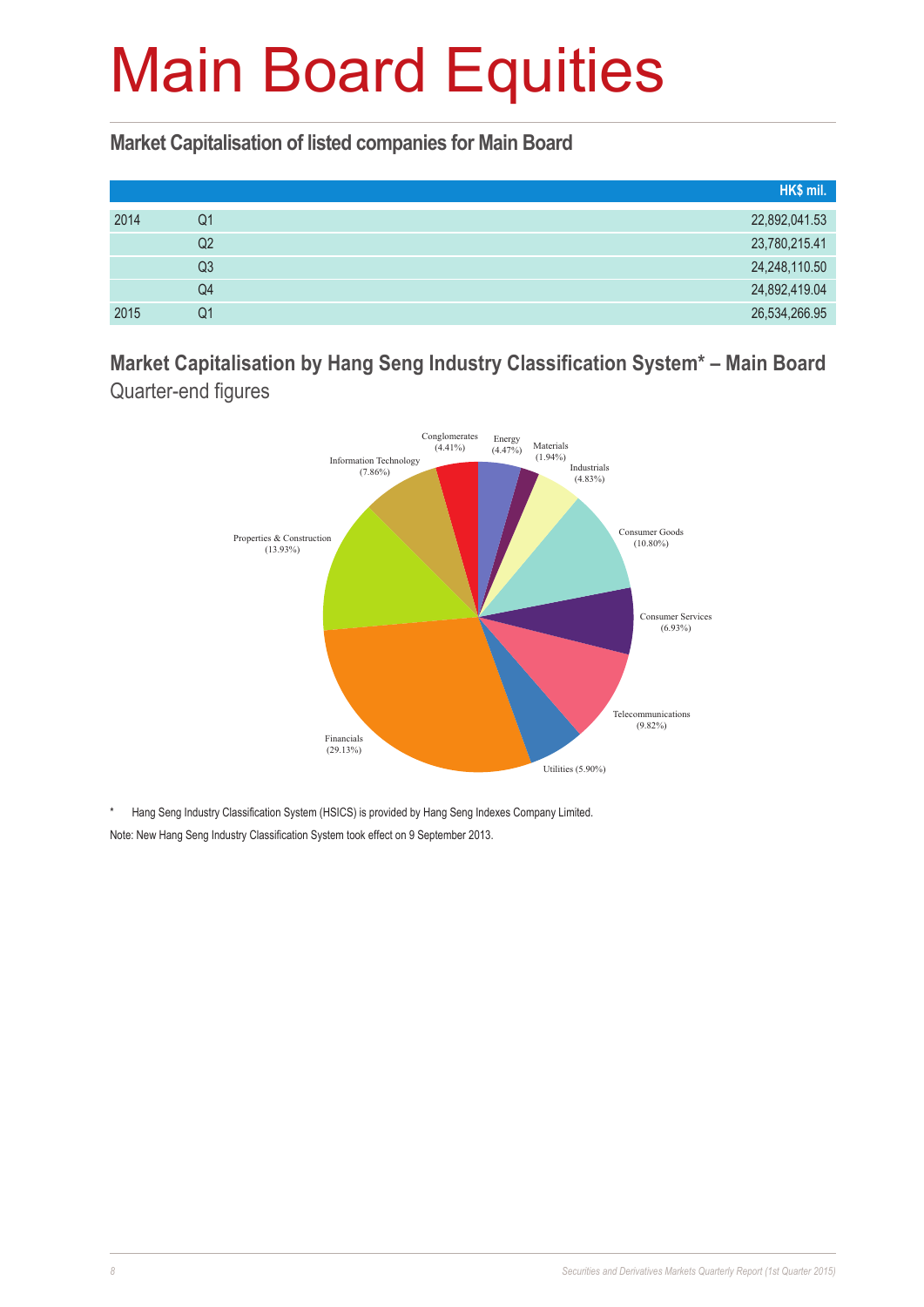#### **50 Leading Companies by Market Capitalisation**

as at the 1st quarter end 2015

|                         |                | <b>Market capitalisation</b>                                      |                          |                    |
|-------------------------|----------------|-------------------------------------------------------------------|--------------------------|--------------------|
| Rank                    | Code           | <b>Company</b>                                                    | (HK\$ mil.)              | % of market total  |
| 1                       | 00941          | China Mobile Ltd.                                                 | 2,072,019.43             | 7.81               |
| $\overline{2}$          | 00939          | China Construction Bank Corporation - H Shares                    | 1,548,287.54             | 5.84               |
| 3                       | 00700          | Tencent Holdings Ltd.                                             | 1,379,737.80             | 5.20               |
| $\overline{\mathbf{4}}$ | 00005          | <b>HSBC Holdings plc</b>                                          | 1,284,727.29             | 4.84               |
| 5                       | 01299          | AIA Group Ltd.                                                    | 587,803.62               | 2.22               |
| $6\phantom{a}$          | 02378          | Prudential plc *                                                  |                          | N.A.<br>518,295.84 |
| $\overline{7}$          | 01398          | Industrial and Commercial Bank of China Ltd. - H Shares           | 496,461.93               | 1.87               |
| 8                       | 00883          | CNOOC Ltd.                                                        | 489,336.12               | 1.84               |
| $\boldsymbol{9}$        | 00013          | Hutchison Whampoa Ltd.                                            | 458,738.70               | 1.73               |
| 10                      | 00805          | Glencore plc *                                                    |                          | 444,324.08<br>N.A. |
| 11                      | 03988          | Bank of China Ltd. - H Shares                                     | 374,627.80               | 1.41               |
| 12                      | 00001          | CK Hutchison Holdings Ltd.                                        | 367,806.90               | 1.39               |
| 13                      | 02318          | Ping An Insurance (Group) Co. of China Ltd. - H Shares            | 347,057.08               | 1.31               |
| 14                      | 00016          | Sun Hung Kai Properties Ltd.                                      | 343,485.76               | 1.29               |
| 15                      | 00267          | CITIC Ltd.                                                        | 330,716.14               | 1.25               |
| 16                      | 02888          | <b>Standard Chartered PLC</b>                                     | 315,681.34               | 1.19               |
| 17                      | 02388          | BOC Hong Kong (Holdings) Ltd.                                     | 292,337.37               | 1.10               |
| 18                      | 00566          | Hanergy Thin Film Power Group Ltd.                                | 290,771.82               | 1.10               |
| 19                      | 00762          | China Unicom (Hong Kong) Ltd.                                     | 282,575.56               | 1.06               |
| 20                      | 00011          | Hang Seng Bank Ltd.                                               | 268,613.90               | 1.01               |
| 21                      | 01928          | Sands China Ltd.                                                  | 258,990.64               | 0.98               |
| 22                      | 00945          | Manulife Financial Corporation *                                  |                          | N.A.<br>257,674.52 |
| 23                      | 02628          | China Life Insurance Co. Ltd. - H Shares                          | 252,627.89               | 0.95               |
| 24                      | 03328          | Bank of Communications Co., Ltd. - H Shares                       | 232,828.89               | 0.88               |
| 25                      | 00388          | Hong Kong Exchanges and Clearing Ltd.                             | 221,978.83               | 0.84               |
| 26                      | 00066          | MTR Corporation Ltd.                                              | 215,240.88               | 0.81               |
| 27                      | 00688          | China Overseas Land & Investment Ltd.                             | 204,758.09               | 0.77               |
| 28                      | 00003          | Hong Kong and China Gas Co. Ltd., The                             | 188,586.89               | 0.71               |
| 29                      | 00857          | PetroChina Co. Ltd. - H Shares                                    | 181,028.56               | 0.68               |
| 30                      | 00002          | CLP Holdings Ltd.                                                 | 171,167.03               | 0.65               |
| 31<br>32                | 00530          | Goldin Financial Holdings Ltd.                                    | 171,047.53               | 0.64               |
| 33                      | 00006<br>01038 | Power Assets Holdings Ltd.                                        | 169,246.95               | 0.64               |
| 34                      | 00004          | Cheung Kong Infrastructure Holdings Ltd.                          | 167,932.07               | 0.63<br>0.62       |
| 35                      | 00012          | Wharf (Holdings) Ltd., The<br>Henderson Land Development Co. Ltd. | 164,130.13               | 0.62               |
| 36                      | 00386          | China Petroleum & Chemical Corporation - H Shares                 | 163,368.47<br>157,417.92 | 0.59               |
| 37                      | 00019          | Swire Pacific Ltd.                                                | 155,324.53               | 0.59               |
| 38                      | 00027          | Galaxy Entertainment Group Ltd.                                   | 150,093.42               | 0.57               |
| 39                      | 01972          | Swire Properties Ltd.                                             | 147,712.50               | 0.56               |
| 40                      | 01109          | China Resources Land Ltd.                                         | 143,024.84               | 0.54               |
| 41                      | 00992          | Lenovo Group Ltd.                                                 | 125,749.97               | 0.47               |
| 42                      | 01913          | PRADA S.p.A.                                                      | 120,264.73               | 0.45               |
| 43                      | 01288          | Agricultural Bank of China Ltd. - H Shares                        | 118,037.08               | 0.44               |
| 44                      | 01044          | Hengan International Group Co. Ltd.                               | 113,992.17               | 0.43               |
| 45                      | 00151          | Want Want China Holdings Ltd.                                     | 108,573.28               | 0.41               |
| 46                      | 00656          | Fosun International Ltd.                                          | 103,975.63               | 0.39               |
| 47                      | 02601          | China Pacific Insurance (Group) Co., Ltd. - H Shares              | 102,408.57               | 0.39               |
| 48                      | 00101          | Hang Lung Properties Ltd.                                         | 97,779.75                | 0.37               |
| 49                      | 00322          | Tingyi (Cayman Islands) Holding Corp.                             | 93,476.04                | 0.35               |
| 50                      | 00836          | China Resources Power Holdings Co. Ltd.                           | 93,363.62                | 0.35               |
|                         |                |                                                                   |                          | 60.77              |
| <b>Total</b>            |                |                                                                   | 16,124,912.99            |                    |
| <b>Market Total</b>     |                |                                                                   | 26,534,266.95            | 100.00             |

Notes:

\* not included in Market Total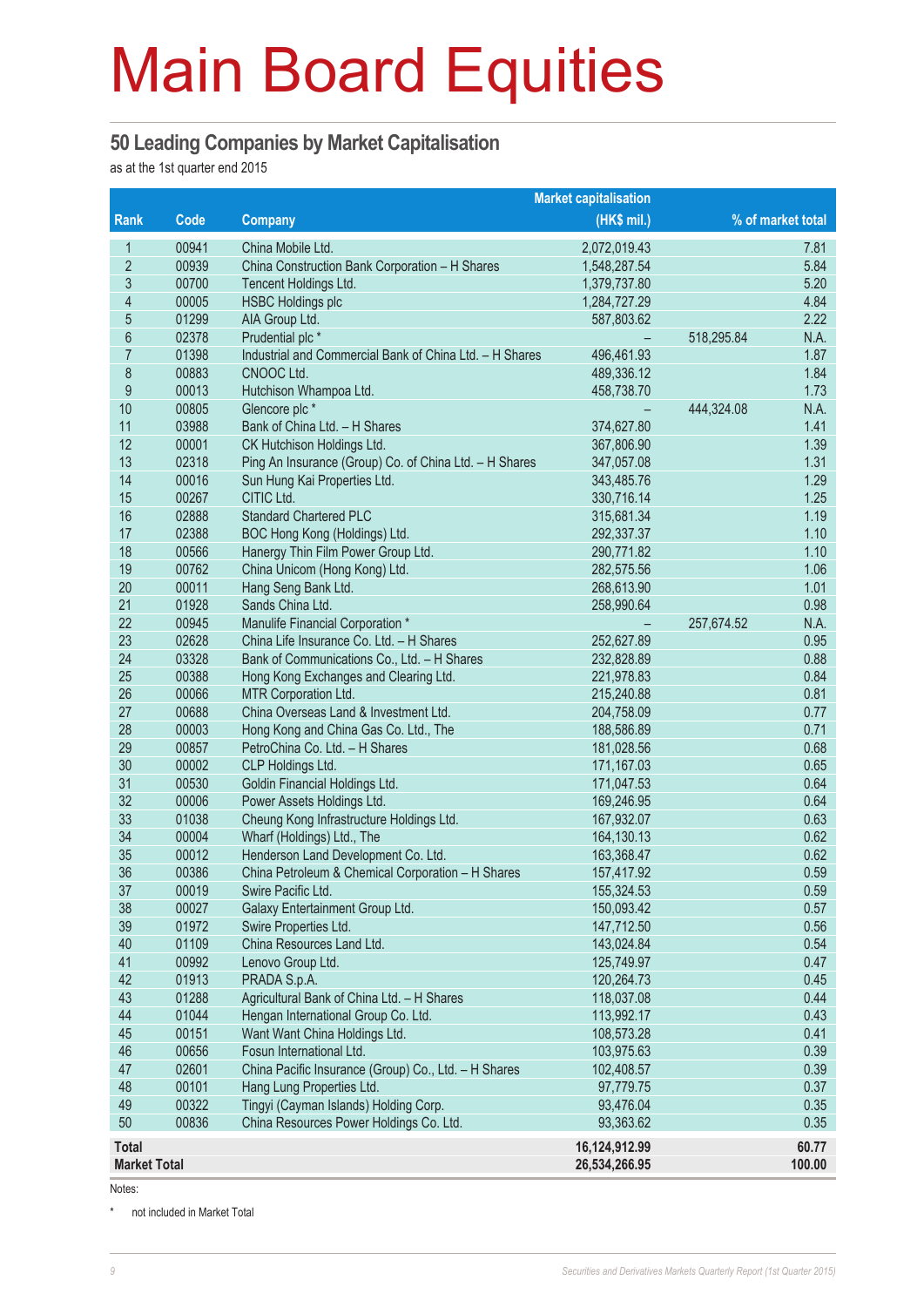### **Short Selling (value)**

|      |    | Short selling turnover (HK\$ mil.) | Market turnover (HK\$ mil.) * | % of market total |
|------|----|------------------------------------|-------------------------------|-------------------|
| 2014 | Q1 | 413,654.80                         | 4, 167, 426. 78               | 9.93              |
|      | Q2 | 355,541.15                         | 3,447,418.64                  | 10.31             |
|      | Q3 | 464,325.10                         | 4,535,766.69                  | 10.24             |
|      | Q4 | 537,312.82                         | 5,005,118.22                  | 10.74             |
| 2015 | Q1 | 502,684.62                         | 5,272,006.50                  | 9.53              |

Included Market total for Main Board and GEM.

### **Short Selling (share)**

|      |    | <b>Short selling turnover (Mil. shs)</b> | Market turnover (Mil. shs) * | % of market total |
|------|----|------------------------------------------|------------------------------|-------------------|
| 2014 | Q1 | 41,100.03                                | 8,443,354.93                 | 0.49              |
|      | Q2 | 36.449.08                                | 6,775,296.43                 | 0.54              |
|      | Q3 | 45.864.62                                | 9,468,544.88                 | 0.48              |
|      | Q4 | 50.290.13                                | 9,599,469.09                 | 0.52              |
| 2015 | Q1 | 42,342.54                                | 11,464,887.20                | 0.37              |

Included Market total for Main Board and GEM.

#### **New Listing Companies Statistics**

|      |                | No. of newly<br>listed companies | No. of companies<br>transferred from GEM* | <b>Funds raised</b><br>(HK\$ mil.) # |
|------|----------------|----------------------------------|-------------------------------------------|--------------------------------------|
| 2014 | Q1             | 18                               | $\mathcal{P}$                             | 45,540.23                            |
|      | Q <sub>2</sub> | 24                               | 2                                         | 35,955.89                            |
|      | Q3             | 27                               | ာ                                         | 48,806.13                            |
|      | Q4             | 27                               |                                           | 100,054.42                           |
| 2015 | Q1             | 16                               | 3                                         | 18,413.14                            |

Included only the transfers of listing from GEM to Main Board pursuant to the revised Rule 9.24 of GEM Listing Rules and to the new Chapter 9A of the Main Board Listing Rules effective from 1 July 2008.

# All funds raised are attributed to the initial public offers of newly listed companies.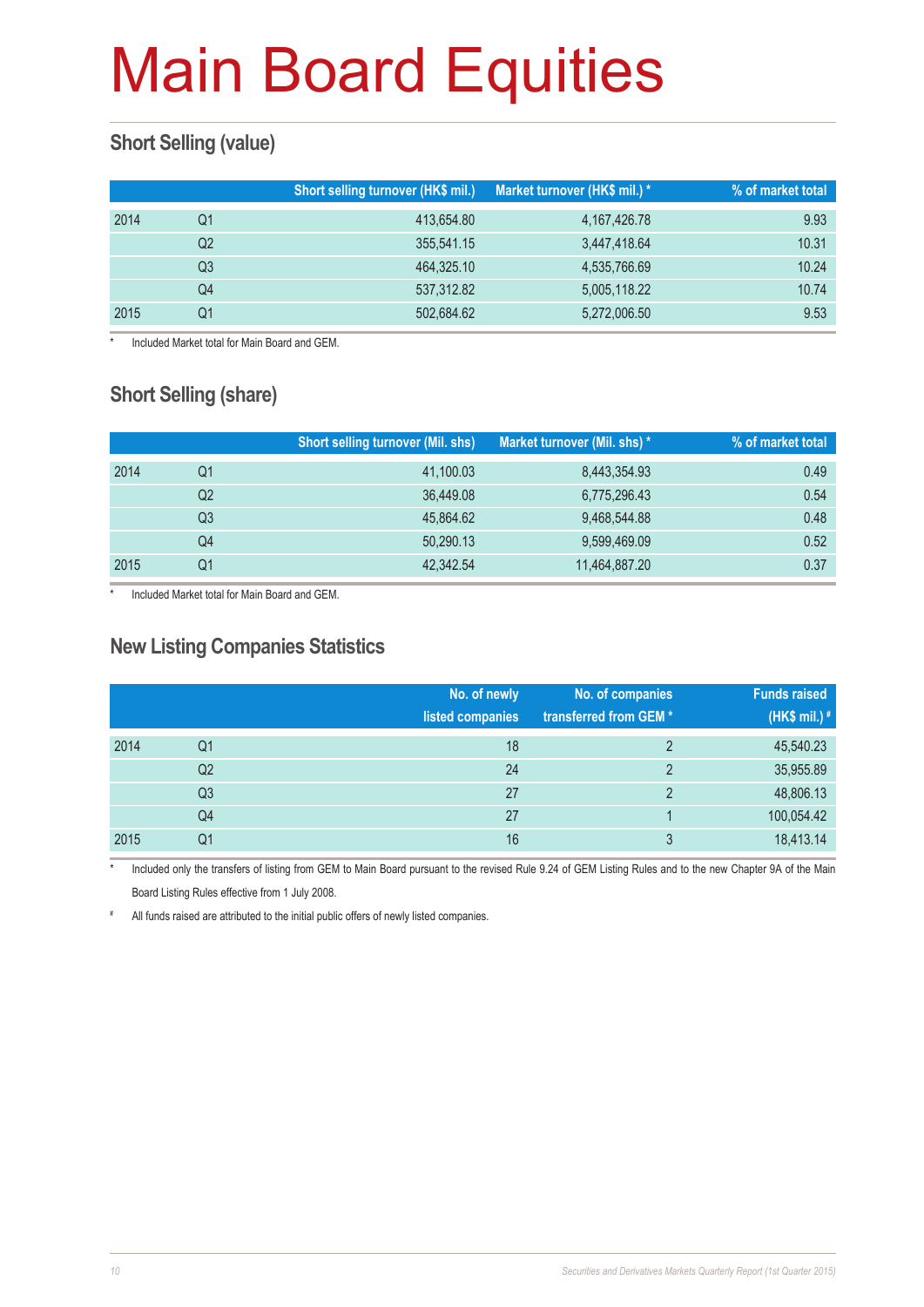#### **Newly Listed Companies**

for 1st quarter 2015

| Code         | <b>Company name</b>                                         |            |               | Listing date No. of issued shares Funds raised (HK\$ mil.) |
|--------------|-------------------------------------------------------------|------------|---------------|------------------------------------------------------------|
| 01673        | Huazhang Technology Holding Ltd. *                          | 2015/01/05 | 272,000,000   |                                                            |
| 02212        | Future Bright Mining Holdings Ltd.                          | 2015/01/09 | 352,000,000   | 77.44                                                      |
| 01326        | Pegasus Entertainment Holdings Ltd. *                       | 2015/01/09 | 531,000,000   |                                                            |
| 06866        | Zuoli Kechuang Micro-finance Co. Ltd. - H Shares            | 2015/01/13 | 300,000,000   | 390.00                                                     |
| 03708        | Yat Sing Holdings Ltd.                                      | 2015/01/14 | 1,118,800,000 | 167.82                                                     |
| 01993        | Asiaray Media Group Ltd.                                    | 2015/01/15 | 440,000,000   | 660.00                                                     |
| 01362        | SiS Mobile Holdings Ltd.                                    | 2015/01/15 | 280,000,000   | 36.74                                                      |
| 06161        | Target Insurance (Holdings) Ltd.                            | 2015/01/15 | 518,750,000   | 231.44                                                     |
| 06822        | King's Flair International (Holdings) Ltd.                  | 2015/01/16 | 700,000,000   | 241.50                                                     |
| 01327        | Time2U International Holding Ltd.                           | 2015/01/30 | 800,000,000   | 286.00                                                     |
| 01027        | Jicheng Umbrella Holdings Ltd.                              | 2015/02/13 | 600.000.000   | 165.00                                                     |
| 01858        | Beijing Chunlizhengda Medical Instruments Co., Ltd. - H Shs | 2015/03/11 | 19,170,400    | 266.09                                                     |
| 00442        | KTL International Holdings Group Ltd.                       | 2015/03/11 | 80,000,000    | 84.00                                                      |
| 01430        | Suchuang Gas Corporation Ltd.                               | 2015/03/11 | 826,236,000   | 470.57                                                     |
| 01566        | China Animation Characters Co. Ltd.                         | 2015/03/12 | 429,108,000   | 391.57                                                     |
| 01310        | <b>HKBN Ltd.</b>                                            | 2015/03/12 | 1,005,666,666 | 6,674.36                                                   |
| 01468        | UKF (Holdings) Ltd. *                                       | 2015/03/20 | 2,006,302,000 |                                                            |
| 01415        | Cowell e Holdings Inc.                                      | 2015/03/31 | 831,518,800   | 884.00                                                     |
| 03606        | Fuyao Glass Industry Group Co., Ltd. - H Shares             | 2015/03/31 | 439,679,600   | 7,386.62                                                   |
|              |                                                             |            |               |                                                            |
| <b>Total</b> |                                                             |            |               | 18,413.14                                                  |

\* Transfers of listing from GEM to Main Board pursuant to the revised Rule 9.24 of the GEM Listing Rules and to the new Chapter 9A of the Main Board Listing Rules effective from 1 July 2008.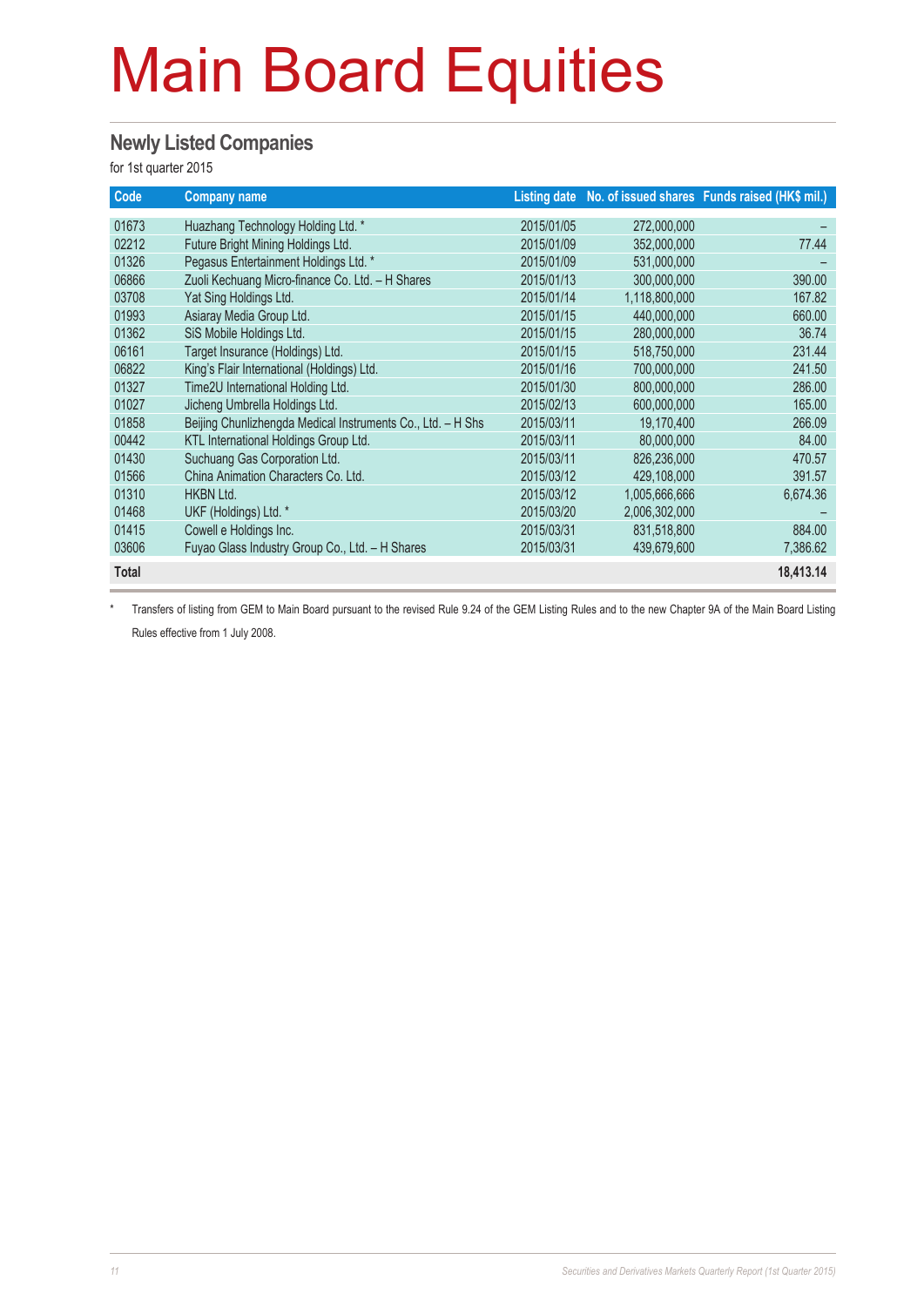#### **Withdrawal of Listed Companies**

for 1st quarter 2015

| Code  | Company name                                        | Last trading date | Delisted date |
|-------|-----------------------------------------------------|-------------------|---------------|
| 00516 | Pyxis Group Ltd.                                    | 2010/07/02        | 2015/02/17    |
| 02626 | Hunan Nonferrous Metals Corporation Ltd. - H Shares | 2015/03/25        | 2015/03/31    |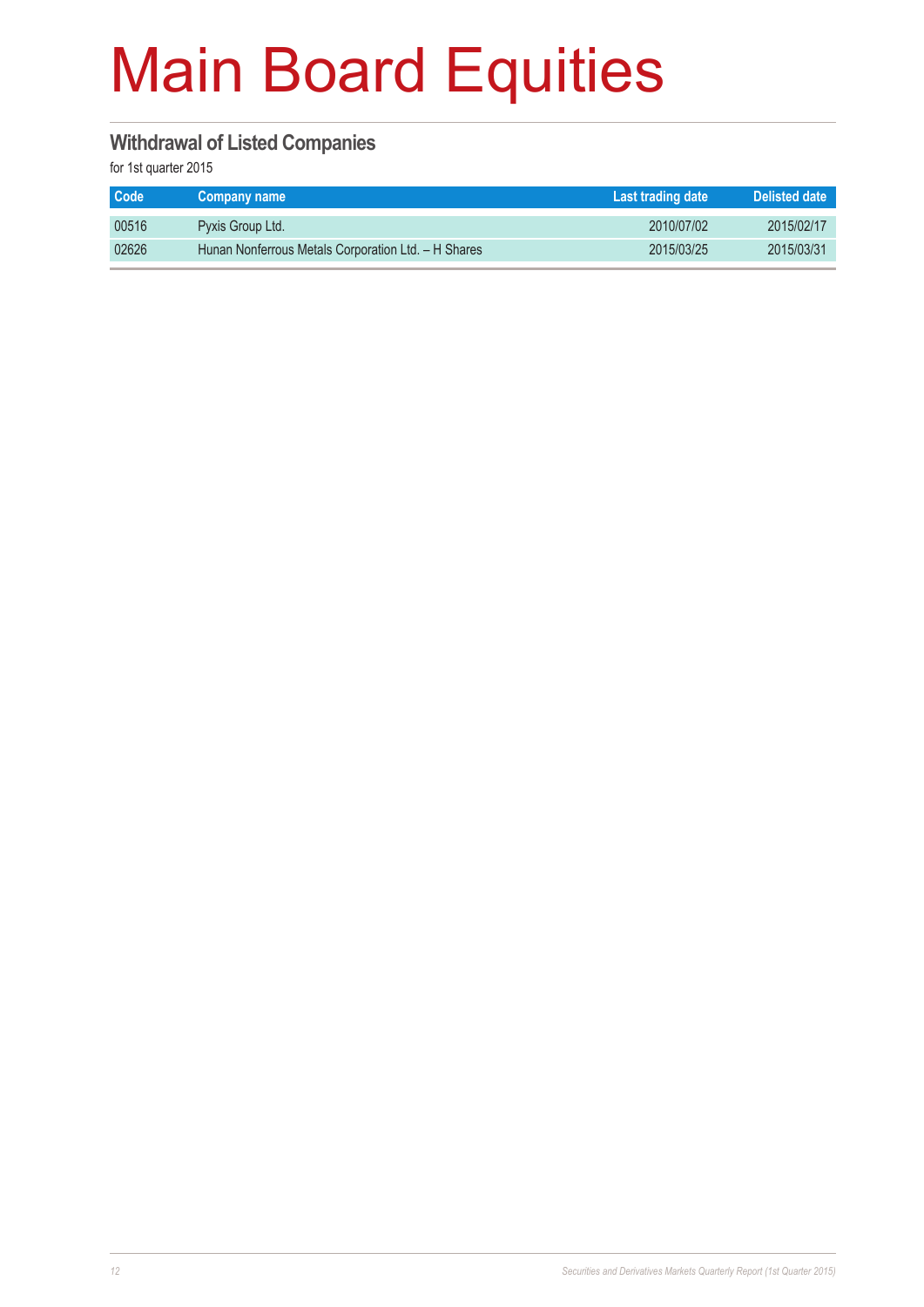### **Company Name Changes**

for 1st quarter 2015

| Code  | Old name                                                | New name                                     | <b>Effective date</b> | <b>Adoption date</b> |
|-------|---------------------------------------------------------|----------------------------------------------|-----------------------|----------------------|
| 02349 | China Water Property Group Ltd.                         | China City Infrastructure Group Ltd.         | 2014/12/03            | 2015/01/06           |
| 00207 | COFCO Land Holdings Ltd.                                | Joy City Property Ltd.                       | 2014/12/09            | 2015/01/19           |
| 01159 | Sinogreen Energy International Group Ltd.               | Jimei International Entertainment Group Ltd. | 2014/12/23            | 2015/01/21           |
| 06830 | Huazhong Holdings Co. Ltd.                              | Huazhong In-Vehicle Holdings Co. Ltd.        | 2014/12/12            | 2015/01/28           |
| 00715 | Hutchison Harbour Ring Ltd.                             | China Oceanwide Holdings Ltd.                | 2014/12/29            | 2015/01/28           |
| 00381 | Kiu Hung Energy Holdings Ltd.                           | Kiu Hung International Holdings Ltd.         | 2014/12/18            | 2015/02/02           |
| 01868 | Neo-Neon Holdings Ltd. #                                | Neo-Neon Holdings Ltd.                       | 2015/01/06            | 2015/02/05           |
| 01187 | Pearl River Tyre (Holdings) Ltd.                        | Han Tang International Holdings Ltd.         | 2015/01/12            | 2015/02/12           |
| 02341 | EcoGreen Fine Chemicals Group Ltd.                      | EcoGreen International Group Ltd.            | 2015/01/20            | 2015/02/18           |
| 00348 | Lung Cheong International Holdings Ltd.                 | Haier Healthwise Holdings Ltd.               | 2015/01/16            | 2015/02/23           |
| 01089 | Sumpo Food Holdings Ltd.                                | Leyou Technologies Holdings Ltd.             | 2015/01/28            | 2015/02/27           |
| 00357 | Hainan Meilan International Airport Co. Ltd. - H Shares | HNA Infrastructure Co. Ltd. - H Shares       | 2015/01/17            | 2015/03/02           |
| 01768 | Sateri Holdings Ltd.                                    | Bracell Ltd.                                 | 2015/01/30            | 2015/03/03           |
| 01004 | Rising Development Holdings Ltd.                        | China Smarter Energy Group Holdings Ltd.     | 2015/02/10            | 2015/03/11           |
| 00182 | China WindPower Group Ltd.                              | Concord New Energy Group Ltd.                | 2015/02/09            | 2015/03/16           |
| 02336 | Sunlink International Holdings Ltd.                     | Hailiang International Holdings Ltd.         | 2015/02/10            | 2015/03/24           |
| 06880 | OTO Holdings Ltd.                                       | Tempus Holdings Ltd.                         | 2015/03/02            | 2015/03/30           |

# Change of Chinese name only.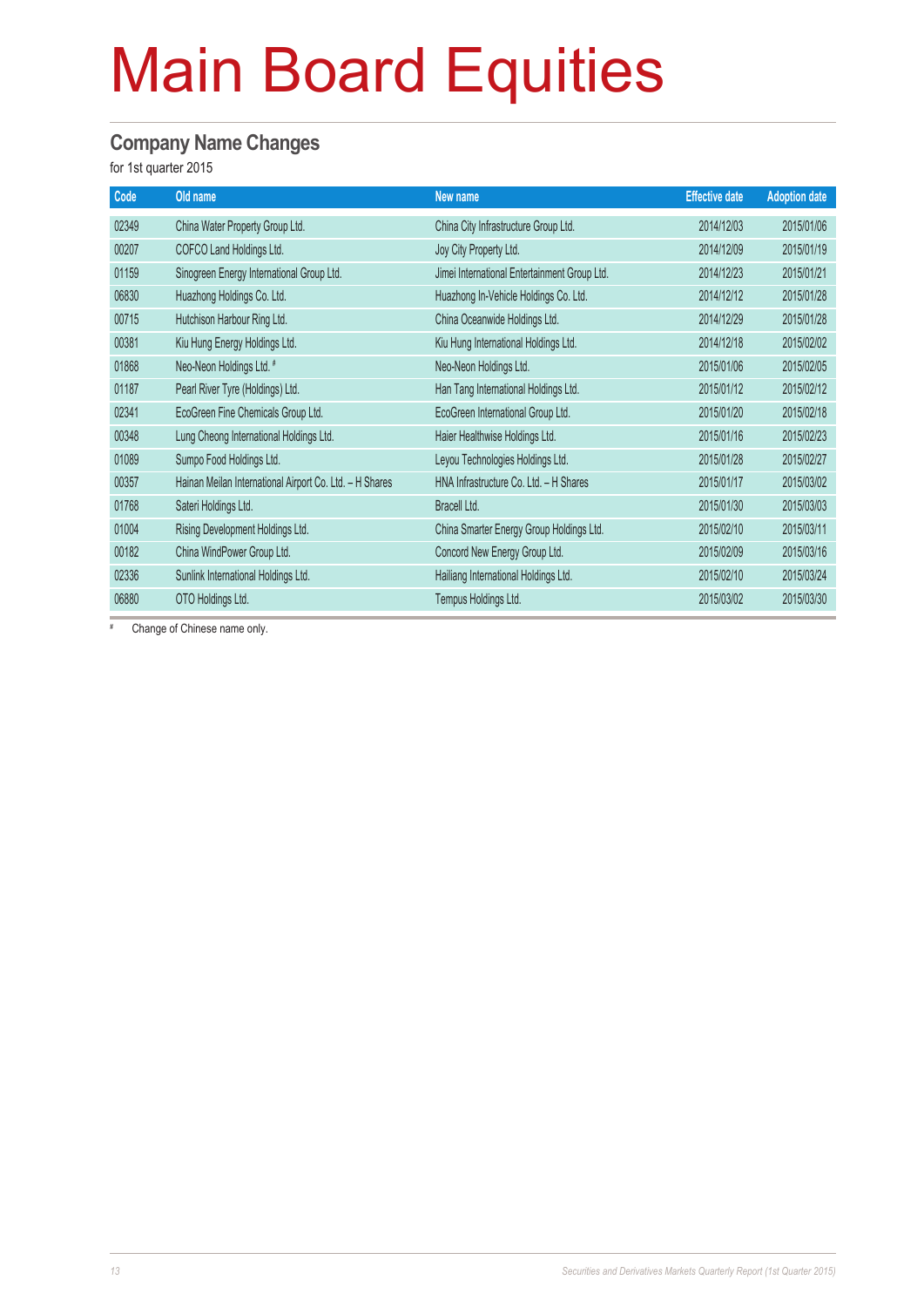#### **Bonus Issues/Bonus Warrants**

for 1st quarter 2015

| Code  | Company                                  | <b>Particulars</b>    | Ex-date    |
|-------|------------------------------------------|-----------------------|------------|
| 00587 | Hua Han Bio-Pharmaceutical Holdings Ltd. | 1 for $5$             | 2015/01/02 |
| 01999 | Man Wah Holdings Ltd.                    | 1 for $1$             | 2015/01/02 |
| 01332 | Qualipak International Holdings Ltd.     | 1 for 1 subdivided sh | 2015/01/05 |
| 01141 | Mission Capital Holdings Ltd.            | 1 wt for 5            | 2015/01/12 |
| 00136 | Mascotte Holdings Ltd.                   | 1 wt for 5            | 2015/02/05 |
| 00139 | China Jinhai International Group Ltd.    | 1 wt for 6 rts shs    | 2015/03/03 |

### **Share Split/Consolidation**

for 1st quarter 2015

| Code  | <b>Company</b>                           | <b>Particulars</b>      | <b>Effective date</b> |
|-------|------------------------------------------|-------------------------|-----------------------|
| 00204 | China Investment Development Ltd.        | Split 1 into 10         | 2015/01/02            |
| 01332 | Qualipak International Holdings Ltd.     | Split 1 into 10         | 2015/01/02            |
| 02322 | Noble Century Investment Holdings Ltd.   | Consolidation 10 into 1 | 2015/01/07            |
| 01302 | LifeTech Scientific Corporation          | Split 1 into 8          | 2015/01/12            |
| 00380 | China Pipe Group Ltd.                    | Consolidation 10 into 1 | 2015/01/19            |
| 01312 | Allied Cement Holdings Ltd.              | Split 1 into 5          | 2015/01/20            |
| 00412 | Heritage International Holdings Ltd.     | Split 1 into 4          | 2015/01/23            |
| 00263 | China Yunnan Tin Minerals Group Co. Ltd. | Consolidation 5 into 1  | 2015/02/06            |
| 00913 | Unity Investments Holdings Ltd.          | Consolidation 10 into 1 | 2015/02/10            |
| 00139 | China Jinhai International Group Ltd.    | Consolidation 10 into 1 | 2015/03/02            |
| 02389 | Genvon Group Ltd.                        | Consolidation 2 into 1  | 2015/03/05            |
| 01250 | Jin Cai Holdings Co. Ltd.                | Split 1 into 10         | 2015/03/05            |
| 00334 | Proview International Holdings Ltd.      | Consolidation 10 into 1 | 2015/03/12            |
| 00810 | Opes Asia Development Ltd.               | Consolidation 10 into 1 | 2015/03/16            |
| 00860 | Ming Fung Jewellery Group Ltd.           | Consolidation 10 into 1 | 2015/03/17            |
| 01046 | Universe International Holdings Ltd.     | Consolidation 10 into 1 | 2015/03/17            |
| 00616 | Easyknit Enterprises Holdings Ltd.       | Consolidation 20 into 1 | 2015/03/25            |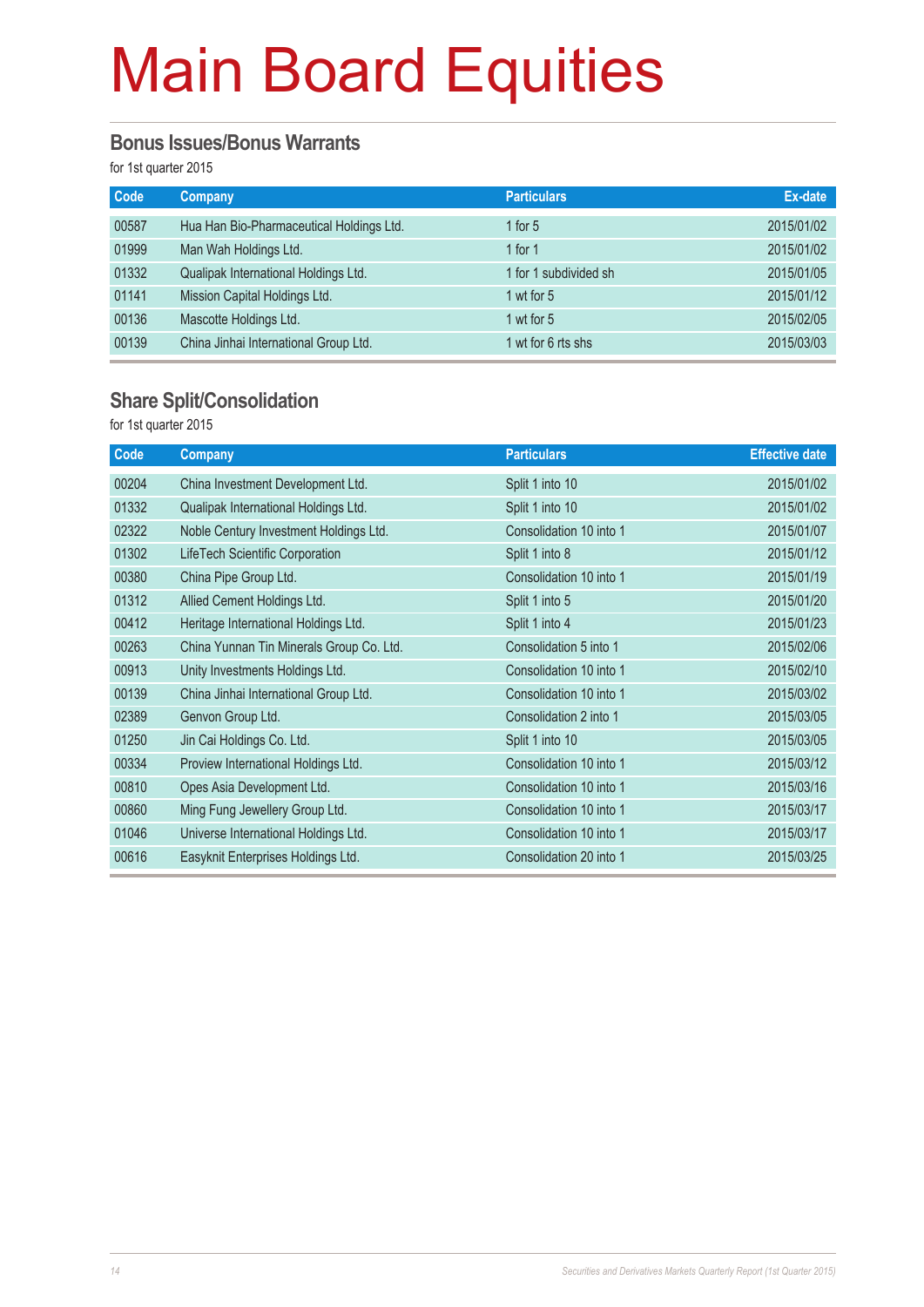#### **Rights Issues & Open Offers**

for 1st quarter 2015

| <b>Month</b> | Code  | <b>Company</b>                                    | <b>Ratio</b>                                     | Funds raised (HK\$ mil.) |
|--------------|-------|---------------------------------------------------|--------------------------------------------------|--------------------------|
| Jan          | 00905 | Mastermind Capital Ltd.                           | Open offer 1 for 2 @\$0.45                       | 70.14                    |
|              | 00404 | Hsin Chong Construction Group Ltd.                | Rts 3 for 10 @HKD 1.00                           | 857.45                   |
|              | 00370 | China Best Group Holding Ltd.                     | Open offer 1 for 2 @\$0.15                       | 218.85                   |
|              | 01059 | Kantone Holdings Ltd.                             | Rts 3 for 10 @\$1.00                             | 227.66                   |
|              |       |                                                   | (after consolidation 10 into 1)                  |                          |
|              | 00218 | Shenyin Wanguo (H.K.) Ltd.                        | Rts 1 for 2 @\$2.342                             | 621.52                   |
|              | 00986 | China Environmental Energy Investment Ltd.        | Rts 8 for 1 @\$0.195                             | 451.06                   |
|              | 00166 | New Times Energy Corporation Ltd.                 | Open offer 1 for 2 @\$0.17                       | 117.73                   |
|              | 02331 | Li Ning Co. Ltd.                                  | Open offer 5 offer securities for 12 shs @       | 1,171.64*                |
|              |       |                                                   | HKD 2.60 (entitled to subscribe for              |                          |
|              |       |                                                   | new ord shs or apply convertible securities      |                          |
|              |       |                                                   | in lieu of all or part or a combination of both) |                          |
|              | 01191 | Yueshou Environmental Holdings Ltd.               | Open offer 1 for 1 @\$0.10                       | 149.81                   |
|              | 02178 | Petro-king Oilfield Services Ltd.                 | Rts 1 for 7 @\$0.98                              | 151.25                   |
| Feb          | 00036 | Far East Holdings International Ltd.              | Open offer 1 for 2 @\$0.30                       | 80.49                    |
|              | 01141 | Mission Capital Holdings Ltd.                     | Open offer 1 for 2 @\$0.10                       | 213.92                   |
|              | 00310 | Prosperity Investment Holdings Ltd.               | Open offer 1 for 2 @\$0.17                       | 60.57                    |
| Mar          | 00263 | China Yunnan Tin Minerals Group Co. Ltd.          | Rts 9 for 1 @\$0.60                              | 420.58                   |
|              |       |                                                   | (after consolidation 5 into 1)                   |                          |
|              | 01201 | Kith Holdings Ltd.                                | Open offer 1 for 2 @\$0.69                       | 90.20                    |
|              | 00913 | Unity Investments Holdings Ltd.                   | Open offer 4 for 1 @\$0.16                       | 372.55                   |
|              |       |                                                   | (after consolidation 10 into 1)                  |                          |
|              | 01103 | Shanghai Tonva Petrochemcial Co., Ltd. - H Shares | Rts 4.5 H shs for 10 H shs @\$0.78               | 240.18                   |
|              | 00139 | China Jinhai International Group Ltd.             | Rts 6 for 1 @\$0.15                              | 538.82                   |
|              |       |                                                   | with bonus 1 wt for 6 rts shs                    |                          |
|              |       |                                                   | (after consolidation 10 into 1)                  |                          |
|              | 00064 | Get Nice Holdings Ltd.                            | Rts 1 for 2 @\$0.28                              | 626.29                   |
| <b>Total</b> |       |                                                   |                                                  | 6,680.71                 |

\* Fund raised amount excludes the portion from convertible securities.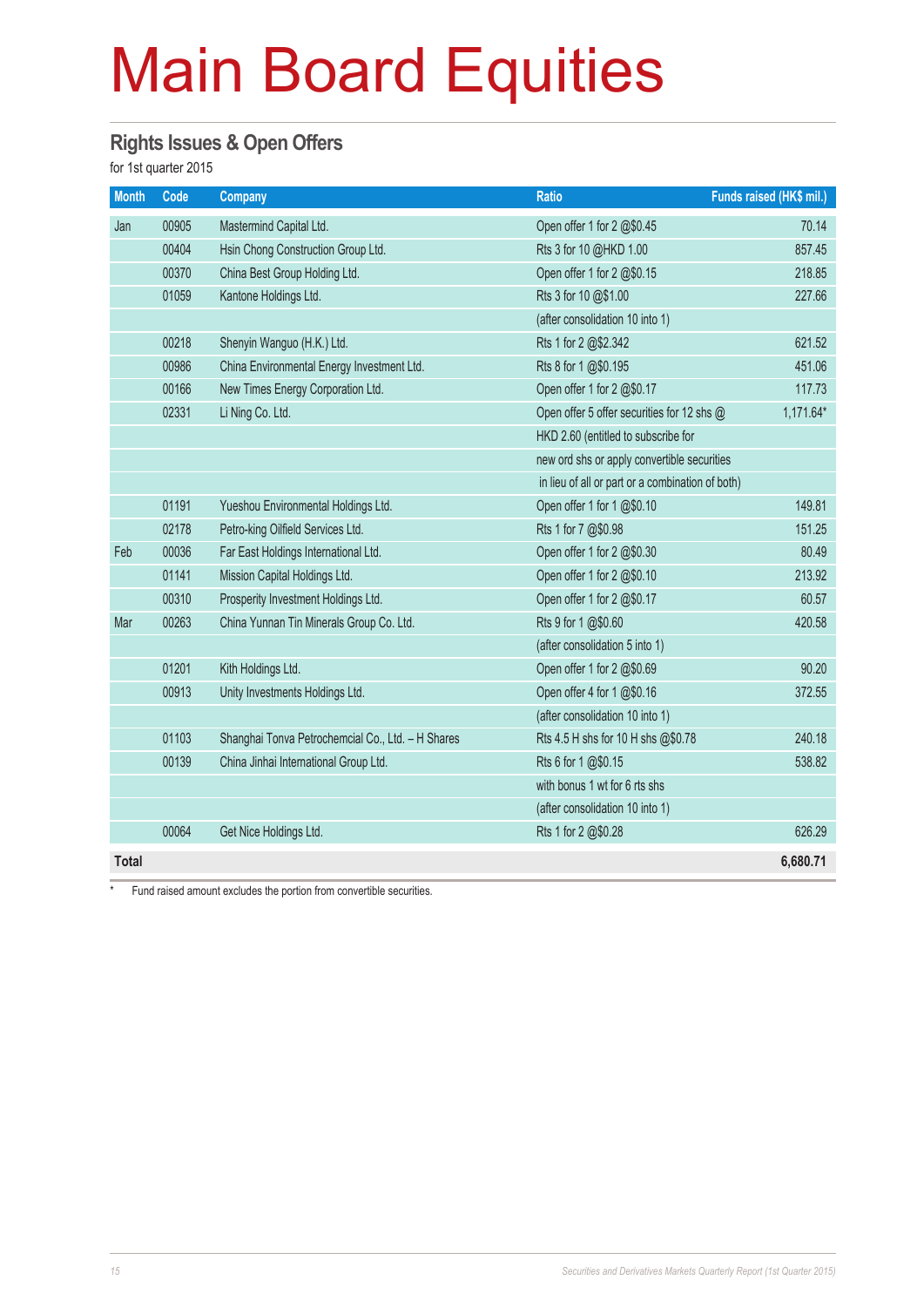#### **Placing\***

|              |       |                        | No. of new    | <b>Placing price</b> | <b>Funds raised</b> |
|--------------|-------|------------------------|---------------|----------------------|---------------------|
| <b>Month</b> | Code  | <b>Company</b>         | shares placed | (HK\$)               | (HK\$ mil.)         |
| 2015         |       |                        |               |                      |                     |
| Jan          | 03344 | <b>ADDCHANCE</b>       | 88,000,000    | 1.0500               | 92.40               |
|              | 00871 | CH DREDG ENV           | 85,560,000    | 1.3800               | 118.07              |
|              | 00815 | CHI SILVER GP          | 180,000,000   | 1.5100               | 271.80              |
|              | 01038 | <b>CKI HOLDINGS</b>    | 80,000,000    | 58.0000              | 4,640.00            |
|              | 00471 | <b>CMMB VISION</b>     | 184,242,178   | 0.2650               | 48.82               |
|              | 00838 | <b>EVA HOLDINGS</b>    | 70,000,000    | 1.9400               | 135.80              |
|              | 00431 | <b>G CHINA HOLD</b>    | 59,600,000    | 2.0000               | 119.20              |
|              | 03836 | <b>HARMONY AUTO</b>    | 90,113,000    | 6.0800               | 547.89              |
|              | 00404 | HSIN CHONG CONS        | 1,472,960,000 | 1.0000               | 1,472.96            |
|              | 01195 | KINGWELL GROUP         | 185,000,000   | 0.4700               | 86.95               |
|              | 01355 | <b>LEGEND STRAT</b>    | 52,300,000    | 0.6600               | 34.52               |
|              | 00577 | LOUIS XIII H           | 294,233,500   | 3.0000               | 882.70              |
|              | 00577 | <b>LOUIS XIII H</b>    | 177,037,000   | 3.0000               | 531.11              |
|              | 01011 | NT PHARMA              | 216,391,300   | 1.0500               | 227.21              |
|              | 00618 | PKU RESOURCES          | 1,454,376,000 | 0.6500               | 945.34              |
|              | 00521 | <b>SHOUGANG TECH</b>   | 240,000,000   | 0.2530               | 60.72               |
|              | 00812 | <b>TANRICH</b>         | 1,245,124,409 | 0.2800               | 348.63              |
|              | 00821 | <b>VC HOLDINGS</b>     | 82,600,000    | 0.9800               | 80.95               |
| Feb          | 00871 | CH DREDG ENV           | 85,560,000    | 1.3800               | 118.07              |
|              | 01363 | <b>CTEG</b>            | 87,115,959    | 7.1200               | 620.27              |
|              | 00875 | <b>CYPRESS JADE</b>    | 500,000,000   | 0.0710               | 35.50               |
|              | 00262 | DESON DEV INT'L        | 100,000,000   | 0.7200               | 72.00               |
|              | 00695 | <b>DONGWU CEMENT</b>   | 40,000,000    | 1.3000               | 52.00               |
|              | 00943 | <b>EFORCE HOLDINGS</b> | 133,644,720   | 0.1880               | 25.13               |
|              | 00535 | <b>GEMDALE PPT</b>     | 3,530,000,000 | 0.5200               | 1,835.60            |
|              | 00601 | <b>GROUP SENSE</b>     | 239,532,000   | 0.3200               | 76.65               |
|              | 00275 | <b>HANNY HOLDINGS</b>  | 260,000,000   | 0.3000               | 78.00               |
|              | 00007 | <b>HOIFU ENERGY</b>    | 30,000,000    | 1.2000               | 36.00               |
|              | 00377 | <b>HUAJUN HOLD</b>     | 533,058,000   | 0.7000               | 373.14              |
|              | 01188 | <b>HYBRID KINETIC</b>  | 697,946,951   | 0.1750               | 122.14              |
|              | 02028 | <b>JOLIMARK</b>        | 40,000,000    | 1.7000               | 68.00               |
|              | 01089 | LEYOU TECH H           | 398,400,000   | 1.0000               | 398.40              |
|              | 01236 | <b>NATIONAL AGRI</b>   | 314,736,500   | 3.0000               | 944.21              |
|              | 01323 | <b>NEWTREE GROUP</b>   | 16,000,000    | 2.5300               | 40.48               |
|              | 01335 | <b>SHEEN TAI</b>       | 83,000,000    | 2.6600               | 220.78              |
|              | 00990 | THEME INT'L            | 730,000,000   | 0.1610               | 117.53              |
|              | 00686 | <b>UNITED PV</b>       | 380,000,000   | 1.0000               | 380.00              |
|              | 01230 | YASHILI INT'L          | 1,186,390,074 | 3.7000               | 4,389.64            |
| Mar          | 00959 | <b>AMAX INT HOLD</b>   | 11,000,000    | 0.7000               | 7.70                |
|              | 00835 | <b>ASIA COAL</b>       | 230,770,000   | 0.1300               | 30.00               |
|              | 00023 | <b>BANK OF E ASIA</b>  | 222,600,000   | 29.5576              | 6,579.52            |
|              | 06828 | <b>BLUE SKY PWR</b>    | 162,500,000   | 0.4000               | 65.00               |
|              | 02223 | CASABLANCA             | 40,000,000    | 1.5000               | 60.00               |
|              | 02623 | CH ZHONGSHENG          | 392,000,000   | 0.3840               | 150.53              |
|              | 01039 | <b>CHANGFENG AXLE</b>  | 610,606,060   | 0.3300               | 201.50              |
|              | 00711 | CHUN WO DEV            | 130,000,000   | 1.4270               | 185.51              |
|              | 02389 | <b>GENVON GP-NEW</b>   | 465,000,000   | 0.5200               | 241.80              |
|              | 03836 | <b>HARMONY AUTO</b>    | 128,734,000   | 4.7300               | 608.91              |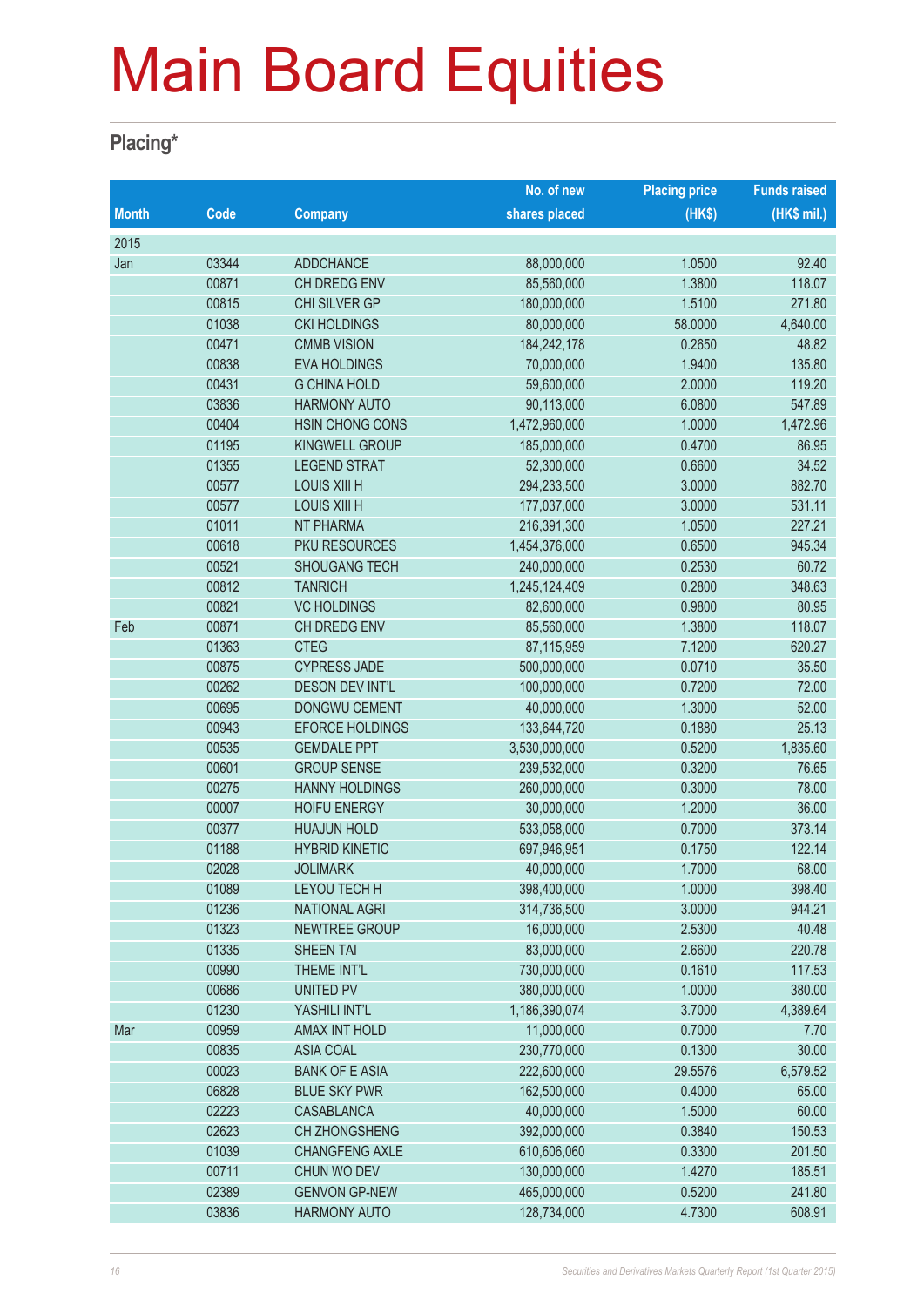|              |       |                     | No. of new    | <b>Placing price</b> | <b>Funds raised</b> |
|--------------|-------|---------------------|---------------|----------------------|---------------------|
| <b>Month</b> | Code  | Company             | shares placed | (HK\$)               | (HK\$ mil.)         |
|              | 00007 | <b>HOIFU ENERGY</b> | 30,000,000    | 1.2300               | 36.90               |
|              | 02366 | <b>SMI CULTURE</b>  | 112,500,000   | 0.6400               | 72.00               |
|              | 01002 | V.S. INT'L          | 53,000,000    | 0.5500               | 29.15               |
|              | 00968 | <b>XINYI SOLAR</b>  | 500,000,000   | 2.3000               | 1,150.00            |
| <b>Total</b> |       |                     |               |                      | 30,067.14           |

\* Due to the reporting time-lag, placing figures for the quarter are provisional.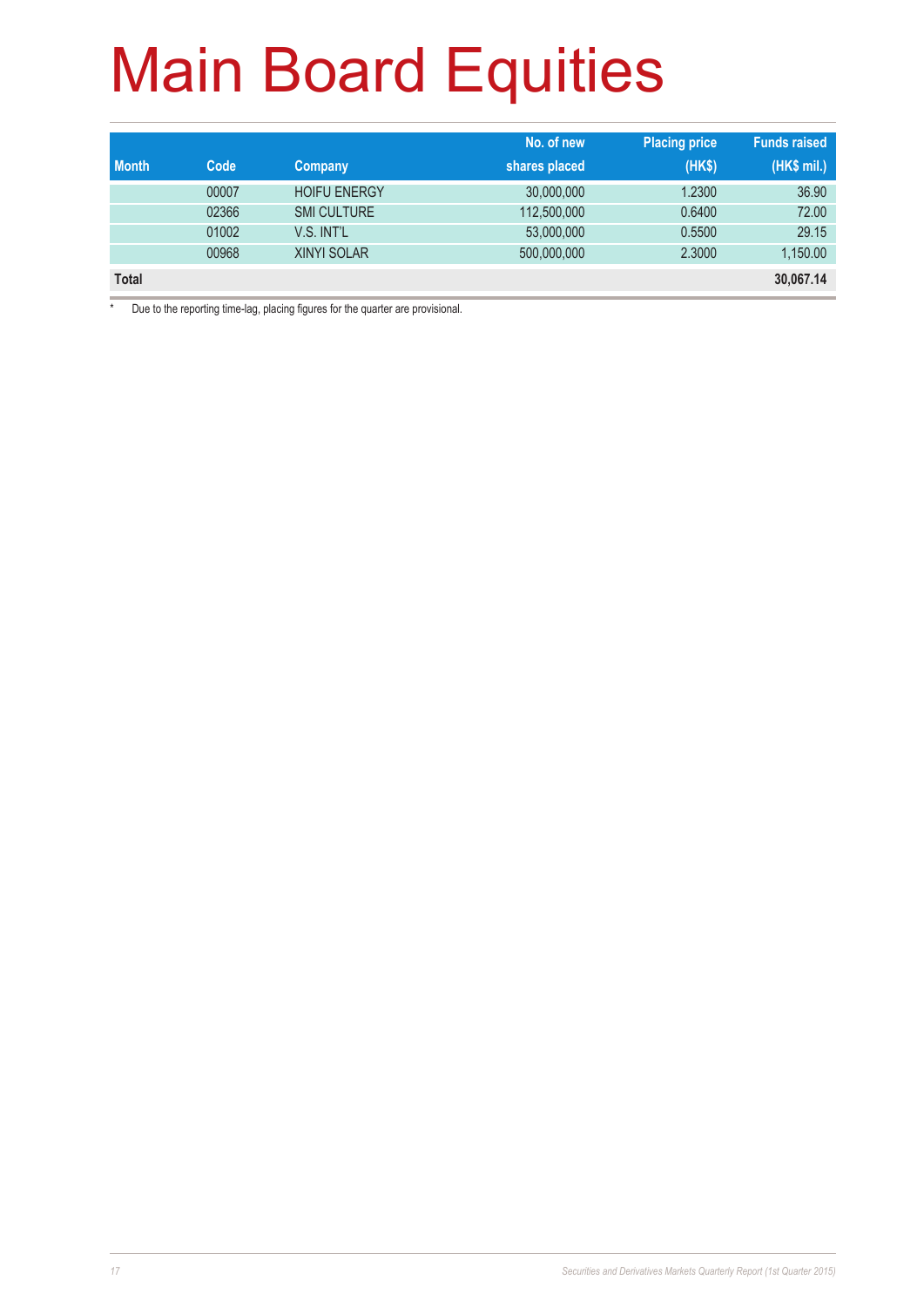### **Warrant Trading Statistics**

|      |                | <b>Equity wts</b><br>(HK\$ mil.) | <b>Derivative wts</b><br>(HK\$ mil.) | <b>Total</b><br>(HK\$ mil.) |
|------|----------------|----------------------------------|--------------------------------------|-----------------------------|
| 2014 | Q1             | 30.09                            | 431,689.18                           | 431,719.27                  |
|      | Q <sub>2</sub> | 651.85                           | 384,246.51                           | 384,898.36                  |
|      | Q <sub>3</sub> | 1,251.17                         | 626,632.51                           | 627,883.68                  |
|      | Q4             | 1,124.93                         | 601,944.06                           | 603,068.99                  |
| 2015 | Q <sub>1</sub> | 1,242.98                         | 897,585.47                           | 898,828.45                  |

### **Warrant Market Value**

|      |                |                | <b>Equity wts</b> |               | <b>Derivative wts</b> |           | <b>Total</b> |
|------|----------------|----------------|-------------------|---------------|-----------------------|-----------|--------------|
|      |                | <b>Number</b>  | (HK\$ mil.)       | <b>Number</b> | (HK\$ mil.)           | Total no. | (HK\$ mil.)  |
| 2014 | Q1             |                | 336.27            | 5,335         | 76,633.31             | 5,342     | 76,969.58    |
|      | Q <sub>2</sub> | $5\phantom{.}$ | 2,493.01          | 5.054         | 67,588.71             | 5,059     | 70,081.72    |
|      | Q <sub>3</sub> |                | 3,338.72          | 4.794         | 76,683.23             | 4.801     | 80,021.95    |
|      | Q4             | 10             | 3,031.11          | 4.938         | 146.741.31            | 4.948     | 149,772.41   |
| 2015 | Q1             | 12             | 2,484.83          | 4.806         | 148,902.89            | 4,818     | 151,387.72   |

### **New Listing Statistics – Warrants**

|      |                | No. of newly listed<br>equity wts | No. of newly listed<br>derivative wts | <b>Amount raised</b><br>(HK\$ mil.) |
|------|----------------|-----------------------------------|---------------------------------------|-------------------------------------|
| 2014 | Q1             |                                   | 2,188                                 | 51,909.16                           |
|      | Q <sub>2</sub> |                                   | 1,435                                 | 33,081.98                           |
|      | Q <sub>3</sub> | 2                                 | 1,951                                 | 44,515.12                           |
|      | Q4             | 3                                 | 1,986                                 | 48,705.91                           |
| 2015 | Q1             | C                                 | 1,498                                 | 40,081.11                           |

### **Newly Listed Equity Warrants**

for 1st quarter 2015

|              |                                             | Initial issued |                     |            | <b>Amount raised</b> |
|--------------|---------------------------------------------|----------------|---------------------|------------|----------------------|
| <b>Code</b>  | <b>Equity warrants</b>                      | amount (HK\$)  | Listing date Expiry |            | (HK\$ mil.)          |
| 01392        | Mission Capital Holdings Ltd. Warrants 2016 | 88.567.010     | 2015/01/28          | 2016/01/26 |                      |
| 01493        | Mascotte Holdings Ltd. Warrants 2017        | 537,864,104    | 2015/02/25          | 2017/02/23 |                      |
| <b>Total</b> |                                             |                |                     |            |                      |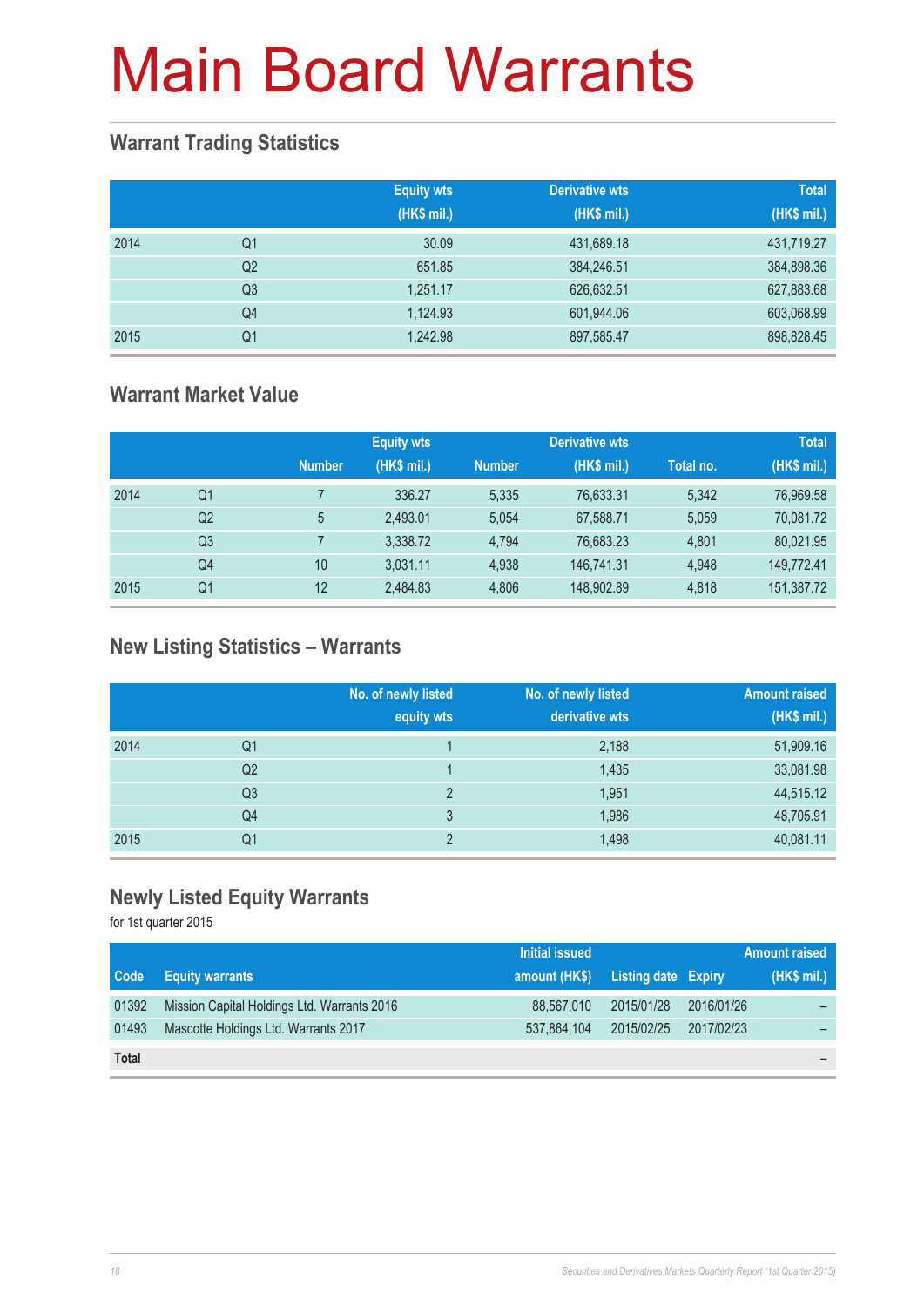### **Newly Listed Derivative Warrants**

for 1st quarter 2015

|       |                                                               |               |                       | <b>Amount</b> |
|-------|---------------------------------------------------------------|---------------|-----------------------|---------------|
|       |                                                               | No. of        |                       | raised        |
| Code  | <b>Derivative warrants</b>                                    | issue (units) | Listing date Expiry   | (HK\$ mil.)   |
| 18809 | Credit Suisse AG - Cheung Kong European Warrants Mar 2017 A   | 150,000,000   | 2015/01/02 2017/03/31 | 34.50         |
| 18808 | Credit Suisse AG – Cheung Kong European Put Wts Jul 2015 A    | 100,000,000   | 2015/01/02 2015/07/02 | 44.00         |
| 18811 | Credit Suisse AG - China Life European Warrants Nov 2015 A    | 80,000,000    | 2015/01/02 2015/11/30 | 20.00         |
| 18812 | Credit Suisse AG – China Life European Put Wts Aug 2015 A     | 80,000,000    | 2015/01/02 2015/08/31 | 20.00         |
| 18800 | Credit Suisse AG - HSI European Warrants Jul 2015 D           | 128,000,000   | 2015/01/02 2015/07/30 | 25.60         |
| 18801 | Credit Suisse AG - HSI European Warrants Jul 2015 E           | 128,000,000   | 2015/01/02 2015/07/30 | 19.20         |
| 18802 | Credit Suisse AG - HSI European Warrants Dec 2015 A           | 128,000,000   | 2015/01/02 2015/12/30 | 23.04         |
| 18799 | Credit Suisse AG - HSI European Put Warrants Jun 2015 G       | 128,000,000   | 2015/01/02 2015/06/29 | 25.60         |
| 18798 | Credit Suisse AG - HSI European Put Warrants Jul 2015 C       | 128,000,000   | 2015/01/02 2015/07/30 | 21.76         |
| 18807 | Credit Suisse AG - MCC European Warrants Jul 2015 A           | 60,000,000    | 2015/01/02 2015/07/02 | 17.40         |
| 18786 | Daiwa Capital Mkt - Agricultural Bank European Wts Aug 2015 A | 98,000,000    | 2015/01/02 2015/08/18 | 24.50         |
| 18784 | Daiwa Capital Mkt - Agricultural Bank Euro Put Wt Sep 2015 A  | 68,000,000    | 2015/01/02 2015/09/01 | 25.16         |
| 18789 | Daiwa Capital Mkt - BOCL European Warrants Aug 2015 A         | 108,000,000   | 2015/01/02 2015/08/03 | 29.16         |
| 18788 | Daiwa Capital Mkt - BOCL European Warrants Sep 2015 B         | 108,000,000   | 2015/01/02 2015/09/18 | 27.00         |
| 18791 | Daiwa Capital Mkt – CCB European Warrants Aug 2015 C          | 108,000,000   | 2015/01/02 2015/08/03 | 59.40         |
| 18792 | Daiwa Capital Mkt - CCB European Warrants Sep 2015 A          | 108,000,000   | 2015/01/02 2015/09/15 | 27.00         |
| 18790 | Daiwa Capital Mkt - CCB European Put Warrants Aug 2015 B      | 80,000,000    | 2015/01/02 2015/08/10 | 28.00         |
| 18779 | Daiwa Capital Mkt - China Life European Warrants Jul 2015 B   | 108,000,000   | 2015/01/02 2015/07/15 | 27.00         |
| 18780 | Daiwa Capital Mkt – China Life European Warrants Sep 2015 B   | 108,000,000   | 2015/01/02 2015/09/18 | 27.00         |
| 18778 | Daiwa Capital Mkt - China Life European Put Wts Sep 2015 A    | 80,000,000    | 2015/01/02 2015/09/15 | 20.80         |
| 18796 | Daiwa Capital Mkt - ICBC European Warrants Jul 2015 A         | 108,000,000   | 2015/01/02 2015/07/15 | 27.00         |
| 18795 | Daiwa Capital Mkt - ICBC European Warrants Aug 2015 A         | 108,000,000   | 2015/01/02 2015/08/03 | 43.20         |
| 18797 | Daiwa Capital Mkt - ICBC European Warrants Sep 2015 B         | 108,000,000   | 2015/01/02 2015/09/21 | 27.00         |
| 18793 | Daiwa Capital Mkt - ICBC European Put Warrants Sep 2015 A     | 80,000,000    | 2015/01/02 2015/09/09 | 30.40         |
| 18781 | Daiwa Capital Mkt - Ping An European Warrants Jul 2015 B      | 108,000,000   | 2015/01/02 2015/07/15 | 43.20         |
| 18782 | Daiwa Capital Mkt – Ping An European Warrants Sep 2015 A      | 108,000,000   | 2015/01/02 2015/09/01 | 69.12         |
| 18777 | Daiwa Capital Mkt - Ping An European Put Warrants Jul 2015 A  | 68,000,000    | 2015/01/02 2015/07/10 | 42.84         |
| 18828 | Goldman Sachs SP (Asia) - BankComm European Wts Jul 2015 A    | 60,000,000    | 2015/01/02 2015/07/30 | 27.06         |
| 18827 | Goldman Sachs SP (Asia) - Ch Comm Cons Euro Wts Dec 2015 A    | 60,000,000    | 2015/01/02 2015/12/30 | 15.00         |
| 18829 | Goldman Sachs SP (Asia) - CM Bank European Wts Jan 2016 A     | 60,000,000    | 2015/01/02 2016/01/29 | 15.00         |
| 18826 | Goldman Sachs SP (Asia) - Fosun Intl European Wts Dec 2016 A  | 60,000,000    | 2015/01/02 2016/12/30 | 15.00         |
| 18824 | Goldman Sachs SP (Asia) - Geely Auto European Wts Jul 2015 A  | 50,000,000    | 2015/01/02 2015/07/30 | 15.80         |
| 18823 | Goldman Sachs SP (Asia) - KECL European Warrants Jul 2015 A   | 60,000,000    | 2015/01/02 2015/07/03 | 17.58         |
| 18825 | Goldman Sachs SP (Asia) - SHK Ppt European Wts Jul 2015 A     | 60,000,000    | 2015/01/02 2015/07/02 | 20.94         |
| 18765 | HK Bank - CC Bank European Warrants Jul 2015 D                | 80,000,000    | 2015/01/02 2015/07/31 | 28.00         |
| 18770 | HK Bank - CM Bank European Warrants Dec 2015 A                | 100,000,000   | 2015/01/02 2015/12/31 | 25.00         |
| 18768 | HK Bank - CSOP A50 ETF European Put Warrants Nov 2015 B       | 180,000,000   | 2015/01/02 2015/11/26 | 28.80         |
| 18771 | HK Bank - GCL-Poly Energy European Warrants Sep 2015 A        | 50,000,000    | 2015/01/02 2015/09/30 | 12.50         |
| 18773 | HK Bank - Greatwall Motor European Warrants Sep 2015 A        | 50,000,000    | 2015/01/02 2015/09/30 | 15.00         |
| 18769 | HK Bank - ICBC European Warrants Aug 2015 B                   | 80,000,000    | 2015/01/02 2015/08/31 | 20.00         |
| 18764 | HK Bank - Li & Fung European Warrants Sep 2015 A              | 50,000,000    | 2015/01/02 2015/09/30 | 12.50         |
| 18821 | J P Morgan SP BV - Minsheng Bank European Wts Oct 2015 A      | 200,000,000   | 2015/01/02 2015/10/02 | 30.00         |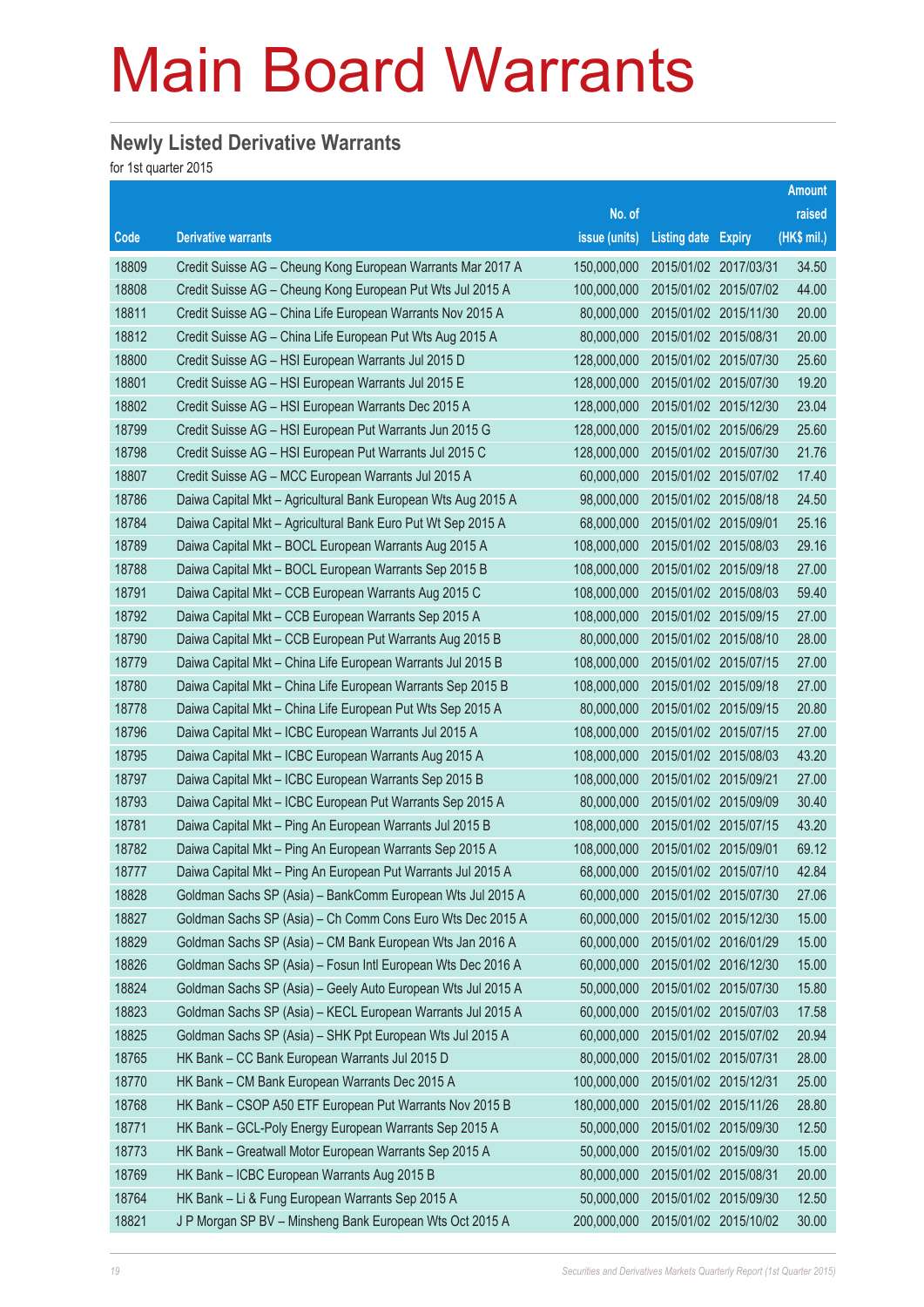|       |                                                                  |               |                            | <b>Amount</b> |
|-------|------------------------------------------------------------------|---------------|----------------------------|---------------|
|       |                                                                  | No. of        |                            | raised        |
| Code  | <b>Derivative warrants</b>                                       | issue (units) | <b>Listing date Expiry</b> | (HK\$ mil.)   |
| 18822 | J P Morgan SP BV - Galaxy Ent European Put Wts Jul 2015 C        | 100,000,000   | 2015/01/02 2015/07/03      | 25.40         |
| 18820 | J P Morgan SP BV - Sands China European Put Wts Jul 2015 C       | 100,000,000   | 2015/01/02 2015/07/03      | 29.30         |
| 18806 | Macquarie Bank Ltd. - China EB Ltd Euro Warrants Aug 2015 B      | 40,000,000    | 2015/01/02 2015/08/04      | 10.00         |
| 18810 | Macquarie Bank Ltd. - CNOOC European Warrants Jul 2017 A         | 40,000,000    | 2015/01/02 2017/07/04      | 10.00         |
| 18805 | Macquarie Bank Ltd. - JNCEC European Warrants Nov 2015 A         | 18,000,000    | 2015/01/02 2015/11/17      | 10.01         |
| 18804 | Macquarie Bank Ltd. - New World Dev European Wts Jul 2015 A      | 40,000,000    | 2015/01/02 2015/07/03      | 10.00         |
| 18776 | Standard Chartered Bank - Minsheng Bank Euro Wts Aug 2015 A      | 40,000,000    | 2015/01/02 2015/08/05      | 18.00         |
| 18774 | Standard Chartered Bank - Sands China Eu Put Wts Jul 2015 B      | 100,000,000   | 2015/01/02 2015/07/06      | 30.00         |
| 18815 | SGA Societe Generale Acceptance N.V. - CAM CSI300 Eu Wt Jul 15 A | 75,000,000    | 2015/01/02 2015/07/06      | 21.75         |
| 18813 | SGA Societe Generale Acceptance N.V. - CLife Eu Wt Jun 2016 B    | 150,000,000   | 2015/01/02 2016/06/01      | 37.50         |
| 18814 | SGA Societe Generale Acceptance N.V. - CTel Eu Wt Jul 2015 A     | 35,000,000    | 2015/01/02 2015/07/06      | 11.38         |
| 18816 | SGA Societe Generale Acceptance N.V. - HSI Eur Wt Apr 2015 D     | 150,000,000   | 2015/01/02 2015/04/29      | 25.50         |
| 18817 | SGA Societe Generale Acceptance N.V. - HSI Eur Wt Jul 2015 C     | 150,000,000   | 2015/01/02 2015/07/30      | 22.50         |
| 18818 | UBS AG - China Life European Warrants Sep 2015 C                 | 100,000,000   | 2015/01/02 2015/09/21      | 25.00         |
| 18819 | UBS AG - HSCEI European Warrants Sep 2015 B                      | 100,000,000   | 2015/01/02 2015/09/29      | 16.00         |
| 18830 | Goldman Sachs SP (Asia) - CRCC European Warrants Jun 2016 A      | 80,000,000    | 2015/01/05 2016/06/30      | 20.16         |
| 18831 | Goldman Sachs SP (Asia) - HSCEI European Warrants Jun 2015 A     | 150,000,000   | 2015/01/05 2015/06/29      | 22.50         |
| 18837 | J P Morgan SP BV - BOCL European Warrants Aug 2015 A             | 100,000,000   | 2015/01/05 2015/08/04      | 25.20         |
| 18834 | J P Morgan SP BV - Ch Comm Cons European Warrants Dec 2015 A     | 100,000,000   | 2015/01/05 2015/12/02      | 25.00         |
| 18835 | J P Morgan Int'l Der. Ltd. - HSCEI European Wts Sep 2015 A       | 300,000,000   | 2015/01/05 2015/09/29      | 45.30         |
| 18836 | J P Morgan SP BV - ICBC European Warrants Sep 2015 A             | 100,000,000   | 2015/01/05 2015/09/01      | 29.60         |
| 18833 | SGA Societe Generale Acceptance N.V. - A50 Ch Eu Put Wt Apr 16 B | 400,000,000   | 2015/01/05 2016/04/06      | 76.00         |
| 18880 | Credit Suisse AG - AIA European Warrants Jun 2015 C              | 80,000,000    | 2015/01/06 2015/06/29      | 12.00         |
| 18884 | Credit Suisse AG - BOCL European Warrants Jul 2015 A             | 80,000,000    | 2015/01/06 2015/07/30      | 20.00         |
| 18883 | Credit Suisse AG - CC Bank European Warrants Jul 2015 A          | 80,000,000    | 2015/01/06 2015/07/30      | 20.00         |
| 18886 | Credit Suisse AG - Ch Comm Cons European Warrants Mar 2016 A     | 120,000,000   | 2015/01/06 2016/03/31      | 30.00         |
| 18887 | Credit Suisse AG - China Life European Warrants Jul 2015 B       | 80,000,000    | 2015/01/06 2015/07/06      | 20.00         |
| 18885 | Credit Suisse AG - Minsheng Bank European Wts Jul 2016 A         | 150,000,000   | 2015/01/06 2016/07/04      | 37.50         |
| 18889 | Credit Suisse AG - CSOP A50 ETF European Warrants Apr 2016 B     | 150,000,000   | 2015/01/06 2016/04/29      | 37.50         |
| 18890 | Credit Suisse AG - A50 China European Warrants Dec 2015 B        | 150,000,000   | 2015/01/06 2015/12/31      | 37.50         |
| 18891 | Credit Suisse AG - A50 China European Warrants Jun 2016 A        | 150,000,000   | 2015/01/06 2016/06/30      | 37.50         |
| 18882 | Credit Suisse AG - ICBC European Warrants Jul 2015 C             | 80,000,000    | 2015/01/06 2015/07/06      | 20.00         |
| 18888 | Credit Suisse AG - Ping An European Warrants Jul 2015 B          | 80,000,000    | 2015/01/06 2015/07/06      | 36.80         |
| 18881 | Credit Suisse AG - Tencent Holdings European Wts Dec 2015 D      | 150,000,000   | 2015/01/06 2015/12/28      | 27.00         |
| 18896 | Goldman Sachs SP (Asia) - Agri Bk European Wts Dec 2015 B        | 80,000,000    | 2015/01/06 2015/12/30      | 20.00         |
| 18894 | Goldman Sachs SP (Asia) - China Life Euro Wts Sep 2015 B         | 80,000,000    | 2015/01/06 2015/09/30      | 21.04         |
| 18893 | Goldman Sachs SP (Asia) - CSOP A50 ETF Euro Wts Jul 2016 A       | 120,000,000   | 2015/01/06 2016/07/29      | 30.24         |
| 18897 | Goldman Sachs SP (Asia) - China Taiping European Wts Sep 15 B    | 60,000,000    | 2015/01/06 2015/09/30      | 18.12         |
| 18892 | Goldman Sachs SP (Asia) - A50 China European Wts Oct 2016 A      | 120,000,000   | 2015/01/06 2016/10/28      | 30.00         |
| 18844 | Goldman Sachs SP (Asia) - HSI European Warrants Jul 2015 C       | 150,000,000   | 2015/01/06 2015/07/30      | 22.50         |
| 18895 | Goldman Sachs SP (Asia) - NCI European Warrants Jul 2015 A       | 80,000,000    | 2015/01/06 2015/07/30      | 26.48         |
| 18858 | J P Morgan SP BV - China Life European Warrants Oct 2015 C       | 100,000,000   | 2015/01/06 2015/10/05      | 15.10         |
| 18860 | J P Morgan SP BV - China Life European Put Wts Aug 2015 A        | 100,000,000   | 2015/01/06 2015/08/04      | 25.00         |
| 18853 | J P Morgan SP BV - CM Bank European Warrants Dec 2015 A          | 100,000,000   | 2015/01/06 2015/12/02      | 25.10         |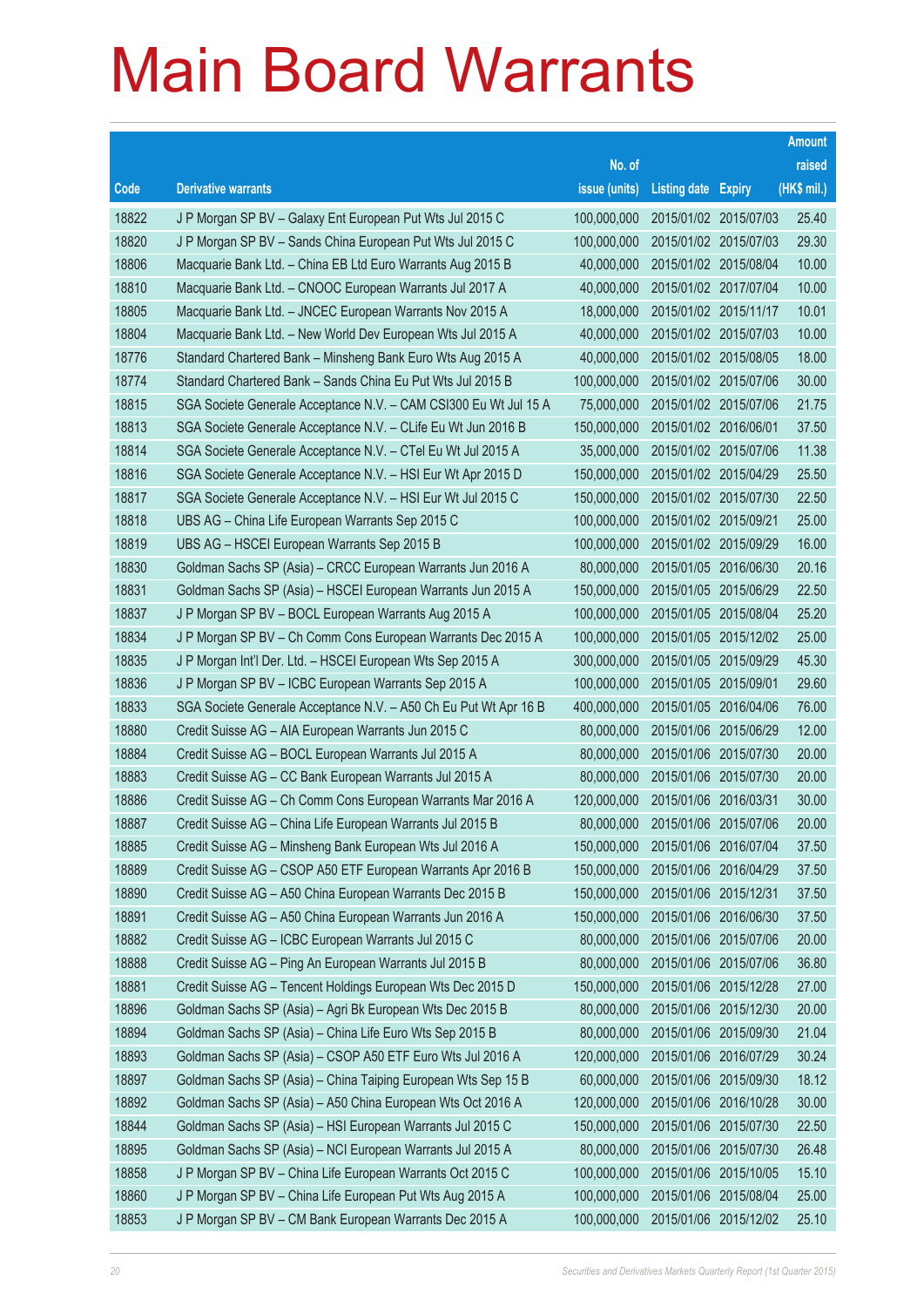|       |                                                                  |               |                            |                       | <b>Amount</b> |
|-------|------------------------------------------------------------------|---------------|----------------------------|-----------------------|---------------|
|       |                                                                  | No. of        |                            |                       | raised        |
| Code  | <b>Derivative warrants</b>                                       | issue (units) | <b>Listing date Expiry</b> |                       | (HK\$ mil.)   |
| 18854 | J P Morgan SP BV - Minsheng Bank European Wts Aug 2015 B         | 100,000,000   | 2015/01/06 2015/08/04      |                       | 35.80         |
| 18857 | J P Morgan SP BV - CSOP A50 ETF European Warrants Aug 2015 A     | 100,000,000   | 2015/01/06 2015/08/04      |                       | 59.00         |
| 18861 | J P Morgan SP BV - CSOP A50 ETF Euro Put Wts Dec 2015 B          | 200,000,000   | 2015/01/06 2015/12/01      |                       | 30.80         |
| 18855 | J P Morgan SP BV - A50 China European Warrants Aug 2015 A        | 100,000,000   | 2015/01/06 2015/08/04      |                       | 47.60         |
| 18859 | J P Morgan SP BV - Ping An European Put Warrants Aug 2015 A      | 100,000,000   |                            | 2015/01/06 2015/08/04 | 49.70         |
| 18850 | Macquarie Bank Ltd. - China Life European Wts Oct 2015 B         | 40,000,000    |                            | 2015/01/06 2015/10/05 | 10.00         |
| 18847 | Macquarie Bank Ltd. - CPIC European Warrants Sep 2015 A          | 30,000,000    |                            | 2015/01/06 2015/09/02 | 10.77         |
| 18848 | Macquarie Bank Ltd. - China Taiping European Wts Jul 2015 A      | 40,000,000    |                            | 2015/01/06 2015/07/06 | 10.00         |
| 18845 | Macquarie Bank Ltd. - NCI European Warrants Oct 2015 A           | 33,000,000    |                            | 2015/01/06 2015/10/05 | 10.89         |
| 18846 | Macquarie Bank Ltd. - PICC Group European Wts Oct 2015 A         | 33,000,000    |                            | 2015/01/06 2015/10/05 | 10.86         |
| 18849 | Macquarie Bank Ltd. - Ping An European Warrants Oct 2015 A       | 30,000,000    | 2015/01/06 2015/10/05      |                       | 14.94         |
| 18865 | Standard Chartered Bank - China Life European Wts Aug 2015 B     | 100,000,000   | 2015/01/06 2015/08/31      |                       | 25.00         |
| 18842 | Standard Chartered Bank - China Life Euro Put Wts Aug 2015 A     | 100,000,000   |                            | 2015/01/06 2015/08/03 | 40.00         |
| 18843 | Standard Chartered Bank - CSOP A50 ETF Eu Put Wts Dec 2015 B     | 100,000,000   |                            | 2015/01/06 2015/12/02 | 25.00         |
| 18879 | Standard Chartered Bank - HSCEI European Warrants Dec 2015 A     | 100,000,000   | 2015/01/06 2015/12/30      |                       | 25.00         |
| 18863 | Standard Chartered Bank - HSCEI European Put Wts Jul 2015 C      | 100,000,000   |                            | 2015/01/06 2015/07/30 | 25.00         |
| 18878 | Standard Chartered Bank - HSI European Warrants Jun 2015 E       | 100,000,000   |                            | 2015/01/06 2015/06/29 | 15.00         |
| 18869 | SGA Societe Generale Acceptance N.V. - BOCom Eu Wt Sep 2015 A    | 20,000,000    |                            | 2015/01/06 2015/09/02 | 10.00         |
| 18866 | SGA Societe Generale Acceptance N.V. - CCCCL Eu Wt Jun 2016 A    | 150,000,000   | 2015/01/06 2016/06/01      |                       | 40.50         |
| 18870 | SGA Societe Generale Acceptance N.V. - CLife Eu Put Wt Oct 15 D  | 150,000,000   |                            | 2015/01/06 2015/10/05 | 37.50         |
| 18871 | SGA Societe Generale Acceptance NV - Minsheng Bk Eu Wt Dec 17 A  | 150,000,000   |                            | 2015/01/06 2017/12/04 | 37.50         |
| 18867 | SGA Societe Generale Acceptance NV - CSOP A50 ETF Eu Wt Nov 16 A | 300,000,000   |                            | 2015/01/06 2016/11/02 | 66.00         |
| 18868 | SGA Societe Generale Acceptance N.V. - A50 Ch Eu Wt Dec 16 A     | 300,000,000   | 2015/01/06 2016/12/05      |                       | 69.00         |
| 18873 | SGA Societe Generale Acceptance N.V. - Ping An Eu Wt Jul 15 B    | 80,000,000    |                            | 2015/01/06 2015/07/06 | 36.40         |
| 18877 | SGA Societe Generale Acceptance N.V - Ping An Eu Put Wt Jul 5 C  | 60,000,000    |                            | 2015/01/06 2015/07/06 | 36.00         |
| 18851 | UBS AG - Agricultural Bank European Warrants Jul 2015 C          | 50,000,000    | 2015/01/06 2015/07/20      |                       | 10.00         |
| 18852 | UBS AG – China Life European Warrants Aug 2015 A                 | 100,000,000   |                            | 2015/01/06 2015/08/17 | 25.00         |
| 18840 | UBS AG - China Life European Put Warrants Jul 2015 A             | 100,000,000   | 2015/01/06 2015/07/09      |                       | 30.00         |
| 18838 | UBS AG - HSCEI European Put Warrants Jul 2015 A                  | 100,000,000   | 2015/01/06 2015/07/30      |                       | 25.00         |
| 18839 | UBS AG - Ping An European Put Warrants Jun 2015 D                | 100,000,000   | 2015/01/06 2015/06/04      |                       | 49.00         |
| 18902 | Credit Suisse AG - China Life European Warrants Jul 2015 C       | 80,000,000    | 2015/01/07 2015/07/31      |                       | 20.00         |
| 18903 | Credit Suisse AG - CM Bank European Warrants Dec 2015 A          | 80,000,000    | 2015/01/07 2015/12/31      |                       | 20.00         |
| 18909 | Daiwa Capital Mkt - China Life European Warrants Sep 2015 C      | 108,000,000   | 2015/01/07 2015/09/24      |                       | 19.44         |
| 18901 | HK Bank - China Life European Warrants Jul 2015 C                | 80,000,000    | 2015/01/07 2015/07/31      |                       | 20.00         |
| 18898 | HK Bank - CSOP A50 ETF European Warrants Mar 2016 C              | 200,000,000   | 2015/01/07 2016/03/31      |                       | 50.00         |
| 18899 | HK Bank - CSOP A50 ETF European Warrants Oct 2016 A              | 200,000,000   | 2015/01/07 2016/10/31      |                       | 50.00         |
| 18900 | HK Bank - A50 China European Warrants May 2016 A                 | 250,000,000   | 2015/01/07 2016/05/31      |                       | 62.50         |
| 18908 | Standard Chartered Bank - China Mobile Eur Put Wt Jul 2015 A     | 60,000,000    | 2015/01/07 2015/07/13      |                       | 21.00         |
| 18916 | Standard Chartered Bank - ICBC European Warrants Sep 2015 C      | 100,000,000   | 2015/01/07 2015/09/30      |                       | 25.00         |
| 18910 | Standard Chartered Bank - NewWorld Dev European Wts Oct 15 A     | 40,000,000    | 2015/01/07 2015/10/05      |                       | 10.00         |
| 18906 | Standard Chartered Bank - Ping An European Wts Jul 2015 B        | 80,000,000    | 2015/01/07 2015/07/06      |                       | 20.00         |
| 18907 | Standard Chartered Bank - Ping An Euro Put Wts Jul 2015 C        | 80,000,000    | 2015/01/07 2015/07/06      |                       | 36.00         |
| 18917 | SGA Societe Generale Acceptance N.V. - CHALCO Eu Wt Sep 2015 A   | 30,000,000    | 2015/01/07 2015/09/02      |                       | 11.55         |
| 18919 | SGA Societe Generale Acceptance N.V. - CCoal Eu Wt Jul 2015 A    | 30,000,000    | 2015/01/07 2015/07/06      |                       | 10.05         |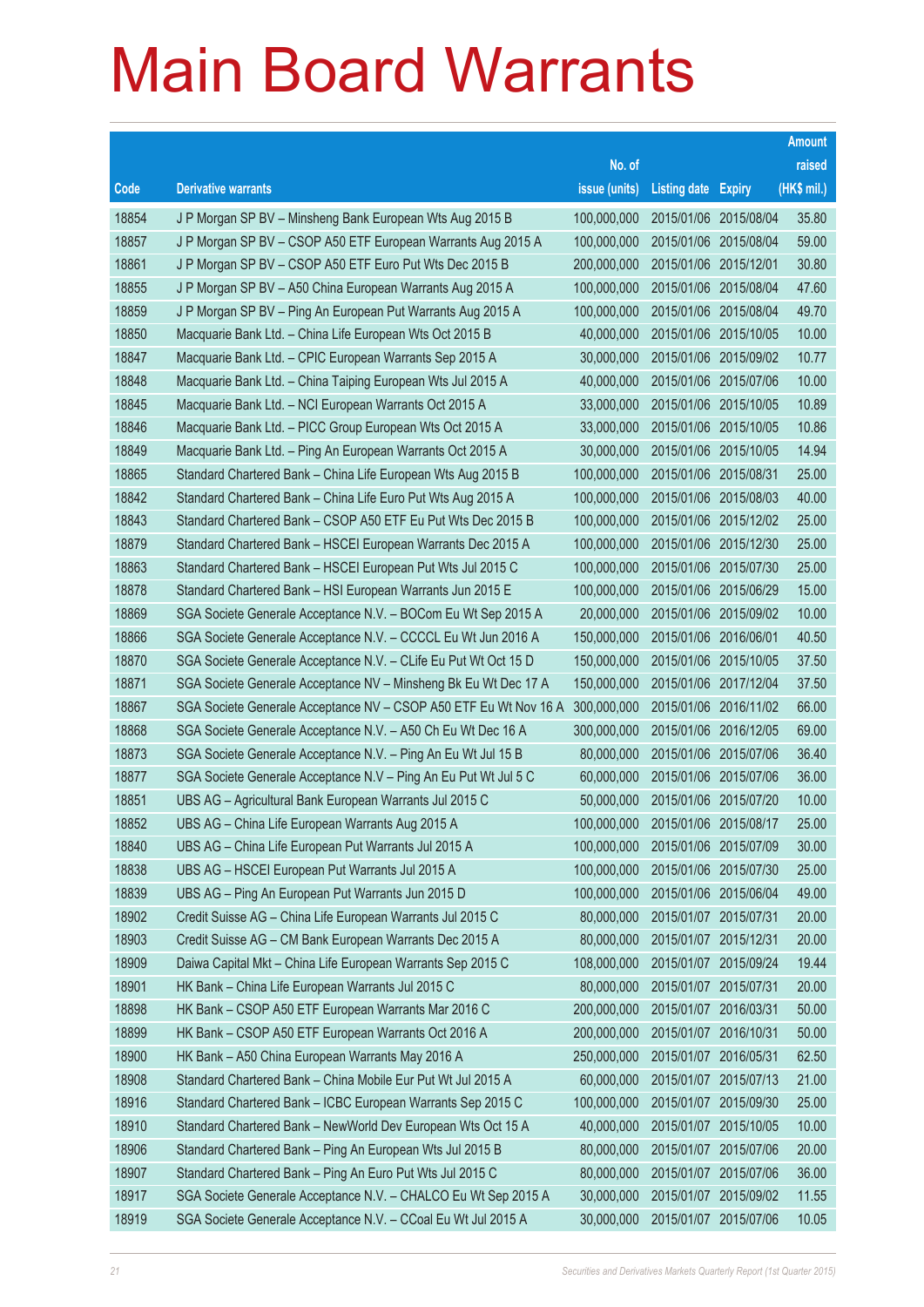|       |                                                                  |               |                            |            | <b>Amount</b> |
|-------|------------------------------------------------------------------|---------------|----------------------------|------------|---------------|
|       |                                                                  | No. of        |                            |            | raised        |
| Code  | <b>Derivative warrants</b>                                       | issue (units) | <b>Listing date Expiry</b> |            | (HK\$ mil.)   |
| 18918 | SGA Societe Generale Acceptance N.V. - Ch Cinda Eu Wt Jul 15 B   | 40,000,000    | 2015/01/07 2015/07/06      |            | 11.20         |
| 18921 | SGA Societe Generale Acceptance N.V. - CMB Eu Wts Nov 2015 A     | 100,000,000   | 2015/01/07 2015/11/04      |            | 25.00         |
| 18905 | SGA Societe Generale Acceptance N.V. - CRail Eu Wt Nov 2017 A    | 150,000,000   | 2015/01/07                 | 2017/11/01 | 37.50         |
| 18904 | SGA Societe Generale Acceptance N.V. - CRCC Eu Wt Jan 2016 A     | 150,000,000   | 2015/01/07 2016/01/06      |            | 37.50         |
| 18922 | SGA Societe Generale Acceptance NV - Chi Res Land Eu Wt Jan 16 A | 70,000,000    | 2015/01/07 2016/01/06      |            | 17.50         |
| 18923 | SGA Societe Generale Acceptance N.V. - Shenhua Eu Wt Oct 2015 A  | 100,000,000   | 2015/01/07 2015/10/05      |            | 23.00         |
| 18911 | SGA Societe Generale Acceptance N.V. - Greatwall Eu Wt Aug 15 A  | 35,000,000    | 2015/01/07                 | 2015/08/05 | 10.85         |
| 18912 | SGA Societe Generale Acceptance N.V. - HWL Eur Wt Jul 2015 A     | 50,000,000    | 2015/01/07 2015/07/06      |            | 17.25         |
| 18913 | SGA Societe Generale Acceptance N.V. - Kingsoft Eu Wt Aug 15 A   | 80,000,000    | 2015/01/07 2015/08/05      |            | 14.80         |
| 18924 | SGA Societe Generale Acceptance N.V. - Ch Vanke Eu Wts Sep 15 A  | 100,000,000   | 2015/01/07 2015/09/02      |            | 25.00         |
| 18925 | SGA Societe Generale Acceptance NV - Yanzhou Coal Eu Wt Sep 15 A | 20,000,000    | 2015/01/07 2015/09/02      |            | 10.00         |
| 18914 | SGA Societe Generale Acceptance N.V. - ZTE Eu Wt Oct 2015 A      | 80,000,000    | 2015/01/07 2015/10/05      |            | 20.00         |
| 18915 | UBS AG - Greatwall Motor European Warrants Jul 2015 A            | 40,000,000    | 2015/01/07 2015/07/13      |            | 11.20         |
| 18933 | Goldman Sachs SP (Asia) – Anhui Conch Euro Wts Sep 2015 A        | 60,000,000    | 2015/01/08 2015/09/30      |            | 15.00         |
| 18931 | Goldman Sachs SP (Asia) - BOCL European Warrants Aug 2015 A      | 80,000,000    | 2015/01/08 2015/08/31      |            | 18.72         |
| 18930 | Goldman Sachs SP (Asia) – CITIC Sec European Wts Dec 2015 A      | 60,000,000    | 2015/01/08 2015/12/31      |            | 30.54         |
| 18932 | Goldman Sachs SP (Asia) – HSBC European Warrants Jun 2015 C      | 80,000,000    | 2015/01/08 2015/06/30      |            | 14.48         |
| 18929 | Goldman Sachs SP (Asia) - Haitong Sec Euro Wts Dec 2015 B        | 60,000,000    | 2015/01/08 2015/12/31      |            | 20.82         |
| 18938 | J P Morgan SP BV - BOCL European Warrants Sep 2015 A             | 100,000,000   | 2015/01/08 2015/09/02      |            | 25.00         |
| 18935 | J P Morgan Int'l Der. Ltd. – CC Bank European Wts Oct 2015 A     | 100,000,000   | 2015/01/08 2015/10/05      |            | 25.00         |
| 18939 | J P Morgan SP BV - A50 China European Put Wts Dec 2015 B         | 200,000,000   | 2015/01/08 2015/12/31      |            | 50.20         |
| 18936 | J P Morgan SP BV - ICBC European Warrants Aug 2015 A             | 100,000,000   | 2015/01/08 2015/08/03      |            | 25.20         |
| 18934 | Macquarie Bank Ltd. - CSR Times European Warrants Dec 2017 A     | 50,000,000    | 2015/01/08 2017/12/04      |            | 12.50         |
| 18928 | Macquarie Bank Ltd. - GCL-Poly Energy European Wts Sep 2015 A    | 33,000,000    | 2015/01/08 2015/09/02      |            | 11.22         |
| 18927 | SGA Societe Generale Acceptance N.V - Anhui Conch Eu Wt Aug 15 A | 50,000,000    | 2015/01/08 2015/08/05      |            | 13.00         |
| 18951 | Daiwa Capital Mkt - CSOP A50 ETF European Wts Aug 2015 A         | 128,000,000   | 2015/01/09 2015/08/10      |            | 32.00         |
| 18952 | Daiwa Capital Mkt - CSOP A50 ETF European Wts Sep 2015 A         | 128,000,000   | 2015/01/09 2015/09/30      |            | 32.00         |
| 18953 | Daiwa Capital Mkt - A50 China European Warrants Sep 2015 A       | 128,000,000   | 2015/01/09 2015/09/15      |            | 32.00         |
| 18960 | Goldman Sachs SP (Asia) - CC Bank European Wts Jul 2015 A        | 80,000,000    | 2015/01/09 2015/07/31      |            | 20.00         |
| 18957 | Goldman Sachs SP (Asia) - China Life Euro Wts Aug 2015 A         | 80,000,000    | 2015/01/09 2015/08/28      |            | 20.08         |
| 18954 | Goldman Sachs SP (Asia) - Ch Overseas European Wts Sep 2015 A    | 60,000,000    | 2015/01/09 2015/09/30      |            | 15.06         |
| 18975 | Goldman Sachs SP (Asia) - CSOP A50 ETF Euro Wts Jun 2016 A       | 100,000,000   | 2015/01/09 2016/06/30      |            | 25.40         |
| 18976 | Goldman Sachs SP (Asia) - A50 China European Wts Aug 2016 A      | 100,000,000   | 2015/01/09                 | 2016/08/08 | 25.00         |
| 18958 | Goldman Sachs SP (Asia) - Ping An European Wts Jul 2015 B        | 80,000,000    | 2015/01/09 2015/07/09      |            | 38.72         |
| 18959 | Goldman Sachs SP (Asia) - Ping An Euro Put Wts Jul 2015 C        | 60,000,000    | 2015/01/09 2015/07/09      |            | 31.08         |
| 18955 | Goldman Sachs SP (Asia) - Poly HK Inv Euro Wts Oct 2015 A        | 80,000,000    | 2015/01/09 2015/10/30      |            | 35.28         |
| 18956 | Goldman Sachs SP (Asia) - Shimao Ppt European Wts Oct 2015 A     | 60,000,000    | 2015/01/09                 | 2015/10/30 | 15.00         |
| 18962 | J P Morgan SP BV - BankComm European Warrants Oct 2015 A         | 80,000,000    | 2015/01/09 2015/10/05      |            | 21.52         |
| 18970 | J P Morgan SP BV - Ch Comm Cons European Warrants Oct 2016 A     | 100,000,000   | 2015/01/09 2016/10/03      |            | 25.40         |
| 18963 | J P Morgan SP BV - CSOP A50 ETF European Warrants Sep 2015 A     | 100,000,000   | 2015/01/09 2015/09/02      |            | 69.70         |
| 18969 | J P Morgan SP BV - CSR Times European Warrants Dec 2016 A        | 200,000,000   | 2015/01/09                 | 2016/12/01 | 50.00         |
| 18964 | J P Morgan SP BV - A50 China European Warrants Sep 2015 A        | 100,000,000   | 2015/01/09 2015/09/02      |            | 59.10         |
| 18965 | J P Morgan SP BV - Huaneng Power European Wts Aug 2015 A         | 60,000,000    | 2015/01/09 2015/08/04      |            | 19.26         |
| 18967 | J P Morgan SP BV - New World Dev European Wts Aug 2015 A         | 40,000,000    | 2015/01/09 2015/08/04      |            | 15.60         |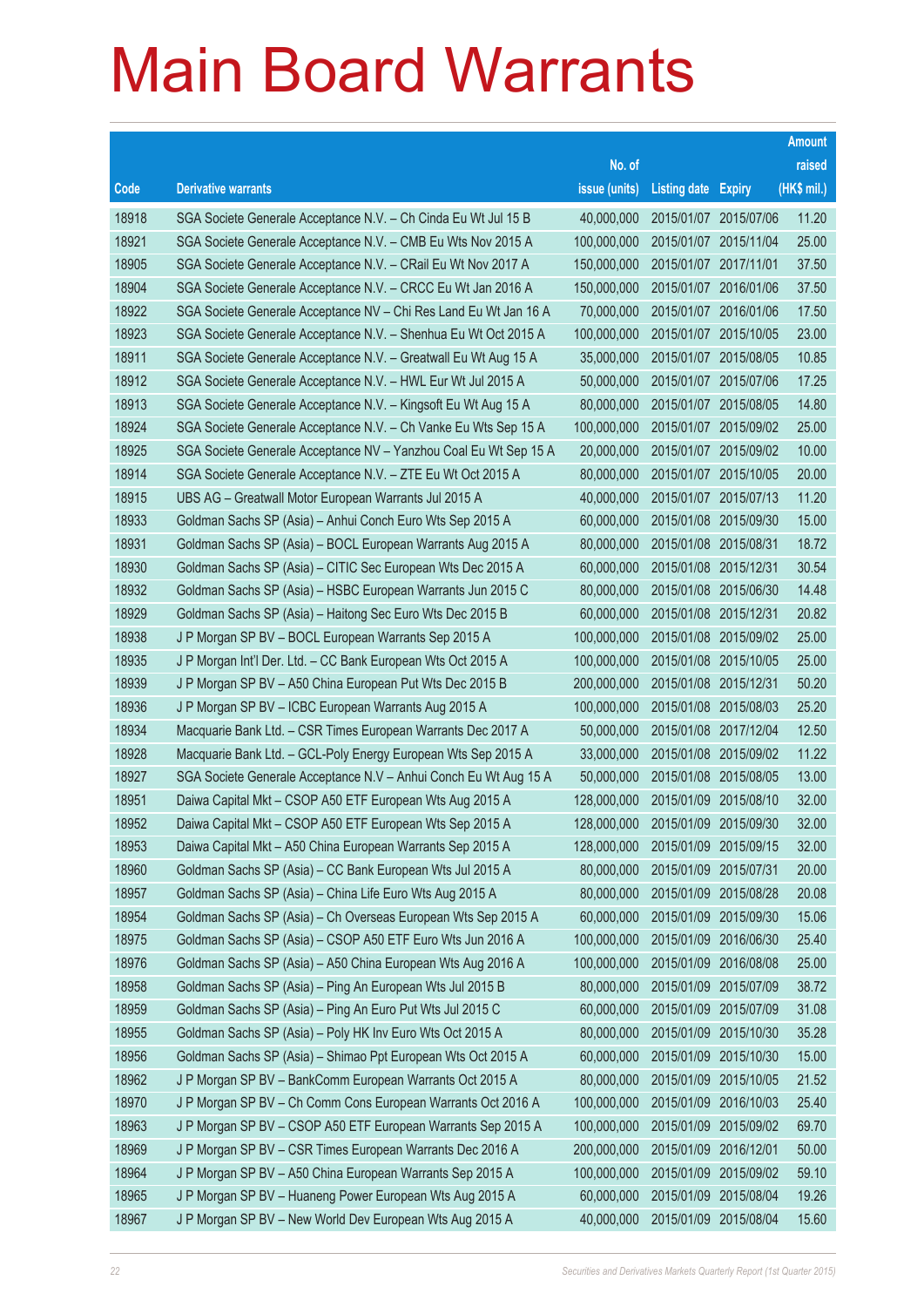|         |                                                               |               |                            |                       | <b>Amount</b> |
|---------|---------------------------------------------------------------|---------------|----------------------------|-----------------------|---------------|
|         |                                                               | No. of        |                            |                       | raised        |
| Code    | <b>Derivative warrants</b>                                    | issue (units) | <b>Listing date Expiry</b> |                       | (HK\$ mil.)   |
| 18974   | J P Morgan SP BV - PICC European Warrants Aug 2016 A          | 150,000,000   |                            | 2015/01/09 2016/08/02 | 37.80         |
| 18973   | J P Morgan SP BV - Ping An European Warrants Oct 2015 A       | 150,000,000   | 2015/01/09 2015/10/05      |                       | 81.90         |
| 18971   | J P Morgan SP BV - China Vanke European Warrants Aug 2015 A   | 100,000,000   | 2015/01/09 2015/08/04      |                       | 25.20         |
| 18941   | Standard Chartered Bank - CC Bank European Wts Sep 2015 B     | 100,000,000   | 2015/01/09 2015/09/15      |                       | 25.00         |
| 18940   | Standard Chartered Bank - CGS European Warrants Dec 2015 A    | 80,000,000    | 2015/01/09 2015/12/31      |                       | 20.00         |
| 18961   | Standard Chartered Bank - Ch Overseas Eur Put Wts Aug 2015 A  | 100,000,000   |                            | 2015/01/09 2015/08/05 | 25.00         |
| 18949   | Standard Chartered Bank - CSOP A50 ETF Euro Wts Oct 2015 A    | 30,000,000    | 2015/01/09 2015/10/08      |                       | 42.30         |
| 18948   | Standard Chartered Bank - CSOP A50 ETF Euro Wts Mar 2016 B    | 100,000,000   | 2015/01/09 2016/03/31      |                       | 25.00         |
| 18950   | Standard Chartered Bank - A50 China Euro Warrants Jun 2015 C  | 40,000,000    |                            | 2015/01/09 2015/06/26 | 28.40         |
| 18945   | UBS AG - CC Bank European Warrants Aug 2015 B                 | 100,000,000   |                            | 2015/01/09 2015/08/10 | 25.00         |
| 18943   | UBS AG - CSOP A50 ETF European Warrants May 2016 B            | 300,000,000   | 2015/01/09 2016/05/30      |                       | 75.00         |
| 18942   | UBS AG - A50 China European Warrants Feb 2017 A               | 300,000,000   |                            | 2015/01/09 2017/02/13 | 76.50         |
| 18944   | UBS AG - Ping An European Warrants Jul 2015 C                 | 100,000,000   |                            | 2015/01/09 2015/07/20 | 76.00         |
| 18946   | UBS AG - China Vanke European Warrants Nov 2015 A             | 100,000,000   |                            | 2015/01/09 2015/11/09 | 25.00         |
| 15801 # | Standard Chartered Bank - CITIC European Warrants Jul 2015 A  | 100,000,000   | 2015/01/09 2015/07/03      |                       | 11.60         |
| 18980   | BOCI Asia Ltd. - Agricultural Bk European Wts Nov 2015 A      | 100,000,000   |                            | 2015/01/12 2015/11/16 | 28.00         |
| 18977   | BOCI Asia Ltd. - CM Bank European Warrants Dec 2015 A         | 100,000,000   | 2015/01/12 2015/12/28      |                       | 25.00         |
| 18979   | BOCI Asia Ltd. - Minsheng Bank European Warrants Jul 2016 A   | 100,000,000   |                            | 2015/01/12 2016/07/25 | 25.00         |
| 18982   | BOCI Asia Ltd. - Ch Overseas European Warrants Oct 2015 A     | 100,000,000   | 2015/01/12 2015/10/19      |                       | 25.00         |
| 18981   | BOCI Asia Ltd. - China Vanke European Warrants Nov 2015 A     | 100,000,000   |                            | 2015/01/12 2015/11/09 | 30.00         |
| 10332   | BNP Paribas Arbit Issu B.V. - AUD/USD European Wts Dec 2015 A | 50,000,000    |                            | 2015/01/12 2015/12/18 | 12.50         |
| 10333   | BNP Paribas Arbit Issu B.V. - AUD/USD Euro Put Wts Dec 2015 B | 50,000,000    |                            | 2015/01/12 2015/12/18 | 12.50         |
| 10328   | BNP Paribas Arbit Issu B.V. - EUR/USD Euro Wts Dec 2015 A     | 50,000,000    | 2015/01/12 2015/12/18      |                       | 12.50         |
| 10329   | BNP Paribas Arbit Issu B.V. - EUR/USD Euro Put Wt Dec 2015 B  | 50,000,000    |                            | 2015/01/12 2015/12/18 | 12.50         |
| 10327   | BNP Paribas Arbit Issu B.V. - Oil Futures Euro Wt Nov 2015 D  | 50,000,000    | 2015/01/12 2015/11/18      |                       | 12.50         |
| 10330   | BNP Paribas Arbit Issu B.V. - USD/YEN Euro Wts Dec 2015 A     | 50,000,000    | 2015/01/12 2015/12/18      |                       | 12.50         |
| 10331   | BNP Paribas Arbit Issu B.V. - USD/YEN Eur Put Wts Dec 2015 B  | 50,000,000    |                            | 2015/01/12 2015/12/18 | 12.50         |
| 18994   | HK Bank - CAM CSI300 European Warrants Sep 2015 B             | 80,000,000    | 2015/01/12 2015/09/30      |                       | 24.00         |
| 18992   | HK Bank - BOCL European Warrants Jul 2015 D                   | 80,000,000    | 2015/01/12 2015/07/31      |                       | 22.40         |
| 18993   | HK Bank - CITIC Bank European Warrants Aug 2015 A             | 60,000,000    | 2015/01/12 2015/08/31      |                       | 16.80         |
| 18988   | HK Bank - CPIC European Warrants Sep 2015 A                   | 60,000,000    | 2015/01/12 2015/09/30      |                       | 18.00         |
| 18989   | HK Bank - A50 China European Put Warrants Mar 2016 C          | 150,000,000   | 2015/01/12 2016/03/21      |                       | 22.50         |
| 18990   | HK Bank - Ping An European Warrants Jul 2015 A                | 80,000,000    | 2015/01/12 2015/07/31      |                       | 40.00         |
| 19017   | J P Morgan SP BV - Anhui Conch European Warrants Oct 2015 A   | 100,000,000   |                            | 2015/01/12 2015/10/05 | 25.00         |
| 19024   | J P Morgan SP BV - China Coal European Warrants Aug 2015 A    | 60,000,000    | 2015/01/12 2015/08/04      |                       | 18.66         |
| 19030   | J P Morgan SP BV - Ch Overseas European Warrants Nov 2015 A   | 100,000,000   | 2015/01/12 2015/11/03      |                       | 25.40         |
| 19026   | J P Morgan SP BV - CSOP A50 ETF European Warrants Sep 2016 A  | 300,000,000   | 2015/01/12 2016/09/02      |                       | 75.30         |
| 19023   | J P Morgan SP BV - Chsouthcity European Warrants Aug 2015 A   | 60,000,000    | 2015/01/12 2015/08/04      |                       | 20.82         |
| 19018   | J P Morgan SP BV - China Taiping European Wts Aug 2015 A      | 100,000,000   | 2015/01/12 2015/08/04      |                       | 25.10         |
| 19020   | J P Morgan SP BV - Datang European Wts Aug 2015 A             | 50,000,000    | 2015/01/12 2015/08/04      |                       | 16.30         |
| 19029   | J P Morgan SP BV - Evergrande European Warrants Aug 2015 A    | 60,000,000    | 2015/01/12 2015/08/04      |                       | 15.30         |
| 19025   | J P Morgan SP BV - A50 China European Warrants Dec 2016 A     | 300,000,000   | 2015/01/12 2016/12/30      |                       | 75.00         |
| 19021   | J P Morgan SP BV - NCI European Warrants Sep 2015 A           | 100,000,000   | 2015/01/12 2015/09/02      |                       | 25.20         |
| 19022   | J P Morgan SP BV - PICC Group European Warrants Aug 2015 A    | 100,000,000   | 2015/01/12 2015/08/04      |                       | 25.10         |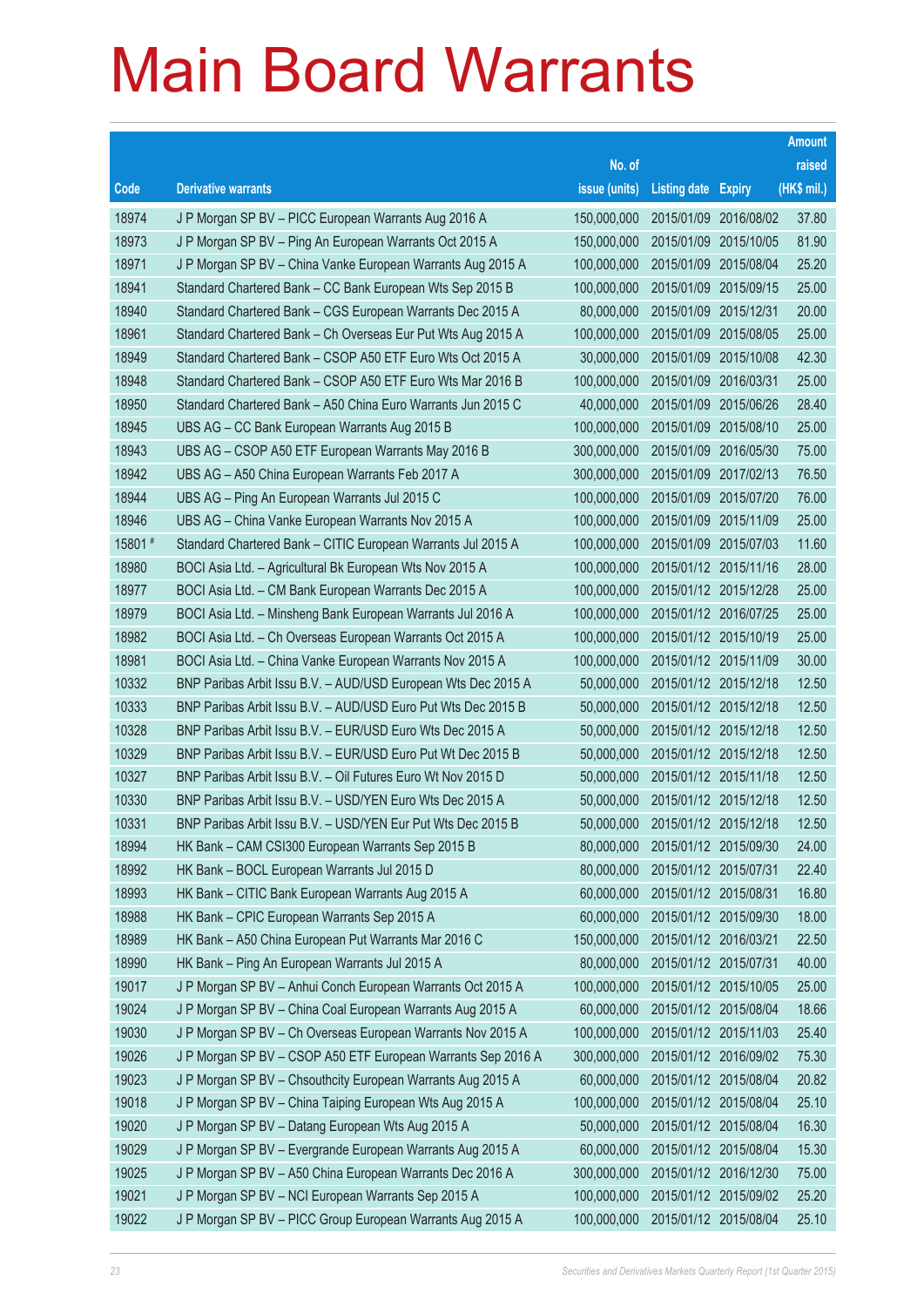|                |                                                                                              |                            |                            |                                                | <b>Amount</b>  |
|----------------|----------------------------------------------------------------------------------------------|----------------------------|----------------------------|------------------------------------------------|----------------|
|                |                                                                                              | No. of                     |                            |                                                | raised         |
| Code           | <b>Derivative warrants</b>                                                                   | issue (units)              | <b>Listing date Expiry</b> |                                                | (HK\$ mil.)    |
| 19009          | Macquarie Bank Ltd. - CHALCO European Warrants Oct 2015 A                                    | 35,000,000                 |                            | 2015/01/12 2015/10/05                          | 10.01          |
| 18985          | Macquarie Bank Ltd. - Ch Comm Cons European Wts Jul 2016 A                                   | 40,000,000                 |                            | 2015/01/12 2016/07/05                          | 10.00          |
| 19008          | Macquarie Bank Ltd. - Ch Molybdenum European Wts Oct 2015 A                                  | 25,000,000                 |                            | 2015/01/12 2015/10/05                          | 10.63          |
| 19033          | Macquarie Bank Ltd. - China Railway European Wts Dec 2017 A                                  | 40,000,000                 |                            | 2015/01/12 2017/12/04                          | 10.00          |
| 19032          | Macquarie Bank Ltd. - CRCC European Warrants Oct 2016 A                                      | 40,000,000                 |                            | 2015/01/12 2016/10/04                          | 10.00          |
| 18984          | Macquarie Bank Ltd. - CSOP A50 ETF European Wts Jul 2016 A                                   | 40,000,000                 |                            | 2015/01/12 2016/07/05                          | 10.00          |
| 19007          | Macquarie Bank Ltd. - A50 China European Warrants Apr 2016 A                                 | 40,000,000                 |                            | 2015/01/12 2016/04/05                          | 10.00          |
| 18983          | Macquarie Bank Ltd. - A50 China European Warrants Jul 2016 A                                 | 40,000,000                 |                            | 2015/01/12 2016/07/05                          | 10.00          |
| 19012          | Standard Chartered Bank - Ch Comm Cons Eur Wts Dec 2015 A                                    | 150,000,000                |                            | 2015/01/12 2015/12/30                          | 37.50          |
| 19004          | Standard Chartered Bank - China Coal European Wts Nov 2015 A                                 | 70,000,000                 |                            | 2015/01/12 2015/11/26                          | 17.50          |
| 19006          | Standard Chartered Bank - China Coal European Put Wt Jul 17A                                 | 100,000,000                |                            | 2015/01/12 2017/07/04                          | 25.00          |
| 18986          | Standard Chartered Bank - China Life European Wts Nov 2015 A                                 | 100,000,000                |                            | 2015/01/12 2015/11/02                          | 25.00          |
| 19010          | Standard Chartered Bank - CLP European Warrants Jul 2015 A                                   | 40,000,000                 |                            | 2015/01/12 2015/07/30                          | 10.00          |
| 19005          | Standard Chartered Bank - China Shenhua Euro Wts Nov 2015 A                                  | 100,000,000                | 2015/01/12 2015/11/11      |                                                | 25.00          |
| 19031          | Standard Chartered Bank - China Shenhua Eu Put Wt Nov 2015 B                                 | 100,000,000                | 2015/01/12 2015/11/11      |                                                | 25.00          |
| 18987          | Standard Chartered Bank - Galaxy Ent European Wts Jul 2015 B                                 | 80,000,000                 |                            | 2015/01/12 2015/07/02                          | 30.80          |
| 19011          | Standard Chartered Bank - KECL European Warrants Aug 2017 A                                  | 100,000,000                |                            | 2015/01/12 2017/08/24                          | 16.00          |
| 19013          | Standard Chartered Bank - YZ Coal European Wts Sep 2015 A                                    | 40,000,000                 |                            | 2015/01/12 2015/09/30                          | 15.20          |
| 19003          | SGA Societe Generale Acceptance N.V. - CCB Eur Wt Aug 2015 C                                 | 80,000,000                 |                            | 2015/01/12 2015/08/05                          | 24.40          |
| 18995          | SGA Societe Generale Acceptance N.V. - CLife Eu Wt Sep 2015 B                                | 150,000,000                |                            | 2015/01/12 2015/09/02                          | 37.50          |
| 18996          | SGA Societe Generale Acceptance N.V - COVS Eu Wts Oct 2015 A                                 | 60,000,000                 |                            | 2015/01/12 2015/10/05                          | 15.00          |
| 18997          | SGA Societe Generale Acceptance NV - CSOP A50 ETF Eu Wt Aug 15 B                             | 70,000,000                 |                            | 2015/01/12 2015/08/05                          | 63.70          |
| 19001          | SGA Societe Generale Acceptance N.V. - A50 Ch Eu Wt Aug 2015 B                               | 70,000,000                 |                            | 2015/01/12 2015/08/05                          | 53.90          |
| 18999          | SGA Societe Generale Acceptance N.V. - HSI Eur Wt Jun 2015 F                                 | 150,000,000                |                            | 2015/01/12 2015/06/29                          | 24.00          |
| 18998          | SGA Societe Generale Acceptance N.V. - HSI Eur Wt Dec 2015 A                                 | 150,000,000                |                            | 2015/01/12 2015/12/30                          | 37.50          |
| 19000          | SGA Societe Generale Acceptance N.V. - HSI Eu Put Wt Aug 15 B                                | 150,000,000                |                            | 2015/01/12 2015/08/28                          | 37.50          |
| 19002          | SGA Societe Generale Acceptance N.V. - Ping An Eu Wt Aug 15 C                                | 80,000,000                 |                            | 2015/01/12 2015/08/05                          | 47.20          |
| 19014          | UBS AG - China Overseas European Warrants Sep 2015 A                                         | 50,000,000                 |                            | 2015/01/12 2015/09/25                          | 12.50          |
| 19016<br>19015 | UBS AG - HSCEI European Warrants Sep 2015 C<br>UBS AG - HSI European Put Warrants Sep 2015 B | 100,000,000<br>300,000,000 |                            | 2015/01/12 2015/09/29<br>2015/01/12 2015/09/29 | 25.00<br>87.00 |
| 19064          | BNP Paribas Arbit Issu B.V. - Galaxy Ent Euro Wts Aug 2015 A                                 | 100,000,000                |                            | 2015/01/13 2015/08/04                          | 25.00          |
| 19068          | BNP Paribas Arbit Issu B.V. - Ping An European Wt Aug 2017 A                                 | 100,000,000                |                            | 2015/01/13 2017/08/02                          | 25.00          |
| 19067          | BNP Paribas Arbit Issu B.V. - Sands China Euro Wt Oct 2015 A                                 | 100,000,000                |                            | 2015/01/13 2015/10/05                          | 25.00          |
| 19065          | BNP Paribas Arbit Issu B.V. - Tencent Hidgs Eu Wt Mar 2016 A                                 | 100,000,000                |                            | 2015/01/13 2016/03/02                          | 15.00          |
| 19066          | BNP Paribas Arbit Issu B.V. - Wynn Macau Euro Wts Oct 2015 A                                 | 80,000,000                 |                            | 2015/01/13 2015/10/05                          | 12.80          |
| 19048          | Credit Suisse AG - CSOP A50 ETF European Warrants Aug 2015 A                                 | 150,000,000                | 2015/01/13 2015/08/31      |                                                | 37.50          |
| 19049          | Credit Suisse AG - CSOP A50 ETF European Warrants Oct 2015 A                                 | 150,000,000                |                            | 2015/01/13 2015/10/30                          | 37.50          |
| 19050          | Credit Suisse AG - A50 China European Warrants Jul 2015 A                                    | 150,000,000                | 2015/01/13 2015/07/31      |                                                | 37.50          |
| 19051          | Credit Suisse AG - A50 China European Warrants Sep 2015 A                                    | 150,000,000                |                            | 2015/01/13 2015/09/30                          | 37.50          |
| 19052          | Credit Suisse AG - A50 China European Warrants Nov 2015 B                                    | 150,000,000                |                            | 2015/01/13 2015/11/30                          | 37.50          |
| 19046          | Bank of East Asia - A50 China European Warrants Aug 2016 A                                   | 100,000,000                | 2015/01/13 2016/08/29      |                                                | 25.00          |
| 19047          | Bank of East Asia - A50 China European Put Wts Dec 2016 A                                    | 100,000,000                | 2015/01/13 2016/12/21      |                                                | 22.50          |
| 19045          | Bank of East Asia - Ping An European Warrants Dec 2016 A                                     | 100,000,000                | 2015/01/13 2016/12/21      |                                                | 25.00          |
| 19081          | Goldman Sachs SP (Asia) - China Shenhua Euro Wts Sep 2015 A                                  | 60,000,000                 |                            | 2015/01/13 2015/09/30                          | 15.00          |
|                |                                                                                              |                            |                            |                                                |                |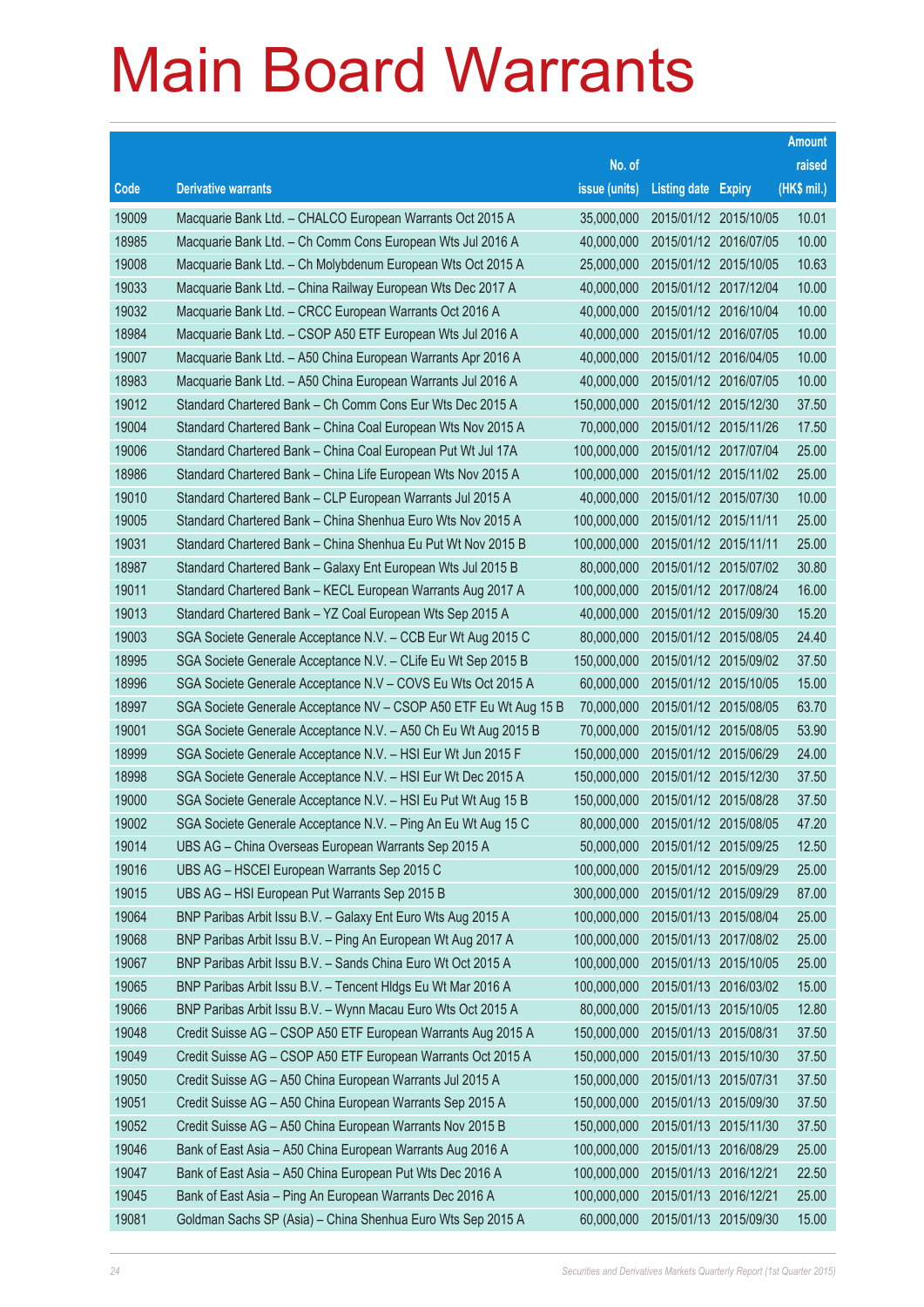|       |                                                                  |               |                            |                       | <b>Amount</b> |
|-------|------------------------------------------------------------------|---------------|----------------------------|-----------------------|---------------|
|       |                                                                  | No. of        |                            |                       | raised        |
| Code  | <b>Derivative warrants</b>                                       | issue (units) | <b>Listing date Expiry</b> |                       | (HK\$ mil.)   |
| 19079 | Goldman Sachs SP (Asia) – Galaxy Ent Euro Put Wts Jul 2015 A     | 60,000,000    |                            | 2015/01/13 2015/07/30 | 18.66         |
| 19042 | HK Bank – China Life European Warrants Aug 2015 B                | 100,000,000   | 2015/01/13 2015/08/31      |                       | 25.00         |
| 19043 | HK Bank – Minsheng Bank European Warrants Sep 2016 A             | 180,000,000   | 2015/01/13 2016/09/30      |                       | 45.00         |
| 19044 | HK Bank – China Overseas European Warrants Sep 2015 A            | 80,000,000    | 2015/01/13 2015/09/30      |                       | 20.00         |
| 19039 | HK Bank - HSI European Warrants Jun 2015 G                       | 180,000,000   | 2015/01/13 2015/06/29      |                       | 27.00         |
| 19041 | HK Bank - Ping An European Warrants Sep 2017 A                   | 380,000,000   | 2015/01/13 2017/09/29      |                       | 95.00         |
| 19073 | J P Morgan SP BV - AIA European Warrants Jul 2015 A              | 100,000,000   | 2015/01/13 2015/07/03      |                       | 19.10         |
| 19077 | J P Morgan SP BV - China Mob European Put Wts Jul 2015 A         | 100,000,000   | 2015/01/13 2015/07/02      |                       | 27.30         |
| 19075 | J P Morgan SP BV - Galaxy Ent European Warrants Aug 2015 A       | 100,000,000   |                            | 2015/01/13 2015/08/04 | 40.00         |
| 19078 | J P Morgan SP BV - Greatwall Motor European Wts Aug 2015 A       | 100,000,000   |                            | 2015/01/13 2015/08/03 | 26.80         |
| 19034 | J P Morgan Int'l Der. Ltd. - HSCEI European Wts Aug 2015 C       | 250,000,000   | 2015/01/13 2015/08/28      |                       | 62.75         |
| 19076 | J P Morgan SP BV - HSI European Put Warrants Jul 2015 E          | 500,000,000   | 2015/01/13 2015/07/30      |                       | 125.50        |
| 19074 | J P Morgan SP BV - Sands China European Warrants Aug 2015 A      | 100,000,000   | 2015/01/13 2015/08/04      |                       | 27.90         |
| 19053 | Macquarie Bank Ltd. - BOCHK European Warrants Apr 2016 A         | 70,000,000    |                            | 2015/01/13 2016/04/05 | 10.50         |
| 19062 | Macquarie Bank Ltd. - CGS European Warrants Dec 2015 B           | 37,000,000    |                            | 2015/01/13 2015/12/02 | 10.03         |
| 19035 | Macquarie Bank Ltd. - CNBM European Warrants Sep 2015 A          | 23,000,000    | 2015/01/13 2015/09/02      |                       | 10.01         |
| 19063 | Macquarie Bank Ltd. - Longfor PPT European Wts Oct 2015 A        | 15,000,000    |                            | 2015/01/13 2015/10/05 | 10.25         |
| 19036 | Macquarie Bank Ltd. - PetroChina European Wts Aug 2015 A         | 25,000,000    | 2015/01/13 2015/08/04      |                       | 10.00         |
| 19069 | Standard Chartered Bank - AIA European Warrants Jun 2015 C       | 80,000,000    | 2015/01/13 2015/06/29      |                       | 13.60         |
| 19070 | Standard Chartered Bank – CC Bank European Wts Jul 2015 A        | 100,000,000   | 2015/01/13 2015/07/24      |                       | 25.00         |
| 19057 | Standard Chartered Bank – China Overseas Euro Wt Aug 2015 B      | 100,000,000   |                            | 2015/01/13 2015/08/05 | 25.00         |
| 19060 | Standard Chartered Bank - Galaxy Ent European Wts Nov 2015 B     | 100,000,000   | 2015/01/13 2015/11/05      |                       | 25.00         |
| 19054 | Standard Chartered Bank - HSCEI European Warrants Sep 2015 B     | 100,000,000   | 2015/01/13 2015/09/29      |                       | 25.00         |
| 19059 | Standard Chartered Bank - HS H-SHARE European Wts Jul 2015 A     | 80,000,000    | 2015/01/13 2015/07/30      |                       | 32.00         |
| 19061 | Standard Chartered Bank – HSI European Put Wts Jun 2015 F        | 100,000,000   | 2015/01/13 2015/06/29      |                       | 17.00         |
| 19058 | Standard Chartered Bank - NCI European Warrants Oct 2015 A       | 40,000,000    | 2015/01/13 2015/10/05      |                       | 10.00         |
| 19056 | Standard Chartered Bank – Sands China Euro Wts Jul 2015 C        | 100,000,000   | 2015/01/13 2015/07/31      |                       | 25.00         |
| 19055 | Standard Chartered Bank - China Vanke European Wts Sep 2015 A    | 60,000,000    | 2015/01/13 2015/09/30      |                       | 15.00         |
| 19071 | SGA Societe Generale Acceptance NV - CSOP A50 ETF Eu Wt May 16 A | 300,000,000   | 2015/01/13 2016/05/04      |                       | 57.00         |
| 19072 | SGA Societe Generale Acceptance N.V - Tencent Eu Put Wt Sep 16 A | 500,000,000   | 2015/01/13 2016/09/05      |                       | 77.50         |
| 19086 | UBS AG - CHALCO European Warrants Nov 2015 A                     | 40,000,000    | 2015/01/13 2015/11/30      |                       | 14.00         |
| 19084 | UBS AG - CGS European Warrants Jul 2015 B                        | 30,000,000    | 2015/01/13 2015/07/13      |                       | 49.50         |
| 19082 | UBS AG - Fosun Pharma European Warrants Aug 2016 A               | 50,000,000    | 2015/01/13 2016/08/08      |                       | 12.50         |
| 19083 | UBS AG - Haitong Sec European Warrants Jul 2015 B                | 70,000,000    | 2015/01/13 2015/07/20      |                       | 24.50         |
| 19090 | BOCI Asia Ltd. - AIA European Warrants Sep 2015 A                | 100,000,000   | 2015/01/14 2015/09/21      |                       | 29.00         |
| 19089 | BOCI Asia Ltd. - BOCL European Warrants Dec 2015 A               | 100,000,000   | 2015/01/14 2015/12/14      |                       | 35.00         |
| 19095 | BOCI Asia Ltd. - CSOP A50 ETF European Warrants Apr 2016 A       | 100,000,000   | 2015/01/14                 | 2016/04/25            | 25.00         |
| 19094 | BOCI Asia Ltd. - A50 China European Warrants Jun 2016 A          | 100,000,000   | 2015/01/14 2016/06/06      |                       | 25.00         |
| 19093 | BOCI Asia Ltd. - Galaxy Ent European Warrants Aug 2015 A         | 100,000,000   | 2015/01/14 2015/08/10      |                       | 37.00         |
| 19091 | BOCI Asia Ltd. - Hutchison European Warrants Aug 2015 A          | 100,000,000   | 2015/01/14 2015/08/03      |                       | 34.00         |
| 19092 | BOCI Asia Ltd. - Sands China European Warrants Sep 2015 A        | 100,000,000   | 2015/01/14                 | 2015/09/07            | 33.00         |
| 19087 | Credit Suisse AG - HSBC European Wts Jun 2015 C                  | 80,000,000    | 2015/01/14 2015/06/30      |                       | 12.00         |
| 19088 | Credit Suisse AG - HSBC European Wts Nov 2015 A                  | 80,000,000    | 2015/01/14 2015/11/30      |                       | 12.00         |
| 19096 | Goldman Sachs SP (Asia) - BYD European Warrants Oct 2015 A       | 20,000,000    | 2015/01/14 2015/10/30      |                       | 13.68         |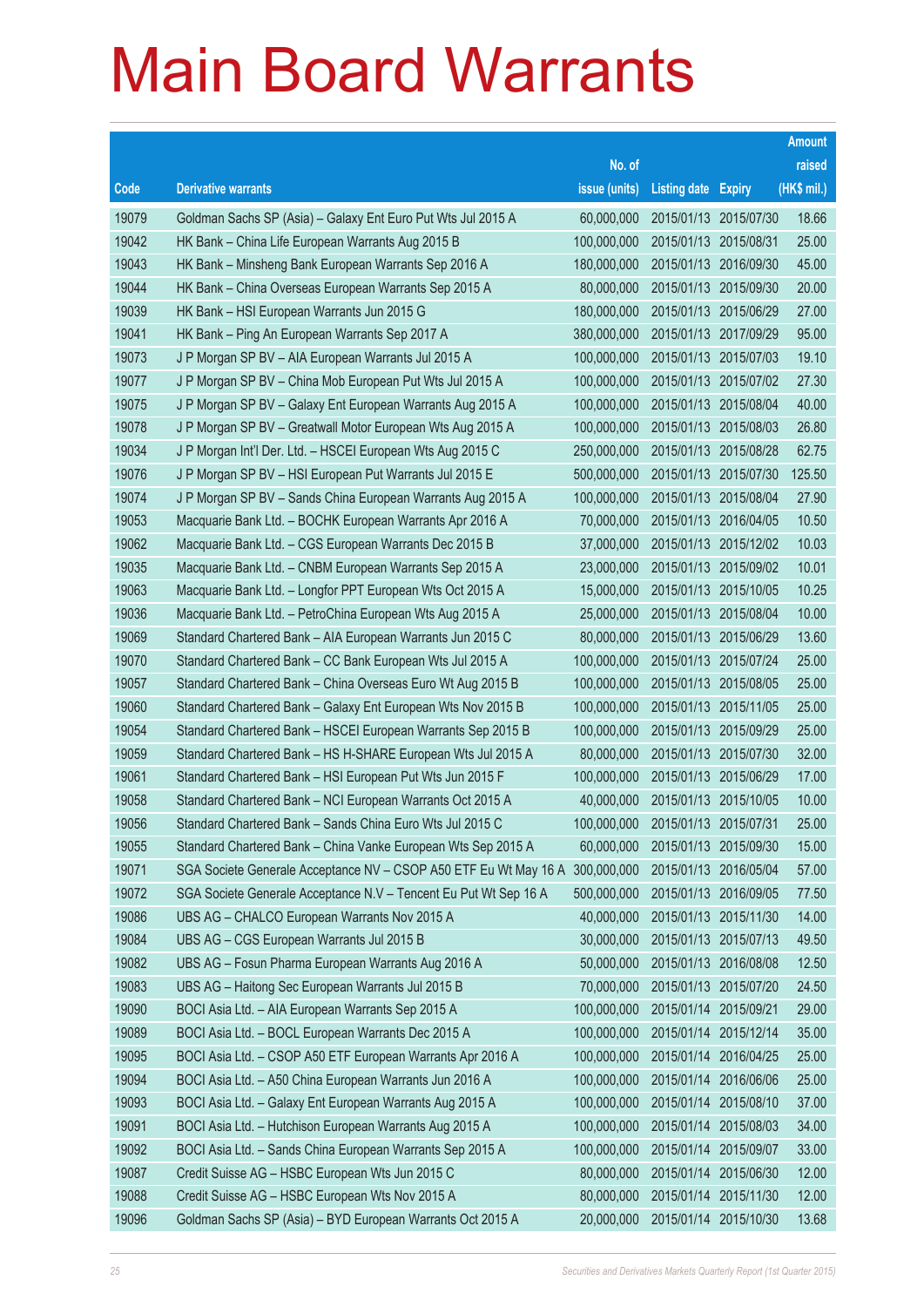|       |                                                                  |               |                            |            | <b>Amount</b> |
|-------|------------------------------------------------------------------|---------------|----------------------------|------------|---------------|
|       |                                                                  | No. of        |                            |            | raised        |
| Code  | <b>Derivative warrants</b>                                       | issue (units) | <b>Listing date Expiry</b> |            | (HK\$ mil.)   |
| 19099 | Goldman Sachs SP (Asia) - Ch COSCO European Wts Nov 2015 A       | 40,000,000    | 2015/01/14 2015/11/30      |            | 23.16         |
| 19098 | Goldman Sachs SP (Asia) - CPIC European Warrants Nov 2015 A      | 40,000,000    | 2015/01/14 2015/11/30      |            | 23.28         |
| 19115 | Goldman Sachs SP (Asia) - CSOP A50 ETF Eu Put Wts Nov 2015 A     | 80,000,000    | 2015/01/14 2015/11/27      |            | 12.16         |
| 19097 | Goldman Sachs SP (Asia) - Gome European Warrants Dec 2015 A      | 40,000,000    | 2015/01/14 2015/12/30      |            | 10.12         |
| 19114 | Goldman Sachs SP (Asia) - HSBC European Warrants Sep 2015 A      | 80,000,000    | 2015/01/14 2015/09/02      |            | 30.24         |
| 19116 | Goldman Sachs SP (Asia) - Ping An European Wts Jul 2015 D        | 80,000,000    | 2015/01/14 2015/07/30      |            | 60.64         |
| 19103 | HK Bank - Galaxy Ent European Warrants Jul 2015 A                | 80,000,000    | 2015/01/14 2015/07/31      |            | 28.00         |
| 19105 | HK Bank - Ping An European Warrants Jul 2015 B                   | 80,000,000    | 2015/01/14 2015/07/31      |            | 48.80         |
| 19106 | HK Bank - Ping An European Put Warrants Jul 2015 C               | 50,000,000    | 2015/01/14 2015/07/31      |            | 35.50         |
| 19104 | HK Bank - Sands China European Warrants Jul 2015 A               | 80,000,000    | 2015/01/14 2015/07/31      |            | 20.00         |
| 19143 | J P Morgan SP BV - Dongfeng Motor European Wts Nov 2016 A        | 100,000,000   | 2015/01/14 2016/11/02      |            | 25.30         |
| 19138 | J P Morgan SP BV - HSBC European Warrants Jun 2015 B             | 200,000,000   | 2015/01/14 2015/06/30      |            | 30.60         |
| 19140 | J P Morgan SP BV - HSBC European Put Warrants Aug 2015 A         | 200,000,000   | 2015/01/14 2015/08/04      |            | 50.80         |
| 19142 | J P Morgan SP BV - Tencent European Warrants Jun 2015 B          | 200,000,000   | 2015/01/14 2015/06/01      |            | 40.80         |
| 19129 | Macquarie Bank Ltd. - BOCL European Warrants Aug 2015 A          | 40,000,000    | 2015/01/14 2015/08/04      |            | 10.00         |
| 19132 | Macquarie Bank Ltd. - BankComm European Warrants Aug 2015 A      | 40,000,000    | 2015/01/14 2015/08/04      |            | 10.00         |
| 19133 | Macquarie Bank Ltd. - China Mobile European Wts Oct 2015 A       | 40,000,000    | 2015/01/14 2015/10/05      |            | 10.00         |
| 19125 | Macquarie Bank Ltd. - A50 China European Warrants Jan 2016 A     | 40,000,000    | 2015/01/14 2016/01/04      |            | 10.00         |
| 19128 | Macquarie Bank Ltd. - GAC European Wts Dec 2017 A                | 40,000,000    | 2015/01/14 2017/12/04      |            | 10.00         |
| 19130 | Macquarie Bank Ltd. - Ping An European Warrants Nov 2016 A       | 200,000,000   | 2015/01/14 2016/11/02      |            | 30.00         |
| 19131 | Macquarie Bank Ltd. - China Vanke European Warrants Oct 15 B     | 40,000,000    | 2015/01/14 2015/10/05      |            | 10.00         |
| 19112 | Standard Chartered Bank - Anhui Conch Euro Wts Oct 2015 A        | 60,000,000    | 2015/01/14 2015/10/05      |            | 15.00         |
| 19110 | Standard Chartered Bank - BOCL European Warrants Jul 2015 A      | 100,000,000   | 2015/01/14 2015/07/03      |            | 20.00         |
| 19123 | Standard Chartered Bank - CGS European Warrants Jul 2015 A       | 30,000,000    | 2015/01/14 2015/07/17      |            | 41.40         |
| 19109 | Standard Chartered Bank - CITIC Bank European Wts Oct 2015 A     | 60,000,000    | 2015/01/14 2015/10/05      |            | 18.00         |
| 19108 | Standard Chartered Bank - Cheung Kong European Put Wt Oct 15 A   | 40,000,000    | 2015/01/14 2015/10/02      |            | 12.00         |
| 19107 | Standard Chartered Bank - CNOOC European Put Wts Jul 2015 B      | 80,000,000    | 2015/01/14 2015/07/13      |            | 32.00         |
| 19122 | Standard Chartered Bank - China Railway Euro Wts Dec 2017 A      | 100,000,000   | 2015/01/14 2017/12/22      |            | 25.00         |
| 19111 | Standard Chartered Bank - CRCC European Warrants Dec 2015 A      | 50,000,000    | 2015/01/14 2015/12/23      |            | 11.00         |
| 19121 | Standard Chartered Bank - Evergrande European Wts Sep 2015 A     | 40,000,000    | 2015/01/14 2015/09/21      |            | 10.00         |
| 19137 | Standard Chartered Bank - HSCEI European Warrants Aug 2015 A     | 100,000,000   | 2015/01/14 2015/08/28      |            | 25.00         |
| 19100 | SGA Societe Generale Acceptance N.V. - AIA Eur Wt Dec 2015 A     | 100,000,000   | 2015/01/14 2015/12/02      |            | 20.00         |
| 19119 | SGA Societe Generale Acceptance N.V. - CAM CSI300 Eu Wt Oct 15 A | 75,000,000    | 2015/01/14                 | 2015/10/05 | 18.75         |
| 19101 | SGA Societe Generale Acceptance N.V. - CGS Euro Wts Sep 15 A     | 100,000,000   | 2015/01/14 2015/09/02      |            | 26.00         |
| 19102 | SGA Societe Generale Acceptance N.V. - CGS Euro Wts Dec 15 A     | 100,000,000   | 2015/01/14 2015/12/02      |            | 25.00         |
| 19120 | SGA Societe Generale Acceptance N.V. - CITIC Sec Eu Wt Sep 15 B  | 60,000,000    | 2015/01/14 2015/09/02      |            | 26.40         |
| 19117 | UBS AG - AIA European Warrants Jun 2015 B                        | 100,000,000   | 2015/01/14 2015/06/30      |            | 16.50         |
| 19124 | UBS AG - BankComm European Warrants Jul 2015 A                   | 40,000,000    | 2015/01/14 2015/07/27      |            | 15.00         |
| 19118 | UBS AG - HSCEI European Warrants Jul 2015 B                      | 100,000,000   | 2015/01/14 2015/07/30      |            | 20.00         |
| 19145 | BOCI Asia Ltd. - China Mobile European Warrants Aug 2015 B       | 100,000,000   | 2015/01/15 2015/08/17      |            | 37.00         |
| 19144 | BOCI Asia Ltd. - China Mobile European Put Wts Aug 2015 A        | 100,000,000   | 2015/01/15 2015/08/10      |            | 42.00         |
| 19149 | BOCI Asia Ltd. - HSBC European Warrants Aug 2015 A               | 100,000,000   | 2015/01/15 2015/08/03      |            | 25.00         |
| 19148 | BOCI Asia Ltd. - Tencent Holdings European Wts Feb 2016 A        | 100,000,000   | 2015/01/15 2016/02/22      |            | 20.00         |
| 19147 | BOCI Asia Ltd. - Tencent Holdings European Put Wts Nov 2015 A    | 100,000,000   | 2015/01/15 2015/11/06      |            | 15.00         |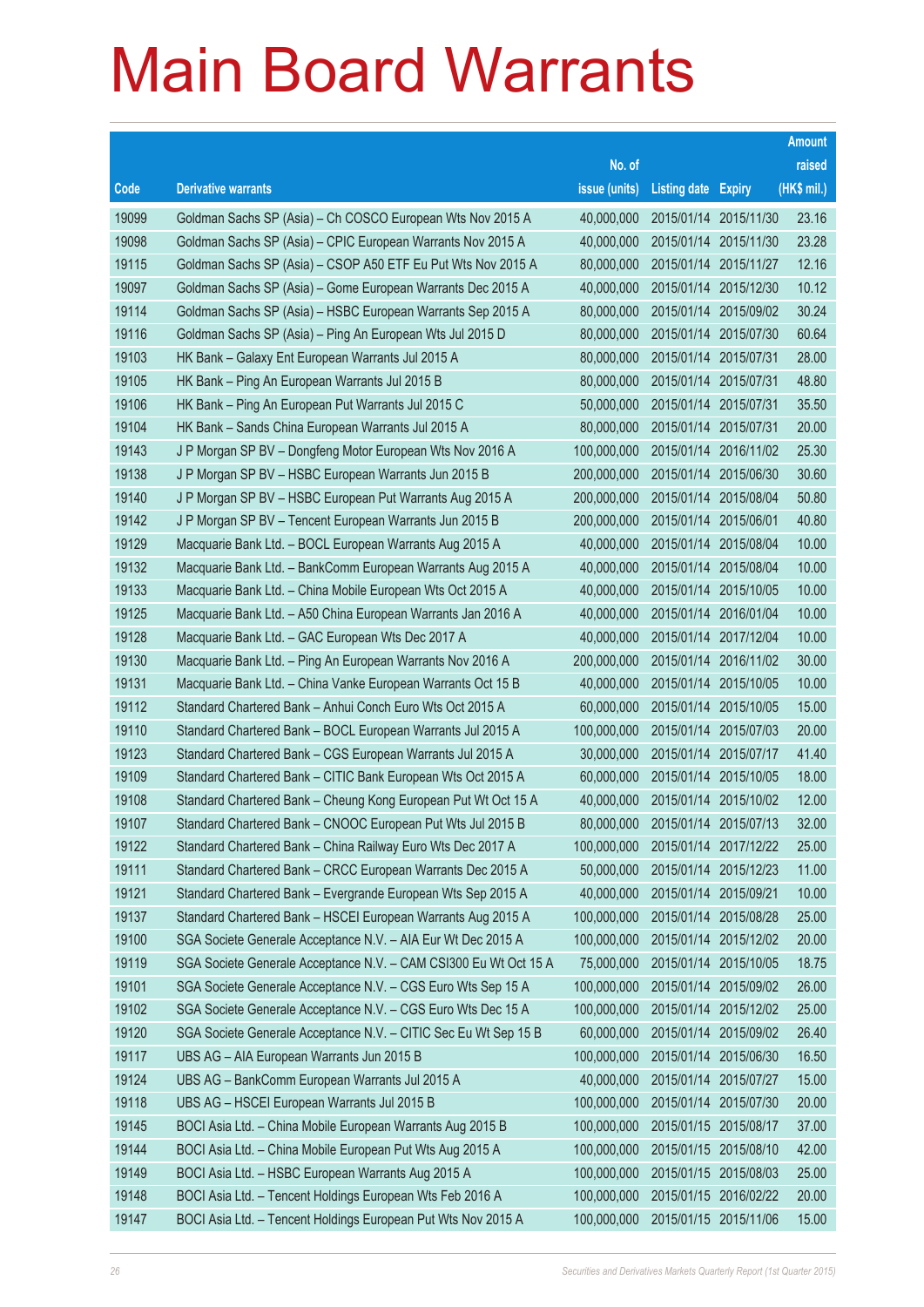|       |                                                                |               |                            |                       | <b>Amount</b> |
|-------|----------------------------------------------------------------|---------------|----------------------------|-----------------------|---------------|
|       |                                                                | No. of        |                            |                       | raised        |
| Code  | <b>Derivative warrants</b>                                     | issue (units) | <b>Listing date Expiry</b> |                       | (HK\$ mil.)   |
| 19180 | BNP Paribas Arbit Issu B.V. - BOCL European Wts Oct 2015 A     | 100,000,000   |                            | 2015/01/15 2015/10/05 | 26.00         |
| 19176 | BNP Paribas Arbit Issu B.V. - CC Bank Euro Wts Aug 2015 A      | 100,000,000   | 2015/01/15 2015/08/04      |                       | 26.00         |
| 19177 | BNP Paribas Arbit Issu B.V. - CITIC Bank Euro Wts Sep 2015 A   | 80,000,000    |                            | 2015/01/15 2015/09/02 | 20.00         |
| 19181 | BNP Paribas Arbit Issu B.V. - CSOP A50 ETF Eu Wts Aug 2016 C   | 100,000,000   |                            | 2015/01/15 2016/08/02 | 25.00         |
| 19183 | BNP Paribas Arbit Issu B.V. - Evergrande Euro Wts Oct 2015 A   | 40,000,000    |                            | 2015/01/15 2015/10/05 | 10.00         |
| 19182 | BNP Paribas Arbit Issu B.V. - A50 China Euro Wts Jul 2016 A    | 100,000,000   |                            | 2015/01/15 2016/07/05 | 25.00         |
| 19178 | BNP Paribas Arbit Issu B.V. - ICBC European Wts Aug 2015 A     | 100,000,000   | 2015/01/15 2015/08/04      |                       | 25.00         |
| 19170 | Credit Suisse AG - HSBC European Wts Jul 2015 A                | 80,000,000    | 2015/01/15 2015/07/31      |                       | 20.00         |
| 19169 | Credit Suisse AG - HSI European Warrants Sep 2015 A            | 128,000,000   |                            | 2015/01/15 2015/09/29 | 19.20         |
| 19171 | Credit Suisse AG - Tencent Holdings European Wts Jun 2015 C    | 80,000,000    | 2015/01/15 2015/06/08      |                       | 22.40         |
| 19189 | Bank of East Asia - China Life European Warrants Jun 2015 A    | 50,000,000    |                            | 2015/01/15 2015/06/30 | 10.00         |
| 19188 | Bank of East Asia - Minsheng Bank European Warrants Jun 16 A   | 100,000,000   |                            | 2015/01/15 2016/06/24 | 21.00         |
| 19199 | Goldman Sachs SP (Asia) - China Railway Euro Wts Jul 2015 A    | 40,000,000    |                            | 2015/01/15 2015/07/20 | 23.68         |
| 19197 | Goldman Sachs SP (Asia) - Galaxy Ent Euro Wts Aug 2015 A       | 80,000,000    |                            | 2015/01/15 2015/08/03 | 22.40         |
| 19185 | Goldman Sachs SP (Asia) - HSCEI European Warrants Sep 2015 B   | 150,000,000   | 2015/01/15 2015/09/29      |                       | 23.40         |
| 19186 | Goldman Sachs SP (Asia) - HSCEI European Warrants Dec 2015 A   | 150,000,000   | 2015/01/15 2015/12/30      |                       | 22.50         |
| 19184 | Goldman Sachs SP (Asia) - HSCEI European Put Wts Jun 2015 B    | 150,000,000   |                            | 2015/01/15 2015/06/29 | 23.40         |
| 19196 | Goldman Sachs SP (Asia) - Hutchison European Wts Aug 2015 A    | 80,000,000    |                            | 2015/01/15 2015/08/03 | 35.28         |
| 19200 | Goldman Sachs SP (Asia) - Li & Fung European Wts Sep 2015 A    | 50,000,000    | 2015/01/15 2015/09/01      |                       | 18.25         |
| 19194 | Goldman Sachs SP (Asia) - Tencent European Wt Dec 2015 B       | 150,000,000   | 2015/01/15 2015/12/14      |                       | 22.65         |
| 19195 | Goldman Sachs SP (Asia) - Tencent European Put Wt Oct 2015 A   | 80,000,000    |                            | 2015/01/15 2015/10/26 | 12.00         |
| 19156 | HK Bank - AIA European Warrants Jul 2015 A                     | 100,000,000   |                            | 2015/01/15 2015/07/06 | 15.00         |
| 19157 | HK Bank - AIA European Put Warrants Sep 2015 A                 | 80,000,000    |                            | 2015/01/15 2015/09/30 | 20.00         |
| 19159 | HK Bank - CHALCO European Warrants Sep 2015 A                  | 50,000,000    | 2015/01/15 2015/09/30      |                       | 15.00         |
| 19162 | HK Bank - China Life European Put Warrants Aug 2015 C          | 80,000,000    | 2015/01/15 2015/08/31      |                       | 22.40         |
| 19160 | HK Bank - China Mobile European Put Warrants Jul 2015 A        | 60,000,000    | 2015/01/15 2015/07/31      |                       | 21.00         |
| 19167 | HK Bank – Evergrande European Warrants Sep 2015 A              | 50,000,000    | 2015/01/15 2015/09/30      |                       | 12.50         |
| 19158 | HK Bank - SHK Ppt European Warrants Jul 2015 A                 | 60,000,000    | 2015/01/15 2015/07/31      |                       | 15.00         |
| 19205 | J P Morgan SP BV - CHALCO European Warrants Oct 2015 A         | 40,000,000    | 2015/01/15 2015/10/05      |                       | 10.60         |
| 19208 | J P Morgan SP BV - BOCL European Put Wts Aug 2015 B            | 100,000,000   | 2015/01/15 2015/08/04      |                       | 25.40         |
| 19209 | J P Morgan SP BV - CGS European Warrants Nov 2015 A            | 100,000,000   | 2015/01/15 2015/11/10      |                       | 25.10         |
| 19202 | J P Morgan SP BV - Cheung Kong European Warrants Aug 2015 A    | 60,000,000    | 2015/01/15 2015/08/04      |                       | 23.04         |
| 19201 | J P Morgan SP BV - China Mob European Wts Jun 2015 A           | 100,000,000   | 2015/01/15 2015/06/30      |                       | 35.00         |
| 19206 | J P Morgan SP BV - CSOP A50 ETF European Warrants Apr 2016 A   | 200,000,000   |                            | 2015/01/15 2016/04/05 | 50.20         |
| 19203 | J P Morgan Int'l Der. Ltd. - HSCEI European Wts Nov 2015 B     | 200,000,000   | 2015/01/15 2015/11/27      |                       | 50.00         |
| 19204 | J P Morgan SP BV - JX Copper European Warrants Apr 2016 A      | 100,000,000   | 2015/01/15 2016/04/29      |                       | 15.20         |
| 19207 | J P Morgan SP BV - SHK Ppt European Put Warrants Aug 2017 A    | 200,000,000   | 2015/01/15 2017/08/01      |                       | 30.00         |
| 19151 | Macquarie Bank Ltd. - Galaxy Ent European Wts Aug 2015 A       | 40,000,000    | 2015/01/15 2015/08/04      |                       | 10.00         |
| 19150 | Macquarie Bank Ltd. - Tencent European Put Wts Aug 2015 A      | 20,000,000    | 2015/01/15 2015/08/04      |                       | 10.00         |
| 19166 | Standard Chartered Bank - Agricultural Bk Eu Put Wts Aug 15 B  | 80,000,000    | 2015/01/15 2015/08/21      |                       | 20.00         |
| 19193 | Standard Chartered Bank - CHALCO European Warrants Aug 2015 A  | 50,000,000    | 2015/01/15 2015/08/26      |                       | 27.50         |
| 19165 | Standard Chartered Bank - CITIC Bank European Put Wts Oct 15 B | 60,000,000    | 2015/01/15 2015/10/05      |                       | 27.00         |
| 19192 | Standard Chartered Bank - CM Bank European Wts Dec 2015 A      | 80,000,000    | 2015/01/15 2015/12/02      |                       | 12.00         |
| 19164 | Standard Chartered Bank - China Unicom Euro Wts Aug 2015 A     | 60,000,000    | 2015/01/15 2015/08/31      |                       | 15.00         |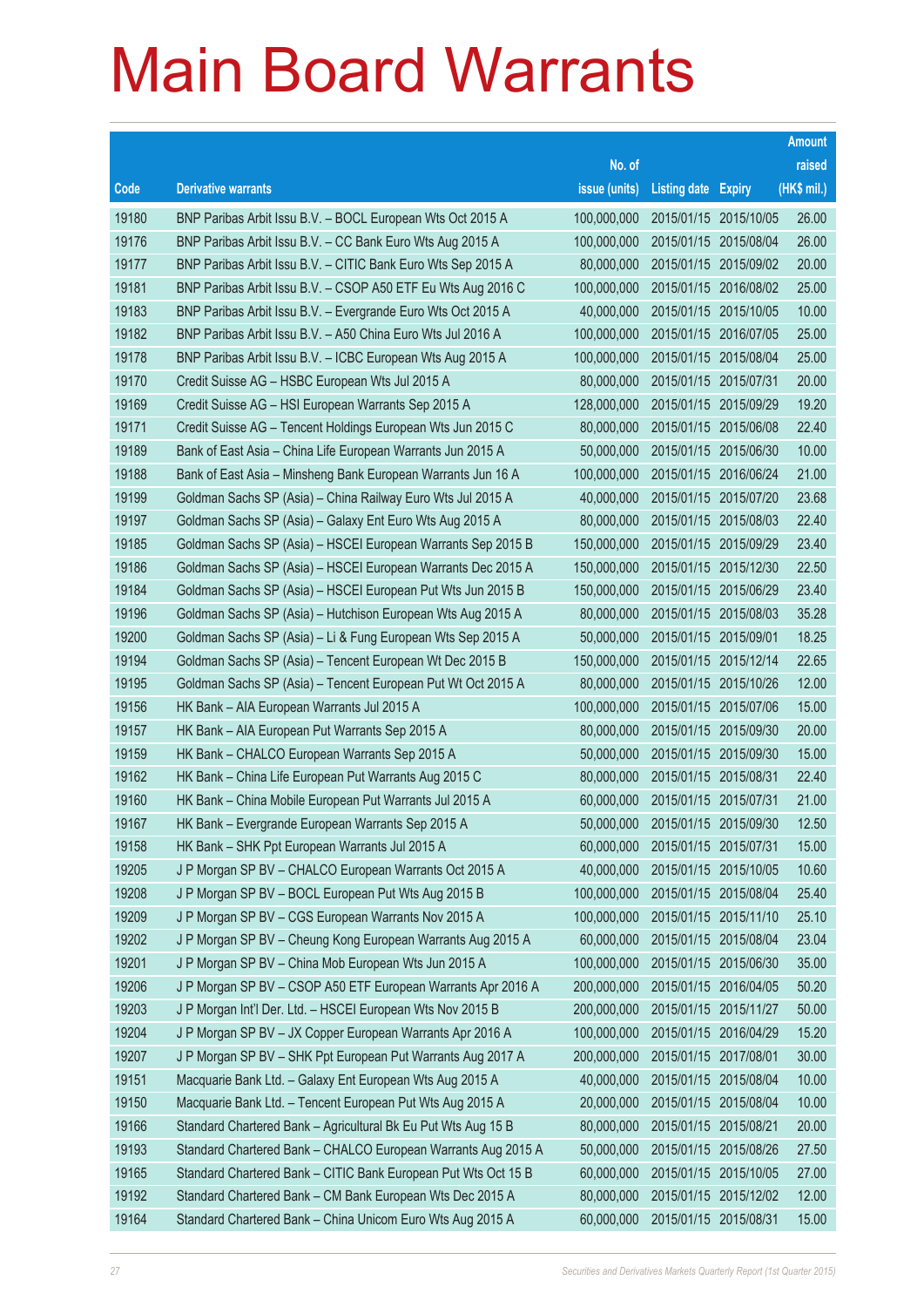|       |                                                                 |               |                            | <b>Amount</b> |
|-------|-----------------------------------------------------------------|---------------|----------------------------|---------------|
|       |                                                                 | No. of        |                            | raised        |
| Code  | <b>Derivative warrants</b>                                      | issue (units) | <b>Listing date Expiry</b> | (HK\$ mil.)   |
| 19191 | Standard Chartered Bank - Henganintl European Wts Mar 2016 A    | 80,000,000    | 2015/01/15 2016/03/24      | 12.00         |
| 19163 | Standard Chartered Bank - HSBC European Warrants Jul 2015 B     | 100,000,000   | 2015/01/15 2015/07/30      | 30.00         |
| 19152 | SGA Societe Generale Acceptance N.V. - BOCL Eu Put Wt Aug 15 C  | 100,000,000   | 2015/01/15 2015/08/05      | 29.50         |
| 19153 | SGA Societe Generale Acceptance N.V. - CCB Euro Put Wt Aug 15 D | 100,000,000   | 2015/01/15 2015/08/05      | 58.00         |
| 19155 | SGA Societe Generale Acceptance N.V. - ICBC Eu Put Wt Aug 15 B  | 100,000,000   | 2015/01/15 2015/08/05      | 50.00         |
| 19168 | SGA Societe Generale Acceptance N.V. - Kingsoft Eu Wt Jul 15 A  | 80,000,000    | 2015/01/15 2015/07/06      | 12.00         |
| 19173 | UBS AG - Ch Railway Cons European Warrants Aug 2015 A           | 40,000,000    | 2015/01/15 2015/08/27      | 35.60         |
| 19174 | UBS AG - A50 China European Warrants Apr 2016 A                 | 300,000,000   | 2015/01/15 2016/04/25      | 75.00         |
| 19175 | UBS AG - Hutchison European Warrants Jul 2015 A                 | 100,000,000   | 2015/01/15 2015/07/14      | 68.00         |
| 19172 | UBS AG - Tencent Holdings European Warrants Jun 2016 B          | 500,000,000   | 2015/01/15 2016/06/13      | 125.00        |
| 19223 | Credit Suisse AG - China Mobile European Put Wts Jun 2015 C     | 70,000,000    | 2015/01/16 2015/06/30      | 12.60         |
| 19224 | Credit Suisse AG - Tencent Holdings Euro Put Wts Sep 2015 C     | 100,000,000   | 2015/01/16 2015/09/02      | 16.00         |
| 19254 | Goldman Sachs SP (Asia) - Avichina European Warrants Jul15 A    | 40,000,000    | 2015/01/16 2015/07/30      | 19.52         |
| 19253 | Goldman Sachs SP (Asia) - China Life Euro Wts Jul 2015 A        | 80,000,000    | 2015/01/16 2015/07/22      | 24.16         |
| 19257 | Goldman Sachs SP (Asia) - CSOP A50 ETF Euro Wts Jul 2015 C      | 80,000,000    | 2015/01/16 2015/07/31      | 86.80         |
| 19255 | Goldman Sachs SP (Asia) - Galaxy Ent Euro Wts Jul 2015 B        | 80,000,000    | 2015/01/16 2015/07/31      | 20.80         |
| 19256 | Goldman Sachs SP (Asia) - HSBC European Put Wts Jul 2015 A      | 60,000,000    | 2015/01/16 2015/07/31      | 15.90         |
| 19251 | Goldman Sachs SP (Asia) - PetroChina European Wts Oct 2015 A    | 80,000,000    | 2015/01/16 2015/10/29      | 24.96         |
| 19252 | Goldman Sachs SP (Asia) - Ping An European Wts Jul 2015 E       | 80,000,000    | 2015/01/16 2015/07/27      | 30.56         |
| 19210 | HK Bank - China Mobile European Warrants Jun 2015 B             | 80,000,000    | 2015/01/16 2015/06/30      | 34.40         |
| 19215 | HK Bank - Sinopec Corp European Warrants Jul 2015 A             | 50,000,000    | 2015/01/16 2015/07/31      | 14.00         |
| 19216 | HK Bank - PetroChina European Warrants Jul 2015 A               | 50,000,000    | 2015/01/16 2015/07/31      | 20.50         |
| 19212 | HK Bank - Tencent European Put Warrants Oct 2015 B              | 80,000,000    | 2015/01/16 2015/10/30      | 12.00         |
| 19214 | HK Bank - Tencent European Put Warrants Aug 2016 A              | 250,000,000   | 2015/01/16 2016/08/29      | 40.00         |
| 19240 | J P Morgan SP BV - China Mob European Wts Aug 2015 A            | 200,000,000   | 2015/01/16 2015/08/04      | 57.80         |
| 19242 | J P Morgan SP BV - HKEx European Warrants Jun 2015 D            | 80,000,000    | 2015/01/16 2015/06/01      | 21.28         |
| 19244 | J P Morgan SP BV - HSBC European Warrants Jun 2015 C            | 200,000,000   | 2015/01/16 2015/06/03      | 31.20         |
| 19243 | J P Morgan SP BV - ICBC European Put Wts Aug 2015 B             | 100,000,000   | 2015/01/16 2015/08/04      | 38.90         |
| 19238 | J P Morgan SP BV - Ping An European Warrants Aug 2015 B         | 100,000,000   | 2015/01/16 2015/08/04      | 45.60         |
| 19241 | J P Morgan SP BV - Tencent European Warrants Jun 2015 C         | 200,000,000   | 2015/01/16 2015/06/08      | 30.40         |
| 19225 | Macquarie Bank Ltd. - CM Bank European Warrants Dec 2015 A      | 70,000,000    | 2015/01/16 2015/12/02      | 10.50         |
| 19227 | Macquarie Bank Ltd. - Minsheng Bank European Wts Oct 2015 A     | 28,000,000    | 2015/01/16 2015/10/05      | 10.47         |
| 19226 | Macquarie Bank Ltd. - HKEx European Warrants Jul 2016 B         | 40,000,000    | 2015/01/16 2016/07/05      | 10.00         |
| 19230 | Macquarie Bank Ltd. - Tencent European Warrants Aug 2015 B      | 20,000,000    | 2015/01/16 2015/08/04      | 10.00         |
| 19228 | Macquarie Bank Ltd. - Yuexiu Property Euro Wts Feb 2016 A       | 40,000,000    | 2015/01/16 2016/02/02      | 10.00         |
| 19235 | Standard Chartered Bank - BOCL European Put Wts Aug 2015 A      | 50,000,000    | 2015/01/16 2015/08/31      | 12.50         |
| 19234 | Standard Chartered Bank - CC Bank European Put Wts Sep 2015 C   | 80,000,000    | 2015/01/16 2015/09/30      | 42.40         |
| 19236 | Standard Chartered Bank - CITIC Sec European Wts Jul 2015 A     | 80,000,000    | 2015/01/16 2015/07/31      | 28.00         |
| 19237 | Standard Chartered Bank - CITIC Sec European Wts Aug 2015 A     | 80,000,000    | 2015/01/16 2015/08/31      | 20.00         |
| 19222 | Standard Chartered Bank - Ch LongYuan European Wts Nov 2016 A   | 80,000,000    | 2015/01/16 2016/11/30      | 20.00         |
| 19233 | Standard Chartered Bank - Datang Power Euro Wts Sep 2015 A      | 50,000,000    | 2015/01/16 2015/09/14      | 12.50         |
| 19219 | Standard Chartered Bank - HSBC European Warrants Jun 2015 C     | 80,000,000    | 2015/01/16 2015/06/29      | 12.00         |
| 19232 | Standard Chartered Bank - ICBC European Put Wts Sep 2015 D      | 80,000,000    | 2015/01/16 2015/09/29      | 20.00         |
| 19221 | Standard Chartered Bank - Nine Dragons Euro Wts Aug 2017 A      | 100,000,000   | 2015/01/16 2017/08/08      | 25.00         |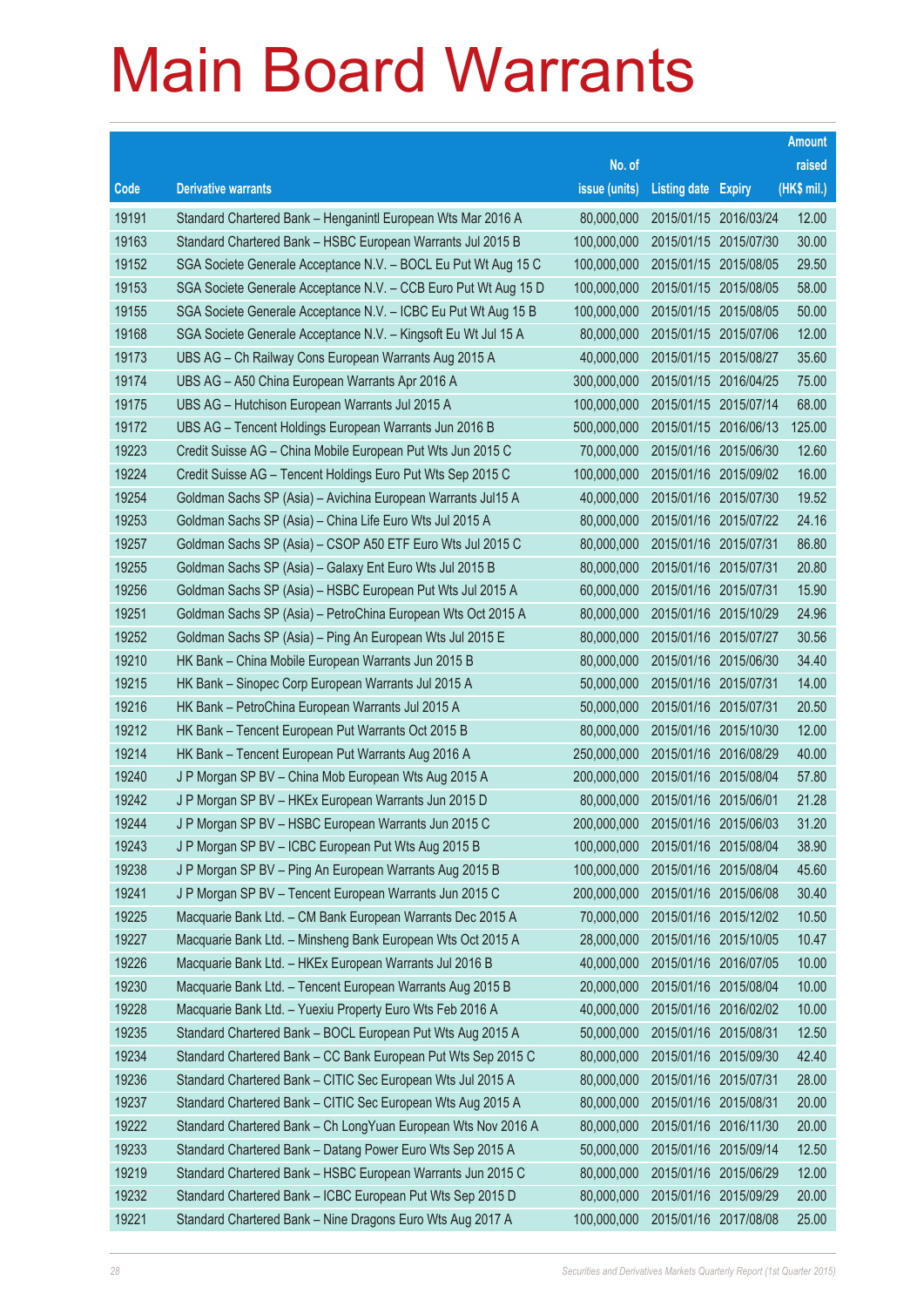|         |                                                                  |               |                            | <b>Amount</b> |
|---------|------------------------------------------------------------------|---------------|----------------------------|---------------|
|         |                                                                  | No. of        |                            | raised        |
| Code    | <b>Derivative warrants</b>                                       | issue (units) | <b>Listing date Expiry</b> | (HK\$ mil.)   |
| 19258   | Standard Chartered Bank - Ping An European Wts Sep 2015 A        | 80,000,000    | 2015/01/16 2015/09/07      | 64.00         |
| 19260   | Standard Chartered Bank - Ping An European Wts Sep 2017 A        | 300,000,000   | 2015/01/16 2017/09/15      | 75.00         |
| 19259   | Standard Chartered Bank - Ping An Euro Put Wts Aug 2015 A        | 80,000,000    | 2015/01/16 2015/08/05      | 64.00         |
| 19231   | SGA Societe Generale Acceptance N.V. - HSBC Eu Wt Sep 2015 C     | 100,000,000   | 2015/01/16 2015/09/02      | 34.00         |
| 19245   | UBS AG - China Life European Warrants Oct 2015 C                 | 100,000,000   | 2015/01/16 2015/10/30      | 25.00         |
| 19248   | UBS AG - China Mobile European Warrants Jun 2015 A               | 100,000,000   | 2015/01/16 2015/06/23      | 40.00         |
| 19247   | UBS AG - China Mobile European Put Warrants Jul 2015 A           | 100,000,000   | 2015/01/16 2015/07/06      | 37.00         |
| 19246   | UBS AG - HSBC European Warrants Sep 2015 A                       | 100,000,000   | 2015/01/16 2015/09/11      | 15.50         |
| 19249   | UBS AG - Ping An European Warrants Aug 2015 A                    | 100,000,000   | 2015/01/16 2015/08/10      | 51.00         |
| 16610 # | Standard Chartered Bank - Galaxy Ent European Wts May 2015 A     | 60,000,000    | 2015/01/16 2015/05/04      | 10.56         |
| 16831 # | Standard Chartered Bank - HSBC European Warrants May 2015 A      | 80,000,000    | 2015/01/16 2015/05/18      | 10.16         |
| 19271   | BNP Paribas Arbit Issu B.V. - CITIC Sec Euro Wts Oct 2015 A      | 50,000,000    | 2015/01/19 2015/10/05      | 18.50         |
| 19269   | BNP Paribas Arbit Issu B.V. - China Tel Euro Wts Oct 2015 A      | 70,000,000    | 2015/01/19 2015/10/05      | 18.20         |
| 19272   | BNP Paribas Arbit Issu B.V. - Haitong Sec Eu Wts Oct 2015 A      | 50,000,000    | 2015/01/19 2015/10/05      | 13.50         |
| 19268   | BNP Paribas Arbit Issu B.V. - Tencent HIdgs Eu Wt Jul 2016 B     | 100,000,000   | 2015/01/19 2016/07/05      | 25.00         |
| 19270   | BNP Paribas Arbit Issu B.V. - China Vanke Euro Wts Dec 15 A      | 80,000,000    | 2015/01/19 2015/12/02      | 20.00         |
| 19263   | Credit Suisse AG - Ping An European Warrants Dec 2016 A          | 150,000,000   | 2015/01/19 2016/12/29      | 37.50         |
| 19264   | Credit Suisse AG - Ping An European Warrants Jul 2017 A          | 150,000,000   | 2015/01/19 2017/07/31      | 37.50         |
| 19273   | J P Morgan SP BV - Zhuzhou CSR European Warrants Sep 2015 A      | 100,000,000   | 2015/01/19 2015/09/15      | 25.10         |
| 19265   | Macquarie Bank Ltd. - Sinopec Corp European Wts Sep 2015 A       | 25,000,000    | 2015/01/19 2015/09/02      | 10.00         |
| 19261   | Macquarie Bank Ltd. - CSR European Warrants Nov 2015 A           | 40,000,000    | 2015/01/19 2015/11/03      | 10.00         |
| 19262   | Standard Chartered Bank - CSR European Warrants Jul 2015 A       | 150,000,000   | 2015/01/19 2015/07/31      | 37.50         |
| 19266   | SGA Societe Generale Acceptance NV - CSOP A50 ETF Eu Wt Sep 16 A | 300,000,000   | 2015/01/19 2016/09/05      | 45.00         |
| 19267   | SGA Societe Generale Acceptance N.V. - A50 Ch Eu Wt Jan 2017 C   | 300,000,000   | 2015/01/19 2017/01/04      | 45.00         |
| 12536 # | Standard Chartered Bank - HSBC European Warrants Dec 2015        | 700,000,000   | 2015/01/19 2015/12/07      | 10.50         |
| 19304   | Goldman Sachs SP (Asia) - China Mobile Euro Wts Jun 2015 C       | 60,000,000    | 2015/01/20 2015/06/05      | 14.64         |
| 19306   | Goldman Sachs SP (Asia) - China Unicom Euro Wts Jul 2015 A       | 80,000,000    | 2015/01/20 2015/07/31      | 43.52         |
| 19307   | Goldman Sachs Sp (Asia) - ICBC European Warrants Aug 2015 A      | 80,000,000    | 2015/01/20 2015/08/28      | 20.24         |
| 19309   | Goldman Sachs SP (Asia) - Ping An European Wts Dec 2016 A        | 60,000,000    | 2015/01/20 2016/12/30      | 15.12         |
| 19308   | Goldman Sachs SP (Asia) - SHK Ppt European Wts Jul 2015 B        | 60,000,000    | 2015/01/20 2015/07/31      | 28.08         |
| 19278   | HK Bank - CC Bank European Warrants Jul 2015 E                   | 60,000,000    | 2015/01/20 2015/07/31      | 15.00         |
| 19279   | HK Bank - CNOOC European Warrants Dec 2016 A                     | 150,000,000   | 2015/01/20 2016/12/21      | 22.50         |
| 19275   | HK Bank - HSI European Warrants Jul 2015 C                       | 200,000,000   | 2015/01/20 2015/07/30      | 30.00         |
| 19276   | HK Bank - HSI European Warrants Sep 2015 C                       | 200,000,000   | 2015/01/20 2015/09/29      | 50.00         |
| 19277   | HK Bank - HSI European Put Warrants Jun 2015 H                   | 200,000,000   | 2015/01/20 2015/06/29      | 42.00         |
| 19303   | J P Morgan SP BV - HS H-SHARE European Warrants Jun 2015 A       | 80,000,000    | 2015/01/20 2015/06/26      | 37.84         |
| 19302   | J P Morgan SP BV - Wharf European Warrants Aug 2015 A            | 100,000,000   | 2015/01/20 2015/08/04      | 25.40         |
| 19299   | Macquarie Bank Ltd. - AIA European Warrants Aug 2015 A           | 30,000,000    | 2015/01/20 2015/08/04      | 10.05         |
| 19298   | Macquarie Bank Ltd. - Ch Merchants European Wts Dec 2015 A       | 40,000,000    | 2015/01/20 2015/12/02      | 10.00         |
| 19296   | Macquarie Bank Ltd. - China Overseas European Wts Jan 2016 A     | 40,000,000    | 2015/01/20 2016/01/05      | 10.00         |
| 19274   | Macquarie Bank Ltd. - Foxconn European Warrants Aug 2015 A       | 16,000,000    | 2015/01/20 2015/08/04      | 10.00         |
| 19300   | Macquarie Bank Ltd. - Baiyunshan Ph European Warrants Aug 15 A   | 30,000,000    | 2015/01/20 2015/08/04      | 10.05         |
| 19297   | Macquarie Bank Ltd. - Poly HK Inv European Wts Aug 2015 B        | 40,000,000    | 2015/01/20 2015/08/04      | 10.00         |
| 19295   | Standard Chartered Bank - China Mobile Euro Wts Aug 2015 B       | 80,000,000    | 2015/01/20 2015/08/04      | 24.00         |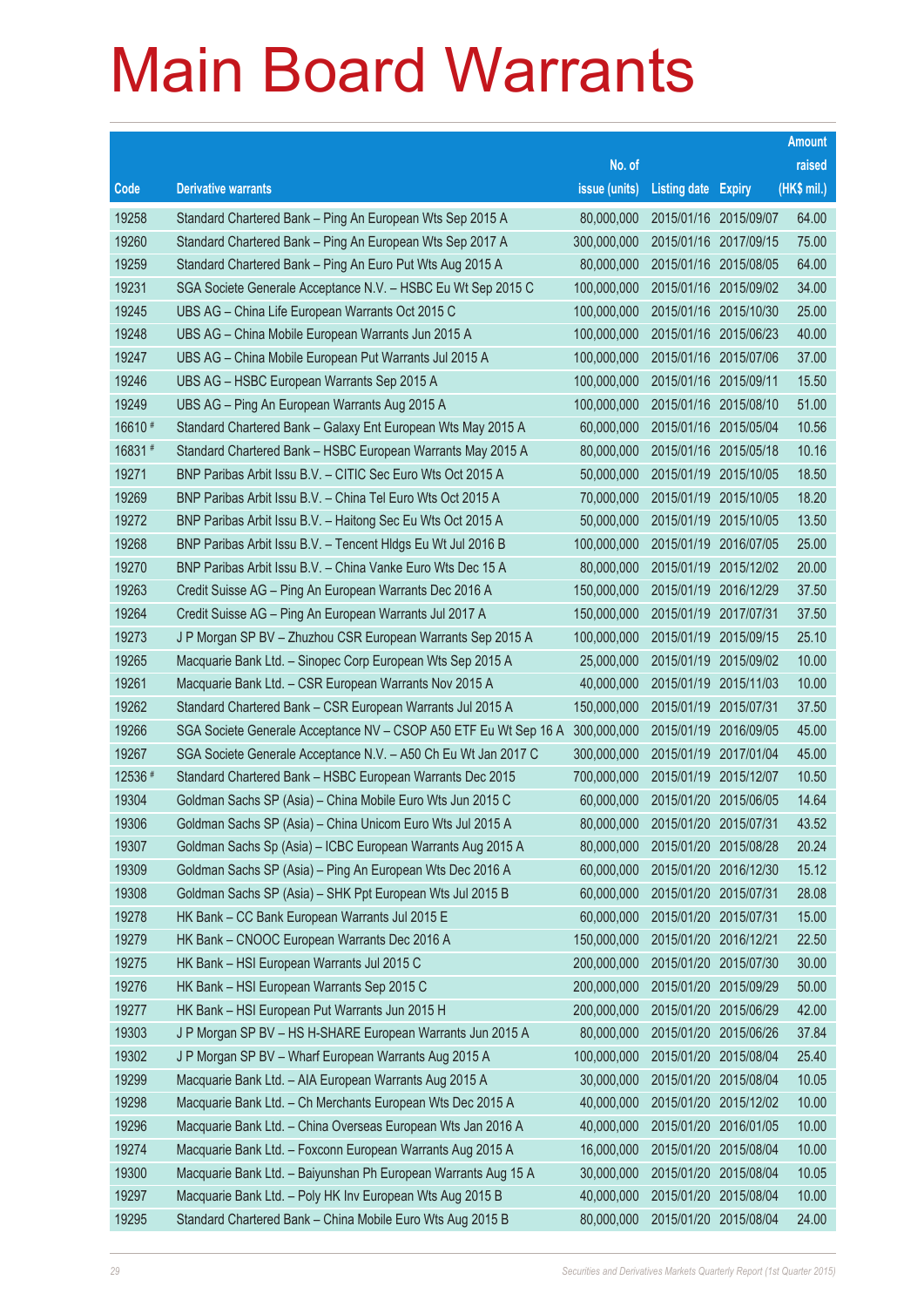|         |                                                                |               |                                  |            | <b>Amount</b> |
|---------|----------------------------------------------------------------|---------------|----------------------------------|------------|---------------|
|         |                                                                | No. of        |                                  |            | raised        |
| Code    | <b>Derivative warrants</b>                                     | issue (units) | <b>Listing date Expiry</b>       |            | (HK\$ mil.)   |
| 19282   | Standard Chartered Bank - CSOP A50 ETF Euro Wts Aug 2015 A     | 100,000,000   | 2015/01/20 2015/08/10            |            | 19.00         |
| 19283   | Standard Chartered Bank - A50 China Euro Warrants Sep 2015 A   | 100,000,000   | 2015/01/20 2015/09/30            |            | 20.00         |
| 19281   | Standard Chartered Bank - Geely Auto European Wts Oct 2015 A   | 40,000,000    | 2015/01/20 2015/10/19            |            | 10.00         |
| 19290   | Standard Chartered Bank - HuanengPower Euro Wts Sep 2015 A     | 60,000,000    | 2015/01/20 2015/09/02            |            | 30.00         |
| 19288   | Standard Chartered Bank - SHK P European Warrants Aug 2015 A   | 60,000,000    | 2015/01/20 2015/08/03            |            | 15.00         |
| 19280   | Standard Chartered Bank – Wharf European Warrants Dec 2015 A   | 60,000,000    | 2015/01/20 2015/12/02            |            | 15.00         |
| 19289   | Standard Chartered Bank - Zijin Mining Euro Wts Sep 2015 A     | 60,000,000    | 2015/01/20 2015/09/30            |            | 15.00         |
| 19294   | SGA Societe Generale Acceptance N.V. - Ch Mob Eu Wt Aug 15 A   | 100,000,000   | 2015/01/20 2015/08/05            |            | 29.50         |
| 19287   | SGA Societe Generale Acceptance N.V. - A50 Ch Eu Wt Oct 2015 A | 300,000,000   | 2015/01/20 2015/10/05            |            | 48.00         |
| 19284   | UBS AG - China Mobile European Warrants Jul 2015 B             | 100,000,000   | 2015/01/20 2015/07/20            |            | 39.50         |
| 19285   | UBS AG - New World European Warrants Oct 2015 A                | 30,000,000    | 2015/01/20 2015/10/26            |            | 10.80         |
| 19293   | UBS AG - SHK Ppt European Warrants Jul 2015 A                  | 50,000,000    | 2015/01/20 2015/07/20            |            | 16.25         |
| 19292   | UBS AG – SHK Ppt European Put Warrants Apr 2017 A              | 60,000,000    | 2015/01/20 2017/04/24            |            | 15.00         |
| 18493 # | Standard Chartered Bank - HSBC European Warrants Sep 2015 A    | 100,000,000   | 2015/01/20 2015/09/01            |            | 10.20         |
| 19316   | BOCI Asia Ltd. - HKEx European Warrants May 2016 A             | 100,000,000   | 2015/01/21                       | 2016/05/23 | 25.00         |
| 19313   | BOCI Asia Ltd. - HSI European Warrants Sep 2015 A              | 100,000,000   | 2015/01/21 2015/09/29            |            | 25.00         |
| 19312   | BOCI Asia Ltd. - HSI European Put Warrants Aug 2015 B          | 100,000,000   | 2015/01/21                       | 2015/08/28 | 25.00         |
| 19314   | BOCI Asia Ltd. - Ping An European Warrants Dec 2016 A          | 100,000,000   | 2015/01/21 2016/12/23            |            | 25.00         |
| 19317   | BOCI Asia Ltd. - SHK Ppt European Warrants Dec 2016 A          | 100,000,000   | 2015/01/21                       | 2016/12/28 | 25.00         |
| 19324   | Credit Suisse AG - SHK Ppt European Warrants Dec 2016 A        | 150,000,000   | 2015/01/21 2016/12/28            |            | 37.50         |
| 19310   | Daiwa Capital Mkt - CSOP A50 ETF European Wts Sep 2015 B       | 128,000,000   | 2015/01/21                       | 2015/09/15 | 32.00         |
| 19311   | Daiwa Capital Mkt - A50 China European Warrants Sep 2015 B     | 128,000,000   | 2015/01/21                       | 2015/09/30 | 32.00         |
| 19335   | J P Morgan SP BV - AIA European Put Warrants Aug 2015 A        | 100,000,000   | 2015/01/21                       | 2015/08/04 | 25.70         |
| 19334   | J P Morgan SP BV - Chsouthcity European Warrants Aug 2015 B    | 60,000,000    | 2015/01/21 2015/08/04            |            | 20.34         |
| 19322   | J P Morgan SP BV - HSI European Warrants Aug 2015 A            | 500,000,000   | 2015/01/21                       | 2015/08/28 | 125.00        |
| 19323   | J P Morgan SP BV - HSI European Warrants Oct 2015 A            | 500,000,000   | 2015/01/21                       | 2015/10/29 | 125.50        |
| 19318   | Macquarie Bank Ltd. - HSBC European Warrants Aug 2015 A        |               | 40,000,000 2015/01/21 2015/08/04 |            | 10.00         |
| 19319   | Macquarie Bank Ltd. - SHK Ppt European Warrants Aug 2015 A     | 40,000,000    | 2015/01/21 2015/08/04            |            | 10.00         |
| 19320   | Macquarie Bank Ltd. - Tencent European Warrants Aug 2015 C     | 15,000,000    | 2015/01/21                       | 2015/08/04 | 16.50         |
| 19321   | Macquarie Bank Ltd. - Tencent European Warrants Aug 2015 D     | 15,000,000    | 2015/01/21                       | 2015/08/04 | 10.01         |
| 19325   | SGA Societe Generale Acceptance N.V. - CCCCL Eu Wt Aug 2016 A  | 150,000,000   | 2015/01/21                       | 2016/08/03 | 37.50         |
| 19326   | SGA Societe Generale Acceptance N.V. - A50 Ch Eu Wt Jun 2016 A | 300,000,000   | 2015/01/21                       | 2016/06/01 | 45.00         |
| 19327   | SGA Societe Generale Acceptance N.V. - SHK P Eu Wt Aug 2015 A  | 40,000,000    | 2015/01/21                       | 2015/08/05 | 12.00         |
| 19329   | UBS AG - Ch Comm Cons European Warrants Mar 2016 A             | 100,000,000   | 2015/01/21                       | 2016/03/21 | 25.00         |
| 19331   | UBS AG - Chi Res Land European Warrants Dec 2015 B             | 40,000,000    | 2015/01/21                       | 2015/12/14 | 10.00         |
| 19333   | UBS AG - HSI European Put Warrants Jun 2015 F                  | 300,000,000   | 2015/01/21                       | 2015/06/29 | 45.00         |
| 19332   | UBS AG - HSI European Put Warrants Aug 2015 A                  | 300,000,000   | 2015/01/21                       | 2015/08/28 | 72.00         |
| 19328   | UBS AG - Stanchart European Warrants Jul 2015 B                | 50,000,000    | 2015/01/21 2015/07/29            |            | 10.50         |
| 19346   | Credit Suisse AG - HSBC European Wts Aug 2015 B                | 80,000,000    | 2015/01/22 2015/08/07            |            | 22.40         |
| 19345   | Credit Suisse AG - Stanchart European Warrants Jul 2015 B      | 70,000,000    | 2015/01/22 2015/07/31            |            | 27.30         |
| 19336   | Daiwa Capital Mkt - PetroChina European Warrants Jul 2015 A    | 68,000,000    | 2015/01/22 2015/07/22            |            | 20.40         |
| 19358   | Goldman Sachs SP (Asia) - Sinopec Corp European Wts Jul 2015 A | 80,000,000    | 2015/01/22 2015/07/31            |            | 24.64         |
| 19357   | Goldman Sachs SP (Asia) - Ch Ship Cont European Wts Jul 15 A   | 60,000,000    | 2015/01/22 2015/07/31            |            | 15.00         |
| 19359   | Goldman Sachs SP (Asia) - Greatwall Motor Eur Wts Jul 2015 A   | 60,000,000    | 2015/01/22 2015/07/31            |            | 21.30         |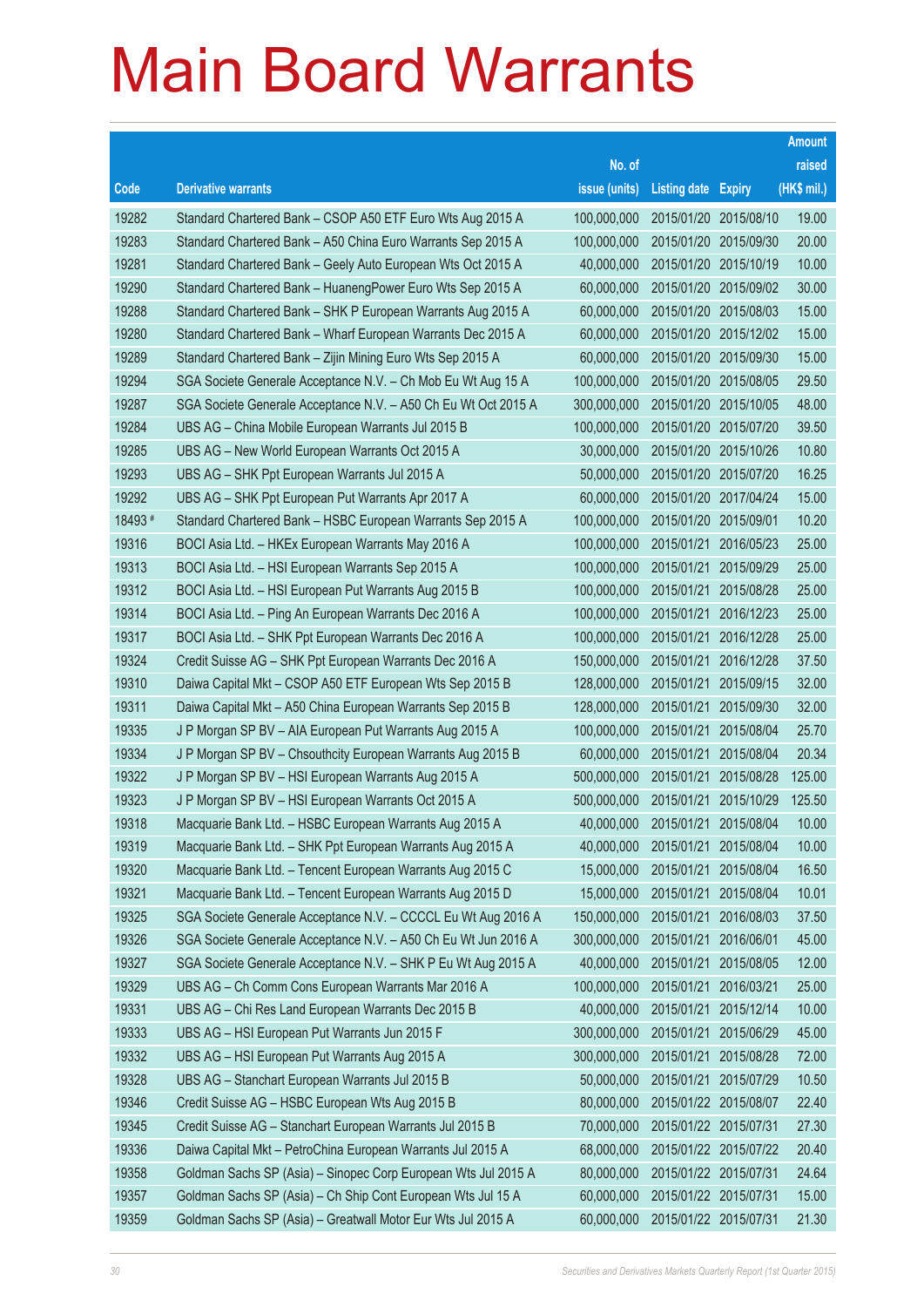|       |                                                               |               |                            | <b>Amount</b> |
|-------|---------------------------------------------------------------|---------------|----------------------------|---------------|
|       |                                                               | No. of        |                            | raised        |
| Code  | <b>Derivative warrants</b>                                    | issue (units) | <b>Listing date Expiry</b> | (HK\$ mil.)   |
| 19355 | Goldman Sachs SP (Asia) – HSBC European Warrants Sep 2015 B   | 80,000,000    | 2015/01/22 2015/09/01      | 20.72         |
| 19353 | Goldman Sachs SP (Asia) - HSI European Put Wts Jun 2015 A     | 150,000,000   | 2015/01/22 2015/06/29      | 22.65         |
| 19354 | Goldman Sachs SP (Asia) - HSI European Put Wts Jun 2015 B     | 150,000,000   | 2015/01/22 2015/06/29      | 23.55         |
| 19356 | Goldman Sachs SP (Asia) – Stanchart European Wts Jul 2015 A   | 80,000,000    | 2015/01/22 2015/07/31      | 33.28         |
| 19337 | HK Bank – CSR European Warrants Sep 2015 A                    | 100,000,000   | 2015/01/22 2015/09/30      | 25.00         |
| 19338 | HK Bank – CSR Times European Warrants Nov 2016 A              | 100,000,000   | 2015/01/22 2016/11/24      | 18.00         |
| 19350 | J P Morgan SP BV - A50 China European Warrants May 2016 A     | 200,000,000   | 2015/01/22 2016/05/31      | 34.20         |
| 19349 | J P Morgan SP BV - HSBC European Warrants Nov 2015 A          | 200,000,000   | 2015/01/22 2015/11/03      | 81.20         |
| 19351 | J P Morgan SP BV - HSI European Put Warrants May 2015 D       | 500,000,000   | 2015/01/22 2015/05/28      | 75.00         |
| 19352 | J P Morgan SP BV - Stanchart European Warrants Sep 2015 A     | 50,000,000    | 2015/01/22 2015/09/02      | 16.10         |
| 19339 | Macquarie Bank Ltd. - AAC Acoustic European Wts Oct 2015 A    | 21,000,000    | 2015/01/22 2015/10/09      | 10.02         |
| 19340 | Standard Chartered Bank – China Life European Wts Aug 2015 C  | 120,000,000   | 2015/01/22 2015/08/07      | 30.00         |
| 19342 | Standard Chartered Bank – Intime European Warrants Sep 2015 A | 40,000,000    | 2015/01/22 2015/09/30      | 10.00         |
| 19344 | SGA Societe Generale Acceptance N.V. - Ch Mob Eu Wt Aug 15 B  | 100,000,000   | 2015/01/22 2015/08/05      | 42.50         |
| 19347 | UBS AG - AIA European Put Warrants Jul 2015 B                 | 70,000,000    | 2015/01/22 2015/07/21      | 17.50         |
| 19348 | UBS AG - CC Bank European Warrants Aug 2015 C                 | 100,000,000   | 2015/01/22 2015/08/17      | 32.00         |
| 19385 | Daiwa Capital Mkt - China Life European Warrants Aug 2015 B   | 108,000,000   | 2015/01/23 2015/08/03      | 27.00         |
| 19386 | Daiwa Capital Mkt - Ping An European Warrants Jul 2015 C      | 108,000,000   | 2015/01/23 2015/07/22      | 55.08         |
| 19372 | Bank of East Asia – CHALCO European Warrants Oct 2015 A       | 40,000,000    | 2015/01/23 2015/10/02      | 10.00         |
| 19373 | Bank of East Asia – BYD European Warrants Nov 2015 A          | 40,000,000    | 2015/01/23 2015/11/12      | 10.00         |
| 19374 | Bank of East Asia - China Overseas Euro Warrants Dec 2015 A   | 40,000,000    | 2015/01/23 2015/12/02      | 10.00         |
| 19367 | HK Bank - BYD European Warrants Sep 2015 A                    | 50,000,000    | 2015/01/23 2015/09/30      | 20.00         |
| 19363 | HK Bank - China Life European Warrants Aug 2015 D             | 100,000,000   | 2015/01/23 2015/08/31      | 25.00         |
| 19370 | HK Bank - CSOP A50 ETF European Warrants Jun 2015 D           | 50,000,000    | 2015/01/23 2015/06/08      | 32.50         |
| 19362 | HK Bank - CSOP A50 ETF European Warrants Nov 2015 C           | 200,000,000   | 2015/01/23 2015/11/03      | 32.00         |
| 19368 | HK Bank - A50 China European Warrants Jun 2015 C              | 50,000,000    | 2015/01/23 2015/06/30      | 37.50         |
| 19369 | HK Bank - A50 China European Warrants Apr 2016 A              | 200,000,000   | 2015/01/23 2016/04/29      | 40.00         |
| 19366 | HK Bank - HSI European Put Warrants Jun 2015 I                | 200,000,000   | 2015/01/23 2015/06/29      | 30.00         |
| 19365 | HK Bank - Ping An European Warrants Jul 2015 D                | 60,000,000    | 2015/01/23 2015/07/31      | 30.00         |
| 19384 | J P Morgan SP BV - China Life European Warrants Aug 2015 B    | 100,000,000   | 2015/01/23 2015/08/04      | 25.00         |
| 19377 | Macquarie Bank Ltd. - CC Bank European Warrants Jun 2015 A    | 35,000,000    | 2015/01/23 2015/06/02      | 10.01         |
| 19378 | Macquarie Bank Ltd. - HKEx European Warrants Jan 2016 B       | 55,000,000    | 2015/01/23 2016/01/05      | 10.01         |
| 19387 | Macquarie Bank Ltd. - Hang Seng Bank European Wts Jan 2016 A  | 40,000,000    | 2015/01/23 2016/01/05      | 10.00         |
| 19376 | Macquarie Bank Ltd. - ICBC European Warrants Oct 2015 A       | 40,000,000    | 2015/01/23 2015/10/05      | 10.00         |
| 19361 | Nomura Int'l plc - A50 China European Warrants Jun 2015 C     | 50,000,000    | 2015/01/23 2015/06/30      | 33.00         |
| 19360 | Nomura Int'l plc - A50 China European Warrants Nov 2015 A     | 100,000,000   | 2015/01/23 2015/11/30      | 20.60         |
| 19379 | SGA Societe Generale Acceptance N.V. - HSBC Eu Wt Aug 2015 A  | 100,000,000   | 2015/01/23 2015/08/05      | 46.50         |
| 19380 | SGA Societe Generale Acceptance N.V. - HSBC Eu Wt Nov 2015 A  | 100,000,000   | 2015/01/23 2015/11/04      | 25.00         |
| 19382 | UBS AG - CSOP A50 ETF European Warrants Aug 2016 A            | 300,000,000   | 2015/01/23 2016/08/29      | 75.00         |
| 19381 | UBS AG - A50 China European Warrants Nov 2016 A               | 300,000,000   | 2015/01/23 2016/11/28      | 75.00         |
| 19383 | UBS AG - HSBC European Warrants Sep 2015 B                    | 100,000,000   | 2015/01/23 2015/09/08      | 25.00         |
| 19389 | BOCI Asia Ltd. - China Life European Warrants Sep 2015 B      | 100,000,000   | 2015/01/26 2015/09/21      | 34.00         |
| 19388 | BOCI Asia Ltd. - China Life European Put Warrants Sep 2015 A  | 100,000,000   | 2015/01/26 2015/09/14      | 32.00         |
| 19391 | BOCI Asia Ltd. - Ping An European Warrants Aug 2015 A         | 100,000,000   | 2015/01/26 2015/08/07      | 66.00         |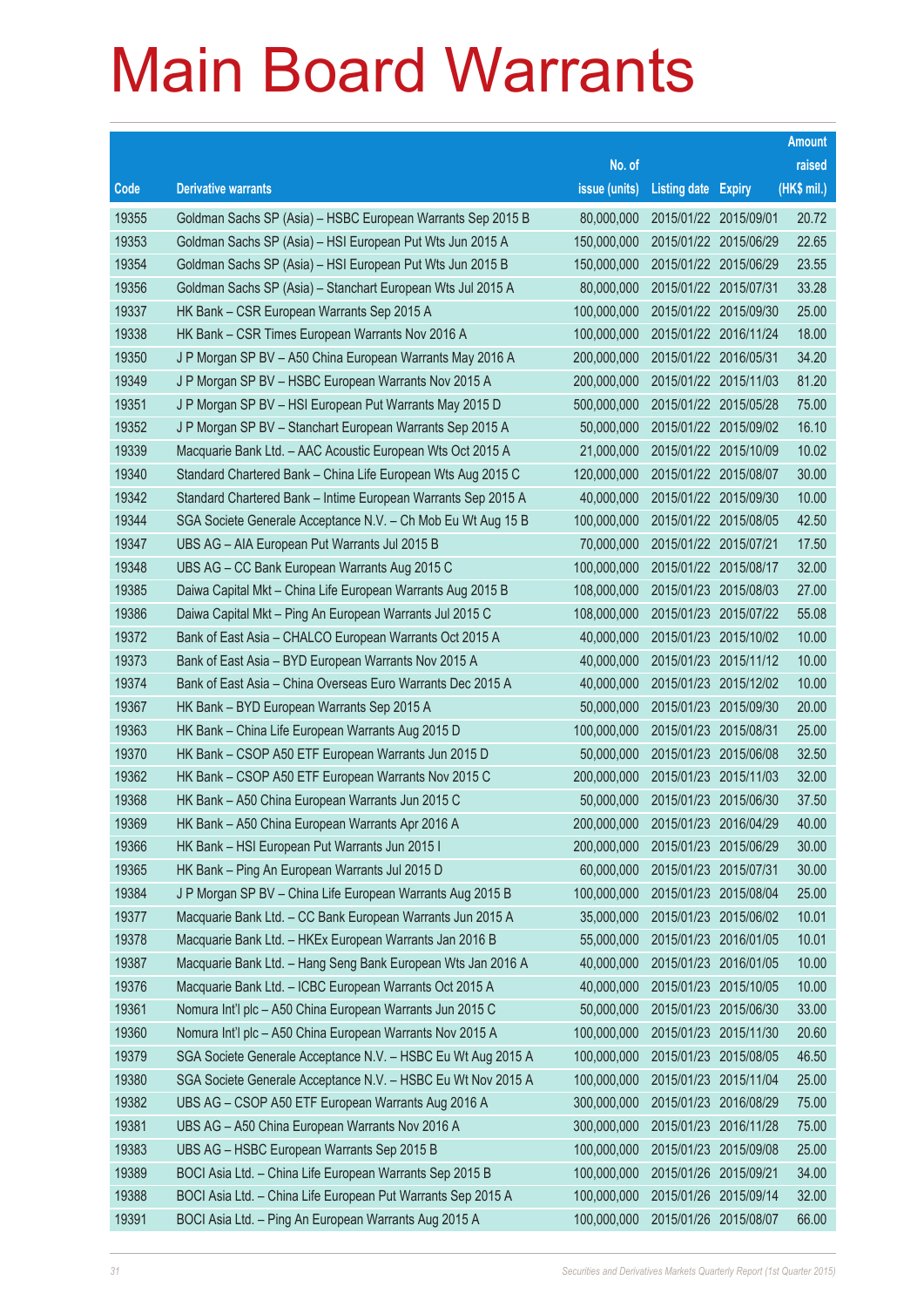|        |                                                                  |               |                            |            | <b>Amount</b> |
|--------|------------------------------------------------------------------|---------------|----------------------------|------------|---------------|
|        |                                                                  | No. of        |                            |            | raised        |
| Code   | <b>Derivative warrants</b>                                       | issue (units) | <b>Listing date Expiry</b> |            | (HK\$ mil.)   |
| 19393  | BOCI Asia Ltd. – Ping An European Warrants Dec 2016 B            | 100,000,000   | 2015/01/26 2016/12/30      |            | 25.00         |
| 19390  | BOCI Asia Ltd. – Ping An European Put Warrants Jul 2015 B        | 100,000,000   | 2015/01/26 2015/07/31      |            | 62.00         |
| 19406  | Credit Suisse AG - CC Bank European Warrants Aug 2015 A          | 80,000,000    | 2015/01/26 2015/08/06      |            | 26.40         |
| 19405  | Credit Suisse AG – Minsheng Bank European Wts Jul 2016 B         | 150,000,000   | 2015/01/26 2016/07/29      |            | 24.00         |
| 19403  | Credit Suisse AG – Ping An European Warrants Oct 2016 B          | 150,000,000   | 2015/01/26 2016/10/03      |            | 37.50         |
| 19404  | Goldman Sachs SP (Asia) – China Mobile Eu Put Wts Jul 2015 B     | 60,000,000    | 2015/01/26 2015/07/03      |            | 11.88         |
| 19419  | Goldman Sachs SP (Asia) - HSI European Put Wts May 2015 A        | 150,000,000   | 2015/01/26 2015/05/28      |            | 22.50         |
| 19396  | HK Bank – CGS European Warrants Dec 2015 B                       | 80,000,000    | 2015/01/26 2015/12/31      |            | 20.00         |
| 19397  | HK Bank – CITIC Sec European Warrants Sep 2015 A                 | 80,000,000    | 2015/01/26 2015/09/30      |            | 32.00         |
| 19395  | HK Bank - CSOP A50 ETF European Warrants Jul 2015 B              | 50,000,000    | 2015/01/26 2015/07/31      |            | 50.00         |
| 19401  | HK Bank - CSOP A50 ETF European Warrants Mar 2016 D              | 180,000,000   | 2015/01/26 2016/03/22      |            | 32.40         |
| 19400  | HK Bank – A50 China European Warrants Jun 2015 D                 | 50,000,000    | 2015/01/26 2015/06/30      |            | 45.00         |
| 19399  | HK Bank - A50 China European Warrants Dec 2015 B                 | 180,000,000   | 2015/01/26 2015/12/28      |            | 34.20         |
| 19398  | HK Bank – Haitong Sec European Warrants Sep 2015 B               | 80,000,000    | 2015/01/26 2015/09/30      |            | 20.00         |
| 19423  | J P Morgan SP BV - Agricultural Bk Euro Warrants Oct 2015 A      | 100,000,000   | 2015/01/26 2015/10/02      |            | 25.20         |
| 19429  | J P Morgan SP BV - CGS European Warrants Dec 2015 B              | 100,000,000   | 2015/01/26 2015/12/31      |            | 25.10         |
| 19424  | J P Morgan SP BV - CITIC Sec European Warrants Sep 2015 B        | 100,000,000   | 2015/01/26 2015/09/01      |            | 25.30         |
| 19433  | J P Morgan SP BV - China Railway European Wts Jun 2015 A         | 60,000,000    | 2015/01/26 2015/06/30      |            | 23.04         |
| 19420  | J P Morgan SP BV - CSOP A50 ETF European Warrants Dec 2015 C     | 200,000,000   | 2015/01/26 2015/12/31      |            | 39.20         |
| 19421  | J P Morgan SP BV - A50 China European Warrants Dec 2015 C        | 200,000,000   | 2015/01/26 2015/12/31      |            | 30.80         |
| 19426  | J P Morgan SP BV - Haitong Sec European Warrants Oct 2015 A      | 100,000,000   | 2015/01/26 2015/10/02      |            | 31.30         |
| 19422  | J P Morgan SP BV - ICBC European Warrants Aug 2015 C             | 100,000,000   | 2015/01/26 2015/08/04      |            | 26.30         |
| 19402  | Standard Chartered Bank - Chi Res Land European Wts Nov 15 A     | 60,000,000    | 2015/01/26 2015/11/02      |            | 15.00         |
| 19409  | Standard Chartered Bank - HSCEI European Warrants Sep 2015 C     | 100,000,000   | 2015/01/26 2015/09/29      |            | 25.00         |
| 19432  | Standard Chartered Bank – HSI European Warrants May 2015 D       | 100,000,000   | 2015/01/26 2015/05/28      |            | 19.00         |
| 19431  | Standard Chartered Bank - HSI European Put Wts Jun 2015 G        | 100.000.000   | 2015/01/26 2015/06/29      |            | 15.00         |
| 19430  | Standard Chartered Bank – Ping An European Wts Jul 2015 D        | 80,000,000    | 2015/01/26 2015/07/28      |            | 32.00         |
| 19407  | SGA Societe Generale Acceptance NV - CSOP A50 ETF Eu Wt Apr 16 A | 300.000.000   | 2015/01/26 2016/04/06      |            | 48.00         |
| 19408  | SGA Societe Generale Acceptance N.V. - A50 Ch Eu Wt Apr 2016 C   | 300,000,000   | 2015/01/26 2016/04/06      |            | 52.50         |
| 19413  | UBS AG - CITIC Sec European Warrants Jul 2015 A                  | 70,000,000    | 2015/01/26 2015/07/27      |            | 22.05         |
| 19410  | UBS AG - China Life European Warrants Jul 2015 B                 | 100,000,000   | 2015/01/26 2015/07/08      |            | 25.50         |
| 19416  | UBS AG - CSOP A50 ETF European Warrants Mar 2016 A               | 300,000,000   | 2015/01/26 2016/03/24      |            | 46.50         |
| 19411  | UBS AG - A50 China European Warrants Jul 2015 A                  | 80,000,000    | 2015/01/26 2015/07/27      |            | 40.80         |
| 19417  | UBS AG - A50 China European Warrants Sep 2015 A                  | 300,000,000   | 2015/01/26 2015/09/22      |            | 45.00         |
| 19414  | UBS AG - HSBC European Put Warrants Jul 2015 A                   | 100,000,000   | 2015/01/26 2015/07/24      |            | 28.50         |
| 19415  | UBS AG - HSCEI European Put Warrants Jun 2015 C                  | 100,000,000   | 2015/01/26 2015/06/29      |            | 17.00         |
| 19412  | UBS AG - Haitong Sec European Warrants Aug 2015 B                | 70,000,000    | 2015/01/26 2015/08/31      |            | 18.20         |
| 18017# | Goldman Sachs SP (Asia) - HSBC European Warrants Jun 2015 B      | 80,000,000    | 2015/01/26 2015/06/30      |            | 12.88         |
| 19456  | BNP Paribas Arbit Issu B.V. - China Life Euro Wts Dec 2015 A     | 100,000,000   | 2015/01/27 2015/12/02      |            | 25.00         |
| 19455  | BNP Paribas Arbit Issu B.V. - Ch Mobile Euro Wts Aug 2015 B      | 100,000,000   | 2015/01/27 2015/08/04      |            | 16.00         |
| 19453  | BNP Paribas Arbit Issu B.V. - SHK Ppt Euro Wts Oct 2015 A        | 55,000,000    | 2015/01/27                 | 2015/10/05 | 13.75         |
| 19457  | BNP Paribas Arbit Issu B.V. - Zijin Mining Eu Wts Dec 2015 A     | 50,000,000    | 2015/01/27 2015/12/02      |            | 12.50         |
| 19458  | Daiwa Capital Mkt - HSBC European Warrants Aug 2015 B            | 98,000,000    | 2015/01/27 2015/08/03      |            | 19.60         |
| 19459  | Goldman Sachs SP (Asia) - A50 China European Wts Sep 2015 A      | 120,000,000   | 2015/01/27 2015/09/08      |            | 18.00         |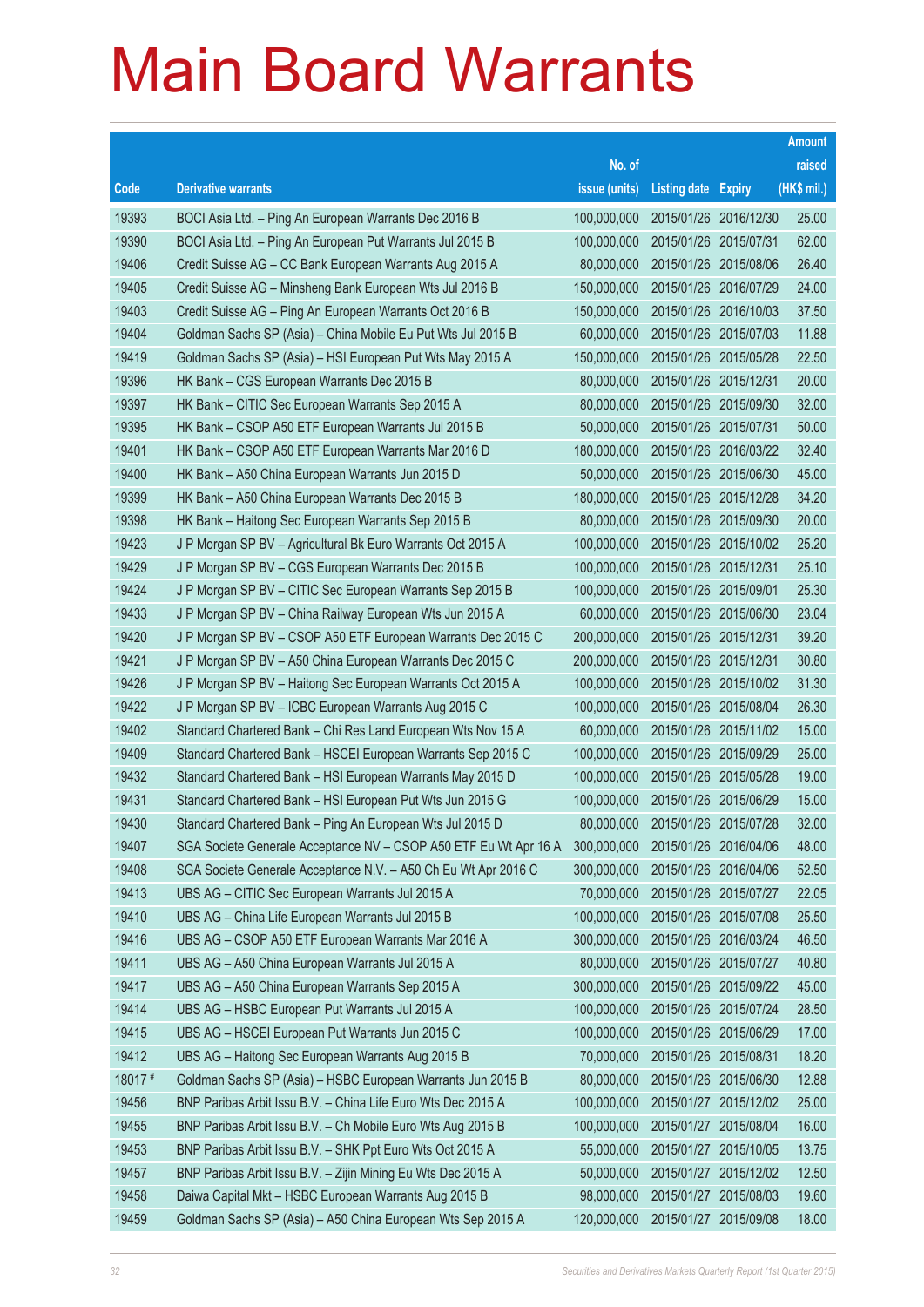|       |                                                                  |               |                            | <b>Amount</b> |
|-------|------------------------------------------------------------------|---------------|----------------------------|---------------|
|       |                                                                  | No. of        |                            | raised        |
| Code  | <b>Derivative warrants</b>                                       | issue (units) | <b>Listing date Expiry</b> | (HK\$ mil.)   |
| 19445 | Macquarie Bank Ltd. - CITIC Sec European Warrants Sep 2015 A     | 20,000,000    | 2015/01/27 2015/09/02      | 10.00         |
| 19443 | Macquarie Bank Ltd. - PetroChina European Wts Oct 2015 A         | 20,000,000    | 2015/01/27 2015/10/05      | 10.00         |
| 19434 | Nomura Int'l plc - CITIC Bank European Put Warrants Sep 15 A     | 50,000,000    | 2015/01/27 2015/09/30      | 29.00         |
| 19435 | Nomura Int'l plc - Ping An European Warrants Jul 2015 A          | 50,000,000    | 2015/01/27 2015/07/31      | 28.00         |
| 19439 | Standard Chartered Bank - CITIC Bank European Wts Aug 2015 A     | 60,000,000    | 2015/01/27 2015/08/31      | 15.00         |
| 19437 | Standard Chartered Bank - CITIC Sec European Wts Aug 2015 B      | 80,000,000    | 2015/01/27 2015/08/10      | 22.40         |
| 19438 | Standard Chartered Bank - China Life European Wts Jul 2015 A     | 80,000,000    | 2015/01/27 2015/07/03      | 12.00         |
| 19436 | Standard Chartered Bank - Galaxy Ent European Wts Sep 2015 A     | 60,000,000    | 2015/01/27 2015/09/07      | 25.80         |
| 19446 | SGA Societe Generale Acceptance N.V. - Galaxy Ent Eu Wt Aug 15 A | 80,000,000    | 2015/01/27 2015/08/05      | 34.00         |
| 19447 | SGA Societe Generale Acceptance N.V. - HSBC Eu Wt Aug 2015 B     | 100,000,000   | 2015/01/27 2015/08/05      | 25.00         |
| 19448 | SGA Societe Generale Acceptance N.V. - Ping An Eu Wt Jan 17 A    | 600,000,000   | 2015/01/27 2017/01/04      | 102.00        |
| 19451 | UBS AG - CC Bank European Warrants Sep 2015 A                    | 100,000,000   | 2015/01/27 2015/09/08      | 32.50         |
| 19449 | UBS AG - HSBC European Warrants Jul 2015 B                       | 100,000,000   | 2015/01/27 2015/07/27      | 21.00         |
| 19460 | UBS AG - Kingsoft European Warrants Sep 2015 B                   | 100,000,000   | 2015/01/27 2015/09/29      | 25.00         |
| 19452 | UBS AG - Kingsoft European Put Warrants Sep 2015 A               | 60,000,000    | 2015/01/27 2015/09/21      | 16.20         |
| 19450 | UBS AG - Ping An European Warrants Aug 2015 B                    | 100,000,000   | 2015/01/27 2015/08/17      | 96.00         |
| 19473 | Credit Suisse AG - China Mobile European Warrants May 2015 B     | 80,000,000    | 2015/01/28 2015/05/29      | 18.40         |
| 19474 | Credit Suisse AG - China Mobile European Warrants Jul 2015 A     | 80,000,000    | 2015/01/28 2015/07/31      | 38.40         |
| 19475 | Credit Suisse AG - China Mobile European Put Wts Jul 2015 B      | 70,000,000    | 2015/01/28 2015/07/06      | 16.80         |
| 19476 | Credit Suisse AG - Kingsoft European Warrants Sep 2015 A         | 80,000,000    | 2015/01/28 2015/09/30      | 20.00         |
| 19478 | Credit Suisse AG - Tencent Holdings European Wts May 2016 A      | 150,000,000   | 2015/01/28 2016/05/30      | 37.50         |
| 19461 | Goldman Sachs SP (Asia) - China Cinda Euro Wts Aug 2015 A        | 80,000,000    | 2015/01/28 2015/08/31      | 23.28         |
| 19463 | Goldman Sachs SP (Asia) - Galaxy Ent Euro Wts Aug 2015 B         | 80,000,000    | 2015/01/28 2015/08/31      | 35.60         |
| 19485 | Goldman Sachs SP (Asia) - HSI European Warrants Dec 2015 A       | 150,000,000   | 2015/01/28 2015/12/30      | 26.40         |
| 19462 | Goldman Sachs SP (Asia) - Yurun Food European Wts Sep 2015 A     | 80,000,000    | 2015/01/28 2015/09/30      | 24.00         |
| 19482 | J P Morgan SP BV - China Mob European Put Wts Aug 2015 B         | 200,000,000   | 2015/01/28 2015/08/04      | 67.40         |
| 19465 | J P Morgan SP BV - Esprit European Wts Dec 2016 A                | 60,000,000    | 2015/01/28 2016/12/30      | 15.00         |
| 19481 | J P Morgan SP BV - A50 China European Put Wts Apr 2016 A         | 200,000,000   | 2015/01/28 2016/04/01      | 30.20         |
| 19484 | J P Morgan SP BV - Ping An European Warrants Apr 2017 B          | 300,000,000   | 2015/01/28 2017/04/03      | 75.30         |
| 19480 | J P Morgan SP BV - Tencent European Put Warrants Dec 2015 D      | 500,000,000   | 2015/01/28 2015/12/11      | 75.00         |
| 19472 | Standard Chartered Bank - China Mobile Euro Wts Sep 2015 A       | 80,000,000    | 2015/01/28 2015/09/03      | 20.00         |
| 19479 | Standard Chartered Bank - China Mobile Eur Put Wt Jan 2017 A     | 300,000,000   | 2015/01/28 2017/01/09      | 45.00         |
| 19464 | Standard Chartered Bank - CSR European Warrants Sep 2015 A       | 150,000,000   | 2015/01/28 2015/09/30      | 37.50         |
| 19471 | Standard Chartered Bank - Kingsoft European Wts Sep 2015 A       | 100,000,000   | 2015/01/28 2015/09/03      | 25.00         |
| 19486 | SGA Societe Generale Acceptance N.V. - Ch Mob Eu Wt Sep 15 A     | 100,000,000   | 2015/01/28 2015/09/02      | 35.50         |
| 19488 | SGA Societe Generale Acceptance N.V. - Ping An Eu Wt Sep 15 A    | 80,000,000    | 2015/01/28 2015/09/02      | 36.80         |
| 19487 | SGA Societe Generale Acceptance N.V. - Ping An Eu Wt Aug 17 A    | 600,000,000   | 2015/01/28 2017/08/02      | 120.00        |
| 19470 | UBS AG - China Mobile European Warrants Jul 2015 C               | 100,000,000   | 2015/01/28 2015/07/27      | 30.00         |
| 19469 | UBS AG - China Mobile European Put Warrants Aug 2015 A           | 100,000,000   | 2015/01/28 2015/08/10      | 60.00         |
| 19466 | UBS AG - A50 China European Warrants Aug 2015 A                  | 80,000,000    | 2015/01/28 2015/08/10      | 28.80         |
| 19468 | UBS AG - HSCEI European Put Warrants Jul 2015 C                  | 100,000,000   | 2015/01/28 2015/07/30      | 29.50         |
| 19514 | Credit Suisse AG - GCL-Poly Energy European Wts Jul 2015 A       | 70,000,000    | 2015/01/29 2015/07/31      | 17.50         |
| 19497 | Credit Suisse AG - HSI European Warrants Aug 2015 A              | 128,000,000   | 2015/01/29 2015/08/28      | 20.48         |
| 19502 | Credit Suisse AG - HSI European Put Warrants May 2015 B          | 128,000,000   | 2015/01/29 2015/05/28      | 19.20         |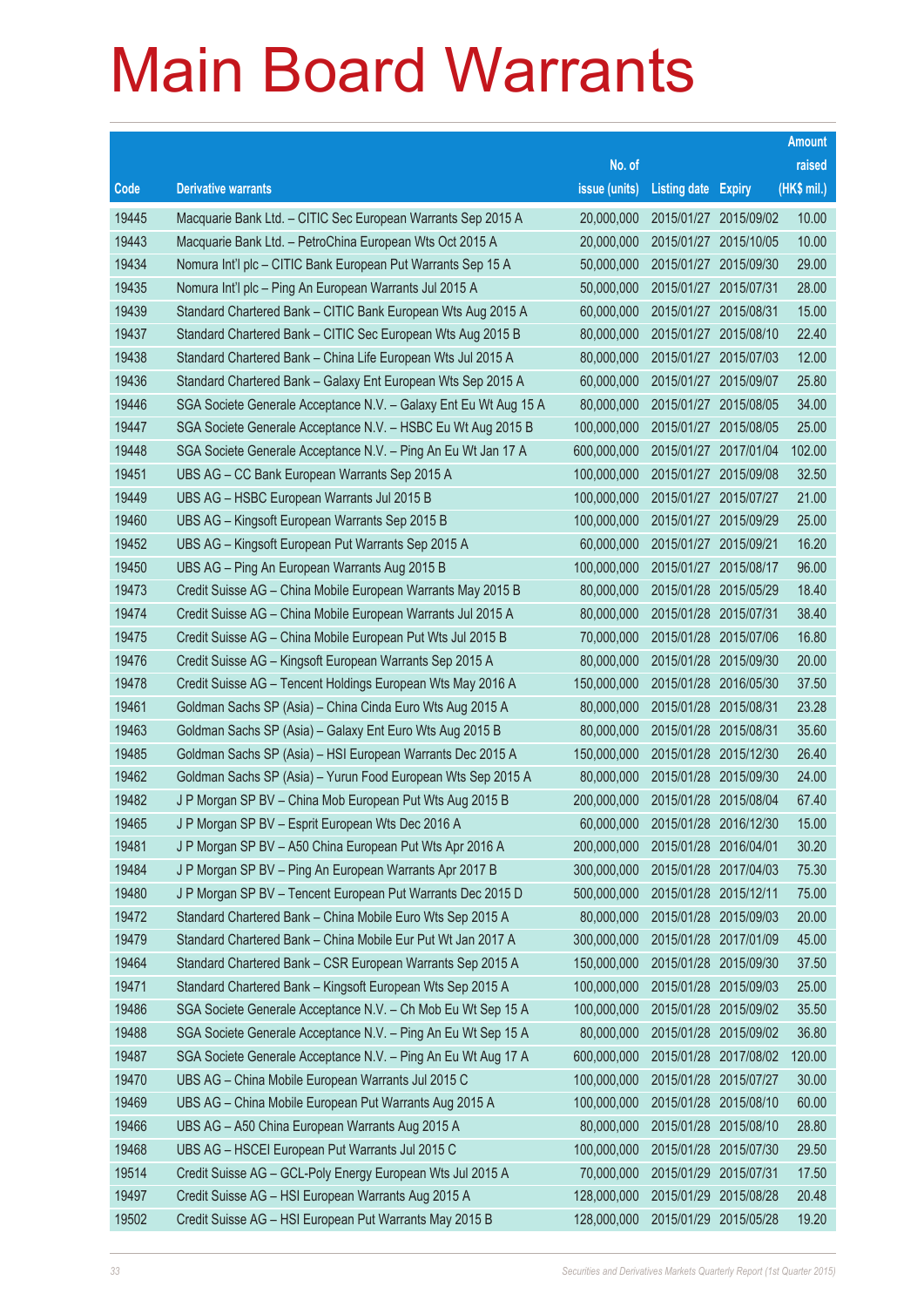|         |                                                                |               |                            |            | <b>Amount</b> |
|---------|----------------------------------------------------------------|---------------|----------------------------|------------|---------------|
|         |                                                                | No. of        |                            |            | raised        |
| Code    | <b>Derivative warrants</b>                                     | issue (units) | <b>Listing date Expiry</b> |            | (HK\$ mil.)   |
| 19499   | Credit Suisse AG - HSI European Put Warrants Jun 2015 H        | 128,000,000   | 2015/01/29 2015/06/29      |            | 23.04         |
| 19498   | Credit Suisse AG - HSI European Put Warrants Jul 2015 F        | 128,000,000   | 2015/01/29 2015/07/30      |            | 19.20         |
| 19503   | Credit Suisse AG - HSI European Put Warrants Jul 2015 G        | 128,000,000   | 2015/01/29                 | 2015/07/30 | 32.00         |
| 19525   | Daiwa Capital Mkt - HSBC European Warrants Sep 2015 A          | 98,000,000    | 2015/01/29 2015/09/15      |            | 24.50         |
| 19535   | Goldman Sachs SP (Asia) - China Mobile Euro Wts Aug 2015 A     | 80,000,000    | 2015/01/29 2015/08/05      |            | 20.00         |
| 19524   | Goldman Sachs SP (Asia) - China Mobile Eu Put Wts Jul 2015 C   | 60,000,000    | 2015/01/29 2015/07/31      |            | 28.98         |
| 19490   | Goldman Sachs SP (Asia) - HSI European Warrants Aug 2015 A     | 150,000,000   | 2015/01/29                 | 2015/08/28 | 22.50         |
| 19510   | HK Bank – Agricultural Bank European Warrants Sep 2015 B       | 80,000,000    | 2015/01/29 2015/09/30      |            | 20.00         |
| 19508   | HK Bank - China Life European Warrants Jul 2015 D              | 100,000,000   | 2015/01/29 2015/07/31      |            | 25.00         |
| 19504   | HK Bank – China Mobile European Warrants Jul 2015 B            | 80,000,000    | 2015/01/29 2015/07/31      |            | 24.00         |
| 19505   | HK Bank - China Mobile European Warrants Jul 2015 C            | 80,000,000    | 2015/01/29                 | 2015/07/31 | 40.00         |
| 19506   | HK Bank – China Mobile European Put Warrants Jul 2015 D        | 50,000,000    | 2015/01/29 2015/07/31      |            | 30.00         |
| 19507   | HK Bank - Ping An European Warrants Jul 2017 A                 | 280,000,000   | 2015/01/29 2017/07/31      |            | 53.20         |
| 19511   | HK Bank - Tencent European Warrants Jun 2016 C                 | 180,000,000   | 2015/01/29 2016/06/03      |            | 36.00         |
| 19531   | J P Morgan SP BV - Minsheng Bank European Wts Sep 2016 A       | 100,000,000   | 2015/01/29                 | 2016/09/30 | 15.80         |
| 19530   | J P Morgan SP BV - China Mob European Wts Jun 2015 B           | 100,000,000   | 2015/01/29 2015/06/10      |            | 35.50         |
| 19534   | J P Morgan SP BV - China Mob European Wts Jun 2015 C           | 100,000,000   | 2015/01/29 2015/06/09      |            | 22.30         |
| 19528   | J P Morgan SP BV - HSBC European Warrants Aug 2015 B           | 200,000,000   | 2015/01/29 2015/08/04      |            | 50.60         |
| 19529   | J P Morgan SP BV - HSBC European Warrants Oct 2015 A           | 200,000,000   | 2015/01/29                 | 2015/10/02 | 50.80         |
| 19493   | J P Morgan SP BV - HSCEI European Put Warrants Aug 2015 D      | 200,000,000   | 2015/01/29 2015/08/28      |            | 50.20         |
| 19492   | J P Morgan SP BV - HSI European Put Warrants Jun 2015 F        | 500,000,000   | 2015/01/29 2015/06/29      |            | 76.00         |
| 19491   | J P Morgan SP BV - HSI European Put Warrants Jul 2015 F        | 500,000,000   | 2015/01/29                 | 2015/07/30 | 125.00        |
| 19536   | J P Morgan SP BV - Kingsoft European Warrants Oct 2015 A       | 80,000,000    | 2015/01/29                 | 2015/10/05 | 20.00         |
| 19527   | J P Morgan SP BV - Zijin Mining European Warrants Nov 2015 A   | 70,000,000    | 2015/01/29 2015/11/03      |            | 17.57         |
| 19512   | Macquarie Bank Ltd. - CAM CSI300 European Wts Aug 2015 A       | 40,000,000    | 2015/01/29 2015/08/04      |            | 10.00         |
| 19515   | Macquarie Bank Ltd. - China Mobile European Wts Aug 2015 A     | 40,000,000    | 2015/01/29 2015/08/04      |            | 10.00         |
| 19516   | Macquarie Bank Ltd. - China Mobile European Wts Dec 2017 A     | 40,000,000    | 2015/01/29 2017/12/04      |            | 10.00         |
| 19496   | Macquarie Bank Ltd. - Kingsoft European Warrants Nov 2015 A    | 40,000,000    | 2015/01/29 2015/11/03      |            | 10.00         |
| 19513   | Macquarie Bank Ltd. - Ping An European Warrants Aug 2015 A     | 25,000,000    | 2015/01/29 2015/08/04      |            | 10.08         |
| 19517   | Standard Chartered Bank - HSBC European Warrants Jun 2015 D    | 80,000,000    | 2015/01/29 2015/06/08      |            | 15.20         |
| 19489   | Standard Chartered Bank - HSI European Warrants Jul 2015 E     | 100,000,000   | 2015/01/29 2015/07/30      |            | 15.00         |
| 19518   | Standard Chartered Bank - PetroChina European Wts Jul 2015 A   | 50,000,000    | 2015/01/29 2015/07/28      |            | 12.50         |
| 19494   | Standard Chartered Bank - Ping An European Wts Aug 2015 B      | 80,000,000    | 2015/01/29 2015/08/05      |            | 24.00         |
| 19495   | Standard Chartered Bank - Ping An European Wts Dec 2015 B      | 80,000,000    | 2015/01/29 2015/12/03      |            | 24.00         |
| 10334   | SGA Societe Generale Acceptance NV - N225 Eu Put Wt Sep 2015 B | 150,000,000   | 2015/01/29 2015/09/11      |            | 22.50         |
| 19522   | UBS AG - Minsheng Bank European Warrants Jul 2016 A            | 70,000,000    | 2015/01/29 2016/07/18      |            | 13.44         |
| 19521   | UBS AG - China Mobile European Warrants Mar 2017 B             | 100,000,000   | 2015/01/29 2017/03/27      |            | 25.00         |
| 19520   | UBS AG - Sihuan Pharm European Warrants Nov 2015 A             | 20,000,000    | 2015/01/29 2015/11/23      |            | 14.00         |
| 19519   | UBS AG - Tencent Holdings European Put Warrants Sep 2015 A     | 500,000,000   | 2015/01/29 2015/09/02      |            | 75.00         |
| 17139 # | Goldman Sachs SP (Asia) - Tencent European Wt Jun 2015 A       | 80,000,000    | 2015/01/29 2015/06/01      |            | 37.20         |
| 19551   | BOCI Asia Ltd. - China Mobile European Warrants Aug 2015 C     | 100,000,000   | 2015/01/30 2015/08/03      |            | 42.00         |
| 19550   | BOCI Asia Ltd. - China Mobile European Put Wts Jan 2017 A      | 100,000,000   | 2015/01/30 2017/01/09      |            | 16.00         |
| 19579   | BNP Paribas Arbit Issu B.V. - HSI European Wts Oct 2015 A      | 100,000,000   | 2015/01/30 2015/10/29      |            | 19.00         |
| 19580   | BNP Paribas Arbit Issu B.V. - HSI Euro Put Wts Aug 2015 A      | 100,000,000   | 2015/01/30 2015/08/28      |            | 19.00         |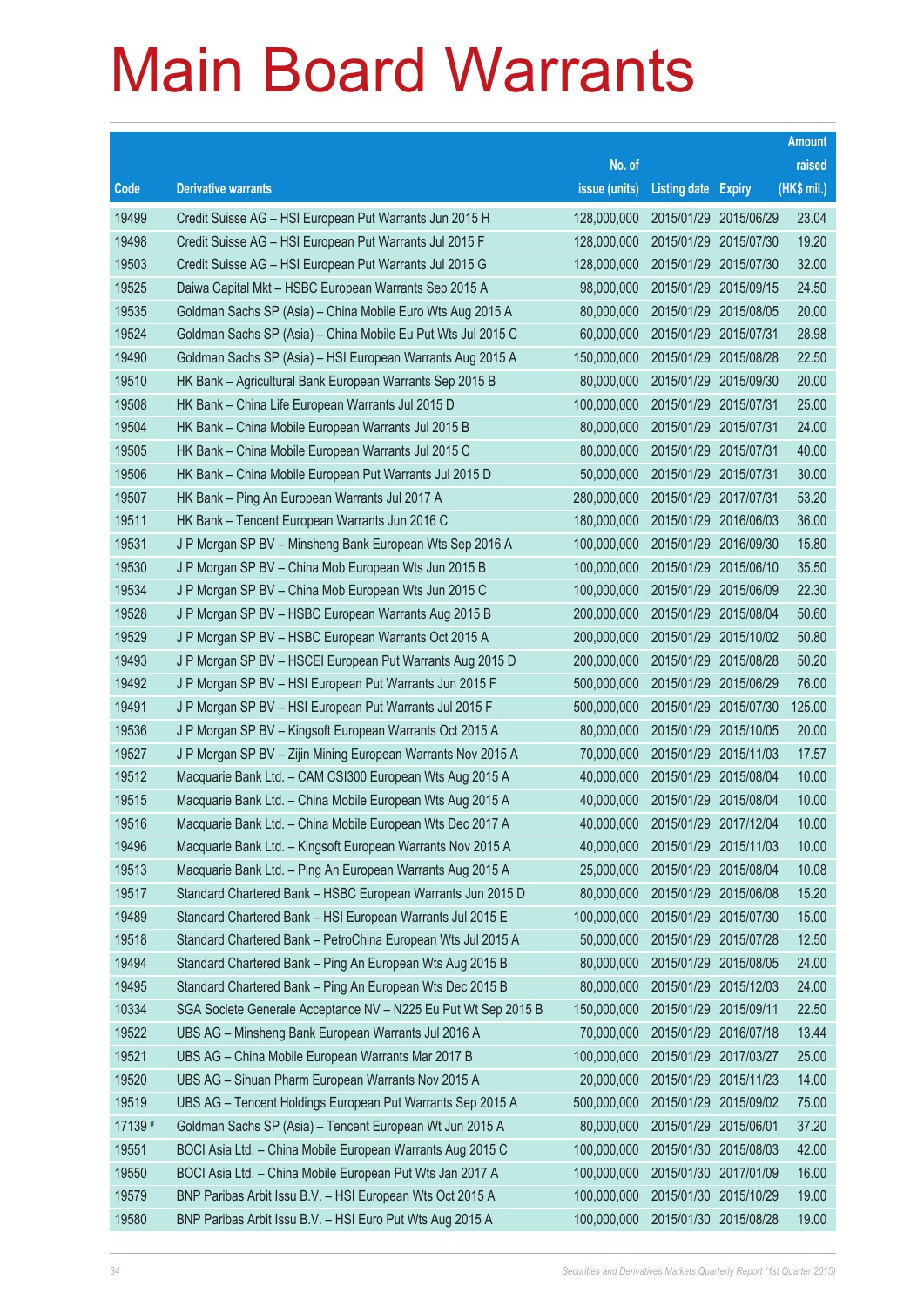|       |                                                                  |               |                            |                       | <b>Amount</b> |
|-------|------------------------------------------------------------------|---------------|----------------------------|-----------------------|---------------|
|       |                                                                  | No. of        |                            |                       | raised        |
| Code  | <b>Derivative warrants</b>                                       | issue (units) | <b>Listing date Expiry</b> |                       | (HK\$ mil.)   |
| 19568 | Credit Suisse AG - China Life European Warrants Aug 2015 B       | 80,000,000    | 2015/01/30 2015/08/14      |                       | 20.00         |
| 19569 | Credit Suisse AG - China Mobile European Warrants Dec 2016 B     | 150,000,000   | 2015/01/30 2016/12/28      |                       | 37.50         |
| 19566 | Credit Suisse AG - Ping An European Warrants Jul 2015 C          | 80,000,000    | 2015/01/30 2015/07/31      |                       | 40.80         |
| 19567 | Credit Suisse AG - Ping An European Put Warrants Jul 2015 D      | 80,000,000    | 2015/01/30 2015/07/31      |                       | 40.00         |
| 19577 | Goldman Sachs SP (Asia) - HSBC European Warrants Sep 2015 C      | 80,000,000    |                            | 2015/01/30 2015/09/30 | 20.00         |
| 19576 | Goldman Sachs SP (Asia) - HSI European Put Wts Jun 2015 C        | 150,000,000   |                            | 2015/01/30 2015/06/29 | 22.50         |
| 19548 | HK Bank - CITIC Bank European Warrants Sep 2015 A                | 50,000,000    | 2015/01/30 2015/09/30      |                       | 20.00         |
| 19546 | HK Bank - China Life European Put Warrants Sep 2015 D            | 80,000,000    | 2015/01/30 2015/09/30      |                       | 24.00         |
| 19549 | HK Bank - HSCEI European Warrants Sep 2015 C                     | 180,000,000   |                            | 2015/01/30 2015/09/29 | 30.60         |
| 19541 | HK Bank - HSCEI European Put Warrants Jul 2015 B                 | 180,000,000   |                            | 2015/01/30 2015/07/30 | 45.00         |
| 19553 | HK Bank - HSI European Warrants Apr 2015 H                       | 180,000,000   | 2015/01/30 2015/04/29      |                       | 27.00         |
| 19544 | HK Bank - HSI European Put Warrants Jun 2015 J                   | 180,000,000   |                            | 2015/01/30 2015/06/29 | 27.00         |
| 19543 | HK Bank - HSI European Put Warrants Jul 2015 D                   | 180,000,000   |                            | 2015/01/30 2015/07/30 | 45.00         |
| 19575 | J P Morgan SP BV - Ping An European Warrants Sep 2015 A          | 100,000,000   | 2015/01/30 2015/09/01      |                       | 42.60         |
| 19574 | J P Morgan SP BV - Ping An European Put Warrants Aug 2015 C      | 100,000,000   | 2015/01/30 2015/08/03      |                       | 61.30         |
| 19570 | Macquarie Bank Ltd. - China Tel European Warrants Aug 2015 A     | 40,000,000    | 2015/01/30 2015/08/04      |                       | 10.00         |
| 19572 | Macquarie Bank Ltd. - Tencent European Put Wts Aug 2015 E        | 15,000,000    |                            | 2015/01/30 2015/08/04 | 10.01         |
| 19571 | Macquarie Bank Ltd. - Techtronic Ind European Wts Sep 2015 A     | 31,000,000    | 2015/01/30 2015/09/16      |                       | 10.01         |
| 19564 | Standard Chartered Bank - CTel European Warrants Sep 2015 A      | 60,000,000    | 2015/01/30 2015/09/29      |                       | 18.00         |
| 19563 | Standard Chartered Bank - HSCEI European Put Wts Aug 2015 B      | 100,000,000   |                            | 2015/01/30 2015/08/28 | 25.00         |
| 19565 | Standard Chartered Bank - HSHI ETF European Put Wts Sep 15 A     | 40,000,000    |                            | 2015/01/30 2015/09/30 | 26.80         |
| 19560 | Standard Chartered Bank - HSI European Warrants Sep 2015 A       | 100,000,000   |                            | 2015/01/30 2015/09/29 | 15.00         |
| 19559 | Standard Chartered Bank - HSI European Warrants Dec 2015 A       | 100,000,000   | 2015/01/30 2015/12/30      |                       | 25.00         |
| 19562 | Standard Chartered Bank - HSI European Put Wts Jul 2015 F        | 100,000,000   |                            | 2015/01/30 2015/07/30 | 25.00         |
| 19561 | Standard Chartered Bank - HSI European Put Wts Aug 2015 A        | 100,000,000   | 2015/01/30 2015/08/28      |                       | 25.00         |
| 19554 | SGA Societe Generale Acceptance N.V. - Ch Mob Eu Wt Aug 15 C     | 100,000,000   | 2015/01/30 2015/08/05      |                       | 32.50         |
| 19537 | SGA Societe Generale Acceptance NV - CSOP A50 ETF Eu Wt Jul 15 D | 70,000,000    | 2015/01/30 2015/07/06      |                       | 48.30         |
| 19555 | SGA Societe Generale Acceptance N.V. - CSR Euro Wts Sep 15 A     | 100,000,000   | 2015/01/30 2015/09/02      |                       | 25.00         |
| 19556 | SGA Societe Generale Acceptance N.V. - CSR Euro Wts Nov 15 A     | 100,000,000   | 2015/01/30 2015/11/04      |                       | 25.00         |
| 19539 | SGA Societe Generale Acceptance N.V. - A50 Ch Eu Wt Jul 2015D    | 70,000,000    | 2015/01/30 2015/07/06      |                       | 31.85         |
| 19557 | SGA Societe Generale Acceptance N.V. - HSBC Eu Wt Jul 2015 B     | 100,000,000   | 2015/01/30 2015/07/06      |                       | 24.00         |
| 19558 | SGA Societe Generale Acceptance N.V. - Tencent Eu Wt Jun 15 B    | 150,000,000   | 2015/01/30 2015/06/08      |                       | 46.50         |
| 19540 | SGA Societe Generale Acceptance N.V. - Tencent Eu Wt Jan 17 A    | 500,000,000   | 2015/01/30 2017/01/04      |                       | 102.50        |
| 19573 | UBS AG - HSI European Put Warrants Jun 2015 G                    | 300,000,000   | 2015/01/30 2015/06/29      |                       | 57.00         |
| 19598 | Goldman Sachs SP (Asia) - PICC European Warrants Mar 2016 A      | 80,000,000    | 2015/02/02 2016/03/31      |                       | 20.16         |
| 19596 | Goldman Sachs SP (Asia) - Tencent European Wt Dec 2016 B         | 120,000,000   | 2015/02/02 2016/12/30      |                       | 30.00         |
| 19595 | Goldman Sachs SP (Asia) - Tencent European Put Wt Aug 2015 B     | 120,000,000   | 2015/02/02 2015/08/26      |                       | 18.00         |
| 19594 | J P Morgan SP BV - Tencent European Put Warrants Dec 2015 E      | 300,000,000   | 2015/02/02 2015/12/01      |                       | 46.20         |
| 19589 | Macquarie Bank Ltd. - Tencent European Warrants Aug 2015 F       | 25,000,000    | 2015/02/02 2015/08/04      |                       | 10.00         |
| 19581 | Standard Chartered Bank - GCL-Poly Energy Eur Wts Nov 2015 A     | 40,000,000    | 2015/02/02 2015/11/30      |                       | 10.00         |
| 19592 | Standard Chartered Bank - Kingsoft European Wts Oct 2015 A       | 100,000,000   | 2015/02/02 2015/10/06      |                       | 25.00         |
| 19590 | Standard Chartered Bank - Sands China Euro Wts Aug 2015 B        | 100,000,000   | 2015/02/02 2015/08/11      |                       | 25.00         |
| 19593 | Standard Chartered Bank - Tencent Hidg Euro Wts Aug 2015 B       | 40,000,000    | 2015/02/02 2015/08/04      |                       | 16.00         |
| 19583 | SGA Societe Generale Acceptance N.V. - CMob Eu Put Wt Aug 15 D   | 70,000,000    | 2015/02/02 2015/08/05      |                       | 31.15         |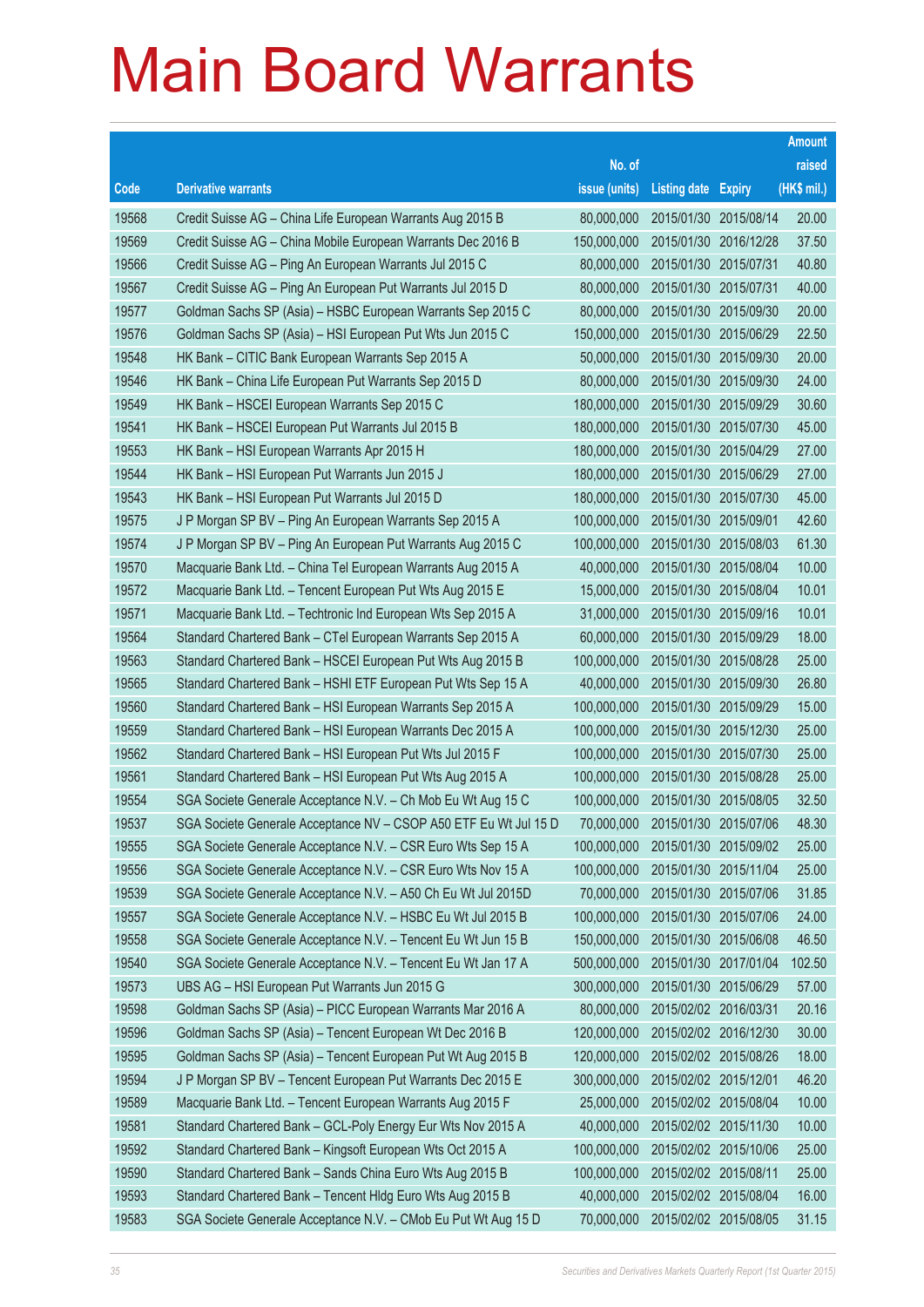|         |                                                                  |               |                            |                       | <b>Amount</b> |
|---------|------------------------------------------------------------------|---------------|----------------------------|-----------------------|---------------|
|         |                                                                  | No. of        |                            |                       | raised        |
| Code    | <b>Derivative warrants</b>                                       | issue (units) | <b>Listing date Expiry</b> |                       | (HK\$ mil.)   |
| 19586   | SGA Societe Generale Acceptance N.V. - CP&CC Eu Wt Aug 2015 A    | 80,000,000    |                            | 2015/02/02 2015/08/05 | 26.40         |
| 19582   | SGA Societe Generale Acceptance NV - CSOP A50 ETF Eu Wt Aug 15 C | 300,000,000   |                            | 2015/02/02 2015/08/05 | 45.00         |
| 19584   | SGA Societe Generale Acceptance N.V. - Petch Eu Wt Sep 2015 A    | 60,000,000    |                            | 2015/02/02 2015/09/02 | 27.30         |
| 19587   | SGA Societe Generale Acceptance N.V. - Tencent Eu Wt Jul 15 A    | 80,000,000    |                            | 2015/02/02 2015/07/06 | 49.60         |
| 19588   | SGA Societe Generale Acceptance N.V. - Tencent Eu Wt Aug 15 A    | 80,000,000    |                            | 2015/02/02 2015/08/05 | 33.60         |
| 19599   | UBS AG - Kingsoft European Warrants Oct 2015 A                   | 100,000,000   |                            | 2015/02/02 2015/10/12 | 25.00         |
| 19600   | UBS AG - Tencent Holdings European Warrants May 2015 A           | 50,000,000    |                            | 2015/02/02 2015/05/26 | 24.00         |
| 18310 # | J P Morgan SP BV - China Life European Warrants Jul 2015 A       | 200,000,000   |                            | 2015/02/02 2015/07/03 | 64.00         |
| 19604   | BNP Paribas Arbit Issu B.V. - Anhui Conch Euro Wt Feb 2016 A     | 80,000,000    |                            | 2015/02/03 2016/02/02 | 20.00         |
| 19603   | BNP Paribas Arbit Issu B.V. - Ch Railway Euro Wts Dec 2017 A     | 50,000,000    |                            | 2015/02/03 2017/12/04 | 10.00         |
| 19602   | BNP Paribas Arbit Issu B.V. - Geely Auto Euro Wts Oct 2015 A     | 50,000,000    |                            | 2015/02/03 2015/10/05 | 15.00         |
| 19640   | Daiwa Capital Mkt - China Mobile European Wts Jul 2015 B         | 98,000,000    | 2015/02/03 2015/07/28      |                       | 46.06         |
| 19639   | Daiwa Capital Mkt - China Mobile European Wts Sep 2015 A         | 108,000,000   |                            | 2015/02/03 2015/09/30 | 27.00         |
| 19641   | Daiwa Capital Mkt - China Mobile European Put Wts Jul 2015 C     | 80,000,000    |                            | 2015/02/03 2015/07/06 | 16.80         |
| 19642   | Daiwa Capital Mkt - HKEx European Warrants Aug 2015 B            | 208,000,000   |                            | 2015/02/03 2015/08/03 | 52.00         |
| 19605   | Bank of East Asia - CGS European Warrants Jun 2016 A             | 60,000,000    |                            | 2015/02/03 2016/06/02 | 15.00         |
| 19635   | Bank of East Asia - Li & Fung European Warrants Aug 2015 A       | 40,000,000    |                            | 2015/02/03 2015/08/28 | 10.00         |
| 19636   | Bank of East Asia - Ping An European Warrants Dec 2016 B         | 100,000,000   |                            | 2015/02/03 2016/12/30 | 20.00         |
| 19634   | Bank of East Asia - Tencent Holdings European Put Wts Dec 15 A   | 70,000,000    |                            | 2015/02/03 2015/12/09 | 10.50         |
| 19626   | Goldman Sachs SP (Asia) - AIA European Put Wts Aug 2015 A        | 80,000,000    |                            | 2015/02/03 2015/08/28 | 20.56         |
| 19637   | Goldman Sachs SP (Asia) - A50 China Euro Put Wts Dec 2015 A      | 80,000,000    |                            | 2015/02/03 2015/12/31 | 17.20         |
| 19624   | Goldman Sachs SP (Asia) - Kingsoft European Wts Oct 2015 A       | 80,000,000    |                            | 2015/02/03 2015/10/29 | 20.48         |
| 19625   | Goldman Sachs SP (Asia) - Sands China Eur Put Wts Aug 2015 A     | 80,000,000    |                            | 2015/02/03 2015/08/28 | 36.48         |
| 19608   | HK Bank - Anhui Conch European Warrants Sep 2015 A               | 80,000,000    |                            | 2015/02/03 2015/09/30 | 20.00         |
| 19606   | HK Bank - BOCL European Warrants Sep 2015 A                      | 80,000,000    |                            | 2015/02/03 2015/09/30 | 20.00         |
| 19607   | HK Bank - CITIC European Warrants Nov 2015 A                     | 80,000,000    |                            | 2015/02/03 2015/11/02 | 12.00         |
| 19615   | HK Bank – HKEx European Warrants Jun 2016 A                      | 180,000,000   |                            | 2015/02/03 2016/06/30 | 27.00         |
| 19611   | HK Bank - Kingsoft European Warrants Sep 2015 A                  | 80,000,000    |                            | 2015/02/03 2015/09/30 | 20.00         |
| 19614   | HK Bank - Lenovo European Warrants Jun 2016 B                    | 100,000,000   |                            | 2015/02/03 2016/06/29 | 15.00         |
| 19613   | HK Bank - Ping An European Warrants Dec 2016 A                   | 280,000,000   | 2015/02/03 2016/12/21      |                       | 56.00         |
| 19612   | HK Bank - Tencent European Put Warrants Aug 2015 B               | 150,000,000   |                            | 2015/02/03 2015/08/28 | 22.50         |
| 19638   | J P Morgan SP BV - HSI European Put Warrants Jun 2015 G          | 300,000,000   |                            | 2015/02/03 2015/06/29 | 45.30         |
| 10335   | J P Morgan Int'l Der. Ltd. - N225 Index Euro Wts Dec 2015 A      | 200,000,000   | 2015/02/03 2015/12/11      |                       | 33.00         |
| 10336   | J P Morgan Int'l Der. Ltd. - N225 Idx Euro Put Wts Sep 2015 A    | 150,000,000   | 2015/02/03 2015/09/11      |                       | 37.65         |
| 19601   | Macquarie Bank Ltd. - China Shenhua European Wts Nov 2015 A      | 40,000,000    |                            | 2015/02/03 2015/11/03 | 10.00         |
| 19628   | Macquarie Bank Ltd. - CSR European Warrants Apr 2016 A           | 40,000,000    |                            | 2015/02/03 2016/04/05 | 10.00         |
| 19627   | Macquarie Bank Ltd. - Hanergy TFP European Warrants Nov 15 A     | 16,000,000    |                            | 2015/02/03 2015/11/17 | 10.03         |
| 19620   | Standard Chartered Bank - CAM CSI300 European Wts Sep 2015 A     | 50,000,000    | 2015/02/03 2015/09/21      |                       | 12.50         |
| 19616   | Standard Chartered Bank - Ch Comm Cons Eur Wts Jan 2016 A        | 150,000,000   |                            | 2015/02/03 2016/01/29 | 37.50         |
| 19617   | Standard Chartered Bank - CITIC Sec European Wts Sep 2015 A      | 80,000,000    |                            | 2015/02/03 2015/09/30 | 20.00         |
| 19621   | Standard Chartered Bank - A50 China Euro Put Wts Mar 2016 B      | 80,000,000    |                            | 2015/02/03 2016/03/22 | 12.00         |
| 19619   | Standard Chartered Bank - Haitong Sec Euro Wts Sep 2015 A        | 80,000,000    |                            | 2015/02/03 2015/09/30 | 20.00         |
| 19622   | SGA Societe Generale Acceptance N.V. - CGS Euro Wts Nov 15 A     | 100,000,000   |                            | 2015/02/03 2015/11/04 | 25.00         |
| 19629   | SGA Societe Generale Acceptance N.V. - A50 Ch Eu Put Wt Aug 15 C | 70,000,000    |                            | 2015/02/03 2015/08/05 | 72.80         |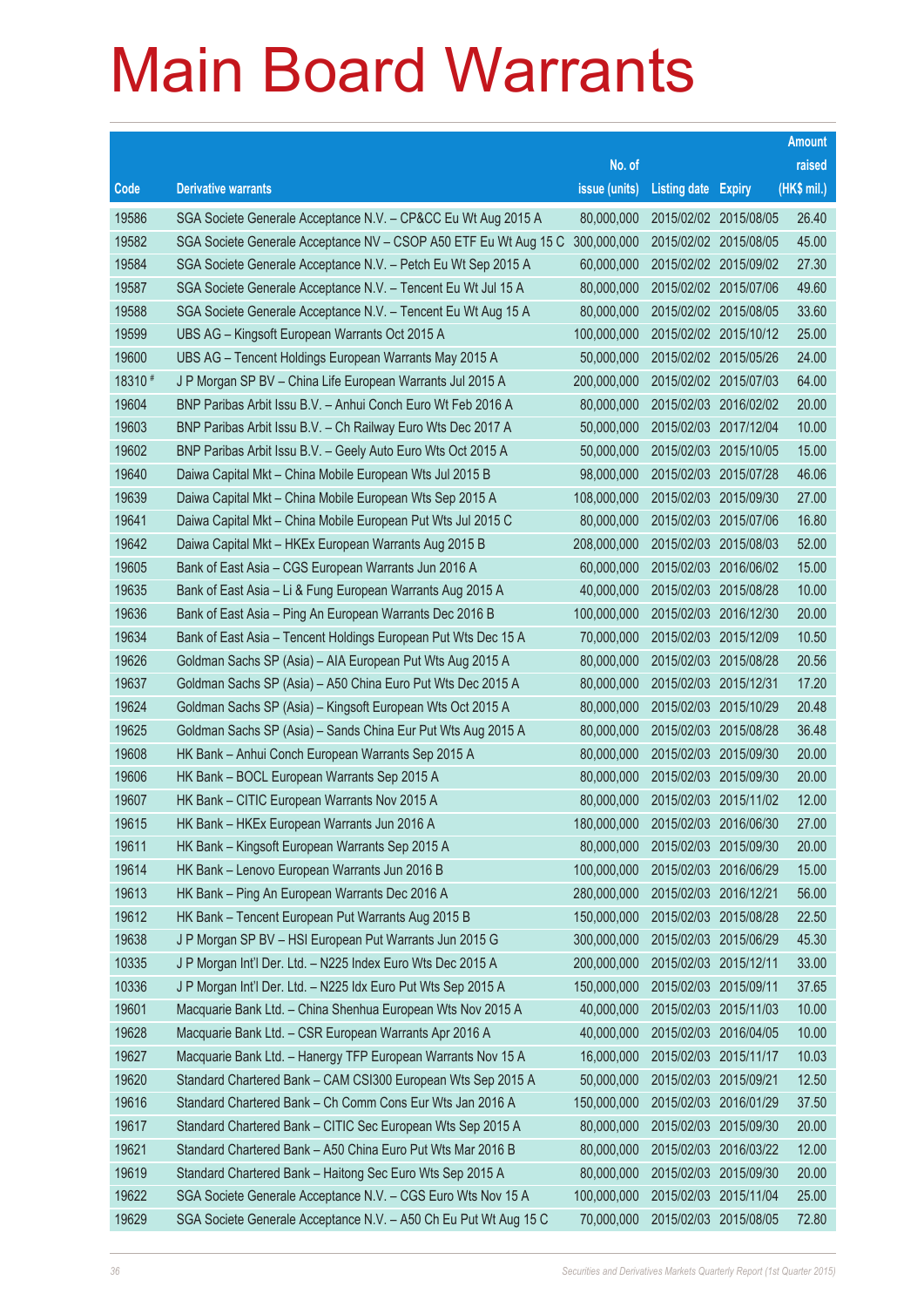|       |                                                                  |               |                            |            | <b>Amount</b> |
|-------|------------------------------------------------------------------|---------------|----------------------------|------------|---------------|
|       |                                                                  | No. of        |                            |            | raised        |
| Code  | <b>Derivative warrants</b>                                       | issue (units) | <b>Listing date Expiry</b> |            | (HK\$ mil.)   |
| 19623 | SGA Societe Generale Acceptance N.V. - Ping An Eu Wt Jan 17 B    | 600,000,000   | 2015/02/03 2017/01/04      |            | 99.00         |
| 19632 | UBS AG - Galaxy Ent European Warrants Jul 2015 A                 | 60,000,000    | 2015/02/03 2015/07/28      |            | 18.60         |
| 19630 | UBS AG - Galaxy Ent European Put Warrants Oct 2015 B             | 60,000,000    | 2015/02/03 2015/10/19      |            | 30.60         |
| 19633 | UBS AG - Sands China European Warrants Jun 2015 B                | 60,000,000    | 2015/02/03 2015/06/29      |            | 11.40         |
| 19631 | UBS AG - SPDR Gold Trust European Warrants Aug 2015 A            | 40,000,000    | 2015/02/03 2015/08/10      |            | 10.00         |
| 19643 | BOCI Asia Ltd. - CSOP A50 ETF European Warrants Mar 2016 A       | 100,000,000   | 2015/02/04 2016/03/29      |            | 18.00         |
| 19644 | BOCI Asia Ltd. - A50 China European Warrants Jan 2016 A          | 100,000,000   | 2015/02/04                 | 2016/01/11 | 15.00         |
| 19656 | Credit Suisse AG - AIA European Warrants Nov 2015 B              | 80,000,000    | 2015/02/04 2015/11/30      |            | 20.00         |
| 19655 | Credit Suisse AG - Kingsoft European Warrants Aug 2015 A         | 80,000,000    | 2015/02/04 2015/08/31      |            | 20.00         |
| 19645 | HK Bank - Galaxy Ent European Warrants Aug 2015 A                | 80,000,000    | 2015/02/04 2015/08/03      |            | 24.00         |
| 19646 | HK Bank - Ping An European Warrants Sep 2016 A                   | 280,000,000   | 2015/02/04                 | 2016/09/30 | 50.40         |
| 19658 | J P Morgan SP BV - China Taiping European Wts Sep 2015 A         | 60,000,000    | 2015/02/04 2015/09/02      |            | 15.12         |
| 19657 | J P Morgan SP BV - SHK Ppt European Warrants Sep 2015 A          | 60,000,000    | 2015/02/04                 | 2015/09/02 | 16.14         |
| 19653 | Macquarie Bank Ltd. - Macau Legend European Warrants Apr 16 A    | 14,000,000    | 2015/02/04 2016/04/05      |            | 10.23         |
| 19650 | Standard Chartered Bank - Avichina European Warrants Aug 15 A    | 40,000,000    | 2015/02/04                 | 2015/08/31 | 14.00         |
| 19652 | Standard Chartered Bank - Lenovo European Wts Oct 2015 A         | 60,000,000    | 2015/02/04 2015/10/02      |            | 15.00         |
| 19651 | Standard Chartered Bank - Techtronic Ind Euro Wts Dec 2015 A     | 50,000,000    | 2015/02/04 2015/12/18      |            | 12.50         |
| 19654 | SGA Societe Generale Acceptance N.V. - Galaxy Eu Put Wt Aug 15 B | 80,000,000    | 2015/02/04 2015/08/05      |            | 17.20         |
| 19647 | SGA Societe Generale Acceptance N.V. - HSBC Eu Wt Dec 2015 A     | 100,000,000   | 2015/02/04                 | 2015/12/02 | 17.00         |
| 19648 | SGA Societe Generale Acceptance N.V. - HSBC Eu Put Wt Sep 15 D   | 100,000,000   | 2015/02/04 2015/09/02      |            | 23.50         |
| 19649 | SGA Societe Generale Acceptance N.V. - Kingsoft Eu Wt Dec 15 A   | 70,000,000    | 2015/02/04                 | 2015/12/02 | 15.05         |
| 19659 | UBS AG - Sands China European Put Warrants Aug 2015 A            | 60,000,000    | 2015/02/04 2015/08/10      |            | 28.20         |
| 19660 | UBS AG - Tencent Holdings European Put Warrants Aug 2015 C       | 50,000,000    | 2015/02/04                 | 2015/08/10 | 34.00         |
| 19667 | Credit Suisse AG - China Life European Warrants Aug 2015 C       | 80,000,000    | 2015/02/05 2015/08/24      |            | 12.00         |
| 19666 | Credit Suisse AG - CSOP A50 ETF European Warrants Nov 2015 C     | 150,000,000   | 2015/02/05 2015/11/30      |            | 37.50         |
| 19677 | Daiwa Capital Mkt - BOC HK European Warrants Sep 2015 A          | 98,000,000    | 2015/02/05 2015/09/01      |            | 24.50         |
| 19676 | Daiwa Capital Mkt - BOCL European Warrants Sep 2015 C            | 108,000,000   | 2015/02/05 2015/09/01      |            | 41.04         |
| 19675 | Daiwa Capital Mkt - China Life European Warrants Aug 2015 C      | 108,000,000   | 2015/02/05 2015/08/26      |            | 49.68         |
| 19680 | Daiwa Capital Mkt - HSBC European Warrants Aug 2015 C            | 98,000,000    | 2015/02/05 2015/08/04      |            | 28.42         |
| 19685 | Goldman Sachs SP (Asia) - Techtronic Ind European Wts Nov 15 A   | 60,000,000    | 2015/02/05 2015/11/30      |            | 15.00         |
| 19684 | Goldman Sachs SP (Asia) - ZTE European Warrants Nov 2015 A       | 60,000,000    | 2015/02/05 2015/11/30      |            | 15.00         |
| 19665 | HK Bank - AIA European Warrants Jul 2015 B                       | 80,000,000    | 2015/02/05 2015/07/14      |            | 12.00         |
| 19664 | HK Bank - HSI European Warrants Dec 2015 A                       | 180,000,000   | 2015/02/05 2015/12/30      |            | 45.00         |
| 19683 | J P Morgan SP BV - GCL-Poly European Warrants Sep 2015 A         | 100,000,000   | 2015/02/05 2015/09/02      |            | 25.20         |
| 19682 | J P Morgan SP BV - Galaxy Ent European Warrants Sep 2015 A       | 100,000,000   | 2015/02/05 2015/09/02      |            | 26.50         |
| 19686 | Macquarie Bank Ltd. - A50 China European Put Wts Sep 2015 A      | 25,000,000    | 2015/02/05 2015/09/02      |            | 10.00         |
| 19681 | Macquarie Bank Ltd. - A50 China European Put Wts Feb 2017 A      | 40,000,000    | 2015/02/05 2017/02/02      |            | 10.00         |
| 19687 | Standard Chartered Bank - Anhui Conch Eur Put Wt Dec 2015 A      | 50,000,000    | 2015/02/05 2015/12/30      |            | 12.50         |
| 19674 | Standard Chartered Bank - AIA European Warrants Sep 2015 B       | 80,000,000    | 2015/02/05 2015/09/30      |            | 24.00         |
| 19673 | Standard Chartered Bank - AIA European Put Wts Sep 2015 A        | 80,000,000    | 2015/02/05 2015/09/01      |            | 20.00         |
| 19668 | Standard Chartered Bank - HSI European Warrants Aug 2015 B       | 100,000,000   | 2015/02/05 2015/08/28      |            | 15.00         |
| 19671 | Standard Chartered Bank - HSI European Put Wts Sep 2015 B        | 100,000,000   | 2015/02/05 2015/09/29      |            | 25.00         |
| 19672 | Standard Chartered Bank - Link REIT European Wts Sep 2015 A      | 50,000,000    | 2015/02/05 2015/09/30      |            | 15.00         |
| 19661 | SGA Societe Generale Acceptance N.V. - HSI Eur Wt Jul 2015 D     | 150,000,000   | 2015/02/05 2015/07/30      |            | 22.50         |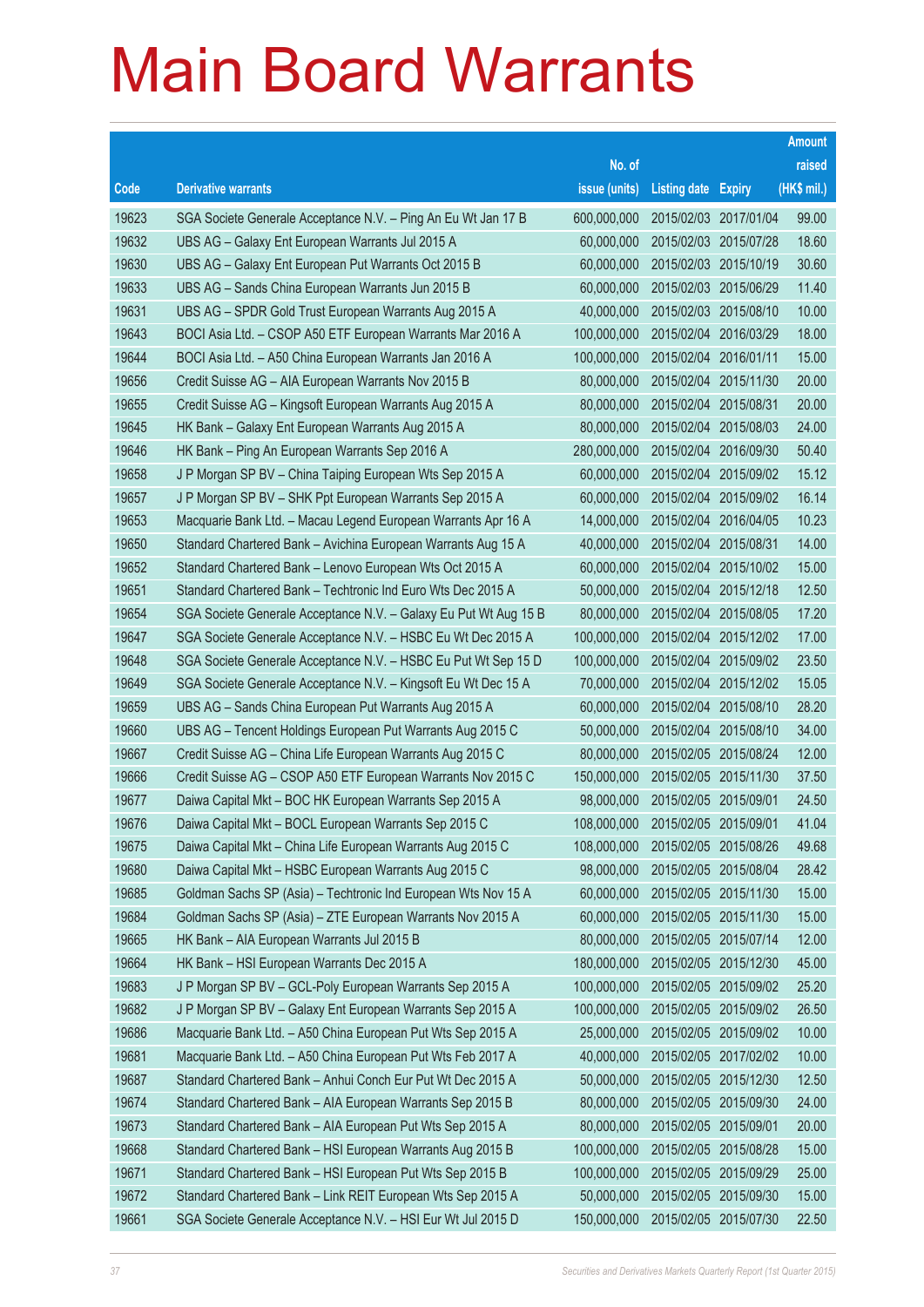|         |                                                                 |               |                       |            | <b>Amount</b> |
|---------|-----------------------------------------------------------------|---------------|-----------------------|------------|---------------|
|         |                                                                 | No. of        |                       |            | raised        |
| Code    | <b>Derivative warrants</b>                                      | issue (units) | Listing date Expiry   |            | $(HK$$ mil.)  |
| 19662   | SGA Societe Generale Acceptance N.V. - HSI Eur Wt Aug 2015 C    | 150,000,000   | 2015/02/05 2015/08/28 |            | 22.50         |
| 19663   | SGA Societe Generale Acceptance N.V. - HSI Eur Wt Oct 2015 A    | 150,000,000   | 2015/02/05 2015/10/29 |            | 22.50         |
| 14133 # | HK Bank - Lenovo European Warrants Aug 2016 A                   | 120,000,000   | 2015/02/05 2016/08/01 |            | 10.68         |
| 16557 # | HK Bank - HKEx European Warrants Jun 2015 A                     | 128,000,000   | 2015/02/05 2015/06/30 |            | 12.03         |
| 19700   | J P Morgan SP BV - CSOP A50 ETF European Warrants Jun 2015 B    | 100,000,000   | 2015/02/06 2015/06/04 |            | 67.50         |
| 19691   | Standard Chartered Bank – Angang Steel European Wts Sep 15 A    | 40,000,000    | 2015/02/06 2015/09/21 |            | 19.20         |
| 19699   | Standard Chartered Bank - CGS European Warrants Dec 2015 B      | 100,000,000   | 2015/02/06 2015/12/04 |            | 25.00         |
| 19694   | Standard Chartered Bank – China Life European Wts Nov 2015 B    | 100,000,000   | 2015/02/06 2015/11/30 |            | 25.00         |
| 19693   | Standard Chartered Bank - CSR European Warrants Dec 2015 A      | 150,000,000   | 2015/02/06 2015/12/18 |            | 37.50         |
| 19692   | Standard Chartered Bank – CSR European Warrants Nov 2016 A      | 150,000,000   | 2015/02/06 2016/11/30 |            | 37.50         |
| 19696   | Standard Chartered Bank - ICBC European Warrants Aug 2015 A     | 80,000,000    | 2015/02/06 2015/08/07 |            | 20.00         |
| 19688   | SGA Societe Generale Acceptance N.V. - CCoal Eu Wt Sep 2015 A   | 30,000,000    | 2015/02/06 2015/09/02 |            | 12.00         |
| 19697   | UBS AG - AIA European Warrants Aug 2015 A                       | 100,000,000   | 2015/02/06 2015/08/24 |            | 25.00         |
| 19438 # | Standard Chartered Bank - China Life European Wts Jul 2015 A    | 120,000,000   | 2015/02/06 2015/07/03 |            | 10.80         |
| 19714   | BNP Paribas Arbit Issu B.V. - CSOP A50 ETF Eu Wts Apr 2016 A    | 100,000,000   | 2015/02/09            | 2016/04/05 | 15.00         |
| 19715   | BNP Paribas Arbit Issu B.V. - A50 China Euro Wts Oct 2016 A     | 100,000,000   | 2015/02/09 2016/10/04 |            | 15.00         |
| 19712   | BNP Paribas Arbit Issu B.V. - Gome European Wts Jul 2016 A      | 50,000,000    | 2015/02/09 2016/07/05 |            | 12.50         |
| 19711   | BNP Paribas Arbit Issu B.V. - SHK Ppt Euro Wts Jan 2017 A       | 100,000,000   | 2015/02/09            | 2017/01/04 | 20.00         |
| 19713   | BNP Paribas Arbit Issu B.V. - ZTE European Wts Mar 2016 A       | 60,000,000    | 2015/02/09            | 2016/03/02 | 15.00         |
| 19703   | HK Bank - Minsheng Bank European Warrants Jul 2016 A            | 180,000,000   | 2015/02/09 2016/07/06 |            | 28.80         |
| 19706   | HK Bank - Minsheng Bank European Warrants Jul 2016 B            | 180,000,000   | 2015/02/09            | 2016/07/28 | 27.00         |
| 19705   | HK Bank - China Mobile European Warrants Dec 2016 B             | 180,000,000   | 2015/02/09 2016/12/19 |            | 28.80         |
| 19717   | J P Morgan SP BV - Goldwind European Warrants Aug 2015 A        | 80,000,000    | 2015/02/09            | 2015/08/31 | 20.08         |
| 19709   | Macquarie Bank Ltd. - Minsheng Bank European Wts Aug 2016 A     | 63,000,000    | 2015/02/09 2016/08/01 |            | 10.08         |
| 19716   | SGA Societe Generale Acceptance N.V. - CCCCL Eu Wt Dec 2015 A   | 150,000,000   | 2015/02/09 2015/12/02 |            | 22.50         |
| 19708   | SGA Societe Generale Acceptance NV - Minsheng Bk Eu Wt Aug 16 A | 150,000,000   | 2015/02/09 2016/08/01 |            | 22.50         |
| 19707   | SGA Societe Generale Acceptance NV - Minsheng Bk Eu Wt Oct 16 A | 150,000,000   | 2015/02/09 2016/10/05 |            | 37.50         |
| 19710   | UBS AG - Minsheng Bank European Warrants Jul 2015 C             | 40,000,000    | 2015/02/09 2015/07/27 |            | 23.20         |
| 19701   | UBS AG - Minsheng Bank European Warrants Jun 2016 A             | 70,000,000    | 2015/02/09 2016/06/24 |            | 11.55         |
| 19734   | Credit Suisse AG - Ch Comm Cons European Warrants Nov 2015 A    | 120,000,000   | 2015/02/10 2015/11/30 |            | 18.00         |
| 19741   | Bank of East Asia - CPIC European Warrants Aug 2015 A           | 40,000,000    | 2015/02/10 2015/08/31 |            | 10.60         |
| 19742   | Bank of East Asia - CSOP A50 ETF European Wts Apr 2016 A        | 70,000,000    | 2015/02/10 2016/04/28 |            | 11.90         |
| 19740   | Goldman Sachs SP (Asia) - HSI European Warrants Jun 2015 D      | 150,000,000   | 2015/02/10 2015/06/29 |            | 23.25         |
| 19725   | HK Bank - AIA European Put Warrants Jul 2015 C                  | 80,000,000    | 2015/02/10 2015/07/24 |            | 14.40         |
| 19723   | HK Bank - China COSCO European Warrants Aug 2015 A              | 50,000,000    | 2015/02/10 2015/08/31 |            | 15.00         |
| 19724   | HK Bank - Sinopec Corp European Warrants Oct 2015 A             | 80,000,000    | 2015/02/10 2015/10/05 |            | 24.00         |
| 19721   | HK Bank - HSCEI European Warrants Aug 2015 A                    | 180,000,000   | 2015/02/10 2015/08/28 |            | 27.00         |
| 19722   | HK Bank - HSI European Put Warrants Aug 2015 A                  | 180,000,000   | 2015/02/10 2015/08/28 |            | 45.00         |
| 19720   | HK Bank - Tencent European Warrants Dec 2016 B                  | 180,000,000   | 2015/02/10 2016/12/21 |            | 30.60         |
| 19739   | Macquarie Bank Ltd. - Ch Southern Air Euro Wts Oct 2015 A       | 25,000,000    | 2015/02/10 2015/10/05 |            | 10.15         |
| 19736   | Macquarie Bank Ltd. - Greatwall Motor European Wts Sep 2015 A   | 40,000,000    | 2015/02/10 2015/09/02 |            | 10.00         |
| 19738   | Macquarie Bank Ltd. - Haier Elec European Wts Dec 2015 A        | 35,000,000    | 2015/02/10 2015/12/16 |            | 10.01         |
| 19718   | Macquarie Bank Ltd. - Li & Fung European Warrants Oct 2015 A    | 40,000,000    | 2015/02/10 2015/10/05 |            | 10.00         |
| 19719   | Macquarie Bank Ltd. - Stanchart European Warrants Oct 2015 A    | 40,000,000    | 2015/02/10 2015/10/05 |            | 10.00         |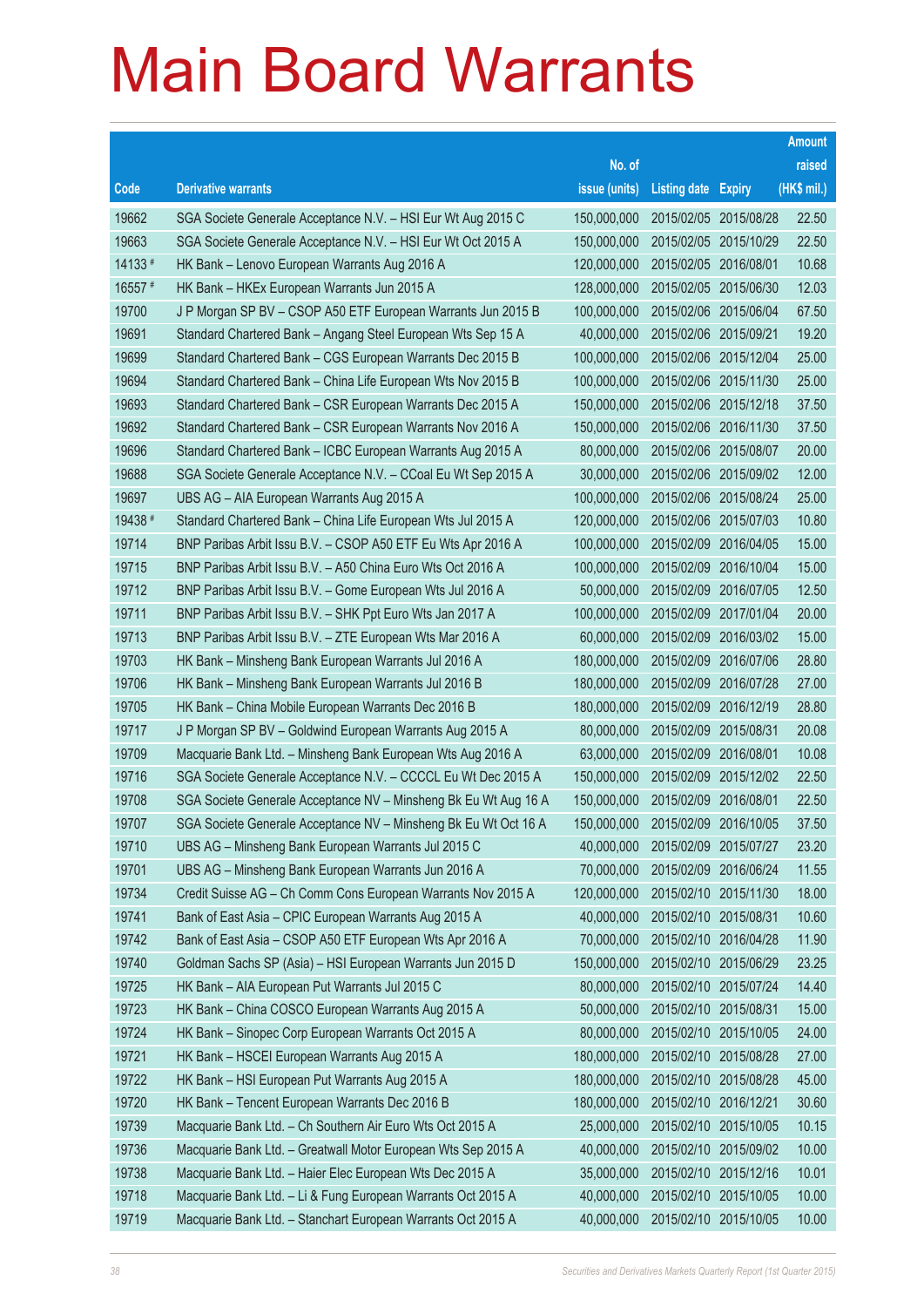|       |                                                                  |               |                       |            | <b>Amount</b> |
|-------|------------------------------------------------------------------|---------------|-----------------------|------------|---------------|
|       |                                                                  | No. of        |                       |            | raised        |
| Code  | <b>Derivative warrants</b>                                       | issue (units) | Listing date Expiry   |            | (HK\$ mil.)   |
| 19730 | Standard Chartered Bank - BOC HK European Wts Mar 2016 A         | 80,000,000    | 2015/02/10 2016/03/29 |            | 12.00         |
| 19729 | Standard Chartered Bank - Greatwall Motor Euro Wt Aug 2015 A     | 60,000,000    | 2015/02/10 2015/08/10 |            | 15.00         |
| 19727 | Standard Chartered Bank - HSCEI European Warrants Dec 2015 B     | 150,000,000   | 2015/02/10 2015/12/30 |            | 37.50         |
| 19726 | Standard Chartered Bank - HSCEI European Put Wts Sep 2015 D      | 150,000,000   | 2015/02/10 2015/09/29 |            | 37.50         |
| 19728 | Standard Chartered Bank - Sands China Eu Put Wts Aug 2015 C      | 100,000,000   | 2015/02/10 2015/08/11 |            | 36.00         |
| 19733 | SGA Societe Generale Acceptance N.V. - Galaxy Ent Eu Wt Aug 15 C | 80,000,000    | 2015/02/10 2015/08/05 |            | 21.60         |
| 19731 | SGA Societe Generale Acceptance N.V. - Stanchart Eu Wt Oct 15 A  | 16,000,000    | 2015/02/10 2015/10/05 |            | 10.40         |
| 19754 | Goldman Sachs SP (Asia) – Ch South Air European Wts Dec 15 A     | 30,000,000    | 2015/02/11 2015/12/28 |            | 14.25         |
| 19756 | Goldman Sachs SP (Asia) - China Travel HK European Wt Dec 15 A   | 35,000,000    | 2015/02/11            | 2015/12/28 | 11.38         |
| 19755 | Goldman Sachs SP (Asia) – Goldwind European Warrants Dec 15 A    | 40,000,000    | 2015/02/11            | 2015/12/28 | 10.08         |
| 19751 | J P Morgan SP BV - BEA European Warrants Nov 2015 A              | 68,000,000    | 2015/02/11            | 2015/11/30 | 10.34         |
| 19752 | J P Morgan SP BV - PetroChina European Warrants Sep 2015 A       | 100,000,000   | 2015/02/11            | 2015/09/01 | 32.60         |
| 19753 | J P Morgan SP BV - Tencent European Warrants Dec 2016 A          | 300,000,000   | 2015/02/11            | 2016/12/30 | 53.40         |
| 19743 | Standard Chartered Bank - China Life European Wts Jul 2015 B     | 120,000,000   | 2015/02/11            | 2015/07/27 | 22.20         |
| 19745 | Standard Chartered Bank - China Life European Wts Oct 2015 B     | 120,000,000   | 2015/02/11            | 2015/10/23 | 25.20         |
| 19746 | Standard Chartered Bank – China Life European Wts Jan 2016 A     | 100,000,000   | 2015/02/11            | 2016/01/08 | 25.00         |
| 19748 | Standard Chartered Bank - HSBC European Warrants Aug 2015 A      | 100,000,000   | 2015/02/11            | 2015/08/10 | 25.00         |
| 19747 | Standard Chartered Bank - HSBC European Warrants Jan 2016 A      | 100,000,000   | 2015/02/11            | 2016/01/29 | 25.00         |
| 19749 | SGA Societe Generale Acceptance N.V. - Lenovo Eu Wt Sep 15 A     | 14,000,000    | 2015/02/11            | 2015/09/02 | 10.08         |
| 19750 | UBS AG - CNOOC European Warrants Sep 2016 A                      | 100,000,000   | 2015/02/11            | 2016/09/26 | 15.00         |
| 19779 | Credit Suisse AG - China Mobile European Warrants Jul 2015 C     | 80,000,000    | 2015/02/12 2015/07/31 |            | 18.40         |
| 19781 | Credit Suisse AG - China Mobile European Warrants Nov 2016 A     | 150,000,000   | 2015/02/12 2016/11/30 |            | 37.50         |
| 19780 | Credit Suisse AG - China Mobile European Put Wts Jul 2015 D      | 80,000,000    | 2015/02/12 2015/07/31 |            | 34.40         |
| 19788 | Goldman Sachs SP (Asia) - CSOP A50 ETF Eu Put Wts Aug 2015 A     | 80,000,000    | 2015/02/12 2015/08/28 |            | 56.00         |
| 19787 | Goldman Sachs SP (Asia) - A50 China Euro Put Wts Aug 2015 A      | 80,000,000    | 2015/02/12 2015/08/28 |            | 55.12         |
| 19782 | J P Morgan SP BV - China Life European Warrants Nov 2015 A       | 100,000,000   | 2015/02/12 2015/11/02 |            | 25.30         |
| 19785 | J P Morgan SP BV - China Mob European Wts Sep 2015 A             | 100,000,000   | 2015/02/12 2015/09/02 |            | 29.30         |
| 19786 | J P Morgan SP BV - China Mob European Put Wts Aug 2015 C         | 100,000,000   | 2015/02/12 2015/08/03 |            | 40.00         |
| 19783 | J P Morgan SP BV - Chi Res Power European Wts Nov 2015 A         | 80,000,000    | 2015/02/12 2015/11/03 |            | 20.16         |
| 19784 | J P Morgan SP BV - Datang European Wts Sep 2015 A                | 60,000,000    | 2015/02/12 2015/09/02 |            | 15.12         |
| 19789 | J P Morgan SP BV - Huaneng Power European Wts Oct 2016 A         | 60,000,000    | 2015/02/12 2016/10/31 |            | 15.00         |
| 19767 | Macquarie Bank Ltd. - China Mobile European Wts Sep 2015 A       | 40,000,000    | 2015/02/12 2015/09/02 |            | 10.00         |
| 19768 | Macquarie Bank Ltd. - China Mobile European Wts Dec 2017 B       | 40,000,000    | 2015/02/12 2017/12/04 |            | 10.00         |
| 19765 | Macquarie Bank Ltd. - Datang European Warrants Aug 2015 A        | 40,000,000    | 2015/02/12 2015/08/12 |            | 10.00         |
| 19760 | Macquarie Bank Ltd. - Tencent European Warrants Sep 2015 B       | 15,000,000    | 2015/02/12 2015/09/02 |            | 15.00         |
| 19761 | Macquarie Bank Ltd. - Tencent European Warrants Sep 2015 C       | 15,000,000    | 2015/02/12 2015/09/02 |            | 10.04         |
| 19762 | Macquarie Bank Ltd. - Tencent European Warrants Sep 2015 D       | 20,000,000    | 2015/02/12 2015/09/02 |            | 10.00         |
| 19763 | Macquarie Bank Ltd. - Tencent European Warrants Sep 2015 E       | 30,000,000    | 2015/02/12 2015/09/02 |            | 10.02         |
| 19764 | Macquarie Bank Ltd. - Tencent European Put Wts Sep 2015 F        | 20,000,000    | 2015/02/12 2015/09/02 |            | 10.00         |
| 19758 | Standard Chartered Bank - Minsheng Bank Euro Wts Jun 2016 A      | 200,000,000   | 2015/02/12 2016/06/24 |            | 30.00         |
| 19778 | Standard Chartered Bank - China Mobile Eur Put Wt Jul 2015 B     | 80,000,000    | 2015/02/12 2015/07/24 |            | 24.00         |
| 19757 | Standard Chartered Bank - HS H-SHARE European Wts Oct 2015 A     | 40,000,000    | 2015/02/12 2015/10/06 |            | 20.00         |
| 19759 | Standard Chartered Bank - Tracker Fund Eu Put Wt Dec 2015 A      | 60,000,000    | 2015/02/12 2015/12/31 |            | 15.00         |
| 19769 | SGA Societe Generale Acceptance N.V. - CLife Eu Wt Aug 2015 C    | 150,000,000   | 2015/02/12 2015/08/05 |            | 22.50         |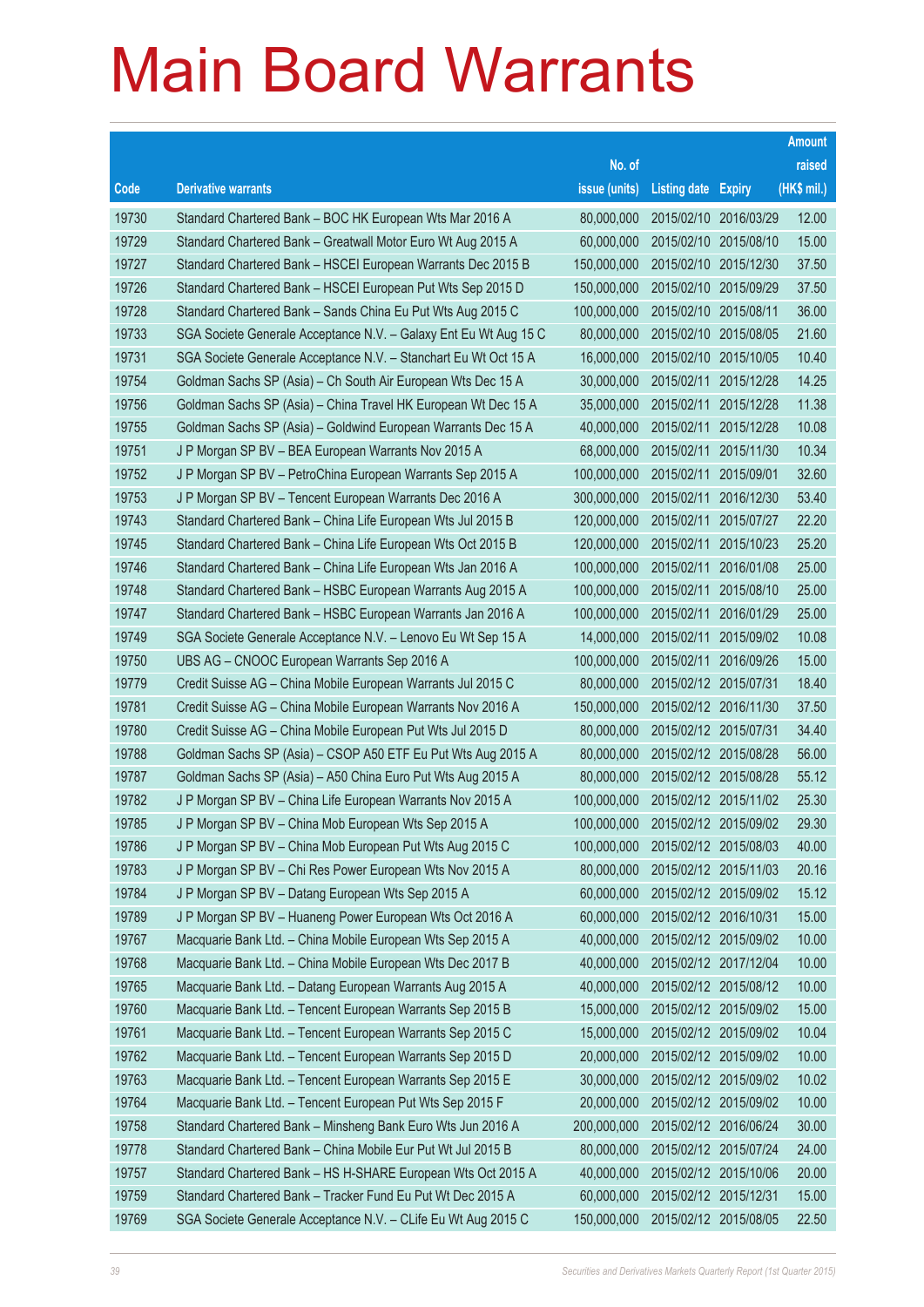|       |                                                                  |               |                            | <b>Amount</b> |
|-------|------------------------------------------------------------------|---------------|----------------------------|---------------|
|       |                                                                  | No. of        |                            | raised        |
| Code  | <b>Derivative warrants</b>                                       | issue (units) | <b>Listing date Expiry</b> | $(HK$$ mil.)  |
| 19771 | UBS AG – China Mobile European Warrants Aug 2015 B               | 100,000,000   | 2015/02/12 2015/08/11      | 42.00         |
| 19775 | UBS AG – China Mobile European Put Warrants Aug 2015 C           | 100,000,000   | 2015/02/12 2015/08/03      | 15.00         |
| 19773 | UBS AG - CSOP A50 ETF European Warrants Aug 2015 B               | 80,000,000    | 2015/02/12 2015/08/17      | 40.80         |
| 19774 | UBS AG - A50 China European Warrants Dec 2015 B                  | 300,000,000   | 2015/02/12 2015/12/23      | 51.00         |
| 19772 | UBS AG - HSI European Warrants Aug 2015 C                        | 300,000,000   | 2015/02/12 2015/08/28      | 48.00         |
| 19766 | UBS AG - HSI European Put Warrants Aug 2015 B                    | 300,000,000   | 2015/02/12 2015/08/28      | 87.00         |
| 19776 | UBS AG - ICBC European Warrants Jul 2015 A                       | 100,000,000   | 2015/02/12 2015/07/03      | 15.00         |
| 19777 | UBS AG - Tencent Holdings European Warrants Oct 2016 A           | 500,000,000   | 2015/02/12 2016/10/12      | 125.00        |
| 19793 | HK Bank - China Mobile European Warrants Jul 2015 E              | 80,000,000    | 2015/02/13 2015/07/31      | 25.60         |
| 19791 | HK Bank - CSOP A50 ETF European Warrants Jun 2015 E              | 50,000,000    | 2015/02/13 2015/06/01      | 26.00         |
| 19790 | HK Bank - A50 China European Warrants Jun 2015 E                 | 50,000,000    | 2015/02/13 2015/06/04      | 22.50         |
| 19792 | HK Bank – ICBC European Warrants Aug 2015 C                      | 80,000,000    | 2015/02/13 2015/08/31      | 30.40         |
| 19813 | J P Morgan SP BV - Anta Sports European Warrants Dec 2015 A      | 100,000,000   | 2015/02/13 2015/12/31      | 25.00         |
| 19807 | J P Morgan SP BV - China Shenhua European Wts Jun 2015 B         | 80,000,000    | 2015/02/13 2015/06/29      | 12.00         |
| 19808 | J P Morgan SP BV - Fosun Intl European Warrants Jul 2016 A       | 80,000,000    | 2015/02/13 2016/07/15      | 20.00         |
| 19812 | J P Morgan SP BV - Geely Auto European Warrants Sep 2015 A       | 100,000,000   | 2015/02/13 2015/09/02      | 28.50         |
| 19809 | J P Morgan SP BV - Hanergy TFP European Warrants Sep 2015 A      | 80,000,000    | 2015/02/13 2015/09/02      | 33.84         |
| 19811 | J P Morgan SP BV - China Mengniu European Warrants Oct 2015 A    | 100,000,000   | 2015/02/13 2015/10/02      | 25.80         |
| 19795 | Macquarie Bank Ltd. - CNOOC European Warrants Nov 2015 A         | 25,000,000    | 2015/02/13 2015/11/03      | 10.00         |
| 19798 | Macquarie Bank Ltd. - Cathay Pacific European Wts Jun 2016 A     | 40,000,000    | 2015/02/13 2016/06/02      | 10.00         |
| 19797 | Macquarie Bank Ltd. - Hanergy TFP European Warrants Jan 16 A     | 16,000,000    | 2015/02/13 2016/01/18      | 10.02         |
| 19800 | Macquarie Bank Ltd. - Lenovo European Warrants Oct 2015 A        | 20,000,000    | 2015/02/13 2015/10/05      | 10.00         |
| 19799 | Macquarie Bank Ltd. - Goldwind European Warrants Mar 2016 A      | 25,000,000    | 2015/02/13 2016/03/16      | 10.00         |
| 19794 | Macquarie Bank Ltd. - Yanzhou Coal European Wts Sep 2015 A       | 18,000,000    | 2015/02/13 2015/09/02      | 10.03         |
| 19796 | Macquarie Bank Ltd. - ZTE European Warrants Mar 2016 A           | 33,000,000    | 2015/02/13 2016/03/16      | 10.03         |
| 19801 | Standard Chartered Bank - BOCL European Warrants Aug 2015 B      | 100,000,000   | 2015/02/13 2015/08/26      | 15.00         |
| 19804 | Standard Chartered Bank - CM Bank European Wts Sep 2015 A        | 80,000,000    | 2015/02/13 2015/09/08      | 20.00         |
| 19805 | Standard Chartered Bank - Sinopec Corp Euro Wts Mar 2016 A       | 80,000,000    | 2015/02/13 2016/03/31      | 20.00         |
| 19802 | Standard Chartered Bank - A50 China Euro Warrants Jan 2016 A     | 60,000,000    | 2015/02/13 2016/01/29      | 36.00         |
| 19803 | Standard Chartered Bank – Tracker Fund Euro Wts Sep 2016 A       | 60,000,000    | 2015/02/13 2016/09/30      | 15.00         |
| 19806 | SGA Societe Generale Acceptance NV - CSOP A50 ETF Eu Wt Dec 15 B | 300,000,000   | 2015/02/13 2015/12/02      | 51.00         |
| 19821 | BNP Paribas Arbit Issu B.V. - CHALCO European Wts Dec 2015 A     | 30,000,000    | 2015/02/16 2015/12/02      | 10.20         |
| 19820 | BNP Paribas Arbit Issu B.V. - China COSCO Euro Wt Dec 2015 A     | 29,000,000    | 2015/02/16 2015/12/02      | 10.44         |
| 19822 | BNP Paribas Arbit Issu B.V. - Ch Mobile Euro Wts Dec 2016 A      | 100,000,000   | 2015/02/16 2016/12/02      | 25.00         |
| 19823 | BNP Paribas Arbit Issu B.V. - Ch Mobile Eu Put Wt Oct 2015 A     | 100,000,000   | 2015/02/16 2015/10/05      | 25.00         |
| 19818 | BNP Paribas Arbit Issu B.V. - Esprit European Wts Aug 2017 A     | 50,000,000    | 2015/02/16 2017/08/02      | 12.50         |
| 19819 | BNP Paribas Arbit Issu B.V. - SJM Holdings Eu Wts Oct 2016 A     | 80,000,000    | 2015/02/16 2016/10/04      | 12.00         |
| 19826 | Goldman Sachs SP (Asia) - CNOOC European Warrants Sep 2015 A     | 80,000,000    | 2015/02/16 2015/09/30      | 33.52         |
| 19828 | Goldman Sachs SP (Asia) - A50 China European Wts Aug 2015 B      | 80,000,000    | 2015/02/16 2015/08/28      | 71.60         |
| 19827 | Goldman Sachs SP (Asia) - Huadian Power European Wts Sep 15 A    | 80,000,000    | 2015/02/16 2015/09/30      | 62.24         |
| 19825 | Goldman Sachs SP (Asia) - Lenovo European Wts Aug 2015 A         | 60,000,000    | 2015/02/16 2015/08/31      | 27.84         |
| 19816 | Standard Chartered Bank - CSOP A50 ETF Euro Wts Sep 2015 A       | 120,000,000   | 2015/02/16 2015/09/08      | 18.00         |
| 19814 | Standard Chartered Bank - CSOP A50 ETF Euro Wts Nov 2015 B       | 120,000,000   | 2015/02/16 2015/11/27      | 18.00         |
| 19815 | Standard Chartered Bank - A50 China Euro Warrants Oct 2015 A     | 120,000,000   | 2015/02/16 2015/10/08      | 18.00         |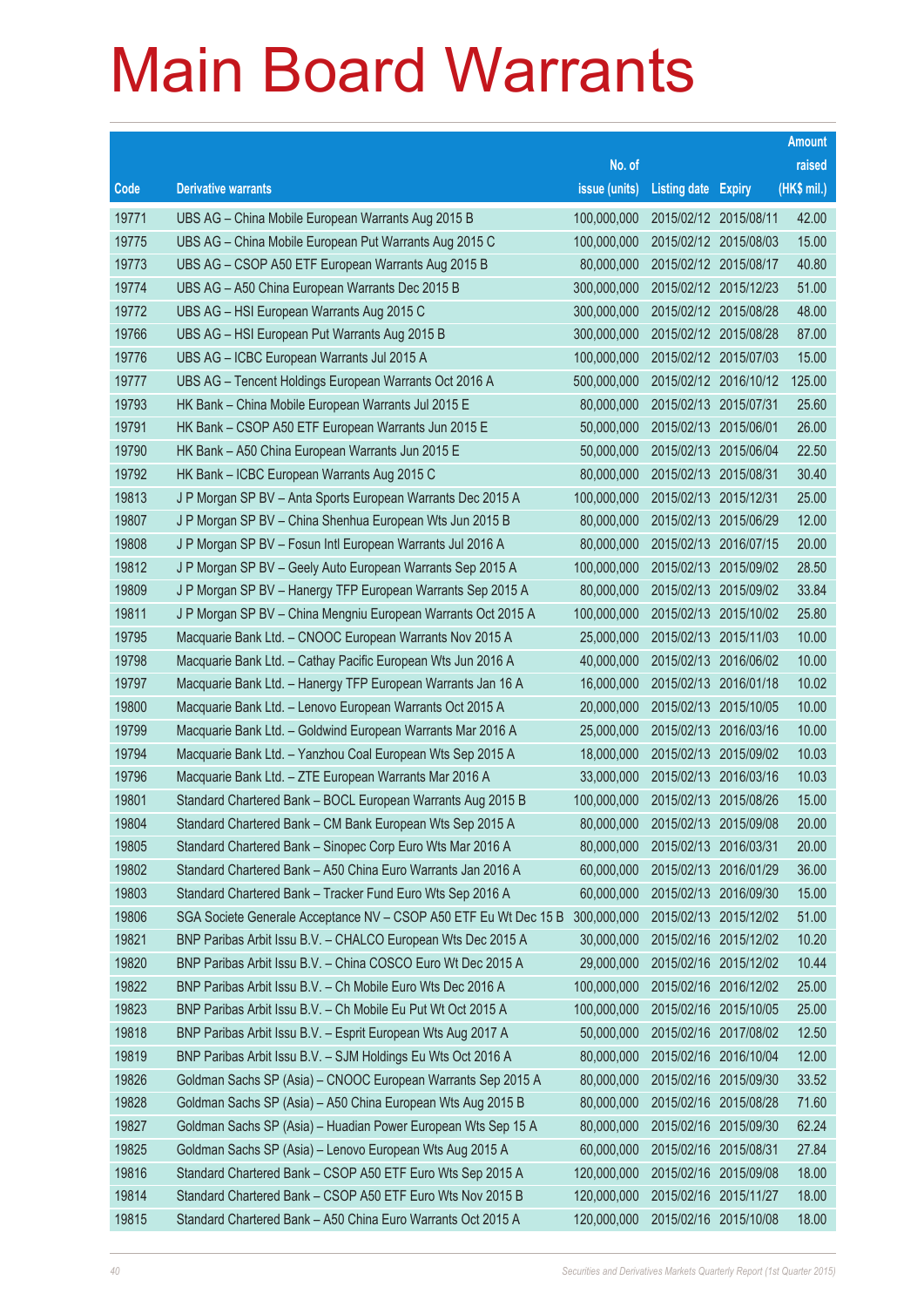|         |                                                                  |               |                            |            | <b>Amount</b> |
|---------|------------------------------------------------------------------|---------------|----------------------------|------------|---------------|
|         |                                                                  | No. of        |                            |            | raised        |
| Code    | <b>Derivative warrants</b>                                       | issue (units) | <b>Listing date Expiry</b> |            | (HK\$ mil.)   |
| 19824   | SGA Societe Generale Acceptance NV – Sands Ch Eu Put Wt Aug 15 B | 80,000,000    | 2015/02/16 2015/08/05      |            | 37.20         |
| 19831   | BNP Paribas Arbit Issu B.V. - CGS European Warrants Dec 15 B     | 65,000,000    | 2015/02/17 2015/12/02      |            | 10.40         |
| 19830   | BNP Paribas Arbit Issu B.V. - Ch Shenhua Euro Wts Sep 2016 A     | 50,000,000    | 2015/02/17                 | 2016/09/02 | 12.50         |
| 19832   | BNP Paribas Arbit Issu B.V. - Li & Fung Euro Wts Nov 2015 A      | 38,000,000    | 2015/02/17 2015/11/03      |            | 11.02         |
| 19829   | BNP Paribas Arbit Issu B.V. - Ping An European Wt Nov 2015 B     | 100,000,000   | 2015/02/17                 | 2015/11/03 | 25.00         |
| 19841   | Goldman Sachs SP (Asia) – COSCO Pacific Euro Wts Nov 2015 A      | 40,000,000    | 2015/02/17 2015/11/30      |            | 31.44         |
| 19840   | Goldman Sachs SP (Asia) - Sino Biopharm European Wts Oct15 A     | 40,000,000    | 2015/02/17                 | 2015/10/30 | 26.84         |
| 19835   | J P Morgan SP BV – China Coal European Warrants Sep 2015 A       | 60,000,000    | 2015/02/17 2015/09/02      |            | 15.30         |
| 19838   | J P Morgan SP BV - Cheung Kong European Warrants Oct 2015 A      | 60,000,000    | 2015/02/17 2015/10/02      |            | 19.80         |
| 19837   | J P Morgan SP BV - Sands China European Warrants Sep 2015 A      | 100,000,000   | 2015/02/17 2015/09/03      |            | 25.30         |
| 19836   | J P Morgan SP BV - Yanzhou Coal European Warrants Sep 2015 A     | 50,000,000    | 2015/02/17                 | 2015/09/02 | 19.20         |
| 19833   | SGA Societe Generale Acceptance N.V. - Ping An Eu Wt Sep 15 B    | 80,000,000    | 2015/02/17 2015/09/02      |            | 33.20         |
| 19834   | UBS AG – Cheung Kong European Warrants Aug 2015 A                | 70,000,000    | 2015/02/17 2015/08/17      |            | 47.60         |
| 16106 # | UBS AG - BYD European Warrants Dec 2016 B                        | 200,000,000   | 2015/02/17 2016/12/30      |            | 12.00         |
| 19865   | Credit Suisse AG - Cheung Kong European Warrants Aug 2015 A      | 80,000,000    | 2015/02/18                 | 2015/08/31 | 44.00         |
| 19861   | Daiwa Capital Mkt - HSBC European Warrants Aug 2015 D            | 98,000,000    | 2015/02/18 2015/08/17      |            | 44.10         |
| 19847   | Goldman Sachs SP (Asia) – China Unicom Euro Wts Sep 2015 B       | 80,000,000    | 2015/02/18 2015/09/30      |            | 68.40         |
| 19844   | Goldman Sachs SP (Asia) – Fosun Intl European Wts Jul 2016 A     | 40,000,000    | 2015/02/18 2016/07/29      |            | 10.04         |
| 19848   | Goldman Sachs SP (Asia) – Stanchart European Wts Aug 2015 A      | 80,000,000    | 2015/02/18                 | 2015/08/31 | 32.72         |
| 19846   | Goldman Sachs SP (Asia) – Tencent European Wt Jul 2015 A         | 80,000,000    | 2015/02/18 2015/07/30      |            | 38.40         |
| 19851   | Standard Chartered Bank - BankComm European Warrants Jul 15 A    | 60,000,000    | 2015/02/18 2015/07/27      |            | 11.46         |
| 19853   | Standard Chartered Bank - BYD European Warrants Sep 2015 A       | 60,000,000    | 2015/02/18 2015/09/29      |            | 15.00         |
| 19849   | Standard Chartered Bank – China COSCO European Wt Oct 2015 A     | 50,000,000    | 2015/02/18 2015/10/05      |            | 14.50         |
| 19860   | Standard Chartered Bank – China Coal European Wts Jul 2015 A     | 60,000,000    | 2015/02/18 2015/07/28      |            | 12.00         |
| 19858   | Standard Chartered Bank - Cheung Kong Euro Wts Sep 2015 A        | 80,000,000    | 2015/02/18 2015/09/04      |            | 20.00         |
| 19859   | Standard Chartered Bank - Cheung Kong European Put Wt Oct 15 B   | 60,000,000    | 2015/02/18 2015/10/05      |            | 32.40         |
| 19855   | Standard Chartered Bank - Ch Oilfield European Wts Sep 2016 A    | 50,000,000    | 2015/02/18 2016/09/30      |            | 12.50         |
| 19854   | Standard Chartered Bank - China Shenhua Euro Wts Mar 2016 A      | 100,000,000   | 2015/02/18 2016/03/18      |            | 25.00         |
| 19852   | Standard Chartered Bank - HSBC European Put Wts Dec 2015 B       | 100,000,000   | 2015/02/18 2015/12/28      |            | 15.40         |
| 19857   | Standard Chartered Bank - HuanengPower Euro Wts Dec 2016 A       | 50,000,000    | 2015/02/18 2016/12/16      |            | 12.50         |
| 19856   | Standard Chartered Bank - YZ Coal European Wts Dec 2015 A        | 50,000,000    | 2015/02/18 2015/12/18      |            | 37.50         |
| 19842   | SGA Societe Generale Acceptance N.V. - AIA Eur Wt Dec 2015 B     | 100,000,000   | 2015/02/18 2015/12/02      |            | 15.00         |
| 19862   | SGA Societe Generale Acceptance N.V. - CK(H) Eu Wt Sep 2015 A    | 36,000,000    | 2015/02/18                 | 2015/09/02 | 10.08         |
| 19863   | SGA Societe Generale Acceptance NV - CSOP A50 ETF Eu Wt Sep 15 A | 300,000,000   | 2015/02/18 2015/09/09      |            | 45.00         |
| 19864   | SGA Societe Generale Acceptance N.V. - HKEx Eu Wt Jul 2016 B     | 300,000,000   | 2015/02/18 2016/07/06      |            | 48.00         |
| 19843   | SGA Societe Generale Acceptance N.V. - HSBC Eu Wt Oct 2015 A     | 100,000,000   | 2015/02/18 2015/10/05      |            | 15.00         |
| 19874   | J P Morgan SP BV - China Mob European Wts Nov 2016 A             | 100,000,000   | 2015/02/23                 | 2016/11/30 | 15.40         |
| 19870   | J P Morgan SP BV - KECL European Warrants Jul 2015 C             | 60,000,000    | 2015/02/23 2015/07/02      |            | 13.20         |
| 19872   | J P Morgan SP BV - Tencent European Warrants Aug 2015 B          | 300,000,000   | 2015/02/23                 | 2015/08/04 | 152.10        |
| 19873   | J P Morgan SP BV - Tencent European Warrants Feb 2016 A          | 300,000,000   | 2015/02/23 2016/02/29      |            | 56.70         |
| 19869   | Standard Chartered Bank - China Unicom Euro Wts Dec 2015 B       | 50,000,000    | 2015/02/23 2015/12/07      |            | 12.50         |
| 19867   | SGA Societe Generale Acceptance N.V. - CTel Eu Wt Oct 2015 A     | 30,000,000    | 2015/02/23 2015/10/05      |            | 12.45         |
| 19868   | SGA Societe Generale Acceptance N.V. - A50 Ch Eu Wt Sep 2015 A   | 70,000,000    | 2015/02/23 2015/09/02      |            | 58.10         |
| 19866   | SGA Societe Generale Acceptance N.V. - Tencent Eu Wt Oct 16 A    | 500,000,000   | 2015/02/23 2016/10/05      |            | 82.50         |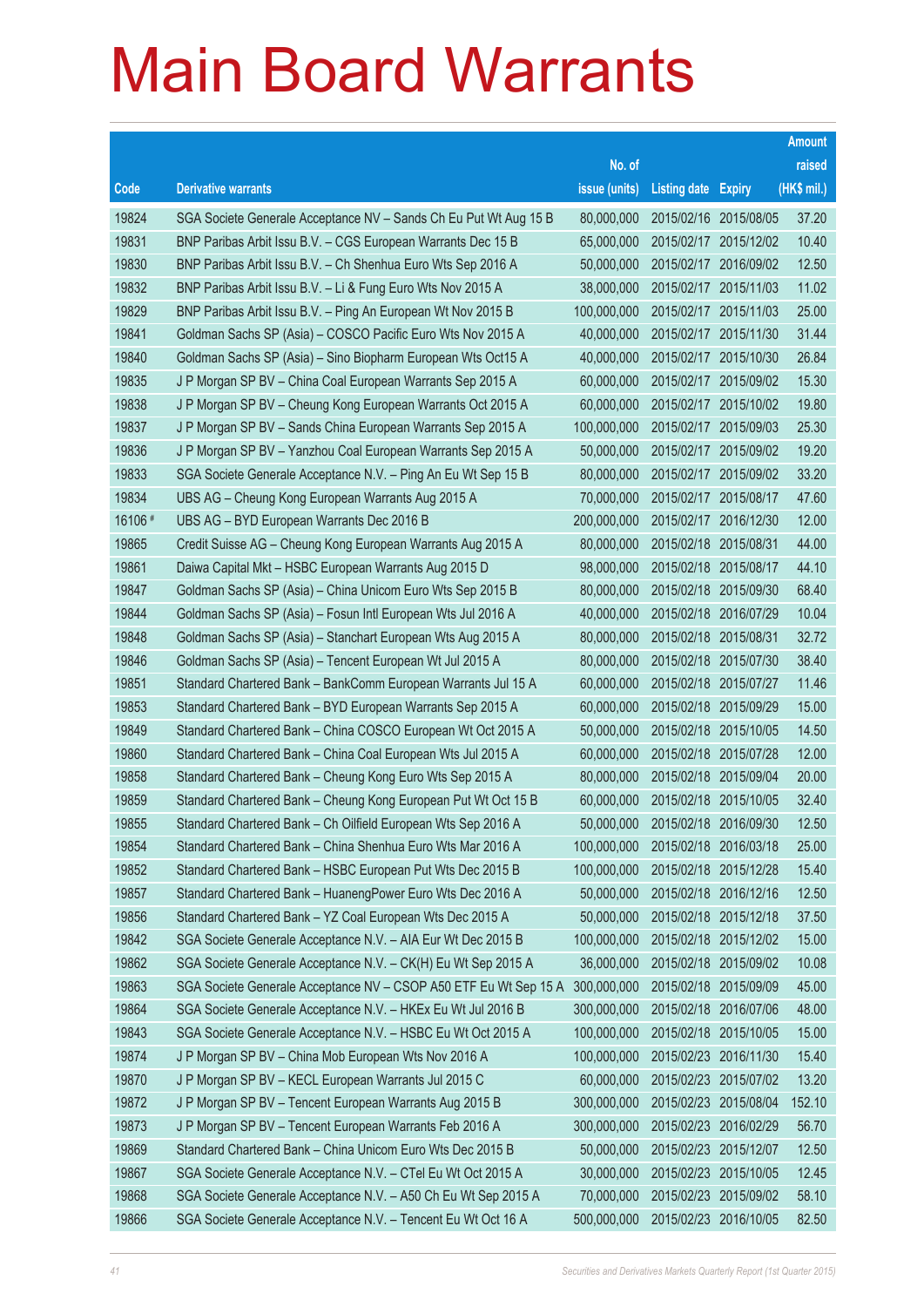|         |                                                                  |               |                            |                       | <b>Amount</b> |
|---------|------------------------------------------------------------------|---------------|----------------------------|-----------------------|---------------|
|         |                                                                  | No. of        |                            |                       | raised        |
| Code    | <b>Derivative warrants</b>                                       | issue (units) | <b>Listing date Expiry</b> |                       | $(HK$$ mil.)  |
| 19883   | UBS AG - BYD European Warrants Aug 2015 A                        | 50,000,000    | 2015/02/23                 | 2015/08/24            | 20.00         |
| 19881   | UBS AG - CC Bank European Put Warrants Sep 2015 B                | 100,000,000   | 2015/02/23 2015/09/25      |                       | 41.00         |
| 19876   | UBS AG - Cheung Kong European Warrants Aug 2015 B                | 70,000,000    | 2015/02/23                 | 2015/08/31            | 17.50         |
| 19877   | UBS AG – Cheung Kong European Put Warrants Aug 2015 C            | 50,000,000    | 2015/02/23 2015/08/24      |                       | 24.00         |
| 19886   | UBS AG - China Life European Warrants Jul 2015 C                 | 100,000,000   | 2015/02/23 2015/07/27      |                       | 16.50         |
| 19879   | UBS AG - Sinopec Corp European Warrants Jul 2015 A               | 70,000,000    | 2015/02/23 2015/07/24      |                       | 10.50         |
| 19875   | UBS AG - China Railway European Warrants Aug 2015 A              | 40,000,000    | 2015/02/23                 | 2015/08/24            | 22.00         |
| 19887   | UBS AG – China Tel European Warrants Aug 2015 A                  | 40,000,000    | 2015/02/23 2015/08/24      |                       | 12.00         |
| 19880   | UBS AG - Fosun Pharma European Warrants Jun 2016 A               | 50,000,000    |                            | 2015/02/23 2016/06/27 | 12.50         |
| 19878   | UBS AG - Galaxy Ent European Warrants Jun 2015 B                 | 70,000,000    |                            | 2015/02/23 2015/06/30 | 20.30         |
| 19888   | UBS AG - HSI European Warrants Dec 2015 C                        | 300,000,000   | 2015/02/23                 | 2015/12/30            | 75.00         |
| 19882   | UBS AG - Lenovo European Put Warrants Aug 2016 A                 | 70,000,000    | 2015/02/23 2016/08/22      |                       | 17.50         |
| 19884   | UBS AG - Sands China European Warrants Aug 2015 B                | 70,000,000    |                            | 2015/02/23 2015/08/04 | 10.50         |
| 19903   | BOCI Asia Ltd. - Minsheng Bank European Warrants Jun 2016 A      | 100,000,000   | 2015/02/24 2016/06/27      |                       | 15.00         |
| 19899   | BOCI Asia Ltd. - China Mobile European Warrants Nov 2016 A       | 100,000,000   | 2015/02/24                 | 2016/11/28            | 18.00         |
| 19900   | BOCI Asia Ltd. - HSBC European Put Warrants Sep 2015 B           | 100,000,000   | 2015/02/24 2015/09/07      |                       | 28.00         |
| 19901   | BOCI Asia Ltd. - Ping An European Warrants Sep 2016 A            | 100,000,000   |                            | 2015/02/24 2016/09/30 | 15.00         |
| 19905   | BOCI Asia Ltd. - Tencent Holdings European Wts Jun 2016 A        | 100,000,000   | 2015/02/24 2016/06/27      |                       | 19.00         |
| 19904   | BOCI Asia Ltd. - Tencent Holdings European Wts Dec 2016 A        | 100,000,000   | 2015/02/24                 | 2016/12/19            | 20.00         |
| 19897   | Goldman Sachs SP (Asia) – CC Bank European Wts Aug 2015 A        | 100,000,000   | 2015/02/24 2015/08/03      |                       | 25.90         |
| 19894   | Goldman Sachs SP (Asia) – CNOOC European Warrants Aug 2015 A     | 60,000,000    | 2015/02/24 2015/08/28      |                       | 29.52         |
| 19893   | Goldman Sachs SP (Asia) - Galaxy Ent Euro Put Wts Aug 2015 C     | 80,000,000    | 2015/02/24 2015/08/31      |                       | 38.08         |
| 19892   | Goldman Sachs SP (Asia) - HSCEI European Warrants Aug 2015 A     | 150,000,000   | 2015/02/24                 | 2015/08/28            | 22.50         |
| 19891   | Goldman Sachs SP (Asia) – HSCEI European Warrants Dec 2015 B     | 150,000,000   | 2015/02/24 2015/12/30      |                       | 24.75         |
| 19890   | Goldman Sachs SP (Asia) – HSCEI European Put Wts Sep 2015 C      | 150,000,000   | 2015/02/24 2015/09/29      |                       | 26.25         |
| 19898   | Goldman Sachs Sp (Asia) - ICBC European Warrants Aug 2015 B      | 100,000,000   | 2015/02/24 2015/08/03      |                       | 18.90         |
| 19895   | Goldman Sachs SP (Asia) - PetroChina European Wts Aug 2015 A     | 60,000,000    | 2015/02/24 2015/08/28      |                       | 30.60         |
| 19896   | Goldman Sachs SP (Asia) - Tencent European Wt Jun 2016 A         | 500,000,000   | 2015/02/24 2016/06/06      |                       | 104.00        |
| 19907   | J P Morgan SP BV - CNOOC European Warrants Feb 2016 A            | 200,000,000   | 2015/02/24 2016/02/29      |                       | 30.20         |
| 19906   | SGA Societe Generale Acceptance N.V. - A50 Ch Eu Wt Oct 2015 B   | 300,000,000   | 2015/02/24 2015/10/05      |                       | 45.00         |
| 19912   | Credit Suisse AG - BYD European Warrants Jul 2015 A              | 60,000,000    | 2015/02/25 2015/07/31      |                       | 25.80         |
| 19913   | Credit Suisse AG - Greatwall Motor European Wts Aug 2015 A       | 60,000,000    | 2015/02/25 2015/08/31      |                       | 21.00         |
| 19910   | HK Bank - AIA European Warrants Aug 2015 A                       | 100,000,000   | 2015/02/25                 | 2015/08/31            | 25.00         |
| 19909   | HK Bank - China Life European Warrants Sep 2015 E                | 100,000,000   | 2015/02/25 2015/09/30      |                       | 25.00         |
| 19911   | HK Bank - PetroChina European Warrants Sep 2015 A                | 80,000,000    | 2015/02/25 2015/09/30      |                       | 32.00         |
| 19908   | HK Bank - SHK Ppt European Warrants Dec 2016 A                   | 180,000,000   | 2015/02/25 2016/12/30      |                       | 27.00         |
| 19919   | J P Morgan SP BV - Guangdong Inv European Warrants Dec 16 A      | 80,000,000    | 2015/02/25 2016/12/21      |                       | 13.92         |
| 19917   | J P Morgan SP BV - HSI European Warrants Sep 2015 A              | 300,000,000   | 2015/02/25 2015/09/29      |                       | 75.00         |
| 19918   | J P Morgan SP BV - HSI European Warrants Dec 2015 B              | 300,000,000   | 2015/02/25 2015/12/30      |                       | 45.30         |
| 19916   | Standard Chartered Bank - Chi Resources European Wts Sep 15 A    | 80,000,000    | 2015/02/25 2015/09/30      |                       | 12.00         |
| 19914   | SGA Societe Generale Acceptance N.V. - Ch Mob Eu Wt Dec 16 B     | 700,000,000   | 2015/02/25                 | 2016/12/05            | 126.00        |
| 19915   | SGA Societe Generale Acceptance N.V - Ping An Eu Put Wt Aug 15 D | 80,000,000    | 2015/02/25 2015/08/05      |                       | 40.80         |
| 15484 # | UBS AG - AIA European Warrants Jul 2015 A                        | 155,000,000   | 2015/02/25 2015/07/20      |                       | 10.08         |
| 19920   | Goldman Sachs SP (Asia) - China Tel European Wts Aug 2015 A      | 60,000,000    | 2015/02/26 2015/08/31      |                       | 15.84         |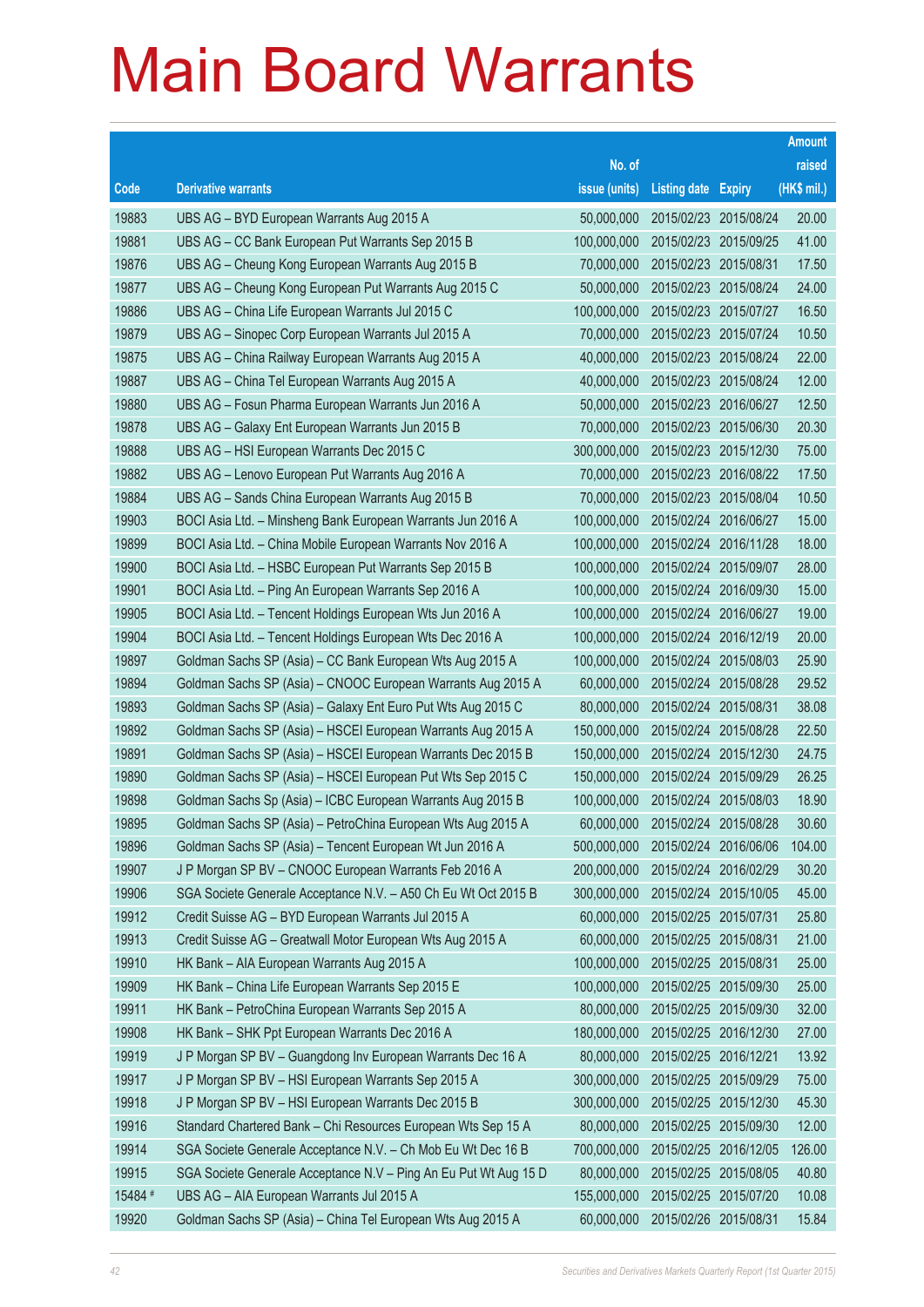|       |                                                                 |               |                            |            | <b>Amount</b> |
|-------|-----------------------------------------------------------------|---------------|----------------------------|------------|---------------|
|       |                                                                 | No. of        |                            |            | raised        |
| Code  | <b>Derivative warrants</b>                                      | issue (units) | <b>Listing date Expiry</b> |            | (HK\$ mil.)   |
| 19935 | Goldman Sachs SP (Asia) - Chow Tai Fook Euro Wts Nov 2015 A     | 10,000,000    | 2015/02/26 2015/11/30      |            | 12.96         |
| 19938 | Goldman Sachs SP (Asia) – Henderson Land Euro Wts Aug 2015 A    | 50,000,000    | 2015/02/26 2015/08/28      |            | 17.50         |
| 19934 | Goldman Sachs SP (Asia) – HSI European Put Wts Aug 2015 B       | 150,000,000   | 2015/02/26 2015/08/28      |            | 25.95         |
| 19921 | Goldman Sachs SP (Asia) – KECL European Warrants Sep 2015 A     | 80,000,000    | 2015/02/26 2015/09/04      |            | 25.68         |
| 19933 | Goldman Sachs SP (Asia) - Kerry Ppt European Wts Nov 2015 A     | 50,000,000    | 2015/02/26 2015/11/25      |            | 12.90         |
| 19936 | Goldman Sachs SP (Asia) - China Mengniu Euro Wt Aug 2015 A      | 50,000,000    | 2015/02/26 2015/08/28      |            | 15.90         |
| 19937 | Goldman Sachs SP (Asia) – Swrie Pacific A Euro Wt Aug 2015 A    | 20,000,000    | 2015/02/26 2015/08/28      |            | 11.86         |
| 19922 | HK Bank – HSI European Put Warrants Aug 2015 B                  | 150,000,000   | 2015/02/26 2015/08/28      |            | 37.50         |
| 19927 | Macquarie Bank Ltd. - Chi Res Power European Wts Jan 2016 A     | 40,000,000    | 2015/02/26 2016/01/05      |            | 10.00         |
| 19923 | Standard Chartered Bank – Cathay Pac Air Euro Wts Sep 2015 A    | 80,000,000    | 2015/02/26 2015/09/25      |            | 15.20         |
| 19929 | Standard Chartered Bank - Fosun Intl European Warrants Jun 16 A | 80,000,000    | 2015/02/26 2016/06/27      |            | 20.00         |
| 19924 | Standard Chartered Bank – Fosun Intl European Warrants Jul 16 A | 80,000,000    | 2015/02/26 2016/07/25      |            | 20.00         |
| 19930 | Standard Chartered Bank - HSI European Warrants Oct 2015 A      | 100,000,000   | 2015/02/26 2015/10/29      |            | 15.00         |
| 19932 | Standard Chartered Bank - HSI European Warrants Oct 2015 B      | 100,000,000   | 2015/02/26 2015/10/29      |            | 25.00         |
| 19926 | SGA Societe Generale Acceptance N.V. - Ch Cinda Eu Wt Sep 15 A  | 40,000,000    | 2015/02/26 2015/09/02      |            | 13.00         |
| 19939 | Bank of East Asia – Haitong Sec European Warrants Dec 2015 A    | 40,000,000    | 2015/02/27 2015/12/31      |            | 10.00         |
| 19940 | Goldman Sachs SP (Asia) – Huaneng European Wts Dec 2016 A       | 60,000,000    | 2015/02/27 2016/12/30      |            | 15.00         |
| 19941 | Goldman Sachs SP (Asia) – TVB European Warrants Nov 2015 A      | 60,000,000    | 2015/02/27 2015/11/30      |            | 25.98         |
| 19945 | J P Morgan SP BV - China Cinda European Warrants Sep 2015 A     | 100,000,000   | 2015/02/27                 | 2015/09/02 | 25.70         |
| 19942 | J P Morgan SP BV - Sinopec Corp European Warrants Jul 2015 A    | 100,000,000   | 2015/02/27 2015/07/02      |            | 15.30         |
| 19943 | J P Morgan SP BV - Sinopec Corp European Warrants Aug 2015 B    | 100,000,000   | 2015/02/27 2015/08/03      |            | 17.20         |
| 19944 | J P Morgan SP BV – PetroChina European Warrants Aug 2015 B      | 100,000,000   | 2015/02/27 2015/08/03      |            | 17.80         |
| 19947 | SGA Societe Generale Acceptance N.V. - Petch Eu Wt Aug 2015 A   | 60,000,000    | 2015/02/27                 | 2015/08/03 | 11.40         |
| 19948 | UBS AG - PetroChina European Warrants Jul 2015 A                | 60,000,000    | 2015/02/27 2015/07/28      |            | 11.70         |
| 19951 | Macquarie Bank Ltd. - China Cinda European Wts Jul 2015 A       | 70,000,000    | 2015/03/02 2015/07/08      |            | 10.50         |
| 19952 | Macquarie Bank Ltd. - Cheung Kong European Wts Oct 2015 A       | 40.000.000    | 2015/03/02 2015/10/05      |            | 10.00         |
| 19956 | Macquarie Bank Ltd. - CLP European Warrants Jan 2016 A          | 40,000,000    | 2015/03/02 2016/01/05      |            | 10.00         |
| 19954 | Macquarie Bank Ltd. - China Taiping European Wts Oct 2015 A     | 40,000,000    | 2015/03/02 2015/10/05      |            | 10.00         |
| 19953 | Macquarie Bank Ltd. - Esprit European Warrants Sep 2015 A       | 23,000,000    | 2015/03/02 2015/09/02      |            | 10.01         |
| 19955 | Macquarie Bank Ltd. - PWR Assets European Wts Jan 2016 A        | 40,000,000    | 2015/03/02 2016/01/05      |            | 10.00         |
| 19950 | SGA Societe Generale Acceptance N.V. - CNOOC Eu Wt Mar 2016 A   | 300,000,000   | 2015/03/02 2016/03/02      |            | 48.00         |
| 19964 | Credit Suisse AG - Cheung Kong European Put Wts Sep 2015 A      | 100,000,000   | 2015/03/03 2015/09/02      |            | 35.00         |
| 19962 | Credit Suisse AG - Sinopec Corp European Warrants Aug 2015 A    | 80,000,000    | 2015/03/03 2015/08/31      |            | 20.80         |
| 19961 | Credit Suisse AG - Galaxy Ent European Warrants Jul 2015 A      | 80,000,000    | 2015/03/03 2015/07/31      |            | 16.00         |
| 19960 | Credit Suisse AG - HSBC European Wts Aug 2015 C                 | 80,000,000    | 2015/03/03 2015/08/31      |            | 12.00         |
| 19963 | Credit Suisse AG - Lenovo European Put Warrants Jun 2016 A      | 100,000,000   | 2015/03/03 2016/06/30      |            | 25.00         |
| 19965 | Goldman Sachs SP (Asia) - China Unicom Euro Wts Sep 2015 C      | 80,000,000    | 2015/03/03 2015/09/04      |            | 38.24         |
| 19966 | Goldman Sachs SP (Asia) - Geely Auto European Wts Sep 2015 A    | 80,000,000    | 2015/03/03 2015/09/04      |            | 21.20         |
| 19970 | J P Morgan SP BV - HSI European Put Warrants Sep 2015 B         | 300,000,000   | 2015/03/03 2015/09/29      |            | 75.30         |
| 19959 | Macquarie Bank Ltd. - BYD European Warrants Dec 2015 A          | 15,000,000    | 2015/03/03 2015/12/02      |            | 10.01         |
| 19958 | Macquarie Bank Ltd. - China Coal European Wts Oct 2015 A        | 25,000,000    | 2015/03/03 2015/10/05      |            | 10.00         |
| 19968 | Macquarie Bank Ltd. - China EB Int'l European Wts Jun 2016 A    | 70,000,000    | 2015/03/03 2016/06/20      |            | 10.50         |
| 19957 | Macquarie Bank Ltd. - GCL-Poly Energy European Wts Dec 2015 A   | 30,000,000    | 2015/03/03 2015/12/02      |            | 10.02         |
| 19969 | Macquarie Bank Ltd. - Yurun Food European Wts Jan 2016 A        | 40,000,000    | 2015/03/03 2016/01/05      |            | 10.00         |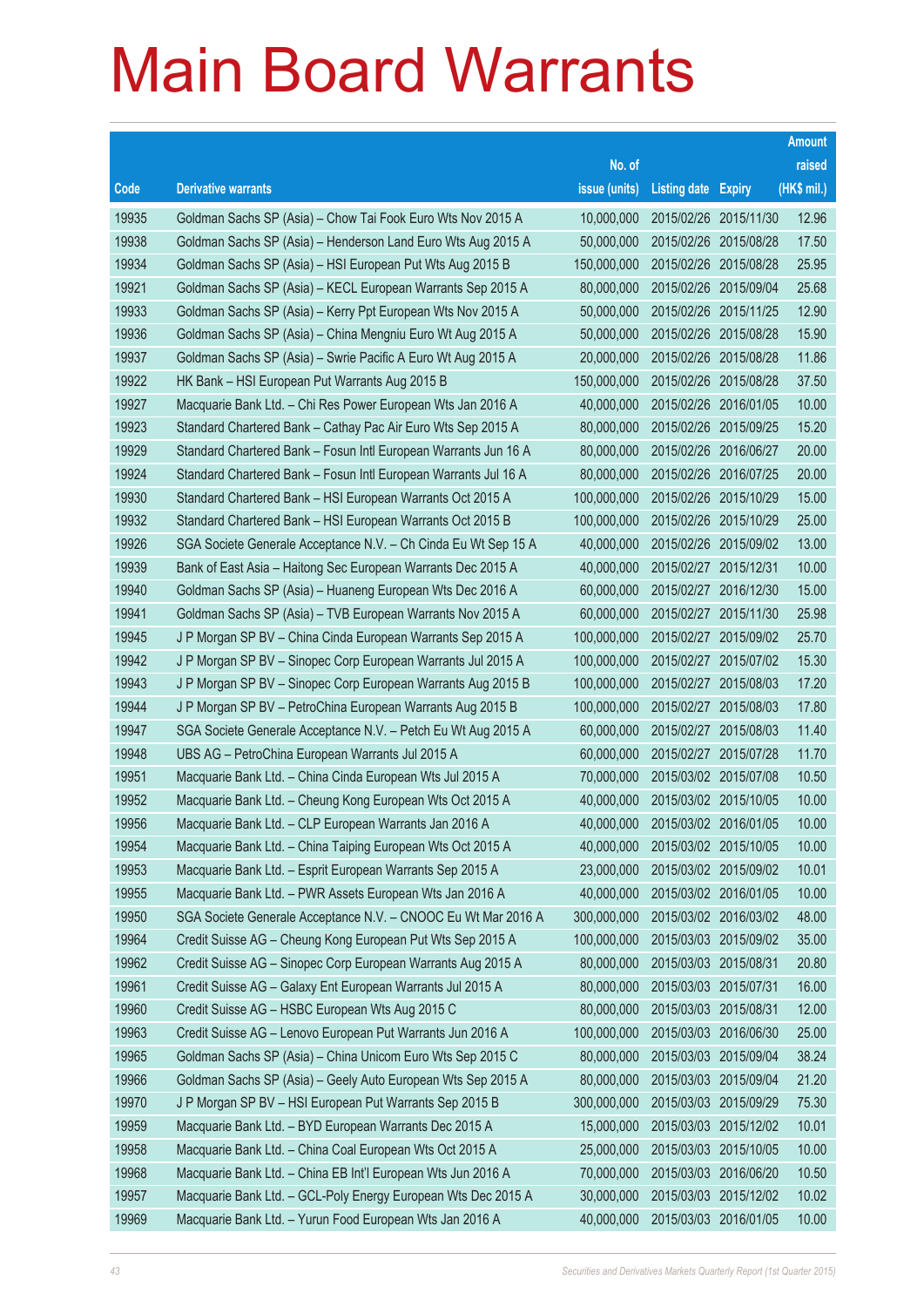|       |                                                                  |               |                            | <b>Amount</b> |
|-------|------------------------------------------------------------------|---------------|----------------------------|---------------|
|       |                                                                  | No. of        |                            | raised        |
| Code  | <b>Derivative warrants</b>                                       | issue (units) | <b>Listing date Expiry</b> | (HK\$ mil.)   |
| 19992 | Goldman Sachs SP (Asia) – China Mobile Euro Wts Jul 2015 D       | 150,000,000   | 2015/03/04 2015/07/22      | 55.50         |
| 19991 | Goldman Sachs SP (Asia) - China Mobile Euro Wts Nov 2016 A       | 500,000,000   | 2015/03/04 2016/11/29      | 75.00         |
| 19989 | Goldman Sachs SP (Asia) – HSBC European Warrants Oct 2015 A      | 150,000,000   | 2015/03/04 2015/10/28      | 24.75         |
| 19993 | Goldman Sachs SP (Asia) – Haitong Sec Euro Wts Sep 2015 A        | 80.000.000    | 2015/03/04 2015/09/04      | 20.00         |
| 19994 | Goldman Sachs SP (Asia) - Longfor PPT European Wts Feb 16 A      | 100,000,000   | 2015/03/04 2016/02/11      | 25.00         |
| 19981 | J P Morgan SP BV - Galaxy Ent European Put Wts Aug 2015 B        | 100,000,000   | 2015/03/04 2015/08/03      | 22.10         |
| 19971 | J P Morgan SP BV - Melco Int'l Dev European Wts Feb 2016 A       | 60,000,000    | 2015/03/04 2016/02/02      | 15.00         |
| 19980 | J P Morgan SP BV - SJM Holdings European Warrants Nov 2016 B     | 80,000,000    | 2015/03/04 2016/11/28      | 12.24         |
| 19979 | J P Morgan SP BV - Techtronic Ind European Warrants Oct 15 A     | 60,000,000    | 2015/03/04 2015/10/05      | 15.78         |
| 19972 | Macquarie Bank Ltd. - Galaxy Ent European Wts Oct 2015 A         | 40,000,000    | 2015/03/04 2015/10/05      | 10.04         |
| 19973 | Macquarie Bank Ltd. - Sands China European Wts Oct 2015 A        | 40,000,000    | 2015/03/04 2015/10/05      | 10.00         |
| 19995 | Macquarie Bank Ltd. - SMIC European Warrants Mar 2017 A          | 40,000,000    | 2015/03/04 2017/03/16      | 10.00         |
| 19988 | Standard Chartered Bank – China Gas Hold European Wts Oct 16 A   | 60,000,000    | 2015/03/04 2016/10/07      | 15.00         |
| 19982 | Standard Chartered Bank - China Cinda Euro Wts Aug 2015 B        | 60,000,000    | 2015/03/04 2015/08/31      | 15.00         |
| 19983 | Standard Chartered Bank – Sinopec Corp Euro Wts Sep 2015 A       | 80,000,000    | 2015/03/04 2015/09/07      | 20.00         |
| 19987 | Standard Chartered Bank – Sinopec Corp Eu Put Wt Oct 2015 A      | 60,000,000    | 2015/03/04 2015/10/02      | 15.00         |
| 19985 | Standard Chartered Bank - Chi Res Power Euro Wts Nov 2015 A      | 60,000,000    | 2015/03/04 2015/11/03      | 12.00         |
| 19986 | Standard Chartered Bank - PetroChina Euro Put Wts Oct 2015 B     | 60,000,000    | 2015/03/04 2015/10/02      | 19.80         |
| 19974 | SGA Societe Generale Acceptance N.V - Sands China Eu Wt Oct 15 A | 80,000,000    | 2015/03/04 2015/10/05      | 26.00         |
| 19976 | UBS AG – Ch Railway Cons European Warrants Apr 2016 A            | 60,000,000    | 2015/03/04 2016/04/25      | 10.44         |
| 19977 | UBS AG - Galaxy Ent European Warrants Aug 2015 A                 | 70,000,000    | 2015/03/04 2015/08/31      | 30.45         |
| 19975 | UBS AG - Sands China European Warrants Jul 2015 A                | 70,000,000    | 2015/03/04 2015/07/24      | 14.00         |
| 20017 | BNP Paribas Arbit Issu B.V. - CC Bank Euro Wts Dec 2015 A        | 100,000,000   | 2015/03/05 2015/12/02      | 26.00         |
| 20018 | BNP Paribas Arbit Issu B.V. - CRCC European Wts Jan 2016 A       | 80,000,000    | 2015/03/05 2016/01/05      | 12.80         |
| 20020 | BNP Paribas Arbit Issu B.V. - Ch State Con Eu Wts Nov 2016 A     | 50,000,000    | 2015/03/05 2016/11/02      | 13.00         |
| 20016 | BNP Paribas Arbit Issu B.V. - HSBC European Wts Nov 2015 A       | 100,000,000   | 2015/03/05 2015/11/03      | 16.00         |
| 20019 | BNP Paribas Arbit Issu B.V. - ICBC European Wts Jan 2016 A       | 100,000,000   | 2015/03/05 2016/01/05      | 25.00         |
| 20014 | Credit Suisse AG - Galaxy Ent European Warrants Aug 2015 A       | 70,000,000    | 2015/03/05 2015/08/07      | 19.60         |
| 20011 | Credit Suisse AG - Sands China European Warrants Jul 2015 A      | 70,000,000    | 2015/03/05 2015/07/31      | 11.90         |
| 20015 | Credit Suisse AG - Yanzhou Coal European Warrants Aug 2018 A     | 150,000,000   | 2015/03/05 2018/08/31      | 27.00         |
| 20005 | Macquarie Bank Ltd. - BJ Ent Water European Wts Oct 2015 A       | 25,000,000    | 2015/03/05 2015/10/05      | 10.00         |
| 20003 | Macquarie Bank Ltd. - CMS European Warrants Dec 2015 A           | 70,000,000    | 2015/03/05 2015/12/22      | 11.90         |
| 20004 | Macquarie Bank Ltd. - Sinopharm European Warrants Oct 2015 A     | 40,000,000    | 2015/03/05 2015/10/05      | 10.00         |
| 20021 | Standard Chartered Bank - China Res Gas Euro Wts Jan 2016 A      | 60,000,000    | 2015/03/05 2016/01/15      | 15.00         |
| 20009 | Standard Chartered Bank - Sands China Euro Wts Sep 2015 A        | 100,000,000   | 2015/03/05 2015/09/04      | 25.00         |
| 20010 | Standard Chartered Bank - Sands China Eu Put Wts Sep 2015 B      | 100,000,000   | 2015/03/05 2015/09/04      | 25.00         |
| 20008 | SGA Societe Generale Acceptance N.V. - Tencent Eu Wt Aug 15 B    | 70,000,000    | 2015/03/05 2015/08/05      | 51.10         |
| 19996 | UBS AG - Ch Comm Cons European Warrants Dec 2015 A               | 70,000,000    | 2015/03/05 2015/12/22      | 11.20         |
| 19997 | UBS AG - China Mobile European Warrants Nov 2016 A               | 100,000,000   | 2015/03/05 2016/11/23      | 19.50         |
| 20000 | UBS AG - Sinopec Corp European Warrants Jul 2015 B               | 70,000,000    | 2015/03/05 2015/07/06      | 10.50         |
| 20002 | UBS AG - HSBC European Warrants Sep 2015 D                       | 100,000,000   | 2015/03/05 2015/09/14      | 25.00         |
| 20001 | UBS AG - HSBC European Put Warrants Sep 2015 C                   | 100,000,000   | 2015/03/05 2015/09/08      | 42.00         |
| 20007 | UBS AG - PetroChina European Warrants Sep 2015 A                 | 50,000,000    | 2015/03/05 2015/09/25      | 19.00         |
| 20006 | UBS AG - Sands China European Warrants Sep 2015 A                | 70,000,000    | 2015/03/05 2015/09/07      | 24.15         |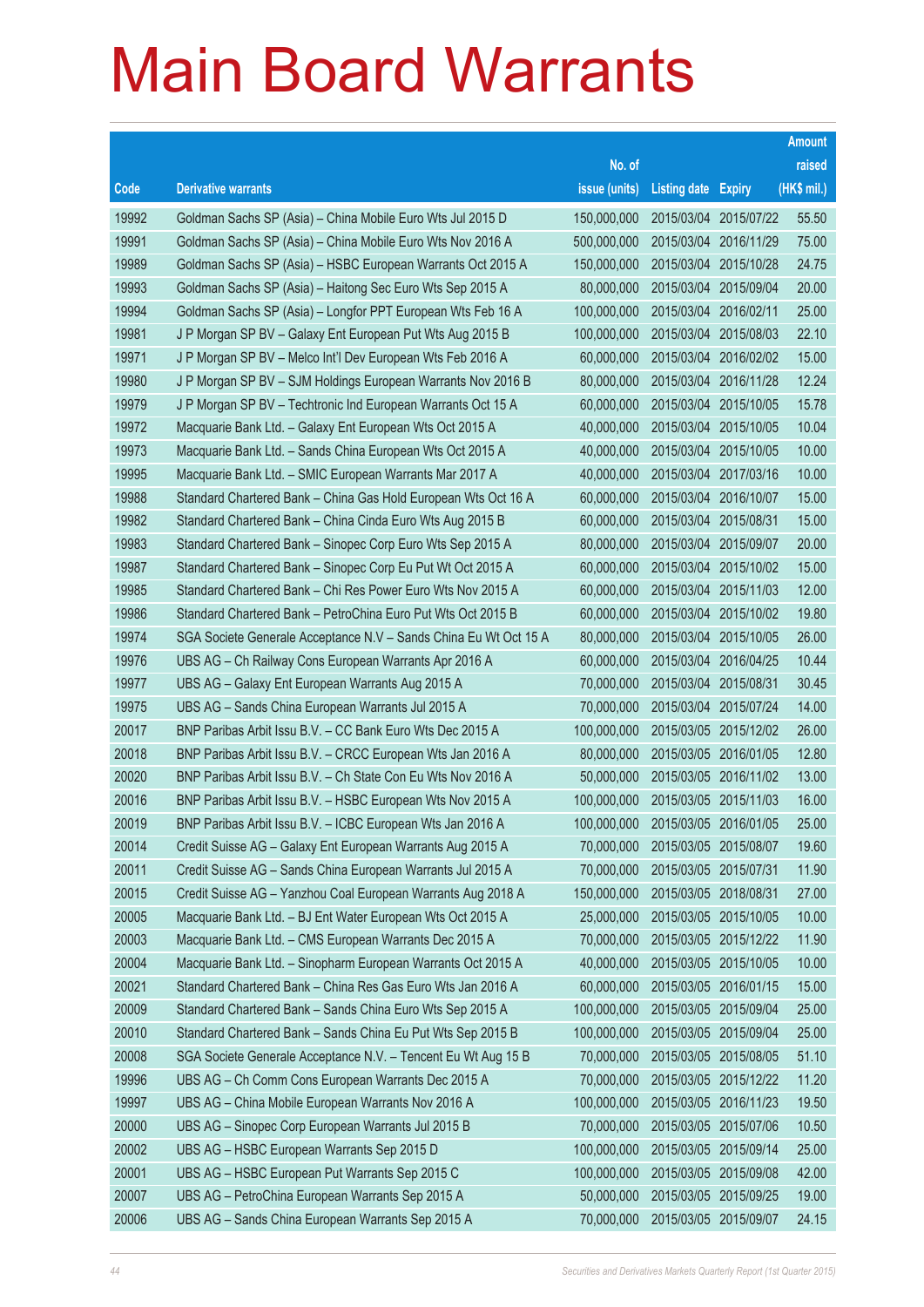|         |                                                                  |               |                            |            | <b>Amount</b> |
|---------|------------------------------------------------------------------|---------------|----------------------------|------------|---------------|
|         |                                                                  | No. of        |                            |            | raised        |
| Code    | <b>Derivative warrants</b>                                       | issue (units) | <b>Listing date Expiry</b> |            | (HK\$ mil.)   |
| 19998   | UBS AG - Stanchart European Warrants Jul 2015 C                  | 50,000,000    | 2015/03/05 2015/07/24      |            | 27.50         |
| 19999   | UBS AG - Tencent Holdings European Warrants Jul 2015 A           | 50,000,000    | 2015/03/05 2015/07/28      |            | 42.00         |
| 20034   | Goldman Sachs SP (Asia) - Evergrande European Wts Dec 2015 A     | 40,000,000    | 2015/03/06 2015/12/30      |            | 11.08         |
| 20033   | Goldman Sachs SP (Asia) - HKEx European Warrants May 2016 A      | 300,000,000   | 2015/03/06 2016/05/16      |            | 45.60         |
| 20035   | Goldman Sachs SP (Asia) - SFCE European Warrants Dec 2016 A      | 40,000,000    | 2015/03/06 2016/12/30      |            | 10.00         |
| 20032   | Goldman Sachs SP (Asia) - Tencent European Wt Sep 2015 A         | 100,000,000   | 2015/03/06 2015/09/07      |            | 98.00         |
| 20031   | J P Morgan SP BV - Galaxy Ent European Warrants Jul 2015 D       | 100,000,000   | 2015/03/06 2015/07/03      |            | 20.30         |
| 20030   | J P Morgan SP BV - Tencent European Warrants Jul 2015 A          | 100,000,000   | 2015/03/06 2015/07/03      |            | 20.70         |
| 20029   | Macquarie Bank Ltd. - China Life European Wts Dec 2015 A         | 40,000,000    | 2015/03/06 2015/12/02      |            | 10.00         |
| 20027   | Macquarie Bank Ltd. - Sino Biopharm European Warrants Dec 15 A   | 18,000,000    | 2015/03/06 2015/12/02      |            | 11.48         |
| 20023   | Standard Chartered Bank - Galaxy Ent European Wts Oct 2015 B     | 80,000,000    | 2015/03/06 2015/10/20      |            | 20.00         |
| 20025   | Standard Chartered Bank - Hang Seng Bank European Wts Nov 15 A   | 50,000,000    | 2015/03/06 2015/11/11      |            | 12.50         |
| 20024   | Standard Chartered Bank - MTRC European Warrants Mar 2016 A      | 80,000,000    | 2015/03/06 2016/03/01      |            | 20.00         |
| 20026   | Standard Chartered Bank - SJM Hold European Wts Nov 2016 A       | 100,000,000   | 2015/03/06 2016/11/28      |            | 16.00         |
| 20022   | UBS AG - Ping An European Warrants Dec 2016 A                    | 300,000,000   | 2015/03/06 2016/12/21      |            | 45.00         |
| 12897 # | SGA Societe Generale Acceptance N.V. - HSBC Eu Wt Mar 2016       | 700,000,000   | 2015/03/06 2016/03/23      |            | 11.20         |
| 20037   | BOCI Asia Ltd. - Galaxy Ent European Put Warrants Sep 2015 A     | 100,000,000   | 2015/03/09 2015/09/11      |            | 29.00         |
| 20036   | BOCI Asia Ltd. - Sands China European Put Wts Sep 2015 B         | 100,000,000   | 2015/03/09 2015/09/21      |            | 31.00         |
| 20047   | Goldman Sachs SP (Asia) - China Life Euro Wts Oct 2015 A         | 80,000,000    | 2015/03/09 2015/10/30      |            | 20.08         |
| 20048   | Goldman Sachs SP (Asia) – Ping An European Wts Sep 2015 A        | 80,000,000    | 2015/03/09 2015/09/30      |            | 35.36         |
| 20049   | Goldman Sachs SP (Asia) - Ping An European Wts Sep 2015 B        | 80,000,000    | 2015/03/09 2015/09/30      |            | 20.72         |
| 20043   | J P Morgan SP BV - AIA European Warrants Nov 2015 A              | 100,000,000   | 2015/03/09 2015/11/03      |            | 25.20         |
| 20044   | J P Morgan SP BV - AIA European Put Warrants Sep 2015 B          | 100,000,000   | 2015/03/09                 | 2015/09/30 | 25.10         |
| 20042   | J P Morgan SP BV - HKEx European Warrants Aug 2015 A             | 80,000,000    | 2015/03/09 2015/08/03      |            | 25.12         |
| 20046   | J P Morgan SP BV - Shimao Property European Wts Sep 2015 A       | 80,000,000    | 2015/03/09 2015/09/02      |            | 12.24         |
| 20039   | SGA Societe Generale Acceptance N.V - Haitong Sec Eu Wt Oct 15 A | 80,000,000    | 2015/03/09 2015/10/05      |            | 20.80         |
| 20038   | SGA Societe Generale Acceptance N.V. - SHK P Eu Wt Jan 2017 A    | 300,000,000   | 2015/03/09 2017/01/04      |            | 45.00         |
| 20041   | UBS AG - CITIC Bank European Warrants Dec 2015 A                 | 40,000,000    | 2015/03/09 2015/12/14      |            | 15.00         |
| 20040   | UBS AG - Tencent Holdings European Warrants Sep 2015 B           | 300,000,000   | 2015/03/09 2015/09/23      |            | 45.00         |
| 19114 # | Goldman Sachs SP (Asia) - HSBC European Warrants Sep 2015 A      | 100,000,000   | 2015/03/09 2015/09/02      |            | 24.00         |
| 20054   | BOCI Asia Ltd. - AIA European Warrants Nov 2015 A                | 100,000,000   | 2015/03/10 2015/11/23      |            | 34.00         |
| 20051   | BOCI Asia Ltd. - HSCEI European Warrants Dec 2015 A              | 100,000,000   | 2015/03/10 2015/12/30      |            | 22.00         |
| 20050   | BOCI Asia Ltd. - HSCEI European Put Warrants Sep 2015 A          | 100,000,000   | 2015/03/10 2015/09/29      |            | 15.00         |
| 20053   | BOCI Asia Ltd. - HSI European Warrants Oct 2015 A                | 100,000,000   | 2015/03/10 2015/10/29      |            | 20.00         |
| 20052   | BOCI Asia Ltd. - HSI European Put Warrants Sep 2015 B            | 100,000,000   | 2015/03/10 2015/09/29      |            | 20.00         |
| 20064   | Credit Suisse AG - AIA European Put Warrants Sep 2015 A          | 60,000,000    | 2015/03/10 2015/09/09      |            | 15.00         |
| 20079   | Goldman Sachs SP (Asia) - China Mobile Euro Wts Jul 2015 E       | 80,000,000    | 2015/03/10 2015/07/28      |            | 38.48         |
| 20076   | Goldman Sachs SP (Asia) - CNOOC European Warrants Sep 2015 B     | 80,000,000    | 2015/03/10 2015/09/30      |            | 52.24         |
| 20056   | Goldman Sachs SP (Asia) - CSOP A50 ETF Euro Wts Sep 2015 A       | 80,000,000    | 2015/03/10 2015/09/29      |            | 53.44         |
| 20057   | Goldman Sachs SP (Asia) - CSOP A50 ETF Euro Wts Sep 2015 B       | 80,000,000    | 2015/03/10 2015/09/29      |            | 69.76         |
| 20058   | Goldman Sachs SP (Asia) - CSOP A50 ETF Euro Wts Apr 2016 A       | 80,000,000    | 2015/03/10 2016/04/29      |            | 12.16         |
| 20059   | Goldman Sachs SP (Asia) - A50 China European Wts Sep 2015 B      | 80,000,000    | 2015/03/10 2015/09/29      |            | 52.80         |
| 20060   | Goldman Sachs SP (Asia) - A50 China European Wts Sep 2015 C      | 80,000,000    | 2015/03/10 2015/09/29      |            | 64.80         |
| 20062   | Goldman Sachs SP (Asia) - A50 China European Wts Dec 2015 B      | 80,000,000    | 2015/03/10 2015/12/30      |            | 12.08         |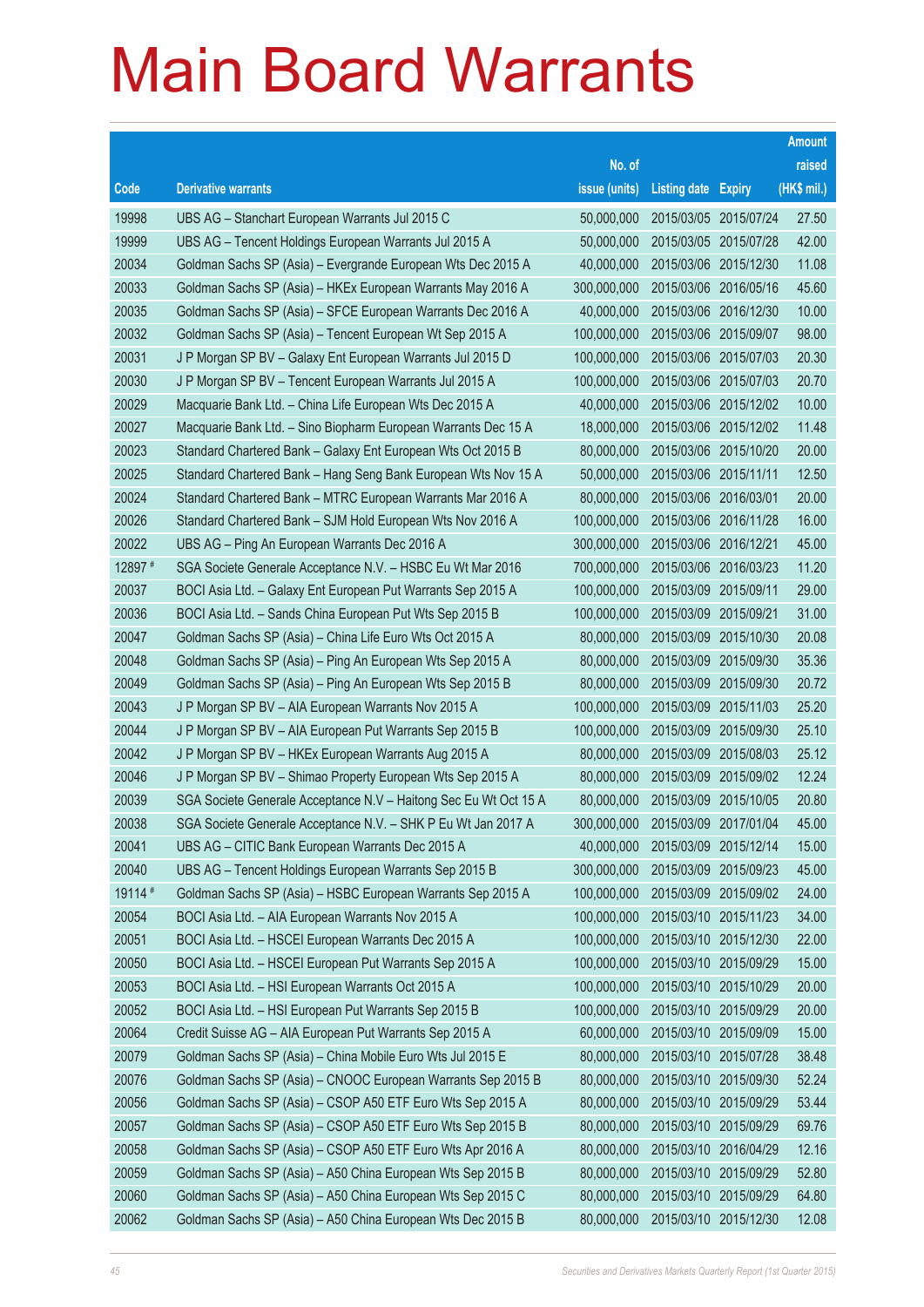|         |                                                                |               |                                  |            | <b>Amount</b> |
|---------|----------------------------------------------------------------|---------------|----------------------------------|------------|---------------|
|         |                                                                | No. of        |                                  |            | raised        |
| Code    | <b>Derivative warrants</b>                                     | issue (units) | <b>Listing date Expiry</b>       |            | $(HK$$ mil.)  |
| 20074   | Goldman Sachs SP (Asia) – Galaxy Ent Euro Wts Sep 2015 A       | 80,000,000    | 2015/03/10 2015/09/30            |            | 30.64         |
| 20077   | Goldman Sachs SP (Asia) – NCI European Warrants Dec 2015 A     | 40,000,000    | 2015/03/10 2015/12/30            |            | 18.40         |
| 20075   | Goldman Sachs SP (Asia) – PetroChina European Wts Sep 2015 A   | 80,000,000    | 2015/03/10 2015/09/30            |            | 27.68         |
| 20078   | Goldman Sachs SP (Asia) - Sands China Euro Wts Sep 2015 A      | 80,000,000    | 2015/03/10 2015/09/30            |            | 24.64         |
| 20063   | Goldman Sachs SP (Asia) – Tencent European Wt Oct 2015 B       | 300,000,000   | 2015/03/10 2015/10/05            |            | 45.00         |
| 20072   | J P Morgan SP BV - Cheung Kong European Put Warrants Sep 15 A  | 60,000,000    | 2015/03/10 2015/09/30            |            | 32.46         |
| 20065   | Standard Chartered Bank - AIA European Warrants Nov 2015 A     | 80,000,000    | 2015/03/10 2015/11/20            |            | 20.00         |
| 20066   | Standard Chartered Bank – AIA European Put Wts Oct 2015 A      | 80,000,000    | 2015/03/10 2015/10/30            |            | 20.00         |
| 20067   | Standard Chartered Bank - Brilliance Chi Euro Wts Dec 2015 A   | 50,000,000    | 2015/03/10 2015/12/30            |            | 12.50         |
| 20068   | UBS AG - AIA European Warrants Dec 2015 A                      | 100,000,000   | 2015/03/10 2015/12/28            |            | 25.00         |
| 20071   | UBS AG - China Cinda European Warrants Sep 2015 A              | 50,000,000    | 2015/03/10 2015/09/09            |            | 15.00         |
| 20069   | UBS AG – Cheung Kong European Warrants Sep 2015 A              | 70,000,000    | 2015/03/10 2015/09/29            |            | 17.50         |
| 20070   | UBS AG – Ping An European Put Warrants Sep 2015 A              | 100,000,000   | 2015/03/10 2015/09/30            |            | 63.00         |
| 19304 # | Goldman Sachs SP (Asia) – China Mobile Euro Wts Jun 2015 C     | 120,000,000   | 2015/03/10 2015/06/05            |            | 19.44         |
| 20095   | BNP Paribas Arbit Issu B.V. - AIA European Wts Aug 2016 A      | 100,000,000   | 2015/03/11                       | 2016/08/02 | 25.00         |
| 20096   | BNP Paribas Arbit Issu B.V. - AIA European Put Wt Mar 2016 A   | 60,000,000    | 2015/03/11                       | 2016/03/02 | 15.00         |
| 20098   | BNP Paribas Arbit Issu B.V. - Brilliance Chi Eu Wt Aug 2016 A  | 50,000,000    | 2015/03/11                       | 2016/08/02 | 12.50         |
| 20097   | BNP Paribas Arbit Issu B.V. - HKEx Euro Put Wts Jun 2016 A     | 60,000,000    | 2015/03/11                       | 2016/06/02 | 15.00         |
| 20092   | Credit Suisse AG - AIA European Warrants Sep 2015 B            | 80,000,000    | 2015/03/11                       | 2015/09/29 | 20.00         |
| 20091   | Credit Suisse AG - China Mobile European Warrants Aug 2015 A   | 80,000,000    | 2015/03/11                       | 2015/08/07 | 18.40         |
| 20082   | Goldman Sachs SP (Asia) – AIA European Put Wts Oct 2015 A      | 80,000,000    | 2015/03/11                       | 2015/10/29 | 20.24         |
| 20081   | Goldman Sachs SP (Asia) - Galaxy Ent Euro Put Wts Sep 2015 B   | 80,000,000    | 2015/03/11                       | 2015/09/29 | 24.00         |
| 20080   | Goldman Sachs SP (Asia) – HSBC European Put Wts Sep 2015 D     | 80,000,000    | 2015/03/11                       | 2015/09/29 | 20.24         |
| 20083   | Goldman Sachs SP (Asia) - Sands China Eur Put Wts Oct 2015 A   | 80,000,000    | 2015/03/11                       | 2015/10/29 | 23.04         |
| 20100   | J P Morgan SP BV - A50 China European Warrants Sep 2015 B      | 100,000,000   | 2015/03/11                       | 2015/09/02 | 60.00         |
| 20093   | Macquarie Bank Ltd. - CAM CSI300 European Wts Oct 2015 A       | 28,000,000    | 2015/03/11                       | 2015/10/05 | 10.11         |
| 20094   | Macquarie Bank Ltd. – China Unicom European Wts Dec 2015 A     |               | 25,000,000 2015/03/11 2015/12/02 |            | 10.05         |
| 20087   | Macquarie Bank Ltd. - Hanergy TFP European Warrants Dec 15 A   | 10,000,000    | 2015/03/11 2015/12/16            |            | 10.00         |
| 20086   | Standard Chartered Bank - China Overseas Euro Wt Oct 2015 A    | 80,000,000    | 2015/03/11                       | 2015/10/12 | 12.00         |
| 20085   | Standard Chartered Bank - Galaxy Ent Euro Put Wts Nov 2015 C   | 60,000,000    | 2015/03/11                       | 2015/11/02 | 15.00         |
| 20084   | Standard Chartered Bank - HSBC European Warrants Nov 2015 B    | 100,000,000   | 2015/03/11                       | 2015/11/11 | 15.50         |
| 20101   | Standard Chartered Bank - HSCEI European Warrants Oct 2015 A   | 100,000,000   | 2015/03/11                       | 2015/10/29 | 25.00         |
| 20102   | Standard Chartered Bank - HSI European Warrants Sep 2015 C     | 100,000,000   | 2015/03/11                       | 2015/09/29 | 15.00         |
| 20103   | Standard Chartered Bank - HSI European Put Wts Aug 2015 C      | 100,000,000   | 2015/03/11                       | 2015/08/28 | 15.00         |
| 10337   | SGA Societe Generale Acceptance NV - Nikkei 225 Eu Wt Dec 15 A | 150,000,000   | 2015/03/11                       | 2015/12/11 | 28.50         |
| 10338   | SGA Societe Generale Acceptance NV - N225 Eu Put Wt Dec 2015 B | 150,000,000   | 2015/03/11                       | 2015/12/11 | 37.50         |
| 20090   | UBS AG - AIA European Put Warrants Sep 2015 A                  | 70,000,000    | 2015/03/11                       | 2015/09/10 | 17.50         |
| 20089   | UBS AG - GCL-Poly Energy European Warrants Dec 2015 A          | 40,000,000    | 2015/03/11                       | 2015/12/21 | 12.60         |
| 20088   | UBS AG - HKEx European Warrants Jun 2016 B                     | 300,000,000   | 2015/03/11                       | 2016/06/27 | 48.00         |
| 20115   | BOCI Asia Ltd. - China Mobile European Warrants Aug 2015 D     | 100,000,000   | 2015/03/12 2015/08/10            |            | 35.00         |
| 20116   | BOCI Asia Ltd. - Sinopec Corp European Warrants Oct 2015 A     | 100,000,000   | 2015/03/12 2015/10/12            |            | 33.00         |
| 20112   | BOCI Asia Ltd. - CSOP A50 ETF European Warrants Aug 2015 A     | 100,000,000   | 2015/03/12 2015/08/10            |            | 43.00         |
| 20111   | BOCI Asia Ltd. - Tencent Holdings European Wts Aug 2015 A      | 100,000,000   | 2015/03/12 2015/08/04            |            | 61.00         |
| 20128   | Credit Suisse AG - CITIC Bank European Warrants Aug 2015 A     | 50,000,000    | 2015/03/12 2015/08/24            |            | 11.00         |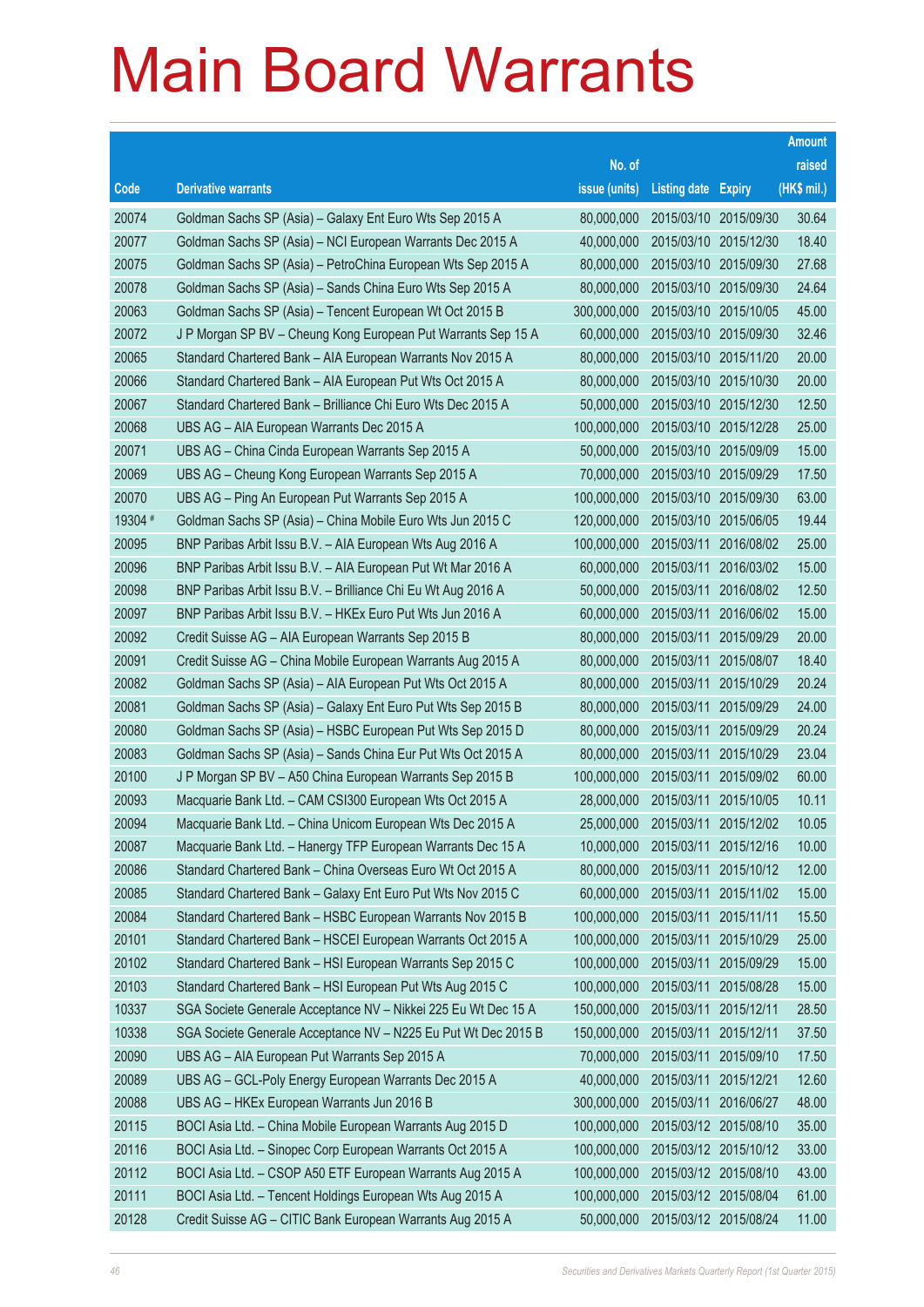|       |                                                                  |               |                            |                       | <b>Amount</b> |
|-------|------------------------------------------------------------------|---------------|----------------------------|-----------------------|---------------|
|       |                                                                  | No. of        |                            |                       | raised        |
| Code  | <b>Derivative warrants</b>                                       | issue (units) | <b>Listing date Expiry</b> |                       | (HK\$ mil.)   |
| 20129 | Credit Suisse AG - GCL-Poly Energy European Wts Sep 2015 A       | 50,000,000    | 2015/03/12 2015/09/29      |                       | 12.50         |
| 20126 | Credit Suisse AG - HSBC European Wts Jul 2015 B                  | 70,000,000    | 2015/03/12 2015/07/24      |                       | 14.00         |
| 20127 | Credit Suisse AG - Ping An European Warrants Aug 2015 A          | 70,000,000    | 2015/03/12 2015/08/31      |                       | 26.60         |
| 20125 | Credit Suisse AG - Stanchart European Warrants Aug 2015 A        | 50,000,000    | 2015/03/12 2015/08/07      |                       | 18.50         |
| 20132 | Goldman Sachs SP (Asia) - CITIC European Warrants Jul 2015 A     | 80,000,000    |                            | 2015/03/12 2015/07/03 | 36.40         |
| 20131 | Goldman Sachs SP (Asia) - Sinopec Corp European Wts Sep 2015 A   | 80,000,000    | 2015/03/12 2015/09/29      |                       | 20.08         |
| 20106 | HK Bank - AIA European Warrants Sep 2015 B                       | 80,000,000    |                            | 2015/03/12 2015/09/30 | 20.00         |
| 20107 | HK Bank - AIA European Put Warrants Sep 2015 C                   | 80,000,000    |                            | 2015/03/12 2015/09/30 | 20.00         |
| 20110 | HK Bank - CC Bank European Warrants Sep 2015 A                   | 80,000,000    |                            | 2015/03/12 2015/09/30 | 20.00         |
| 20109 | HK Bank - Foxconn European Warrants Sep 2015 B                   | 50,000,000    |                            | 2015/03/12 2015/09/30 | 12.50         |
| 20105 | HK Bank - Sands China European Warrants Sep 2015 A               | 80,000,000    | 2015/03/12 2015/09/30      |                       | 24.00         |
| 20130 | Macquarie Bank Ltd. - CC Bank European Warrants Oct 2015 A       | 40,000,000    | 2015/03/12 2015/10/05      |                       | 10.00         |
| 20117 | SGA Societe Generale Acceptance N.V - Sands China Eu Wt Sep 15 A | 80,000,000    |                            | 2015/03/12 2015/09/02 | 20.80         |
| 20124 | UBS AG - AIA European Put Warrants Oct 2015 A                    | 70,000,000    | 2015/03/12 2015/10/23      |                       | 17.50         |
| 20119 | UBS AG - BYD European Warrants Sep 2015 A                        | 50,000,000    |                            | 2015/03/12 2015/09/14 | 14.25         |
| 20118 | UBS AG - Evergrande European Warrants Dec 2015 A                 | 40,000,000    | 2015/03/12 2015/12/14      |                       | 14.00         |
| 20122 | UBS AG - HSCEI European Warrants Sep 2015 D                      | 100,000,000   |                            | 2015/03/12 2015/09/29 | 16.00         |
| 20123 | UBS AG - HSI European Warrants Sep 2015 C                        | 300,000,000   | 2015/03/12 2015/09/29      |                       | 75.00         |
| 20137 | Credit Suisse AG - Tencent Holdings European Wts Sep 2015 D      | 80,000,000    | 2015/03/13 2015/09/14      |                       | 44.00         |
| 20135 | Credit Suisse AG - Tencent Holdings European Wts Oct 2016 A      | 150,000,000   | 2015/03/13 2016/10/05      |                       | 22.50         |
| 20140 | J P Morgan SP BV - HSI European Put Warrants Aug 2015 B          | 300,000,000   |                            | 2015/03/13 2015/08/28 | 45.30         |
| 20134 | Macquarie Bank Ltd. - Chinares Cement European Wt Nov 2015 A     | 18,000,000    | 2015/03/13 2015/11/17      |                       | 10.03         |
| 20138 | Macquarie Bank Ltd. - HSBC European Warrants Jan 2016 A          | 40,000,000    | 2015/03/13 2016/01/05      |                       | 10.00         |
| 20133 | Macquarie Bank Ltd. - Kingdee Intl European Warrants Oct 15 A    | 23,000,000    | 2015/03/13 2015/10/16      |                       | 10.01         |
| 20139 | Standard Chartered Bank - CHALCO European Warrants Nov 2015 A    | 50,000,000    | 2015/03/13 2015/11/04      |                       | 12.50         |
| 20141 | Standard Chartered Bank - Hanergy Solar European Wts Feb 16 A    | 50,000,000    | 2015/03/13 2016/02/11      |                       | 12.50         |
| 20147 | BOCI Asia Ltd. – Galaxy Ent European Warrants Sep 2015 B         | 100,000,000   | 2015/03/16 2015/09/14      |                       | 37.00         |
| 20143 | BOCI Asia Ltd. - HSBC European Warrants Sep 2015 C               | 100,000,000   | 2015/03/16 2015/09/01      |                       | 17.00         |
| 20145 | BOCI Asia Ltd. - Ping An European Warrants Sep 2015 A            | 100,000,000   |                            | 2015/03/16 2015/09/24 | 45.00         |
| 20146 | BOCI Asia Ltd. - Sands China European Warrants Sep 2015 C        | 100,000,000   | 2015/03/16 2015/09/07      |                       | 26.00         |
| 20144 | BOCI Asia Ltd. - SHK Ppt European Warrants Aug 2015 A            | 100,000,000   |                            | 2015/03/16 2015/08/10 | 35.00         |
| 20142 | Goldman Sachs SP (Asia) - HSI European Warrants Jun 2015 E       | 150,000,000   | 2015/03/16 2015/06/29      |                       | 22.65         |
| 20153 | J P Morgan SP BV - CITIC Bank European Warrants Sep 2015 A       | 100,000,000   | 2015/03/16 2015/09/01      |                       | 21.20         |
| 20157 | J P Morgan SP BV - China Life European Warrants Aug 2015 C       | 200,000,000   | 2015/03/16 2015/08/03      |                       | 30.00         |
| 20155 | J P Morgan SP BV - CSOP A50 ETF European Warrants Aug 2015 B     | 100,000,000   | 2015/03/16 2015/08/03      |                       | 54.90         |
| 20156 | J P Morgan SP BV - HSBC European Warrants Aug 2015 C             | 200,000,000   | 2015/03/16 2015/08/03      |                       | 30.40         |
| 20150 | Macquarie Bank Ltd. - Anhui Conch European Wts Oct 2015 A        | 33,000,000    | 2015/03/16 2015/10/05      |                       | 10.03         |
| 20151 | Macquarie Bank Ltd. - Sinopec Corp European Wts Nov 2015 A       | 20,000,000    | 2015/03/16 2015/11/03      |                       | 10.00         |
| 20152 | SGA Societe Generale Acceptance N.V. - AIA Eu Put Wt Oct 15 A    | 80,000,000    | 2015/03/16 2015/10/05      |                       | 16.40         |
| 20148 | UBS AG - A50 China European Warrants Nov 2015 B                  | 300,000,000   | 2015/03/16 2015/11/24      |                       | 45.00         |
| 20158 | UBS AG - HSBC European Warrants Nov 2015 B                       | 100,000,000   | 2015/03/16 2015/11/09      |                       | 25.00         |
| 10339 | Credit Suisse AG - Alibaba European Warrants Sep 2015 A          | 50,000,000    | 2015/03/17 2015/09/18      |                       | 45.50         |
| 10340 | Credit Suisse AG - Alibaba European Warrants Sep 2015 B          | 50,000,000    | 2015/03/17 2015/09/18      |                       | 36.00         |
| 20173 | Bank of East Asia - Galaxy Ent European Put Warrants Oct 15 A    | 40,000,000    | 2015/03/17 2015/10/05      |                       | 10.00         |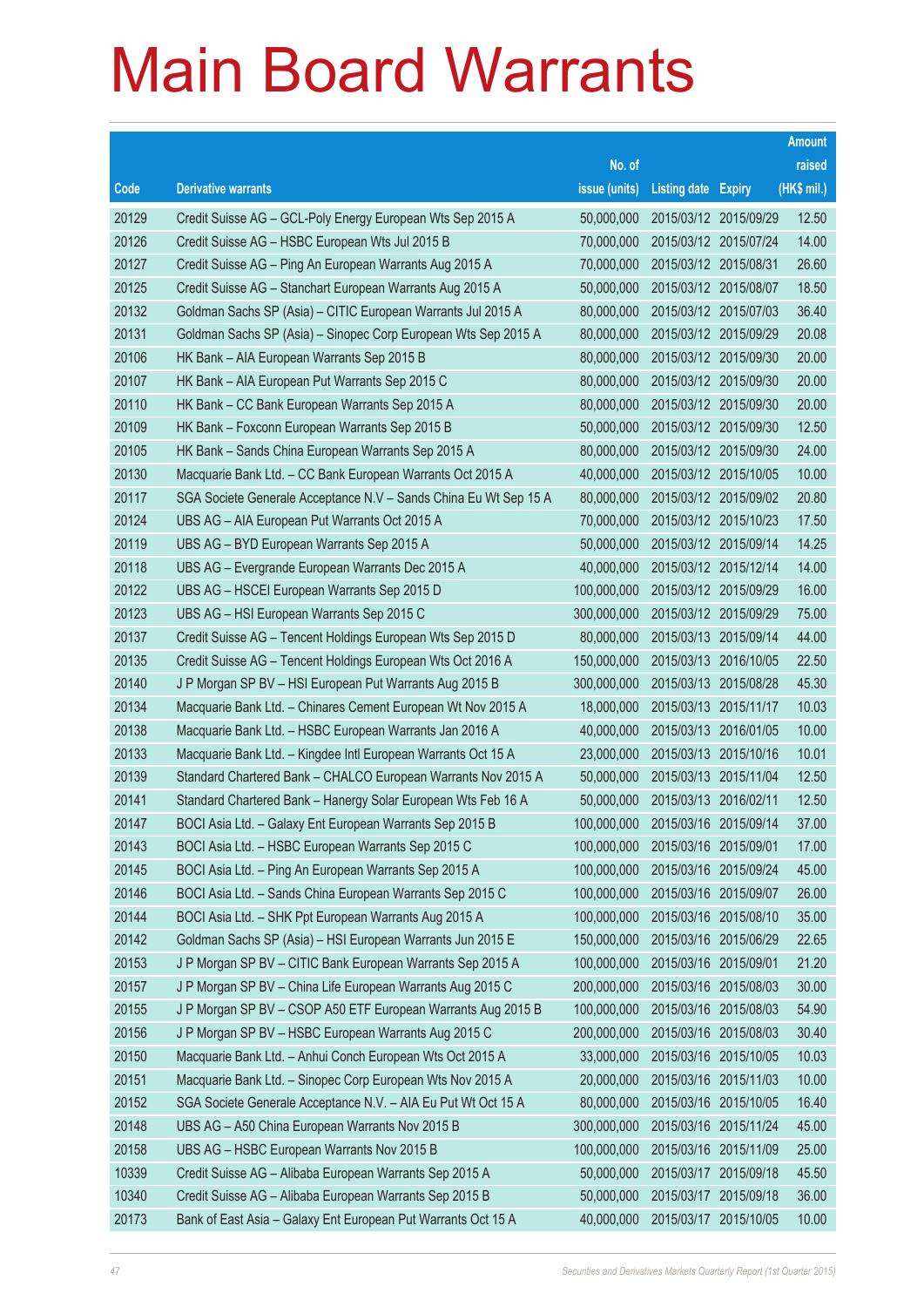|       |                                                                  |               |                            |            | <b>Amount</b> |
|-------|------------------------------------------------------------------|---------------|----------------------------|------------|---------------|
|       |                                                                  | No. of        |                            |            | raised        |
| Code  | <b>Derivative warrants</b>                                       | issue (units) | <b>Listing date Expiry</b> |            | (HK\$ mil.)   |
| 20182 | Goldman Sachs SP (Asia) – Ping An European Wts Sep 2015 C        | 80,000,000    | 2015/03/17                 | 2015/09/30 | 44.80         |
| 20181 | Goldman Sachs SP (Asia) – Tencent European Wt Feb 2016 A         | 300,000,000   | 2015/03/17 2016/02/29      |            | 51.00         |
| 20179 | J P Morgan SP BV - BankComm European Warrants Oct 2015 B         | 80,000,000    | 2015/03/17                 | 2015/10/05 | 20.48         |
| 20177 | J P Morgan SP BV - Galaxy Ent European Warrants Aug 2015 C       | 120,000,000   | 2015/03/17 2015/08/03      |            | 27.48         |
| 20178 | J P Morgan SP BV - Sands China European Warrants Sep 2015 B      | 120,000,000   | 2015/03/17                 | 2015/09/02 | 20.88         |
| 20180 | J P Morgan SP BV - Sands China European Put Wts Oct 2015 A       | 100,000,000   | 2015/03/17 2015/10/02      |            | 25.00         |
| 20161 | Macquarie Bank Ltd. - Galaxy Ent European Wts Oct 2015 B         | 40,000,000    | 2015/03/17                 | 2015/10/05 | 10.00         |
| 20160 | Macquarie Bank Ltd. - Sands China European Wts Oct 2015 B        | 40,000,000    | 2015/03/17 2015/10/05      |            | 10.00         |
| 20171 | Macquarie Bank Ltd. - SFCE European Warrants May 2017 A          | 40,000,000    | 2015/03/17                 | 2017/05/16 | 10.00         |
| 20162 | Standard Chartered Bank - China Life European Wts Sep 2015 C     | 100,000,000   | 2015/03/17 2015/09/24      |            | 31.00         |
| 20175 | Standard Chartered Bank - Galaxy Ent European Wts Aug 2015 B     | 100,000,000   | 2015/03/17                 | 2015/08/03 | 15.00         |
| 20170 | SGA Societe Generale Acceptance N.V. - CNOOC Eu Wt Sep 2015 A    | 40,000,000    | 2015/03/17 2015/09/02      |            | 17.60         |
| 20163 | SGA Societe Generale Acceptance N.V. - Galaxy Ent Eu Wt Sep 15 A | 80,000,000    | 2015/03/17 2015/09/02      |            | 23.20         |
| 20164 | SGA Societe Generale Acceptance N.V. - Galaxy Eu Put Wt Oct 15 A | 80,000,000    | 2015/03/17 2015/10/05      |            | 22.00         |
| 20167 | SGA Societe Generale Acceptance N.V. - MGM China Eu Wt Dec 15 A  | 40,000,000    | 2015/03/17                 | 2015/12/02 | 10.40         |
| 20168 | SGA Societe Generale Acceptance N.V. - Ping An Eu Wt Sep 15 C    | 80,000,000    | 2015/03/17 2015/09/02      |            | 39.60         |
| 20159 | UBS AG - BOCL European Warrants Aug 2015 A                       | 100,000,000   | 2015/03/17 2015/08/24      |            | 15.00         |
| 20176 | UBS AG - SFCE European Warrants Dec 2016 A                       | 60,000,000    | 2015/03/17 2016/12/21      |            | 10.02         |
| 10341 | Credit Suisse AG - Alibaba European Put Warrants Sep 2015 C      | 50,000,000    | 2015/03/18                 | 2015/09/18 | 28.00         |
| 20191 | HK Bank - GCL-Poly Energy European Warrants Sep 2015 B           | 40,000,000    | 2015/03/18 2015/09/30      |            | 10.00         |
| 20186 | HK Bank - Galaxy Ent European Warrants Sep 2015 A                | 60,000,000    | 2015/03/18 2015/09/30      |            | 18.00         |
| 20187 | HK Bank - Galaxy Ent European Warrants Sep 2015 B                | 60,000,000    | 2015/03/18 2015/09/30      |            | 24.00         |
| 20185 | HK Bank - HSCEI European Warrants Dec 2015 A                     | 200,000,000   | 2015/03/18 2015/12/30      |            | 30.00         |
| 20183 | HK Bank – HSCEI European Put Warrants Sep 2015 D                 | 200,000,000   | 2015/03/18 2015/09/29      |            | 40.00         |
| 20189 | HK Bank - MGM China European Warrants Dec 2016 A                 | 50,000,000    | 2015/03/18 2016/12/30      |            | 15.00         |
| 20188 | HK Bank - Sands China European Warrants Sep 2015 B               | 60.000.000    | 2015/03/18 2015/09/30      |            | 19.80         |
| 20199 | J P Morgan SP BV – Galaxy Ent European Warrants Oct 2015 A       | 120,000,000   | 2015/03/18 2015/10/05      |            | 39.12         |
| 20200 | J P Morgan SP BV - Galaxy Ent European Put Wts Oct 2015 B        | 80,000,000    | 2015/03/18 2015/10/05      |            | 20.24         |
| 20197 | J P Morgan SP BV - HSBC European Warrants Oct 2015 B             | 200,000,000   | 2015/03/18 2015/10/02      |            | 57.20         |
| 20198 | J P Morgan SP BV - Sands China European Warrants Oct 2015 B      | 120,000,000   | 2015/03/18 2015/10/02      |            | 30.00         |
| 20201 | J P Morgan SP BV - SFCE European Warrants Dec 2016 A             | 68,000,000    | 2015/03/18 2016/12/21      |            | 10.47         |
| 20194 | SGA Societe Generale Acceptance N.V. - AIA Eur Wt Oct 2015 B     | 100,000,000   | 2015/03/18 2015/10/05      |            | 16.00         |
| 20193 | SGA Societe Generale Acceptance N.V. - CITBK Eu Wt Nov 15 A      | 30,000,000    | 2015/03/18 2015/11/04      |            | 10.20         |
| 20192 | SGA Societe Generale Acceptance N.V. - Petch Eu Wt Aug 2015 B    | 60,000,000    | 2015/03/18 2015/08/05      |            | 22.20         |
| 20195 | UBS AG - Galaxy Ent European Warrants Sep 2015 A                 | 70,000,000    | 2015/03/18 2015/09/17      |            | 30.10         |
| 20196 | UBS AG - Sands China European Warrants Sep 2015 B                | 70,000,000    | 2015/03/18 2015/09/17      |            | 17.50         |
| 20210 | BNP Paribas Arbit Issu B.V. - Anta Sports Euro Wt Oct 2016 A     | 50,000,000    | 2015/03/19 2016/10/04      |            | 12.50         |
| 20211 | BNP Paribas Arbit Issu B.V. - COSCO Pacific Eu Wt Aug 2017 A     | 50,000,000    | 2015/03/19 2017/08/02      |            | 12.50         |
| 10343 | BNP Paribas Arbit Issu B.V. - EUR/USD Euro Wts Dec 2015 D        | 50,000,000    | 2015/03/19 2015/12/18      |            | 12.50         |
| 10342 | BNP Paribas Arbit Issu B.V. - EUR/USD Euro Put Wt Dec 2015 C     | 50,000,000    | 2015/03/19 2015/12/18      |            | 12.50         |
| 20216 | BNP Paribas Arbit Issu B.V. - Galaxy Ent Euro Wts Sep 2015 A     | 80,000,000    | 2015/03/19 2015/09/02      |            | 15.20         |
| 20214 | BNP Paribas Arbit Issu B.V. - HKEx European Wts Jul 2016 A       | 100,000,000   | 2015/03/19 2016/07/05      |            | 15.00         |
| 20215 | BNP Paribas Arbit Issu B.V. - Hang Lung Ppt Eu Wt Dec 2016 A     | 50,000,000    | 2015/03/19 2016/12/02      |            | 12.50         |
| 20217 | BNP Paribas Arbit Issu B.V. - HSBC European Wts Nov 2015 B       | 100,000,000   | 2015/03/19 2015/11/03      |            | 25.00         |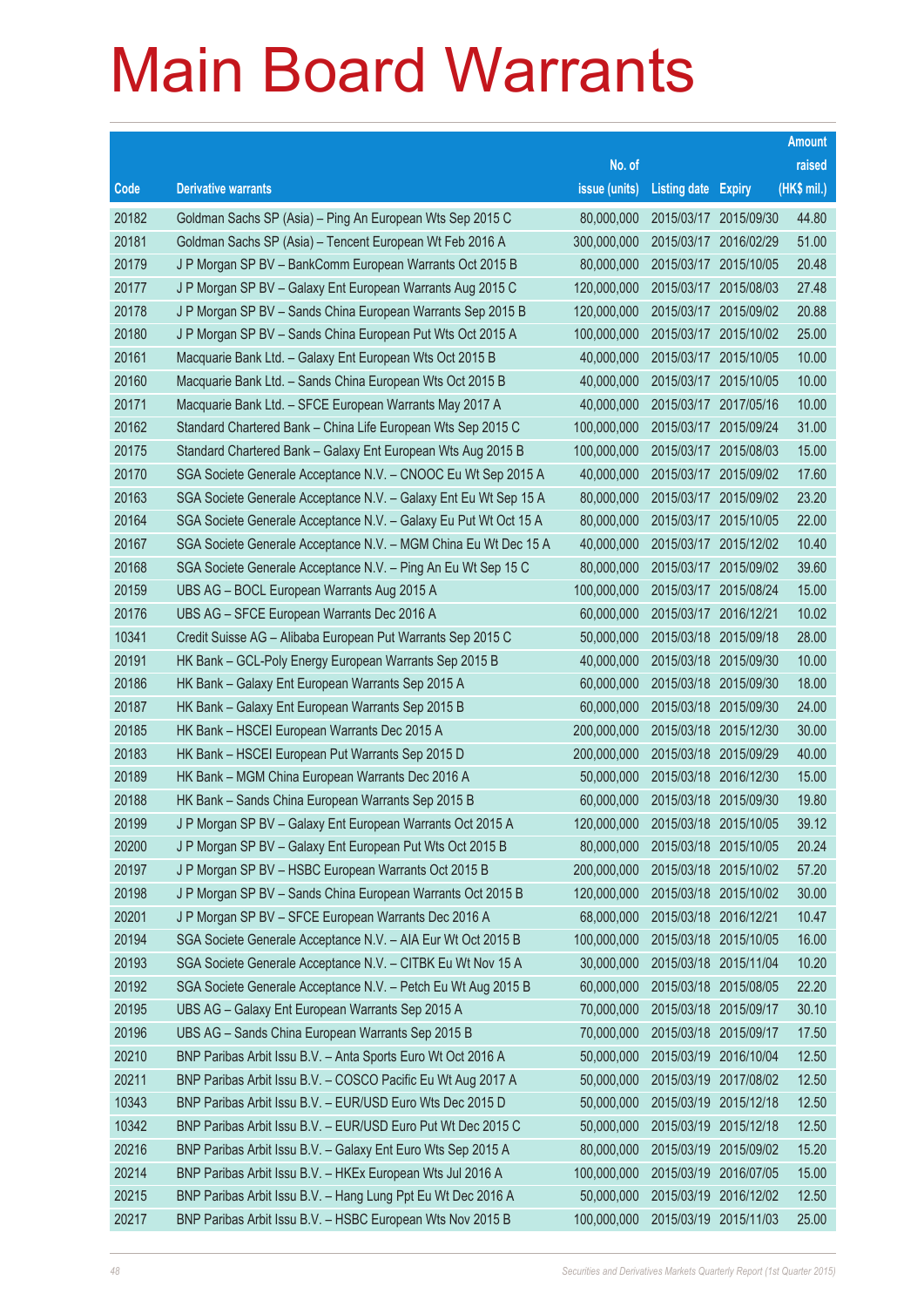|       |                                                                  |               |                            |            | <b>Amount</b> |
|-------|------------------------------------------------------------------|---------------|----------------------------|------------|---------------|
|       |                                                                  | No. of        |                            |            | raised        |
| Code  | <b>Derivative warrants</b>                                       | issue (units) | <b>Listing date Expiry</b> |            | (HK\$ mil.)   |
| 20213 | BNP Paribas Arbit Issu B.V. - PetroCh Euro Wts Nov 2015 A        | 100,000,000   | 2015/03/19 2015/11/03      |            | 25.00         |
| 20212 | BNP Paribas Arbit Issu B.V. - Techtronic Ind Eu Wt Jan 2016 A    | 47,000,000    | 2015/03/19 2016/01/05      |            | 11.75         |
| 20226 | Credit Suisse AG - Galaxy Ent European Warrants Sep 2015 A       | 80,000,000    | 2015/03/19                 | 2015/09/21 | 26.40         |
| 20225 | Credit Suisse AG - Sands China European Warrants Sep 2015 A      | 80,000,000    | 2015/03/19 2015/09/21      |            | 20.00         |
| 20239 | Goldman Sachs SP (Asia) - CC Bank European Wts Sep 2015 A        | 80,000,000    | 2015/03/19 2015/09/30      |            | 20.08         |
| 20237 | Goldman Sachs SP (Asia) - CITIC Bank European Wts Sep 2015 A     | 80,000,000    | 2015/03/19 2015/09/30      |            | 34.48         |
| 20233 | Goldman Sachs SP (Asia) - China Life Euro Wts Sep 2015 C         | 80,000,000    | 2015/03/19                 | 2015/09/30 | 24.00         |
| 20238 | Goldman Sachs SP (Asia) – China Mobile Euro Wts Sep 2015 A       | 180,000,000   | 2015/03/19 2015/09/30      |            | 108.00        |
| 20236 | Goldman Sachs SP (Asia) – NCI European Warrants Sep 2015 A       | 80,000,000    | 2015/03/19                 | 2015/09/30 | 31.12         |
| 20235 | Goldman Sachs SP (Asia) – Sands China Euro Wts Sep 2015 B        | 80,000,000    | 2015/03/19 2015/09/30      |            | 22.40         |
| 20229 | J P Morgan SP BV - Henderson Land Dev European Wt Nov 2015 A     | 40,000,000    | 2015/03/19                 | 2015/11/03 | 10.00         |
| 20219 | J P Morgan SP BV - HSI European Warrants Sep 2015 C              | 300.000.000   | 2015/03/19 2015/09/29      |            | 46.80         |
| 20220 | J P Morgan SP BV - HSI European Warrants Oct 2015 B              | 300,000,000   | 2015/03/19 2015/10/29      |            | 45.30         |
| 20232 | J P Morgan SP BV - MGM China European Warrants Jul 2016 A        | 50,000,000    | 2015/03/19 2016/07/05      |            | 12.65         |
| 20230 | J P Morgan SP BV - Singyes Solar European Warrants Oct 2015 A    | 62,000,000    | 2015/03/19                 | 2015/10/09 | 10.11         |
| 20221 | Macquarie Bank Ltd. - Hanergy TFP European Warrants Feb 17 A     | 40,000,000    | 2015/03/19 2017/02/16      |            | 10.00         |
| 20222 | Macquarie Bank Ltd. - PetroChina European Wts Dec 2015 A         | 40,000,000    | 2015/03/19 2015/12/02      |            | 10.00         |
| 20228 | Standard Chartered Bank - Agricultural Bk Eur Wts Sep 2015 A     | 100,000,000   | 2015/03/19 2015/09/23      |            | 15.00         |
| 20227 | Standard Chartered Bank – HSBC European Warrants Nov 2015 C      | 100,000,000   | 2015/03/19                 | 2015/11/04 | 25.00         |
| 20224 | Standard Chartered Bank – MGM China European Wts Feb 2016 A      | 60,000,000    | 2015/03/19 2016/02/03      |            | 15.00         |
| 20223 | Standard Chartered Bank – Sands China Euro Wts Sep 2015 C        | 100,000,000   | 2015/03/19 2015/09/18      |            | 25.00         |
| 20204 | SGA Societe Generale Acceptance N.V. - CCB Eur Wt Oct 2015 A     | 80,000,000    | 2015/03/19 2015/10/05      |            | 20.00         |
| 20205 | SGA Societe Generale Acceptance N.V. - Shenhua Eu Wt Jun 16 A    | 100,000,000   | 2015/03/19                 | 2016/06/01 | 25.00         |
| 20206 | SGA Societe Generale Acceptance N.V. - Galaxy Ent Eu Wt Nov 15 A | 80,000,000    | 2015/03/19 2015/11/04      |            | 29.60         |
| 20207 | SGA Societe Generale Acceptance N.V. - HSBC Eu Wt Nov 2015 B     | 100,000,000   | 2015/03/19 2015/11/04      |            | 25.00         |
| 20208 | SGA Societe Generale Acceptance NV - Sands Ch Eu Put Wt Oct 15 B | 80,000,000    | 2015/03/19 2015/10/05      |            | 28.80         |
| 20203 | UBS AG – HSBC European Put Warrants Dec 2015 A                   | 100,000,000   | 2015/03/19 2015/12/08      |            | 25.00         |
| 20202 | UBS AG - HSI European Warrants Dec 2015 D                        | 300,000,000   | 2015/03/19 2015/12/30      |            | 54.00         |
| 20249 | BNP Paribas Arbit Issu B.V. - Greatwall Motor Eu Wt Dec 15 A     | 60,000,000    | 2015/03/20 2015/12/02      |            | 15.60         |
| 20251 | BNP Paribas Arbit Issu B.V. - HLand Dev Euro Wts Feb 2016 A      | 43,000,000    | 2015/03/20 2016/02/02      |            | 10.75         |
| 20252 | BNP Paribas Arbit Issu B.V. - NCI European Wts Dec 2015 A        | 60,000,000    | 2015/03/20 2015/12/02      |            | 15.00         |
| 20250 | BNP Paribas Arbit Issu B.V. - Shanghai Electric Eu Wt Oct 15 A   | 50,000,000    | 2015/03/20 2015/10/05      |            | 12.50         |
| 20248 | BNP Paribas Arbit Issu B.V. - Want Want Ch Eu Wts Aug 2018 A     | 60,000,000    | 2015/03/20 2018/08/02      |            | 15.00         |
| 20245 | Credit Suisse AG - HSBC European Wts Nov 2015 B                  | 80,000,000    | 2015/03/20 2015/11/02      |            | 20.80         |
| 20244 | Credit Suisse AG - HSCEI European Warrants Sep 2015 B            | 108,000,000   | 2015/03/20 2015/09/29      |            | 27.00         |
| 20243 | Credit Suisse AG - HSCEI European Warrants Oct 2015 A            | 108,000,000   | 2015/03/20 2015/10/29      |            | 18.36         |
| 20242 | Credit Suisse AG - HSCEI European Warrants Dec 2015 A            | 108,000,000   | 2015/03/20 2015/12/30      |            | 16.20         |
| 20241 | Credit Suisse AG - HSCEI European Put Warrants Jun 2015 A        | 108,000,000   | 2015/03/20 2015/06/29      |            | 16.20         |
| 20240 | Credit Suisse AG - HSCEI European Put Warrants Sep 2015 A        | 108,000,000   | 2015/03/20 2015/09/29      |            | 18.36         |
| 20256 | Goldman Sachs SP (Asia) - HSBC European Warrants Aug 2015 A      | 200,000,000   | 2015/03/20 2015/08/20      |            | 40.00         |
| 20255 | J P Morgan SP BV - BOCL European Warrants Jan 2016 A             | 150,000,000   | 2015/03/20 2016/01/05      |            | 22.65         |
| 20254 | J P Morgan Int'l Der. Ltd. - CC Bank European Wts Nov 2015 A     | 150,000,000   | 2015/03/20 2015/11/02      |            | 37.65         |
| 20246 | UBS AG - Agricultural Bank European Warrants Sep 2015 B          | 70,000,000    | 2015/03/20 2015/09/22      |            | 10.50         |
| 20253 | UBS AG - China Overseas European Warrants Dec 2015 A             | 50,000,000    | 2015/03/20 2015/12/21      |            | 12.50         |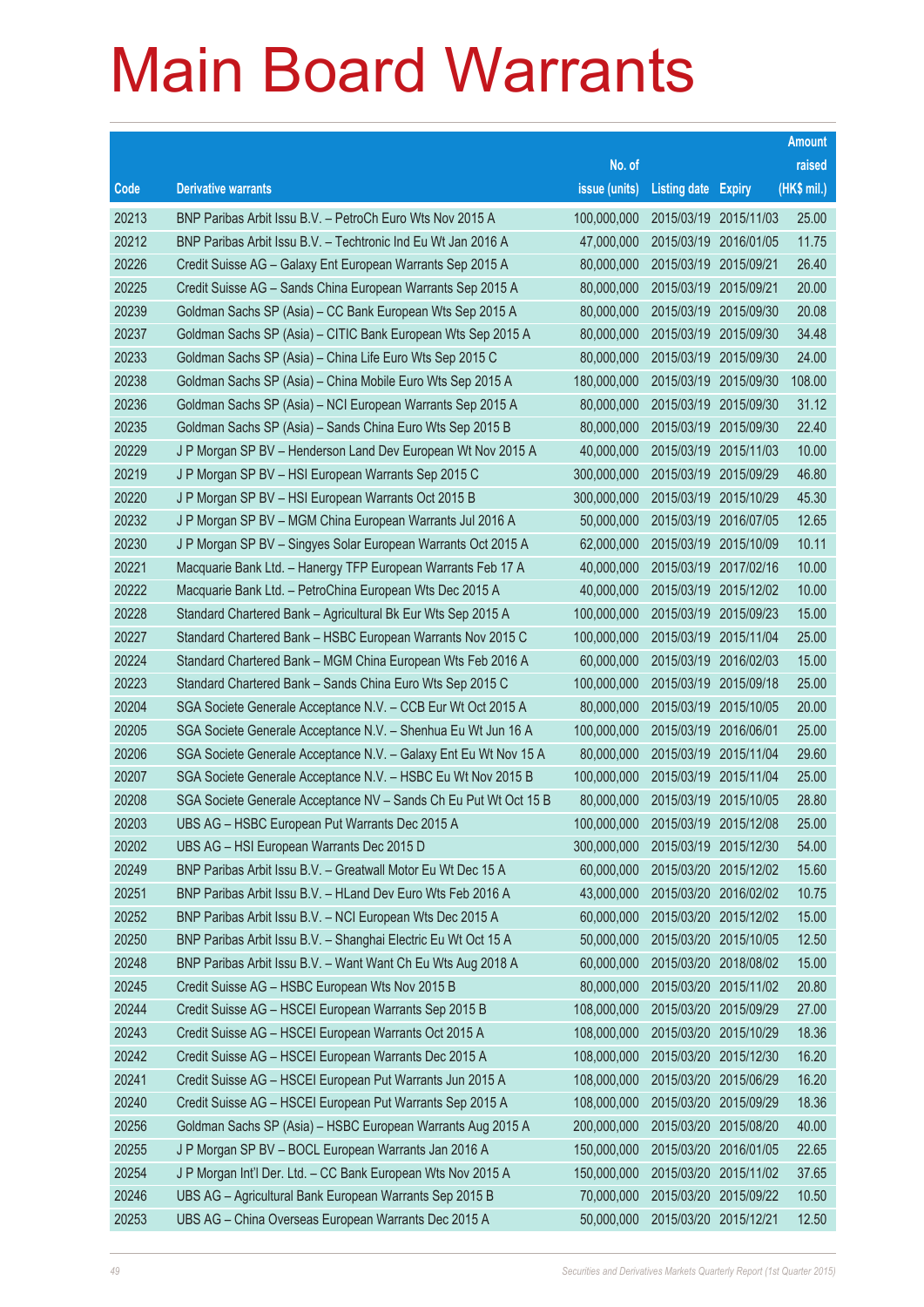|       |                                                               |               |                            |            | <b>Amount</b> |
|-------|---------------------------------------------------------------|---------------|----------------------------|------------|---------------|
|       |                                                               | No. of        |                            |            | raised        |
| Code  | <b>Derivative warrants</b>                                    | issue (units) | <b>Listing date Expiry</b> |            | (HK\$ mil.)   |
| 20247 | UBS AG - CSOP A50 ETF European Warrants Aug 2015 C            | 80,000,000    | 2015/03/20 2015/08/26      |            | 28.80         |
| 20264 | Credit Suisse AG - AIA European Warrants Aug 2015 A           | 80,000,000    | 2015/03/23 2015/08/31      |            | 13.60         |
| 20269 | Credit Suisse AG - BYD European Warrants Sep 2015 A           | 60,000,000    | 2015/03/23 2015/09/29      |            | 30.00         |
| 20265 | Credit Suisse AG - CC Bank European Warrants Sep 2015 A       | 80,000,000    | 2015/03/23 2015/09/01      |            | 17.60         |
| 20266 | Credit Suisse AG - CITIC Sec European Warrants Sep 2015 A     | 60,000,000    | 2015/03/23 2015/09/29      |            | 18.00         |
| 20268 | Credit Suisse AG - China Shenhua European Wts Oct 2015 A      | 70,000,000    | 2015/03/23 2015/10/30      |            | 10.50         |
| 20258 | Goldman Sachs SP (Asia) - HSI European Warrants Sep 2015 B    | 150,000,000   | 2015/03/23 2015/09/29      |            | 22.50         |
| 20257 | Goldman Sachs SP (Asia) - HSI European Warrants Oct 2015 A    | 150,000,000   | 2015/03/23 2015/10/29      |            | 22.50         |
| 20272 | J P Morgan SP BV - AIA European Warrants Oct 2015 A           | 300,000,000   | 2015/03/23 2015/10/02      |            | 45.00         |
| 20270 | J P Morgan SP BV - Ch State Con European Warrants Aug 2016 A  | 60,000,000    | 2015/03/23 2016/08/02      |            | 15.00         |
| 20271 | J P Morgan SP BV - Tencent European Put Warrants Mar 2016 A   | 300,000,000   | 2015/03/23 2016/03/02      |            | 75.00         |
| 20261 | Macquarie Bank Ltd. - AIA European Warrants Oct 2015 A        | 50,000,000    | 2015/03/23 2015/10/05      |            | 10.00         |
| 20259 | SGA Societe Generale Acceptance N.V. - HSBC Eu Wt Oct 2015 B  | 100,000,000   | 2015/03/23 2015/10/05      |            | 27.00         |
| 20260 | SGA Societe Generale Acceptance N.V. - ICBC Eu Wt Nov 2015 A  | 80,000,000    | 2015/03/23 2015/11/04      |            | 20.00         |
| 20263 | UBS AG - CITIC European Warrants Nov 2015 A                   | 20,000,000    | 2015/03/23 2015/11/30      |            | 10.60         |
| 20262 | UBS AG - Ping An European Warrants Sep 2015 B                 | 100,000,000   | 2015/03/23 2015/09/22      |            | 54.00         |
| 20287 | Credit Suisse AG - CITIC European Warrants Oct 2015 A         | 60,000,000    | 2015/03/24 2015/10/05      |            | 21.00         |
| 20288 | Credit Suisse AG - CNBM European Warrants Oct 2015 B          | 60,000,000    | 2015/03/24 2015/10/05      |            | 27.00         |
| 20276 | Credit Suisse AG - Ch Oilfield European Warrants Mar 2016 A   | 60,000,000    | 2015/03/24                 | 2016/03/31 | 15.00         |
| 20289 | Credit Suisse AG – Ch Overseas European Warrants Nov 2015 A   | 60,000,000    | 2015/03/24 2015/11/30      |            | 15.00         |
| 20286 | Credit Suisse AG - PetroChina European Warrants Oct 2015 A    | 60,000,000    | 2015/03/24 2015/10/05      |            | 18.00         |
| 20283 | Goldman Sachs SP (Asia) - CNOOC European Warrants Dec 2016 A  | 80,000,000    | 2015/03/24 2016/12/30      |            | 12.16         |
| 20282 | Goldman Sachs SP (Asia) – China Travel Euro Wts Dec 2015 B    | 80,000,000    | 2015/03/24                 | 2015/12/30 | 30.32         |
| 20280 | Goldman Sachs SP (Asia) - Galaxy Ent European Wts Sep 2015 C  | 80,000,000    | 2015/03/24 2015/09/30      |            | 21.28         |
| 20281 | Goldman Sachs SP (Asia) - KECL European Warrants Sep 2015 B   | 80,000,000    | 2015/03/24 2015/09/30      |            | 35.04         |
| 20273 | HK Bank – China Mobile European Warrants Dec 2016 C           | 180.000.000   | 2015/03/24 2016/12/05      |            | 27.00         |
| 20275 | HK Bank - ICBC European Warrants Sep 2015 A                   | 80,000,000    | 2015/03/24 2015/09/30      |            | 20.00         |
| 20274 | HK Bank - PetroChina European Warrants Sep 2015 B             | 80,000,000    | 2015/03/24 2015/09/30      |            | 28.00         |
| 20290 | J P Morgan SP BV - Sands China European Warrants Oct 2015 C   | 100,000,000   | 2015/03/24 2015/10/05      |            | 25.20         |
| 20291 | J P Morgan SP BV - Wynn Macau European Warrants Mar 2016 A    | 80,000,000    | 2015/03/24 2016/03/02      |            | 20.16         |
| 20278 | Macquarie Bank Ltd. - Ch Oilfield European Wts Mar 2016 A     | 40,000,000    | 2015/03/24 2016/03/16      |            | 10.00         |
| 20284 | SGA Societe Generale Acceptance N.V. - CSA50 Eu Wt Apr 2016 B | 300,000,000   | 2015/03/24 2016/04/06      |            | 45.00         |
| 20285 | SGA Societe Generale Acceptance N.V. - FTA50 Eu Wt Jun 2016 B | 300,000,000   | 2015/03/24                 | 2016/06/01 | 45.00         |
| 20298 | Credit Suisse AG - China Cinda European Warrants Aug 2015 A   | 60,000,000    | 2015/03/25 2015/08/31      |            | 13.20         |
| 20302 | Credit Suisse - CSCL European Warrants Oct 2015 A             | 60,000,000    | 2015/03/25 2015/10/30      |            | 18.00         |
| 20299 | Credit Suisse AG - ChiUnicom European Warrants Aug 2015 A     | 60,000,000    | 2015/03/25 2015/08/31      |            | 30.00         |
| 20301 | Credit Suisse AG - Geely Auto European Warrants Aug 2015 A    | 60,000,000    | 2015/03/25 2015/08/31      |            | 20.40         |
| 20315 | Credit Suisse AG - HSBC European Wts Sep 2015 A               | 80,000,000    | 2015/03/25 2015/09/07      |            | 12.00         |
| 20304 | Credit Suisse AG - KECL European Warrants Sep 2015 A          | 60,000,000    | 2015/03/25 2015/09/30      |            | 27.60         |
| 20305 | Credit Suisse AG - Li & Fung European Warrants Sep 2015 A     | 60,000,000    | 2015/03/25 2015/09/30      |            | 15.00         |
| 20303 | Credit Suisse AG - Ping An European Warrants Jul 2015 E       | 80,000,000    | 2015/03/25 2015/07/31      |            | 44.00         |
| 20293 | Goldman Sachs SP (Asia) - CAM CSI300 European Wts Oct 2015 A  | 80,000,000    | 2015/03/25 2015/10/30      |            | 20.24         |
| 20316 | Goldman Sachs SP (Asia) - HSI European Warrants Sep 2015 C    | 150,000,000   | 2015/03/25 2015/09/29      |            | 37.95         |
| 20317 | Goldman Sachs SP (Asia) - HSI European Put Wts Sep 2015 D     | 150,000,000   | 2015/03/25 2015/09/29      |            | 37.50         |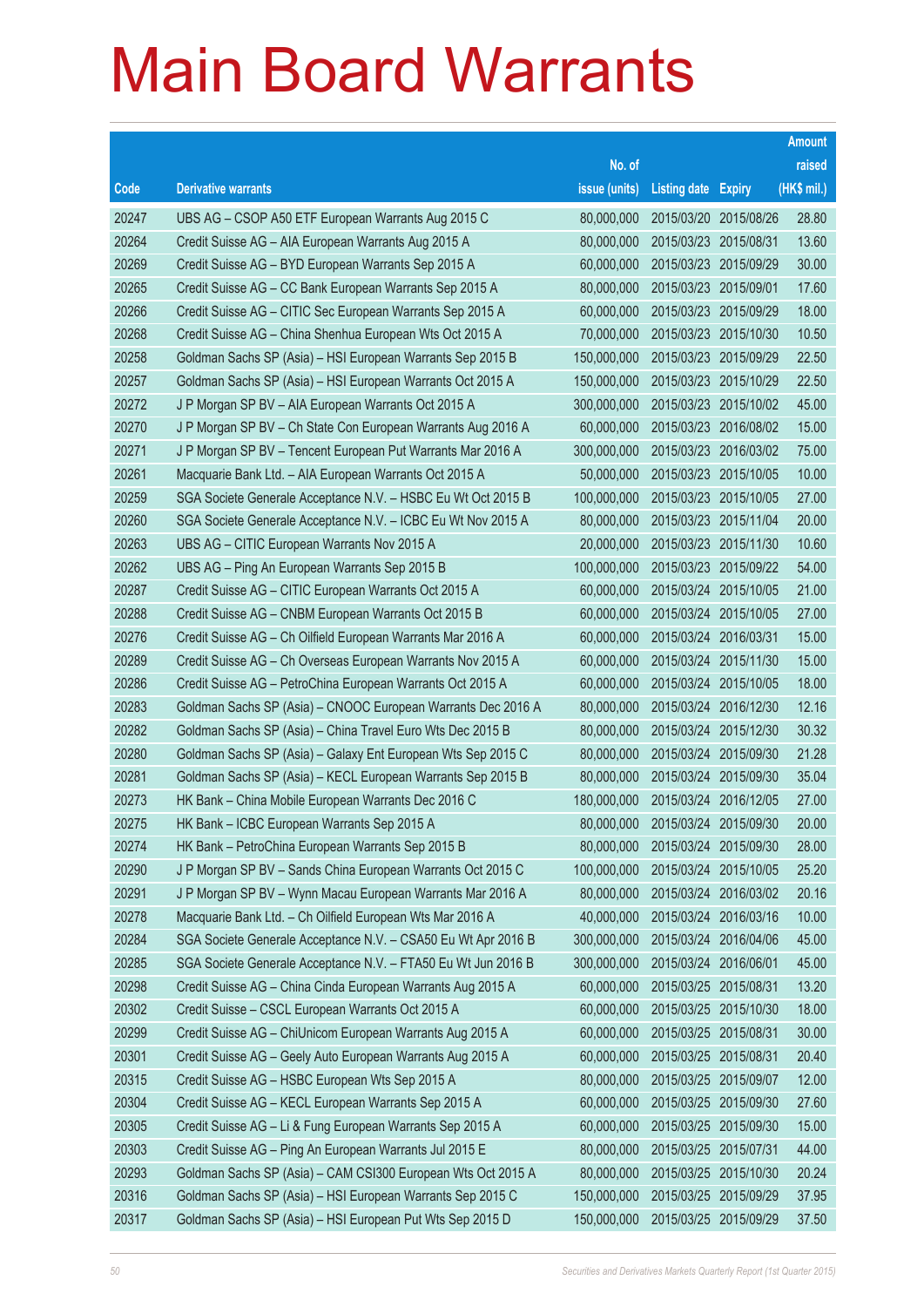|       |                                                                  |               |                            |                       | <b>Amount</b> |
|-------|------------------------------------------------------------------|---------------|----------------------------|-----------------------|---------------|
|       |                                                                  | No. of        |                            |                       | raised        |
| Code  | <b>Derivative warrants</b>                                       | issue (units) | <b>Listing date Expiry</b> |                       | (HK\$ mil.)   |
| 20292 | Goldman Sachs SP (Asia) - Ping An European Wts Dec 2016 B        | 150,000,000   | 2015/03/25 2016/12/21      |                       | 22.50         |
| 20296 | HK Bank - Ch Comm Cons European Warrants Mar 2016 A              | 128,000,000   |                            | 2015/03/25 2016/03/22 | 19.20         |
| 20295 | HK Bank - China Cinda European Warrants Sep 2015 A               | 50,000,000    |                            | 2015/03/25 2015/09/30 | 14.00         |
| 20294 | HK Bank - Ping An European Warrants Sep 2015 A                   | 50,000,000    | 2015/03/25 2015/09/30      |                       | 20.00         |
| 20313 | J P Morgan SP BV - CAM CSI300 European Warrants Oct 2015 A       | 100,000,000   |                            | 2015/03/25 2015/10/02 | 25.10         |
| 20314 | J P Morgan SP BV - CAM CSI300 European Put Wts Oct 2015 B        | 100,000,000   |                            | 2015/03/25 2015/10/02 | 27.60         |
| 20297 | J P Morgan SP BV - R&F Ppt European Warrants Dec 2016 A          | 80,000,000    |                            | 2015/03/25 2016/12/30 | 20.00         |
| 20312 | UBS AG - Fosun Pharma European Warrants Jul 2016 A               | 50,000,000    | 2015/03/25 2016/07/15      |                       | 12.50         |
| 20309 | UBS AG - Galaxy Ent European Put Warrants Sep 2015 B             | 60,000,000    |                            | 2015/03/25 2015/09/24 | 19.80         |
| 20311 | UBS AG - HSI European Warrants Sep 2015 D                        | 300,000,000   |                            | 2015/03/25 2015/09/29 | 45.00         |
| 20308 | UBS AG - Sands China European Put Warrants Sep 2015 C            | 60,000,000    | 2015/03/25 2015/09/24      |                       | 19.50         |
| 20306 | UBS AG - Wynn Macau European Warrants Feb 2016 A                 | 40,000,000    | 2015/03/25 2016/02/19      |                       | 10.00         |
| 20350 | BNP Paribas Arbit Issu B.V. - China Overseas Eu Wt May 2016 A    | 80,000,000    |                            | 2015/03/26 2016/05/04 | 20.00         |
| 20357 | BNP Paribas Arbit Issu B.V. - CSOP A50 ETF Eu Wts May 2016 A     | 100,000,000   | 2015/03/26 2016/05/04      |                       | 15.00         |
| 20356 | BNP Paribas Arbit Issu B.V. - Sands China Euro Wt Dec 2015 A     | 80,000,000    |                            | 2015/03/26 2015/12/02 | 20.00         |
| 20352 | BNP Paribas Arbit Issu B.V. - Tencent HIdgs Eu Wt Oct 2016 A     | 100,000,000   | 2015/03/26 2016/10/05      |                       | 22.00         |
| 20354 | BNP Paribas Arbit Issu B.V. - Tencent Eu Put Wt Oct 2016 B       | 80,000,000    |                            | 2015/03/26 2016/10/05 | 20.00         |
| 20355 | BNP Paribas Arbit Issu B.V. - Wynn Macau Euro Wts Oct 2016 A     | 50,000,000    |                            | 2015/03/26 2016/10/05 | 12.50         |
| 20337 | Credit Suisse AG - CAM CSI300 European Warrants Sep 2015 A       | 80,000,000    |                            | 2015/03/26 2015/09/30 | 20.00         |
| 20328 | Credit Suisse AG - HSBC European Put Warrants Sep 2015 B         | 50,000,000    |                            | 2015/03/26 2015/09/30 | 12.50         |
| 20323 | Credit Suisse AG - HSI European Warrants Sep 2015 B              | 128,000,000   |                            | 2015/03/26 2015/09/29 | 19.20         |
| 20324 | Credit Suisse AG - HSI European Warrants Oct 2015 A              | 128,000,000   |                            | 2015/03/26 2015/10/29 | 19.20         |
| 20326 | Credit Suisse AG - HSI European Put Warrants Jul 2015 H          | 128,000,000   | 2015/03/26 2015/07/30      |                       | 19.20         |
| 20325 | Credit Suisse AG - HSI European Put Warrants Aug 2015 B          | 128,000,000   |                            | 2015/03/26 2015/08/28 | 25.60         |
| 20334 | Credit Suisse AG - Ping An European Put Warrants Sep 2015 A      | 50,000,000    |                            | 2015/03/26 2015/09/30 | 21.50         |
| 20335 | Credit Suisse AG - Stanchart European Put Warrants Apr 2016 A    | 70,000,000    | 2015/03/26 2016/04/25      |                       | 10.50         |
| 20346 | Bank of East Asia – China Life European Warrants Sep 2015 B      | 40,000,000    | 2015/03/26 2015/09/30      |                       | 10.20         |
| 20348 | Bank of East Asia - Lenovo European Put Warrants Dec 2016 A      | 40,000,000    | 2015/03/26 2016/12/30      |                       | 10.00         |
| 20322 | HK Bank - CHALCO European Warrants Sep 2015 B                    | 50,000,000    | 2015/03/26 2015/09/30      |                       | 15.00         |
| 20321 | HK Bank - CAM CSI300 European Warrants Sep 2015 C                | 80,000,000    |                            | 2015/03/26 2015/09/30 | 20.00         |
| 20319 | HK Bank - China Railway European Warrants Dec 2017 A             | 128,000,000   | 2015/03/26 2017/12/29      |                       | 20.48         |
| 20320 | HK Bank - CRCC European Warrants Apr 2016 A                      | 128,000,000   | 2015/03/26 2016/04/29      |                       | 19.20         |
| 20318 | HK Bank - China Shenhua European Warrants Oct 2015 A             | 80,000,000    | 2015/03/26 2015/10/30      |                       | 12.00         |
| 20349 | J P Morgan SP BV - Tencent European Warrants Aug 2015 C          | 100,000,000   | 2015/03/26 2015/08/03      |                       | 47.40         |
| 20340 | J P Morgan SP BV - Tencent European Put Warrants Jul 2016 A      | 300,000,000   | 2015/03/26 2016/07/04      |                       | 75.00         |
| 20341 | J P Morgan SP BV - Tencent European Put Warrants Dec 2016 B      | 300,000,000   | 2015/03/26 2016/12/30      |                       | 75.30         |
| 20329 | Macquarie Bank Ltd. - Tencent European Warrants Oct 2015 A       | 20,000,000    | 2015/03/26 2015/10/05      |                       | 14.76         |
| 20330 | Macquarie Bank Ltd. - Tencent European Warrants Oct 2015 B       | 20,000,000    | 2015/03/26 2015/10/05      |                       | 29.46         |
| 20331 | Macquarie Bank Ltd. - Tencent European Warrants Oct 2015 C       | 20,000,000    | 2015/03/26 2015/10/05      |                       | 10.00         |
| 20333 | Macquarie Bank Ltd. - Tencent European Warrants Oct 2015 E       | 33,000,000    | 2015/03/26 2015/10/05      |                       | 10.10         |
| 20332 | Macquarie Bank Ltd. - Tencent European Put Wts Oct 2015 D        | 20,000,000    | 2015/03/26 2015/10/05      |                       | 14.00         |
| 20342 | SGA Societe Generale Acceptance N.V - COVS Eu Wts Dec 2015 A     | 60,000,000    |                            | 2015/03/26 2015/12/02 | 15.30         |
| 20338 | SGA Societe Generale Acceptance NV - CSOP A50 ETF Eu Wt Oct 15 B | 70,000,000    | 2015/03/26 2015/10/05      |                       | 46.90         |
| 20339 | SGA Societe Generale Acceptance N.V. - A50 Ch Eu Wt Oct 2015 C   | 70,000,000    | 2015/03/26 2015/10/05      |                       | 41.30         |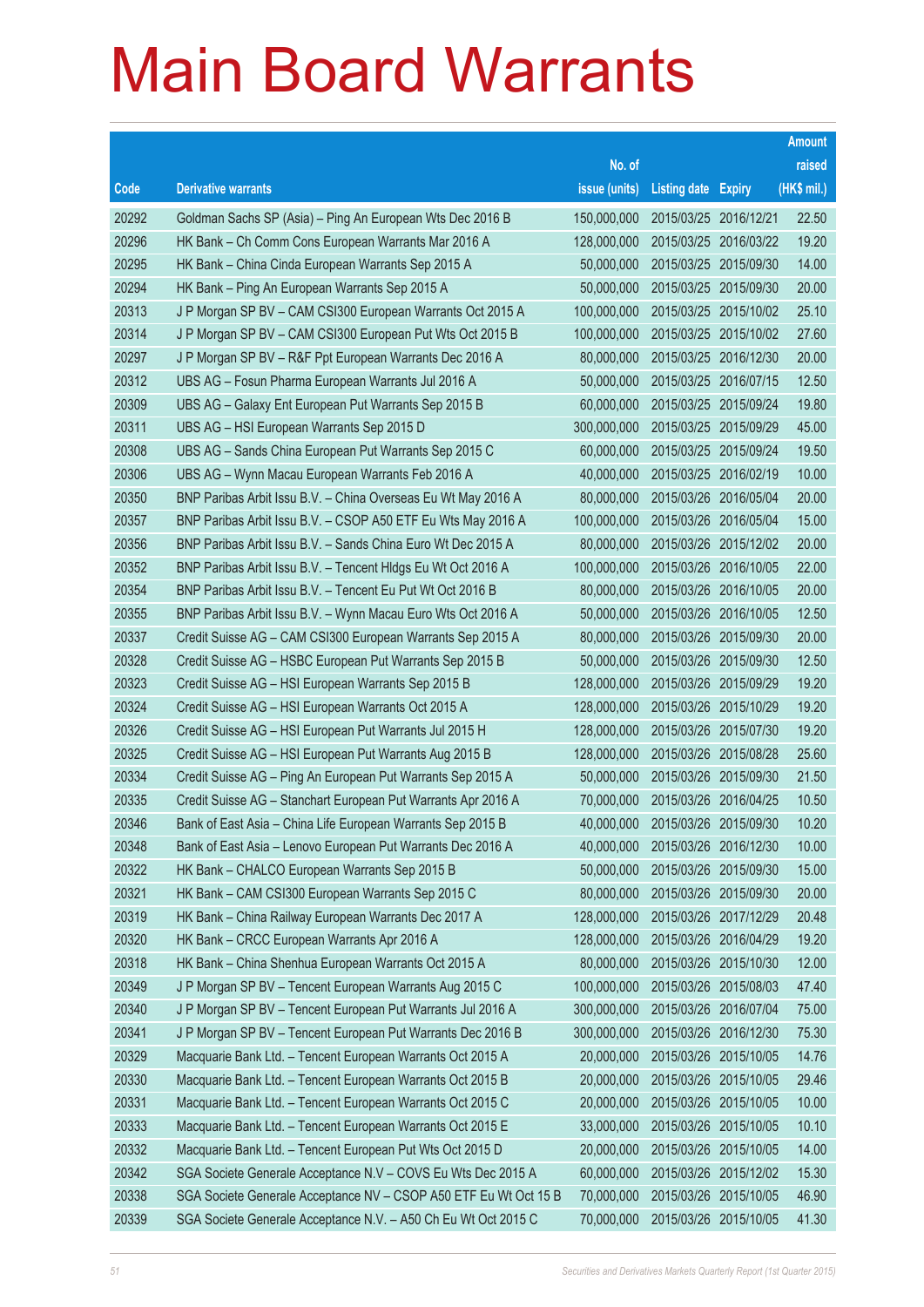|       |                                                                  |               |                            |                       | <b>Amount</b> |
|-------|------------------------------------------------------------------|---------------|----------------------------|-----------------------|---------------|
|       |                                                                  | No. of        |                            |                       | raised        |
| Code  | <b>Derivative warrants</b>                                       | issue (units) | <b>Listing date Expiry</b> |                       | (HK\$ mil.)   |
| 20344 | SGA Societe Generale Acceptance N.V - Sands China Eu Wt Oct 15 C | 80,000,000    | 2015/03/26 2015/10/05      |                       | 26.00         |
| 20343 | SGA Societe Generale Acceptance N.V - Tencent Eu Put Wt Apr 16 A | 500,000,000   |                            | 2015/03/26 2016/04/06 | 125.00        |
| 20358 | UBS AG - Anhui Conch European Warrants Sep 2015 A                | 67,000,000    | 2015/03/26 2015/09/24      |                       | 10.05         |
| 20362 | BNP Paribas Arbit Issu B.V. - BOCL European Wts Dec 2016 A       | 100,000,000   |                            | 2015/03/27 2016/12/02 | 25.00         |
| 20361 | BNP Paribas Arbit Issu B.V. - CC Bank Euro Wts Nov 2016 A        | 100,000,000   |                            | 2015/03/27 2016/11/02 | 25.00         |
| 20364 | BNP Paribas Arbit Issu B.V. - China Life Euro Wts Apr 2016 B     | 100,000,000   |                            | 2015/03/27 2016/04/05 | 26.00         |
| 20366 | BNP Paribas Arbit Issu B.V. - A50 China Euro Wts Jun 2016 A      | 100,000,000   |                            | 2015/03/27 2016/06/02 | 15.00         |
| 20363 | BNP Paribas Arbit Issu B.V. - HSBC European Wts Jan 2016 B       | 100,000,000   |                            | 2015/03/27 2016/01/05 | 25.00         |
| 20360 | BNP Paribas Arbit Issu B.V. - ICBC European Wts Oct 2015 A       | 100,000,000   |                            | 2015/03/27 2015/10/05 | 25.00         |
| 20365 | BNP Paribas Arbit Issu B.V. - Ping An European Wt Jan 2017 A     | 100,000,000   |                            | 2015/03/27 2017/01/04 | 15.00         |
| 20369 | Credit Suisse AG - Ping An European Warrants Aug 2015 B          | 80,000,000    | 2015/03/27 2015/08/31      |                       | 27.20         |
| 20359 | Credit Suisse AG - Tencent Holdings European Wts Jul 2015 A      | 80,000,000    | 2015/03/27 2015/07/30      |                       | 45.60         |
| 20377 | Credit Suisse AG - Tencent Holdings Euro Put Wts Jun 2016 B      | 150,000,000   |                            | 2015/03/27 2016/06/30 | 37.50         |
| 20378 | J P Morgan SP BV - Ping An European Warrants Jul 2015 B          | 100,000,000   | 2015/03/27 2015/07/21      |                       | 15.00         |
| 20371 | Macquarie Bank Ltd. - Ping An European Warrants Oct 2015 B       | 28,000,000    | 2015/03/27 2015/10/05      |                       | 10.22         |
| 20367 | SGA Societe Generale Acceptance N.V. - Ch Mob Eu Wt Oct 15 A     | 100,000,000   |                            | 2015/03/27 2015/10/05 | 44.00         |
| 20372 | SGA Societe Generale Acceptance N.V. - A50 Ch Eu Wt Oct 2016 A   | 300,000,000   |                            | 2015/03/27 2016/10/05 | 46.50         |
| 20368 | SGA Societe Generale Acceptance N.V. - Ping An Eu Wt Nov 15 A    | 80,000,000    | 2015/03/27 2015/11/04      |                       | 24.40         |
| 20370 | SGA Societe Generale Acceptance N.V. - Tencent Eu Wt Sep 15 C    | 70,000,000    |                            | 2015/03/27 2015/09/02 | 55.30         |
| 20373 | UBS AG - Ping An European Warrants Aug 2015 C                    | 100,000,000   |                            | 2015/03/27 2015/08/26 | 28.00         |
| 20374 | UBS AG - Ping An European Put Warrants Sep 2015 C                | 100,000,000   |                            | 2015/03/27 2015/09/29 | 76.00         |
| 20376 | UBS AG - Tencent Holdings European Warrants Aug 2015 D           | 50,000,000    |                            | 2015/03/27 2015/08/07 | 30.00         |
| 20375 | UBS AG - Tencent Holdings European Warrants Sep 2015 C           | 50,000,000    |                            | 2015/03/27 2015/09/30 | 22.75         |
| 20383 | Credit Suisse AG - Sinopec Corp European Warrants Sep 2015 A     | 80,000,000    | 2015/03/30 2015/09/30      |                       | 20.00         |
| 20386 | Credit Suisse AG - CSOP A50 ETF European Warrants Aug 2016 B     | 150,000,000   |                            | 2015/03/30 2016/08/29 | 22.50         |
| 20385 | Credit Suisse AG - Ping An European Put Warrants Sep 2015 B      | 80,000,000    | 2015/03/30 2015/09/29      |                       | 48.00         |
| 20380 | Goldman Sachs SP (Asia) - CHALCO European Wts Nov 2015 A         | 60,000,000    |                            | 2015/03/30 2015/11/30 | 23.16         |
| 20382 | Goldman Sachs SP (Asia) - Ping An European Wts Sep 2015 E        | 60,000,000    | 2015/03/30 2015/09/30      |                       | 19.32         |
| 20381 | Goldman Sachs SP (Asia) - Ping An Euro Put Wts Sep 2015 D        | 60,000,000    | 2015/03/30 2015/09/30      |                       | 26.22         |
| 20379 | Goldman Sachs SP (Asia) - Yurun Food European Wts Nov 2015 A     | 60,000,000    |                            | 2015/03/30 2015/11/30 | 15.06         |
| 20394 | J P Morgan SP BV - HKEx European Warrants Oct 2015 B             | 80,000,000    |                            | 2015/03/30 2015/10/02 | 22.80         |
| 20393 | J P Morgan SP BV - HKEx European Warrants Dec 2016 A             | 300,000,000   |                            | 2015/03/30 2016/12/02 | 75.30         |
| 20389 | UBS AG - China Life European Warrants Oct 2015 D                 | 100,000,000   | 2015/03/30 2015/10/26      |                       | 15.00         |
| 20390 | UBS AG - China Life European Put Warrants Sep 2015 D             | 100,000,000   |                            | 2015/03/30 2015/09/30 | 25.00         |
| 20391 | UBS AG - Sinopec Corp European Warrants Oct 2015 A               | 70,000,000    | 2015/03/30 2015/10/12      |                       | 25.90         |
| 20387 | UBS AG - China Unicom European Warrants Sep 2015 B               | 40,000,000    |                            | 2015/03/30 2015/09/30 | 16.60         |
| 20388 | UBS AG - Greatwall Motor European Warrants Aug 2015 A            | 40,000,000    | 2015/03/30 2015/08/26      |                       | 14.20         |
| 20392 | UBS AG - Tencent Holdings European Put Warrants Feb 2016 A       | 500,000,000   |                            | 2015/03/30 2016/02/24 | 103.00        |
| 20421 | BNP Paribas Arbit Issu B.V. - CAM CSI300 Euro Wts Jan 2016 A     | 100,000,000   | 2015/03/31 2016/01/05      |                       | 26.00         |
| 20403 | BNP Paribas Arbit Issu B.V. - BJ Ent Water Euro Wts Dec 15 A     | 35,000,000    |                            | 2015/03/31 2015/12/02 | 10.50         |
| 20404 | BNP Paribas Arbit Issu B.V. - Ch Comm Cons Eur Wt Oct 2016 A     | 50,000,000    | 2015/03/31                 | 2016/10/04            | 10.50         |
| 20408 | BNP Paribas Arbit Issu B.V. - Country Garden Eu Wt Jul 2016 A    | 47,000,000    | 2015/03/31                 | 2016/07/05            | 11.75         |
| 20419 | BNP Paribas Arbit Issu B.V. - Galaxy Ent Euro Wts Jan 2016 A     | 100,000,000   | 2015/03/31                 | 2016/01/05            | 28.00         |
| 20416 | BNP Paribas Arbit Issu B.V. - HSCEI European Wts Feb 2016 A      | 100,000,000   | 2015/03/31 2016/02/26      |                       | 25.00         |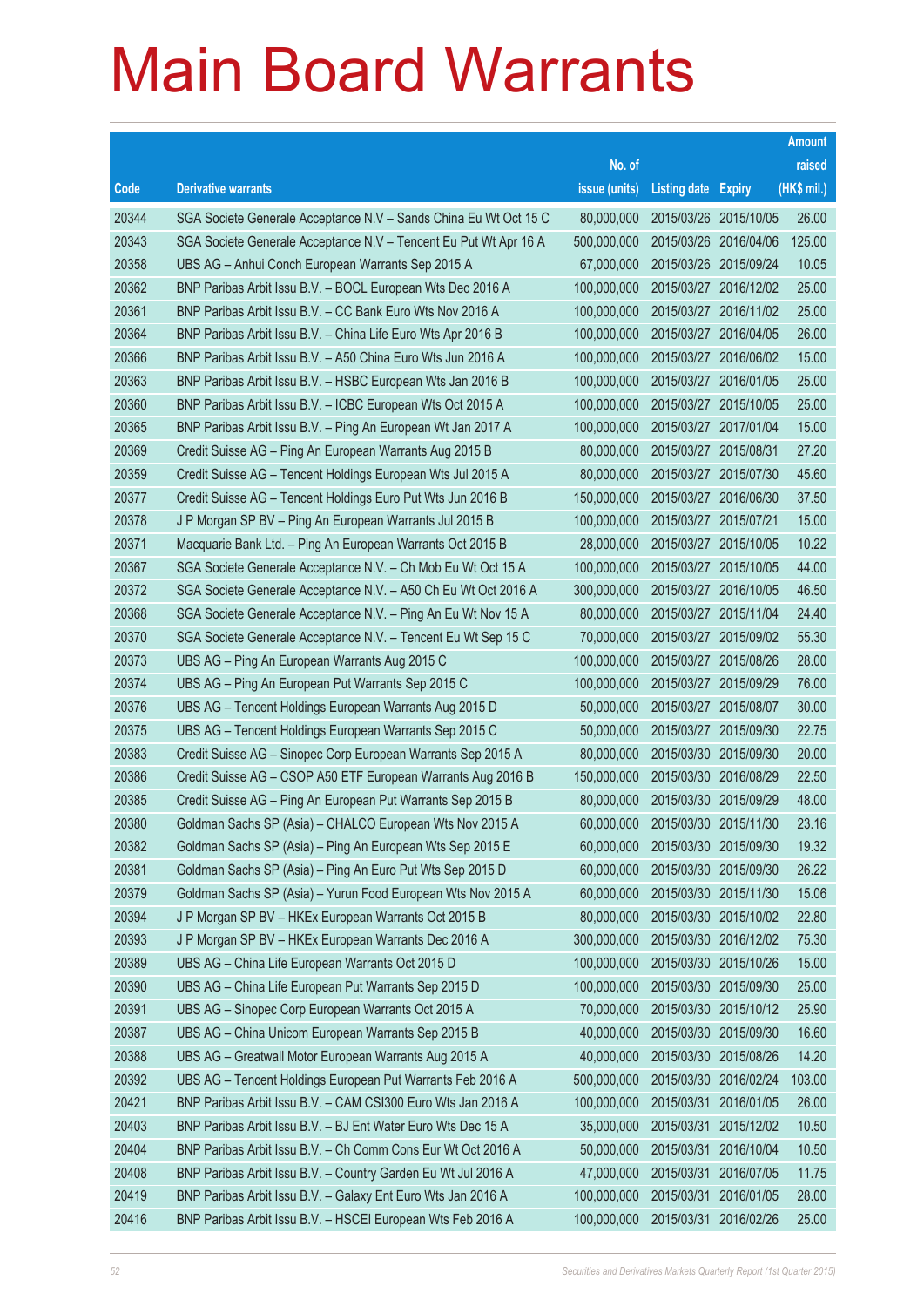|              |                                                              |               |              |               | <b>Amount</b> |
|--------------|--------------------------------------------------------------|---------------|--------------|---------------|---------------|
|              |                                                              | No. of        |              |               | raised        |
| Code         | <b>Derivative warrants</b>                                   | issue (units) | Listing date | <b>Expiry</b> | (HK\$ mil.)   |
| 20417        | BNP Paribas Arbit Issu B.V. - HSCEI Euro Put Wts Dec 2015 B  | 100.000.000   | 2015/03/31   | 2015/12/30    | 33.00         |
| 20428        | Credit Suisse AG - China Life European Warrants Oct 2015 A   | 80,000,000    | 2015/03/31   | 2015/10/29    | 12.00         |
| 20413        | Credit Suisse AG - CSOP A50 ETF European Warrants Aug 2015 B | 80,000,000    | 2015/03/31   | 2015/08/26    | 48.00         |
| 20414        | Credit Suisse AG - A50 China European Warrants Sep 2015 B    | 80,000,000    | 2015/03/31   | 2015/09/30    | 34.40         |
| 20415        | Credit Suisse AG - Tencent Holdings European Wts Sep 2015 E  | 80,000,000    | 2015/03/31   | 2015/09/30    | 37.60         |
| 20399        | Credit Suisse AG - Tencent Holdings Euro Put Wts Feb 2016 B  | 150,000,000   | 2015/03/31   | 2016/02/25    | 30.00         |
| 20402        | HK Bank - A50 China European Warrants Dec 2015 C             | 128,000,000   | 2015/03/31   | 2015/12/31    | 19.20         |
| 20401        | HK Bank - HKEx European Warrants Dec 2015 D                  | 128,000,000   | 2015/03/31   | 2015/12/01    | 19.20         |
| 20400        | HK Bank - Tencent European Put Warrants Feb 2016 A           | 128,000,000   | 2015/03/31   | 2016/02/29    | 23.04         |
| 20433        | J P Morgan SP BV - China Life European Warrants Sep 2015 A   | 100,000,000   | 2015/03/31   | 2015/09/02    | 15.00         |
| 20432        | J P Morgan SP BV - Sinopec Corp European Warrants Oct 2015 A | 100,000,000   | 2015/03/31   | 2015/10/02    | 25.70         |
| 20430        | J P Morgan SP BV - Greatwall Motor European Wts Nov 2015 A   | 100,000,000   | 2015/03/31   | 2015/11/02    | 39.30         |
| 20429        | J P Morgan SP BV - Kingsoft European Warrants Sep 2015 A     | 80,000,000    | 2015/03/31   | 2015/09/02    | 12.80         |
| 20409        | Macquarie Bank Ltd. - Foxconn European Warrants Nov 2015 A   | 20,000,000    | 2015/03/31   | 2015/11/03    | 10.00         |
| 20412        | Macquarie Bank Ltd. - Kingsoft European Warrants Jan 2016 A  | 37,000,000    | 2015/03/31   | 2016/01/05    | 10.03         |
| 20426        | UBS AG - CAM CSI300 European Warrants Oct 2015 B             | 40,000,000    | 2015/03/31   | 2015/10/19    | 12.40         |
| 20422        | UBS AG - HKEx European Warrants Sep 2015 F                   | 60,000,000    | 2015/03/31   | 2015/09/30    | 15.00         |
| 20395        | UBS AG - HKEx European Warrants Nov 2015 B                   | 300,000,000   | 2015/03/31   | 2015/11/26    | 45.00         |
| 20423        | UBS AG - Kingsoft European Warrants Dec 2015 A               | 100,000,000   | 2015/03/31   | 2015/12/21    | 25.00         |
| 20424        | UBS AG - Stanchart European Warrants Sep 2015 A              | 50,000,000    | 2015/03/31   | 2015/09/30    | 25.50         |
| <b>Total</b> |                                                              |               |              |               | 40,081.11     |

# Further issue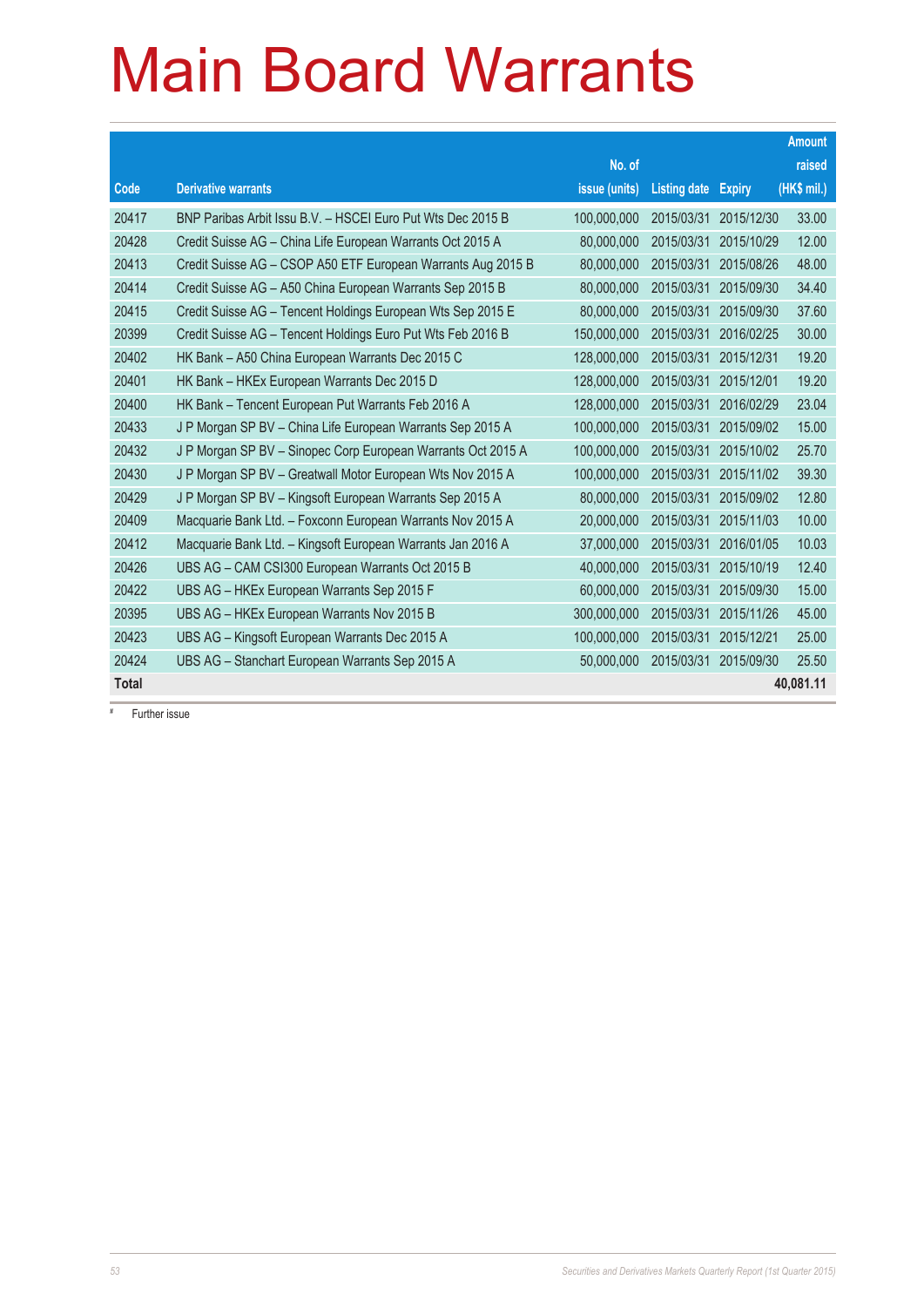# Main Board Debt Securities

### **Debt Securities Trading Statistics**

|      |                |                                 | <b>Turnover value</b>    |
|------|----------------|---------------------------------|--------------------------|
|      |                | Exchange fund notes (HK\$ mil.) | Market total (HK\$ mil.) |
| 2014 | Q1             | -                               | 695.99                   |
|      | Q <sub>2</sub> | -                               | 711.36                   |
|      | Q <sub>3</sub> | -                               | 3,414.81                 |
|      | Q <sub>4</sub> | -                               | 1,264.59                 |
| 2015 | Q1             | -                               | 1,023.80                 |

### **Debt Securities Nominal Value**

|      |    | No. of issues | Nominal value (HK\$ mil.) |
|------|----|---------------|---------------------------|
| 2014 | Q1 | 456           | 1,541,903.06              |
|      | Q2 | 531           | 1,839,650.08              |
|      | Q3 | 578           | 1,990,202.04              |
|      | Q4 | 640           | 2,221,339.57              |
| 2015 | Q1 | 665           | 2,393,288.98              |

### **New Listing Statistics – Debt Securities**

|      |                | No. of newly listed debt securities | Amount raised (HK\$ mil.) |
|------|----------------|-------------------------------------|---------------------------|
| 2014 | Q1             | 62                                  | 175,574.56                |
|      | Q2             | 83                                  | 318,930.32                |
|      | Q <sub>3</sub> | 61                                  | 199,702.38                |
|      | Q4             | 75                                  | 267,144.56                |
| 2015 | Q1             | 38                                  | 186,536.69                |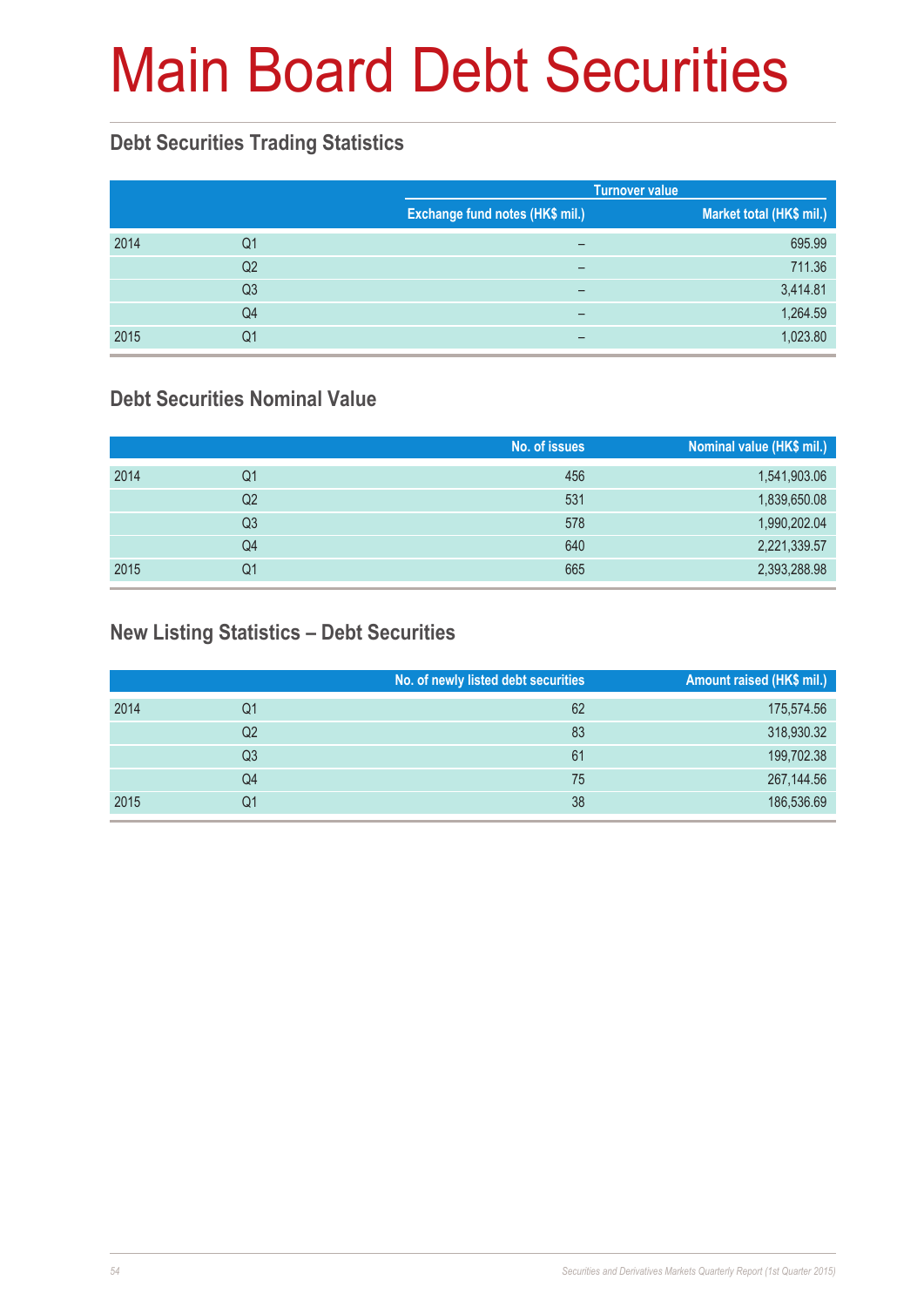# Main Board Debt Securities

#### **Newly Listed Debt Securities**

for 1st quarter 2015

|         |                                                                                 |                  |               |                     |                 | <b>Amount raised</b> |
|---------|---------------------------------------------------------------------------------|------------------|---------------|---------------------|-----------------|----------------------|
| Code    | <b>Debt securities</b>                                                          | <b>Principal</b> |               | <b>Listing date</b> | <b>Maturity</b> | $(HK$$ mil.)         |
| 05855#  | Skyfame Realty (Holdings) Ltd. 0.10% Bonds 2031                                 | <b>HKD</b>       | 20,000,000    | 2015/01/09          | 2031/11/14      |                      |
| 06016#  | CIFI Holdings (Group) Co. Ltd. 8.875% Senior Notes 2019                         | <b>USD</b>       | 200,000,000   | 2015/01/12          | 2019/01/27      | 1,591.20             |
| 04221#  | The Govt of the HKSAR of the PRC 2.22% Bonds 2024                               | <b>HKD</b>       | 2,000,000,000 | 2015/01/16          | 2024/08/07      | 2,071.40             |
| 05856   | Bank of Communications Co., Ltd. Hong Kong Branch 2.50% Notes 2018              | <b>USD</b>       | 750,000,000   | 2015/01/19          | 2018/01/16      | 5,828.00             |
| 05857   | Huarong Finance II Co., Ltd. 3.50% Guaranteed Notes 2018                        | <b>USD</b>       | 600,000,000   | 2015/01/19          | 2018/01/16      | 4,656.13             |
| 05858   | Huarong Finance II Co., Ltd. 4.50% Guaranteed Notes 2020                        | <b>USD</b>       | 1,200,000,000 | 2015/01/19          | 2020/01/16      | 9,318.16             |
| 05859   | Huarong Finance II Co., Ltd. 5.50% Guaranteed Notes 2025                        | <b>USD</b>       | 1,400,000,000 | 2015/01/19          | 2025/01/16      | 10,822.49            |
| 05860   | State Elite Global Ltd. 3.125% Notes 2020                                       | <b>USD</b>       | 700,000,000   | 2015/01/21          | 2020/01/20      | 5,447.72             |
| 05861   | China Shenhua Overseas Capital Co. Ltd. 2.50% Bonds 2018                        | <b>USD</b>       | 500,000,000   | 2015/01/21          | 2018/01/20      | 3,886.24             |
| 05862   | China Shenhua Overseas Capital Co. Ltd. 3.125% Bonds 2020                       | <b>USD</b>       | 500,000,000   | 2015/01/21          | 2020/01/20      | 3,885.53             |
| 05863   | China Shenhua Overseas Capital Co. Ltd. 3.875% Bonds 2025                       | <b>USD</b>       | 500,000,000   | 2015/01/21          | 2025/01/20      | 3,863.97             |
| 05864   | Hong Kong Mortgage Corporation Ltd., The FR Notes 2016A                         | GBP              | 200,000,000   | 2015/01/23          | 2016/01/22      | 2,347.77             |
| 05855#  | Skyfame Realty (Holdings) Ltd. 0.10% Bonds 2031                                 | <b>HKD</b>       | 20,000,000    | 2015/01/26          | 2031/11/14      |                      |
| 05865   | Hong Kong Mortgage Corporation Ltd., The FR Notes 2016B                         | GBP              | 50,000,000    | 2015/01/28          | 2016/01/27      | 584.75               |
| 05866   | Baosteel Financing 2015 Pty Ltd. 3.875% Guar. Bonds 2020                        | <b>USD</b>       | 500,000,000   | 2015/01/29          | 2020/01/28      | 3,880.03             |
| 05867   | Haitong International Finance 2015 Ltd. 4.20% Guar. Bonds 2020                  | <b>USD</b>       | 700,000,000   | 2015/01/30          | 2020/07/29      | 5,383.18             |
| 05868   | Sino-Ocean Land Treasure Finance II Ltd. 4.45% Guar. Notes 2020                 | <b>USD</b>       | 700,000,000   | 2015/02/05          | 2020/02/04      | 5,394.81             |
| 05869   | Sino-Ocean Land Treasure Finance II Ltd. 5.95% Guar. Notes 2027                 | <b>USD</b>       | 500,000,000   | 2015/02/05          | 2027/02/04      | 3,850.75             |
| 05870   | CAR Inc. 6.125% Senior Notes 2020                                               | <b>USD</b>       | 500,000,000   | 2015/02/05          | 2020/02/04      | 3,858.82             |
| 04225   | The Govt of the HKSAR of the PRC 1.06% Bonds 2020                               | <b>HKD</b>       | 1,500,000,000 | 2015/02/06          | 2020/02/05      | 1,487.85             |
| 05855 # | Skyfame Realty (Holdings) Ltd. 0.10% Bonds 2031                                 | <b>HKD</b>       | 10,000,000    | 2015/02/06          | 2031/11/14      |                      |
| 05871   | China Construction Bank (Asia) Corporation Ltd. 1.50% Notes 2020                | <b>EUR</b>       | 500,000,000   | 2015/02/12          | 2020/02/11      | 4,385.68             |
| 05872   | Tencent Holdings Ltd. 2.875% Senior Notes 2020                                  | <b>USD</b>       | 1,100,000,000 | 2015/02/12          | 2020/02/11      | 8,562.59             |
| 05873   | Tencent Holdings Ltd. 3.80% Senior Notes 2025                                   | <b>USD</b>       | 900,000,000   | 2015/02/12          | 2025/02/11      | 6,992.27             |
| 05874   | Hongkong International (Qingdao) Co. Ltd. 4.75% Bonds 2020                      | <b>USD</b>       | 500,000,000   | 2015/02/13          | 2020/02/12      | 3,861.12             |
| 05875   | Hongkong International (Qingdao) Co. Ltd. 5.95% Bonds 2025                      | <b>USD</b>       | 300,000,000   | 2015/02/13          | 2025/02/12      | 2,305.44             |
| 05821#  | Skyfame Realty (Holdings) Ltd. 0.10% Bonds 2024                                 | <b>HKD</b>       | 20,000,000    | 2015/02/16          | 2024/09/12      |                      |
| 05969 # | Greentown China Holdings Ltd. 8% Senior Notes 2019                              | <b>USD</b>       | 200,000,000   | 2015/02/16          | 2019/03/24      | 1,507.09             |
| 05821#  | Skyfame Realty (Holdings) Ltd. 0.10% Bonds 2024                                 | <b>HKD</b>       | 20,000,000    | 2015/02/17          | 2024/09/12      |                      |
| 05855 # | Skyfame Realty (Holdings) Ltd. 0.10% Bonds 2031                                 | <b>HKD</b>       | 20,000,000    | 2015/02/17          | 2031/11/14      |                      |
| 05876   | CSSC Capital 2015 Ltd. 1.70% Credit Enhanced Bonds 2018                         | <b>EUR</b>       | 500,000,000   | 2015/02/18          | 2018/02/19      | 4,391.31             |
| 85711   | Asia Pacific Ports Development Co. Ltd. 4.50% Credit Enhanced<br>CNY Bonds 2018 | <b>RMB</b>       | 800,000,000   | 2015/02/18          | 2018/02/17      | 993.12               |
| 04059   | Hong Kong Monetary Authority 0.43% Exchange Fund Notes 2017                     | <b>HKD</b>       | 1,200,000,000 | 2015/02/23          | 2017/02/20      | 1,197.36             |
| 05877   | Bao-Trans Enterprises Ltd. 1.625% Bonds 2018                                    | <b>EUR</b>       | 500,000,000   | 2015/02/24          | 2018/02/23      | 4,398.24             |
| 05821#  | Skyfame Realty (Holdings) Ltd. 0.10% Bonds 2024                                 | <b>HKD</b>       | 10,000,000    | 2015/02/24          | 2024/09/12      |                      |
| 05855 # | Skyfame Realty (Holdings) Ltd. 0.10% Bonds 2031                                 | <b>HKD</b>       | 20,000,000    | 2015/02/24          | 2031/11/14      |                      |
| 85712   | Haitong International Securities Group Ltd. 4.50% CNY Notes 2018                | <b>RMB</b>       | 200,000,000   | 2015/02/27          | 2018/02/26      | 247.76               |
| 05878   | Times Property Holdings Ltd. 11.45% Senior Notes 2020                           | <b>USD</b>       | 280,000,000   | 2015/03/06          | 2020/03/05      | 2,169.80             |
| 85713   | Golden Bauhinia Investment Holdings Co. Ltd. 6.50% Guar. CNY Bonds 2018         | <b>RMB</b>       | 300,000,000   | 2015/03/06          | 2018/03/05      | 368.47               |
| 05880   | China Shanshui Cement Group Ltd. 7.50% Senior Notes 2020                        | <b>USD</b>       | 500,000,000   | 2015/03/11          | 2020/03/10      | 3,860.22             |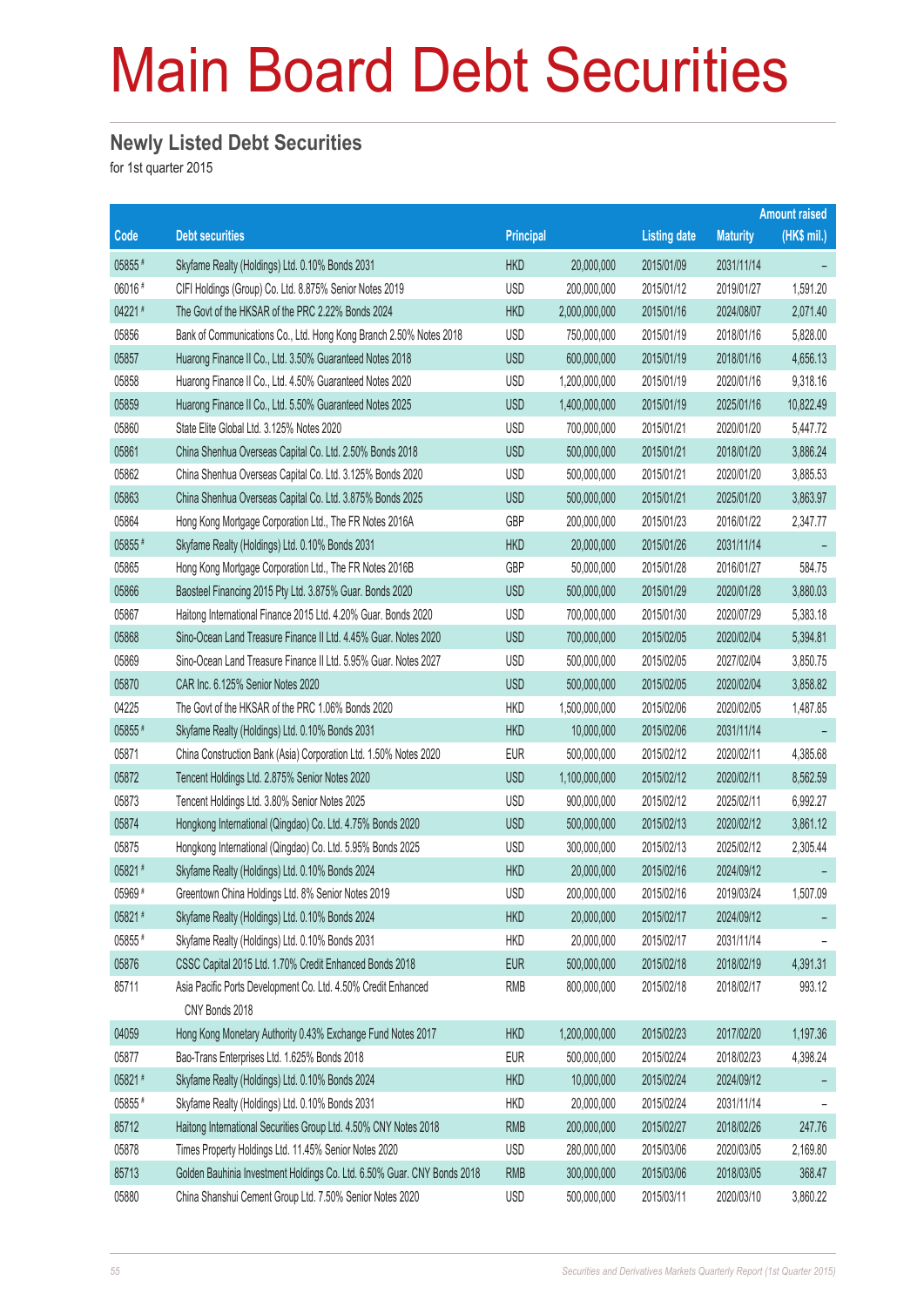# Main Board Debt Securities

|           |                                                               |                  |               |                     |                 | <b>Amount raised</b> |
|-----------|---------------------------------------------------------------|------------------|---------------|---------------------|-----------------|----------------------|
| Code      | <b>Debt securities</b>                                        | <b>Principal</b> |               | <b>Listing date</b> | <b>Maturity</b> | (HK\$ mil.)          |
| 05879     | AIA Group Ltd. 3.20% Notes 2025                               | <b>USD</b>       | 750,000,000   | 2015/03/12          | 2025/03/11      | 5,842.57             |
| 04216 #   | The Govt of the HKSAR of the PRC 0.61% Bonds 2018             | <b>HKD</b>       | 4,400,000,000 | 2015/03/13          | 2018/02/05      | 4,348.96             |
| 05855#    | Skyfame Realty (Holdings) Ltd. 0.10% Bonds 2031               | <b>HKD</b>       | 20,000,000    | 2015/03/16          | 2031/11/14      |                      |
| 05881     | Hong Kong Mortgage Corporation Ltd., The FR Notes 2016B       | GBP              | 200,000,000   | 2015/03/17          | 2016/03/16      | 2,291.00             |
| 05883     | ICBCIL Finance Co. Ltd. 2.625% Notes 2018                     | <b>USD</b>       | 400,000,000   | 2015/03/18          | 2018/03/19      | 3,104.18             |
| 05884     | ICBCIL Finance Co. Ltd. 3.25% Notes 2020                      | <b>USD</b>       | 600,000,000   | 2015/03/18          | 2020/03/17      | 4,631.19             |
| 05882     | PETRONAS Global Sukuk Ltd. Trust Certificate 2020             | <b>USD</b>       | 1,250,000,000 | 2015/03/19          | 2020/03/18      | 9,750.00             |
| 05885     | PETRONAS Capital Ltd. 3.125% Guaranteed Notes 2022            | <b>USD</b>       | 750,000,000   | 2015/03/19          | 2022/03/18      | 5,814.32             |
| 05886     | PETRONAS Capital Ltd. 3.50% Guaranteed Notes 2025             | <b>USD</b>       | 1,500,000,000 | 2015/03/19          | 2025/03/18      | 11,597.63            |
| 05887     | PETRONAS Capital Ltd. 4.50% Guaranteed Notes 2045             | <b>USD</b>       | 1,500,000,000 | 2015/03/19          | 2045/03/18      | 11,555.75            |
| 05888     | Eastern Creation II Investment Holdings Ltd. 1.00% Notes 2018 | <b>EUR</b>       | 500,000,000   | 2015/03/20          | 2018/03/19      | 4,201.88             |
| $05855*$  | Skyfame Realty (Holdings) Ltd. 0.10% Bonds 2031               | <b>HKD</b>       | 20,000,000    | 2015/03/25          | 2031/11/14      |                      |
| $05855$ # | Skyfame Realty (Holdings) Ltd. 0.10% Bonds 2031               | <b>HKD</b>       | 40,000,000    | 2015/03/31          | 2031/11/14      |                      |
| Total     |                                                               |                  |               |                     |                 | 186,536.69           |

# Further issue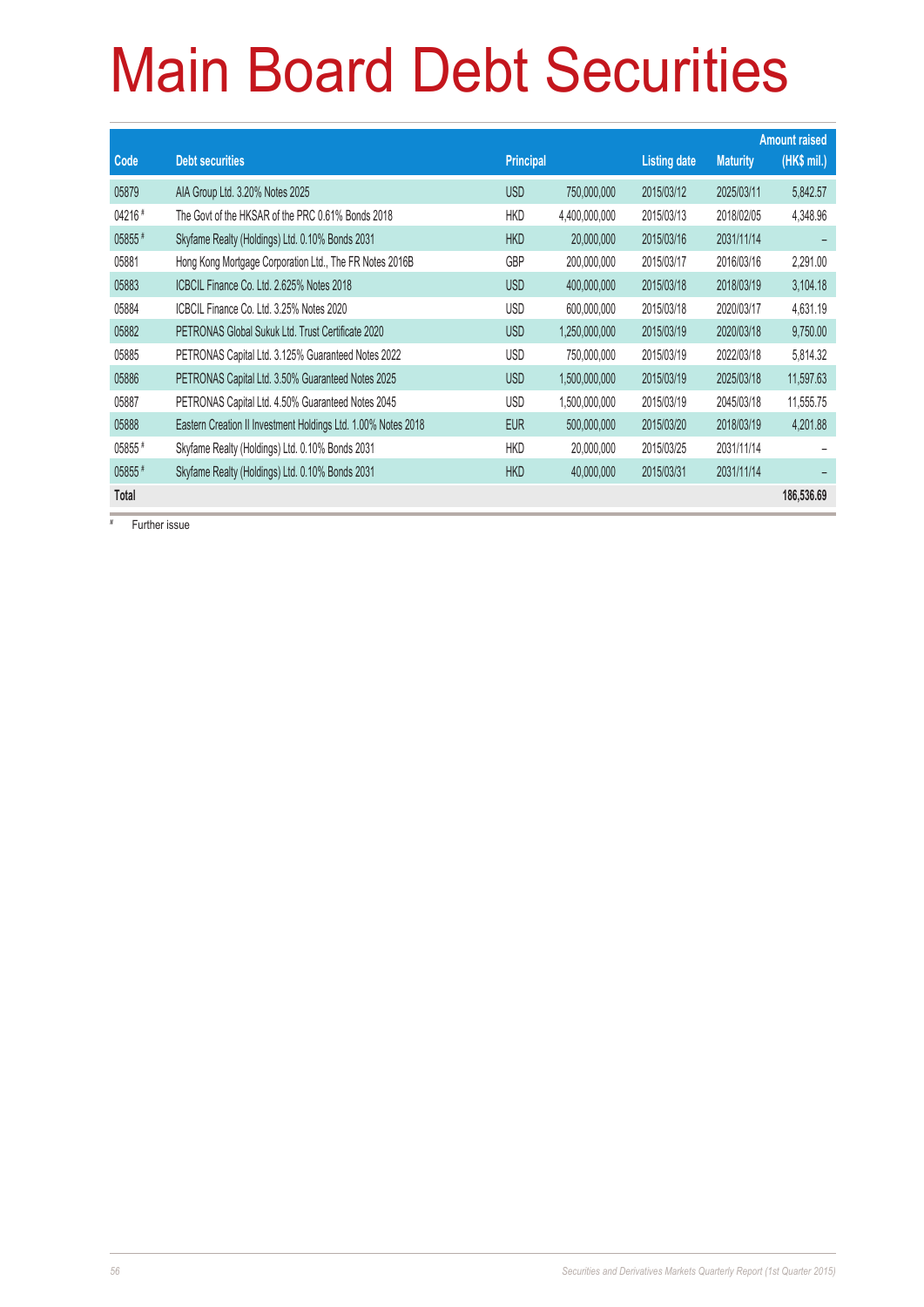# Main Board Unit Trusts and Mutual Funds

### **Unit Trusts and Mutual Funds Trading Statistics**

|      |                | <b>Exchange</b><br><b>Traded</b><br>Fund (ETF)<br>(HK\$ mil.) | <b>Real Estate</b><br><b>Investment</b><br><b>Trusts (REITs)</b><br>(HK\$ mil.) | <b>Others</b><br>(HK\$ mil.) | <b>Total</b><br>(HK\$ mil.) | $%$ of<br>market total |
|------|----------------|---------------------------------------------------------------|---------------------------------------------------------------------------------|------------------------------|-----------------------------|------------------------|
| 2014 | Q <sub>1</sub> | 166,595.89                                                    | 12,531.06                                                                       | 52.35                        | 179,179.30                  | 4.37                   |
|      | Q <sub>2</sub> | 134,427.45                                                    | 12,993.49                                                                       | 36.04                        | 147,456.99                  | 4.31                   |
|      | Q <sub>3</sub> | 350,528.48                                                    | 17,291.58                                                                       | 78.56                        | 367,898.62                  | 8.18                   |
|      | Q4             | 516,125.20                                                    | 24,602.84                                                                       | 100.91                       | 540,828.95                  | 10.88                  |
| 2015 | Q <sub>1</sub> | 534,465.77                                                    | 20,224.94                                                                       | 146.89                       | 554,837.60                  | 10.59                  |

Note: Turnover value traded in non-HKD currency securities have been included.

### **Unit Trusts and Mutual Funds Market Value**

|      |                | No. of<br><b>issues</b> | <b>Exchange</b><br><b>Traded</b><br><b>Funds (ETF)</b><br>(HK\$ mil.) | No. of<br><b>issues</b> | <b>Real Estate</b><br><b>Investment</b><br><b>Trusts</b><br>(REITs)<br>(HK\$ mil.) | No. of<br><b>issues</b> | <b>Others</b><br>(HK\$ mil.) | No. of<br><b>issues</b> | <b>Total</b><br>(HK\$ mil.) |
|------|----------------|-------------------------|-----------------------------------------------------------------------|-------------------------|------------------------------------------------------------------------------------|-------------------------|------------------------------|-------------------------|-----------------------------|
| 2014 | Q <sub>1</sub> | 119                     | 539,592.84                                                            | 11                      | 175,108.28                                                                         |                         | 1,246.28                     | 131                     | 715,947.41                  |
|      | Q <sub>2</sub> | 124                     | 550,831.24                                                            | 11                      | 185,309.13                                                                         |                         | 1,239.99                     | 136                     | 737,380.36                  |
|      | Q <sub>3</sub> | 121                     | 582,204.26                                                            | 11                      | 191,896.58                                                                         | 1                       | 1,418.33                     | 133                     | 775,519.16                  |
|      | Q <sub>4</sub> | 122                     | 559,491.12                                                            | 11                      | 205,636.83                                                                         |                         | 1,764.52                     | 134                     | 766,892.47                  |
| 2015 | Q <sub>1</sub> | 126                     | 566,607.94                                                            | 11                      | 207,324.24                                                                         | ◢                       | 2,077.14                     | 138                     | 776,009.32                  |

### **New Listing Unit Trust and Mutual Funds Statistics**

|      |                | No. of newly listed<br>unit trust and mutual funds | <b>Funds raised</b><br>(HK\$ mil.) |
|------|----------------|----------------------------------------------------|------------------------------------|
| 2014 | Q1             |                                                    |                                    |
|      | Q2             |                                                    |                                    |
|      | Q <sub>3</sub> |                                                    | 487.50                             |
|      | Q4             |                                                    |                                    |
| 2015 | Q1             |                                                    |                                    |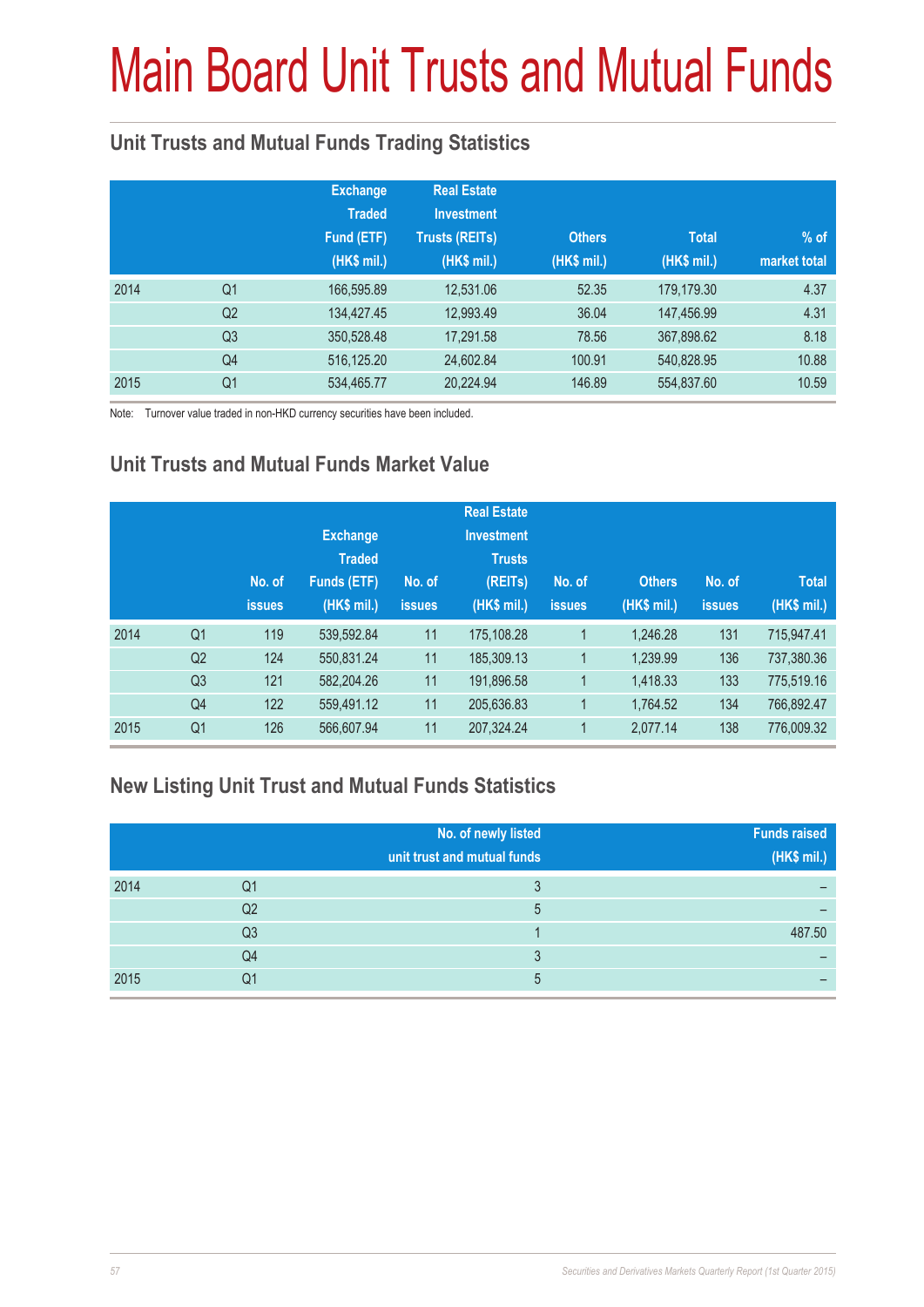# Main Board Unit Trusts and Mutual Funds

#### **Newly Listed Unit Trust and Mutual Funds**

for 1st quarter 2015

|             |                                    |                                  |                           |                   | <b>Amount raised</b> | <b>Subscription</b> |                     |
|-------------|------------------------------------|----------------------------------|---------------------------|-------------------|----------------------|---------------------|---------------------|
| Code        | <b>Unit trust and Mutual funds</b> | <b>Fund manager</b>              | <b>Issue price (HK\$)</b> | No. of unit offer | $(HKS$ mil.)         | rate (times)        | <b>Listing date</b> |
| 83122/03122 | CSOP China Ultra Short-Term        | CSOP Asset Management Limited    | n.a.                      | n.a.              | n.a.                 | n.a.                | 2015/01/20          |
|             | <b>Bond FTF</b>                    |                                  |                           |                   |                      |                     |                     |
| 03021       | CSOP MSCI T50 ETF                  | CSOP Asset Management Limited    | n.a.                      | n.a.              | n.a.                 | n.a.                | 2015/01/21          |
| 03124       | <b>KODEX HSI Futures ETF</b>       | Samsung Asset Management         | n.a.                      | n.a.              | n.a.                 | n.a.                | 2015/02/12          |
|             |                                    | (Hong Kong) Limited              |                           |                   |                      |                     |                     |
| 03134       | KODEX HSI Futures RMB FX ETF       | Samsung Asset Management         | n.a.                      | n.a.              | n.a.                 | n.a.                | 2015/02/12          |
|             |                                    | (Hong Kong) Limited              |                           |                   |                      |                     |                     |
| 83095/03095 | Value China A-Share ETF            | Value Partners Hong Kong Limited | n.a.                      | n.a.              | n.a.                 | n.a.                | 2015/03/24          |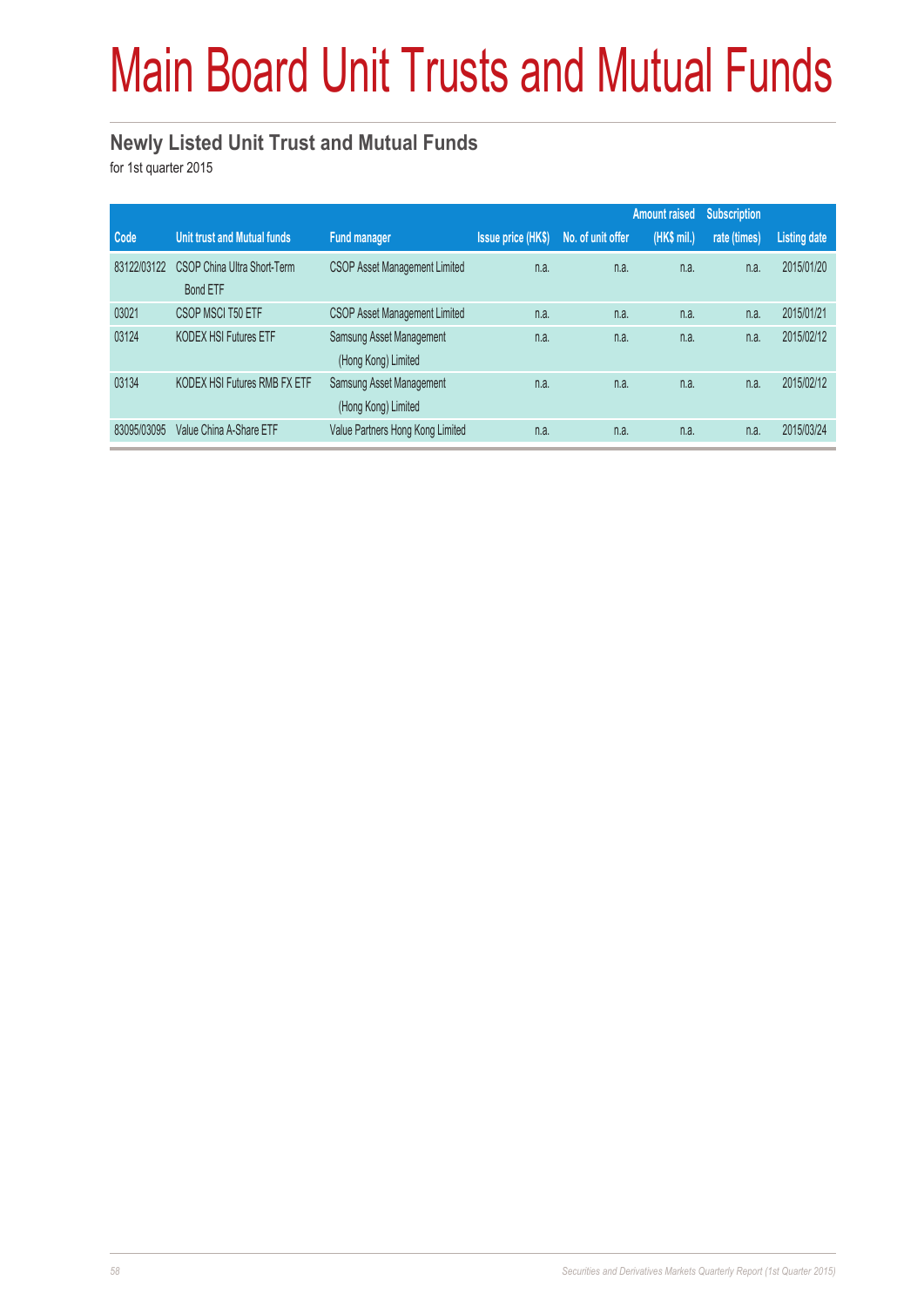#### **Callable Bull/Bear Contracts Trading Statistics**

|      |                | <b>Number</b> | <b>Market value</b> | <b>Turnover value</b> |
|------|----------------|---------------|---------------------|-----------------------|
|      |                |               | (HK\$ mil.)         | (HK\$ mil.)           |
| 2014 | Q1             | 1.799         | 59,586.41           | 310,519.71            |
|      | Q <sub>2</sub> | 1,846         | 52,720.61           | 244,418.59            |
|      | Q <sub>3</sub> | 1,918         | 61,358.71           | 338,575.61            |
|      | Q4             | 1,579         | 55,419.48           | 336,442.50            |
| 2015 | Q1             | 1,641         | 51,783.06           | 379,789.64            |

#### **New Listings Callable Bull/Bear Contracts Statistics**

|      |    | No. of newly listed CBBC | Amount raised (HK\$ mil.) |
|------|----|--------------------------|---------------------------|
| 2014 | Q1 | 3,115                    | 146,272.13                |
|      | Q2 | 2,079                    | 93,001.85                 |
|      | Q3 | 2,307                    | 111,530.32                |
|      | Q4 | 2,482                    | 122,022.54                |
| 2015 | Q1 | 2,287                    | 101,545.07                |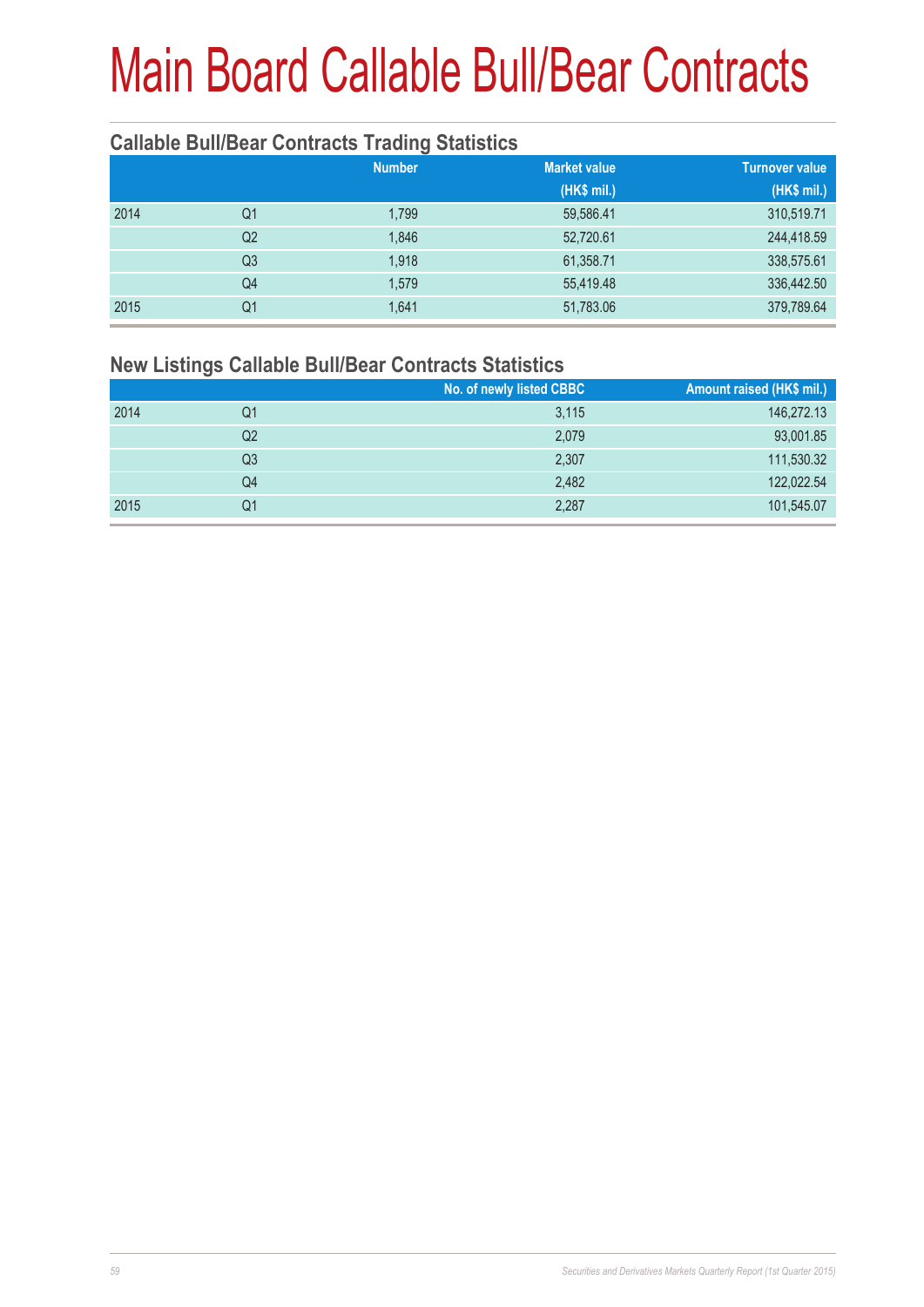#### **Newly Listed Callable Bull/Bear Contracts**

for 1st quarter 2015

|       |                                                          | No. of        |                     |               | <b>Amount raised</b> |
|-------|----------------------------------------------------------|---------------|---------------------|---------------|----------------------|
| Code  | <b>Callable Bull/Bear Contracts</b>                      | issue (units) | <b>Listing date</b> | <b>Expiry</b> | (HK\$ mil.)          |
| 67484 | BNP Paribas Arbit Issu B.V. - HSI R Bull CBBC Dec 2015 Y | 200,000,000   | 2015/01/02          | 2015/12/30    | 50.00                |
| 67478 | Credit Suisse AG - HSI R Bull CBBC Jun 2015 G            | 238,000,000   | 2015/01/02          | 2015/06/29    | 59.50                |
| 67494 | Credit Suisse AG - HSI R Bull CBBC Jun 2015 H            | 238,000,000   | 2015/01/02          | 2015/06/29    | 59.50                |
| 67476 | Credit Suisse AG - HSI R Bull CBBC Jun 2015 P            | 238,000,000   | 2015/01/02          | 2015/06/29    | 59.50                |
| 67477 | Credit Suisse AG - HSI R Bull CBBC Jun 2015 Q            | 238,000,000   | 2015/01/02          | 2015/06/29    | 59.50                |
| 67459 | Credit Suisse AG - HSI R Bull CBBC Aug 2015 Q            | 238,000,000   | 2015/01/02          | 2015/08/28    | 59.50                |
| 67449 | Credit Suisse AG - HSI R Bear CBBC May 2015 E            | 238,000,000   | 2015/01/02          | 2015/05/28    | 59.50                |
| 67496 | Credit Suisse AG - HSI R Bear CBBC May 2015 F            | 238,000,000   | 2015/01/02          | 2015/05/28    | 59.50                |
| 67497 | Credit Suisse AG - HSI R Bear CBBC May 2015 N            | 238,000,000   | 2015/01/02          | 2015/05/28    | 59.50                |
| 67461 | Credit Suisse AG - HSI R Bear CBBC Jun 2015 L            | 238,000,000   | 2015/01/02          | 2015/06/29    | 59.50                |
| 67468 | Credit Suisse AG - HSI R Bear CBBC Jun 2015 M            | 238,000,000   | 2015/01/02          | 2015/06/29    | 59.50                |
| 67469 | Credit Suisse AG - HSI R Bear CBBC Jun 2015 N            | 238,000,000   | 2015/01/02          | 2015/06/29    | 59.50                |
| 67473 | Credit Suisse AG - HSI R Bear CBBC Jun 2015 O            | 238,000,000   | 2015/01/02          | 2015/06/29    | 59.50                |
| 67465 | Credit Suisse AG - HSI R Bear CBBC Jul 2015 H            | 238,000,000   | 2015/01/02          | 2015/07/30    | 59.50                |
| 67470 | Credit Suisse AG - HSI R Bear CBBC Jul 2015 I            | 238,000,000   | 2015/01/02          | 2015/07/30    | 59.50                |
| 67475 | Credit Suisse AG - HSI R Bear CBBC Jul 2015 J            | 238,000,000   | 2015/01/02          | 2015/07/30    | 59.50                |
| 67454 | Bank of East Asia - A50 China R Bull CBBC Jan 2016 B     | 50,000,000    | 2015/01/02          | 2016/01/27    | 12.50                |
| 67504 | Bank of East Asia - Galaxy Ent R Bull CBBC Aug 2015 B    | 120,000,000   | 2015/01/02          | 2015/08/28    | 30.00                |
| 67453 | Bank of East Asia - Hutchison R Bull CBBC Aug 2015 A     | 50,000,000    | 2015/01/02          | 2015/08/06    | 12.50                |
| 67452 | Bank of East Asia - Hutchison R Bull CBBC Dec 2015 A     | 50,000,000    | 2015/01/02          | 2015/12/22    | 12.50                |
| 67511 | Bank of East Asia - Sands China R Bull CBBC Nov 2015 A   | 120,000,000   | 2015/01/02          | 2015/11/30    | 30.00                |
| 67420 | HK Bank - BOCL R Bull CBBC Sep 2015 B                    | 80,000,000    | 2015/01/02          | 2015/09/30    | 20.00                |
| 67399 | HK Bank - CSOP A50 ETF R Bull CBBC Oct 2015 A            | 200,000,000   | 2015/01/02          | 2015/10/30    | 50.00                |
| 67401 | HK Bank - CSOP A50 ETF R Bull CBBC Oct 2015 B            | 200,000,000   | 2015/01/02          | 2015/10/30    | 50.00                |
| 67400 | HK Bank - CSOP A50 ETF R Bull CBBC Nov 2015 A            | 200,000,000   | 2015/01/02          | 2015/11/30    | 50.00                |
| 67389 | HK Bank - CSOP A50 ETF R Bear CBBC Aug 2015 C            | 40,000,000    | 2015/01/02          | 2015/08/03    | 10.00                |
| 67388 | HK Bank - A50 R Bull CBBC Jun 2015 D                     | 200,000,000   | 2015/01/02          | 2015/06/29    | 50.00                |
| 67385 | HK Bank - A50 R Bull CBBC Sep 2015 D                     | 200,000,000   | 2015/01/02          | 2015/09/21    | 50.00                |
| 67384 | HK Bank - A50 R Bull CBBC Dec 2015 E                     | 200,000,000   | 2015/01/02          | 2015/12/28    | 50.00                |
| 67411 | HK Bank - HSCEI R Bull CBBC Jun 2015 E                   | 100,000,000   | 2015/01/02          | 2015/06/29    | 25.00                |
| 67405 | HK Bank - HSCEI R Bull CBBC Jul 2015 H                   | 100,000,000   | 2015/01/02          | 2015/07/30    | 25.00                |
| 67404 | HK Bank - HSCEI R Bull CBBC Aug 2015 C                   | 100,000,000   | 2015/01/02          | 2015/08/28    | 25.00                |
| 67412 | HK Bank - HSCEI R Bear CBBC Oct 2015 B                   | 68,000,000    | 2015/01/02          | 2015/10/29    | 17.00                |
| 67397 | HK Bank - HSI R Bull CBBC Aug 2015 P                     | 100,000,000   | 2015/01/02          | 2015/08/28    | 25.00                |
| 67396 | HK Bank - HSI R Bull CBBC Sep 2015 G                     | 100,000,000   | 2015/01/02          | 2015/09/29    | 25.00                |
| 67427 | HK Bank - Ping An R Bull CBBC Oct 2015 D                 | 120,000,000   | 2015/01/02          | 2015/10/30    | 30.00                |
| 67430 | HK Bank - Ping An R Bull CBBC Nov 2015 G                 | 120,000,000   | 2015/01/02          | 2015/11/23    | 30.00                |
| 67416 | HK Bank - TCH R Bull CBBC Nov 2015 B                     | 100,000,000   | 2015/01/02          | 2015/11/16    | 25.00                |
| 67415 | HK Bank - TCH R Bull CBBC Dec 2015 A                     | 100,000,000   | 2015/01/02          | 2015/12/07    | 25.00                |
| 67431 | J P Morgan SP BV - HSI R Bull CBBC Jul 2015 H            | 300,000,000   | 2015/01/02          | 2015/07/30    | 75.00                |
| 67506 | J P Morgan SP BV - HSI R Bull CBBC Jul 2015 M            | 300,000,000   | 2015/01/02          | 2015/07/30    | 75.00                |
| 67508 | J P Morgan SP BV - HSI R Bear CBBC Apr 2015 W            | 300,000,000   | 2015/01/02          | 2015/04/29    | 75.00                |
| 67509 | J P Morgan SP BV - HSI R Bear CBBC Apr 2015 X            | 300,000,000   | 2015/01/02          | 2015/04/29    | 75.00                |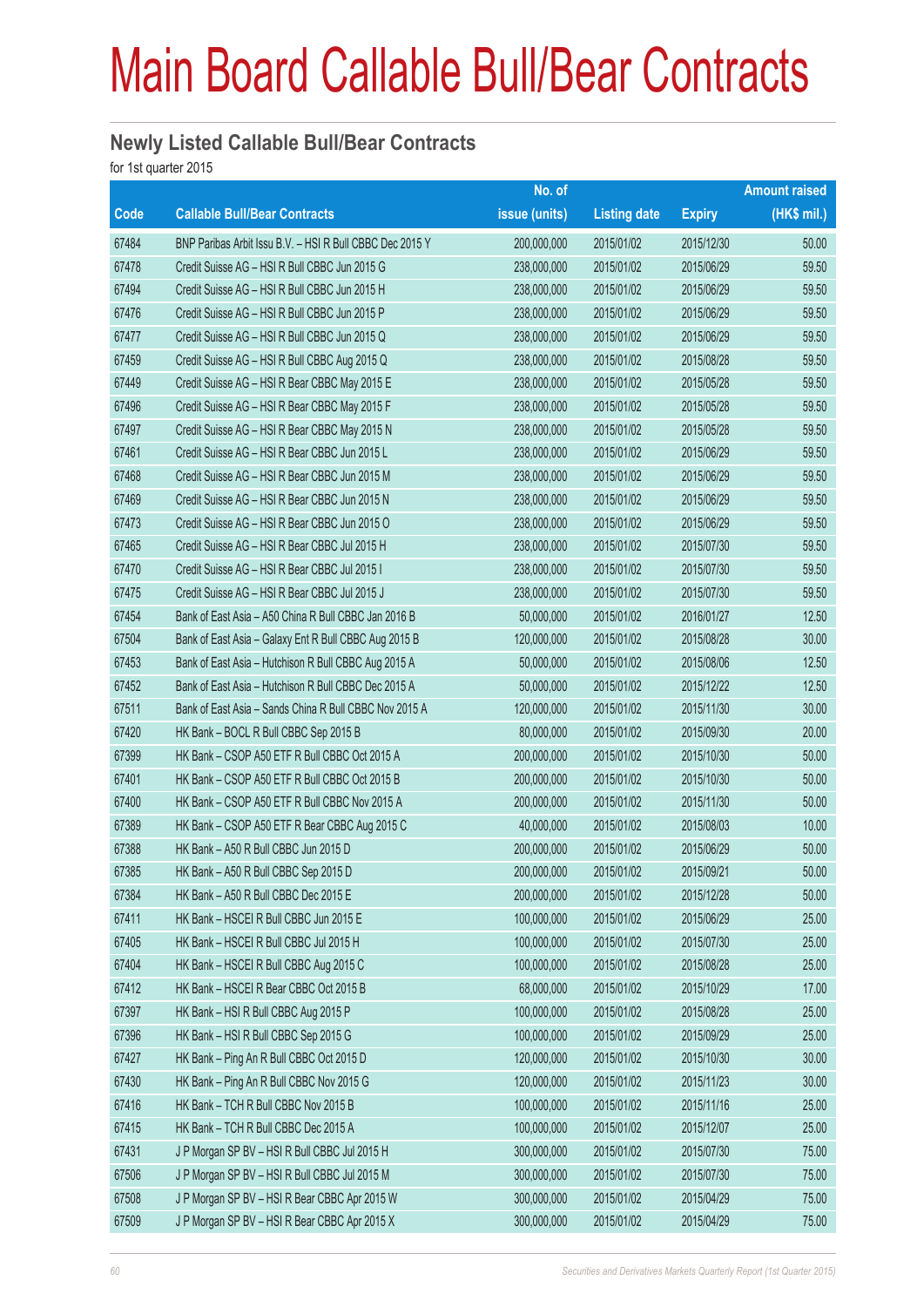|             |                                                                 | No. of        |                     |               | <b>Amount raised</b> |
|-------------|-----------------------------------------------------------------|---------------|---------------------|---------------|----------------------|
| <b>Code</b> | <b>Callable Bull/Bear Contracts</b>                             | issue (units) | <b>Listing date</b> | <b>Expiry</b> | $(HK$$ mil.)         |
| 67451       | Standard Chartered Bank - HSI R Bull CBBC Jun 2015 K            | 100,000,000   | 2015/01/02          | 2015/06/29    | 25.00                |
| 67450       | Standard Chartered Bank - HSI R Bear CBBC Apr 2015 M            | 120,000,000   | 2015/01/02          | 2015/04/29    | 30.00                |
| 67435       | SGA Societe Generale Acceptance N.V. - HSI R Bull CBBC Jul 15 O | 200,000,000   | 2015/01/02          | 2015/07/30    | 50.00                |
| 67433       | SGA Societe Generale Acceptance N.V. - HSI R Bull CBBC Aug 15 C | 400,000,000   | 2015/01/02          | 2015/08/28    | 100.00               |
| 67434       | SGA Societe Generale Acceptance N.V. - HSI R Bull CBBC Aug 15 D | 400,000,000   | 2015/01/02          | 2015/08/28    | 100.00               |
| 67443       | SGA Societe Generale Acceptance N.V. - HSI R Bear CBBC Apr 15 P | 200,000,000   | 2015/01/02          | 2015/04/29    | 50.00                |
| 67486       | UBS AG - HSI R Bull CBBC Jun 2015 A                             | 300,000,000   | 2015/01/02          | 2015/06/29    | 75.00                |
| 67485       | UBS AG - HSI R Bull CBBC Jun 2015 V                             | 300,000,000   | 2015/01/02          | 2015/06/29    | 75.00                |
| 67493       | UBS AG - HSI R Bull CBBC Aug 2015 H                             | 300,000,000   | 2015/01/02          | 2015/08/28    | 75.00                |
| 67444       | UBS AG - HSI R Bear CBBC Apr 2015 X                             | 350,000,000   | 2015/01/02          | 2015/04/29    | 87.50                |
| 67501       | UBS AG - HSI R Bear CBBC Apr 2015 Y                             | 300,000,000   | 2015/01/02          | 2015/04/29    | 75.00                |
| 67517       | Credit Suisse AG - HSI R Bull CBBC May 2015 W                   | 238,000,000   | 2015/01/05          | 2015/05/28    | 59.50                |
| 67519       | Credit Suisse AG - HSI R Bear CBBC May 2015 O                   | 238,000,000   | 2015/01/05          | 2015/05/28    | 59.50                |
| 67528       | J P Morgan SP BV - HSI R Bull CBBC Aug 2015 Y                   | 300,000,000   | 2015/01/05          | 2015/08/28    | 75.00                |
| 67534       | J P Morgan SP BV - HSI R Bear CBBC Apr 2015 Y                   | 300,000,000   | 2015/01/05          | 2015/04/29    | 75.00                |
| 67512       | SGA Societe Generale Acceptance N.V. - HSI R Bear CBBC May 15 E | 200,000,000   | 2015/01/05          | 2015/05/28    | 50.00                |
| 67537       | UBS AG - HSI R Bull CBBC May 2015 E                             | 350,000,000   | 2015/01/05          | 2015/05/28    | 87.50                |
| 67536       | UBS AG - HSI R Bull CBBC Aug 2015 I                             | 300,000,000   | 2015/01/05          | 2015/08/28    | 75.00                |
| 67513       | UBS AG - HSI R Bear CBBC Apr 2015 Z                             | 300,000,000   | 2015/01/05          | 2015/04/29    | 75.00                |
| 67515       | UBS AG - HSI R Bear CBBC Jun 2015 O                             | 350,000,000   | 2015/01/05          | 2015/06/29    | 87.50                |
| 67658       | BNP Paribas Arbit Issu B.V. - HSI R Bull CBBC Dec 2015 B        | 200,000,000   | 2015/01/06          | 2015/12/30    | 50.00                |
| 67657       | BNP Paribas Arbit Issu B.V. - HSI R Bull CBBC Dec 2015 Z        | 200,000,000   | 2015/01/06          | 2015/12/30    | 50.00                |
| 67558       | BNP Paribas Arbit Issu B.V. - HSI R Bear CBBC Jun 2015 A        | 200,000,000   | 2015/01/06          | 2015/06/29    | 50.00                |
| 67560       | BNP Paribas Arbit Issu B.V. - HSI R Bear CBBC Jun 2015 B        | 200,000,000   | 2015/01/06          | 2015/06/29    | 50.00                |
| 67561       | BNP Paribas Arbit Issu B.V. - HSI R Bear CBBC Jun 2015 C        | 200,000,000   | 2015/01/06          | 2015/06/29    | 50.00                |
| 67563       | BNP Paribas Arbit Issu B.V. - HSI R Bear CBBC Jun 2015 D        | 200,000,000   | 2015/01/06          | 2015/06/29    | 50.00                |
| 67628       | Credit Suisse AG - CSOP A50 ETF R Bull CBBC Jul 2015 D          | 60,000,000    | 2015/01/06          | 2015/07/30    | 15.00                |
| 67633       | Credit Suisse AG - CSOP A50 ETF R Bear CBBC Jun 2015 F          | 60,000,000    | 2015/01/06          | 2015/06/30    | 21.60                |
| 67637       | Credit Suisse AG - CSOP A50 ETF R Bear CBBC Jun 2015 G          | 60,000,000    | 2015/01/06          | 2015/06/30    | 27.60                |
| 67621       | Credit Suisse AG - HSI R Bull CBBC Jul 2015 S                   | 238,000,000   | 2015/01/06          | 2015/07/30    | 59.50                |
| 67674       | Credit Suisse AG - HSI R Bull CBBC Jul 2015 U                   | 238,000,000   | 2015/01/06          | 2015/07/30    | 59.50                |
| 67675       | Credit Suisse AG - HSI R Bull CBBC Jul 2015 V                   | 238,000,000   | 2015/01/06          | 2015/07/30    | 59.50                |
| 67676       | Credit Suisse AG - HSI R Bull CBBC Jul 2015 W                   | 238,000,000   | 2015/01/06          | 2015/07/30    | 59.50                |
| 67617       | Credit Suisse AG - HSI R Bull CBBC Sep 2015 D                   | 238,000,000   | 2015/01/06          | 2015/09/29    | 59.50                |
| 67589       | Credit Suisse AG - HSI R Bear CBBC May 2015 D                   | 238,000,000   | 2015/01/06          | 2015/05/28    | 59.50                |
| 67564       | Credit Suisse AG - HSI R Bear CBBC May 2015 P                   | 238,000,000   | 2015/01/06          | 2015/05/28    | 59.50                |
| 67570       | Credit Suisse AG - HSI R Bear CBBC May 2015 Q                   | 238,000,000   | 2015/01/06          | 2015/05/28    | 59.50                |
| 67572       | Credit Suisse AG - HSI R Bear CBBC May 2015 R                   | 238,000,000   | 2015/01/06          | 2015/05/28    | 59.50                |
| 67590       | Credit Suisse AG - HSI R Bear CBBC May 2015 S                   | 238,000,000   | 2015/01/06          | 2015/05/28    | 59.50                |
| 67598       | Credit Suisse AG - HSI R Bear CBBC Jun 2015 P                   | 238,000,000   | 2015/01/06          | 2015/06/29    | 59.50                |
| 67599       | Credit Suisse AG - HSI R Bear CBBC Jul 2015 K                   | 238,000,000   | 2015/01/06          | 2015/07/30    | 59.50                |
| 67601       | Credit Suisse AG - HSI R Bear CBBC Jul 2015 L                   | 238,000,000   | 2015/01/06          | 2015/07/30    | 59.50                |
| 67600       | Credit Suisse AG - HSI R Bear CBBC Aug 2015 C                   | 238,000,000   | 2015/01/06          | 2015/08/28    | 59.50                |
| 67614       | Credit Suisse AG - HSI R Bear CBBC Aug 2015 D                   | 238,000,000   | 2015/01/06          | 2015/08/28    | 59.50                |
| 67638       | Goldman Sachs SP (Asia) - HSI R Bull CBBC Apr 2015 G            | 150,000,000   | 2015/01/06          | 2015/04/29    | 37.50                |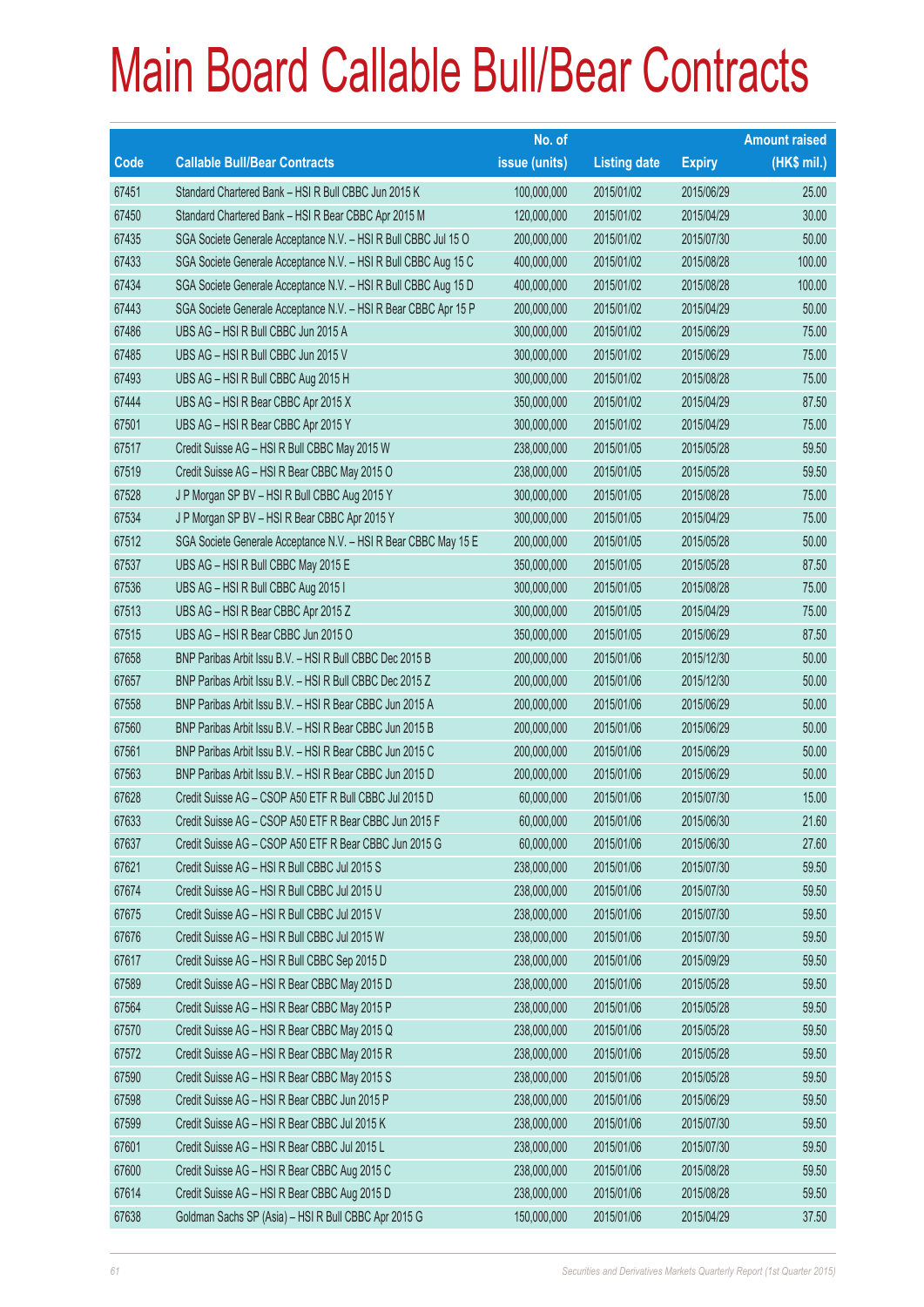|             |                                                                  | No. of        |                     |               | <b>Amount raised</b> |
|-------------|------------------------------------------------------------------|---------------|---------------------|---------------|----------------------|
| <b>Code</b> | <b>Callable Bull/Bear Contracts</b>                              | issue (units) | <b>Listing date</b> | <b>Expiry</b> | (HK\$ mil.)          |
| 67639       | Goldman Sachs SP (Asia) - HSI R Bull CBBC Apr 2015 H             | 150,000,000   | 2015/01/06          | 2015/04/29    | 37.50                |
| 67539       | HK Bank - HSCEI R Bear CBBC Dec 2015 A                           | 68,000,000    | 2015/01/06          | 2015/12/30    | 19.04                |
| 67538       | HK Bank - HSI R Bull CBBC Jun 2015 U                             | 400,000,000   | 2015/01/06          | 2015/06/29    | 100.00               |
| 67656       | J P Morgan SP BV - HSI R Bull CBBC Jun 2015 R                    | 200,000,000   | 2015/01/06          | 2015/06/29    | 50.00                |
| 67654       | J P Morgan SP BV - HSI R Bull CBBC Aug 2015 H                    | 200,000,000   | 2015/01/06          | 2015/08/28    | 50.00                |
| 67652       | J P Morgan SP BV - HSI R Bull CBBC Aug 2015 K                    | 200,000,000   | 2015/01/06          | 2015/08/28    | 50.00                |
| 67542       | J P Morgan SP BV - HSI R Bear CBBC Apr 2015 A                    | 300,000,000   | 2015/01/06          | 2015/04/29    | 75.00                |
| 67543       | J P Morgan SP BV - HSI R Bear CBBC Apr 2015 B                    | 300,000,000   | 2015/01/06          | 2015/04/29    | 75.00                |
| 67541       | J P Morgan SP BV - HSI R Bear CBBC Apr 2015 Z                    | 300,000,000   | 2015/01/06          | 2015/04/29    | 75.00                |
| 67663       | Standard Chartered Bank - HSI R Bull CBBC Apr 2015 V             | 100,000,000   | 2015/01/06          | 2015/04/29    | 25.00                |
| 67665       | Standard Chartered Bank - HSI R Bull CBBC Apr 2015 W             | 100,000,000   | 2015/01/06          | 2015/04/29    | 25.00                |
| 67597       | Standard Chartered Bank - HSI R Bear CBBC Apr 2015 N             | 120,000,000   | 2015/01/06          | 2015/04/29    | 30.00                |
| 67640       | SGA Societe Generale Acceptance N.V - CSA50 R Bull CBBC Nov 15 A | 100,000,000   | 2015/01/06          | 2015/11/27    | 25.00                |
| 67641       | SGA Societe Generale Acceptance N.V - CSA50 R Bear CBBC Jul 15 E | 100,000,000   | 2015/01/06          | 2015/07/30    | 25.00                |
| 67647       | SGA Societe Generale Acceptance N.V. - HSI R Bull CBBC Jul 15 S  | 200,000,000   | 2015/01/06          | 2015/07/30    | 50.00                |
| 67645       | SGA Societe Generale Acceptance N.V. - HSI R Bull CBBC Jul 15 T  | 200,000,000   | 2015/01/06          | 2015/07/30    | 50.00                |
| 67644       | SGA Societe Generale Acceptance N.V. - HSI R Bull CBBC Aug 15 E  | 400,000,000   | 2015/01/06          | 2015/08/28    | 100.00               |
| 67591       | SGA Societe Generale Acceptance N.V. - HSI R Bear CBBC May 15 F  | 200,000,000   | 2015/01/06          | 2015/05/28    | 50.00                |
| 67592       | SGA Societe Generale Acceptance N.V. - HSI R Bear CBBC May 15 G  | 200,000,000   | 2015/01/06          | 2015/05/28    | 50.00                |
| 67593       | SGA Societe Generale Acceptance N.V. - HSI R Bear CBBC May 15 H  | 400,000,000   | 2015/01/06          | 2015/05/28    | 100.00               |
| 67596       | SGA Societe Generale Acceptance N.V. - HSI R Bear CBBC May 15 I  | 400,000,000   | 2015/01/06          | 2015/05/28    | 100.00               |
| 67650       | SGA Societe Generale Acceptance N.V. - HSI R Bear CBBC Jun 15 D  | 400,000,000   | 2015/01/06          | 2015/06/29    | 100.00               |
| 67666       | UBS AG - HSI R Bull CBBC Jul 2015 P                              | 300,000,000   | 2015/01/06          | 2015/07/30    | 75.00                |
| 67669       | UBS AG - HSI R Bull CBBC Aug 2015 J                              | 300,000,000   | 2015/01/06          | 2015/08/28    | 75.00                |
| 67670       | UBS AG - HSI R Bull CBBC Aug 2015 K                              | 300,000,000   | 2015/01/06          | 2015/08/28    | 75.00                |
| 67544       | UBS AG - HSI R Bear CBBC Apr 2015 F                              | 300,000,000   | 2015/01/06          | 2015/04/29    | 75.00                |
| 67555       | UBS AG - HSI R Bear CBBC Apr 2015 G                              | 300,000,000   | 2015/01/06          | 2015/04/29    | 75.00                |
| 67556       | UBS AG - HSI R Bear CBBC May 2015 S                              | 300,000,000   | 2015/01/06          | 2015/05/28    | 75.00                |
| 67557       | UBS AG - HSI R Bear CBBC May 2015 T                              | 300,000,000   | 2015/01/06          | 2015/05/28    | 75.00                |
| 67671       | UBS AG - HSI R Bear CBBC May 2015 U                              | 300,000,000   | 2015/01/06          | 2015/05/28    | 75.00                |
| 67673       | UBS AG - HSI R Bear CBBC May 2015 V                              | 300,000,000   | 2015/01/06          | 2015/05/28    | 75.00                |
| 67672       | UBS AG - HSI R Bear CBBC Jun 2015 P                              | 300,000,000   | 2015/01/06          | 2015/06/29    | 75.00                |
| 67776       | BNP Paribas Arbit Issu B.V. - CSOP A50 ETF R Bull CBBC Dec 15 B  | 100,000,000   | 2015/01/07          | 2015/12/30    | 25.00                |
| 67775       | BNP Paribas Arbit Issu B.V. - HSI R Bull CBBC Dec 2015 C         | 200,000,000   | 2015/01/07          | 2015/12/30    | 50.00                |
| 67785       | Credit Suisse AG - HSI R Bull CBBC Jul 2015 H                    | 238,000,000   | 2015/01/07          | 2015/07/30    | 59.50                |
| 67728       | Credit Suisse AG - HSI R Bull CBBC Jul 2015 Q                    | 238,000,000   | 2015/01/07          | 2015/07/30    | 59.50                |
| 67725       | Credit Suisse AG - HSI R Bull CBBC Jul 2015 X                    | 238,000,000   | 2015/01/07          | 2015/07/30    | 59.50                |
| 67726       | Credit Suisse AG - HSI R Bull CBBC Jul 2015 Y                    | 238,000,000   | 2015/01/07          | 2015/07/30    | 59.50                |
| 67797       | Credit Suisse AG - HSI R Bear CBBC Apr 2015 S                    | 238,000,000   | 2015/01/07          | 2015/04/29    | 59.50                |
| 67798       | Credit Suisse AG - HSI R Bear CBBC Apr 2015 T                    | 238,000,000   | 2015/01/07          | 2015/04/29    | 59.50                |
| 67794       | Credit Suisse AG - HSI R Bear CBBC Apr 2015 X                    | 238,000,000   | 2015/01/07          | 2015/04/29    | 59.50                |
| 67792       | Credit Suisse AG - HSI R Bear CBBC Apr 2015 Y                    | 238,000,000   | 2015/01/07          | 2015/04/29    | 59.50                |
| 67804       | Goldman Sachs SP (Asia) - HSI R Bear CBBC May 2015 D             | 150,000,000   | 2015/01/07          | 2015/05/28    | 37.50                |
| 67717       | HK Bank - BOCL R Bull CBBC Nov 2015 A                            | 80,000,000    | 2015/01/07          | 2015/11/30    | 20.00                |
| 67709       | HK Bank - China Life R Bull CBBC Nov 2015 A                      | 60,000,000    | 2015/01/07          | 2015/11/30    | 27.00                |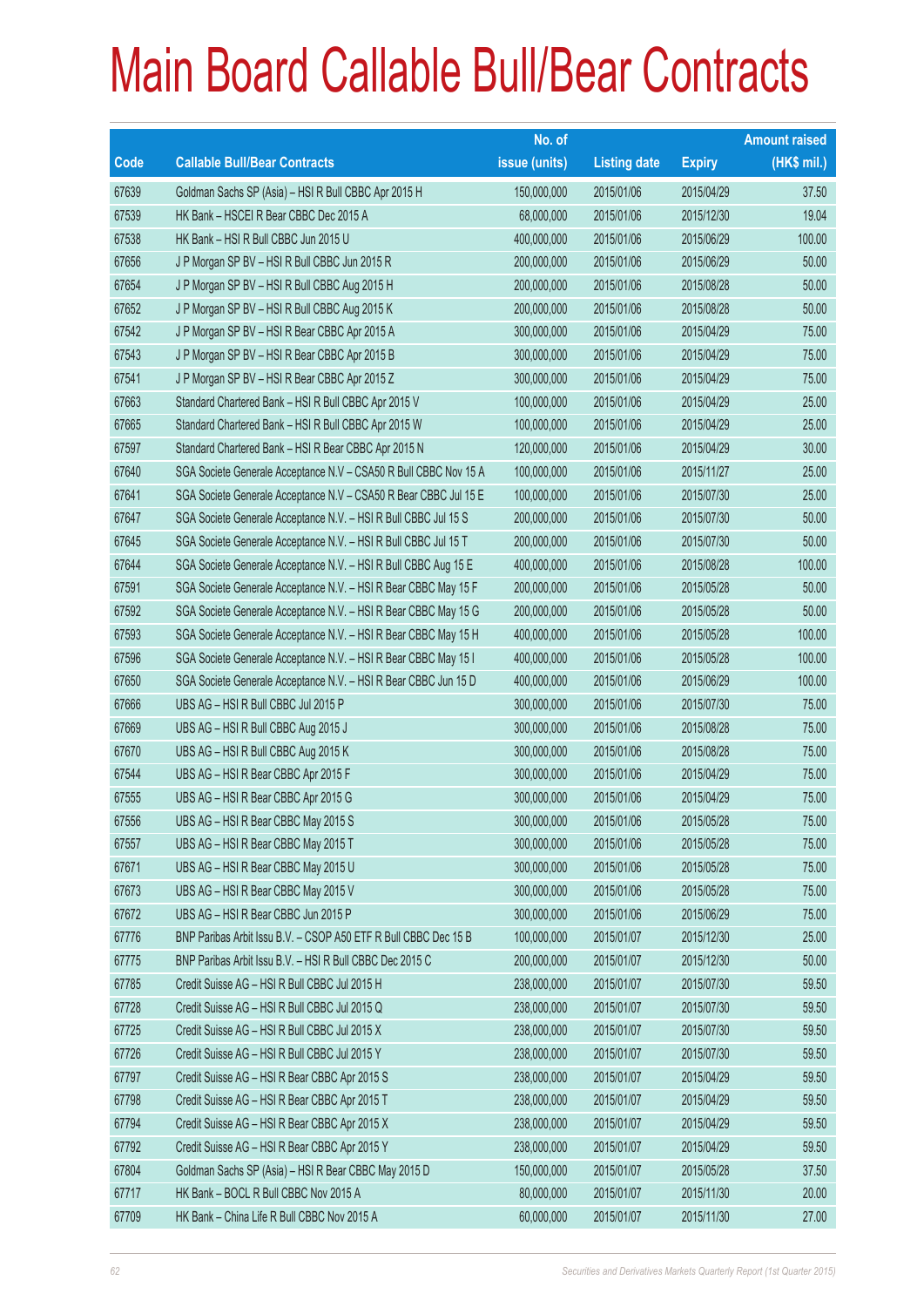|       |                                                                 | No. of        |                     |               | <b>Amount raised</b> |
|-------|-----------------------------------------------------------------|---------------|---------------------|---------------|----------------------|
| Code  | <b>Callable Bull/Bear Contracts</b>                             | issue (units) | <b>Listing date</b> | <b>Expiry</b> | (HK\$ mil.)          |
| 67711 | HK Bank - China Life R Bear CBBC Nov 2015 A                     | 50,000,000    | 2015/01/07          | 2015/11/30    | 22.00                |
| 67718 | HK Bank - Minsheng Bank R Bull CBBC Dec 2015 A                  | 40,000,000    | 2015/01/07          | 2015/12/14    | 10.00                |
| 67708 | HK Bank - Minsheng Bank R Bear CBBC Dec 2015 A                  | 40,000,000    | 2015/01/07          | 2015/12/28    | 10.00                |
| 67713 | HK Bank - CNOOC R Bull CBBC Nov 2015 C                          | 60,000,000    | 2015/01/07          | 2015/11/09    | 15.00                |
| 67705 | HK Bank - CSOP A50 ETF R Bull CBBC Jan 2016 C                   | 200,000,000   | 2015/01/07          | 2016/01/11    | 50.00                |
| 67678 | HK Bank - A50 R Bull CBBC Jan 2016 C                            | 200,000,000   | 2015/01/07          | 2016/01/11    | 50.00                |
| 67680 | HK Bank - A50 R Bear CBBC Nov 2015 E                            | 50,000,000    | 2015/01/07          | 2015/11/11    | 12.50                |
| 67682 | HK Bank - A50 R Bear CBBC Nov 2015 F                            | 50,000,000    | 2015/01/07          | 2015/11/18    | 17.00                |
| 67696 | HK Bank - HSCEI R Bull CBBC Sep 2015 A                          | 100,000,000   | 2015/01/07          | 2015/09/29    | 25.00                |
| 67699 | HK Bank - HSCEI R Bear CBBC Oct 2015 C                          | 68,000,000    | 2015/01/07          | 2015/10/29    | 19.72                |
| 67683 | HK Bank - HSI R Bull CBBC Sep 2015 H                            | 400,000,000   | 2015/01/07          | 2015/09/29    | 100.00               |
| 67687 | HK Bank - HSI R Bull CBBC Oct 2015 G                            | 100,000,000   | 2015/01/07          | 2015/10/29    | 25.00                |
| 67693 | HK Bank - HSI R Bull CBBC Oct 2015 H                            | 100,000,000   | 2015/01/07          | 2015/10/29    | 25.00                |
| 67715 | HK Bank - ICBC R Bull CBBC Nov 2015 A                           | 80,000,000    | 2015/01/07          | 2015/11/30    | 20.00                |
| 67719 | HK Bank - PetCh R Bull CBBC Nov 2015 C                          | 60,000,000    | 2015/01/07          | 2015/11/09    | 15.00                |
| 67723 | HK Bank - Ping An R Bull CBBC Nov 2015 H                        | 120,000,000   | 2015/01/07          | 2015/11/17    | 30.00                |
| 67707 | HK Bank - Ping An R Bear CBBC Oct 2015 B                        | 40,000,000    | 2015/01/07          | 2015/10/26    | 10.00                |
| 67765 | J P Morgan SP BV - HSI R Bull CBBC Jun 2015 S                   | 200,000,000   | 2015/01/07          | 2015/06/29    | 50.00                |
| 67730 | J P Morgan SP BV - HSI R Bull CBBC Jul 2015 A                   | 200,000,000   | 2015/01/07          | 2015/07/30    | 50.00                |
| 67773 | J P Morgan SP BV - HSI R Bull CBBC Aug 2015 I                   | 200,000,000   | 2015/01/07          | 2015/08/28    | 50.00                |
| 67805 | J P Morgan SP BV - HSI R Bear CBBC Apr 2015 F                   | 200,000,000   | 2015/01/07          | 2015/04/29    | 50.00                |
| 67807 | J P Morgan SP BV - HSI R Bear CBBC May 2015 A                   | 200,000,000   | 2015/01/07          | 2015/05/28    | 50.00                |
| 67755 | Standard Chartered Bank - China Life R Bull CBBC Sep 2015 A     | 50,000,000    | 2015/01/07          | 2015/09/18    | 27.00                |
| 67756 | Standard Chartered Bank - China Life R Bear CBBC May 2015 C     | 50,000,000    | 2015/01/07          | 2015/05/22    | 19.75                |
| 67749 | Standard Chartered Bank - CSOP A50 ETF R Bear CBBC Sep 2015 C   | 50,000,000    | 2015/01/07          | 2015/09/21    | 12.50                |
| 67754 | Standard Chartered Bank - A50 China R Bear CBBC Sep 2015 C      | 50,000,000    | 2015/01/07          | 2015/09/21    | 12.50                |
| 67759 | Standard Chartered Bank - HSI R Bull CBBC Apr 2015 X            | 120,000,000   | 2015/01/07          | 2015/04/29    | 30.00                |
| 67760 | Standard Chartered Bank - HSI R Bear CBBC Apr 2015 O            | 100,000,000   | 2015/01/07          | 2015/04/29    | 25.00                |
| 67744 | Standard Chartered Bank - Ping An R Bull CBBC Nov 2015 D        | 50,000,000    | 2015/01/07          | 2015/11/17    | 12.50                |
| 67745 | Standard Chartered Bank - Ping An R Bear CBBC Aug 2015 C        | 50,000,000    | 2015/01/07          | 2015/08/18    | 12.50                |
| 67735 | SGA Societe Generale Acceptance N.V. - HSI R Bull CBBC Jun 15 Z | 200,000,000   | 2015/01/07          | 2015/06/29    | 50.00                |
| 67802 | SGA Societe Generale Acceptance N.V. - HSI R Bear CBBC Apr 15 Q | 200,000,000   | 2015/01/07          | 2015/04/29    | 50.00                |
| 67741 | SGA Societe Generale Acceptance N.V. - HSI R Bear CBBC May 15 J | 400,000,000   | 2015/01/07          | 2015/05/28    | 100.00               |
| 67742 | SGA Societe Generale Acceptance N.V. - HSI R Bear CBBC Jun 15 E | 400,000,000   | 2015/01/07          | 2015/06/29    | 100.00               |
| 67743 | SGA Societe Generale Acceptance N.V. - HSI R Bear CBBC Jun 15 F | 400,000,000   | 2015/01/07          | 2015/06/29    | 100.00               |
| 67733 | UBS AG - HSI R Bull CBBC Jun 2015 E                             | 350,000,000   | 2015/01/07          | 2015/06/29    | 87.50                |
| 67732 | UBS AG - HSI R Bull CBBC Jul 2015 N                             | 300,000,000   | 2015/01/07          | 2015/07/30    | 75.00                |
| 67782 | UBS AG - HSI R Bear CBBC May 2015 W                             | 300,000,000   | 2015/01/07          | 2015/05/28    | 75.00                |
| 67784 | UBS AG - HSI R Bear CBBC May 2015 X                             | 300,000,000   | 2015/01/07          | 2015/05/28    | 75.00                |
| 67799 | UBS AG - HSI R Bear CBBC May 2015 Y                             | 300,000,000   | 2015/01/07          | 2015/05/28    | 75.00                |
| 67777 | UBS AG - HSI R Bear CBBC Jun 2015 Q                             | 300,000,000   | 2015/01/07          | 2015/06/29    | 75.00                |
| 67800 | UBS AG - HSI R Bear CBBC Jun 2015 R                             | 300,000,000   | 2015/01/07          | 2015/06/29    | 75.00                |
| 67801 | UBS AG - HSI R Bear CBBC Jul 2015 A                             | 350,000,000   | 2015/01/07          | 2015/07/30    | 87.50                |
| 67828 | Credit Suisse AG - HSI R Bull CBBC Jun 2015 I                   | 238,000,000   | 2015/01/08          | 2015/06/29    | 59.50                |
| 67831 | Credit Suisse AG - HSI R Bull CBBC Jun 2015 J                   | 238,000,000   | 2015/01/08          | 2015/06/29    | 59.50                |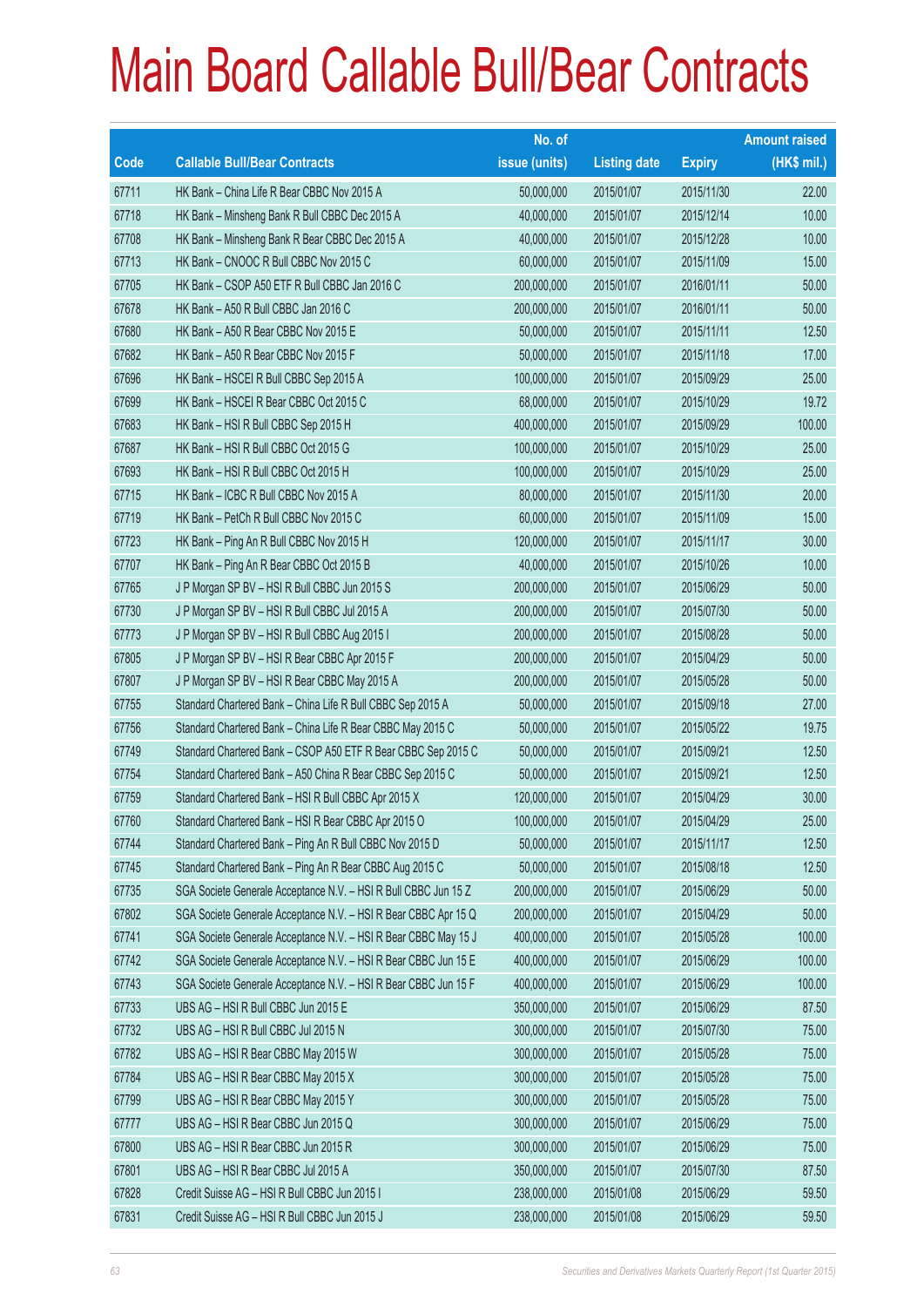|       |                                                                  | No. of        |                     |               | <b>Amount raised</b> |
|-------|------------------------------------------------------------------|---------------|---------------------|---------------|----------------------|
| Code  | <b>Callable Bull/Bear Contracts</b>                              | issue (units) | <b>Listing date</b> | <b>Expiry</b> | $(HK$$ mil.)         |
| 67826 | Credit Suisse AG - HSI R Bear CBBC Apr 2015 F                    | 238,000,000   | 2015/01/08          | 2015/04/29    | 59.50                |
| 67827 | Credit Suisse AG - HSI R Bear CBBC Apr 2015 P                    | 238,000,000   | 2015/01/08          | 2015/04/29    | 59.50                |
| 67825 | Credit Suisse AG - HSI R Bear CBBC Apr 2015 V                    | 238,000,000   | 2015/01/08          | 2015/04/29    | 59.50                |
| 67810 | Goldman Sachs SP (Asia) - HSI R Bull CBBC Apr 2015 I             | 150,000,000   | 2015/01/08          | 2015/04/29    | 38.10                |
| 67816 | Goldman Sachs SP (Asia) - HSI R Bull CBBC Apr 2015 J             | 150,000,000   | 2015/01/08          | 2015/04/29    | 39.90                |
| 67819 | Goldman Sachs SP (Asia) - HSI R Bear CBBC May 2015 E             | 150,000,000   | 2015/01/08          | 2015/05/28    | 37.80                |
| 67820 | Goldman Sachs SP (Asia) - HSI R Bear CBBC May 2015 F             | 150,000,000   | 2015/01/08          | 2015/05/28    | 40.95                |
| 67835 | J P Morgan SP BV - HSI R Bull CBBC Jul 2015 O                    | 200,000,000   | 2015/01/08          | 2015/07/30    | 50.00                |
| 67834 | J P Morgan SP BV - HSI R Bear CBBC May 2015 B                    | 200,000,000   | 2015/01/08          | 2015/05/28    | 50.00                |
| 67830 | UBS AG - HSI R Bull CBBC Jun 2015 F                              | 350,000,000   | 2015/01/08          | 2015/06/29    | 87.50                |
| 67829 | UBS AG - HSI R Bull CBBC Jul 2015 Q                              | 300,000,000   | 2015/01/08          | 2015/07/30    | 75.00                |
| 67821 | UBS AG - HSI R Bear CBBC Jun 2015 S                              | 300,000,000   | 2015/01/08          | 2015/06/29    | 75.00                |
| 67822 | UBS AG - HSI R Bear CBBC Jun 2015 T                              | 300,000,000   | 2015/01/08          | 2015/06/29    | 75.00                |
| 67824 | UBS AG - HSI R Bear CBBC Jul 2015 B                              | 300,000,000   | 2015/01/08          | 2015/07/30    | 75.00                |
| 67924 | BNP Paribas Arbit Issu B.V. - HSI R Bull CBBC Dec 2015 D         | 200,000,000   | 2015/01/09          | 2015/12/30    | 50.00                |
| 67909 | Credit Suisse AG - HSI R Bull CBBC May 2015 G                    | 238,000,000   | 2015/01/09          | 2015/05/28    | 59.50                |
| 67915 | Credit Suisse AG - HSI R Bull CBBC May 2015 H                    | 238,000,000   | 2015/01/09          | 2015/05/28    | 59.50                |
| 67916 | Credit Suisse AG - HSI R Bull CBBC May 2015 I                    | 238,000,000   | 2015/01/09          | 2015/05/28    | 59.50                |
| 67885 | Credit Suisse AG - HSI R Bear CBBC Jun 2015 Q                    | 238,000,000   | 2015/01/09          | 2015/06/29    | 59.50                |
| 67887 | Credit Suisse AG - HSI R Bear CBBC Jun 2015 R                    | 238,000,000   | 2015/01/09          | 2015/06/29    | 59.50                |
| 67891 | Credit Suisse AG - Ping An R Bull CBBC Aug 2015 A                | 60,000,000    | 2015/01/09          | 2015/08/28    | 15.00                |
| 67893 | Credit Suisse AG - Ping An R Bull CBBC Aug 2015 B                | 60,000,000    | 2015/01/09          | 2015/08/28    | 15.00                |
| 67894 | Credit Suisse AG - Ping An R Bull CBBC Aug 2015 C                | 60,000,000    | 2015/01/09          | 2015/08/28    | 15.00                |
| 67895 | Credit Suisse AG - Ping An R Bear CBBC Apr 2015 A                | 60,000,000    | 2015/01/09          | 2015/04/30    | 15.00                |
| 67896 | Credit Suisse AG - Ping An R Bear CBBC Apr 2015 B                | 60,000,000    | 2015/01/09          | 2015/04/30    | 15.00                |
| 67940 | J P Morgan SP BV - HSI R Bull CBBC Jul 2015 J                    | 200,000,000   | 2015/01/09          | 2015/07/30    | 50.00                |
| 67930 | J P Morgan SP BV - HSI R Bull CBBC Jul 2015 T                    | 200,000,000   | 2015/01/09          | 2015/07/30    | 50.00                |
| 67943 | J P Morgan SP BV - HSI R Bull CBBC Aug 2015 L                    | 200,000,000   | 2015/01/09          | 2015/08/28    | 50.00                |
| 67861 | J P Morgan SP BV - HSI R Bear CBBC May 2015 C                    | 200,000,000   | 2015/01/09          | 2015/05/28    | 50.00                |
| 67862 | J P Morgan SP BV - HSI R Bear CBBC May 2015 D                    | 200,000,000   | 2015/01/09          | 2015/05/28    | 50.00                |
| 67926 | J P Morgan SP BV - HSI R Bear CBBC May 2015 E                    | 200,000,000   | 2015/01/09          | 2015/05/28    | 50.00                |
| 67928 | J P Morgan SP BV - HSI R Bear CBBC May 2015 F                    | 200,000,000   | 2015/01/09          | 2015/05/28    | 50.00                |
| 67888 | Standard Chartered Bank - HSI R Bull CBBC Apr 2015 Y             | 100,000,000   | 2015/01/09          | 2015/04/29    | 25.00                |
| 67905 | Standard Chartered Bank - HSI R Bull CBBC Apr 2015 Z             | 120,000,000   | 2015/01/09          | 2015/04/29    | 30.00                |
| 67904 | SGA Societe Generale Acceptance N.V. - COVS R Bull CBBC Oct 15 A | 50,000,000    | 2015/01/09          | 2015/10/29    | 22.50                |
| 67842 | SGA Societe Generale Acceptance N.V. - CCB R Bull CBBC Jan 16 A  | 100,000,000   | 2015/01/09          | 2016/01/28    | 25.00                |
| 67840 | SGA Societe Generale Acceptance N.V. - CCB R Bull CBBC Mar 16 A  | 100,000,000   | 2015/01/09          | 2016/03/30    | 25.00                |
| 67836 | SGA Societe Generale Acceptance N.V. - CCB R Bull CBBC May 16 A  | 100,000,000   | 2015/01/09          | 2016/05/30    | 25.00                |
| 67845 | SGA Societe Generale Acceptance N.V. - CCB R Bear CBBC Jan 16 A  | 100,000,000   | 2015/01/09          | 2016/01/28    | 25.00                |
| 67849 | SGA Societe Generale Acceptance N.V. - CCB R Bear CBBC Mar 16 A  | 100,000,000   | 2015/01/09          | 2016/03/30    | 25.00                |
| 67853 | SGA Societe Generale Acceptance N.V. - CMBC R Bull CBBC Aug 15 A | 100,000,000   | 2015/01/09          | 2015/08/28    | 25.00                |
| 67852 | SGA Societe Generale Acceptance N.V. - CMBC R Bull CBBC Oct 15 A | 100,000,000   | 2015/01/09          | 2015/10/29    | 25.00                |
| 67850 | SGA Societe Generale Acceptance N.V. - CMBC R Bull CBBC Dec 15 A | 100,000,000   | 2015/01/09          | 2015/12/30    | 28.00                |
| 67854 | SGA Societe Generale Acceptance N.V. - CMBC R Bear CBBC Oct 15 A | 100,000,000   | 2015/01/09          | 2015/10/29    | 25.00                |
| 67922 | SGA Societe Generale Acceptance N.V. - HSI R Bull CBBC Jun 15 T  | 200,000,000   | 2015/01/09          | 2015/06/29    | 50.00                |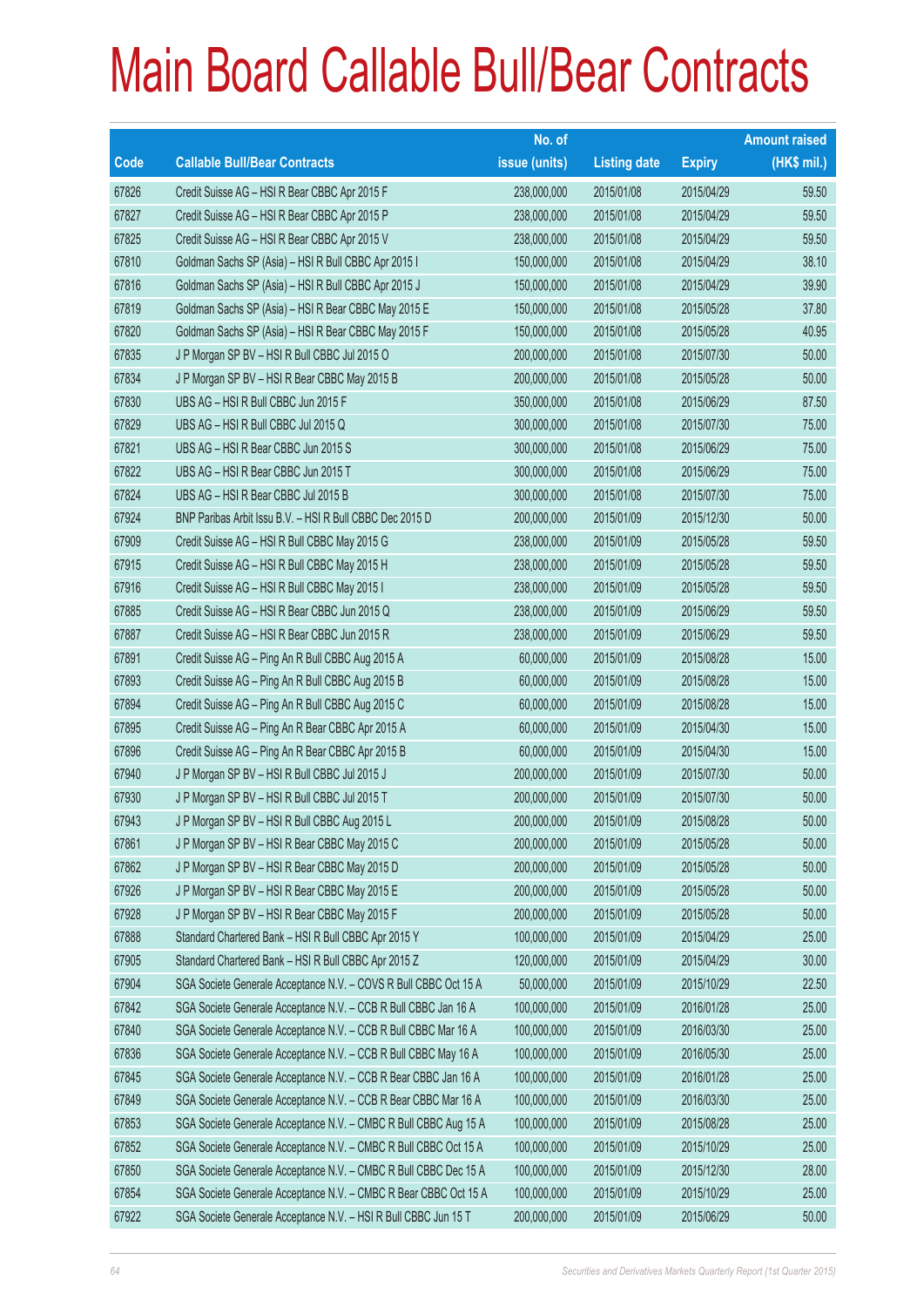|        |                                                                  | No. of        |                     |               | <b>Amount raised</b> |
|--------|------------------------------------------------------------------|---------------|---------------------|---------------|----------------------|
| Code   | <b>Callable Bull/Bear Contracts</b>                              | issue (units) | <b>Listing date</b> | <b>Expiry</b> | $(HK$$ mil.)         |
| 67897  | SGA Societe Generale Acceptance N.V. - HSI R Bull CBBC Sep 15 A  | 400,000,000   | 2015/01/09          | 2015/09/29    | 100.00               |
| 67902  | SGA Societe Generale Acceptance N.V. - HSI R Bull CBBC Sep 15 B  | 400,000,000   | 2015/01/09          | 2015/09/29    | 100.00               |
| 67858  | SGA Societe Generale Acceptance N.V. - ICBC R Bull CBBC Jan 16 A | 100,000,000   | 2015/01/09          | 2016/01/28    | 25.00                |
| 67857  | SGA Societe Generale Acceptance N.V. - ICBC R Bull CBBC Mar 16 A | 100,000,000   | 2015/01/09          | 2016/03/30    | 25.00                |
| 67856  | SGA Societe Generale Acceptance N.V. - ICBC R Bull CBBC May 16 A | 100,000,000   | 2015/01/09          | 2016/05/30    | 25.00                |
| 67859  | SGA Societe Generale Acceptance N.V. - ICBC R Bear CBBC Jan 16 A | 100,000,000   | 2015/01/09          | 2016/01/28    | 25.00                |
| 67860  | SGA Societe Generale Acceptance N.V. - ICBC R Bear CBBC Mar 16 A | 100,000,000   | 2015/01/09          | 2016/03/30    | 25.00                |
| 67871  | UBS AG - BOCL R Bull CBBC Oct 2015 A                             | 100,000,000   | 2015/01/09          | 2015/10/12    | 25.00                |
| 67877  | UBS AG - CC Bank R Bull CBBC Sep 2015 B                          | 100,000,000   | 2015/01/09          | 2015/09/14    | 25.00                |
| 67874  | UBS AG - China Life R Bull CBBC Dec 2015 A                       | 100,000,000   | 2015/01/09          | 2015/12/21    | 25.00                |
| 67876  | UBS AG - Minsheng Bank R Bull CBBC Oct 2015 A                    | 100,000,000   | 2015/01/09          | 2015/10/12    | 25.00                |
| 67873  | UBS AG - CSOP A50 ETF R Bull CBBC Oct 2015 A                     | 100,000,000   | 2015/01/09          | 2015/10/05    | 25.00                |
| 67872  | UBS AG - A50 China R Bull CBBC Dec 2015 B                        | 100,000,000   | 2015/01/09          | 2015/12/28    | 25.00                |
| 67882  | UBS AG - HKEx R Bull CBBC Aug 2015 A                             | 100,000,000   | 2015/01/09          | 2015/08/17    | 25.00                |
| 67870  | UBS AG - HSCEI R Bull CBBC Aug 2015 B                            | 100,000,000   | 2015/01/09          | 2015/08/28    | 25.00                |
| 67917  | UBS AG - HSI R Bull CBBC Jun 2015 I                              | 300,000,000   | 2015/01/09          | 2015/06/29    | 75.00                |
| 67919  | UBS AG - HSI R Bull CBBC Jul 2015 R                              | 300,000,000   | 2015/01/09          | 2015/07/30    | 75.00                |
| 67921  | UBS AG - HSI R Bull CBBC Jul 2015 S                              | 300,000,000   | 2015/01/09          | 2015/07/30    | 75.00                |
| 67869  | UBS AG - HSI R Bear CBBC Jun 2015 U                              | 350,000,000   | 2015/01/09          | 2015/06/29    | 87.50                |
| 67875  | UBS AG - Ping An R Bull CBBC Oct 2015 C                          | 100,000,000   | 2015/01/09          | 2015/10/19    | 25.00                |
| 67878  | UBS AG - TCH R Bull CBBC Jun 2015 H                              | 100,000,000   | 2015/01/09          | 2015/06/22    | 25.00                |
| 67411# | HK Bank - HSCEI R Bull CBBC Jun 2015 E                           | 180,000,000   | 2015/01/09          | 2015/06/29    | 16.56                |
| 68093  | BNP Paribas Arbit Issu B.V. - HSI R Bull CBBC Dec 2015 E         | 200,000,000   | 2015/01/12          | 2015/12/30    | 50.00                |
| 68096  | BNP Paribas Arbit Issu B.V. - HSI R Bear CBBC Jun 2015 E         | 200,000,000   | 2015/01/12          | 2015/06/29    | 50.00                |
| 68045  | Credit Suisse AG - BOCL R Bull CBBC Aug 2015 A                   | 50,000,000    | 2015/01/12          | 2015/08/28    | 12.50                |
| 68032  | Credit Suisse AG - CCB R Bull CBBC Aug 2015 A                    | 50,000,000    | 2015/01/12          | 2015/08/28    | 12.50                |
| 68037  | Credit Suisse AG - CCB R Bear CBBC May 2015 B                    | 50,000,000    | 2015/01/12          | 2015/05/29    | 12.50                |
| 68068  | Credit Suisse AG - HSI R Bull CBBC Jun 2015 E                    | 238,000,000   | 2015/01/12          | 2015/06/29    | 59.50                |
| 68065  | Credit Suisse AG - HSI R Bull CBBC Jun 2015 R                    | 238,000,000   | 2015/01/12          | 2015/06/29    | 59.50                |
| 68066  | Credit Suisse AG - HSI R Bull CBBC Jun 2015 W                    | 238,000,000   | 2015/01/12          | 2015/06/29    | 59.50                |
| 68027  | Credit Suisse AG - HSI R Bear CBBC May 2015 U                    | 238,000,000   | 2015/01/12          | 2015/05/28    | 59.50                |
| 68069  | Credit Suisse AG - HSI R Bear CBBC May 2015 V                    | 238,000,000   | 2015/01/12          | 2015/05/28    | 59.50                |
| 68070  | Credit Suisse AG - HSI R Bear CBBC May 2015 W                    | 238,000,000   | 2015/01/12          | 2015/05/28    | 59.50                |
| 68038  | Credit Suisse AG - ICBC R Bull CBBC Aug 2015 A                   | 50,000,000    | 2015/01/12          | 2015/08/28    | 12.50                |
| 68041  | Credit Suisse AG - ICBC R Bear CBBC May 2015 B                   | 50,000,000    | 2015/01/12          | 2015/05/29    | 12.50                |
| 68055  | Goldman Sachs SP (Asia) - HSI R Bull CBBC Apr 2015 K             | 150,000,000   | 2015/01/12          | 2015/04/29    | 37.50                |
| 68089  | Goldman Sachs SP (Asia) - HSI R Bear CBBC May 2015 G             | 150,000,000   | 2015/01/12          | 2015/05/28    | 37.50                |
| 68007  | HK Bank - BOCL R Bear CBBC Dec 2015 A                            | 40,000,000    | 2015/01/12          | 2015/12/21    | 10.00                |
| 68012  | HK Bank - COVS R Bull CBBC Dec 2015 A                            | 50,000,000    | 2015/01/12          | 2015/12/21    | 17.50                |
| 68017  | HK Bank - CITIC R Bull CBBC Dec 2015 A                           | 40,000,000    | 2015/01/12          | 2015/12/21    | 14.40                |
| 67998  | HK Bank - China Life R Bull CBBC Nov 2015 B                      | 60,000,000    | 2015/01/12          | 2015/11/16    | 21.00                |
| 68004  | HK Bank - China Life R Bear CBBC Dec 2015 A                      | 50,000,000    | 2015/01/12          | 2015/12/21    | 26.00                |
| 68018  | HK Bank - CM Bank R Bull CBBC Dec 2015 A                         | 40,000,000    | 2015/01/12          | 2015/12/21    | 14.00                |
| 68010  | HK Bank - Sinopec Corp R Bull CBBC Dec 2015 B                    | 80,000,000    | 2015/01/12          | 2015/12/21    | 20.00                |
| 67962  | HK Bank - CSOP A50 ETF R Bull CBBC Jan 2016 D                    | 200,000,000   | 2015/01/12          | 2016/01/18    | 50.00                |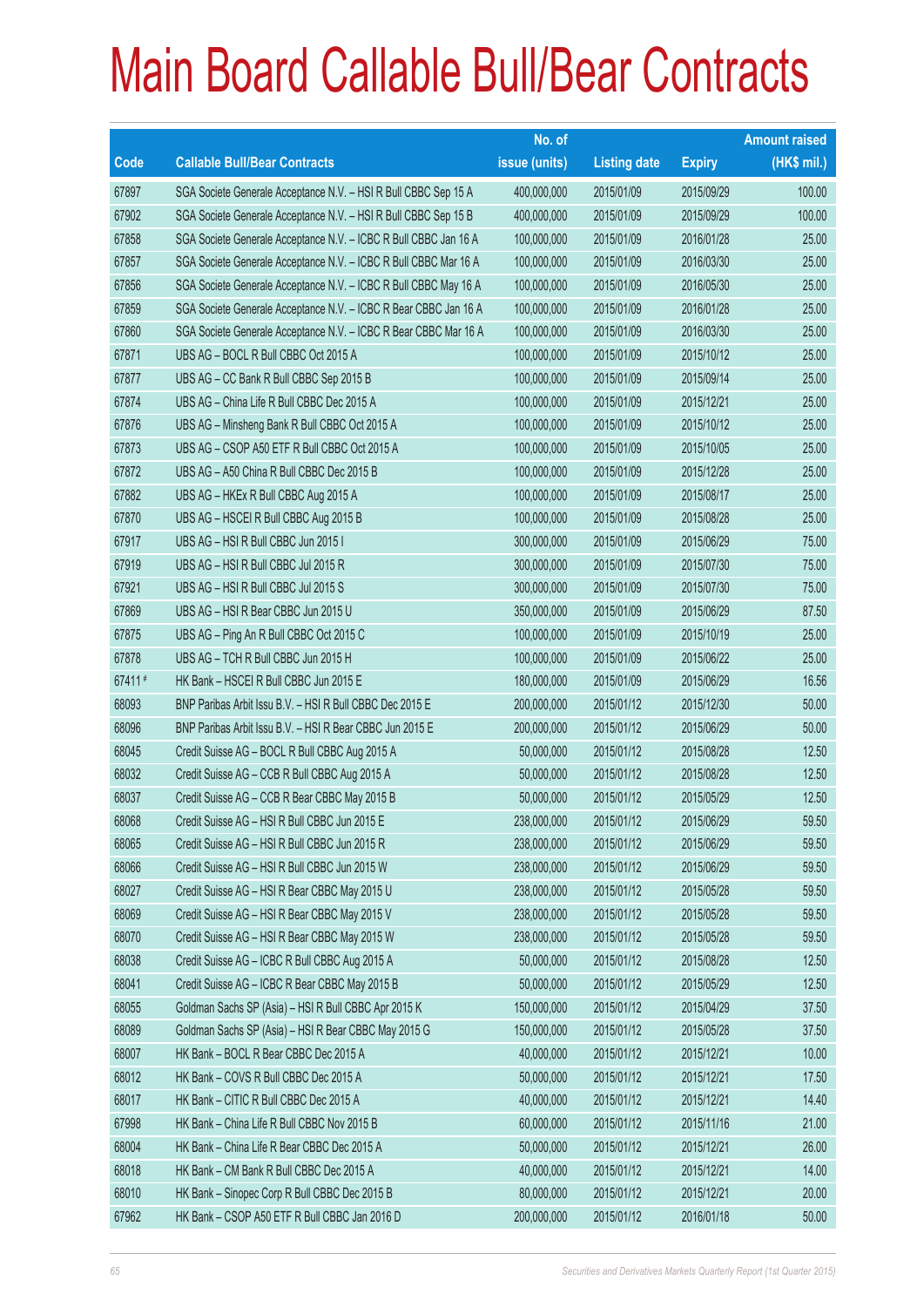|             |                                                                  | No. of        |                     |               | <b>Amount raised</b> |
|-------------|------------------------------------------------------------------|---------------|---------------------|---------------|----------------------|
| <b>Code</b> | <b>Callable Bull/Bear Contracts</b>                              | issue (units) | <b>Listing date</b> | <b>Expiry</b> | $(HK$$ mil.)         |
| 67964       | HK Bank - CSOP A50 ETF R Bull CBBC Jan 2016 E                    | 200,000,000   | 2015/01/12          | 2016/01/14    | 50.00                |
| 67968       | HK Bank - CSOP A50 ETF R Bull CBBC Jan 2016 F                    | 200,000,000   | 2015/01/12          | 2016/01/11    | 50.00                |
| 67971       | HK Bank - CSOP A50 ETF R Bull CBBC Jan 2016 G                    | 200,000,000   | 2015/01/12          | 2016/01/06    | 50.00                |
| 67975       | HK Bank - CSOP A50 ETF R Bear CBBC Jan 2016 A                    | 40,000,000    | 2015/01/12          | 2016/01/18    | 10.00                |
| 67955       | HK Bank - A50 R Bull CBBC Jan 2016 D                             | 200,000,000   | 2015/01/12          | 2016/01/18    | 50.00                |
| 67959       | HK Bank - A50 R Bull CBBC Jan 2016 E                             | 200,000,000   | 2015/01/12          | 2016/01/06    | 50.00                |
| 68008       | HK Bank - ICBC R Bear CBBC Dec 2015 A                            | 40,000,000    | 2015/01/12          | 2015/12/21    | 10.00                |
| 67976       | HK Bank - Ping An R Bull CBBC Nov 2015 I                         | 120,000,000   | 2015/01/12          | 2015/11/26    | 30.00                |
| 67965       | HK Bank - Ping An R Bear CBBC Nov 2015 C                         | 40,000,000    | 2015/01/12          | 2015/11/26    | 10.00                |
| 68061       | J P Morgan SP BV - HSI R Bull CBBC Jul 2015 I                    | 200,000,000   | 2015/01/12          | 2015/07/30    | 50.00                |
| 67985       | J P Morgan SP BV - HSI R Bull CBBC Aug 2015 E                    | 200,000,000   | 2015/01/12          | 2015/08/28    | 50.00                |
| 68025       | J P Morgan SP BV - HSI R Bear CBBC Apr 2015 G                    | 200,000,000   | 2015/01/12          | 2015/04/29    | 50.00                |
| 68088       | J P Morgan SP BV - HSI R Bear CBBC Apr 2015 J                    | 200,000,000   | 2015/01/12          | 2015/04/29    | 50.00                |
| 68064       | Standard Chartered Bank - HSI R Bull CBBC Apr 2015 A             | 120,000,000   | 2015/01/12          | 2015/04/29    | 30.00                |
| 68029       | Standard Chartered Bank - HSI R Bull CBBC Sep 2015 B             | 100,000,000   | 2015/01/12          | 2015/09/29    | 25.00                |
| 68062       | Standard Chartered Bank - HSI R Bear CBBC Apr 2015 P             | 100,000,000   | 2015/01/12          | 2015/04/29    | 25.00                |
| 68030       | Standard Chartered Bank - HSI R Bear CBBC Sep 2015 A             | 120,000,000   | 2015/01/12          | 2015/09/29    | 30.00                |
| 68019       | SGA Societe Generale Acceptance N.V - CLife R Bull CBBC Aug 15 A | 100,000,000   | 2015/01/12          | 2015/08/28    | 50.00                |
| 67995       | SGA Societe Generale Acceptance N.V - CSA50 R Bull CBBC Oct 15 A | 100,000,000   | 2015/01/12          | 2015/10/29    | 25.00                |
| 67997       | SGA Societe Generale Acceptance N.V. - A50 R Bull CBBC Oct 15 A  | 100,000,000   | 2015/01/12          | 2015/10/29    | 25.00                |
| 68046       | SGA Societe Generale Acceptance N.V. - HSI R Bull CBBC Jul 15 W  | 200,000,000   | 2015/01/12          | 2015/07/30    | 50.00                |
| 68047       | SGA Societe Generale Acceptance N.V. - HSI R Bear CBBC May 15 K  | 200,000,000   | 2015/01/12          | 2015/05/28    | 50.00                |
| 68048       | SGA Societe Generale Acceptance N.V. - HSI R Bear CBBC May 15 L  | 200,000,000   | 2015/01/12          | 2015/05/28    | 50.00                |
| 68050       | SGA Societe Generale Acceptance N.V. - HSI R Bear CBBC May 15 M  | 200,000,000   | 2015/01/12          | 2015/05/28    | 50.00                |
| 68053       | SGA Societe Generale Acceptance N.V. - HSI R Bear CBBC May 15 N  | 200,000,000   | 2015/01/12          | 2015/05/28    | 50.00                |
| 68021       | SGA Societe Generale Acceptance NV - PingAn R Bull CBBC Aug 15 A | 300,000,000   | 2015/01/12          | 2015/08/28    | 75.00                |
| 68083       | UBS AG - ABC R Bull CBBC Jan 2016 A                              | 100,000,000   | 2015/01/12          | 2016/01/18    | 25.00                |
| 68031       | UBS AG - COVS R Bull CBBC Sep 2015 A                             | 50,000,000    | 2015/01/12          | 2015/09/14    | 22.75                |
| 68084       | UBS AG - HSBC R Bear CBBC Jun 2015 A                             | 100,000,000   | 2015/01/12          | 2015/06/22    | 25.00                |
| 68081       | UBS AG - HSCEI R Bear CBBC Aug 2015 A                            | 100,000,000   | 2015/01/12          | 2015/08/28    | 28.50                |
| 68080       | UBS AG - HSI R Bull CBBC Jun 2015 H                              | 300,000,000   | 2015/01/12          | 2015/06/29    | 75.00                |
| 68076       | UBS AG - HSI R Bull CBBC Jul 2015 T                              | 350,000,000   | 2015/01/12          | 2015/07/30    | 87.50                |
| 68071       | UBS AG - HSI R Bear CBBC Apr 2015 H                              | 300,000,000   | 2015/01/12          | 2015/04/29    | 75.00                |
| 68075       | UBS AG - HSI R Bear CBBC Jun 2015 W                              | 350,000,000   | 2015/01/12          | 2015/06/29    | 87.50                |
| 68082       | UBS AG - ICBC R Bear CBBC Aug 2015 A                             | 100,000,000   | 2015/01/12          | 2015/08/17    | 25.00                |
| 64966 #     | Goldman Sachs SP (Asia) - HSI R Bull CBBC Jul 2014 P             | 60,000,000    | 2015/01/12          | 2014/07/30    | 18.00                |
| 68214       | BNP Paribas Arbit Issu B.V. - A50 Ch R Bull CBBC Dec 2015 B      | 100,000,000   | 2015/01/13          | 2015/12/30    | 25.00                |
| 68215       | BNP Paribas Arbit Issu B.V. - HSCEI R Bull CBBC Dec 2015 B       | 100,000,000   | 2015/01/13          | 2015/12/30    | 25.00                |
| 68146       | BNP Paribas Arbit Issu B.V. - HSI R Bull CBBC Dec 2015 F         | 200,000,000   | 2015/01/13          | 2015/12/30    | 50.00                |
| 68149       | BNP Paribas Arbit Issu B.V. - HSI R Bull CBBC Dec 2015 G         | 200,000,000   | 2015/01/13          | 2015/12/30    | 50.00                |
| 68208       | BNP Paribas Arbit Issu B.V. - HSI R Bear CBBC Jun 2015 F         | 200,000,000   | 2015/01/13          | 2015/06/29    | 50.00                |
| 68209       | BNP Paribas Arbit Issu B.V. - HSI R Bear CBBC Jun 2015 G         | 200,000,000   | 2015/01/13          | 2015/06/29    | 50.00                |
| 68212       | BNP Paribas Arbit Issu B.V. - HSI R Bear CBBC Jun 2015 H         | 200,000,000   | 2015/01/13          | 2015/06/29    | 50.00                |
| 68193       | Credit Suisse AG - CSOP A50 ETF R Bull CBBC Aug 2015 C           | 60,000,000    | 2015/01/13          | 2015/08/28    | 15.00                |
| 68194       | Credit Suisse AG - CSOP A50 ETF R Bear CBBC May 2015 A           | 60,000,000    | 2015/01/13          | 2015/05/29    | 15.00                |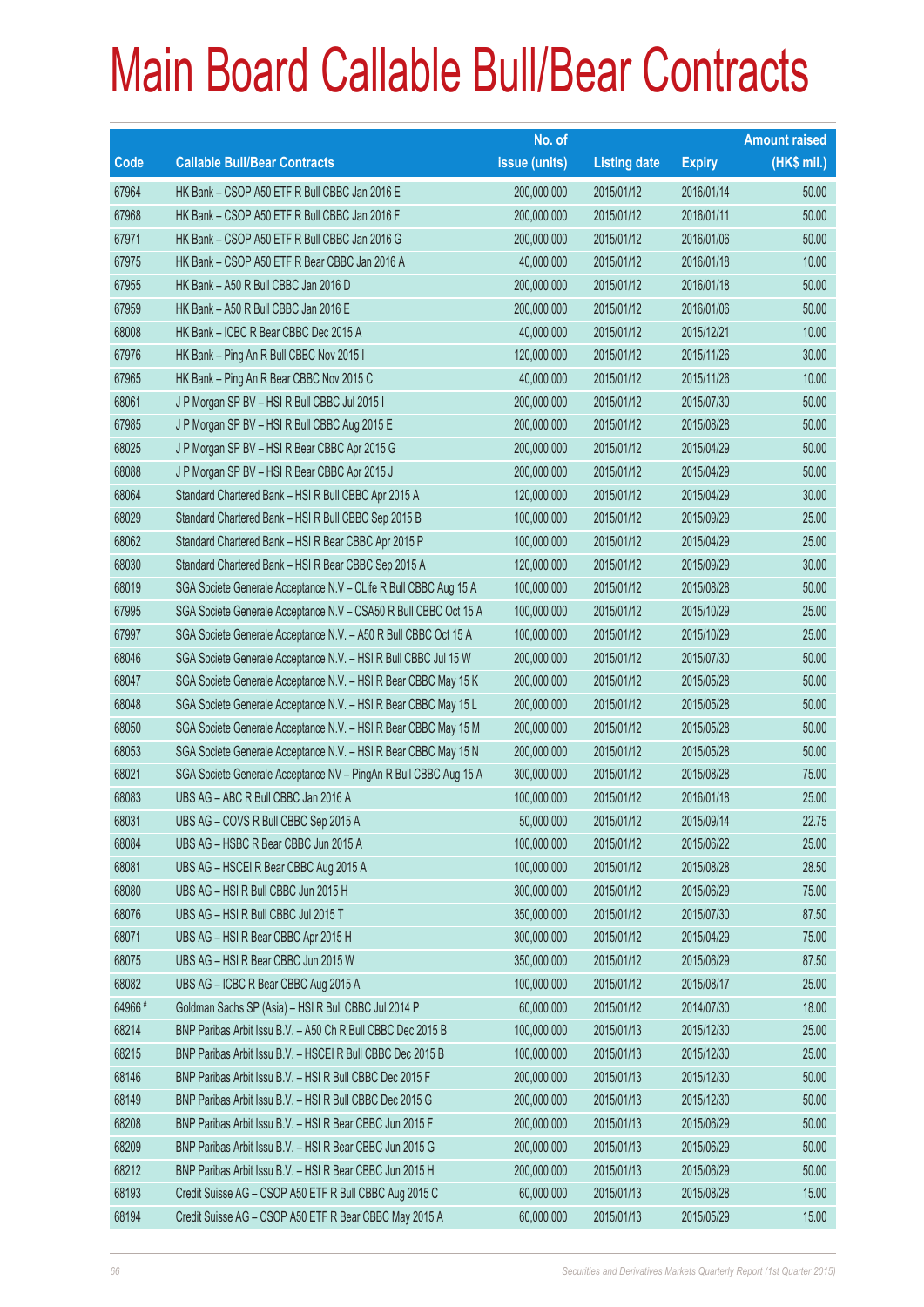|       |                                                                  | No. of        |                     |               | <b>Amount raised</b> |
|-------|------------------------------------------------------------------|---------------|---------------------|---------------|----------------------|
| Code  | <b>Callable Bull/Bear Contracts</b>                              | issue (units) | <b>Listing date</b> | <b>Expiry</b> | $(HK$$ mil.)         |
| 68195 | Credit Suisse AG - A50 China R Bull CBBC Aug 2015 C              | 60,000,000    | 2015/01/13          | 2015/08/28    | 15.00                |
| 68196 | Credit Suisse AG - A50 China R Bear CBBC May 2015 A              | 60,000,000    | 2015/01/13          | 2015/05/29    | 15.00                |
| 68192 | Credit Suisse AG - HSI R Bull CBBC May 2015 J                    | 238,000,000   | 2015/01/13          | 2015/05/28    | 59.50                |
| 68180 | Credit Suisse AG - HSI R Bull CBBC Jun 2015 K                    | 238,000,000   | 2015/01/13          | 2015/06/29    | 59.50                |
| 68183 | Credit Suisse AG - HSI R Bull CBBC Jun 2015 S                    | 238,000,000   | 2015/01/13          | 2015/06/29    | 59.50                |
| 68184 | Credit Suisse AG - HSI R Bull CBBC Jun 2015 T                    | 238,000,000   | 2015/01/13          | 2015/06/29    | 59.50                |
| 68221 | Credit Suisse AG - HSI R Bear CBBC Apr 2015 Q                    | 238,000,000   | 2015/01/13          | 2015/04/29    | 59.50                |
| 68224 | Credit Suisse AG - HSI R Bear CBBC May 2015 C                    | 238,000,000   | 2015/01/13          | 2015/05/28    | 59.50                |
| 68228 | Credit Suisse AG - HSI R Bear CBBC May 2015 K                    | 238,000,000   | 2015/01/13          | 2015/05/28    | 59.50                |
| 68230 | Credit Suisse AG - HSI R Bear CBBC May 2015 L                    | 238,000,000   | 2015/01/13          | 2015/05/28    | 59.50                |
| 68140 | Bank of East Asia - A50 China R Bull CBBC Feb 2016 A             | 50,000,000    | 2015/01/13          | 2016/02/25    | 12.50                |
| 68137 | Bank of East Asia - Ping An R Bear CBBC Nov 2015 A               | 60,000,000    | 2015/01/13          | 2015/11/25    | 15.00                |
| 68206 | Goldman Sachs SP (Asia) - HSI R Bear CBBC May 2015 H             | 150,000,000   | 2015/01/13          | 2015/05/28    | 37.65                |
| 68125 | HK Bank - Minsheng Bank R Bull CBBC Nov 2015 D                   | 40,000,000    | 2015/01/13          | 2015/11/16    | 10.00                |
| 68132 | HK Bank - Minsheng Bank R Bear CBBC Nov 2015 A                   | 40,000,000    | 2015/01/13          | 2015/11/16    | 10.00                |
| 68134 | HK Bank - CNOOC R Bull CBBC Dec 2015 A                           | 60,000,000    | 2015/01/13          | 2015/12/21    | 15.00                |
| 68100 | HK Bank - CSOP A50 ETF R Bull CBBC Dec 2015 M                    | 200,000,000   | 2015/01/13          | 2015/12/22    | 50.00                |
| 68101 | HK Bank - CSOP A50 ETF R Bear CBBC Feb 2016 A                    | 40,000,000    | 2015/01/13          | 2016/02/29    | 12.00                |
| 68102 | HK Bank - A50 R Bull CBBC Jan 2016 F                             | 200,000,000   | 2015/01/13          | 2016/01/25    | 50.00                |
| 68107 | HK Bank - A50 R Bull CBBC Jan 2016 G                             | 200,000,000   | 2015/01/13          | 2016/01/21    | 50.00                |
| 68108 | HK Bank - A50 R Bear CBBC Nov 2015 G                             | 50,000,000    | 2015/01/13          | 2015/11/16    | 16.00                |
| 68113 | HK Bank - HKEx R Bull CBBC Nov 2015 A                            | 60,000,000    | 2015/01/13          | 2015/11/09    | 15.00                |
| 68099 | HK Bank - HSCEI R Bull CBBC Oct 2015 A                           | 100,000,000   | 2015/01/13          | 2015/10/29    | 25.00                |
| 68110 | HK Bank - HSI R Bull CBBC Jul 2015 U                             | 100,000,000   | 2015/01/13          | 2015/07/30    | 25.00                |
| 68122 | HK Bank - Ping An R Bull CBBC Nov 2015 J                         | 120,000,000   | 2015/01/13          | 2015/11/16    | 30.00                |
| 68123 | HK Bank - Ping An R Bear CBBC Nov 2015 D                         | 40,000,000    | 2015/01/13          | 2015/11/16    | 12.00                |
| 68112 | HK Bank - TCH R Bull CBBC Nov 2015 C                             | 100,000,000   | 2015/01/13          | 2015/11/09    | 25.00                |
| 68254 | J P Morgan SP BV - HSI R Bull CBBC Jun 2015 T                    | 200,000,000   | 2015/01/13          | 2015/06/29    | 50.00                |
| 68135 | J P Morgan SP BV - HSI R Bull CBBC Aug 2015 M                    | 200,000,000   | 2015/01/13          | 2015/08/28    | 50.00                |
| 68176 | J P Morgan SP BV - HSI R Bull CBBC Aug 2015 N                    | 200,000,000   | 2015/01/13          | 2015/08/28    | 50.00                |
| 68207 | JP Morgan SP BV - HSI R Bear CBBC Apr 2015 M                     | 200,000,000   | 2015/01/13          | 2015/04/29    | 50.00                |
| 68253 | J P Morgan SP BV - HSI R Bear CBBC Apr 2015 R                    | 200,000,000   | 2015/01/13          | 2015/04/29    | 50.00                |
| 68151 | Macquarie Bank Ltd. - HSI R Bull CBBC Jun 2015 A                 | 40,000,000    | 2015/01/13          | 2015/06/29    | 10.20                |
| 68156 | Macquarie Bank Ltd. - HSI R Bull CBBC Jun 2015 B                 | 40,000,000    | 2015/01/13          | 2015/06/29    | 10.00                |
| 68200 | Standard Chartered Bank - HSI R Bull CBBC Apr 2015 J             | 100,000,000   | 2015/01/13          | 2015/04/29    | 25.00                |
| 68201 | Standard Chartered Bank - HSI R Bear CBBC Apr 2015 Q             | 120,000,000   | 2015/01/13          | 2015/04/29    | 30.00                |
| 68217 | Standard Chartered Bank - HSI R Bear CBBC Apr 2015 R             | 100,000,000   | 2015/01/13          | 2015/04/29    | 25.00                |
| 68219 | Standard Chartered Bank - HSI R Bear CBBC Apr 2015 S             | 100,000,000   | 2015/01/13          | 2015/04/29    | 25.00                |
| 68220 | Standard Chartered Bank - HSI R Bear CBBC Apr 2015 T             | 120,000,000   | 2015/01/13          | 2015/04/29    | 30.00                |
| 68157 | SGA Societe Generale Acceptance N.V - CSA50 R Bear CBBC Sep 15 A | 100,000,000   | 2015/01/13          | 2015/09/29    | 25.00                |
| 68159 | SGA Societe Generale Acceptance N.V - CSA50 R Bear CBBC Dec 15 A | 100,000,000   | 2015/01/13          | 2015/12/30    | 25.00                |
| 68232 | SGA Societe Generale Acceptance NV - HSCEI R Bull CBBC Sep 15 A  | 200,000,000   | 2015/01/13          | 2015/09/29    | 50.00                |
| 68231 | SGA Societe Generale Acceptance NV - HSCEI R Bull CBBC Oct 15 A  | 200,000,000   | 2015/01/13          | 2015/10/29    | 50.00                |
| 68233 | SGA Societe Generale Acceptance NV - HSCEI R Bull CBBC Oct 15 B  | 200,000,000   | 2015/01/13          | 2015/10/29    | 50.00                |
| 68234 | SGA Societe Generale Acceptance NV - HSCEI R Bear CBBC Jul 15 A  | 200,000,000   | 2015/01/13          | 2015/07/30    | 50.00                |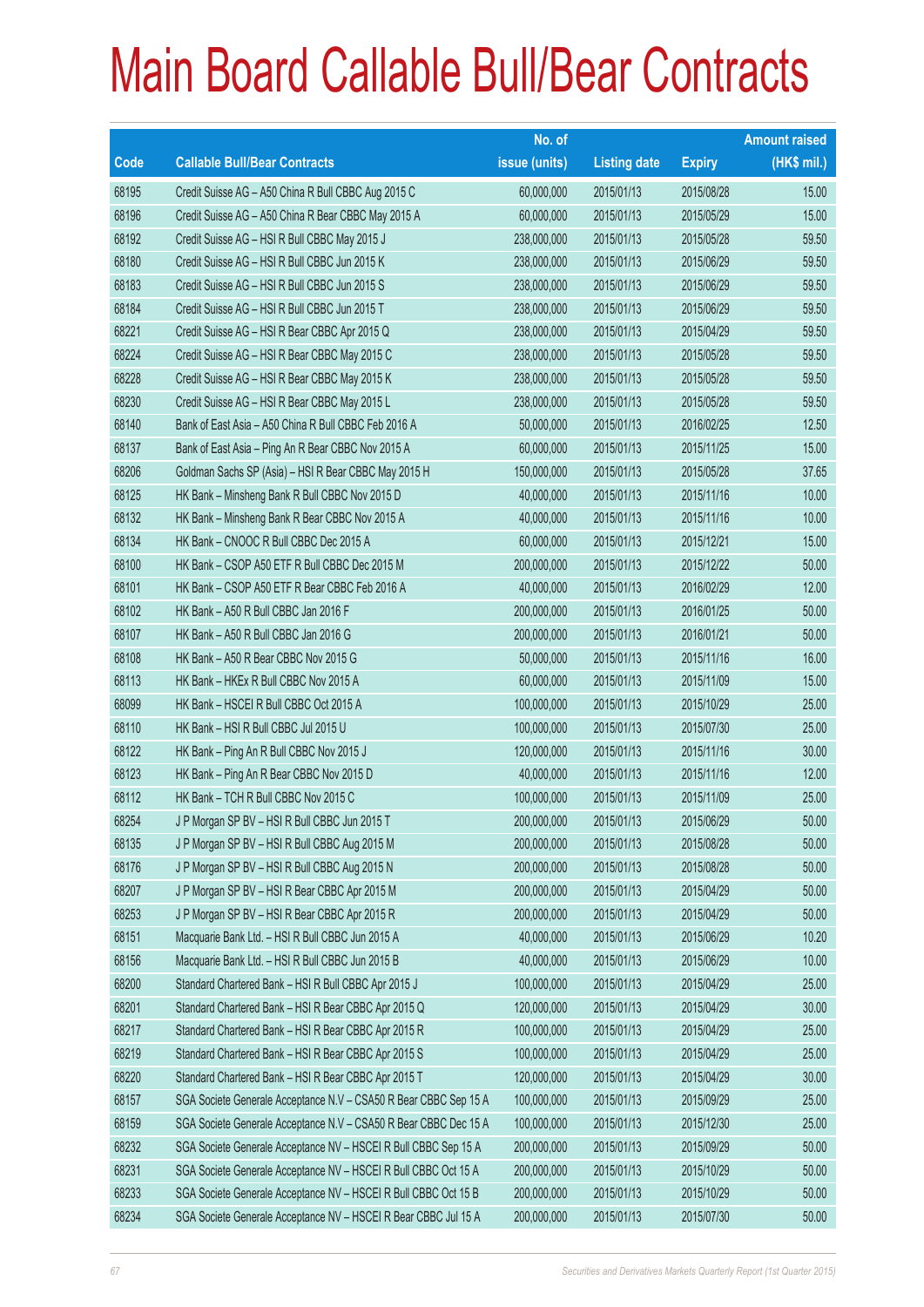|       |                                                                  | No. of        |                     |               | <b>Amount raised</b> |
|-------|------------------------------------------------------------------|---------------|---------------------|---------------|----------------------|
| Code  | <b>Callable Bull/Bear Contracts</b>                              | issue (units) | <b>Listing date</b> | <b>Expiry</b> | $(HK$$ mil.)         |
| 68235 | SGA Societe Generale Acceptance NV - HSCEI R Bear CBBC Aug 15 A  | 200,000,000   | 2015/01/13          | 2015/08/28    | 50.00                |
| 68251 | SGA Societe Generale Acceptance N.V. - HSI R Bull CBBC Sep15 C   | 200,000,000   | 2015/01/13          | 2015/09/29    | 50.00                |
| 68249 | SGA Societe Generale Acceptance N.V. - HSI R Bear CBBC Apr15 R   | 200,000,000   | 2015/01/13          | 2015/04/29    | 50.00                |
| 68237 | SGA Societe Generale Acceptance N.V. - HSI R Bear CBBC May15 O   | 200,000,000   | 2015/01/13          | 2015/05/28    | 50.00                |
| 68238 | SGA Societe Generale Acceptance N.V. - HSI R Bear CBBC May15 P   | 200,000,000   | 2015/01/13          | 2015/05/28    | 50.00                |
| 68175 | UBS AG - HSCEI R Bull CBBC Sep 2015 D                            | 100,000,000   | 2015/01/13          | 2015/09/29    | 25.00                |
| 68171 | UBS AG - HSCEI R Bear CBBC May 2015 A                            | 100,000,000   | 2015/01/13          | 2015/05/28    | 25.00                |
| 68202 | UBS AG - HSI R Bull CBBC Jun 2015 J                              | 300,000,000   | 2015/01/13          | 2015/06/29    | 75.00                |
| 68165 | UBS AG - HSI R Bull CBBC Jul 2015 V                              | 350,000,000   | 2015/01/13          | 2015/07/30    | 87.50                |
| 68161 | UBS AG - HSI R Bull CBBC Jul 2015 W                              | 300,000,000   | 2015/01/13          | 2015/07/30    | 75.00                |
| 68162 | UBS AG - HSI R Bull CBBC Aug 2015 L                              | 300,000,000   | 2015/01/13          | 2015/08/28    | 75.00                |
| 68256 | UBS AG - HSI R Bear CBBC May 2015 A                              | 300,000,000   | 2015/01/13          | 2015/05/28    | 75.00                |
| 68258 | UBS AG - HSI R Bear CBBC May 2015 K                              | 300,000,000   | 2015/01/13          | 2015/05/28    | 75.00                |
| 68259 | UBS AG - HSI R Bear CBBC Jun 2015 X                              | 350,000,000   | 2015/01/13          | 2015/06/29    | 87.50                |
| 68362 | BNP Paribas Arbit Issu B.V. - HSI R Bull CBBC Dec 2015 H         | 200,000,000   | 2015/01/14          | 2015/12/30    | 50.00                |
| 68363 | BNP Paribas Arbit Issu B.V. - HSI R Bull CBBC Dec 2015 I         | 200,000,000   | 2015/01/14          | 2015/12/30    | 50.00                |
| 68365 | BNP Paribas Arbit Issu B.V. - HSI R Bear CBBC Jun 2015 I         | 200,000,000   | 2015/01/14          | 2015/06/29    | 50.00                |
| 68367 | Credit Suisse AG - HSI R Bull CBBC Jul 2015 K                    | 238,000,000   | 2015/01/14          | 2015/07/30    | 59.50                |
| 68372 | Credit Suisse AG - HSI R Bull CBBC Jul 2015 S                    | 238,000,000   | 2015/01/14          | 2015/07/30    | 59.50                |
| 68368 | Credit Suisse AG - HSI R Bull CBBC Jul 2015 T                    | 238,000,000   | 2015/01/14          | 2015/07/30    | 59.50                |
| 68321 | Credit Suisse AG - HSI R Bear CBBC May 2015 M                    | 238,000,000   | 2015/01/14          | 2015/05/28    | 59.50                |
| 68322 | Credit Suisse AG - HSI R Bear CBBC May 2015 X                    | 238,000,000   | 2015/01/14          | 2015/05/28    | 59.50                |
| 68263 | HK Bank - Galaxy Ent R Bull CBBC Dec 2015 A                      | 80,000,000    | 2015/01/14          | 2015/12/21    | 20.00                |
| 68297 | HK Bank - HSCEI R Bear CBBC Sep 2015 A                           | 68,000,000    | 2015/01/14          | 2015/09/29    | 17.00                |
| 68267 | HK Bank - HSI R Bear CBBC Aug 2015 E                             | 100,000,000   | 2015/01/14          | 2015/08/28    | 25.00                |
| 68296 | HK Bank - HSI R Bear CBBC Sep 2015 E                             | 100,000,000   | 2015/01/14          | 2015/09/29    | 25.00                |
| 68271 | HK Bank - HSI R Bear CBBC Oct 2015 C                             | 100,000,000   | 2015/01/14          | 2015/10/29    | 25.00                |
| 68261 | HK Bank - Sands China R Bull CBBC Dec 2015 A                     | 80,000,000    | 2015/01/14          | 2015/12/21    | 20.00                |
| 68260 | HK Bank - SHK Ppt R Bull CBBC Oct 2015 A                         | 60,000,000    | 2015/01/14          | 2015/10/08    | 15.00                |
| 68264 | HK Bank - TCH R Bull CBBC Nov 2015 D                             | 100,000,000   | 2015/01/14          | 2015/11/23    | 25.00                |
| 68266 | HK Bank - TCH R Bull CBBC Dec 2015 B                             | 100,000,000   | 2015/01/14          | 2015/12/14    | 25.00                |
| 68361 | J P Morgan SP BV - HSI R Bull CBBC Jul 2015 L                    | 200,000,000   | 2015/01/14          | 2015/07/30    | 50.00                |
| 68356 | J P Morgan SP BV - HSI R Bull CBBC Aug 2015 O                    | 200,000,000   | 2015/01/14          | 2015/08/28    | 50.00                |
| 68313 | J P Morgan SP BV - HSI R Bear CBBC Apr 2015 S                    | 200,000,000   | 2015/01/14          | 2015/04/29    | 50.00                |
| 68373 | J P Morgan SP BV - HSI R Bear CBBC Apr 2015 V                    | 200,000,000   | 2015/01/14          | 2015/04/29    | 50.00                |
| 68354 | J P Morgan SP BV - HSI R Bear CBBC May 2015 G                    | 200,000,000   | 2015/01/14          | 2015/05/28    | 50.00                |
| 68329 | Standard Chartered Bank - HSI R Bull CBBC Apr 2015 L             | 100,000,000   | 2015/01/14          | 2015/04/29    | 25.00                |
| 68326 | Standard Chartered Bank - HSI R Bear CBBC Apr 2015 U             | 120,000,000   | 2015/01/14          | 2015/04/29    | 30.00                |
| 68307 | SGA Societe Generale Acceptance N.V. - ABC R Bull CBBC Oct 15 A  | 100,000,000   | 2015/01/14          | 2015/10/29    | 25.00                |
| 68306 | SGA Societe Generale Acceptance N.V. - ABC R Bull CBBC Dec 15 A  | 100,000,000   | 2015/01/14          | 2015/12/30    | 25.00                |
| 68309 | SGA Societe Generale Acceptance N.V. - BOCL R Bull CBBC Nov 15 A | 100,000,000   | 2015/01/14          | 2015/11/27    | 25.00                |
| 68308 | SGA Societe Generale Acceptance N.V. - BOCL R Bull CBBC Jan 16 A | 100,000,000   | 2015/01/14          | 2016/01/28    | 25.00                |
| 68331 | SGA Societe Generale Acceptance N.V. - HSI R Bull CBBC Sep 15 D  | 200,000,000   | 2015/01/14          | 2015/09/29    | 50.00                |
| 68347 | SGA Societe Generale Acceptance N.V. - HSI R Bear CBBC May 15 Q  | 200,000,000   | 2015/01/14          | 2015/05/28    | 50.00                |
| 68348 | SGA Societe Generale Acceptance N.V. - HSI R Bear CBBC May 15 R  | 200,000,000   | 2015/01/14          | 2015/05/28    | 50.00                |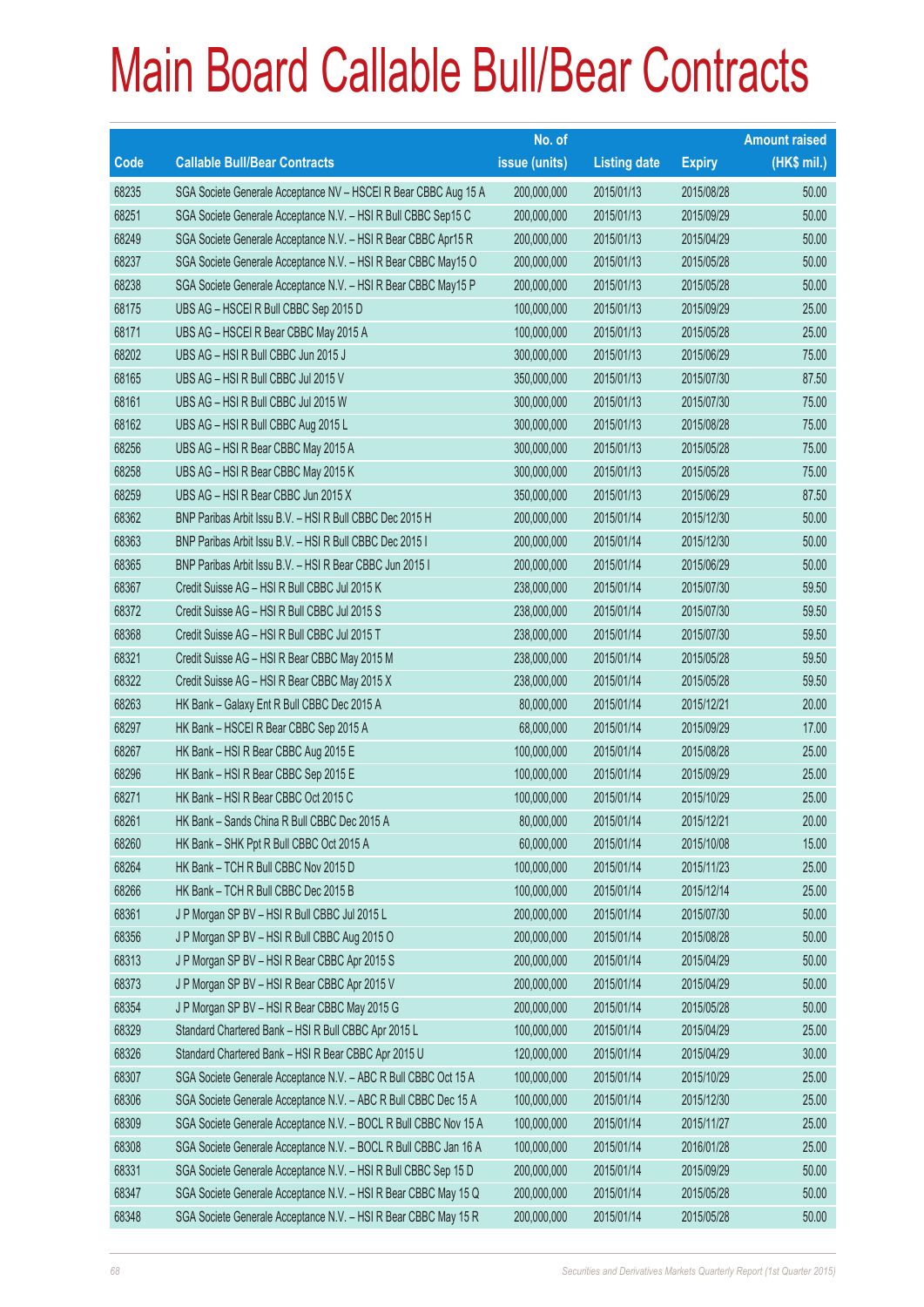|       |                                                                 | No. of        |                     |               | <b>Amount raised</b> |
|-------|-----------------------------------------------------------------|---------------|---------------------|---------------|----------------------|
| Code  | <b>Callable Bull/Bear Contracts</b>                             | issue (units) | <b>Listing date</b> | <b>Expiry</b> | (HK\$ mil.)          |
| 68337 | SGA Societe Generale Acceptance N.V. - HSI R Bear CBBC Jun15 G  | 200,000,000   | 2015/01/14          | 2015/06/29    | 50.00                |
| 68350 | SGA Societe Generale Acceptance N.V. - HSI R Bear CBBC Jun15 H  | 200,000,000   | 2015/01/14          | 2015/06/29    | 50.00                |
| 68352 | SGA Societe Generale Acceptance N.V. - HSI R Bear CBBC Jun15 I  | 200,000,000   | 2015/01/14          | 2015/06/29    | 50.00                |
| 68386 | UBS AG - HSI R Bull CBBC May 2015 J                             | 350,000,000   | 2015/01/14          | 2015/05/28    | 87.50                |
| 68382 | UBS AG - HSI R Bull CBBC Jul 2015 X                             | 300,000,000   | 2015/01/14          | 2015/07/30    | 75.00                |
| 68381 | UBS AG - HSI R Bull CBBC Aug 2015 M                             | 300,000,000   | 2015/01/14          | 2015/08/28    | 75.00                |
| 68314 | UBS AG - HSI R Bear CBBC Apr 2015 I                             | 300,000,000   | 2015/01/14          | 2015/04/29    | 75.00                |
| 68315 | UBS AG - HSI R Bear CBBC Jul 2015 C                             | 350,000,000   | 2015/01/14          | 2015/07/30    | 87.50                |
| 68436 | BNP Paribas Arbit Issu B.V. - HSI R Bear CBBC Jun 2015 J        | 200,000,000   | 2015/01/15          | 2015/06/29    | 50.00                |
| 68440 | BNP Paribas Arbit Issu B.V. - HSI R Bear CBBC Jun 2015 K        | 200,000,000   | 2015/01/15          | 2015/06/29    | 50.00                |
| 68443 | BNP Paribas Arbit Issu B.V. - HSI R Bear CBBC Jun 2015 L        | 200,000,000   | 2015/01/15          | 2015/06/29    | 50.00                |
| 68505 | Credit Suisse AG - HSI R Bull CBBC May 2015 C                   | 238,000,000   | 2015/01/15          | 2015/05/28    | 59.50                |
| 68521 | Credit Suisse AG - HSI R Bull CBBC May 2015 Q                   | 238,000,000   | 2015/01/15          | 2015/05/28    | 59.50                |
| 68494 | Credit Suisse AG - HSI R Bull CBBC May 2015 R                   | 238,000,000   | 2015/01/15          | 2015/05/28    | 59.50                |
| 68496 | Credit Suisse AG - HSI R Bull CBBC May 2015 S                   | 238,000,000   | 2015/01/15          | 2015/05/28    | 59.50                |
| 68432 | Credit Suisse AG - HSI R Bear CBBC Apr 2015 S                   | 238,000,000   | 2015/01/15          | 2015/04/29    | 59.50                |
| 68434 | Credit Suisse AG - HSI R Bear CBBC Apr 2015 T                   | 238,000,000   | 2015/01/15          | 2015/04/29    | 59.50                |
| 68431 | Credit Suisse AG - HSI R Bear CBBC Apr 2015 W                   | 238,000,000   | 2015/01/15          | 2015/04/29    | 59.50                |
| 68476 | Bank of East Asia - China Life R Bull CBBC Sep 2015 B           | 40,000,000    | 2015/01/15          | 2015/09/02    | 14.00                |
| 68462 | Bank of East Asia - CM Bank R Bull CBBC Sep 2015 A              | 40,000,000    | 2015/01/15          | 2015/09/25    | 10.00                |
| 68461 | Bank of East Asia - Minsheng Bank R Bull CBBC Oct 2015 A        | 50,000,000    | 2015/01/15          | 2015/10/08    | 12.50                |
| 68526 | Goldman Sachs SP (Asia) - HSI R Bull CBBC May 2015 A            | 150,000,000   | 2015/01/15          | 2015/05/28    | 37.50                |
| 68527 | Goldman Sachs SP (Asia) - HSI R Bull CBBC May 2015 B            | 150,000,000   | 2015/01/15          | 2015/05/28    | 37.50                |
| 68528 | Goldman Sachs SP (Asia) - HSI R Bull CBBC May 2015 C            | 150,000,000   | 2015/01/15          | 2015/05/28    | 37.50                |
| 68411 | HK Bank - AIA R Bull CBBC Oct 2015 A                            | 60,000,000    | 2015/01/15          | 2015/10/26    | 15.00                |
| 68389 | HK Bank - CSOP A50 ETF R Bull CBBC Jan 2016 H                   | 200,000,000   | 2015/01/15          | 2016/01/25    | 56.00                |
| 68398 | HK Bank - HKEx R Bull CBBC Oct 2015 C                           | 60,000,000    | 2015/01/15          | 2015/10/26    | 15.00                |
| 68399 | HK Bank – HKEx R Bull CBBC Oct 2015 D                           | 60,000,000    | 2015/01/15          | 2015/10/05    | 18.60                |
| 68403 | HK Bank - HKEx R Bull CBBC Nov 2015 B                           | 60,000,000    | 2015/01/15          | 2015/11/30    | 15.00                |
| 68410 | HK Bank - HSI R Bear CBBC Nov 2015 A                            | 400,000,000   | 2015/01/15          | 2015/11/27    | 100.00               |
| 68407 | HK Bank - Ping An R Bull CBBC Dec 2015 G                        | 120,000,000   | 2015/01/15          | 2015/12/21    | 30.00                |
| 68394 | HK Bank - TCH R Bull CBBC Oct 2015 D                            | 100,000,000   | 2015/01/15          | 2015/10/05    | 25.00                |
| 68395 | HK Bank - TCH R Bull CBBC Dec 2015 C                            | 100,000,000   | 2015/01/15          | 2015/12/21    | 25.00                |
| 68397 | HK Bank - TCH R Bear CBBC Oct 2015 B                            | 100,000,000   | 2015/01/15          | 2015/10/05    | 25.00                |
| 68448 | J P Morgan SP BV - HSI R Bull CBBC Jul 2015 S                   | 200,000,000   | 2015/01/15          | 2015/07/30    | 50.00                |
| 68458 | J P Morgan SP BV - HSI R Bull CBBC Aug 2015 A                   | 200,000,000   | 2015/01/15          | 2015/08/28    | 50.00                |
| 68422 | J P Morgan SP BV - HSI R Bear CBBC Apr 2015 L                   | 200,000,000   | 2015/01/15          | 2015/04/29    | 50.00                |
| 68529 | J P Morgan SP BV - HSI R Bear CBBC May 2015 H                   | 200,000,000   | 2015/01/15          | 2015/05/28    | 50.00                |
| 68480 | Standard Chartered Bank - HSI R Bull CBBC Apr 2015 K            | 120,000,000   | 2015/01/15          | 2015/04/29    | 30.00                |
| 68483 | Standard Chartered Bank - HSI R Bull CBBC Apr 2015 S            | 100,000,000   | 2015/01/15          | 2015/04/29    | 25.00                |
| 68413 | SGA Societe Generale Acceptance N.V. - HSI R Bull CBBC Oct 15 A | 200,000,000   | 2015/01/15          | 2015/10/29    | 50.00                |
| 68444 | SGA Societe Generale Acceptance N.V. - HSI R Bull CBBC Oct 15 B | 200,000,000   | 2015/01/15          | 2015/10/29    | 50.00                |
| 68416 | SGA Societe Generale Acceptance N.V. - HSI R Bear CBBC May 15 S | 200,000,000   | 2015/01/15          | 2015/05/28    | 50.00                |
| 68487 | UBS AG - HSI R Bull CBBC May 2015 X                             | 350,000,000   | 2015/01/15          | 2015/05/28    | 87.50                |
| 68486 | UBS AG - HSI R Bull CBBC Aug 2015 N                             | 300,000,000   | 2015/01/15          | 2015/08/28    | 75.00                |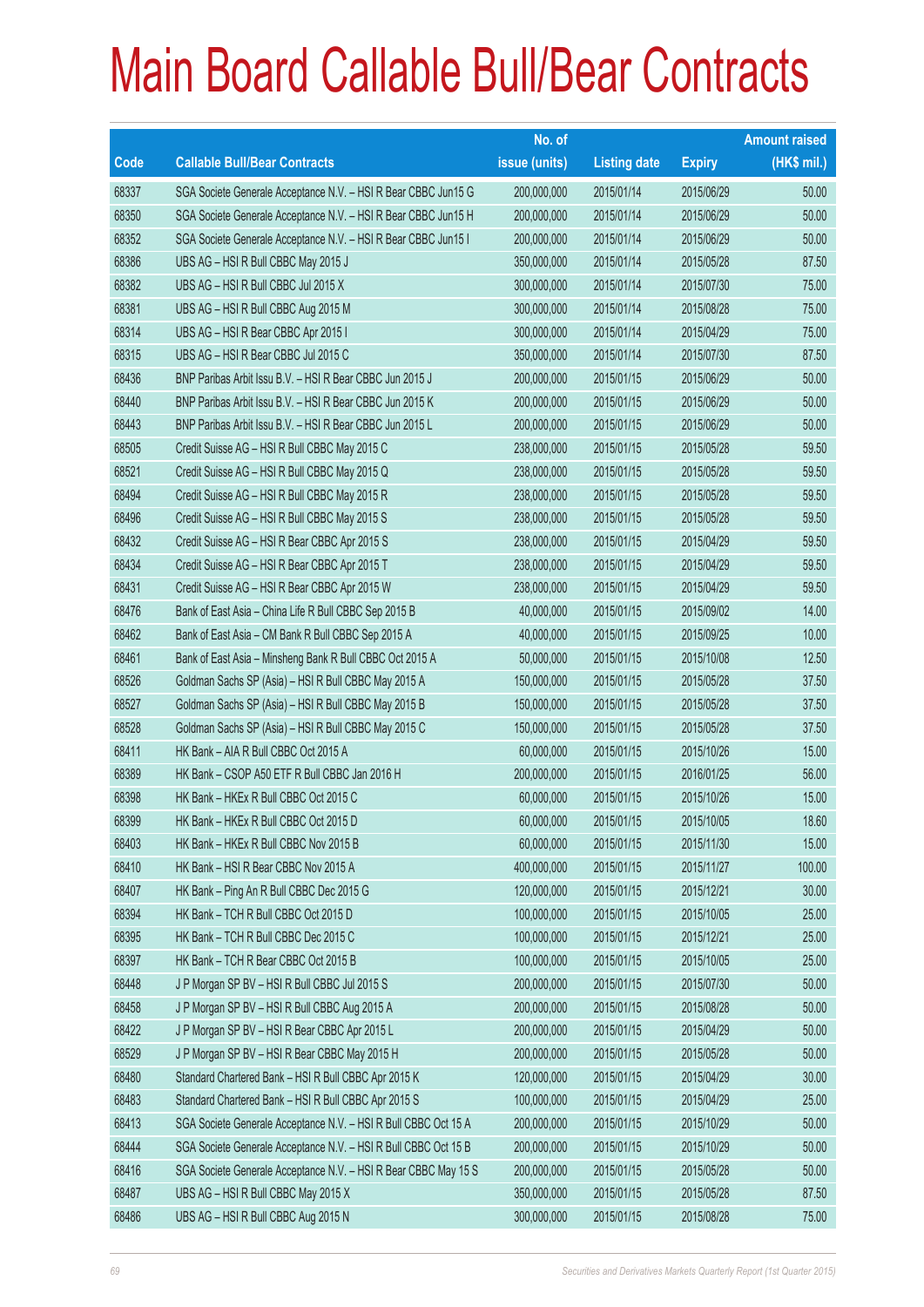|         |                                                                  | No. of        |                     |               | <b>Amount raised</b> |
|---------|------------------------------------------------------------------|---------------|---------------------|---------------|----------------------|
| Code    | <b>Callable Bull/Bear Contracts</b>                              | issue (units) | <b>Listing date</b> | <b>Expiry</b> | $(HK$$ mil.)         |
| 68424   | UBS AG - HSI R Bear CBBC Apr 2015 J                              | 300,000,000   | 2015/01/15          | 2015/04/29    | 75.00                |
| 68425   | UBS AG - HSI R Bear CBBC May 2015 L                              | 350,000,000   | 2015/01/15          | 2015/05/28    | 87.50                |
| 68445   | UBS AG - Hutchison R Bull CBBC Sep 2015 B                        | 100,000,000   | 2015/01/15          | 2015/09/14    | 25.00                |
| 68430   | UBS AG - TCH R Bull CBBC Jul 2015 G                              | 100,000,000   | 2015/01/15          | 2015/07/20    | 25.00                |
| 67427 # | HK Bank - Ping An R Bull CBBC Oct 2015 D                         | 120,000,000   | 2015/01/15          | 2015/10/30    | 17.40                |
| 68569   | BNP Paribas Arbit Issu B.V. - HSI R Bear CBBC Jun 2015 M         | 200,000,000   | 2015/01/16          | 2015/06/29    | 50.00                |
| 68570   | BNP Paribas Arbit Issu B.V. - HSI R Bear CBBC Jun 2015 N         | 200,000,000   | 2015/01/16          | 2015/06/29    | 50.00                |
| 68571   | BNP Paribas Arbit Issu B.V. - HSI R Bear CBBC Jun 2015 O         | 200,000,000   | 2015/01/16          | 2015/06/29    | 50.00                |
| 68572   | BNP Paribas Arbit Issu B.V. - HSI R Bear CBBC Jun 2015 P         | 200,000,000   | 2015/01/16          | 2015/06/29    | 50.00                |
| 68643   | Credit Suisse AG - HSI R Bull CBBC Jul 2015 Q                    | 238,000,000   | 2015/01/16          | 2015/07/30    | 59.50                |
| 68639   | Credit Suisse AG - HSI R Bull CBBC Jul 2015 U                    | 238,000,000   | 2015/01/16          | 2015/07/30    | 59.50                |
| 68640   | Credit Suisse AG - HSI R Bull CBBC Jul 2015 V                    | 238,000,000   | 2015/01/16          | 2015/07/30    | 59.50                |
| 68641   | Credit Suisse AG - HSI R Bull CBBC Jul 2015 W                    | 238,000,000   | 2015/01/16          | 2015/07/30    | 59.50                |
| 68585   | Credit Suisse AG - HSI R Bear CBBC May 2015 E                    | 238,000,000   | 2015/01/16          | 2015/05/28    | 59.50                |
| 68579   | Credit Suisse AG - HSI R Bear CBBC May 2015 Y                    | 238,000,000   | 2015/01/16          | 2015/05/28    | 59.50                |
| 68581   | Credit Suisse AG - HSI R Bear CBBC May 2015 Z                    | 238,000,000   | 2015/01/16          | 2015/05/28    | 59.50                |
| 68626   | Credit Suisse AG - HSI R Bear CBBC Jun 2015 S                    | 238,000,000   | 2015/01/16          | 2015/06/29    | 59.50                |
| 68627   | Credit Suisse AG - HSI R Bear CBBC Jun 2015 T                    | 238,000,000   | 2015/01/16          | 2015/06/29    | 59.50                |
| 68655   | Credit Suisse AG - HSI R Bear CBBC Jun 2015 V                    | 238,000,000   | 2015/01/16          | 2015/06/29    | 59.50                |
| 68601   | Credit Suisse AG - TCH R Bull CBBC Jun 2015 B                    | 50,000,000    | 2015/01/16          | 2015/06/30    | 12.50                |
| 68604   | Credit Suisse AG - TCH R Bull CBBC Jun 2015 C                    | 50,000,000    | 2015/01/16          | 2015/06/30    | 12.50                |
| 68602   | Credit Suisse AG - TCH R Bull CBBC Jul 2015 A                    | 50,000,000    | 2015/01/16          | 2015/07/31    | 12.50                |
| 68614   | Credit Suisse AG - TCH R Bear CBBC May 2015 A                    | 50,000,000    | 2015/01/16          | 2015/05/29    | 12.50                |
| 68615   | Credit Suisse AG - TCH R Bear CBBC May 2015 B                    | 50,000,000    | 2015/01/16          | 2015/05/29    | 15.75                |
| 68669   | Goldman Sachs SP (Asia) - HSI R Bull CBBC May 2015 D             | 150,000,000   | 2015/01/16          | 2015/05/28    | 37.50                |
| 68670   | Goldman Sachs SP (Asia) - HSI R Bear CBBC May 2015 I             | 150,000,000   | 2015/01/16          | 2015/05/28    | 37.50                |
| 68678   | Goldman Sachs SP (Asia) - HSI R Bear CBBC Jun 2015 B             | 150,000,000   | 2015/01/16          | 2015/06/29    | 37.50                |
| 68533   | HK Bank - ABC R Bull CBBC Aug 2015 D                             | 80,000,000    | 2015/01/16          | 2015/08/31    | 20.00                |
| 68558   | HK Bank - China Mobile R Bull CBBC Oct 2015 C                    | 120,000,000   | 2015/01/16          | 2015/10/30    | 30.00                |
| 68531   | HK Bank - A50 R Bull CBBC Jan 2016 H                             | 200,000,000   | 2015/01/16          | 2016/01/25    | 54.00                |
| 68537   | HK Bank - HSI R Bull CBBC Oct 2015 I                             | 100,000,000   | 2015/01/16          | 2015/10/29    | 25.00                |
| 68549   | HK Bank - HSI R Bull CBBC Nov 2015 A                             | 100,000,000   | 2015/01/16          | 2015/11/27    | 25.00                |
| 68547   | HK Bank - HSI R Bear CBBC Nov 2015 B                             | 100,000,000   | 2015/01/16          | 2015/11/27    | 25.00                |
| 68564   | HK Bank - PetCh R Bull CBBC Jan 2016 A                           | 60,000,000    | 2015/01/16          | 2016/01/25    | 15.00                |
| 68551   | HK Bank - TCH R Bull CBBC Sep 2015 D                             | 100,000,000   | 2015/01/16          | 2015/09/07    | 25.00                |
| 68550   | HK Bank - TCH R Bull CBBC Oct 2015 E                             | 100,000,000   | 2015/01/16          | 2015/10/19    | 25.00                |
| 68552   | HK Bank - TCH R Bull CBBC Dec 2015 D                             | 100,000,000   | 2015/01/16          | 2015/12/21    | 25.00                |
| 68636   | J P Morgan SP BV - HSI R Bull CBBC Jul 2015 W                    | 200,000,000   | 2015/01/16          | 2015/07/30    | 50.00                |
| 68567   | J P Morgan SP BV - HSI R Bear CBBC Apr 2015 N                    | 200,000,000   | 2015/01/16          | 2015/04/29    | 50.00                |
| 68633   | Macquarie Bank Ltd. - HSI R Bull CBBC Jun 2015 C                 | 40,000,000    | 2015/01/16          | 2015/06/29    | 10.20                |
| 68634   | Macquarie Bank Ltd. - HSI R Bull CBBC Jun 2015 D                 | 40,000,000    | 2015/01/16          | 2015/06/29    | 10.00                |
| 68590   | Standard Chartered Bank - HSI R Bear CBBC Apr 2015 V             | 120,000,000   | 2015/01/16          | 2015/04/29    | 30.00                |
| 68644   | SGA Societe Generale Acceptance N.V - CLife R Bull CBBC May 16 A | 300,000,000   | 2015/01/16          | 2016/05/30    | 75.00                |
| 68616   | SGA Societe Generale Acceptance N.V. - HSI R Bull CBBC Sep 15 E  | 200,000,000   | 2015/01/16          | 2015/09/29    | 50.00                |
| 68566   | SGA Societe Generale Acceptance N.V. - HSI R Bear CBBC Jun 15 J  | 200,000,000   | 2015/01/16          | 2015/06/29    | 50.00                |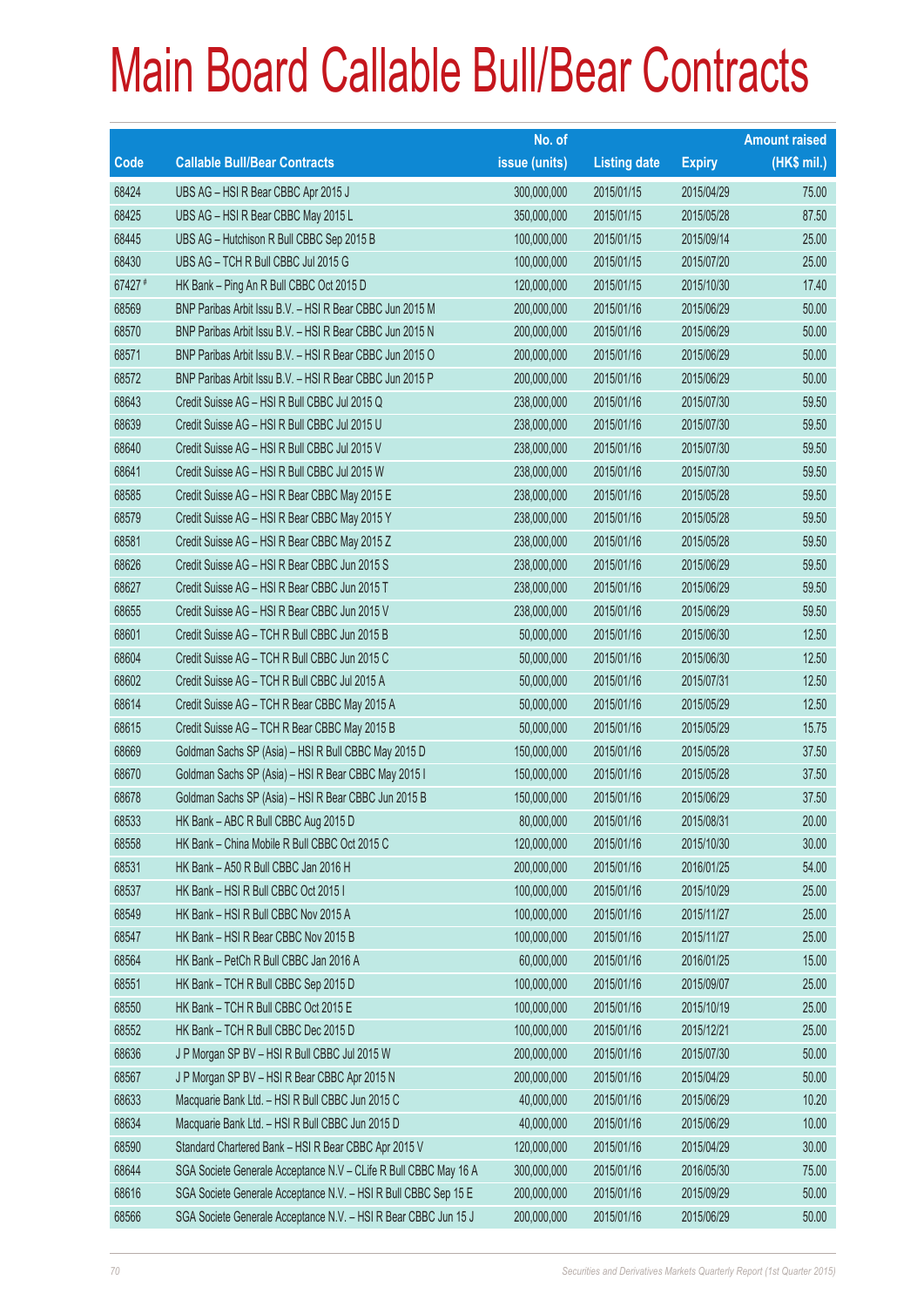|       |                                                                  | No. of        |                     |               | <b>Amount raised</b> |
|-------|------------------------------------------------------------------|---------------|---------------------|---------------|----------------------|
| Code  | <b>Callable Bull/Bear Contracts</b>                              | issue (units) | <b>Listing date</b> | <b>Expiry</b> | $(HK$$ mil.)         |
| 68652 | SGA Societe Generale Acceptance NV - PingAn R Bull CBBC Oct 15 A | 300,000,000   | 2015/01/16          | 2015/10/29    | 75.00                |
| 68647 | SGA Societe Generale Acceptance NV - PingAn R Bull CBBC Nov 15 A | 300,000,000   | 2015/01/16          | 2015/11/27    | 75.00                |
| 68645 | SGA Societe Generale Acceptance NV - PingAn R Bull CBBC Dec 15 A | 300,000,000   | 2015/01/16          | 2015/12/30    | 75.00                |
| 68653 | SGA Societe Generale Acceptance NV - PingAn R Bear CBBC Sep 15 A | 300,000,000   | 2015/01/16          | 2015/09/29    | 75.00                |
| 68667 | UBS AG - HSCEI R Bear CBBC Jun 2015 A                            | 100,000,000   | 2015/01/16          | 2015/06/29    | 25.00                |
| 68662 | UBS AG - HSI R Bull CBBC Jun 2015 L                              | 350,000,000   | 2015/01/16          | 2015/06/29    | 87.50                |
| 68660 | UBS AG - HSI R Bull CBBC Jul 2015 Y                              | 300,000,000   | 2015/01/16          | 2015/07/30    | 75.00                |
| 68586 | UBS AG - HSI R Bear CBBC Apr 2015 K                              | 300,000,000   | 2015/01/16          | 2015/04/29    | 75.00                |
| 68588 | UBS AG - HSI R Bear CBBC May 2015 M                              | 300,000,000   | 2015/01/16          | 2015/05/28    | 75.00                |
| 68668 | UBS AG - HSI R Bear CBBC May 2015 N                              | 300,000,000   | 2015/01/16          | 2015/05/28    | 75.00                |
| 68657 | UBS AG - TCH R Bull CBBC Aug 2015 C                              | 100,000,000   | 2015/01/16          | 2015/08/24    | 25.00                |
| 68783 | BNP Paribas Arbit Issu B.V. - HSI R Bull CBBC Dec 2015 J         | 200,000,000   | 2015/01/19          | 2015/12/30    | 50.00                |
| 68784 | BNP Paribas Arbit Issu B.V. - HSI R Bear CBBC Jun 2015 Q         | 200,000,000   | 2015/01/19          | 2015/06/29    | 50.00                |
| 68785 | BNP Paribas Arbit Issu B.V. - HSI R Bear CBBC Jun 2015 R         | 200,000,000   | 2015/01/19          | 2015/06/29    | 56.00                |
| 68775 | Credit Suisse AG - HSI R Bull CBBC May 2015 D                    | 238,000,000   | 2015/01/19          | 2015/05/28    | 59.50                |
| 68774 | Credit Suisse AG - HSI R Bull CBBC May 2015 Z                    | 238,000,000   | 2015/01/19          | 2015/05/28    | 59.50                |
| 68767 | Credit Suisse AG - HSI R Bear CBBC Apr 2015 F                    | 238,000,000   | 2015/01/19          | 2015/04/29    | 59.50                |
| 68773 | Credit Suisse AG - HSI R Bear CBBC Apr 2015 P                    | 238,000,000   | 2015/01/19          | 2015/04/29    | 59.50                |
| 68766 | Credit Suisse AG - HSI R Bear CBBC Apr 2015 X                    | 238,000,000   | 2015/01/19          | 2015/04/29    | 59.50                |
| 68692 | HK Bank - China Mobile R Bear CBBC Nov 2015 B                    | 60,000,000    | 2015/01/19          | 2015/11/16    | 15.00                |
| 68679 | HK Bank - China Shenhua R Bull CBBC Nov 2015 B                   | 40,000,000    | 2015/01/19          | 2015/11/09    | 14.00                |
| 68682 | HK Bank - A50 R Bull CBBC Jan 2016 I                             | 200,000,000   | 2015/01/19          | 2016/01/25    | 50.00                |
| 68683 | HK Bank - A50 R Bull CBBC Feb 2016 A                             | 200,000,000   | 2015/01/19          | 2016/02/15    | 50.00                |
| 68687 | HK Bank - A50 R Bear CBBC Feb 2016 A                             | 50,000,000    | 2015/01/19          | 2016/02/15    | 12.50                |
| 68731 | HK Bank - Lenovo R Bull CBBC Dec 2015 A                          | 60,000,000    | 2015/01/19          | 2015/12/21    | 15.00                |
| 68688 | HK Bank - Ping An R Bull CBBC Oct 2015 E                         | 120,000,000   | 2015/01/19          | 2015/10/19    | 30.00                |
| 68703 | HK Bank - TCH R Bear CBBC Oct 2015 C                             | 100,000,000   | 2015/01/19          | 2015/10/19    | 25.00                |
| 68782 | J P Morgan SP BV - HSI R Bull CBBC Jul 2015 B                    | 200,000,000   | 2015/01/19          | 2015/07/30    | 50.00                |
| 68738 | J P Morgan SP BV - HSI R Bull CBBC Aug 2015 P                    | 200,000,000   | 2015/01/19          | 2015/08/28    | 50.00                |
| 68751 | J P Morgan SP BV - HSI R Bear CBBC Apr 2015 O                    | 200,000,000   | 2015/01/19          | 2015/04/29    | 50.00                |
| 68753 | Standard Chartered Bank - HSI R Bear CBBC Apr 2015 W             | 100,000,000   | 2015/01/19          | 2015/04/29    | 25.00                |
| 68752 | Standard Chartered Bank - HSI R Bear CBBC Oct 2015 A             | 100,000,000   | 2015/01/19          | 2015/10/29    | 25.00                |
| 68734 | SGA Societe Generale Acceptance N.V. - HSI R Bear CBBC May 15 T  | 200,000,000   | 2015/01/19          | 2015/05/28    | 50.00                |
| 68776 | UBS AG - HSI R Bull CBBC Jun 2015 M                              | 300,000,000   | 2015/01/19          | 2015/06/29    | 75.00                |
| 68781 | UBS AG - HSI R Bull CBBC Aug 2015 O                              | 300,000,000   | 2015/01/19          | 2015/08/28    | 75.00                |
| 68754 | UBS AG - HSI R Bear CBBC Apr 2015 L                              | 300,000,000   | 2015/01/19          | 2015/04/29    | 75.00                |
| 68759 | UBS AG - HSI R Bear CBBC Apr 2015 M                              | 300,000,000   | 2015/01/19          | 2015/04/29    | 75.00                |
| 68900 | BNP Paribas Arbit Issu B.V. - HSI R Bull CBBC Nov 2015 A         | 200,000,000   | 2015/01/20          | 2015/11/27    | 50.00                |
| 68901 | BNP Paribas Arbit Issu B.V. - HSI R Bull CBBC Nov 2015 B         | 200,000,000   | 2015/01/20          | 2015/11/27    | 50.00                |
| 68824 | BNP Paribas Arbit Issu B.V. - HSI R Bear CBBC Jun 2015 S         | 200,000,000   | 2015/01/20          | 2015/06/29    | 50.00                |
| 68825 | BNP Paribas Arbit Issu B.V. - HSI R Bear CBBC Jun 2015 T         | 200,000,000   | 2015/01/20          | 2015/06/29    | 50.00                |
| 68826 | BNP Paribas Arbit Issu B.V. - HSI R Bear CBBC Jun 2015 U         | 200,000,000   | 2015/01/20          | 2015/06/29    | 50.00                |
| 68892 | Credit Suisse AG - HSI R Bull CBBC Jun 2015 E                    | 238,000,000   | 2015/01/20          | 2015/06/29    | 59.50                |
| 68890 | Credit Suisse AG - HSI R Bull CBBC Jun 2015 G                    | 238,000,000   | 2015/01/20          | 2015/06/29    | 59.50                |
| 68891 | Credit Suisse AG - HSI R Bull CBBC Jun 2015 H                    | 238,000,000   | 2015/01/20          | 2015/06/29    | 59.50                |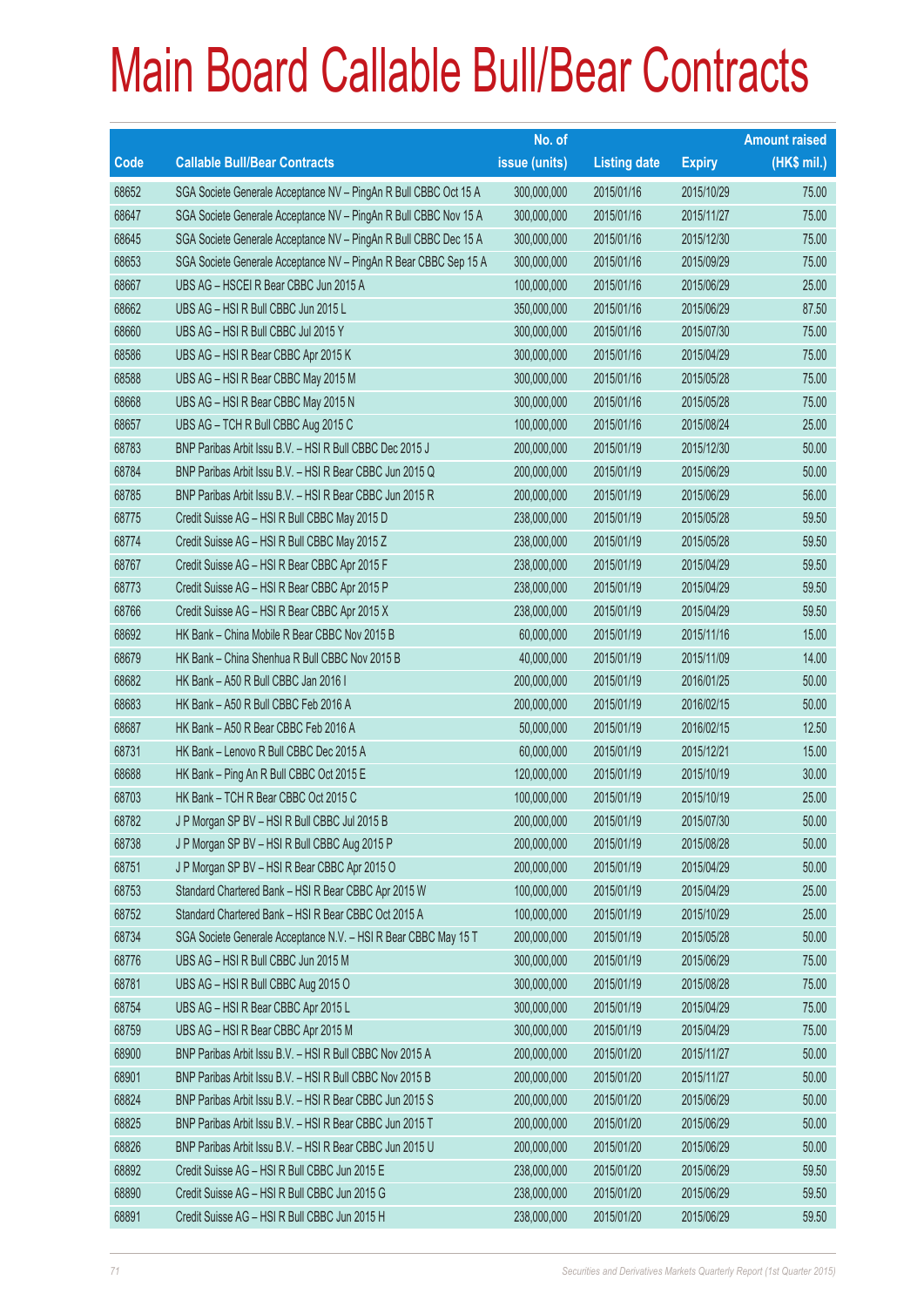|             |                                                                 | No. of        |                     |               | <b>Amount raised</b> |
|-------------|-----------------------------------------------------------------|---------------|---------------------|---------------|----------------------|
| <b>Code</b> | <b>Callable Bull/Bear Contracts</b>                             | issue (units) | <b>Listing date</b> | <b>Expiry</b> | $(HK$$ mil.)         |
| 68812       | Credit Suisse AG - HSI R Bull CBBC Sep 2015 E                   | 238,000,000   | 2015/01/20          | 2015/09/29    | 59.50                |
| 68814       | Credit Suisse AG - HSI R Bull CBBC Sep 2015 F                   | 238,000,000   | 2015/01/20          | 2015/09/29    | 59.50                |
| 68818       | Credit Suisse AG - HSI R Bear CBBC May 2015 F                   | 238,000,000   | 2015/01/20          | 2015/05/28    | 59.50                |
| 68820       | Credit Suisse AG - HSI R Bear CBBC May 2015 N                   | 238,000,000   | 2015/01/20          | 2015/05/28    | 59.50                |
| 68853       | Goldman Sachs SP (Asia) - HSI R Bull CBBC May 2015 E            | 150,000,000   | 2015/01/20          | 2015/05/28    | 37.50                |
| 68854       | Goldman Sachs SP (Asia) - HSI R Bear CBBC May 2015 J            | 150,000,000   | 2015/01/20          | 2015/05/28    | 37.50                |
| 68789       | HK Bank - CC Bank R Bull CBBC Dec 2015 A                        | 80,000,000    | 2015/01/20          | 2015/12/07    | 20.00                |
| 68805       | HK Bank – CC Bank R Bear CBBC Dec 2015 A                        | 40,000,000    | 2015/01/20          | 2015/12/21    | 10.00                |
| 68791       | HK Bank - CSOP A50 ETF R Bear CBBC Jul 2015 B                   | 40,000,000    | 2015/01/20          | 2015/07/20    | 10.00                |
| 68799       | HK Bank - Galaxy Ent R Bear CBBC Nov 2015 C                     | 60,000,000    | 2015/01/20          | 2015/11/23    | 15.00                |
| 68786       | HK Bank - HSI R Bull CBBC Aug 2015 Q                            | 100,000,000   | 2015/01/20          | 2015/08/28    | 25.00                |
| 68790       | HK Bank - HSI R Bull CBBC Sep 2015 I                            | 100,000,000   | 2015/01/20          | 2015/09/29    | 25.00                |
| 68788       | HK Bank - HSI R Bear CBBC Aug 2015 F                            | 100,000,000   | 2015/01/20          | 2015/08/28    | 25.00                |
| 68802       | HK Bank - Sands China R Bear CBBC Nov 2015 B                    | 60,000,000    | 2015/01/20          | 2015/11/23    | 15.00                |
| 68797       | HK Bank - TCH R Bull CBBC Nov 2015 E                            | 100,000,000   | 2015/01/20          | 2015/11/16    | 25.00                |
| 68894       | J P Morgan SP BV - HSI R Bull CBBC Jul 2015 F                   | 200,000,000   | 2015/01/20          | 2015/07/30    | 50.00                |
| 68898       | J P Morgan SP BV - HSI R Bull CBBC Aug 2015 X                   | 200,000,000   | 2015/01/20          | 2015/08/28    | 50.00                |
| 68806       | J P Morgan SP BV - HSI R Bear CBBC Apr 2015 U                   | 200,000,000   | 2015/01/20          | 2015/04/29    | 50.00                |
| 68899       | J P Morgan SP BV - HSI R Bear CBBC Apr 2015 W                   | 200,000,000   | 2015/01/20          | 2015/04/29    | 50.00                |
| 68807       | J P Morgan SP BV - HSI R Bear CBBC May 2015 I                   | 200,000,000   | 2015/01/20          | 2015/05/28    | 50.00                |
| 68883       | Standard Chartered Bank - HSI R Bull CBBC Apr 2015 R            | 120,000,000   | 2015/01/20          | 2015/04/29    | 30.00                |
| 68850       | Standard Chartered Bank - HSI R Bull CBBC Apr 2015 T            | 100,000,000   | 2015/01/20          | 2015/04/29    | 25.00                |
| 68884       | Standard Chartered Bank - HSI R Bear CBBC Apr 2015 X            | 100,000,000   | 2015/01/20          | 2015/04/29    | 25.00                |
| 68830       | Standard Chartered Bank - Ping An R Bear CBBC Aug 2015 D        | 50,000,000    | 2015/01/20          | 2015/08/19    | 12.50                |
| 68828       | Standard Chartered Bank - Sands China R Bull CBBC Nov 2015 A    | 50,000,000    | 2015/01/20          | 2015/11/24    | 12.50                |
| 68827       | Standard Chartered Bank - Sands China R Bear CBBC Nov 2015 A    | 50,000,000    | 2015/01/20          | 2015/11/17    | 12.50                |
| 68846       | Standard Chartered Bank - TCH R Bull CBBC Nov 2015 A            | 80,000,000    | 2015/01/20          | 2015/11/18    | 20.00                |
| 68847       | Standard Chartered Bank - TCH R Bull CBBC Nov 2015 B            | 80,000,000    | 2015/01/20          | 2015/11/19    | 20.00                |
| 68885       | SGA Societe Generale Acceptance N.V. - HSI R Bull CBBC Oct 15 C | 200,000,000   | 2015/01/20          | 2015/10/29    | 50.00                |
| 68886       | SGA Societe Generale Acceptance N.V. - HSI R Bull CBBC Oct 15 D | 200,000,000   | 2015/01/20          | 2015/10/29    | 50.00                |
| 68887       | SGA Societe Generale Acceptance N.V. - HSI R Bear CBBC May 15 U | 200,000,000   | 2015/01/20          | 2015/05/28    | 50.00                |
| 68909       | UBS AG - HSI R Bull CBBC Jul 2015 A                             | 300,000,000   | 2015/01/20          | 2015/07/30    | 75.00                |
| 68921       | UBS AG - HSI R Bull CBBC Jul 2015 Z                             | 350,000,000   | 2015/01/20          | 2015/07/30    | 87.50                |
| 68821       | UBS AG - HSI R Bear CBBC Apr 2015 N                             | 300,000,000   | 2015/01/20          | 2015/04/29    | 75.00                |
| 68822       | UBS AG - HSI R Bear CBBC Apr 2015 P                             | 350,000,000   | 2015/01/20          | 2015/04/29    | 87.50                |
| 68882       | UBS AG - SHK Ppt R Bull CBBC Dec 2015 A                         | 50,000,000    | 2015/01/20          | 2015/12/07    | 12.50                |
| 68995       | BNP Paribas Arbit Issu B.V. - HSI R Bear CBBC Jun 2015 V        | 200,000,000   | 2015/01/21          | 2015/06/29    | 50.00                |
| 68998       | BNP Paribas Arbit Issu B.V. - HSI R Bear CBBC Jun 2015 W        | 200,000,000   | 2015/01/21          | 2015/06/29    | 50.00                |
| 68999       | BNP Paribas Arbit Issu B.V. - HSI R Bear CBBC Jun 2015 X        | 200,000,000   | 2015/01/21          | 2015/06/29    | 50.00                |
| 69066       | Credit Suisse AG - HSI R Bull CBBC May 2015 V                   | 238,000,000   | 2015/01/21          | 2015/05/28    | 59.50                |
| 69062       | Credit Suisse AG - HSI R Bull CBBC Jul 2015 X                   | 238,000,000   | 2015/01/21          | 2015/07/30    | 59.50                |
| 69065       | Credit Suisse AG - HSI R Bull CBBC Jul 2015 Y                   | 238,000,000   | 2015/01/21          | 2015/07/30    | 59.50                |
| 69068       | Credit Suisse AG - HSI R Bear CBBC Apr 2015 O                   | 238,000,000   | 2015/01/21          | 2015/04/29    | 59.50                |
| 69067       | Credit Suisse AG - HSI R Bear CBBC Apr 2015 R                   | 238,000,000   | 2015/01/21          | 2015/04/29    | 59.50                |
| 69097       | J P Morgan SP BV - HSBC R Bull CBBC Sep 2015 A                  | 100,000,000   | 2015/01/21          | 2015/09/10    | 25.00                |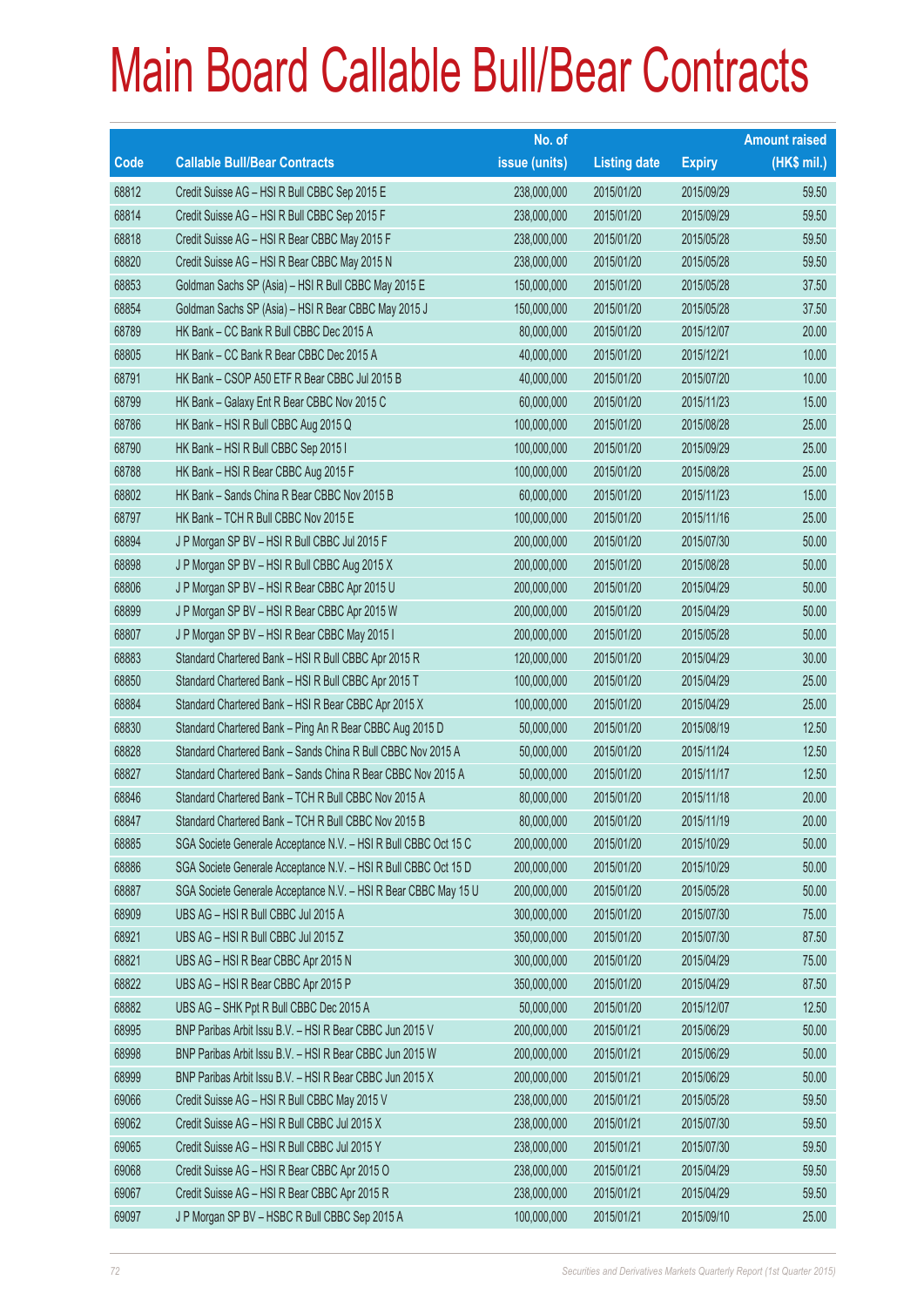|       |                                                                  | No. of        |                     |               | <b>Amount raised</b> |
|-------|------------------------------------------------------------------|---------------|---------------------|---------------|----------------------|
| Code  | <b>Callable Bull/Bear Contracts</b>                              | issue (units) | <b>Listing date</b> | <b>Expiry</b> | (HK\$ mil.)          |
| 69099 | J P Morgan SP BV - HSCEI R Bull CBBC Jul 2015 A                  | 100,000,000   | 2015/01/21          | 2015/07/30    | 25.00                |
| 69101 | J P Morgan SP BV - HSCEI R Bull CBBC Jul 2015 B                  | 100,000,000   | 2015/01/21          | 2015/07/30    | 25.00                |
| 69100 | J P Morgan SP BV - HSCEI R Bear CBBC Apr 2015 A                  | 100,000,000   | 2015/01/21          | 2015/04/29    | 25.00                |
| 69102 | J P Morgan SP BV - HSCEI R Bear CBBC Apr 2015 B                  | 100,000,000   | 2015/01/21          | 2015/04/29    | 25.00                |
| 69003 | J P Morgan SP BV - HSI R Bull CBBC Jul 2015 Q                    | 200,000,000   | 2015/01/21          | 2015/07/30    | 50.00                |
| 69091 | J P Morgan SP BV - HSI R Bull CBBC Jul 2015 U                    | 200,000,000   | 2015/01/21          | 2015/07/30    | 50.00                |
| 69002 | J P Morgan SP BV - HSI R Bull CBBC Aug 2015 F                    | 200,000,000   | 2015/01/21          | 2015/08/28    | 50.00                |
| 68935 | J P Morgan SP BV - HSI R Bear CBBC Apr 2015 X                    | 200,000,000   | 2015/01/21          | 2015/04/29    | 50.00                |
| 69020 | Standard Chartered Bank - Sinopec Corp R Bull CBBC Dec 2015 A    | 50,000,000    | 2015/01/21          | 2015/12/21    | 12.50                |
| 69016 | Standard Chartered Bank - Sinopec Corp R Bear CBBC Aug 2015 A    | 50,000,000    | 2015/01/21          | 2015/08/03    | 12.50                |
| 69024 | Standard Chartered Bank - Galaxy Ent R Bull CBBC Dec 2015 A      | 50,000,000    | 2015/01/21          | 2015/12/21    | 12.50                |
| 69023 | Standard Chartered Bank - Galaxy Ent R Bear CBBC Aug 2015 B      | 50,000,000    | 2015/01/21          | 2015/08/25    | 12.50                |
| 68924 | Standard Chartered Bank - HSCEI R Bull CBBC Oct 2015 A           | 100,000,000   | 2015/01/21          | 2015/10/29    | 25.00                |
| 68928 | Standard Chartered Bank - HSCEI R Bear CBBC May 2015 A           | 100,000,000   | 2015/01/21          | 2015/05/28    | 25.00                |
| 69000 | Standard Chartered Bank - HSI R Bull CBBC Apr 2015 Q             | 100,000,000   | 2015/01/21          | 2015/04/29    | 25.00                |
| 69001 | Standard Chartered Bank - HSI R Bear CBBC Apr 2015 Y             | 120,000,000   | 2015/01/21          | 2015/04/29    | 30.00                |
| 69022 | Standard Chartered Bank - PetCh R Bull CBBC Dec 2015 A           | 50,000,000    | 2015/01/21          | 2015/12/21    | 12.50                |
| 69021 | Standard Chartered Bank - PetCh R Bear CBBC Aug 2015 A           | 50,000,000    | 2015/01/21          | 2015/08/03    | 12.50                |
| 69011 | Standard Chartered Bank - SHK Ppt R Bull CBBC Dec 2015 A         | 50,000,000    | 2015/01/21          | 2015/12/21    | 12.50                |
| 69006 | Standard Chartered Bank - SHK Ppt R Bear CBBC Aug 2015 B         | 50,000,000    | 2015/01/21          | 2015/08/03    | 12.50                |
| 69029 | SGA Societe Generale Acceptance N.V. - CMob R Bull CBBC Sep 15 A | 200,000,000   | 2015/01/21          | 2015/09/29    | 50.00                |
| 69028 | SGA Societe Generale Acceptance N.V. - CMob R Bull CBBC Oct 15 A | 200,000,000   | 2015/01/21          | 2015/10/29    | 50.00                |
| 69026 | SGA Societe Generale Acceptance N.V. - CMob R Bull CBBC Nov 15 A | 200,000,000   | 2015/01/21          | 2015/11/27    | 50.00                |
| 69039 | SGA Societe Generale Acceptance N.V. - CMob R Bear CBBC Jul 15 A | 200,000,000   | 2015/01/21          | 2015/07/30    | 50.00                |
| 68934 | SGA Societe Generale Acceptance N.V. - HSI R Bear CBBC Jun 15 K  | 200,000,000   | 2015/01/21          | 2015/06/29    | 50.00                |
| 69054 | SGA Societe Generale Acceptance N.V. - TCH R Bull CBBC Sep 15 A  | 200,000,000   | 2015/01/21          | 2015/09/29    | 50.00                |
| 69043 | SGA Societe Generale Acceptance N.V. - TCH R Bull CBBC Oct 15 A  | 200,000,000   | 2015/01/21          | 2015/10/29    | 50.00                |
| 69041 | SGA Societe Generale Acceptance N.V. - TCH R Bull CBBC Dec 15 A  | 200,000,000   | 2015/01/21          | 2015/12/30    | 50.00                |
| 69040 | SGA Societe Generale Acceptance N.V. - TCH R Bull CBBC Jan 16 A  | 200,000,000   | 2015/01/21          | 2016/01/28    | 50.00                |
| 69061 | SGA Societe Generale Acceptance N.V. - TCH R Bear CBBC Oct 15 A  | 200,000,000   | 2015/01/21          | 2015/10/29    | 50.00                |
| 69075 | UBS AG - HSI R Bull CBBC Jun 2015 N                              | 300,000,000   | 2015/01/21          | 2015/06/29    | 75.00                |
| 69082 | UBS AG - HSI R Bull CBBC Aug 2015 P                              | 300,000,000   | 2015/01/21          | 2015/08/28    | 75.00                |
| 69089 | UBS AG - HSI R Bull CBBC Nov 2015 A                              | 350,000,000   | 2015/01/21          | 2015/11/27    | 87.50                |
| 68969 | UBS AG - HSI R Bear CBBC Apr 2015 U                              | 300,000,000   | 2015/01/21          | 2015/04/29    | 75.00                |
| 69070 | UBS AG - HSI R Bear CBBC Apr 2015 V                              | 300,000,000   | 2015/01/21          | 2015/04/29    | 75.00                |
| 69198 | BNP Paribas Arbit Issu B.V. - HSI R Bull CBBC Nov 2015 C         | 200,000,000   | 2015/01/22          | 2015/11/27    | 50.00                |
| 69207 | BNP Paribas Arbit Issu B.V. - HSI R Bear CBBC Jun 2015 Y         | 200,000,000   | 2015/01/22          | 2015/06/29    | 50.00                |
| 69211 | BNP Paribas Arbit Issu B.V. - HSI R Bear CBBC Jun 2015 Z         | 200,000,000   | 2015/01/22          | 2015/06/29    | 50.00                |
| 69153 | Credit Suisse AG - HSI R Bull CBBC May 2015 M                    | 238,000,000   | 2015/01/22          | 2015/05/28    | 59.50                |
| 69160 | Credit Suisse AG - HSI R Bull CBBC May 2015 W                    | 238,000,000   | 2015/01/22          | 2015/05/28    | 59.50                |
| 69123 | Credit Suisse AG - HSI R Bear CBBC Apr 2015 Q                    | 238,000,000   | 2015/01/22          | 2015/04/29    | 59.50                |
| 69151 | Credit Suisse AG - HSI R Bear CBBC Apr 2015 V                    | 238,000,000   | 2015/01/22          | 2015/04/29    | 59.50                |
| 69152 | Credit Suisse AG - HSI R Bear CBBC Apr 2015 Y                    | 238,000,000   | 2015/01/22          | 2015/04/29    | 59.50                |
| 69131 | Bank of East Asia - COVS R Bull CBBC Dec 2015 A                  | 40,000,000    | 2015/01/22          | 2015/12/22    | 18.00                |
| 69132 | Bank of East Asia - CITIC R Bull CBBC Jan 2016 A                 | 80,000,000    | 2015/01/22          | 2016/01/22    | 20.00                |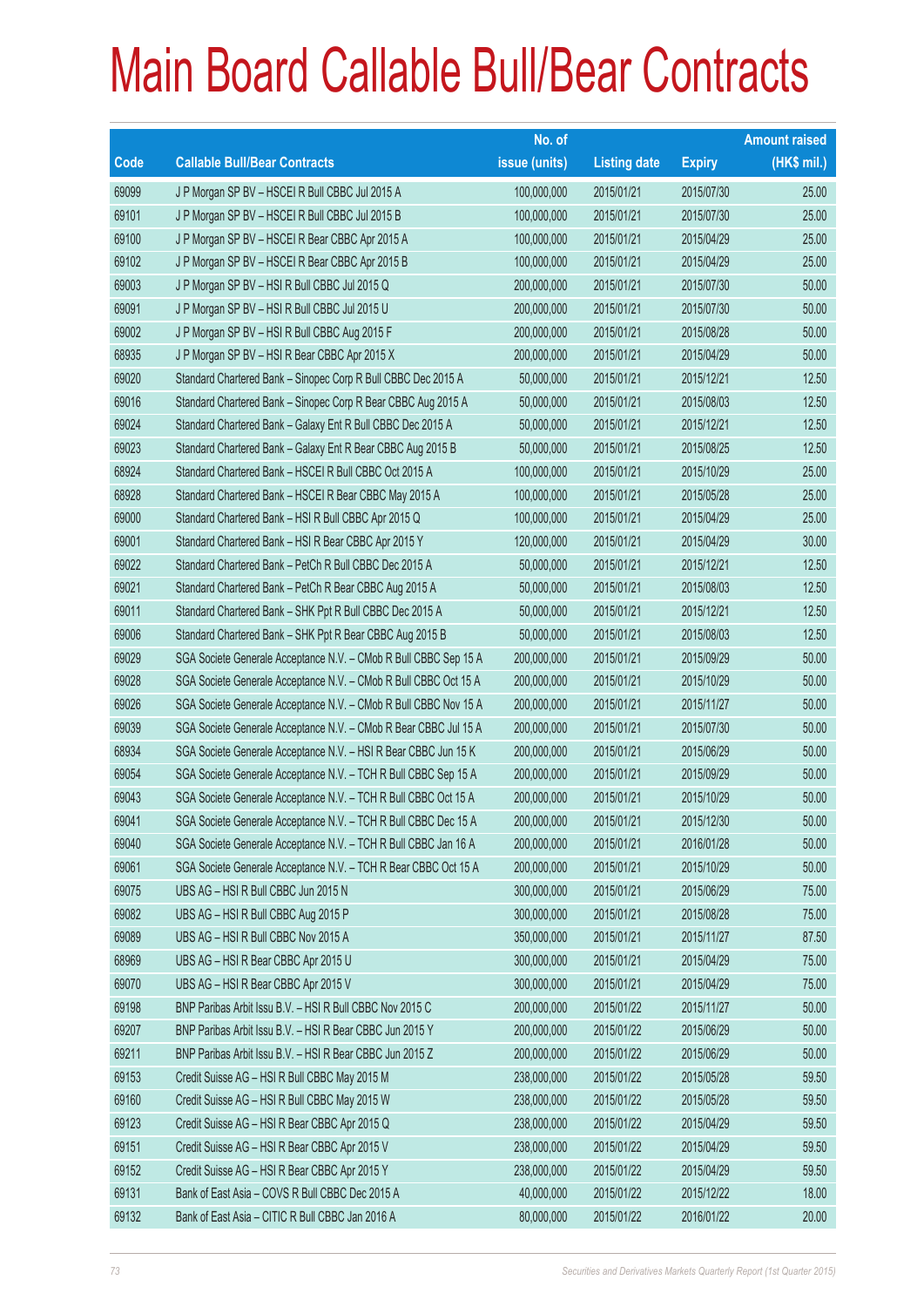|       |                                                                  | No. of        |                     |               | <b>Amount raised</b> |
|-------|------------------------------------------------------------------|---------------|---------------------|---------------|----------------------|
| Code  | <b>Callable Bull/Bear Contracts</b>                              | issue (units) | <b>Listing date</b> | <b>Expiry</b> | $(HK$$ mil.)         |
| 69135 | Bank of East Asia - CITIC R Bull CBBC Feb 2016 A                 | 80,000,000    | 2015/01/22          | 2016/02/26    | 36.00                |
| 69136 | Bank of East Asia - CNOOC R Bull CBBC Jan 2016 A                 | 50,000,000    | 2015/01/22          | 2016/01/15    | 15.00                |
| 69141 | Bank of East Asia - Sinopec Corp R Bull CBBC Jan 2016 A          | 80,000,000    | 2015/01/22          | 2016/01/15    | 20.00                |
| 69119 | HK Bank - China Mobile R Bull CBBC Oct 2015 D                    | 120,000,000   | 2015/01/22          | 2015/10/26    | 30.00                |
| 69122 | HK Bank - CUni R Bull CBBC Dec 2015 A                            | 50,000,000    | 2015/01/22          | 2015/12/21    | 12.50                |
| 69103 | HK Bank - HSI R Bull CBBC Sep 2015 J                             | 400,000,000   | 2015/01/22          | 2015/09/29    | 100.00               |
| 69104 | HK Bank - HSI R Bull CBBC Sep 2015 K                             | 100,000,000   | 2015/01/22          | 2015/09/29    | 25.00                |
| 69106 | HK Bank - HSI R Bear CBBC Sep 2015 F                             | 100,000,000   | 2015/01/22          | 2015/09/29    | 25.00                |
| 69110 | HK Bank - HSI R Bear CBBC Oct 2015 D                             | 100,000,000   | 2015/01/22          | 2015/10/29    | 25.00                |
| 69111 | HK Bank - HSI R Bear CBBC Nov 2015 C                             | 100,000,000   | 2015/01/22          | 2015/11/27    | 25.00                |
| 69120 | HK Bank - SHK Ppt R Bull CBBC Dec 2015 A                         | 60,000,000    | 2015/01/22          | 2015/12/21    | 15.00                |
| 69121 | HK Bank - SHK Ppt R Bear CBBC Jan 2016 A                         | 50,000,000    | 2015/01/22          | 2016/01/18    | 13.00                |
| 69197 | J P Morgan SP BV - HSI R Bull CBBC Jul 2015 Z                    | 200,000,000   | 2015/01/22          | 2015/07/30    | 50.00                |
| 69196 | J P Morgan SP BV - HSI R Bull CBBC Aug 2015 Z                    | 200,000,000   | 2015/01/22          | 2015/08/28    | 50.00                |
| 69194 | J P Morgan SP BV - HSI R Bear CBBC Apr 2015 Q                    | 200,000,000   | 2015/01/22          | 2015/04/29    | 50.00                |
| 69142 | J P Morgan SP BV - HSI R Bear CBBC May 2015 J                    | 200,000,000   | 2015/01/22          | 2015/05/28    | 50.00                |
| 69125 | Standard Chartered Bank - HSI R Bear CBBC Oct 2015 B             | 100,000,000   | 2015/01/22          | 2015/10/29    | 25.00                |
| 69126 | Standard Chartered Bank - HSI R Bear CBBC Oct 2015 C             | 120,000,000   | 2015/01/22          | 2015/10/29    | 30.00                |
| 69175 | SGA Societe Generale Acceptance N.V. - HSI R Bull CBBC Oct 15 E  | 200,000,000   | 2015/01/22          | 2015/10/29    | 50.00                |
| 69177 | SGA Societe Generale Acceptance N.V. - HSI R Bear CBBC Jun 15 L  | 200,000,000   | 2015/01/22          | 2015/06/29    | 50.00                |
| 69182 | UBS AG - HSI R Bull CBBC Jul 2015 B                              | 300,000,000   | 2015/01/22          | 2015/07/30    | 75.00                |
| 69191 | UBS AG - HSI R Bull CBBC Aug 2015 Q                              | 300,000,000   | 2015/01/22          | 2015/08/28    | 75.00                |
| 69192 | UBS AG - HSI R Bear CBBC Apr 2015 W                              | 300,000,000   | 2015/01/22          | 2015/04/29    | 75.00                |
| 69130 | UBS AG - HSI R Bear CBBC Jul 2015 D                              | 350,000,000   | 2015/01/22          | 2015/07/30    | 87.50                |
| 69244 | Credit Suisse AG - HSI R Bull CBBC Aug 2015 R                    | 238,000,000   | 2015/01/23          | 2015/08/28    | 59.50                |
| 69245 | Credit Suisse AG - HSI R Bull CBBC Aug 2015 S                    | 238,000,000   | 2015/01/23          | 2015/08/28    | 59.50                |
| 69258 | Credit Suisse AG - HSI R Bear CBBC May 2015 J                    | 238,000,000   | 2015/01/23          | 2015/05/28    | 59.50                |
| 69259 | Credit Suisse AG - HSI R Bear CBBC May 2015 O                    | 238,000,000   | 2015/01/23          | 2015/05/28    | 59.50                |
| 69255 | Bank of East Asia - GCL-Poly Energy R Bull CBBC Dec 2016 A       | 300,000,000   | 2015/01/23          | 2016/12/30    | 75.00                |
| 69254 | Bank of East Asia - Galaxy Ent R Bull CBBC Nov 2015 A            | 150,000,000   | 2015/01/23          | 2015/11/27    | 37.50                |
| 69300 | J P Morgan SP BV - CSOP A50 ETF R Bull CBBC May 2015 A           | 100,000,000   | 2015/01/23          | 2015/05/18    | 25.00                |
| 69305 | J P Morgan SP BV - CSOP A50 ETF R Bear CBBC May 2015 A           | 100,000,000   | 2015/01/23          | 2015/05/18    | 25.00                |
| 69306 | J P Morgan SP BV - A50 China R Bull CBBC May 2015 B              | 100,000,000   | 2015/01/23          | 2015/05/12    | 25.00                |
| 69307 | J P Morgan SP BV - A50 China R Bear CBBC May 2015 A              | 100,000,000   | 2015/01/23          | 2015/05/12    | 25.00                |
| 69319 | J P Morgan SP BV - HSI R Bull CBBC Jul 2015 D                    | 200,000,000   | 2015/01/23          | 2015/07/30    | 50.00                |
| 69253 | J P Morgan SP BV - HSI R Bull CBBC Aug 2015 Q                    | 200,000,000   | 2015/01/23          | 2015/08/28    | 50.00                |
| 69320 | J P Morgan SP BV - HSI R Bear CBBC May 2015 K                    | 200,000,000   | 2015/01/23          | 2015/05/28    | 50.00                |
| 69311 | J P Morgan SP BV - Ping An R Bull CBBC Oct 2015 A                | 100,000,000   | 2015/01/23          | 2015/10/19    | 25.00                |
| 69312 | J P Morgan SP BV - Ping An R Bear CBBC May 2015 A                | 100,000,000   | 2015/01/23          | 2015/05/04    | 25.00                |
| 69214 | SGA Societe Generale Acceptance N.V. - AIA R Bull CBBC Aug 15 A  | 300,000,000   | 2015/01/23          | 2015/08/28    | 75.00                |
| 69223 | SGA Societe Generale Acceptance N.V - CLife R Bull CBBC Mar 16 A | 300,000,000   | 2015/01/23          | 2016/03/30    | 75.00                |
| 69230 | SGA Societe Generale Acceptance N.V - CLife R Bear CBBC Nov 15 A | 300,000,000   | 2015/01/23          | 2015/11/27    | 75.00                |
| 69235 | SGA Societe Generale Acceptance N.V. - A50 R Bull CBBC Nov 15 A  | 100,000,000   | 2015/01/23          | 2015/11/27    | 25.00                |
| 69236 | SGA Societe Generale Acceptance N.V. - A50 R Bear CBBC Sep 15 A  | 100,000,000   | 2015/01/23          | 2015/09/29    | 25.00                |
| 69242 | SGA Societe Generale Acceptance NV - PingAn R Bull CBBC Oct 15 B | 300,000,000   | 2015/01/23          | 2015/10/29    | 75.00                |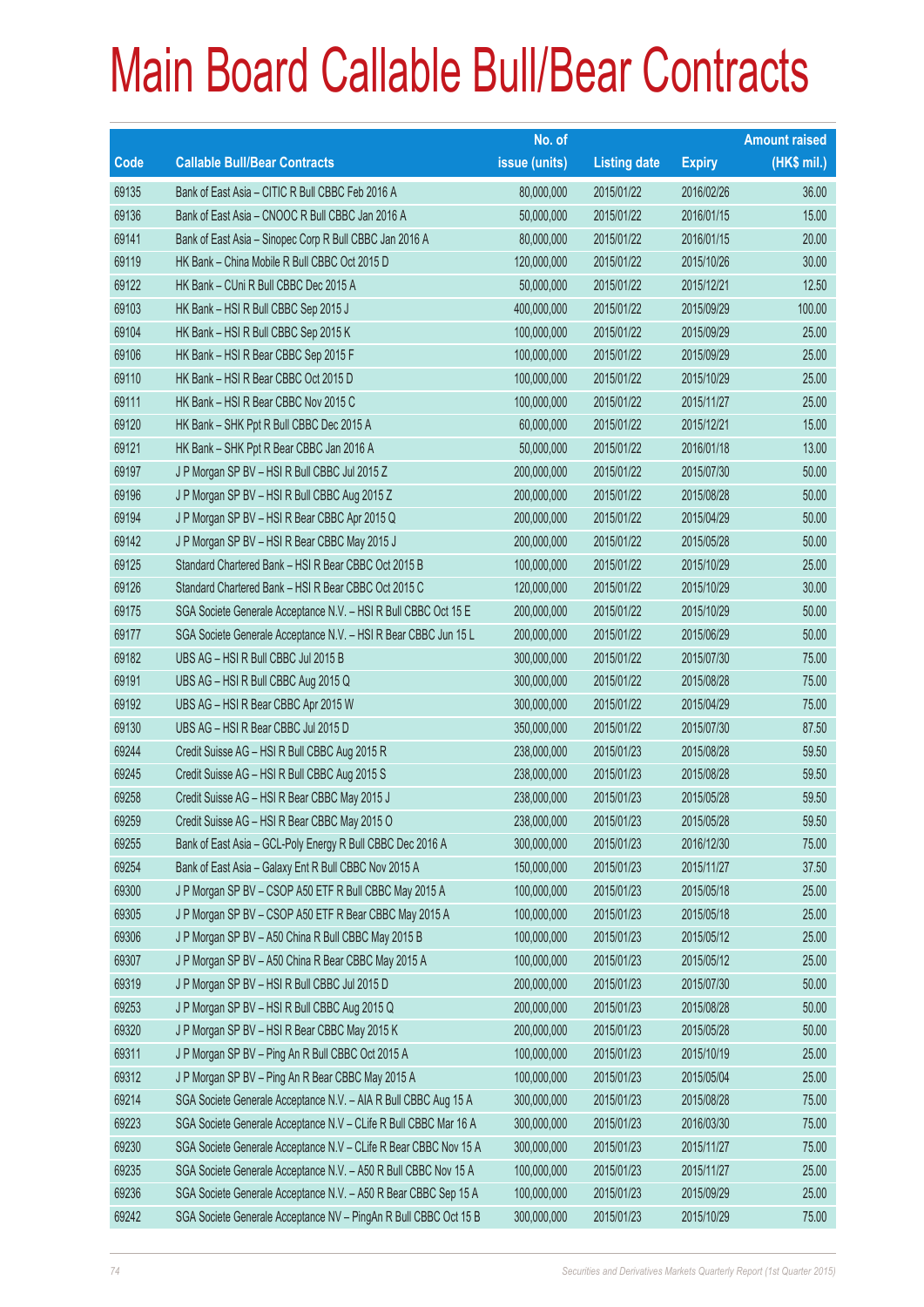|       |                                                                  | No. of        |                     |               | <b>Amount raised</b> |
|-------|------------------------------------------------------------------|---------------|---------------------|---------------|----------------------|
| Code  | <b>Callable Bull/Bear Contracts</b>                              | issue (units) | <b>Listing date</b> | <b>Expiry</b> | $(HK$$ mil.)         |
| 69243 | SGA Societe Generale Acceptance NV - PingAn R Bear CBBC Nov 15 A | 300,000,000   | 2015/01/23          | 2015/11/27    | 75.00                |
| 69262 | UBS AG - CM Bank R Bull CBBC Jan 2016 A                          | 50,000,000    | 2015/01/23          | 2016/01/11    | 12.50                |
| 69283 | UBS AG - Galaxy Ent R Bull CBBC Nov 2015 B                       | 100,000,000   | 2015/01/23          | 2015/11/30    | 25.00                |
| 69252 | UBS AG - HSI R Bull CBBC Jun 2015 O                              | 300,000,000   | 2015/01/23          | 2015/06/29    | 75.00                |
| 69251 | UBS AG - HSI R Bull CBBC Jul 2015 D                              | 300,000,000   | 2015/01/23          | 2015/07/30    | 75.00                |
| 69289 | UBS AG - HSI R Bear CBBC May 2015 O                              | 350,000,000   | 2015/01/23          | 2015/05/28    | 87.50                |
| 69297 | UBS AG - HSI R Bear CBBC May 2015 P                              | 300,000,000   | 2015/01/23          | 2015/05/28    | 75.00                |
| 69268 | UBS AG - Petrochina R Bull CBBC Nov 2015 A                       | 100,000,000   | 2015/01/23          | 2015/11/02    | 25.00                |
| 69261 | UBS AG - Ping An R Bull CBBC Nov 2015 A                          | 100,000,000   | 2015/01/23          | 2015/11/09    | 25.00                |
| 69388 | BNP Paribas Arbit Issu B.V. - HSI R Bull CBBC Nov 2015 D         | 200,000,000   | 2015/01/26          | 2015/11/27    | 50.00                |
| 69389 | BNP Paribas Arbit Issu B.V. - HSI R Bull CBBC Nov 2015 E         | 200,000,000   | 2015/01/26          | 2015/11/27    | 50.00                |
| 69399 | BNP Paribas Arbit Issu B.V. - HSI R Bull CBBC Nov 2015 F         | 200,000,000   | 2015/01/26          | 2015/11/27    | 50.00                |
| 69538 | BNP Paribas Arbit Issu B.V. - HSI R Bull CBBC Nov 2015 G         | 200,000,000   | 2015/01/26          | 2015/11/27    | 50.00                |
| 69539 | BNP Paribas Arbit Issu B.V. - HSI R Bull CBBC Nov 2015 H         | 200,000,000   | 2015/01/26          | 2015/11/27    | 50.00                |
| 69540 | BNP Paribas Arbit Issu B.V. - HSI R Bear CBBC Jun 2015 C         | 200,000,000   | 2015/01/26          | 2015/06/29    | 50.00                |
| 60004 | BNP Paribas Arbit Issu B.V. - HSI R Bear CBBC Jun 2015 D         | 200,000,000   | 2015/01/26          | 2015/06/29    | 50.00                |
| 69570 | Credit Suisse AG - CSOP A50 ETF R Bear CBBC May 2015 B           | 60,000,000    | 2015/01/26          | 2015/05/29    | 15.00                |
| 69571 | Credit Suisse AG - CSOP A50 ETF R Bear CBBC May 2015 C           | 60,000,000    | 2015/01/26          | 2015/05/29    | 15.00                |
| 69573 | Credit Suisse AG - A50 China R Bear CBBC May 2015 B              | 60,000,000    | 2015/01/26          | 2015/05/29    | 15.00                |
| 69574 | Credit Suisse AG - A50 China R Bear CBBC May 2015 C              | 60,000,000    | 2015/01/26          | 2015/05/29    | 15.00                |
| 69426 | Credit Suisse AG - HSI R Bull CBBC Aug 2015 T                    | 238,000,000   | 2015/01/26          | 2015/08/28    | 59.50                |
| 69427 | Credit Suisse AG - HSI R Bull CBBC Aug 2015 U                    | 238,000,000   | 2015/01/26          | 2015/08/28    | 59.50                |
| 69439 | Credit Suisse AG - HSI R Bull CBBC Aug 2015 V                    | 238,000,000   | 2015/01/26          | 2015/08/28    | 59.50                |
| 69554 | Credit Suisse AG - HSI R Bull CBBC Aug 2015 W                    | 238,000,000   | 2015/01/26          | 2015/08/28    | 59.50                |
| 69560 | Credit Suisse AG - HSI R Bull CBBC Aug 2015 X                    | 238,000,000   | 2015/01/26          | 2015/08/28    | 59.50                |
| 69562 | Credit Suisse AG - HSI R Bear CBBC May 2015 P                    | 238,000,000   | 2015/01/26          | 2015/05/28    | 59.50                |
| 69581 | Credit Suisse AG - HSI R Bear CBBC May 2015 Q                    | 238,000,000   | 2015/01/26          | 2015/05/28    | 59.50                |
| 69582 | Credit Suisse AG - HSI R Bear CBBC May 2015 R                    | 238,000,000   | 2015/01/26          | 2015/05/28    | 59.50                |
| 69561 | Credit Suisse AG - HSI R Bear CBBC May 2015 T                    | 238,000,000   | 2015/01/26          | 2015/05/28    | 59.50                |
| 69475 | Goldman Sachs SP (Asia) - HSI R Bear CBBC May 2015 K             | 150,000,000   | 2015/01/26          | 2015/05/28    | 37.50                |
| 69333 | HK Bank - AIA R Bull CBBC Nov 2015 A                             | 60,000,000    | 2015/01/26          | 2015/11/30    | 15.00                |
| 69383 | HK Bank - CITIC R Bull CBBC Nov 2015 A                           | 40,000,000    | 2015/01/26          | 2015/11/30    | 10.00                |
| 69341 | HK Bank - CSOP A50 ETF R Bull CBBC Dec 2015 N                    | 200,000,000   | 2015/01/26          | 2015/12/21    | 50.00                |
| 69372 | HK Bank - CSOP A50 ETF R Bull CBBC Jan 2016 I                    | 200,000,000   | 2015/01/26          | 2016/01/19    | 50.00                |
| 69329 | HK Bank - A50 R Bull CBBC Dec 2015 F                             | 200,000,000   | 2015/01/26          | 2015/12/30    | 50.00                |
| 69330 | HK Bank - A50 R Bull CBBC Jan 2016 J                             | 200,000,000   | 2015/01/26          | 2016/01/19    | 50.00                |
| 69327 | HK Bank - HSI R Bull CBBC Oct 2015 J                             | 100,000,000   | 2015/01/26          | 2015/10/29    | 25.00                |
| 69328 | HK Bank - HSI R Bull CBBC Oct 2015 K                             | 100,000,000   | 2015/01/26          | 2015/10/29    | 25.00                |
| 69340 | HK Bank - Ping An R Bull CBBC Nov 2015 K                         | 120,000,000   | 2015/01/26          | 2015/11/02    | 30.00                |
| 69331 | HK Bank - TCH R Bear CBBC Oct 2015 D                             | 100,000,000   | 2015/01/26          | 2015/10/26    | 25.00                |
| 69403 | J P Morgan SP BV - HSI R Bull CBBC Jul 2015 A                    | 200,000,000   | 2015/01/26          | 2015/07/30    | 50.00                |
| 69404 | J P Morgan SP BV - HSI R Bull CBBC Aug 2015 B                    | 200,000,000   | 2015/01/26          | 2015/08/28    | 50.00                |
| 69544 | J P Morgan SP BV - HSI R Bull CBBC Aug 2015 R                    | 200,000,000   | 2015/01/26          | 2015/08/28    | 50.00                |
| 60001 | J P Morgan SP BV - HSI R Bear CBBC Apr 2015 T                    | 200,000,000   | 2015/01/26          | 2015/04/29    | 50.00                |
| 69999 | J P Morgan SP BV - HSI R Bear CBBC May 2015 L                    | 200,000,000   | 2015/01/26          | 2015/05/28    | 50.00                |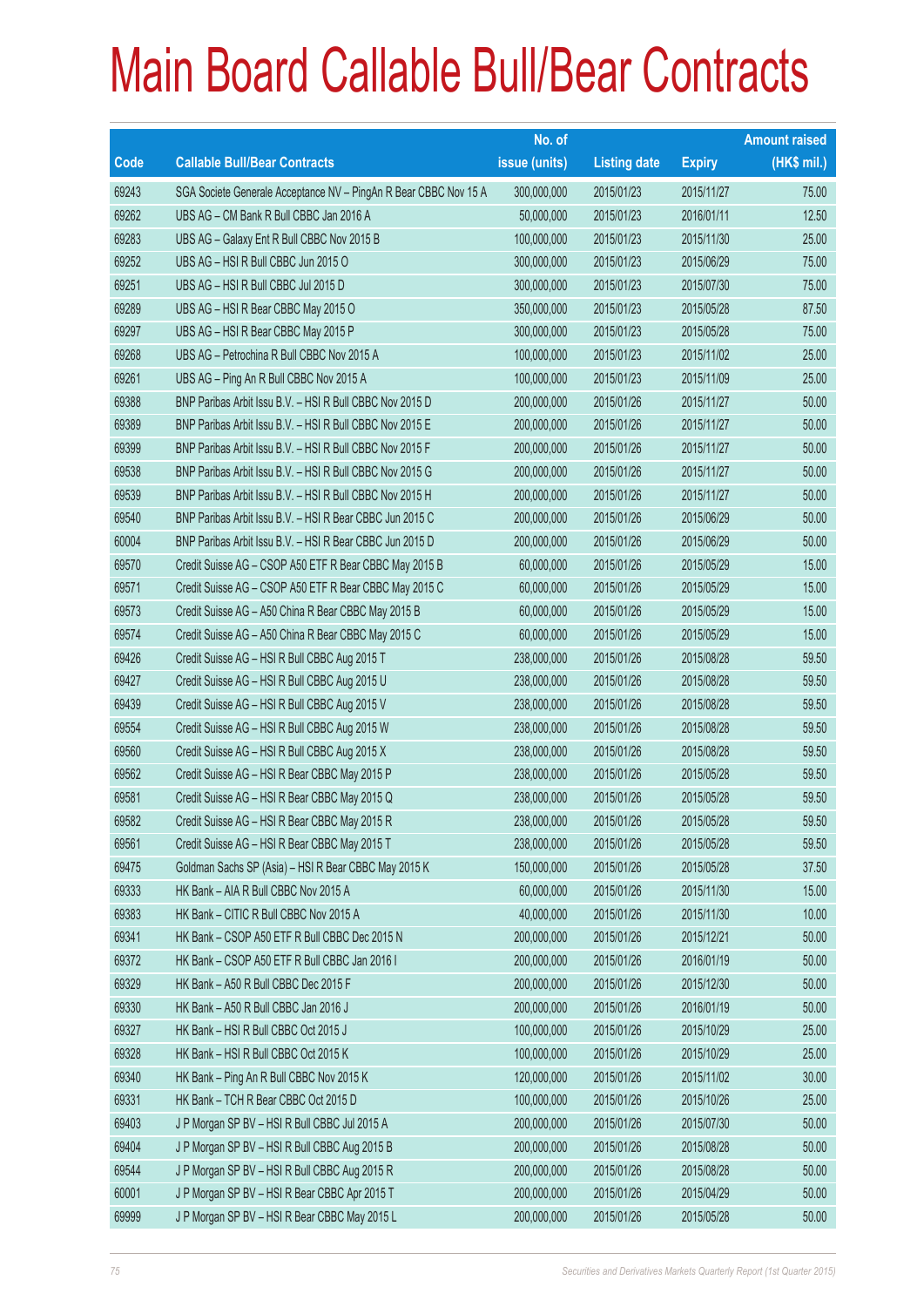|       |                                                                  | No. of        |                     |               | <b>Amount raised</b> |
|-------|------------------------------------------------------------------|---------------|---------------------|---------------|----------------------|
| Code  | <b>Callable Bull/Bear Contracts</b>                              | issue (units) | <b>Listing date</b> | <b>Expiry</b> | (HK\$ mil.)          |
| 69386 | Standard Chartered Bank - HSI R Bull CBBC Apr 2015 M             | 120,000,000   | 2015/01/26          | 2015/04/29    | 30.00                |
| 69400 | Standard Chartered Bank - HSI R Bull CBBC Apr 2015 N             | 100,000,000   | 2015/01/26          | 2015/04/29    | 25.00                |
| 69870 | Standard Chartered Bank - HSI R Bull CBBC Apr 2015 O             | 120,000,000   | 2015/01/26          | 2015/04/29    | 30.00                |
| 69385 | Standard Chartered Bank - HSI R Bull CBBC Apr 2015 P             | 120,000,000   | 2015/01/26          | 2015/04/29    | 30.00                |
| 69865 | Standard Chartered Bank - HSI R Bear CBBC Apr 2015 A             | 120,000,000   | 2015/01/26          | 2015/04/29    | 30.00                |
| 69863 | Standard Chartered Bank - HSI R Bear CBBC Apr 2015 Z             | 120,000,000   | 2015/01/26          | 2015/04/29    | 30.00                |
| 69476 | SGA Societe Generale Acceptance N.V - CSA50 R Bear CBBC Sep 15 B | 100,000,000   | 2015/01/26          | 2015/09/29    | 25.00                |
| 69526 | SGA Societe Generale Acceptance N.V. - A50 R Bear CBBC Nov 15 A  | 100,000,000   | 2015/01/26          | 2015/11/27    | 25.00                |
| 69508 | SGA Societe Generale Acceptance NV - HSCEI R Bull CBBC Sep 15 B  | 200,000,000   | 2015/01/26          | 2015/09/29    | 50.00                |
| 69493 | SGA Societe Generale Acceptance NV - HSCEI R Bull CBBC Oct 15 C  | 200,000,000   | 2015/01/26          | 2015/10/29    | 50.00                |
| 69525 | SGA Societe Generale Acceptance NV - HSCEI R Bear CBBC Aug 15 B  | 200,000,000   | 2015/01/26          | 2015/08/28    | 50.00                |
| 69387 | SGA Societe Generale Acceptance N.V. - HSI R Bull CBBC Sep 15 F  | 200,000,000   | 2015/01/26          | 2015/09/29    | 50.00                |
| 69535 | SGA Societe Generale Acceptance N.V. - HSI R Bull CBBC Sep 15 G  | 200,000,000   | 2015/01/26          | 2015/09/29    | 50.00                |
| 69589 | SGA Societe Generale Acceptance N.V. - HSI R Bear CBBC May 15 V  | 200,000,000   | 2015/01/26          | 2015/05/28    | 50.00                |
| 69776 | SGA Societe Generale Acceptance N.V. - HSI R Bear CBBC May 15 W  | 200,000,000   | 2015/01/26          | 2015/05/28    | 50.00                |
| 69543 | UBS AG - HSCEI R Bull CBBC Aug 2015 C                            | 100,000,000   | 2015/01/26          | 2015/08/28    | 25.00                |
| 69542 | UBS AG - HSCEI R Bear CBBC May 2015 B                            | 100,000,000   | 2015/01/26          | 2015/05/28    | 25.00                |
| 69416 | UBS AG - HSI R Bull CBBC Jun 2015 P                              | 300,000,000   | 2015/01/26          | 2015/06/29    | 75.00                |
| 69407 | UBS AG - HSI R Bull CBBC Jul 2015 C                              | 300,000,000   | 2015/01/26          | 2015/07/30    | 75.00                |
| 69414 | UBS AG - HSI R Bull CBBC Jul 2015 G                              | 300,000,000   | 2015/01/26          | 2015/07/30    | 75.00                |
| 69541 | UBS AG - HSI R Bull CBBC Jul 2015 P                              | 300,000,000   | 2015/01/26          | 2015/07/30    | 75.00                |
| 69883 | UBS AG - HSI R Bear CBBC Apr 2015 O                              | 300,000,000   | 2015/01/26          | 2015/04/29    | 75.00                |
| 69927 | UBS AG - HSI R Bear CBBC Apr 2015 S                              | 300,000,000   | 2015/01/26          | 2015/04/29    | 75.00                |
| 69980 | UBS AG - HSI R Bear CBBC Apr 2015 T                              | 300,000,000   | 2015/01/26          | 2015/04/29    | 75.00                |
| 69997 | UBS AG - HSI R Bear CBBC Apr 2015 X                              | 300,000,000   | 2015/01/26          | 2015/04/29    | 75.00                |
| 60046 | BNP Paribas Arbit Issu B.V. - HSI R Bear CBBC Jun 2015 A         | 200,000,000   | 2015/01/27          | 2015/06/29    | 50.00                |
| 60044 | BNP Paribas Arbit Issu B.V. - HSI R Bear CBBC Jun 2015 B         | 200,000,000   | 2015/01/27          | 2015/06/29    | 50.00                |
| 60094 | Credit Suisse AG - HSI R Bull CBBC Jun 2015 J                    | 238,000,000   | 2015/01/27          | 2015/06/29    | 59.50                |
| 60101 | Credit Suisse AG - HSI R Bull CBBC Jun 2015 K                    | 238,000,000   | 2015/01/27          | 2015/06/29    | 59.50                |
| 60102 | Credit Suisse AG - HSI R Bull CBBC Jun 2015 R                    | 238,000,000   | 2015/01/27          | 2015/06/29    | 59.50                |
| 60062 | Credit Suisse AG - HSI R Bear CBBC Apr 2015 S                    | 238,000,000   | 2015/01/27          | 2015/04/29    | 59.50                |
| 60071 | Credit Suisse AG - HSI R Bear CBBC Apr 2015 T                    | 238,000,000   | 2015/01/27          | 2015/04/29    | 59.50                |
| 60072 | Credit Suisse AG - HSI R Bear CBBC Apr 2015 W                    | 238,000,000   | 2015/01/27          | 2015/04/29    | 59.50                |
| 60105 | Bank of East Asia - CSOP A50 ETF R Bull CBBC Aug 2015 A          | 50,000,000    | 2015/01/27          | 2015/08/26    | 12.50                |
| 60107 | Bank of East Asia - GCL-Poly Energy R Bull CBBC Dec 2016 B       | 150,000,000   | 2015/01/27          | 2016/12/30    | 37.50                |
| 60104 | Bank of East Asia - HKEx R Bull CBBC Jan 2016 A                  | 50,000,000    | 2015/01/27          | 2016/01/19    | 12.50                |
| 60112 | Bank of East Asia - PetCh R Bull CBBC Jan 2016 A                 | 50,000,000    | 2015/01/27          | 2016/01/12    | 12.50                |
| 60103 | Bank of East Asia - TCH R Bull CBBC Jan 2016 A                   | 50,000,000    | 2015/01/27          | 2016/01/22    | 12.50                |
| 60023 | HK Bank - China Life R Bear CBBC Dec 2015 B                      | 50,000,000    | 2015/01/27          | 2015/12/07    | 16.00                |
| 60011 | HK Bank - CSOP A50 ETF R Bull CBBC Dec 2015 O                    | 200,000,000   | 2015/01/27          | 2015/12/21    | 50.00                |
| 60016 | HK Bank - CSOP A50 ETF R Bull CBBC Jan 2016 J                    | 200,000,000   | 2015/01/27          | 2016/01/18    | 50.00                |
| 60010 | HK Bank - CSOP A50 ETF R Bear CBBC Sep 2015 D                    | 40,000,000    | 2015/01/27          | 2015/09/07    | 10.00                |
| 60015 | HK Bank - A50 R Bull CBBC Mar 2016 A                             | 200,000,000   | 2015/01/27          | 2016/03/21    | 50.00                |
| 60009 | HK Bank - A50 R Bear CBBC Nov 2015 H                             | 50,000,000    | 2015/01/27          | 2015/11/16    | 12.50                |
| 60021 | HK Bank - HSCEI R Bull CBBC Oct 2015 B                           | 100,000,000   | 2015/01/27          | 2015/10/29    | 25.00                |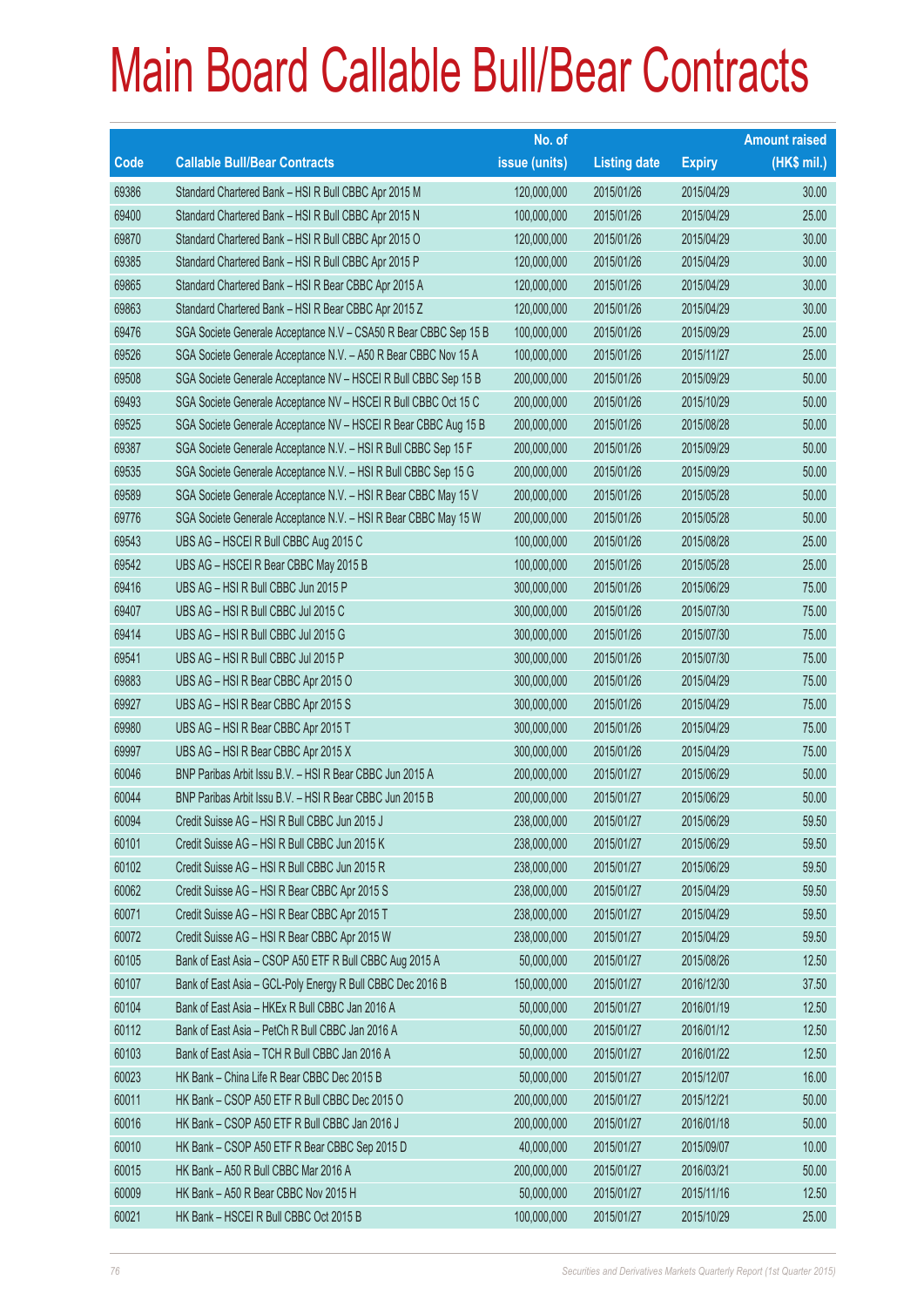|       |                                                                 | No. of        |                     |               | <b>Amount raised</b> |
|-------|-----------------------------------------------------------------|---------------|---------------------|---------------|----------------------|
| Code  | <b>Callable Bull/Bear Contracts</b>                             | issue (units) | <b>Listing date</b> | <b>Expiry</b> | (HK\$ mil.)          |
| 60022 | HK Bank - HSCEI R Bull CBBC Nov 2015 A                          | 100,000,000   | 2015/01/27          | 2015/11/27    | 27.00                |
| 60006 | HK Bank - HSCEI R Bull CBBC Dec 2015 A                          | 100,000,000   | 2015/01/27          | 2015/12/30    | 36.00                |
| 60017 | HK Bank - HSCEI R Bear CBBC Oct 2015 D                          | 68,000,000    | 2015/01/27          | 2015/10/29    | 17.00                |
| 60018 | HK Bank - HSCEI R Bear CBBC Nov 2015 B                          | 68,000,000    | 2015/01/27          | 2015/11/27    | 17.00                |
| 60037 | HK Bank - PetCh R Bull CBBC Dec 2015 B                          | 60,000,000    | 2015/01/27          | 2015/12/14    | 15.00                |
| 60038 | HK Bank - Ping An R Bear CBBC Dec 2015 A                        | 40,000,000    | 2015/01/27          | 2015/12/14    | 10.00                |
| 60114 | J P Morgan SP BV - HSI R Bull CBBC Aug 2015 H                   | 200,000,000   | 2015/01/27          | 2015/08/28    | 50.00                |
| 60118 | J P Morgan SP BV - HSI R Bull CBBC Aug 2015 K                   | 200,000,000   | 2015/01/27          | 2015/08/28    | 50.00                |
| 60041 | J P Morgan SP BV - HSI R Bear CBBC Apr 2015 A                   | 200,000,000   | 2015/01/27          | 2015/04/29    | 50.00                |
| 60039 | J P Morgan SP BV - HSI R Bear CBBC Apr 2015 Y                   | 200,000,000   | 2015/01/27          | 2015/04/29    | 50.00                |
| 60122 | J P Morgan SP BV - HSI R Bear CBBC May 2015 M                   | 200,000,000   | 2015/01/27          | 2015/05/28    | 50.00                |
| 60051 | Standard Chartered Bank - HSI R Bear CBBC Apr 2015 C            | 100,000,000   | 2015/01/27          | 2015/04/29    | 25.00                |
| 60053 | Standard Chartered Bank - HSI R Bear CBBC Apr 2015 F            | 100,000,000   | 2015/01/27          | 2015/04/29    | 25.00                |
| 60076 | SGA Societe Generale Acceptance N.V. - HSI R Bull CBBC Sep 15 H | 200,000,000   | 2015/01/27          | 2015/09/29    | 50.00                |
| 60081 | SGA Societe Generale Acceptance N.V. - HSI R Bull CBBC Oct 15 F | 200,000,000   | 2015/01/27          | 2015/10/29    | 50.00                |
| 60086 | SGA Societe Generale Acceptance N.V. - HSI R Bear CBBC Jun 15 M | 200,000,000   | 2015/01/27          | 2015/06/29    | 50.00                |
| 60087 | UBS AG - HSCEI R Bull CBBC Aug 2015 D                           | 100,000,000   | 2015/01/27          | 2015/08/28    | 25.00                |
| 60123 | UBS AG - HSI R Bull CBBC Jun 2015 Q                             | 300,000,000   | 2015/01/27          | 2015/06/29    | 75.00                |
| 60126 | UBS AG - HSI R Bull CBBC Jun 2015 S                             | 300,000,000   | 2015/01/27          | 2015/06/29    | 75.00                |
| 60132 | UBS AG - HSI R Bull CBBC Aug 2015 R                             | 350,000,000   | 2015/01/27          | 2015/08/28    | 87.50                |
| 60055 | UBS AG - HSI R Bear CBBC May 2015 E                             | 300,000,000   | 2015/01/27          | 2015/05/28    | 75.00                |
| 60059 | UBS AG - HSI R Bear CBBC May 2015 H                             | 300,000,000   | 2015/01/27          | 2015/05/28    | 75.00                |
| 60239 | BNP Paribas Arbit Issu B.V. - CSOP A50 ETF R Bull CBBC Dec 15 C | 100,000,000   | 2015/01/28          | 2015/12/30    | 25.00                |
| 60233 | BNP Paribas Arbit Issu B.V. - A50 Ch R Bull CBBC Dec 2015 C     | 100,000,000   | 2015/01/28          | 2015/12/30    | 25.00                |
| 60248 | BNP Paribas Arbit Issu B.V. - HSCEI R Bull CBBC Dec 2015 C      | 100,000,000   | 2015/01/28          | 2015/12/30    | 25.00                |
| 60200 | BNP Paribas Arbit Issu B.V. - HSI R Bull CBBC Nov 2015 I        | 200,000,000   | 2015/01/28          | 2015/11/27    | 50.00                |
| 60214 | BNP Paribas Arbit Issu B.V. - HSI R Bull CBBC Nov 2015 J        | 200,000,000   | 2015/01/28          | 2015/11/27    | 50.00                |
| 60155 | BNP Paribas Arbit Issu B.V. - HSI R Bear CBBC Jun 2015 E        | 200,000,000   | 2015/01/28          | 2015/06/29    | 50.00                |
| 60156 | BNP Paribas Arbit Issu B.V. - HSI R Bear CBBC Jun 2015 F        | 200,000,000   | 2015/01/28          | 2015/06/29    | 50.00                |
| 60157 | BNP Paribas Arbit Issu B.V. - HSI R Bear CBBC Jun 2015 G        | 200,000,000   | 2015/01/28          | 2015/06/29    | 50.00                |
| 60226 | BNP Paribas Arbit Issu B.V. - HSI R Bear CBBC Jun 2015 H        | 200,000,000   | 2015/01/28          | 2015/06/29    | 50.00                |
| 60289 | Credit Suisse AG - HSI R Bull CBBC Jul 2015 Q                   | 238,000,000   | 2015/01/28          | 2015/07/30    | 59.50                |
| 60290 | Credit Suisse AG - HSI R Bull CBBC Jul 2015 S                   | 238,000,000   | 2015/01/28          | 2015/07/30    | 59.50                |
| 60291 | Credit Suisse AG - HSI R Bull CBBC Jul 2015 U                   | 238,000,000   | 2015/01/28          | 2015/07/30    | 59.50                |
| 60292 | Credit Suisse AG - HSI R Bull CBBC Jul 2015 V                   | 238,000,000   | 2015/01/28          | 2015/07/30    | 59.50                |
| 60293 | Credit Suisse AG - HSI R Bull CBBC Jul 2015 W                   | 238,000,000   | 2015/01/28          | 2015/07/30    | 59.50                |
| 60294 | Credit Suisse AG - HSI R Bull CBBC Jul 2015 X                   | 238,000,000   | 2015/01/28          | 2015/07/30    | 59.50                |
| 60160 | Credit Suisse AG - HSI R Bear CBBC Apr 2015 F                   | 238,000,000   | 2015/01/28          | 2015/04/29    | 59.50                |
| 60161 | Credit Suisse AG - HSI R Bear CBBC Apr 2015 O                   | 238,000,000   | 2015/01/28          | 2015/04/29    | 59.50                |
| 60162 | Credit Suisse AG - HSI R Bear CBBC Apr 2015 P                   | 238,000,000   | 2015/01/28          | 2015/04/29    | 59.50                |
| 60159 | Credit Suisse AG - HSI R Bear CBBC Apr 2015 X                   | 238,000,000   | 2015/01/28          | 2015/04/29    | 59.50                |
| 60137 | HK Bank - CM Bank R Bull CBBC Oct 2015 A                        | 40,000,000    | 2015/01/28          | 2015/10/05    | 11.20                |
| 60136 | HK Bank - CSOP A50 ETF R Bull CBBC Jan 2016 K                   | 200,000,000   | 2015/01/28          | 2016/01/11    | 50.00                |
| 60139 | HK Bank - A50 R Bull CBBC Jan 2016 K                            | 200,000,000   | 2015/01/28          | 2016/01/18    | 50.00                |
| 60140 | HK Bank - A50 R Bull CBBC Feb 2016 B                            | 200,000,000   | 2015/01/28          | 2016/02/01    | 50.00                |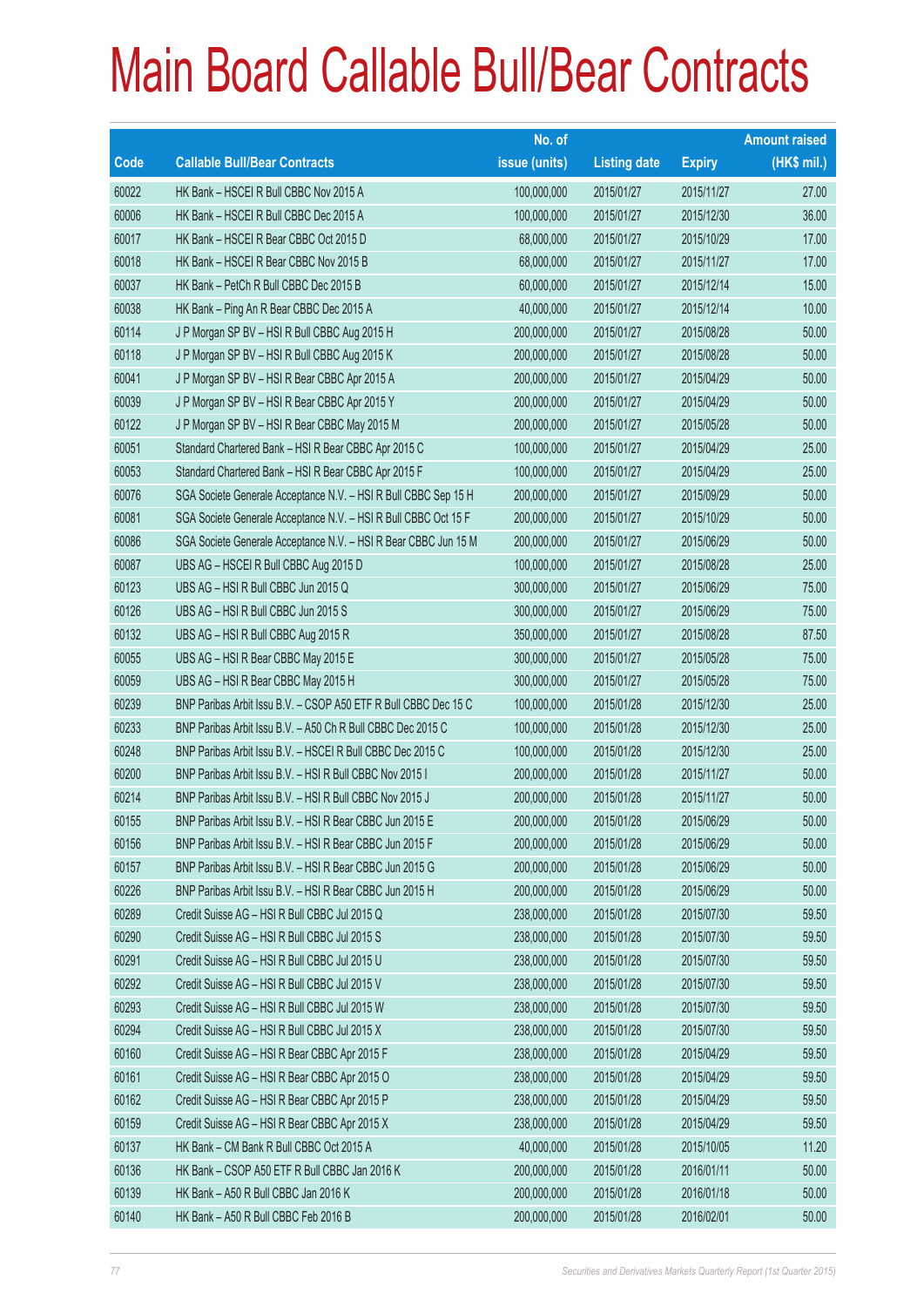|       |                                                                  | No. of        |                     |               | <b>Amount raised</b> |
|-------|------------------------------------------------------------------|---------------|---------------------|---------------|----------------------|
| Code  | <b>Callable Bull/Bear Contracts</b>                              | issue (units) | <b>Listing date</b> | <b>Expiry</b> | (HK\$ mil.)          |
| 60145 | HK Bank - A50 R Bear CBBC Feb 2016 B                             | 50,000,000    | 2015/01/28          | 2016/02/22    | 12.50                |
| 60148 | HK Bank - HSCEI R Bull CBBC Sep 2015 B                           | 100,000,000   | 2015/01/28          | 2015/09/29    | 25.00                |
| 60149 | HK Bank - HSI R Bull CBBC Nov 2015 B                             | 100,000,000   | 2015/01/28          | 2015/11/27    | 25.00                |
| 60134 | HK Bank - Ping An R Bull CBBC Oct 2015 F                         | 120,000,000   | 2015/01/28          | 2015/10/19    | 30.00                |
| 60151 | HK Bank - TCH R Bull CBBC Sep 2015 E                             | 100,000,000   | 2015/01/28          | 2015/09/21    | 25.00                |
| 60296 | J P Morgan SP BV - HSI R Bull CBBC Jul 2015 I                    | 200,000,000   | 2015/01/28          | 2015/07/30    | 50.00                |
| 60295 | J P Morgan SP BV - HSI R Bull CBBC Aug 2015 I                    | 200,000,000   | 2015/01/28          | 2015/08/28    | 50.00                |
| 60165 | J P Morgan SP BV - HSI R Bear CBBC Apr 2015 B                    | 200,000,000   | 2015/01/28          | 2015/04/29    | 50.00                |
| 60299 | J P Morgan SP BV - HSI R Bear CBBC Apr 2015 F                    | 200,000,000   | 2015/01/28          | 2015/04/29    | 50.00                |
| 60305 | J P Morgan SP BV - HSI R Bear CBBC Apr 2015 K                    | 200,000,000   | 2015/01/28          | 2015/04/29    | 50.00                |
| 60152 | J P Morgan SP BV - HSI R Bear CBBC Apr 2015 Z                    | 200,000,000   | 2015/01/28          | 2015/04/29    | 50.00                |
| 60306 | Standard Chartered Bank - HSI R Bull CBBC Apr 2015 H             | 120,000,000   | 2015/01/28          | 2015/04/29    | 30.00                |
| 60307 | Standard Chartered Bank - HSI R Bull CBBC Apr 2015 I             | 100,000,000   | 2015/01/28          | 2015/04/29    | 25.00                |
| 60281 | Standard Chartered Bank - HSI R Bear CBBC Apr 2015 B             | 120,000,000   | 2015/01/28          | 2015/04/29    | 30.00                |
| 60158 | Standard Chartered Bank - HSI R Bear CBBC Apr 2015 G             | 100,000,000   | 2015/01/28          | 2015/04/29    | 25.00                |
| 60250 | SGA Societe Generale Acceptance N.V. - CMob R Bull CBBC Sep 15 B | 200,000,000   | 2015/01/28          | 2015/09/29    | 50.00                |
| 60249 | SGA Societe Generale Acceptance N.V. - CMob R Bull CBBC Oct 15 B | 200,000,000   | 2015/01/28          | 2015/10/29    | 50.00                |
| 60255 | SGA Societe Generale Acceptance N.V. - CMob R Bear CBBC Jun 15 A | 200,000,000   | 2015/01/28          | 2015/06/29    | 50.00                |
| 60263 | SGA Societe Generale Acceptance N.V. - CMob R Bear CBBC Jul 15 B | 200,000,000   | 2015/01/28          | 2015/07/30    | 50.00                |
| 60172 | SGA Societe Generale Acceptance N.V. - HSI R Bull CBBC Sep 15 I  | 200,000,000   | 2015/01/28          | 2015/09/29    | 50.00                |
| 60166 | SGA Societe Generale Acceptance N.V. - HSI R Bull CBBC Oct 15 G  | 200,000,000   | 2015/01/28          | 2015/10/29    | 50.00                |
| 60304 | SGA Societe Generale Acceptance N.V. - HSI R Bear CBBC May 15 X  | 200,000,000   | 2015/01/28          | 2015/05/28    | 50.00                |
| 60175 | SGA Societe Generale Acceptance N.V. - HSI R Bear CBBC Jun 15 N  | 200,000,000   | 2015/01/28          | 2015/06/29    | 50.00                |
| 60176 | SGA Societe Generale Acceptance N.V. - HSI R Bear CBBC Jun 15 O  | 200,000,000   | 2015/01/28          | 2015/06/29    | 50.00                |
| 60177 | SGA Societe Generale Acceptance N.V. - HSI R Bear CBBC Jun 15 P  | 200,000,000   | 2015/01/28          | 2015/06/29    | 50.00                |
| 60178 | SGA Societe Generale Acceptance N.V. - HSI R Bear CBBC Jun 15 Q  | 200,000,000   | 2015/01/28          | 2015/06/29    | 50.00                |
| 60280 | SGA Societe Generale Acceptance N.V. - TCH R Bull CBBC Sep 15 B  | 200,000,000   | 2015/01/28          | 2015/09/29    | 50.00                |
| 60191 | UBS AG - China Mobile R Bull CBBC Oct 2015 C                     | 100,000,000   | 2015/01/28          | 2015/10/19    | 25.00                |
| 60180 | UBS AG - CSOP A50 ETF R Bull CBBC Dec 2015 A                     | 100,000,000   | 2015/01/28          | 2015/12/21    | 25.00                |
| 60179 | UBS AG - A50 China R Bull CBBC Feb 2016 A                        | 100,000,000   | 2015/01/28          | 2016/02/22    | 25.00                |
| 60328 | UBS AG - HSI R Bull CBBC Jul 2015 N                              | 300,000,000   | 2015/01/28          | 2015/07/30    | 75.00                |
| 60337 | UBS AG - HSI R Bull CBBC Jul 2015 T                              | 350,000,000   | 2015/01/28          | 2015/07/30    | 87.50                |
| 60315 | UBS AG - HSI R Bull CBBC Aug 2015 S                              | 300,000,000   | 2015/01/28          | 2015/08/28    | 75.00                |
| 60317 | UBS AG - HSI R Bull CBBC Aug 2015 T                              | 300,000,000   | 2015/01/28          | 2015/08/28    | 75.00                |
| 60327 | UBS AG - HSI R Bull CBBC Aug 2015 U                              | 300,000,000   | 2015/01/28          | 2015/08/28    | 75.00                |
| 60164 | UBS AG - HSI R Bear CBBC Apr 2015 Y                              | 300,000,000   | 2015/01/28          | 2015/04/29    | 75.00                |
| 60283 | UBS AG - HSI R Bear CBBC Apr 2015 Z                              | 300,000,000   | 2015/01/28          | 2015/04/29    | 75.00                |
| 60163 | UBS AG - HSI R Bear CBBC May 2015 I                              | 300,000,000   | 2015/01/28          | 2015/05/28    | 75.00                |
| 60190 | UBS AG - Ping An R Bull CBBC Oct 2015 D                          | 100,000,000   | 2015/01/28          | 2015/10/26    | 25.00                |
| 60193 | UBS AG - TCH R Bull CBBC Jul 2015 H                              | 100,000,000   | 2015/01/28          | 2015/07/06    | 25.00                |
| 60533 | BNP Paribas Arbit Issu B.V. - HSI R Bull CBBC Dec 2015 B         | 200,000,000   | 2015/01/29          | 2015/12/30    | 50.00                |
| 60535 | BNP Paribas Arbit Issu B.V. - HSI R Bull CBBC Dec 2015 W         | 200,000,000   | 2015/01/29          | 2015/12/30    | 50.00                |
| 60385 | BNP Paribas Arbit Issu B.V. - HSI R Bear CBBC Jul 2015 A         | 200,000,000   | 2015/01/29          | 2015/07/30    | 50.00                |
| 60386 | BNP Paribas Arbit Issu B.V. - HSI R Bear CBBC Jul 2015 B         | 200,000,000   | 2015/01/29          | 2015/07/30    | 50.00                |
| 60388 | BNP Paribas Arbit Issu B.V. - HSI R Bear CBBC Jul 2015 C         | 200,000,000   | 2015/01/29          | 2015/07/30    | 50.00                |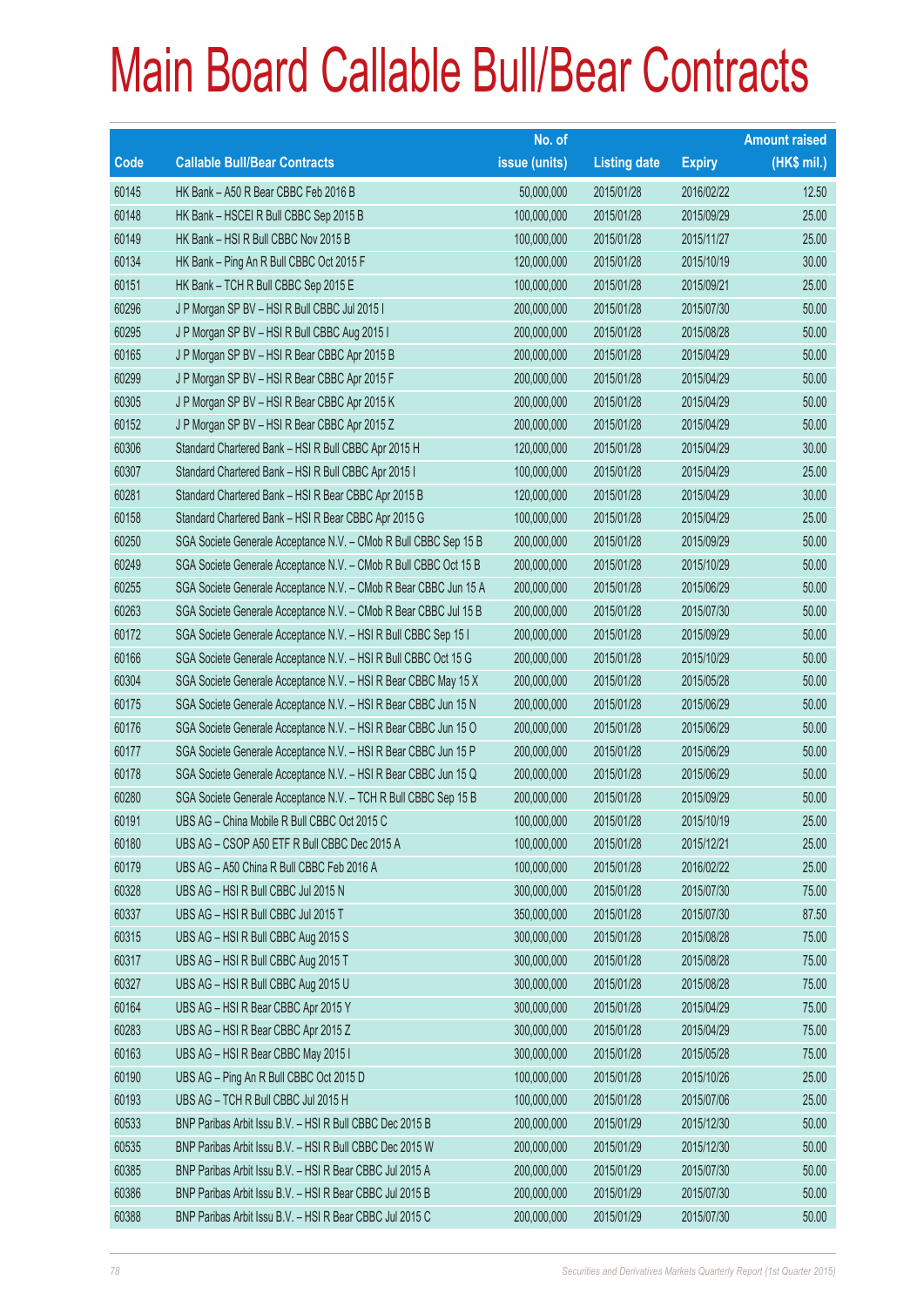|       |                                                          | No. of        |                     |               | <b>Amount raised</b> |
|-------|----------------------------------------------------------|---------------|---------------------|---------------|----------------------|
| Code  | <b>Callable Bull/Bear Contracts</b>                      | issue (units) | <b>Listing date</b> | <b>Expiry</b> | $(HK$$ mil.)         |
| 60390 | BNP Paribas Arbit Issu B.V. - HSI R Bear CBBC Jul 2015 D | 200,000,000   | 2015/01/29          | 2015/07/30    | 50.00                |
| 60490 | Credit Suisse AG - HSI R Bull CBBC Jun 2015 E            | 238,000,000   | 2015/01/29          | 2015/06/29    | 59.50                |
| 60491 | Credit Suisse AG - HSI R Bull CBBC Jun 2015 G            | 238,000,000   | 2015/01/29          | 2015/06/29    | 59.50                |
| 60508 | Credit Suisse AG - HSI R Bull CBBC Jun 2015 H            | 238,000,000   | 2015/01/29          | 2015/06/29    | 59.50                |
| 60480 | Credit Suisse AG - HSI R Bull CBBC Jun 2015 S            | 238,000,000   | 2015/01/29          | 2015/06/29    | 59.50                |
| 60487 | Credit Suisse AG - HSI R Bull CBBC Jun 2015 W            | 238,000,000   | 2015/01/29          | 2015/06/29    | 59.50                |
| 60418 | Credit Suisse AG - HSI R Bull CBBC Sep 2015 G            | 238,000,000   | 2015/01/29          | 2015/09/29    | 59.50                |
| 60419 | Credit Suisse AG - HSI R Bull CBBC Sep 2015 H            | 238,000,000   | 2015/01/29          | 2015/09/29    | 59.50                |
| 60427 | Credit Suisse AG - HSI R Bear CBBC Apr 2015 Q            | 238,000,000   | 2015/01/29          | 2015/04/29    | 59.50                |
| 60408 | Credit Suisse AG - HSI R Bear CBBC Apr 2015 R            | 238,000,000   | 2015/01/29          | 2015/04/29    | 59.50                |
| 60430 | Credit Suisse AG - HSI R Bear CBBC Apr 2015 V            | 238,000,000   | 2015/01/29          | 2015/04/29    | 59.50                |
| 60433 | Credit Suisse AG - HSI R Bear CBBC Apr 2015 Y            | 238,000,000   | 2015/01/29          | 2015/04/29    | 59.50                |
| 60414 | Credit Suisse AG - HSI R Bear CBBC May 2015 D            | 238,000,000   | 2015/01/29          | 2015/05/28    | 59.50                |
| 60413 | Credit Suisse AG - HSI R Bear CBBC Jun 2015 W            | 238,000,000   | 2015/01/29          | 2015/06/29    | 59.50                |
| 60417 | Credit Suisse AG - HSI R Bear CBBC Jun 2015 X            | 238,000,000   | 2015/01/29          | 2015/06/29    | 59.50                |
| 60422 | Credit Suisse AG - HSI R Bear CBBC Aug 2015 E            | 238,000,000   | 2015/01/29          | 2015/08/28    | 59.50                |
| 60368 | HK Bank - China Mobile R Bull CBBC Nov 2015 A            | 120,000,000   | 2015/01/29          | 2015/11/23    | 30.00                |
| 60369 | HK Bank - China Mobile R Bull CBBC Nov 2015 B            | 120,000,000   | 2015/01/29          | 2015/11/16    | 30.00                |
| 60373 | HK Bank - China Life R Bull CBBC Nov 2015 C              | 60,000,000    | 2015/01/29          | 2015/11/16    | 22.80                |
| 60348 | HK Bank - CSOP A50 ETF R Bull CBBC Jan 2016 L            | 200,000,000   | 2015/01/29          | 2016/01/27    | 50.00                |
| 60357 | HK Bank - CSOP A50 ETF R Bull CBBC Jan 2016 M            | 200,000,000   | 2015/01/29          | 2016/01/13    | 50.00                |
| 60347 | HK Bank - CSOP A50 ETF R Bear CBBC Sep 2015 E            | 40,000,000    | 2015/01/29          | 2015/09/07    | 10.00                |
| 60361 | HK Bank - A50 R Bull CBBC Jan 2016 L                     | 200,000,000   | 2015/01/29          | 2016/01/27    | 50.00                |
| 60362 | HK Bank - A50 R Bull CBBC Jan 2016 M                     | 200,000,000   | 2015/01/29          | 2016/01/13    | 50.00                |
| 60339 | HK Bank - HSCEI R Bull CBBC Sep 2015 C                   | 100,000,000   | 2015/01/29          | 2015/09/29    | 25.00                |
| 60342 | HK Bank - HSCEI R Bull CBBC Oct 2015 C                   | 100,000,000   | 2015/01/29          | 2015/10/29    | 25.00                |
| 60338 | HK Bank - HSI R Bull CBBC Jul 2015 V                     | 100,000,000   | 2015/01/29          | 2015/07/30    | 25.00                |
| 60367 | HK Bank - TCH R Bull CBBC Aug 2015 L                     | 100,000,000   | 2015/01/29          | 2015/08/10    | 25.00                |
| 60574 | J P Morgan SP BV - HSCEI R Bull CBBC Jul 2015 C          | 100,000,000   | 2015/01/29          | 2015/07/30    | 25.00                |
| 60568 | J P Morgan SP BV - HSI R Bull CBBC Jul 2015 J            | 200,000,000   | 2015/01/29          | 2015/07/30    | 50.00                |
| 60566 | J P Morgan SP BV - HSI R Bull CBBC Aug 2015 A            | 200,000,000   | 2015/01/29          | 2015/08/28    | 50.00                |
| 60395 | J P Morgan SP BV - HSI R Bear CBBC Apr 2015 G            | 200,000,000   | 2015/01/29          | 2015/04/29    | 50.00                |
| 60564 | J P Morgan SP BV - HSI R Bear CBBC Apr 2015 L            | 200,000,000   | 2015/01/29          | 2015/04/29    | 50.00                |
| 60552 | J P Morgan SP BV - HSI R Bear CBBC Apr 2015 M            | 200,000,000   | 2015/01/29          | 2015/04/29    | 50.00                |
| 60565 | J P Morgan SP BV - HSI R Bear CBBC Apr 2015 N            | 200,000,000   | 2015/01/29          | 2015/04/29    | 50.00                |
| 60556 | J P Morgan SP BV - HSI R Bear CBBC Apr 2015 P            | 200,000,000   | 2015/01/29          | 2015/04/29    | 50.00                |
| 60562 | J P Morgan SP BV - HSI R Bear CBBC Apr 2015 R            | 200,000,000   | 2015/01/29          | 2015/04/29    | 50.00                |
| 60563 | JP Morgan SP BV - HSI R Bear CBBC Apr 2015 S             | 200,000,000   | 2015/01/29          | 2015/04/29    | 50.00                |
| 60538 | J P Morgan SP BV - Tencent R Bull CBBC Jul 2015 B        | 100,000,000   | 2015/01/29          | 2015/07/07    | 25.00                |
| 60551 | J P Morgan SP BV - Tencent R Bull CBBC Jul 2015 C        | 100,000,000   | 2015/01/29          | 2015/07/08    | 25.00                |
| 60434 | Macquarie Bank Ltd. - HSI R Bull CBBC Jun 2015 E         | 40,000,000    | 2015/01/29          | 2015/06/29    | 10.00                |
| 60439 | Macquarie Bank Ltd. - HSI R Bear CBBC May 2015 E         | 40,000,000    | 2015/01/29          | 2015/05/28    | 10.40                |
| 60441 | Macquarie Bank Ltd. - HSI R Bear CBBC May 2015 F         | 40,000,000    | 2015/01/29          | 2015/05/28    | 10.00                |
| 60442 | Macquarie Bank Ltd. - HSI R Bear CBBC May 2015 G         | 40,000,000    | 2015/01/29          | 2015/05/28    | 10.00                |
| 60466 | Standard Chartered Bank - HSI R Bull CBBC Apr 2015 U     | 100,000,000   | 2015/01/29          | 2015/04/29    | 25.00                |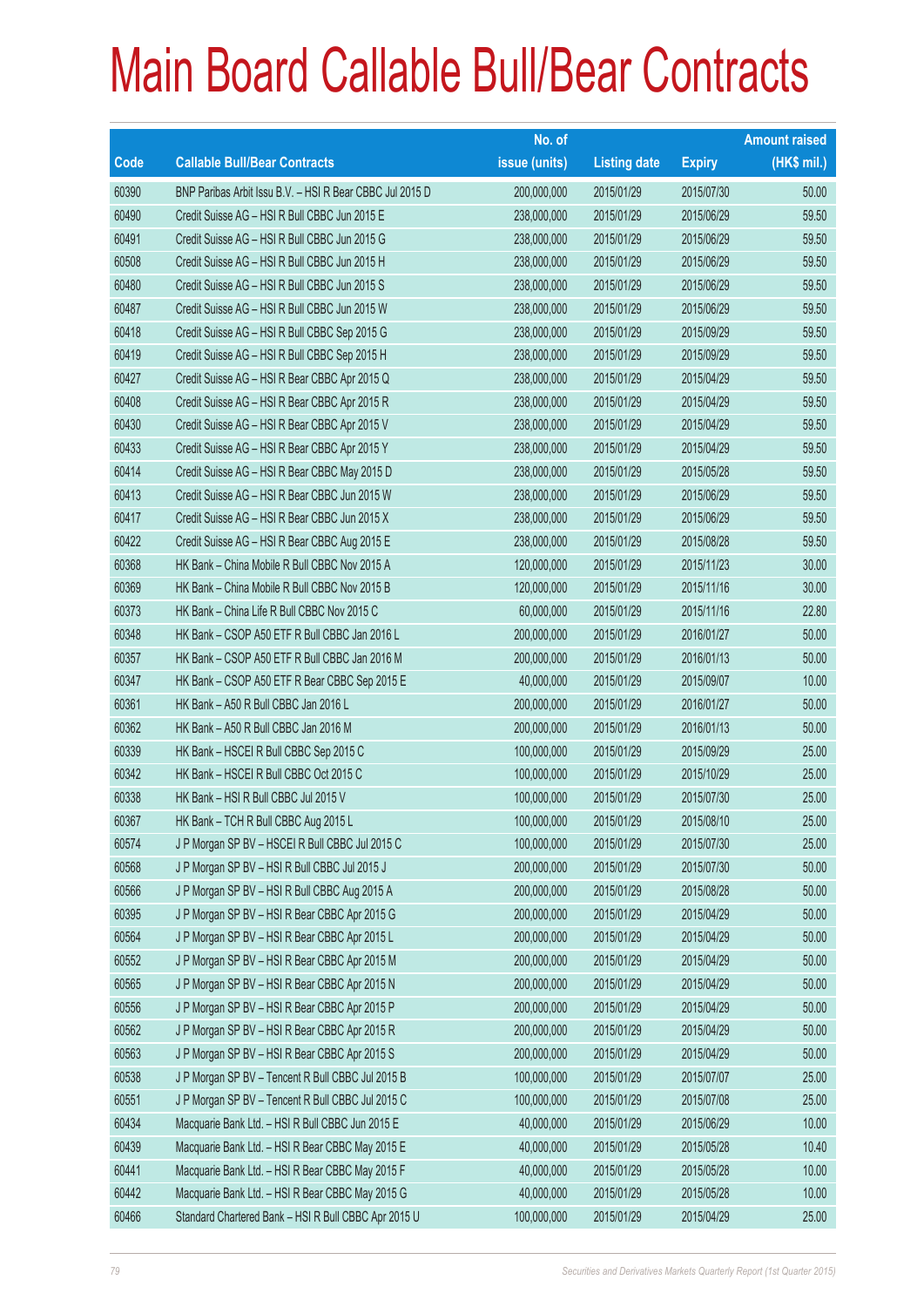|       |                                                                 | No. of        |                     |               | <b>Amount raised</b> |
|-------|-----------------------------------------------------------------|---------------|---------------------|---------------|----------------------|
| Code  | <b>Callable Bull/Bear Contracts</b>                             | issue (units) | <b>Listing date</b> | <b>Expiry</b> | $(HK$$ mil.)         |
| 60475 | Standard Chartered Bank - HSI R Bull CBBC Apr 2015 V            | 100,000,000   | 2015/01/29          | 2015/04/29    | 25.00                |
| 60476 | Standard Chartered Bank - HSI R Bull CBBC Apr 2015 W            | 100,000,000   | 2015/01/29          | 2015/04/29    | 25.00                |
| 60406 | Standard Chartered Bank - HSI R Bear CBBC Apr 2015 D            | 100,000,000   | 2015/01/29          | 2015/04/29    | 25.00                |
| 60407 | Standard Chartered Bank - HSI R Bear CBBC Apr 2015 E            | 100,000,000   | 2015/01/29          | 2015/04/29    | 25.00                |
| 60465 | Standard Chartered Bank - HSI R Bear CBBC Apr 2015 H            | 100,000,000   | 2015/01/29          | 2015/04/29    | 25.00                |
| 60477 | Standard Chartered Bank - HSI R Bear CBBC Apr 2015 I            | 100,000,000   | 2015/01/29          | 2015/04/29    | 25.00                |
| 60463 | SGA Societe Generale Acceptance N.V. - HSI R Bull CBBC Sep 15 J | 200,000,000   | 2015/01/29          | 2015/09/29    | 50.00                |
| 60376 | SGA Societe Generale Acceptance N.V. - HSI R Bull CBBC Oct 15 H | 200,000,000   | 2015/01/29          | 2015/10/29    | 50.00                |
| 60448 | SGA Societe Generale Acceptance N.V. - HSI R Bull CBBC Oct 15 I | 200,000,000   | 2015/01/29          | 2015/10/29    | 50.00                |
| 60449 | SGA Societe Generale Acceptance N.V. - HSI R Bull CBBC Oct 15 J | 200,000,000   | 2015/01/29          | 2015/10/29    | 50.00                |
| 60450 | SGA Societe Generale Acceptance N.V. - HSI R Bull CBBC Oct 15 K | 200,000,000   | 2015/01/29          | 2015/10/29    | 50.00                |
| 60456 | SGA Societe Generale Acceptance N.V. - HSI R Bull CBBC Oct 15 L | 200,000,000   | 2015/01/29          | 2015/10/29    | 50.00                |
| 60464 | SGA Societe Generale Acceptance N.V. - HSI R Bull CBBC Oct 15 M | 200,000,000   | 2015/01/29          | 2015/10/29    | 50.00                |
| 60378 | SGA Societe Generale Acceptance N.V. - HSI R Bear CBBC May 15 Y | 200,000,000   | 2015/01/29          | 2015/05/28    | 50.00                |
| 60377 | SGA Societe Generale Acceptance N.V. - HSI R Bear CBBC Jun 15 R | 200,000,000   | 2015/01/29          | 2015/06/29    | 50.00                |
| 60530 | UBS AG - HSCEI R Bull CBBC Jul 2015 B                           | 100,000,000   | 2015/01/29          | 2015/07/30    | 25.00                |
| 60529 | UBS AG - HSCEI R Bear CBBC Jun 2015 B                           | 100,000,000   | 2015/01/29          | 2015/06/29    | 25.00                |
| 60511 | UBS AG - HSI R Bull CBBC Jun 2015 T                             | 300,000,000   | 2015/01/29          | 2015/06/29    | 75.00                |
| 60510 | UBS AG - HSI R Bull CBBC Aug 2015 V                             | 300,000,000   | 2015/01/29          | 2015/08/28    | 75.00                |
| 60514 | UBS AG - HSI R Bull CBBC Aug 2015 W                             | 350,000,000   | 2015/01/29          | 2015/08/28    | 87.50                |
| 60403 | UBS AG - HSI R Bear CBBC Apr 2015 F                             | 300,000,000   | 2015/01/29          | 2015/04/29    | 75.00                |
| 60398 | UBS AG - HSI R Bear CBBC Apr 2015 G                             | 300,000,000   | 2015/01/29          | 2015/04/29    | 75.00                |
| 60528 | UBS AG - HSI R Bear CBBC Apr 2015 H                             | 300,000,000   | 2015/01/29          | 2015/04/29    | 75.00                |
| 60516 | UBS AG - HSI R Bear CBBC Apr 2015 Q                             | 300,000,000   | 2015/01/29          | 2015/04/29    | 75.00                |
| 60517 | UBS AG - HSI R Bear CBBC Apr 2015 R                             | 300,000,000   | 2015/01/29          | 2015/04/29    | 75.00                |
| 60814 | BNP Paribas Arbit Issu B.V. - HSI R Bull CBBC Dec 2015 C        | 200,000,000   | 2015/01/30          | 2015/12/30    | 50.00                |
| 60805 | BNP Paribas Arbit Issu B.V. - HSI R Bull CBBC Dec 2015 Z        | 200,000,000   | 2015/01/30          | 2015/12/30    | 50.00                |
| 60648 | BNP Paribas Arbit Issu B.V. - HSI R Bear CBBC Jul 2015 E        | 200,000,000   | 2015/01/30          | 2015/07/30    | 50.00                |
| 60815 | BNP Paribas Arbit Issu B.V. - HSI R Bear CBBC Jul 2015 F        | 200,000,000   | 2015/01/30          | 2015/07/30    | 50.00                |
| 60817 | BNP Paribas Arbit Issu B.V. - HSI R Bear CBBC Jul 2015 G        | 200,000,000   | 2015/01/30          | 2015/07/30    | 50.00                |
| 60770 | Credit Suisse AG - HSI R Bull CBBC Aug 2015 A                   | 238,000,000   | 2015/01/30          | 2015/08/28    | 59.50                |
| 60771 | Credit Suisse AG - HSI R Bull CBBC Aug 2015 B                   | 238,000,000   | 2015/01/30          | 2015/08/28    | 59.50                |
| 60767 | Credit Suisse AG - HSI R Bull CBBC Aug 2015 Y                   | 238,000,000   | 2015/01/30          | 2015/08/28    | 59.50                |
| 60769 | Credit Suisse AG - HSI R Bull CBBC Aug 2015 Z                   | 238,000,000   | 2015/01/30          | 2015/08/28    | 59.50                |
| 60694 | Credit Suisse AG - HSI R Bear CBBC Apr 2015 E                   | 238,000,000   | 2015/01/30          | 2015/04/29    | 59.50                |
| 60692 | Credit Suisse AG - HSI R Bear CBBC May 2015 S                   | 238,000,000   | 2015/01/30          | 2015/05/28    | 59.50                |
| 60693 | Credit Suisse AG - HSI R Bear CBBC May 2015 U                   | 238,000,000   | 2015/01/30          | 2015/05/28    | 59.50                |
| 60696 | Credit Suisse AG - HSI R Bear CBBC May 2015 V                   | 238,000,000   | 2015/01/30          | 2015/05/28    | 59.50                |
| 60678 | Credit Suisse AG - HSI R Bear CBBC Jul 2015 M                   | 238,000,000   | 2015/01/30          | 2015/07/30    | 59.50                |
| 60685 | Credit Suisse AG - HSI R Bear CBBC Jul 2015 N                   | 238,000,000   | 2015/01/30          | 2015/07/30    | 59.50                |
| 60801 | Goldman Sachs SP (Asia) - HSI R Bull CBBC May 2015 F            | 150,000,000   | 2015/01/30          | 2015/05/28    | 37.50                |
| 60804 | Goldman Sachs SP (Asia) - HSI R Bull CBBC May 2015 G            | 150,000,000   | 2015/01/30          | 2015/05/28    | 37.50                |
| 60613 | HK Bank - China Mobile R Bull CBBC Nov 2015 C                   | 120,000,000   | 2015/01/30          | 2015/11/09    | 30.00                |
| 60608 | HK Bank - China Mobile R Bear CBBC Dec 2015 A                   | 60,000,000    | 2015/01/30          | 2015/12/21    | 16.20                |
| 60586 | HK Bank - CSOP A50 ETF R Bull CBBC Aug 2015 G                   | 200,000,000   | 2015/01/30          | 2015/08/17    | 50.00                |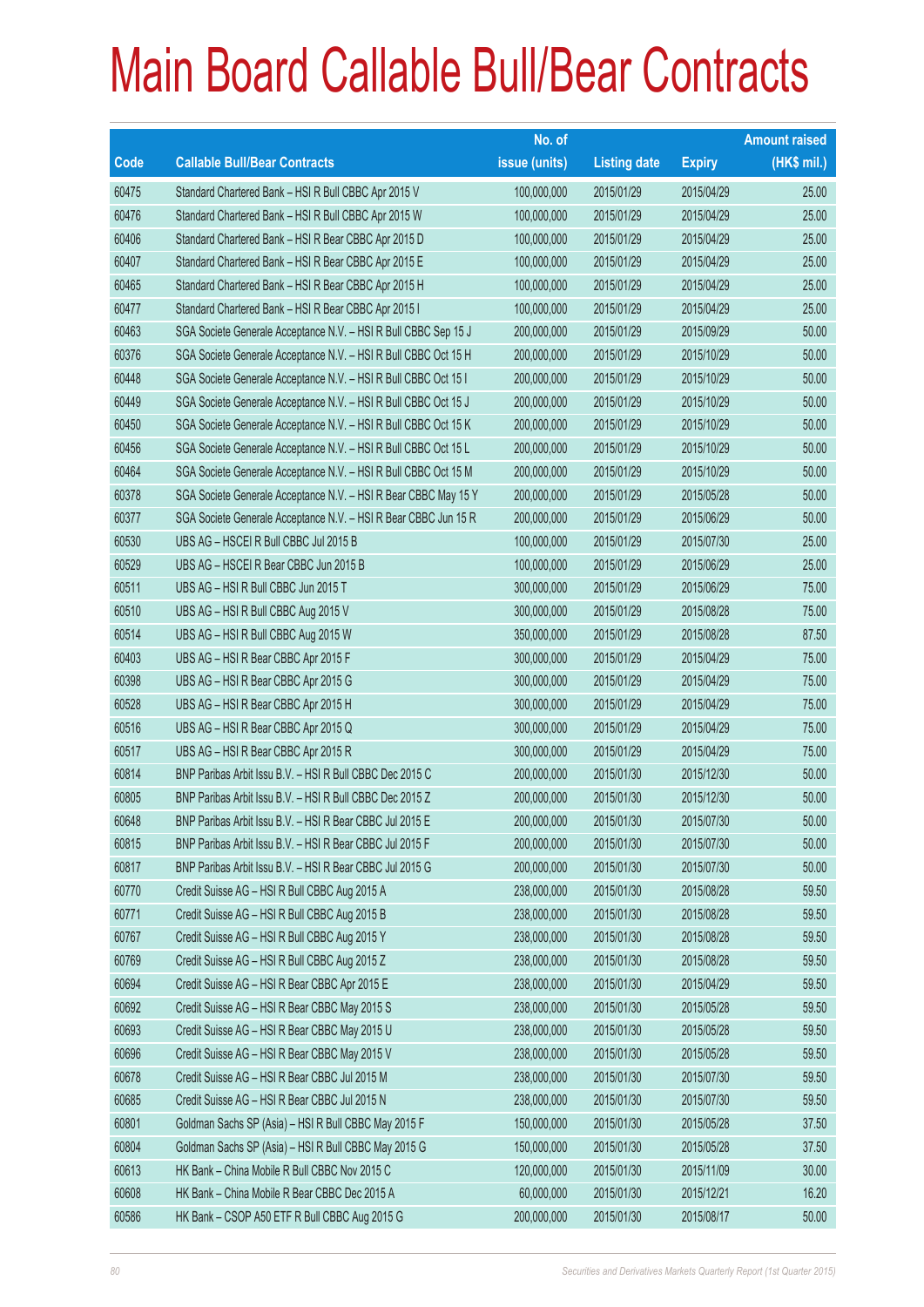|       |                                                                  | No. of        |                     |               | <b>Amount raised</b> |
|-------|------------------------------------------------------------------|---------------|---------------------|---------------|----------------------|
| Code  | <b>Callable Bull/Bear Contracts</b>                              | issue (units) | <b>Listing date</b> | <b>Expiry</b> | (HK\$ mil.)          |
| 60593 | HK Bank - A50 R Bull CBBC Jan 2016 N                             | 200,000,000   | 2015/01/30          | 2016/01/18    | 50.00                |
| 60590 | HK Bank - A50 R Bull CBBC Feb 2016 C                             | 200,000,000   | 2015/01/30          | 2016/02/22    | 50.00                |
| 60575 | HK Bank - HSI R Bull CBBC Oct 2015 L                             | 100,000,000   | 2015/01/30          | 2015/10/29    | 25.00                |
| 60577 | HK Bank - HSI R Bear CBBC Oct 2015 E                             | 100,000,000   | 2015/01/30          | 2015/10/29    | 25.00                |
| 60614 | HK Bank - Ping An R Bull CBBC Jan 2016 A                         | 120,000,000   | 2015/01/30          | 2016/01/25    | 30.00                |
| 60619 | HK Bank - Ping An R Bull CBBC Jan 2016 B                         | 120,000,000   | 2015/01/30          | 2016/01/18    | 30.00                |
| 60594 | HK Bank - TCH R Bull CBBC Nov 2015 F                             | 100,000,000   | 2015/01/30          | 2015/11/16    | 25.00                |
| 60600 | HK Bank - TCH R Bull CBBC Nov 2015 G                             | 100,000,000   | 2015/01/30          | 2015/11/23    | 25.00                |
| 60606 | HK Bank - TCH R Bull CBBC Dec 2015 E                             | 100,000,000   | 2015/01/30          | 2015/12/14    | 25.00                |
| 60798 | J P Morgan SP BV - HSI R Bull CBBC Jul 2015 Q                    | 200,000,000   | 2015/01/30          | 2015/07/30    | 50.00                |
| 60743 | J P Morgan SP BV - HSI R Bull CBBC Jul 2015 W                    | 200,000,000   | 2015/01/30          | 2015/07/30    | 50.00                |
| 60748 | J P Morgan SP BV - HSI R Bull CBBC Aug 2015 E                    | 200,000,000   | 2015/01/30          | 2015/08/28    | 50.00                |
| 60749 | J P Morgan SP BV - HSI R Bull CBBC Aug 2015 L                    | 200,000,000   | 2015/01/30          | 2015/08/28    | 50.00                |
| 60754 | J P Morgan SP BV - HSI R Bear CBBC Apr 2015 E                    | 200,000,000   | 2015/01/30          | 2015/04/29    | 50.00                |
| 60761 | J P Morgan SP BV - HSI R Bear CBBC Apr 2015 J                    | 200,000,000   | 2015/01/30          | 2015/04/29    | 50.00                |
| 60665 | J P Morgan SP BV - HSI R Bear CBBC Apr 2015 O                    | 200,000,000   | 2015/01/30          | 2015/04/29    | 50.00                |
| 60666 | J P Morgan SP BV - HSI R Bear CBBC Apr 2015 U                    | 200,000,000   | 2015/01/30          | 2015/04/29    | 50.00                |
| 60752 | J P Morgan SP BV - HSI R Bear CBBC Apr 2015 X                    | 200,000,000   | 2015/01/30          | 2015/04/29    | 50.00                |
| 60751 | J P Morgan SP BV - HSI R Bear CBBC May 2015 O                    | 200,000,000   | 2015/01/30          | 2015/05/28    | 50.00                |
| 60756 | J P Morgan SP BV - HSI R Bear CBBC May 2015 P                    | 200,000,000   | 2015/01/30          | 2015/05/28    | 50.00                |
| 60758 | J P Morgan SP BV - HSI R Bear CBBC May 2015 Q                    | 200,000,000   | 2015/01/30          | 2015/05/28    | 50.00                |
| 60782 | Macquarie Bank Ltd. - HSI R Bull CBBC May 2015 D                 | 40,000,000    | 2015/01/30          | 2015/05/28    | 10.00                |
| 60775 | Macquarie Bank Ltd. - HSI R Bear CBBC May 2015 H                 | 40,000,000    | 2015/01/30          | 2015/05/28    | 10.20                |
| 60781 | Macquarie Bank Ltd. - HSI R Bear CBBC May 2015 I                 | 40,000,000    | 2015/01/30          | 2015/05/28    | 10.00                |
| 60651 | Standard Chartered Bank - China Mobile R Bull CBBC Oct 2015 A    | 50,000,000    | 2015/01/30          | 2015/10/29    | 12.50                |
| 60652 | Standard Chartered Bank - HSBC R Bull CBBC Nov 2015 A            | 50,000,000    | 2015/01/30          | 2015/11/03    | 12.50                |
| 60653 | Standard Chartered Bank - HSBC R Bear CBBC Aug 2015 A            | 50,000,000    | 2015/01/30          | 2015/08/04    | 12.50                |
| 60764 | Standard Chartered Bank - HSI R Bull CBBC Apr 2015 A             | 100,000,000   | 2015/01/30          | 2015/04/29    | 25.00                |
| 60766 | Standard Chartered Bank - HSI R Bull CBBC Apr 2015 S             | 100,000,000   | 2015/01/30          | 2015/04/29    | 25.00                |
| 60763 | Standard Chartered Bank - HSI R Bull CBBC Apr 2015 X             | 100,000,000   | 2015/01/30          | 2015/04/29    | 25.00                |
| 60661 | Standard Chartered Bank - HSI R Bear CBBC Apr 2015 J             | 100,000,000   | 2015/01/30          | 2015/04/29    | 25.00                |
| 60663 | Standard Chartered Bank - HSI R Bear CBBC Apr 2015 K             | 100,000,000   | 2015/01/30          | 2015/04/29    | 25.00                |
| 60664 | Standard Chartered Bank - HSI R Bear CBBC Apr 2015 L             | 100,000,000   | 2015/01/30          | 2015/04/29    | 25.00                |
| 60650 | Standard Chartered Bank - TCH R Bear CBBC Aug 2015 C             | 50,000,000    | 2015/01/30          | 2015/08/19    | 12.50                |
| 60701 | SGA Societe Generale Acceptance N.V - CSA50 R Bull CBBC Jan 16 A | 100,000,000   | 2015/01/30          | 2016/01/28    | 25.00                |
| 60700 | SGA Societe Generale Acceptance N.V - CSA50 R Bull CBBC Feb 16 A | 100,000,000   | 2015/01/30          | 2016/02/26    | 25.00                |
| 60707 | SGA Societe Generale Acceptance N.V. - A50 R Bull CBBC Dec 15 B  | 100,000,000   | 2015/01/30          | 2015/12/30    | 25.00                |
| 60703 | SGA Societe Generale Acceptance N.V. - A50 R Bull CBBC Jan 16 A  | 100,000,000   | 2015/01/30          | 2016/01/28    | 25.00                |
| 60702 | SGA Societe Generale Acceptance N.V. - A50 R Bull CBBC Feb 16 A  | 100,000,000   | 2015/01/30          | 2016/02/26    | 25.00                |
| 60632 | SGA Societe Generale Acceptance NV - HSCEI R Bull CBBC Nov 15 A  | 200,000,000   | 2015/01/30          | 2015/11/27    | 50.00                |
| 60638 | SGA Societe Generale Acceptance NV - HSCEI R Bear CBBC Sep 15 A  | 200,000,000   | 2015/01/30          | 2015/09/29    | 50.00                |
| 60786 | SGA Societe Generale Acceptance N.V. - HSI R Bull CBBC Sep 15 K  | 200,000,000   | 2015/01/30          | 2015/09/29    | 50.00                |
| 60625 | SGA Societe Generale Acceptance N.V. - HSI R Bull CBBC Oct 15 N  | 400,000,000   | 2015/01/30          | 2015/10/29    | 100.00               |
| 60626 | SGA Societe Generale Acceptance N.V. - HSI R Bull CBBC Oct 15 O  | 400,000,000   | 2015/01/30          | 2015/10/29    | 100.00               |
| 60783 | SGA Societe Generale Acceptance N.V. - HSI R Bull CBBC Oct 15 P  | 200,000,000   | 2015/01/30          | 2015/10/29    | 50.00                |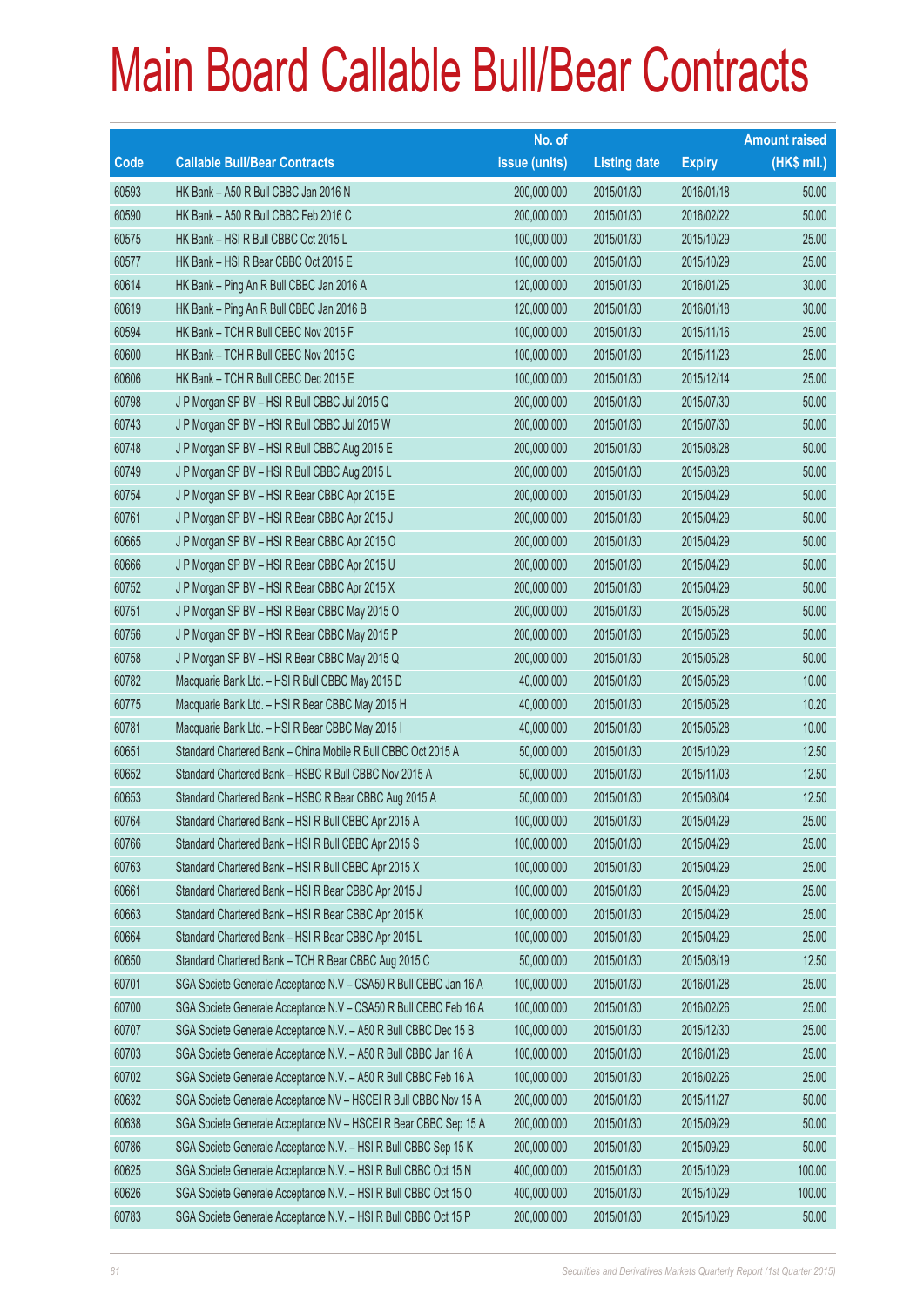|       |                                                                 | No. of        |                     |               | <b>Amount raised</b> |
|-------|-----------------------------------------------------------------|---------------|---------------------|---------------|----------------------|
| Code  | <b>Callable Bull/Bear Contracts</b>                             | issue (units) | <b>Listing date</b> | <b>Expiry</b> | $(HK$$ mil.)         |
| 60785 | SGA Societe Generale Acceptance N.V. - HSI R Bull CBBC Nov 15 A | 200,000,000   | 2015/01/30          | 2015/11/27    | 50.00                |
| 60629 | SGA Societe Generale Acceptance N.V. - HSI R Bear CBBC May 15 A | 200,000,000   | 2015/01/30          | 2015/05/28    | 50.00                |
| 60630 | SGA Societe Generale Acceptance N.V. - HSI R Bear CBBC May 15 B | 200,000,000   | 2015/01/30          | 2015/05/28    | 50.00                |
| 60627 | SGA Societe Generale Acceptance N.V. - HSI R Bear CBBC May 15 Z | 200,000,000   | 2015/01/30          | 2015/05/28    | 50.00                |
| 60790 | SGA Societe Generale Acceptance N.V. - HSI R Bear CBBC Jun 15 S | 200,000,000   | 2015/01/30          | 2015/06/29    | 50.00                |
| 60792 | SGA Societe Generale Acceptance N.V. - HSI R Bear CBBC Jun 15 T | 200,000,000   | 2015/01/30          | 2015/06/29    | 50.00                |
| 60708 | SGA Societe Generale Acceptance N.V. - TCH R Bull CBBC Nov 15 A | 200,000,000   | 2015/01/30          | 2015/11/27    | 50.00                |
| 60709 | SGA Societe Generale Acceptance N.V. - TCH R Bear CBBC Sep 15 A | 200,000,000   | 2015/01/30          | 2015/09/29    | 50.00                |
| 60712 | SGA Societe Generale Acceptance N.V. - TCH R Bear CBBC Oct 15 B | 200,000,000   | 2015/01/30          | 2015/10/29    | 50.00                |
| 60711 | SGA Societe Generale Acceptance N.V. - TCH R Bear CBBC Nov 15 A | 200,000,000   | 2015/01/30          | 2015/11/27    | 50.00                |
| 60795 | UBS AG - HSI R Bull CBBC Jun 2015 U                             | 300,000,000   | 2015/01/30          | 2015/06/29    | 75.00                |
| 60793 | UBS AG - HSI R Bull CBBC Jul 2015 R                             | 300,000,000   | 2015/01/30          | 2015/07/30    | 75.00                |
| 60821 | UBS AG - HSI R Bull CBBC Aug 2015 X                             | 300,000,000   | 2015/01/30          | 2015/08/28    | 75.00                |
| 60742 | UBS AG - HSI R Bear CBBC Apr 2015 D                             | 350,000,000   | 2015/01/30          | 2015/04/29    | 87.50                |
| 60668 | UBS AG - HSI R Bear CBBC Apr 2015 E                             | 300,000,000   | 2015/01/30          | 2015/04/29    | 75.00                |
| 60669 | UBS AG - HSI R Bear CBBC Apr 2015 I                             | 300,000,000   | 2015/01/30          | 2015/04/29    | 75.00                |
| 60739 | UBS AG - HSI R Bear CBBC Apr 2015 J                             | 300,000,000   | 2015/01/30          | 2015/04/29    | 75.00                |
| 60674 | UBS AG - HSI R Bear CBBC Apr 2015 K                             | 300,000,000   | 2015/01/30          | 2015/04/29    | 75.00                |
| 60719 | UBS AG - HSI R Bear CBBC Apr 2015 L                             | 300,000,000   | 2015/01/30          | 2015/04/29    | 75.00                |
| 60675 | UBS AG - HSI R Bear CBBC Apr 2015 M                             | 350,000,000   | 2015/01/30          | 2015/04/29    | 87.50                |
| 60721 | UBS AG - HSI R Bear CBBC Apr 2015 N                             | 300,000,000   | 2015/01/30          | 2015/04/29    | 75.00                |
| 60728 | UBS AG - HSI R Bear CBBC Apr 2015 P                             | 300,000,000   | 2015/01/30          | 2015/04/29    | 75.00                |
| 60734 | UBS AG - HSI R Bear CBBC Apr 2015 U                             | 300,000,000   | 2015/01/30          | 2015/04/29    | 75.00                |
| 60735 | UBS AG - HSI R Bear CBBC Apr 2015 V                             | 300,000,000   | 2015/01/30          | 2015/04/29    | 75.00                |
| 60741 | UBS AG - HSI R Bear CBBC Apr 2015 W                             | 300,000,000   | 2015/01/30          | 2015/04/29    | 75.00                |
| 60891 | BNP Paribas Arbit Issu B.V. - HSI R Bull CBBC Dec 2015 D        | 200,000,000   | 2015/02/02          | 2015/12/30    | 50.00                |
| 61005 | BNP Paribas Arbit Issu B.V. - HSI R Bull CBBC Dec 2015 E        | 200,000,000   | 2015/02/02          | 2015/12/30    | 50.00                |
| 60892 | BNP Paribas Arbit Issu B.V. - HSI R Bear CBBC Jul 2015 H        | 200,000,000   | 2015/02/02          | 2015/07/30    | 50.00                |
| 60893 | BNP Paribas Arbit Issu B.V. - HSI R Bear CBBC Jul 2015 I        | 200,000,000   | 2015/02/02          | 2015/07/30    | 50.00                |
| 60944 | Credit Suisse AG - HSI R Bull CBBC Sep 2015 J                   | 238,000,000   | 2015/02/02          | 2015/09/29    | 59.50                |
| 60947 | Credit Suisse AG - HSI R Bull CBBC Sep 2015 K                   | 238,000,000   | 2015/02/02          | 2015/09/29    | 59.50                |
| 60948 | Credit Suisse AG - HSI R Bull CBBC Sep 2015 L                   | 238,000,000   | 2015/02/02          | 2015/09/29    | 59.50                |
| 60990 | Credit Suisse AG - HSI R Bull CBBC Sep 2015 M                   | 238,000,000   | 2015/02/02          | 2015/09/29    | 59.50                |
| 60960 | Credit Suisse AG - HSI R Bear CBBC May 2015 C                   | 238,000,000   | 2015/02/02          | 2015/05/28    | 59.50                |
| 60949 | Credit Suisse AG - HSI R Bear CBBC May 2015 W                   | 238,000,000   | 2015/02/02          | 2015/05/28    | 59.50                |
| 60849 | HK Bank - AIA R Bear CBBC Oct 2015 B                            | 40,000,000    | 2015/02/02          | 2015/10/26    | 10.00                |
| 60850 | HK Bank - AIA R Bear CBBC Dec 2015 A                            | 40,000,000    | 2015/02/02          | 2015/12/14    | 10.00                |
| 60847 | HK Bank - CSOP A50 ETF R Bull CBBC Jan 2016 N                   | 200,000,000   | 2015/02/02          | 2016/01/04    | 50.00                |
| 60839 | HK Bank - HSCEI R Bull CBBC Nov 2015 B                          | 100,000,000   | 2015/02/02          | 2015/11/27    | 25.00                |
| 60829 | HK Bank - HSI R Bull CBBC Aug 2015 R                            | 100,000,000   | 2015/02/02          | 2015/08/28    | 25.00                |
| 60830 | HK Bank - HSI R Bear CBBC Dec 2015 A                            | 400,000,000   | 2015/02/02          | 2015/12/30    | 100.00               |
| 60837 | HK Bank - HSI R Bear CBBC Dec 2015 B                            | 100,000,000   | 2015/02/02          | 2015/12/30    | 25.00                |
| 60838 | HK Bank - HSI R Bear CBBC Dec 2015 C                            | 100,000,000   | 2015/02/02          | 2015/12/30    | 25.00                |
| 60843 | HK Bank - TCH R Bull CBBC Sep 2015 F                            | 100,000,000   | 2015/02/02          | 2015/09/14    | 25.00                |
| 60845 | HK Bank - TCH R Bear CBBC Dec 2015 A                            | 100,000,000   | 2015/02/02          | 2015/12/30    | 28.00                |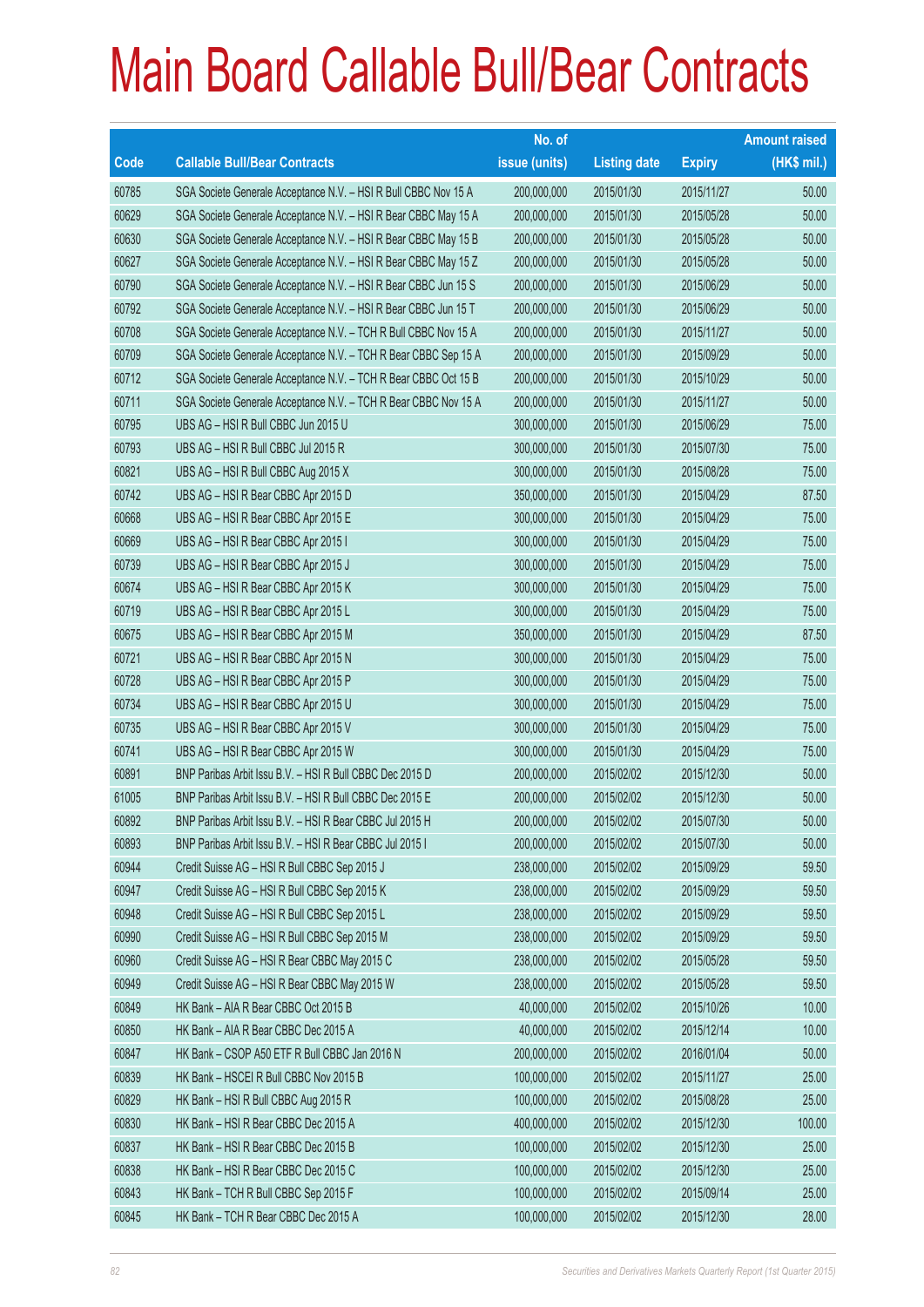|       |                                                                 | No. of        |                     |               | <b>Amount raised</b> |
|-------|-----------------------------------------------------------------|---------------|---------------------|---------------|----------------------|
| Code  | <b>Callable Bull/Bear Contracts</b>                             | issue (units) | <b>Listing date</b> | <b>Expiry</b> | (HK\$ mil.)          |
| 60996 | J P Morgan SP BV - HSI R Bull CBBC Aug 2015 P                   | 200,000,000   | 2015/02/02          | 2015/08/28    | 50.00                |
| 60997 | J P Morgan SP BV - HSI R Bull CBBC Aug 2015 X                   | 200,000,000   | 2015/02/02          | 2015/08/28    | 50.00                |
| 60855 | J P Morgan SP BV - HSI R Bear CBBC May 2015 R                   | 200,000,000   | 2015/02/02          | 2015/05/28    | 50.00                |
| 61001 | J P Morgan SP BV - HSI R Bear CBBC May 2015 S                   | 200,000,000   | 2015/02/02          | 2015/05/28    | 50.00                |
| 61004 | J P Morgan SP BV - HSI R Bear CBBC Jun 2015 A                   | 200,000,000   | 2015/02/02          | 2015/06/29    | 50.00                |
| 61010 | J P Morgan SP BV - Tencent R Bull CBBC Jul 2015 D               | 100,000,000   | 2015/02/02          | 2015/07/22    | 25.00                |
| 61018 | J P Morgan SP BV - Tencent R Bear CBBC Jul 2015 A               | 100,000,000   | 2015/02/02          | 2015/07/22    | 25.00                |
| 60968 | Macquarie Bank Ltd. - HSI R Bull CBBC Jun 2015 F                | 40,000,000    | 2015/02/02          | 2015/06/29    | 10.00                |
| 60914 | Standard Chartered Bank - GCL-Poly Energy R Bull CBBC Nov 15 B  | 25,000,000    | 2015/02/02          | 2015/11/03    | 11.25                |
| 60918 | Standard Chartered Bank - GCL-Poly Energy R Bull CBBC Dec 15 C  | 20,000,000    | 2015/02/02          | 2015/12/04    | 13.00                |
| 60894 | Standard Chartered Bank - HSI R Bull CBBC May 2015 A            | 100,000,000   | 2015/02/02          | 2015/05/28    | 25.00                |
| 60898 | Standard Chartered Bank - HSI R Bull CBBC May 2015 B            | 100,000,000   | 2015/02/02          | 2015/05/28    | 25.00                |
| 60903 | Standard Chartered Bank - HSI R Bear CBBC May 2015 A            | 100,000,000   | 2015/02/02          | 2015/05/28    | 25.00                |
| 60919 | SGA Societe Generale Acceptance N.V. - HSI R Bull CBBC Oct 15 Q | 200,000,000   | 2015/02/02          | 2015/10/29    | 50.00                |
| 60995 | SGA Societe Generale Acceptance N.V. - HSI R Bull CBBC Oct 15 R | 200,000,000   | 2015/02/02          | 2015/10/29    | 50.00                |
| 60921 | SGA Societe Generale Acceptance N.V. - HSI R Bear CBBC May 15 C | 200,000,000   | 2015/02/02          | 2015/05/28    | 50.00                |
| 60941 | SGA Societe Generale Acceptance N.V. - HSI R Bear CBBC May 15 D | 200,000,000   | 2015/02/02          | 2015/05/28    | 50.00                |
| 60927 | UBS AG - China Mobile R Bull CBBC Oct 2015 D                    | 100,000,000   | 2015/02/02          | 2015/10/12    | 25.00                |
| 60925 | UBS AG - China Mobile R Bear CBBC Aug 2015 A                    | 100,000,000   | 2015/02/02          | 2015/08/10    | 25.00                |
| 60922 | UBS AG - China Life R Bull CBBC Dec 2015 B                      | 100,000,000   | 2015/02/02          | 2015/12/28    | 25.00                |
| 60940 | UBS AG - Galaxy Ent R Bull CBBC Nov 2015 C                      | 100,000,000   | 2015/02/02          | 2015/11/09    | 25.00                |
| 60866 | UBS AG - HSI R Bull CBBC Jul 2015 S                             | 300,000,000   | 2015/02/02          | 2015/07/30    | 75.00                |
| 60878 | UBS AG - HSI R Bull CBBC Jul 2015 V                             | 300,000,000   | 2015/02/02          | 2015/07/30    | 75.00                |
| 60993 | UBS AG - HSI R Bull CBBC Jul 2015 X                             | 350,000,000   | 2015/02/02          | 2015/07/30    | 87.50                |
| 60877 | UBS AG - HSI R Bull CBBC Aug 2015 Y                             | 300,000,000   | 2015/02/02          | 2015/08/28    | 75.00                |
| 60865 | UBS AG - HSI R Bull CBBC Sep 2015 B                             | 350,000,000   | 2015/02/02          | 2015/09/29    | 87.50                |
| 60967 | UBS AG - HSI R Bear CBBC Jun 2015 Z                             | 350,000,000   | 2015/02/02          | 2015/06/29    | 87.50                |
| 60923 | UBS AG - Ping An R Bear CBBC Aug 2015 A                         | 100,000,000   | 2015/02/02          | 2015/08/17    | 25.00                |
| 60924 | UBS AG - Sands China R Bull CBBC Sep 2015 A                     | 100,000,000   | 2015/02/02          | 2015/09/21    | 25.00                |
| 60938 | UBS AG - TCH R Bull CBBC Jun 2015 I                             | 100,000,000   | 2015/02/02          | 2015/06/29    | 25.00                |
| 60931 | UBS AG - Tencent R Bear CBBC Jun 2015 A                         | 100,000,000   | 2015/02/02          | 2015/06/08    | 25.00                |
| 61117 | Credit Suisse AG - HSI R Bull CBBC May 2015 C                   | 238,000,000   | 2015/02/03          | 2015/05/28    | 59.50                |
| 61122 | Credit Suisse AG - HSI R Bull CBBC May 2015 D                   | 238,000,000   | 2015/02/03          | 2015/05/28    | 59.50                |
| 61134 | Credit Suisse AG - HSI R Bull CBBC May 2015 G                   | 238,000,000   | 2015/02/03          | 2015/05/28    | 59.50                |
| 61196 | Credit Suisse AG - HSI R Bear CBBC Jun 2015 C                   | 238,000,000   | 2015/02/03          | 2015/06/29    | 59.50                |
| 61192 | Credit Suisse AG - HSI R Bear CBBC Jun 2015 Y                   | 238,000,000   | 2015/02/03          | 2015/06/29    | 59.50                |
| 61195 | Credit Suisse AG - HSI R Bear CBBC Jun 2015 Z                   | 238,000,000   | 2015/02/03          | 2015/06/29    | 59.50                |
| 61223 | Bank of East Asia - China Mobile R Bull CBBC Nov 2015 A         | 50,000,000    | 2015/02/03          | 2015/11/26    | 12.50                |
| 61162 | Goldman Sachs SP (Asia) - HSI R Bull CBBC May 2015 H            | 150,000,000   | 2015/02/03          | 2015/05/28    | 37.50                |
| 61047 | HK Bank - CITIC R Bull CBBC Oct 2016 A                          | 40,000,000    | 2015/02/03          | 2016/10/31    | 10.00                |
| 61082 | HK Bank - CSOP A50 ETF R Bull CBBC Feb 2016 A                   | 200,000,000   | 2015/02/03          | 2016/02/29    | 50.00                |
| 61046 | HK Bank - China Shenhua R Bull CBBC Apr 2016 A                  | 40,000,000    | 2015/02/03          | 2016/04/11    | 26.00                |
| 61068 | HK Bank - China Shenhua R Bear CBBC Aug 2016 A                  | 40,000,000    | 2015/02/03          | 2016/08/29    | 22.00                |
| 61092 | HK Bank - Galaxy Ent R Bull CBBC Dec 2015 B                     | 80,000,000    | 2015/02/03          | 2015/12/28    | 20.00                |
| 61076 | HK Bank - HSI R Bull CBBC Nov 2015 C                            | 100,000,000   | 2015/02/03          | 2015/11/27    | 25.00                |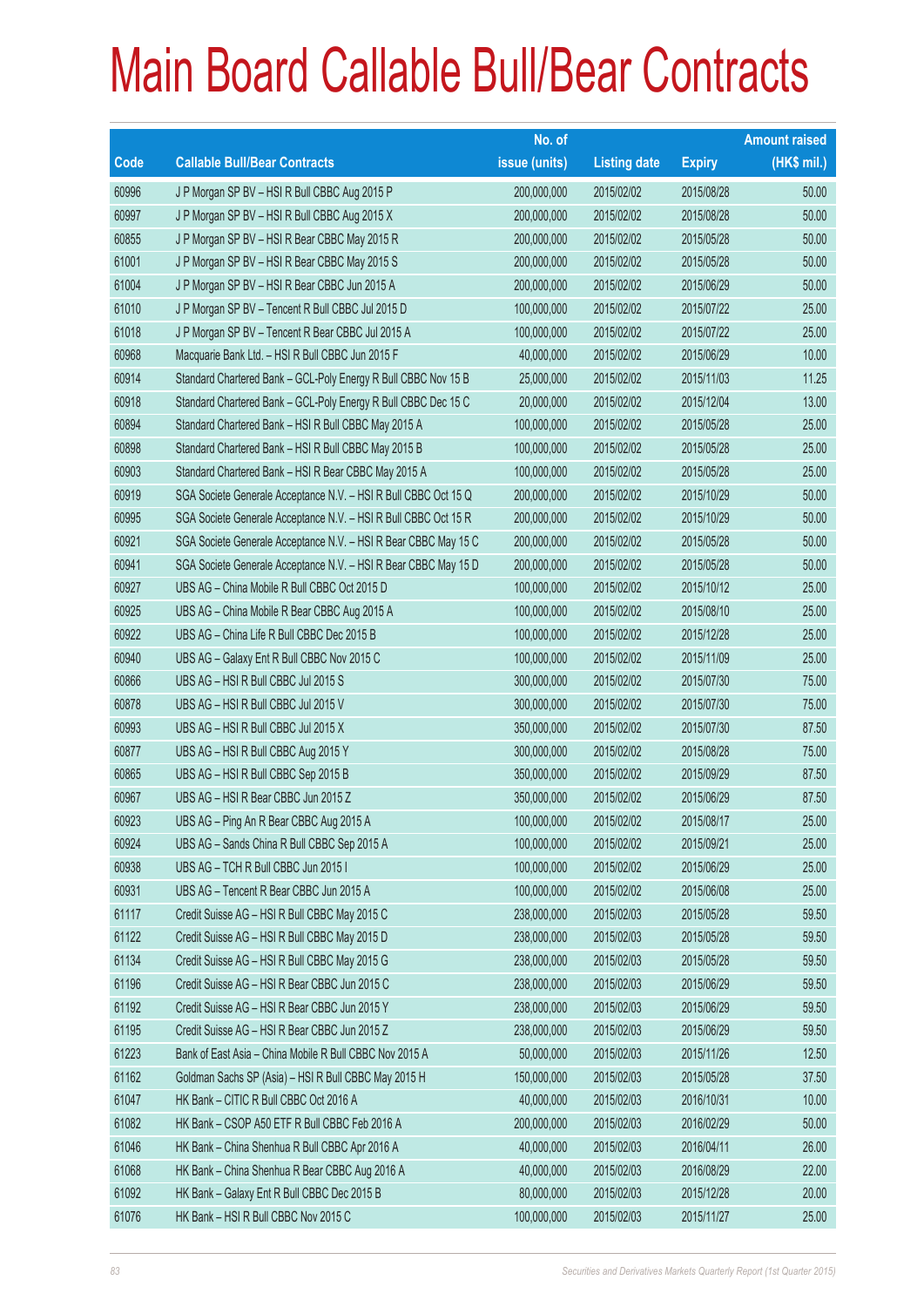|       |                                                                  | No. of        |                     |               | <b>Amount raised</b> |
|-------|------------------------------------------------------------------|---------------|---------------------|---------------|----------------------|
| Code  | <b>Callable Bull/Bear Contracts</b>                              | issue (units) | <b>Listing date</b> | <b>Expiry</b> | $(HK$$ mil.)         |
| 61048 | HK Bank - Lenovo R Bull CBBC Apr 2016 A                          | 60,000,000    | 2015/02/03          | 2016/04/11    | 15.00                |
| 61049 | HK Bank - Lenovo R Bull CBBC Aug 2016 A                          | 60,000,000    | 2015/02/03          | 2016/08/15    | 19.20                |
| 61095 | HK Bank - Sands China R Bull CBBC Dec 2015 B                     | 80,000,000    | 2015/02/03          | 2015/12/28    | 20.00                |
| 61086 | HK Bank - SHK Ppt R Bull CBBC Dec 2015 B                         | 60,000,000    | 2015/02/03          | 2015/12/14    | 15.00                |
| 61075 | HK Bank - TCH R Bull CBBC Sep 2015 G                             | 100,000,000   | 2015/02/03          | 2015/09/14    | 25.00                |
| 61027 | HK Bank - TCH R Bull CBBC Jan 2016 A                             | 100,000,000   | 2015/02/03          | 2016/01/18    | 25.00                |
| 61028 | HK Bank - TCH R Bear CBBC Oct 2015 E                             | 100,000,000   | 2015/02/03          | 2015/10/26    | 25.00                |
| 61036 | HK Bank - TCH R Bear CBBC Nov 2015 A                             | 100,000,000   | 2015/02/03          | 2015/11/16    | 25.00                |
| 61045 | HK Bank - TCH R Bear CBBC Dec 2015 B                             | 100,000,000   | 2015/02/03          | 2015/12/21    | 38.00                |
| 61205 | J P Morgan SP BV - CSOP A50 ETF R Bull CBBC Jun 2015 A           | 100,000,000   | 2015/02/03          | 2015/06/16    | 25.00                |
| 61214 | J P Morgan SP BV - A50 China R Bull CBBC Jun 2015 A              | 100,000,000   | 2015/02/03          | 2015/06/16    | 25.00                |
| 61115 | J P Morgan SP BV - HSI R Bull CBBC Aug 2015 F                    | 200,000,000   | 2015/02/03          | 2015/08/28    | 50.00                |
| 61220 | J P Morgan SP BV - HSI R Bull CBBC Aug 2015 M                    | 200,000,000   | 2015/02/03          | 2015/08/28    | 50.00                |
| 61219 | J P Morgan SP BV - HSI R Bear CBBC May 2015 T                    | 200,000,000   | 2015/02/03          | 2015/05/28    | 50.00                |
| 61163 | J P Morgan SP BV - HSI R Bear CBBC Jun 2015 B                    | 200,000,000   | 2015/02/03          | 2015/06/29    | 50.00                |
| 61218 | J P Morgan SP BV - HSI R Bear CBBC Jun 2015 C                    | 200,000,000   | 2015/02/03          | 2015/06/29    | 50.00                |
| 61186 | Standard Chartered Bank - HSI R Bull CBBC May 2015 C             | 100,000,000   | 2015/02/03          | 2015/05/28    | 25.00                |
| 61191 | Standard Chartered Bank - HSI R Bull CBBC May 2015 D             | 100,000,000   | 2015/02/03          | 2015/05/28    | 25.00                |
| 61108 | Standard Chartered Bank - HSI R Bear CBBC May 2015 B             | 100,000,000   | 2015/02/03          | 2015/05/28    | 25.00                |
| 61109 | Standard Chartered Bank - HSI R Bear CBBC May 2015 C             | 100,000,000   | 2015/02/03          | 2015/05/28    | 25.00                |
| 61114 | Standard Chartered Bank - HSI R Bear CBBC May 2015 D             | 100,000,000   | 2015/02/03          | 2015/05/28    | 25.00                |
| 61184 | Standard Chartered Bank - HSI R Bear CBBC May 2015 E             | 100,000,000   | 2015/02/03          | 2015/05/28    | 25.00                |
| 61105 | Standard Chartered Bank - Ping An R Bull CBBC Nov 2015 E         | 50,000,000    | 2015/02/03          | 2015/11/18    | 12.50                |
| 61106 | Standard Chartered Bank - TCH R Bull CBBC Nov 2015 C             | 50,000,000    | 2015/02/03          | 2015/11/24    | 12.50                |
| 61166 | SGA Societe Generale Acceptance NV - Galaxy R Bull CBBC Nov 15 A | 200,000,000   | 2015/02/03          | 2015/11/27    | 50.00                |
| 61165 | SGA Societe Generale Acceptance NV - Galaxy R Bull CBBC Dec 15 A | 200,000,000   | 2015/02/03          | 2015/12/30    | 50.00                |
| 61168 | SGA Societe Generale Acceptance NV - Galaxy R Bear CBBC Aug 15 A | 200,000,000   | 2015/02/03          | 2015/08/28    | 50.00                |
| 61169 | SGA Societe Generale Acceptance N.V. - HSI R Bull CBBC Sep 15 L  | 200,000,000   | 2015/02/03          | 2015/09/29    | 50.00                |
| 61183 | SGA Societe Generale Acceptance NV - Lenovo R Bull CBBC Dec 15 A | 50,000,000    | 2015/02/03          | 2015/12/30    | 12.50                |
| 61170 | SGA Societe Generale Acceptance NV - Lenovo R Bull CBBC Feb 16 A | 50,000,000    | 2015/02/03          | 2016/02/26    | 12.50                |
| 61200 | UBS AG - HKEx R Bear CBBC Aug 2015 A                             | 100,000,000   | 2015/02/03          | 2015/08/10    | 25.00                |
| 61142 | UBS AG - HSI R Bull CBBC Jun 2015 R                              | 300,000,000   | 2015/02/03          | 2015/06/29    | 75.00                |
| 61153 | UBS AG - HSI R Bull CBBC Jul 2015 Y                              | 300,000,000   | 2015/02/03          | 2015/07/30    | 75.00                |
| 61146 | UBS AG - HSI R Bull CBBC Aug 2015 B                              | 300,000,000   | 2015/02/03          | 2015/08/28    | 75.00                |
| 61137 | UBS AG - HSI R Bull CBBC Aug 2015 Z                              | 300,000,000   | 2015/02/03          | 2015/08/28    | 75.00                |
| 61197 | UBS AG - HSI R Bear CBBC May 2015 J                              | 300,000,000   | 2015/02/03          | 2015/05/28    | 75.00                |
| 61198 | UBS AG - HSI R Bear CBBC May 2015 Q                              | 300,000,000   | 2015/02/03          | 2015/05/28    | 75.00                |
| 61199 | UBS AG - HSI R Bear CBBC May 2015 R                              | 350,000,000   | 2015/02/03          | 2015/05/28    | 87.50                |
| 61282 | Credit Suisse AG - CSOP A50 ETF R Bull CBBC Jul 2015 E           | 50,000,000    | 2015/02/04          | 2015/07/31    | 12.50                |
| 61283 | Credit Suisse AG - CSOP A50 ETF R Bull CBBC Jul 2015 F           | 50,000,000    | 2015/02/04          | 2015/07/31    | 12.50                |
| 61313 | Credit Suisse AG - HSI R Bull CBBC Aug 2015 C                    | 238,000,000   | 2015/02/04          | 2015/08/28    | 59.50                |
| 61324 | Credit Suisse AG - HSI R Bull CBBC Aug 2015 D                    | 238,000,000   | 2015/02/04          | 2015/08/28    | 59.50                |
| 61278 | Credit Suisse AG - HSI R Bear CBBC May 2015 K                    | 238,000,000   | 2015/02/04          | 2015/05/28    | 59.50                |
| 61280 | Credit Suisse AG - HSI R Bear CBBC May 2015 L                    | 238,000,000   | 2015/02/04          | 2015/05/28    | 59.50                |
| 61303 | Credit Suisse AG - Ping An R Bull CBBC Jul 2015 E                | 50,000,000    | 2015/02/04          | 2015/07/31    | 12.50                |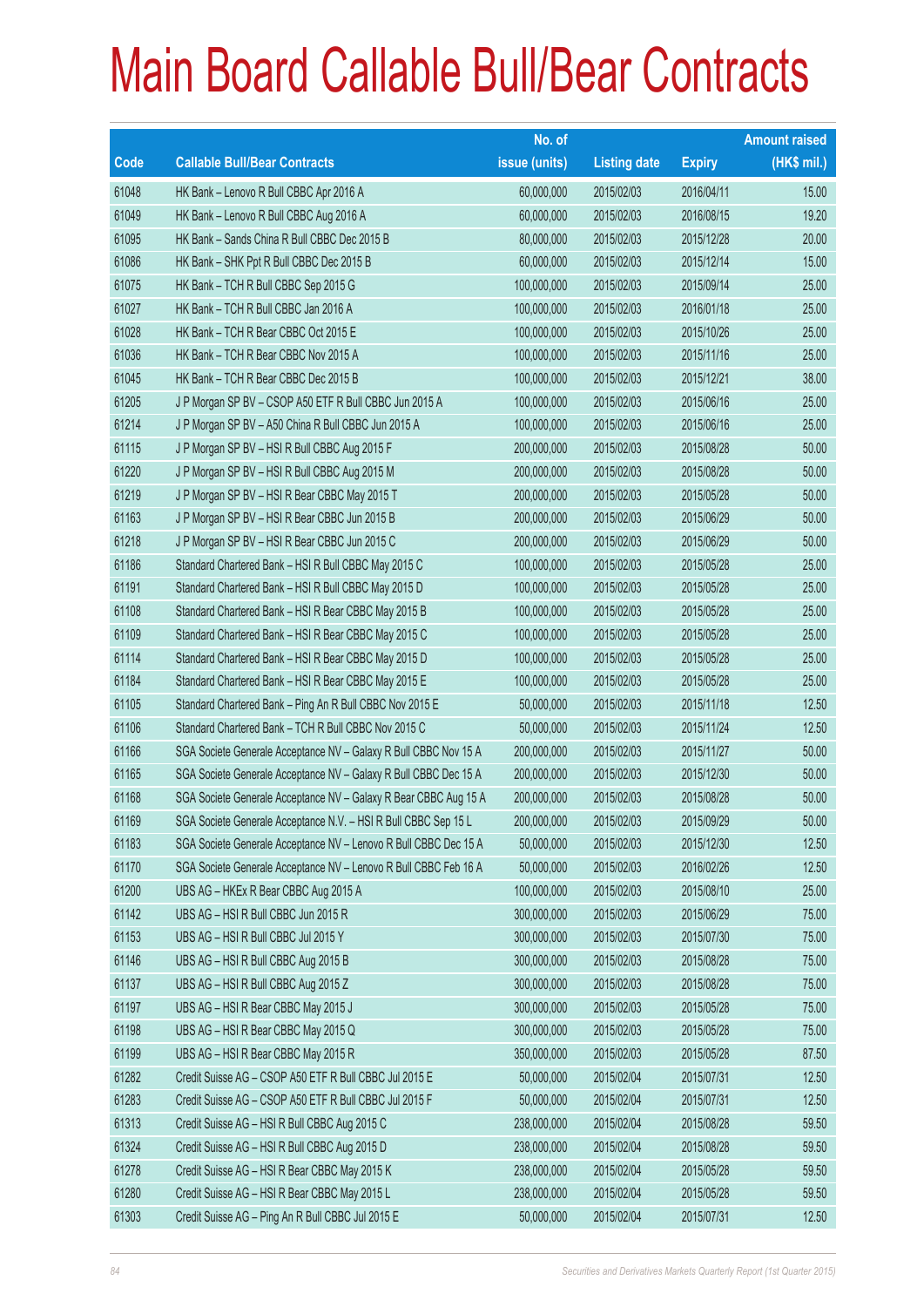|       |                                                          | No. of        |                     |               | <b>Amount raised</b> |
|-------|----------------------------------------------------------|---------------|---------------------|---------------|----------------------|
| Code  | <b>Callable Bull/Bear Contracts</b>                      | issue (units) | <b>Listing date</b> | <b>Expiry</b> | $(HK$$ mil.)         |
| 61289 | Credit Suisse AG - TCH R Bull CBBC Sep 2015 A            | 50,000,000    | 2015/02/04          | 2015/09/30    | 12.50                |
| 61291 | Credit Suisse AG - TCH R Bull CBBC Sep 2015 B            | 50,000,000    | 2015/02/04          | 2015/09/30    | 12.50                |
| 61301 | Credit Suisse AG - TCH R Bear CBBC Jun 2015 A            | 50,000,000    | 2015/02/04          | 2015/06/30    | 12.50                |
| 61302 | Credit Suisse AG - TCH R Bear CBBC Jun 2015 B            | 50,000,000    | 2015/02/04          | 2015/06/30    | 12.50                |
| 61227 | HK Bank - CC Bank R Bull CBBC Dec 2015 B                 | 80,000,000    | 2015/02/04          | 2015/12/28    | 20.00                |
| 61252 | HK Bank - CSOP A50 ETF R Bull CBBC Feb 2016 B            | 200,000,000   | 2015/02/04          | 2016/02/01    | 50.00                |
| 61251 | HK Bank - Galaxy Ent R Bull CBBC Nov 2015 B              | 80,000,000    | 2015/02/04          | 2015/11/30    | 20.00                |
| 61257 | HK Bank - HSCEI R Bear CBBC Oct 2015 E                   | 68,000,000    | 2015/02/04          | 2015/10/29    | 17.00                |
| 61269 | HK Bank - HSI R Bear CBBC Oct 2015 F                     | 100,000,000   | 2015/02/04          | 2015/10/29    | 25.00                |
| 61238 | HK Bank - TCH R Bear CBBC Oct 2015 F                     | 100,000,000   | 2015/02/04          | 2015/10/05    | 25.00                |
| 61354 | J P Morgan SP BV - HSI R Bull CBBC Jun 2015 F            | 200,000,000   | 2015/02/04          | 2015/06/29    | 50.00                |
| 61364 | J P Morgan SP BV - HSI R Bull CBBC Sep 2015 F            | 200,000,000   | 2015/02/04          | 2015/09/29    | 50.00                |
| 61384 | J P Morgan SP BV - HSI R Bear CBBC May 2015 U            | 200,000,000   | 2015/02/04          | 2015/05/28    | 50.00                |
| 61388 | J P Morgan SP BV - HSI R Bear CBBC May 2015 V            | 200,000,000   | 2015/02/04          | 2015/05/28    | 50.00                |
| 61328 | Standard Chartered Bank - HSCEI R Bull CBBC Oct 2015 B   | 100,000,000   | 2015/02/04          | 2015/10/29    | 25.00                |
| 61335 | Standard Chartered Bank - HSCEI R Bear CBBC May 2015 B   | 100,000,000   | 2015/02/04          | 2015/05/28    | 25.00                |
| 61276 | Standard Chartered Bank - HSI R Bull CBBC May 2015 E     | 100,000,000   | 2015/02/04          | 2015/05/28    | 25.00                |
| 61277 | Standard Chartered Bank - HSI R Bull CBBC May 2015 F     | 100,000,000   | 2015/02/04          | 2015/05/28    | 25.00                |
| 61271 | Standard Chartered Bank - HSI R Bear CBBC May 2015 F     | 100,000,000   | 2015/02/04          | 2015/05/28    | 25.00                |
| 61273 | Standard Chartered Bank - HSI R Bear CBBC May 2015 G     | 100,000,000   | 2015/02/04          | 2015/05/28    | 25.00                |
| 61417 | UBS AG - HSCEI R Bull CBBC Aug 2015 E                    | 100,000,000   | 2015/02/04          | 2015/08/28    | 25.00                |
| 61416 | UBS AG - HSI R Bull CBBC Jul 2015 A                      | 350,000,000   | 2015/02/04          | 2015/07/30    | 87.50                |
| 61399 | UBS AG - HSI R Bear CBBC May 2015 D                      | 300,000,000   | 2015/02/04          | 2015/05/28    | 75.00                |
| 61414 | UBS AG - HSI R Bear CBBC May 2015 Z                      | 300,000,000   | 2015/02/04          | 2015/05/28    | 75.00                |
| 61418 | UBS AG - HSI R Bear CBBC Jun 2015 B                      | 350,000,000   | 2015/02/04          | 2015/06/29    | 87.50                |
| 61574 | BNP Paribas Arbit Issu B.V. - HSI R Bear CBBC Jun 2015 I | 200,000,000   | 2015/02/05          | 2015/06/29    | 50.00                |
| 61579 | BNP Paribas Arbit Issu B.V. - HSI R Bear CBBC Jun 2015 J | 200,000,000   | 2015/02/05          | 2015/06/29    | 50.00                |
| 61450 | Credit Suisse AG - HSI R Bull CBBC May 2015 H            | 238,000,000   | 2015/02/05          | 2015/05/28    | 59.50                |
| 61451 | Credit Suisse AG - HSI R Bull CBBC May 2015 I            | 238,000,000   | 2015/02/05          | 2015/05/28    | 59.50                |
| 61538 | Credit Suisse AG - HSI R Bear CBBC May 2015 M            | 238,000,000   | 2015/02/05          | 2015/05/28    | 59.50                |
| 61542 | Credit Suisse AG - HSI R Bear CBBC May 2015 X            | 238,000,000   | 2015/02/05          | 2015/05/28    | 59.50                |
| 61420 | HK Bank - China Life R Bear CBBC Jan 2016 A              | 50,000,000    | 2015/02/05          | 2016/01/18    | 33.00                |
| 61430 | HK Bank - Galaxy Ent R Bear CBBC Dec 2015 B              | 60,000,000    | 2015/02/05          | 2015/12/21    | 15.00                |
| 61441 | HK Bank - HSI R Bull CBBC Nov 2015 D                     | 400,000,000   | 2015/02/05          | 2015/11/27    | 100.00               |
| 61433 | HK Bank - HSI R Bear CBBC Oct 2015 G                     | 400,000,000   | 2015/02/05          | 2015/10/29    | 100.00               |
| 61439 | HK Bank - HSI R Bear CBBC Nov 2015 D                     | 400,000,000   | 2015/02/05          | 2015/11/27    | 100.00               |
| 61559 | J P Morgan SP BV - CSOP A50 ETF R Bear CBBC Jun 2015 A   | 100,000,000   | 2015/02/05          | 2015/06/16    | 25.00                |
| 61568 | J P Morgan SP BV - A50 China R Bear CBBC Jun 2015 A      | 100,000,000   | 2015/02/05          | 2015/06/16    | 25.00                |
| 61580 | J P Morgan SP BV - HSCEI R Bear CBBC May 2015 A          | 100,000,000   | 2015/02/05          | 2015/05/28    | 25.00                |
| 61571 | J P Morgan SP BV - HSI R Bull CBBC Jun 2015 V            | 200,000,000   | 2015/02/05          | 2015/06/29    | 50.00                |
| 61447 | J P Morgan SP BV - HSI R Bull CBBC Jul 2015 F            | 200,000,000   | 2015/02/05          | 2015/07/30    | 50.00                |
| 61570 | J P Morgan SP BV - HSI R Bull CBBC Sep 2015 G            | 200,000,000   | 2015/02/05          | 2015/09/29    | 50.00                |
| 61453 | J P Morgan SP BV - HSI R Bear CBBC Jun 2015 D            | 200,000,000   | 2015/02/05          | 2015/06/29    | 50.00                |
| 61569 | J P Morgan SP BV - HSI R Bear CBBC Jun 2015 E            | 200,000,000   | 2015/02/05          | 2015/06/29    | 50.00                |
| 61510 | Standard Chartered Bank - HSI R Bull CBBC May 2015 G     | 100,000,000   | 2015/02/05          | 2015/05/28    | 25.00                |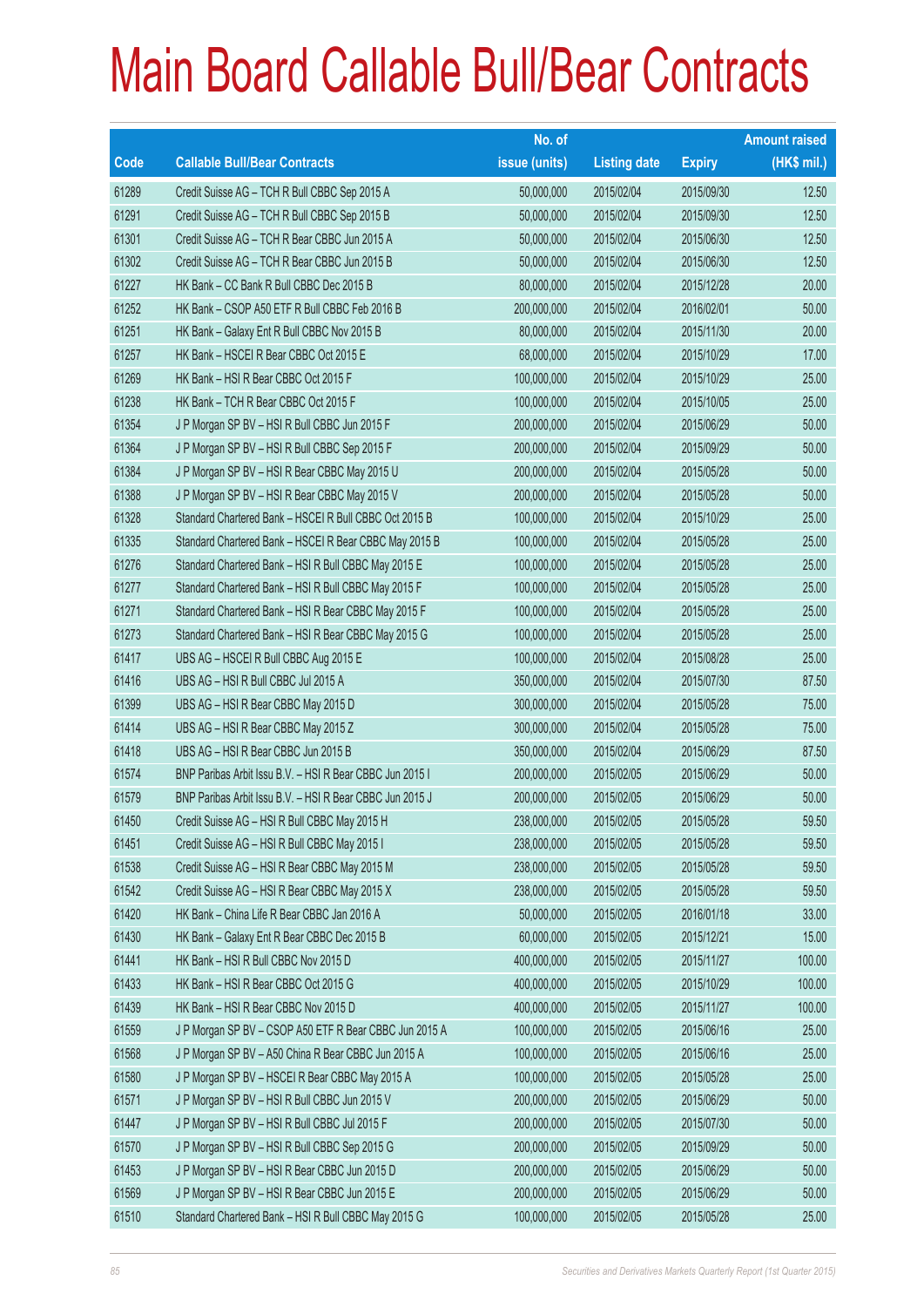|       |                                                                  | No. of        |                     |               | <b>Amount raised</b> |
|-------|------------------------------------------------------------------|---------------|---------------------|---------------|----------------------|
| Code  | <b>Callable Bull/Bear Contracts</b>                              | issue (units) | <b>Listing date</b> | <b>Expiry</b> | (HK\$ mil.)          |
| 61511 | Standard Chartered Bank - HSI R Bull CBBC May 2015 H             | 100,000,000   | 2015/02/05          | 2015/05/28    | 25.00                |
| 61513 | Standard Chartered Bank - HSI R Bear CBBC May 2015 H             | 100,000,000   | 2015/02/05          | 2015/05/28    | 25.00                |
| 61516 | Standard Chartered Bank - HSI R Bear CBBC May 2015 I             | 100,000,000   | 2015/02/05          | 2015/05/28    | 25.00                |
| 61534 | Standard Chartered Bank - HSI R Bear CBBC May 2015 J             | 100,000,000   | 2015/02/05          | 2015/05/28    | 25.00                |
| 61456 | SGA Societe Generale Acceptance N.V - CITIC R Bull CBBC Oct 15 A | 50,000,000    | 2015/02/05          | 2015/10/29    | 12.50                |
| 61455 | SGA Societe Generale Acceptance N.V - CITIC R Bull CBBC Dec 15 A | 50,000,000    | 2015/02/05          | 2015/12/30    | 12.50                |
| 61454 | SGA Societe Generale Acceptance N.V - CITIC R Bull CBBC Feb 16 A | 50,000,000    | 2015/02/05          | 2016/02/26    | 15.00                |
| 61493 | SGA Societe Generale Acceptance N.V - CP&CC R Bull CBBC Oct 15 A | 100,000,000   | 2015/02/05          | 2015/10/29    | 25.00                |
| 61471 | SGA Societe Generale Acceptance N.V. - HKEx R Bull CBBC Sep 15 A | 200,000,000   | 2015/02/05          | 2015/09/29    | 50.00                |
| 61470 | SGA Societe Generale Acceptance N.V. - HKEx R Bull CBBC Oct 15 A | 200,000,000   | 2015/02/05          | 2015/10/29    | 50.00                |
| 61469 | SGA Societe Generale Acceptance N.V. - HKEx R Bull CBBC Nov 15 A | 200,000,000   | 2015/02/05          | 2015/11/27    | 50.00                |
| 61457 | SGA Societe Generale Acceptance N.V. - HKEx R Bull CBBC Dec 15 A | 200,000,000   | 2015/02/05          | 2015/12/30    | 50.00                |
| 61488 | SGA Societe Generale Acceptance N.V. - HKEx R Bear CBBC Jul 15 A | 200,000,000   | 2015/02/05          | 2015/07/30    | 50.00                |
| 61452 | SGA Societe Generale Acceptance N.V. - HSI R Bear CBBC Jun 15 U  | 200,000,000   | 2015/02/05          | 2015/06/29    | 50.00                |
| 61491 | SGA Societe Generale Acceptance N.V - PetCh R Bull CBBC Oct 15 A | 100,000,000   | 2015/02/05          | 2015/10/29    | 25.00                |
| 61449 | UBS AG - HSI R Bull CBBC Jun 2015 D                              | 350,000,000   | 2015/02/05          | 2015/06/29    | 87.50                |
| 61543 | UBS AG - HSI R Bear CBBC May 2015 S                              | 300,000,000   | 2015/02/05          | 2015/05/28    | 75.00                |
| 61546 | UBS AG - HSI R Bear CBBC May 2015 T                              | 300,000,000   | 2015/02/05          | 2015/05/28    | 75.00                |
| 61554 | UBS AG - HSI R Bear CBBC May 2015 Y                              | 300,000,000   | 2015/02/05          | 2015/05/28    | 75.00                |
| 61660 | BNP Paribas Arbit Issu B.V. - HSI R Bull CBBC Dec 2015 F         | 200,000,000   | 2015/02/06          | 2015/12/30    | 50.00                |
| 61601 | Credit Suisse AG - HSI R Bull CBBC Oct 2015 B                    | 238,000,000   | 2015/02/06          | 2015/10/29    | 59.50                |
| 61709 | Credit Suisse AG - HSI R Bull CBBC Oct 2015 C                    | 238,000,000   | 2015/02/06          | 2015/10/29    | 59.50                |
| 61711 | Credit Suisse AG - HSI R Bear CBBC Jun 2015 A                    | 238,000,000   | 2015/02/06          | 2015/06/29    | 59.50                |
| 61710 | Credit Suisse AG - HSI R Bear CBBC Jun 2015 B                    | 238,000,000   | 2015/02/06          | 2015/06/29    | 59.50                |
| 61713 | Credit Suisse AG - HSI R Bear CBBC Jun 2015 D                    | 238,000,000   | 2015/02/06          | 2015/06/29    | 59.50                |
| 61668 | Bank of East Asia - China Shenhua R Bull CBBC Apr 2016 A         | 200,000,000   | 2015/02/06          | 2016/04/29    | 50.00                |
| 61686 | Bank of East Asia - GCL-Poly Energy R Bull CBBC Dec 2016 C       | 25,000,000    | 2015/02/06          | 2016/12/30    | 11.25                |
| 61707 | Bank of East Asia - Lenovo R Bull CBBC Jan 2016 A                | 60,000,000    | 2015/02/06          | 2016/01/29    | 15.60                |
| 61708 | Bank of East Asia - Lenovo R Bull CBBC Jan 2016 B                | 60,000,000    | 2015/02/06          | 2016/01/29    | 15.00                |
| 61611 | HK Bank - CITIC R Bull CBBC Feb 2016 A                           | 40,000,000    | 2015/02/06          | 2016/02/01    | 14.40                |
| 61604 | HK Bank - Minsheng Bank R Bear CBBC Jan 2016 A                   | 40,000,000    | 2015/02/06          | 2016/01/12    | 10.00                |
| 61651 | HK Bank - GCL-Poly Energy R Bull CBBC Jun 2016 A                 | 40,000,000    | 2015/02/06          | 2016/06/30    | 17.20                |
| 61621 | HK Bank - HSCEI R Bear CBBC Nov 2015 C                           | 68,000,000    | 2015/02/06          | 2015/11/27    | 17.00                |
| 61644 | HK Bank - HSI R Bear CBBC Sep 2015 G                             | 100,000,000   | 2015/02/06          | 2015/09/29    | 25.00                |
| 61636 | HK Bank - HSI R Bear CBBC Oct 2015 H                             | 100,000,000   | 2015/02/06          | 2015/10/29    | 25.00                |
| 61606 | HK Bank - Lenovo R Bear CBBC Feb 2016 A                          | 40,000,000    | 2015/02/06          | 2016/02/22    | 10.00                |
| 61653 | HK Bank - PetCh R Bull CBBC Jan 2016 B                           | 60,000,000    | 2015/02/06          | 2016/01/18    | 15.00                |
| 61659 | J P Morgan SP BV - HSI R Bull CBBC Jun 2015 W                    | 200,000,000   | 2015/02/06          | 2015/06/29    | 50.00                |
| 61766 | J P Morgan SP BV - HSI R Bull CBBC Sep 2015 H                    | 200,000,000   | 2015/02/06          | 2015/09/29    | 50.00                |
| 61728 | J P Morgan SP BV - HSI R Bear CBBC May 2015 X                    | 200,000,000   | 2015/02/06          | 2015/05/28    | 50.00                |
| 61760 | J P Morgan SP BV - HSI R Bear CBBC Jun 2015 F                    | 200,000,000   | 2015/02/06          | 2015/06/29    | 50.00                |
| 61664 | Standard Chartered Bank - Galaxy Ent R Bull CBBC Nov 2015 A      | 50,000,000    | 2015/02/06          | 2015/11/18    | 12.50                |
| 61666 | Standard Chartered Bank - Galaxy Ent R Bear CBBC Sep 2015 A      | 50,000,000    | 2015/02/06          | 2015/09/02    | 12.50                |
| 61592 | Standard Chartered Bank - HSI R Bull CBBC May 2015 I             | 100,000,000   | 2015/02/06          | 2015/05/28    | 25.00                |
| 61593 | Standard Chartered Bank - HSI R Bull CBBC May 2015 J             | 100,000,000   | 2015/02/06          | 2015/05/28    | 25.00                |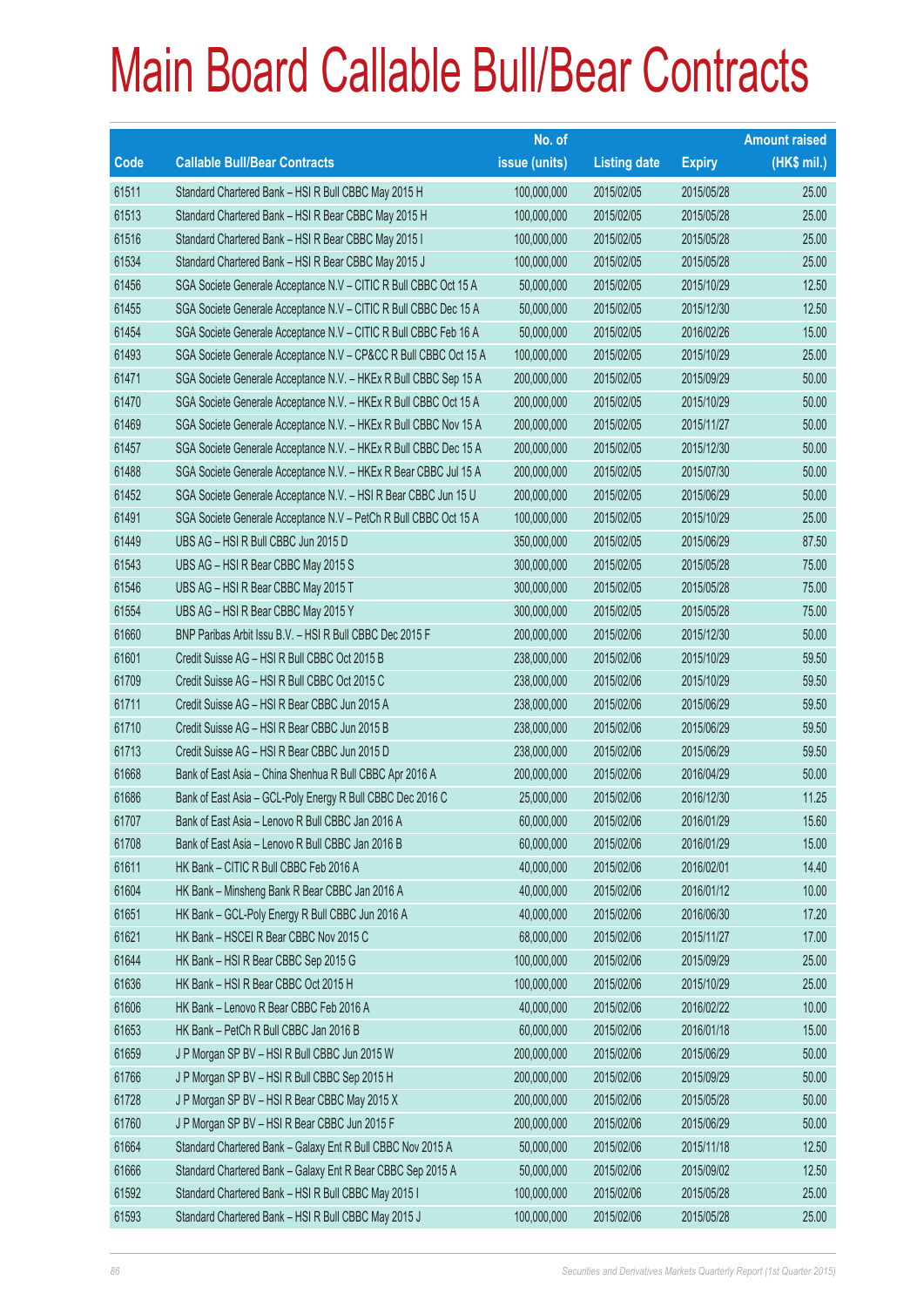|       |                                                                  | No. of        |                     |               | <b>Amount raised</b> |
|-------|------------------------------------------------------------------|---------------|---------------------|---------------|----------------------|
| Code  | <b>Callable Bull/Bear Contracts</b>                              | issue (units) | <b>Listing date</b> | <b>Expiry</b> | $(HK$$ mil.)         |
| 61595 | Standard Chartered Bank - HSI R Bear CBBC May 2015 K             | 100,000,000   | 2015/02/06          | 2015/05/28    | 25.00                |
| 61715 | SGA Societe Generale Acceptance N.V. - HSI R Bull CBBC Oct 15 S  | 200,000,000   | 2015/02/06          | 2015/10/29    | 50.00                |
| 61587 | SGA Societe Generale Acceptance N.V. - HSI R Bull CBBC Nov 15 B  | 200,000,000   | 2015/02/06          | 2015/11/27    | 50.00                |
| 61588 | SGA Societe Generale Acceptance N.V. - HSI R Bear CBBC May 15 E  | 200,000,000   | 2015/02/06          | 2015/05/28    | 50.00                |
| 61654 | SGA Societe Generale Acceptance N.V. - HSI R Bear CBBC May 15 F  | 200,000,000   | 2015/02/06          | 2015/05/28    | 50.00                |
| 61714 | UBS AG - HSI R Bull CBBC Jun 2015 A                              | 300,000,000   | 2015/02/06          | 2015/06/29    | 75.00                |
| 61602 | UBS AG - HSI R Bull CBBC Jul 2015 Z                              | 350,000,000   | 2015/02/06          | 2015/07/30    | 87.50                |
| 61823 | UBS AG - HSI R Bear CBBC May 2015 G                              | 300,000,000   | 2015/02/06          | 2015/05/28    | 75.00                |
| 61824 | UBS AG - HSI R Bear CBBC Jun 2015 H                              | 350,000,000   | 2015/02/06          | 2015/06/29    | 87.50                |
| 61810 | UBS AG - HSI R Bear CBBC Jun 2015 J                              | 300,000,000   | 2015/02/06          | 2015/06/29    | 75.00                |
| 61877 | BNP Paribas Arbit Issu B.V. - HSI R Bull CBBC Dec 2015 G         | 200,000,000   | 2015/02/09          | 2015/12/30    | 50.00                |
| 61952 | BNP Paribas Arbit Issu B.V. - HSI R Bear CBBC Jun 2015 O         | 200,000,000   | 2015/02/09          | 2015/06/29    | 50.00                |
| 61931 | Credit Suisse AG - HSI R Bull CBBC Jun 2015 H                    | 238,000,000   | 2015/02/09          | 2015/06/29    | 59.50                |
| 61875 | Credit Suisse AG - HSI R Bull CBBC Jul 2015 X                    | 238,000,000   | 2015/02/09          | 2015/07/30    | 59.50                |
| 61874 | Credit Suisse AG - HSI R Bull CBBC Jul 2015 Y                    | 238,000,000   | 2015/02/09          | 2015/07/30    | 59.50                |
| 61949 | Credit Suisse AG - HSI R Bear CBBC May 2015 E                    | 238,000,000   | 2015/02/09          | 2015/05/28    | 59.50                |
| 61950 | Credit Suisse AG - HSI R Bear CBBC May 2015 Y                    | 238,000,000   | 2015/02/09          | 2015/05/28    | 59.50                |
| 61951 | Credit Suisse AG - HSI R Bear CBBC May 2015 Z                    | 238,000,000   | 2015/02/09          | 2015/05/28    | 59.50                |
| 61864 | HK Bank - CAM CSI300 R Bull CBBC Sep 2015 A                      | 100,000,000   | 2015/02/09          | 2015/09/30    | 40.00                |
| 61868 | HK Bank - CAM CSI300 R Bull CBBC Oct 2015 A                      | 100,000,000   | 2015/02/09          | 2015/10/30    | 60.00                |
| 61869 | HK Bank - CITIC Sec R Bull CBBC Aug 2015 A                       | 60,000,000    | 2015/02/09          | 2015/08/31    | 30.60                |
| 61870 | HK Bank - CITIC Sec R Bull CBBC Sep 2015 A                       | 60,000,000    | 2015/02/09          | 2015/09/30    | 42.60                |
| 61852 | HK Bank - CPIC R Bull CBBC Jul 2015 A                            | 60,000,000    | 2015/02/09          | 2015/07/27    | 21.00                |
| 61863 | HK Bank - CPIC R Bull CBBC Aug 2015 A                            | 60,000,000    | 2015/02/09          | 2015/08/31    | 33.00                |
| 61871 | HK Bank - Haitong Sec R Bull CBBC Sep 2015 A                     | 60,000,000    | 2015/02/09          | 2015/09/30    | 18.00                |
| 61825 | HK Bank - Haitong Sec R Bull CBBC Oct 2015 A                     | 60,000,000    | 2015/02/09          | 2015/10/30    | 25.20                |
| 61834 | HK Bank - TCH R Bear CBBC Oct 2015 G                             | 100,000,000   | 2015/02/09          | 2015/10/19    | 25.00                |
| 61828 | HK Bank - TCH R Bear CBBC Nov 2015 B                             | 100,000,000   | 2015/02/09          | 2015/11/16    | 25.00                |
| 61928 | J P Morgan SP BV - HSCEI R Bull CBBC Jul 2015 D                  | 100,000,000   | 2015/02/09          | 2015/07/30    | 25.00                |
| 61976 | J P Morgan SP BV - HSI R Bull CBBC Jun 2015 X                    | 200,000,000   | 2015/02/09          | 2015/06/29    | 50.00                |
| 61907 | J P Morgan SP BV - HSI R Bull CBBC Aug 2015 L                    | 200,000,000   | 2015/02/09          | 2015/08/28    | 50.00                |
| 61987 | J P Morgan SP BV - HSI R Bear CBBC May 2015 Y                    | 200,000,000   | 2015/02/09          | 2015/05/28    | 50.00                |
| 61989 | J P Morgan SP BV - HSI R Bear CBBC May 2015 Z                    | 200,000,000   | 2015/02/09          | 2015/05/28    | 50.00                |
| 61986 | J P Morgan SP BV - HSI R Bear CBBC Jun 2015 G                    | 200,000,000   | 2015/02/09          | 2015/06/29    | 50.00                |
| 61997 | J P Morgan SP BV - Ping An R Bull CBBC Jul 2015 A                | 100,000,000   | 2015/02/09          | 2015/07/16    | 25.00                |
| 61882 | Standard Chartered Bank - CNOOC R Bull CBBC Jun 2015 A           | 50,000,000    | 2015/02/09          | 2015/06/03    | 12.50                |
| 61883 | Standard Chartered Bank - CNOOC R Bear CBBC Sep 2015 A           | 50,000,000    | 2015/02/09          | 2015/09/01    | 12.50                |
| 61959 | Standard Chartered Bank - HSI R Bull CBBC May 2015 K             | 100,000,000   | 2015/02/09          | 2015/05/28    | 25.00                |
| 61973 | Standard Chartered Bank - HSI R Bear CBBC May 2015 L             | 100,000,000   | 2015/02/09          | 2015/05/28    | 25.00                |
| 61975 | Standard Chartered Bank - HSI R Bear CBBC May 2015 M             | 100,000,000   | 2015/02/09          | 2015/05/28    | 25.00                |
| 61893 | SGA Societe Generale Acceptance N.V - CLife R Bull CBBC Jul 16 A | 300,000,000   | 2015/02/09          | 2016/07/28    | 75.00                |
| 61895 | SGA Societe Generale Acceptance N.V. - CMBC R Bull CBBC Nov 15 A | 100,000,000   | 2015/02/09          | 2015/11/27    | 25.00                |
| 61894 | SGA Societe Generale Acceptance N.V. - CMBC R Bull CBBC Jan 16 A | 100,000,000   | 2015/02/09          | 2016/01/28    | 25.00                |
| 61896 | SGA Societe Generale Acceptance N.V - CSA50 R Bear CBBC Oct 15 A | 100,000,000   | 2015/02/09          | 2015/10/29    | 25.00                |
| 61900 | SGA Societe Generale Acceptance N.V. - A50 R Bear CBBC Oct 15 A  | 100,000,000   | 2015/02/09          | 2015/10/29    | 25.00                |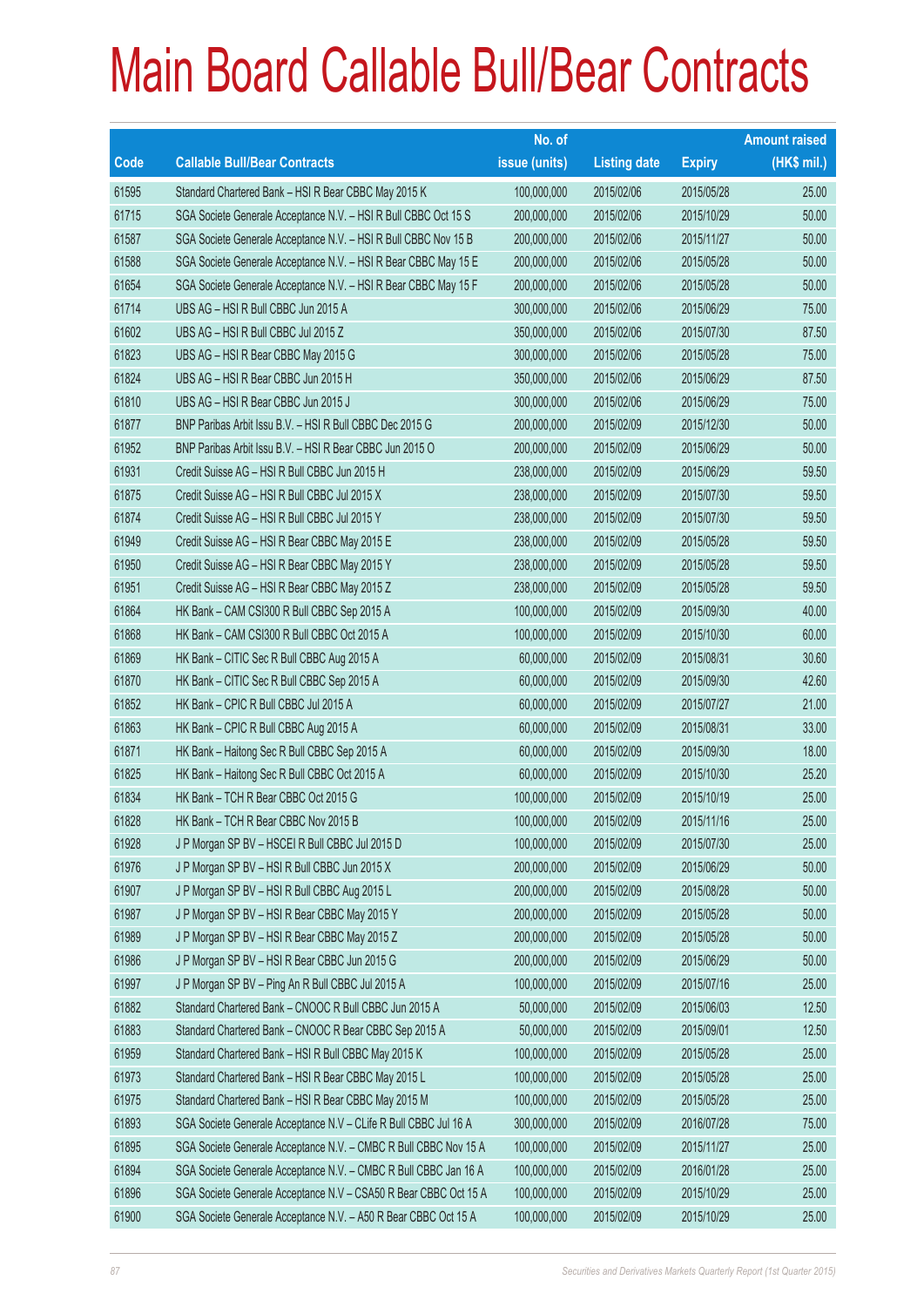|       |                                                                 | No. of        |                     |               | <b>Amount raised</b> |
|-------|-----------------------------------------------------------------|---------------|---------------------|---------------|----------------------|
| Code  | <b>Callable Bull/Bear Contracts</b>                             | issue (units) | <b>Listing date</b> | <b>Expiry</b> | $(HK$$ mil.)         |
| 61889 | SGA Societe Generale Acceptance N.V. - HSI R Bull CBBC Nov 15 C | 200,000,000   | 2015/02/09          | 2015/11/27    | 50.00                |
| 61891 | SGA Societe Generale Acceptance N.V. - HSI R Bear CBBC Jun 15 V | 200,000,000   | 2015/02/09          | 2015/06/29    | 50.00                |
| 61906 | UBS AG - HSCEI R Bull CBBC Jul 2015 C                           | 100,000,000   | 2015/02/09          | 2015/07/30    | 25.00                |
| 61873 | UBS AG - HSI R Bull CBBC Jul 2015 R                             | 300,000,000   | 2015/02/09          | 2015/07/30    | 75.00                |
| 61872 | UBS AG - HSI R Bull CBBC Aug 2015 C                             | 300,000,000   | 2015/02/09          | 2015/08/28    | 75.00                |
| 61956 | UBS AG - HSI R Bear CBBC May 2015 A                             | 300,000,000   | 2015/02/09          | 2015/05/28    | 75.00                |
| 61955 | UBS AG - HSI R Bear CBBC Jun 2015 K                             | 300,000,000   | 2015/02/09          | 2015/06/29    | 75.00                |
| 61957 | UBS AG - HSI R Bear CBBC Jun 2015 L                             | 350,000,000   | 2015/02/09          | 2015/06/29    | 87.50                |
| 62049 | Credit Suisse AG - CITIC Sec R Bull CBBC Jul 2015 A             | 50,000,000    | 2015/02/10          | 2015/07/31    | 20.50                |
| 62051 | Credit Suisse AG - CITIC Sec R Bull CBBC Jul 2015 B             | 50,000,000    | 2015/02/10          | 2015/07/31    | 30.50                |
| 62052 | Credit Suisse AG - CITIC Sec R Bear CBBC Jul 2015 A             | 50,000,000    | 2015/02/10          | 2015/07/31    | 34.00                |
| 62020 | Credit Suisse AG - HSI R Bull CBBC Sep 2015 O                   | 238,000,000   | 2015/02/10          | 2015/09/29    | 59.50                |
| 62079 | Credit Suisse AG - HSI R Bull CBBC Sep 2015 P                   | 238,000,000   | 2015/02/10          | 2015/09/29    | 59.50                |
| 62082 | Credit Suisse AG - HSI R Bull CBBC Sep 2015 Q                   | 238,000,000   | 2015/02/10          | 2015/09/29    | 59.50                |
| 62053 | Credit Suisse AG - HSI R Bear CBBC May 2015 F                   | 238,000,000   | 2015/02/10          | 2015/05/28    | 59.50                |
| 62058 | Credit Suisse AG - HSI R Bear CBBC May 2015 N                   | 238,000,000   | 2015/02/10          | 2015/05/28    | 59.50                |
| 62047 | Credit Suisse AG - Haitong Sec R Bull CBBC Jul 2015 A           | 50,000,000    | 2015/02/10          | 2015/07/31    | 13.00                |
| 62048 | Credit Suisse AG - Haitong Sec R Bull CBBC Jul 2015 B           | 50,000,000    | 2015/02/10          | 2015/07/31    | 19.50                |
| 62078 | Bank of East Asia - China Mobile R Bear CBBC Jan 2016 A         | 50,000,000    | 2015/02/10          | 2016/01/15    | 12.50                |
| 62061 | Bank of East Asia - CPIC R Bull CBBC Oct 2015 A                 | 150,000,000   | 2015/02/10          | 2015/10/30    | 37.50                |
| 62070 | Bank of East Asia - TCH R Bull CBBC Nov 2015 A                  | 50,000,000    | 2015/02/10          | 2015/11/03    | 12.50                |
| 62008 | HK Bank - CSOP A50 ETF R Bear CBBC Aug 2015 D                   | 40,000,000    | 2015/02/10          | 2015/08/24    | 10.00                |
| 61998 | HK Bank - A50 R Bear CBBC Oct 2015 D                            | 50,000,000    | 2015/02/10          | 2015/10/26    | 12.50                |
| 62016 | HK Bank - HSCEI R Bear CBBC Nov 2015 D                          | 68,000,000    | 2015/02/10          | 2015/11/27    | 17.00                |
| 62015 | HK Bank - HSI R Bear CBBC Nov 2015 E                            | 100,000,000   | 2015/02/10          | 2015/11/27    | 25.00                |
| 62014 | HK Bank - Ping An R Bear CBBC Dec 2015 B                        | 40,000,000    | 2015/02/10          | 2015/12/07    | 10.00                |
| 62013 | HK Bank - TCH R Bull CBBC Oct 2015 F                            | 100,000,000   | 2015/02/10          | 2015/10/12    | 25.00                |
| 62151 | J P Morgan SP BV - BOCL R Bull CBBC Sep 2015 A                  | 100,000,000   | 2015/02/10          | 2015/09/21    | 25.00                |
| 62152 | J P Morgan SP BV - CC Bank R Bull CBBC Sep 2015 A               | 70,000,000    | 2015/02/10          | 2015/09/09    | 17.50                |
| 62153 | J P Morgan SP BV - Galaxy Ent R Bull CBBC Nov 2015 A            | 100,000,000   | 2015/02/10          | 2015/11/05    | 25.00                |
| 62166 | J P Morgan SP BV - Galaxy Ent R Bear CBBC Jul 2015 A            | 80,000,000    | 2015/02/10          | 2015/07/16    | 20.00                |
| 62209 | J P Morgan SP BV - HSI R Bull CBBC Sep 2015 I                   | 200,000,000   | 2015/02/10          | 2015/09/29    | 50.00                |
| 62216 | J P Morgan SP BV - HSI R Bear CBBC May 2015 A                   | 200,000,000   | 2015/02/10          | 2015/05/28    | 50.00                |
| 62045 | J P Morgan SP BV - HSI R Bear CBBC Jun 2015 H                   | 200,000,000   | 2015/02/10          | 2015/06/29    | 50.00                |
| 62167 | J P Morgan SP BV - Sands China R Bull CBBC Nov 2015 A           | 100,000,000   | 2015/02/10          | 2015/11/09    | 25.00                |
| 62171 | J P Morgan SP BV - Sands China R Bear CBBC Jul 2015 A           | 88,000,000    | 2015/02/10          | 2015/07/24    | 22.00                |
| 62024 | Standard Chartered Bank - HSI R Bull CBBC May 2015 L            | 100,000,000   | 2015/02/10          | 2015/05/28    | 25.00                |
| 62025 | Standard Chartered Bank - HSI R Bull CBBC May 2015 M            | 100,000,000   | 2015/02/10          | 2015/05/28    | 25.00                |
| 62040 | Standard Chartered Bank - HSI R Bear CBBC May 2015 N            | 100,000,000   | 2015/02/10          | 2015/05/28    | 25.00                |
| 62147 | UBS AG - CAM CSI300 R Bull CBBC Sep 2015 A                      | 100,000,000   | 2015/02/10          | 2015/09/25    | 25.00                |
| 62146 | UBS AG - CAM CSI300 R Bull CBBC Oct 2015 A                      | 100,000,000   | 2015/02/10          | 2015/10/19    | 25.00                |
| 62135 | UBS AG - CITIC Sec R Bull CBBC Aug 2015 A                       | 50,000,000    | 2015/02/10          | 2015/08/24    | 18.50                |
| 62084 | UBS AG - CITIC Sec R Bull CBBC Apr 2016 A                       | 100,000,000   | 2015/02/10          | 2016/04/18    | 25.00                |
| 62138 | UBS AG - HKEx R Bull CBBC Sep 2015 I                            | 100,000,000   | 2015/02/10          | 2015/09/14    | 25.00                |
| 62205 | UBS AG - HSI R Bull CBBC Jun 2015 F                             | 350,000,000   | 2015/02/10          | 2015/06/29    | 87.50                |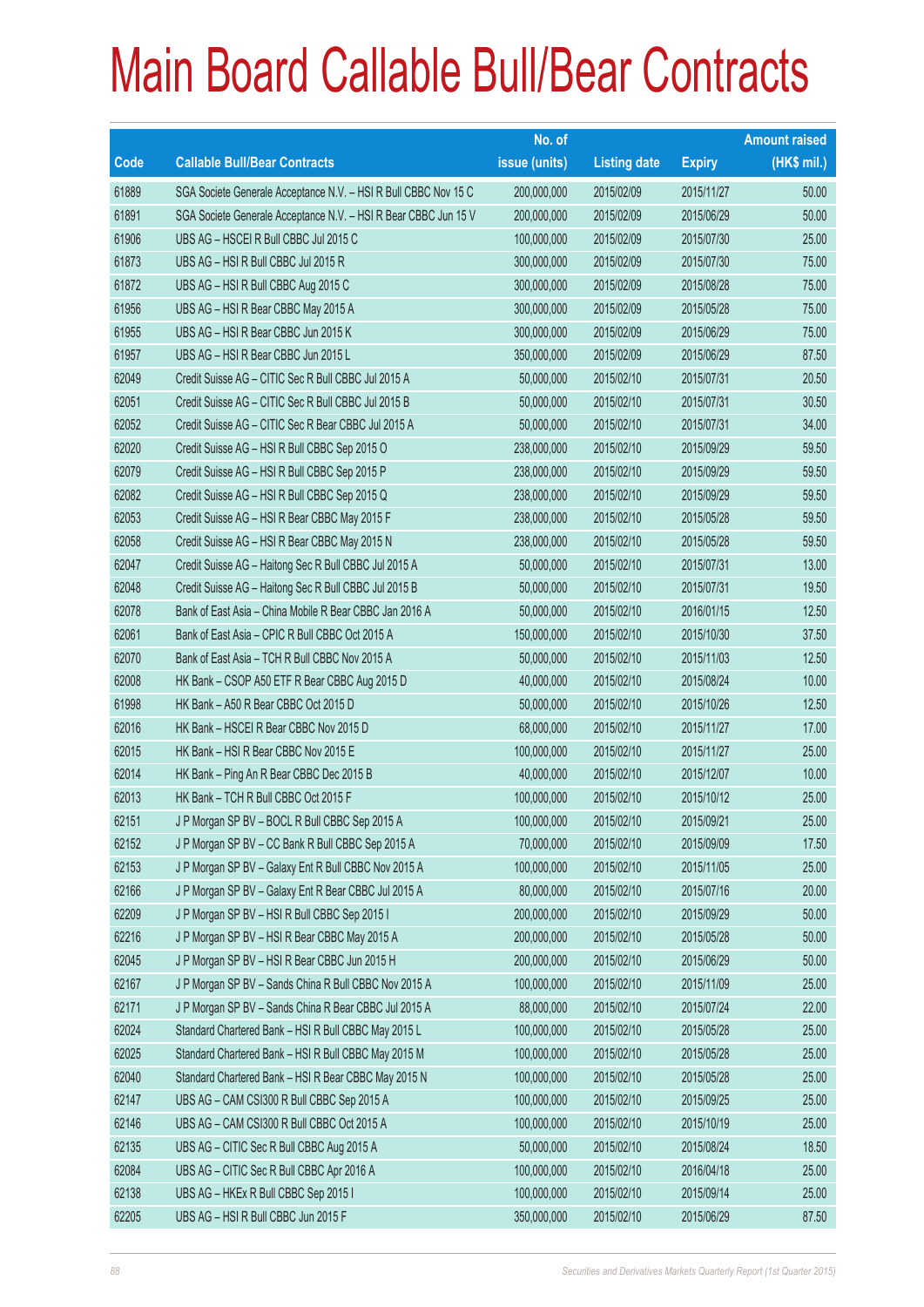|       |                                                                 | No. of        |                     |               | <b>Amount raised</b> |
|-------|-----------------------------------------------------------------|---------------|---------------------|---------------|----------------------|
| Code  | <b>Callable Bull/Bear Contracts</b>                             | issue (units) | <b>Listing date</b> | <b>Expiry</b> | (HK\$ mil.)          |
| 62202 | UBS AG - HSI R Bull CBBC Aug 2015 H                             | 300,000,000   | 2015/02/10          | 2015/08/28    | 75.00                |
| 62222 | UBS AG - HSI R Bull CBBC Oct 2015 B                             | 300,000,000   | 2015/02/10          | 2015/10/29    | 75.00                |
| 62150 | UBS AG - HSI R Bear CBBC May 2015 K                             | 300,000,000   | 2015/02/10          | 2015/05/28    | 75.00                |
| 62221 | UBS AG - HSI R Bear CBBC May 2015 L                             | 300,000,000   | 2015/02/10          | 2015/05/28    | 75.00                |
| 62137 | UBS AG - Haitong Sec R Bull CBBC Aug 2015 A                     | 50,000,000    | 2015/02/10          | 2015/08/24    | 16.00                |
| 62290 | BNP Paribas Arbit Issu B.V. - HSCEI R Bull CBBC Dec 2015 D      | 100,000,000   | 2015/02/11          | 2015/12/30    | 25.00                |
| 62292 | BNP Paribas Arbit Issu B.V. - HSI R Bull CBBC Dec 2015 B        | 200,000,000   | 2015/02/11          | 2015/12/30    | 50.00                |
| 62291 | BNP Paribas Arbit Issu B.V. - HSI R Bull CBBC Dec 2015 J        | 200,000,000   | 2015/02/11          | 2015/12/30    | 50.00                |
| 62232 | BNP Paribas Arbit Issu B.V. - HSI R Bear CBBC Jun 2015 P        | 200,000,000   | 2015/02/11          | 2015/06/29    | 50.00                |
| 62314 | Credit Suisse AG - HSI R Bull CBBC Aug 2015 A                   | 238,000,000   | 2015/02/11          | 2015/08/28    | 59.50                |
| 62308 | Credit Suisse AG - HSI R Bull CBBC Aug 2015 E                   | 238,000,000   | 2015/02/11          | 2015/08/28    | 59.50                |
| 62310 | Credit Suisse AG - HSI R Bull CBBC Aug 2015 F                   | 238,000,000   | 2015/02/11          | 2015/08/28    | 59.50                |
| 62229 | Credit Suisse AG - HSI R Bear CBBC Jun 2015 F                   | 238,000,000   | 2015/02/11          | 2015/06/29    | 59.50                |
| 62230 | Credit Suisse AG - HSI R Bear CBBC Jun 2015 G                   | 238,000,000   | 2015/02/11          | 2015/06/29    | 59.50                |
| 62231 | Credit Suisse AG - HSI R Bear CBBC Jun 2015 H                   | 238,000,000   | 2015/02/11          | 2015/06/29    | 59.50                |
| 62342 | Goldman Sachs SP (Asia) - HSI R Bull CBBC Jun 2015 A            | 150,000,000   | 2015/02/11          | 2015/06/29    | 37.50                |
| 62289 | J P Morgan SP BV - HSI R Bull CBBC Jun 2015 Z                   | 200,000,000   | 2015/02/11          | 2015/06/29    | 50.00                |
| 62344 | J P Morgan SP BV - HSI R Bull CBBC Sep 2015 J                   | 200,000,000   | 2015/02/11          | 2015/09/29    | 50.00                |
| 62226 | J P Morgan SP BV - HSI R Bear CBBC May 2015 B                   | 200,000,000   | 2015/02/11          | 2015/05/28    | 50.00                |
| 62343 | J P Morgan SP BV - HSI R Bear CBBC May 2015 C                   | 200,000,000   | 2015/02/11          | 2015/05/28    | 50.00                |
| 62330 | Standard Chartered Bank - HSI R Bull CBBC May 2015 N            | 100,000,000   | 2015/02/11          | 2015/05/28    | 25.00                |
| 62331 | Standard Chartered Bank - HSI R Bull CBBC May 2015 O            | 100,000,000   | 2015/02/11          | 2015/05/28    | 25.00                |
| 62240 | Standard Chartered Bank - HSI R Bear CBBC May 2015 O            | 100,000,000   | 2015/02/11          | 2015/05/28    | 25.00                |
| 62244 | Standard Chartered Bank - HSI R Bear CBBC May 2015 P            | 100,000,000   | 2015/02/11          | 2015/05/28    | 25.00                |
| 62245 | Standard Chartered Bank - HSI R Bear CBBC May 2015 Q            | 100,000,000   | 2015/02/11          | 2015/05/28    | 25.00                |
| 62256 | SGA Societe Generale Acceptance N.V. - HSI R Bull CBBC Nov 15 D | 200,000,000   | 2015/02/11          | 2015/11/27    | 50.00                |
| 62287 | SGA Societe Generale Acceptance N.V. - HSI R Bull CBBC Nov 15 E | 200,000,000   | 2015/02/11          | 2015/11/27    | 50.00                |
| 62315 | UBS AG - HSI R Bull CBBC Jun 2015 H                             | 300,000,000   | 2015/02/11          | 2015/06/29    | 75.00                |
| 62321 | UBS AG - HSI R Bull CBBC Jul 2015 S                             | 300,000,000   | 2015/02/11          | 2015/07/30    | 75.00                |
| 62329 | UBS AG - HSI R Bull CBBC Jul 2015 T                             | 300,000,000   | 2015/02/11          | 2015/07/30    | 75.00                |
| 62294 | UBS AG - HSI R Bear CBBC May 2015 M                             | 300,000,000   | 2015/02/11          | 2015/05/28    | 75.00                |
| 62300 | UBS AG - HSI R Bear CBBC May 2015 N                             | 300,000,000   | 2015/02/11          | 2015/05/28    | 75.00                |
| 62639 | BNP Paribas Arbit Issu B.V. - HSI R Bull CBBC Dec 2015 C        | 200,000,000   | 2015/02/12          | 2015/12/30    | 50.00                |
| 62542 | BNP Paribas Arbit Issu B.V. - HSI R Bear CBBC Jul 2015 J        | 200,000,000   | 2015/02/12          | 2015/07/30    | 50.00                |
| 62543 | BNP Paribas Arbit Issu B.V. - HSI R Bear CBBC Jul 2015 K        | 200,000,000   | 2015/02/12          | 2015/07/30    | 50.00                |
| 62544 | BNP Paribas Arbit Issu B.V. - HSI R Bear CBBC Jul 2015 L        | 200,000,000   | 2015/02/12          | 2015/07/30    | 50.00                |
| 62683 | Credit Suisse AG - HSI R Bull CBBC Aug 2015 B                   | 238,000,000   | 2015/02/12          | 2015/08/28    | 59.50                |
| 62690 | Credit Suisse AG - HSI R Bull CBBC Aug 2015 R                   | 238,000,000   | 2015/02/12          | 2015/08/28    | 59.50                |
| 62685 | Credit Suisse AG - HSI R Bull CBBC Aug 2015 Z                   | 238,000,000   | 2015/02/12          | 2015/08/28    | 59.50                |
| 62533 | Credit Suisse AG - HSI R Bear CBBC Jun 2015 I                   | 238,000,000   | 2015/02/12          | 2015/06/29    | 59.50                |
| 62534 | Credit Suisse AG - HSI R Bear CBBC Jun 2015 J                   | 238,000,000   | 2015/02/12          | 2015/06/29    | 59.50                |
| 62538 | Credit Suisse AG - HSI R Bear CBBC Jun 2015 K                   | 238,000,000   | 2015/02/12          | 2015/06/29    | 59.50                |
| 62696 | Bank of East Asia - CITIC Sec R Bull CBBC Nov 2015 A            | 40,000,000    | 2015/02/12          | 2015/11/30    | 28.00                |
| 62699 | Bank of East Asia - CITIC Sec R Bull CBBC Jan 2016 A            | 200,000,000   | 2015/02/12          | 2016/01/29    | 50.00                |
| 62694 | Bank of East Asia - Haitong Sec R Bull CBBC Dec 2015 A          | 40,000,000    | 2015/02/12          | 2015/12/08    | 16.00                |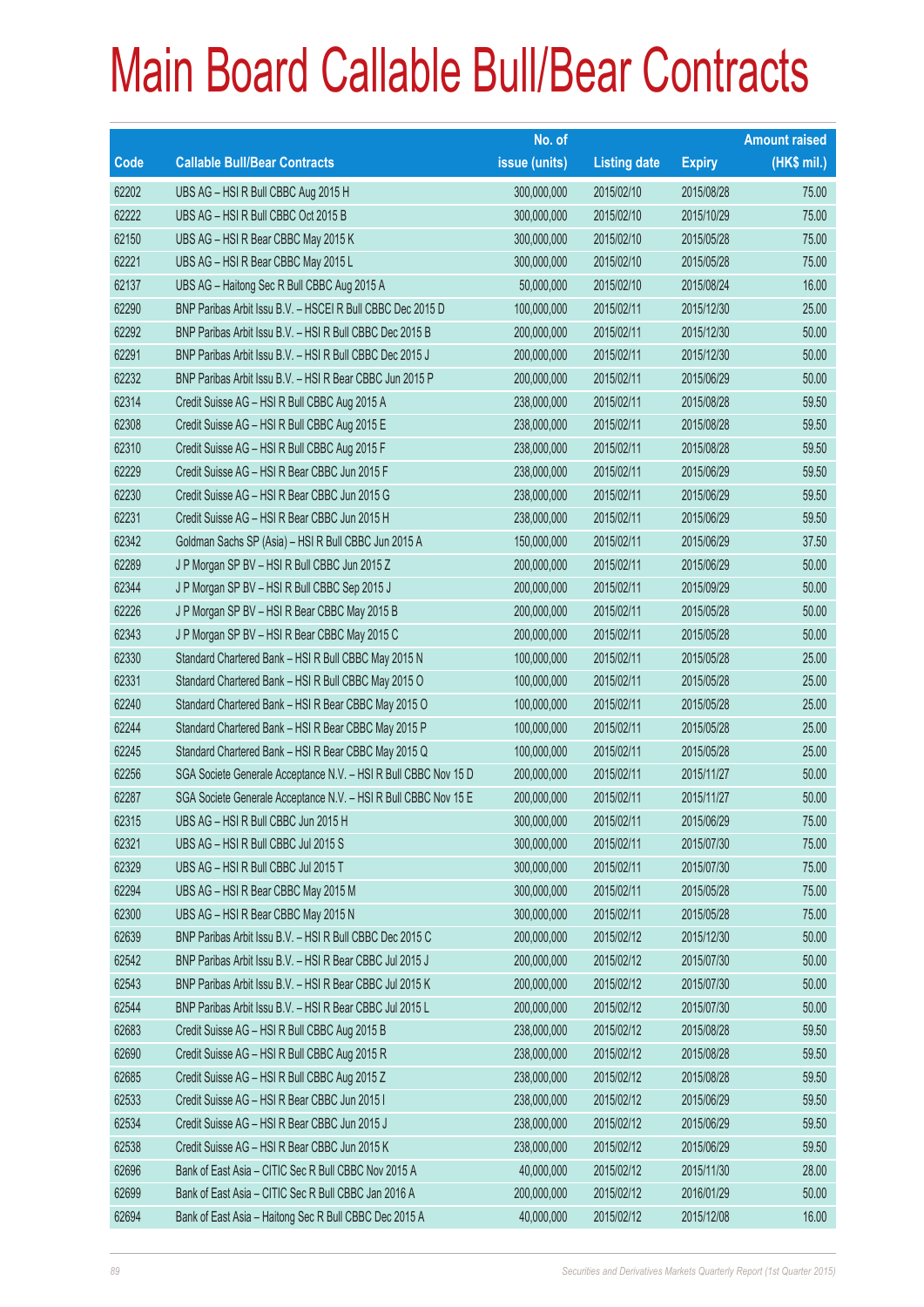|             |                                                                 | No. of        |                     |               | <b>Amount raised</b> |
|-------------|-----------------------------------------------------------------|---------------|---------------------|---------------|----------------------|
| <b>Code</b> | <b>Callable Bull/Bear Contracts</b>                             | issue (units) | <b>Listing date</b> | <b>Expiry</b> | $(HK$$ mil.)         |
| 62695       | Bank of East Asia - Haitong Sec R Bull CBBC Jan 2016 A          | 40,000,000    | 2015/02/12          | 2016/01/18    | 24.00                |
| 62345       | HK Bank - China Mobile R Bull CBBC Nov 2015 D                   | 120,000,000   | 2015/02/12          | 2015/11/30    | 30.00                |
| 62348       | HK Bank - CUni R Bull CBBC Jan 2016 A                           | 50,000,000    | 2015/02/12          | 2016/01/25    | 12.50                |
| 62482       | HK Bank - CNOOC R Bull CBBC Nov 2015 D                          | 60,000,000    | 2015/02/12          | 2015/11/16    | 15.00                |
| 62349       | HK Bank - CSOP A50 ETF R Bull CBBC Jan 2016 O                   | 200,000,000   | 2015/02/12          | 2016/01/27    | 50.00                |
| 62353       | HK Bank - CSOP A50 ETF R Bull CBBC Jan 2016 P                   | 200,000,000   | 2015/02/12          | 2016/01/20    | 50.00                |
| 62402       | HK Bank - CSOP A50 ETF R Bull CBBC Feb 2016 C                   | 200,000,000   | 2015/02/12          | 2016/02/29    | 50.00                |
| 62461       | HK Bank - CSOP A50 ETF R Bull CBBC Feb 2016 D                   | 200,000,000   | 2015/02/12          | 2016/02/15    | 50.00                |
| 62364       | HK Bank - A50 R Bull CBBC Jan 2016 O                            | 200,000,000   | 2015/02/12          | 2016/01/27    | 50.00                |
| 62386       | HK Bank - HSCEI R Bull CBBC Sep 2015 D                          | 100,000,000   | 2015/02/12          | 2015/09/29    | 25.00                |
| 62387       | HK Bank - HSI R Bull CBBC Nov 2015 E                            | 100,000,000   | 2015/02/12          | 2015/11/27    | 25.00                |
| 62634       | J P Morgan SP BV - HSI R Bull CBBC Jun 2015 A                   | 200,000,000   | 2015/02/12          | 2015/06/29    | 50.00                |
| 62692       | J P Morgan SP BV - HSI R Bull CBBC Jun 2015 C                   | 200,000,000   | 2015/02/12          | 2015/06/29    | 50.00                |
| 62503       | J P Morgan SP BV - HSI R Bull CBBC Aug 2015 E                   | 200,000,000   | 2015/02/12          | 2015/08/28    | 50.00                |
| 62502       | J P Morgan SP BV - HSI R Bear CBBC May 2015 D                   | 200,000,000   | 2015/02/12          | 2015/05/28    | 50.00                |
| 62691       | J P Morgan SP BV - HSI R Bear CBBC May 2015 F                   | 200,000,000   | 2015/02/12          | 2015/05/28    | 50.00                |
| 62641       | Standard Chartered Bank - HSI R Bull CBBC May 2015 P            | 100,000,000   | 2015/02/12          | 2015/05/28    | 25.00                |
| 62649       | Standard Chartered Bank - HSI R Bull CBBC May 2015 Q            | 100,000,000   | 2015/02/12          | 2015/05/28    | 25.00                |
| 62547       | Standard Chartered Bank - HSI R Bear CBBC May 2015 R            | 100,000,000   | 2015/02/12          | 2015/05/28    | 25.00                |
| 62548       | Standard Chartered Bank - HSI R Bear CBBC May 2015 S            | 100,000,000   | 2015/02/12          | 2015/05/28    | 25.00                |
| 62577       | SGA Societe Generale Acceptance N.V. - HSI R Bull CBBC Oct 15 T | 200,000,000   | 2015/02/12          | 2015/10/29    | 50.00                |
| 62578       | SGA Societe Generale Acceptance N.V. - HSI R Bull CBBC Oct 15 U | 200,000,000   | 2015/02/12          | 2015/10/29    | 50.00                |
| 62605       | SGA Societe Generale Acceptance N.V. - HSI R Bear CBBC Jun 15 W | 200,000,000   | 2015/02/12          | 2015/06/29    | 50.00                |
| 62615       | SGA Societe Generale Acceptance N.V. - HSI R Bear CBBC Jul 15 A | 200,000,000   | 2015/02/12          | 2015/07/30    | 50.00                |
| 62633       | SGA Societe Generale Acceptance N.V. - HSI R Bear CBBC Sep 15 A | 400,000,000   | 2015/02/12          | 2015/09/29    | 100.00               |
| 62650       | UBS AG - HSI R Bull CBBC Aug 2015 J                             | 300,000,000   | 2015/02/12          | 2015/08/28    | 75.00                |
| 62651       | UBS AG - HSI R Bull CBBC Aug 2015 K                             | 300,000,000   | 2015/02/12          | 2015/08/28    | 75.00                |
| 62682       | UBS AG - HSI R Bear CBBC May 2015 C                             | 300,000,000   | 2015/02/12          | 2015/05/28    | 75.00                |
| 62553       | UBS AG - HSI R Bear CBBC May 2015 X                             | 300,000,000   | 2015/02/12          | 2015/05/28    | 75.00                |
| 62677       | UBS AG - HSI R Bear CBBC Jun 2015 I                             | 300,000,000   | 2015/02/12          | 2015/06/29    | 75.00                |
| 62567       | UBS AG - HSI R Bear CBBC Jun 2015 M                             | 300,000,000   | 2015/02/12          | 2015/06/29    | 75.00                |
| 62679       | UBS AG - HSI R Bear CBBC Jun 2015 N                             | 300,000,000   | 2015/02/12          | 2015/06/29    | 75.00                |
| 62572       | UBS AG - HSI R Bear CBBC Jul 2015 E                             | 350,000,000   | 2015/02/12          | 2015/07/30    | 87.50                |
| 62671       | UBS AG - HSI R Bear CBBC Jul 2015 F                             | 300,000,000   | 2015/02/12          | 2015/07/30    | 75.00                |
| 62734       | Credit Suisse AG - HSI R Bull CBBC Aug 2015 Y                   | 238,000,000   | 2015/02/13          | 2015/08/28    | 59.50                |
| 62799       | Credit Suisse AG - HSI R Bear CBBC May 2015 B                   | 238,000,000   | 2015/02/13          | 2015/05/28    | 59.50                |
| 62798       | Credit Suisse AG - HSI R Bear CBBC May 2015 I                   | 238,000,000   | 2015/02/13          | 2015/05/28    | 59.50                |
| 62800       | Credit Suisse AG - HSI R Bear CBBC May 2015 J                   | 238,000,000   | 2015/02/13          | 2015/05/28    | 59.50                |
| 62729       | HK Bank - CC Bank R Bull CBBC Nov 2015 A                        | 80,000,000    | 2015/02/13          | 2015/11/30    | 20.00                |
| 62728       | HK Bank - CM Bank R Bull CBBC Oct 2015 B                        | 40,000,000    | 2015/02/13          | 2015/10/26    | 10.00                |
| 62710       | HK Bank - CSOP A50 ETF R Bear CBBC Feb 2016 B                   | 40,000,000    | 2015/02/13          | 2016/02/22    | 10.80                |
| 62724       | HK Bank - A50 R Bull CBBC Feb 2016 D                            | 200,000,000   | 2015/02/13          | 2016/02/22    | 50.00                |
| 62722       | HK Bank - A50 R Bear CBBC Feb 2016 C                            | 50,000,000    | 2015/02/13          | 2016/02/29    | 12.50                |
| 62705       | HK Bank - HSI R Bull CBBC Nov 2015 F                            | 100,000,000   | 2015/02/13          | 2015/11/27    | 25.00                |
| 62707       | HK Bank - HSI R Bull CBBC Nov 2015 G                            | 100,000,000   | 2015/02/13          | 2015/11/27    | 25.00                |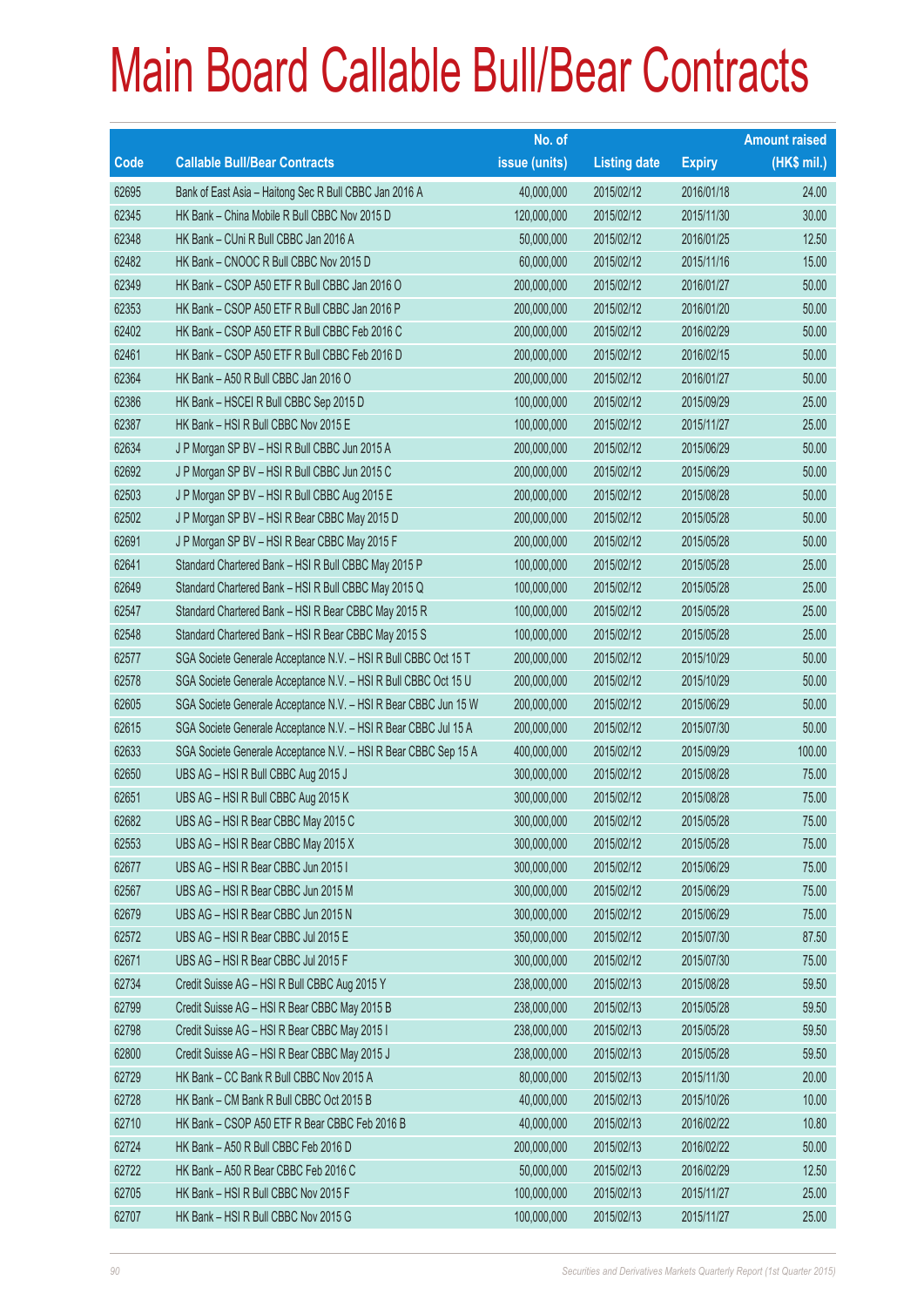|       |                                                                 | No. of        |                     |               | <b>Amount raised</b> |
|-------|-----------------------------------------------------------------|---------------|---------------------|---------------|----------------------|
| Code  | <b>Callable Bull/Bear Contracts</b>                             | issue (units) | <b>Listing date</b> | <b>Expiry</b> | $(HK$$ mil.)         |
| 62709 | HK Bank - HSI R Bear CBBC Dec 2015 D                            | 400,000,000   | 2015/02/13          | 2015/12/30    | 100.00               |
| 62732 | J P Morgan SP BV - HSI R Bull CBBC Aug 2015 P                   | 200,000,000   | 2015/02/13          | 2015/08/28    | 50.00                |
| 62744 | J P Morgan SP BV - HSI R Bear CBBC May 2015 G                   | 200,000,000   | 2015/02/13          | 2015/05/28    | 50.00                |
| 62747 | J P Morgan SP BV - HSI R Bear CBBC May 2015 H                   | 200,000,000   | 2015/02/13          | 2015/05/28    | 50.00                |
| 62784 | Standard Chartered Bank - HSI R Bull CBBC May 2015 R            | 100,000,000   | 2015/02/13          | 2015/05/28    | 25.00                |
| 62789 | Standard Chartered Bank - HSI R Bear CBBC May 2015 T            | 100,000,000   | 2015/02/13          | 2015/05/28    | 25.00                |
| 62793 | Standard Chartered Bank - HSI R Bear CBBC May 2015 U            | 100,000,000   | 2015/02/13          | 2015/05/28    | 25.00                |
| 62795 | Standard Chartered Bank - HSI R Bear CBBC May 2015 V            | 100,000,000   | 2015/02/13          | 2015/05/28    | 25.00                |
| 62779 | UBS AG - China Mobile R Bull CBBC Nov 2015 A                    | 100,000,000   | 2015/02/13          | 2015/11/09    | 25.00                |
| 62743 | UBS AG - HSI R Bull CBBC May 2015 K                             | 350,000,000   | 2015/02/13          | 2015/05/28    | 87.50                |
| 62735 | UBS AG - HSI R Bull CBBC Jun 2015 L                             | 300,000,000   | 2015/02/13          | 2015/06/29    | 75.00                |
| 62750 | UBS AG - HSI R Bear CBBC May 2015 O                             | 300,000,000   | 2015/02/13          | 2015/05/28    | 75.00                |
| 62775 | UBS AG - HSI R Bear CBBC May 2015 P                             | 300,000,000   | 2015/02/13          | 2015/05/28    | 75.00                |
| 62869 | BNP Paribas Arbit Issu B.V. - HSI R Bull CBBC Dec 2015 Z        | 200,000,000   | 2015/02/16          | 2015/12/30    | 50.00                |
| 62906 | BNP Paribas Arbit Issu B.V. - HSI R Bear CBBC Jul 2015 M        | 200,000,000   | 2015/02/16          | 2015/07/30    | 50.00                |
| 62830 | Credit Suisse AG - HSI R Bull CBBC Sep 2015 R                   | 238,000,000   | 2015/02/16          | 2015/09/29    | 59.50                |
| 62834 | Credit Suisse AG - HSI R Bull CBBC Sep 2015 S                   | 238,000,000   | 2015/02/16          | 2015/09/29    | 59.50                |
| 62881 | Credit Suisse AG - HSI R Bear CBBC May 2015 G                   | 238,000,000   | 2015/02/16          | 2015/05/28    | 59.50                |
| 62880 | Credit Suisse AG - HSI R Bear CBBC May 2015 O                   | 238,000,000   | 2015/02/16          | 2015/05/28    | 59.50                |
| 62882 | Credit Suisse AG - HSI R Bear CBBC May 2015 P                   | 238,000,000   | 2015/02/16          | 2015/05/28    | 59.50                |
| 62899 | J P Morgan SP BV - A50 China R Bull CBBC Jun 2015 B             | 100,000,000   | 2015/02/16          | 2015/06/12    | 25.00                |
| 62904 | J P Morgan SP BV - HSI R Bull CBBC Jun 2015 D                   | 200,000,000   | 2015/02/16          | 2015/06/29    | 50.00                |
| 62822 | J P Morgan SP BV - HSI R Bull CBBC Aug 2015 X                   | 200,000,000   | 2015/02/16          | 2015/08/28    | 50.00                |
| 62870 | JP Morgan SP BV - HSI R Bear CBBC May 2015 I                    | 200,000,000   | 2015/02/16          | 2015/05/28    | 50.00                |
| 62902 | J P Morgan SP BV - HSI R Bear CBBC May 2015 N                   | 200,000,000   | 2015/02/16          | 2015/05/28    | 50.00                |
| 62872 | Standard Chartered Bank - CSOP A50 ETF R Bull CBBC Oct 2015 A   | 40,000,000    | 2015/02/16          | 2015/10/28    | 10.00                |
| 62874 | Standard Chartered Bank - CSOP A50 ETF R Bear CBBC Oct 2015 A   | 40,000,000    | 2015/02/16          | 2015/10/28    | 10.00                |
| 62801 | Standard Chartered Bank - HSI R Bull CBBC May 2015 S            | 100,000,000   | 2015/02/16          | 2015/05/28    | 25.00                |
| 62804 | Standard Chartered Bank - HSI R Bull CBBC May 2015 T            | 100,000,000   | 2015/02/16          | 2015/05/28    | 25.00                |
| 62821 | Standard Chartered Bank - HSI R Bear CBBC May 2015 W            | 100,000,000   | 2015/02/16          | 2015/05/28    | 25.00                |
| 62875 | Standard Chartered Bank - HSI R Bear CBBC May 2015 X            | 100,000,000   | 2015/02/16          | 2015/05/28    | 25.00                |
| 62837 | SGA Societe Generale Acceptance N.V. - HSI R Bull CBBC Nov 15 F | 200,000,000   | 2015/02/16          | 2015/11/27    | 50.00                |
| 62839 | SGA Societe Generale Acceptance N.V. - HSI R Bear CBBC Jun 15 X | 200,000,000   | 2015/02/16          | 2015/06/29    | 50.00                |
| 62838 | SGA Societe Generale Acceptance N.V. - HSI R Bear CBBC Jul 15 B | 200,000,000   | 2015/02/16          | 2015/07/30    | 50.00                |
| 62840 | SGA Societe Generale Acceptance N.V. - HSI R Bear CBBC Jul 15 C | 200,000,000   | 2015/02/16          | 2015/07/30    | 50.00                |
| 62852 | UBS AG - HSCEI R Bull CBBC Sep 2015 E                           | 100,000,000   | 2015/02/16          | 2015/09/29    | 25.00                |
| 62841 | UBS AG - HSI R Bull CBBC Jun 2015 M                             | 300,000,000   | 2015/02/16          | 2015/06/29    | 75.00                |
| 62845 | UBS AG - HSI R Bull CBBC Jun 2015 U                             | 350,000,000   | 2015/02/16          | 2015/06/29    | 87.50                |
| 62855 | UBS AG - HSI R Bull CBBC Aug 2015 L                             | 350,000,000   | 2015/02/16          | 2015/08/28    | 87.50                |
| 62883 | UBS AG - HSI R Bear CBBC Jun 2015 O                             | 300,000,000   | 2015/02/16          | 2015/06/29    | 75.00                |
| 62894 | UBS AG - HSI R Bear CBBC Jun 2015 R                             | 300,000,000   | 2015/02/16          | 2015/06/29    | 75.00                |
| 62885 | UBS AG - HSI R Bear CBBC Jun 2015 V                             | 300,000,000   | 2015/02/16          | 2015/06/29    | 75.00                |
| 62898 | UBS AG - HSI R Bear CBBC Jul 2015 G                             | 350,000,000   | 2015/02/16          | 2015/07/30    | 87.50                |
| 62921 | Credit Suisse AG - HSI R Bull CBBC May 2015 Q                   | 238,000,000   | 2015/02/17          | 2015/05/28    | 59.50                |
| 62911 | Credit Suisse AG - HSI R Bull CBBC Jun 2015 G                   | 238,000,000   | 2015/02/17          | 2015/06/29    | 59.50                |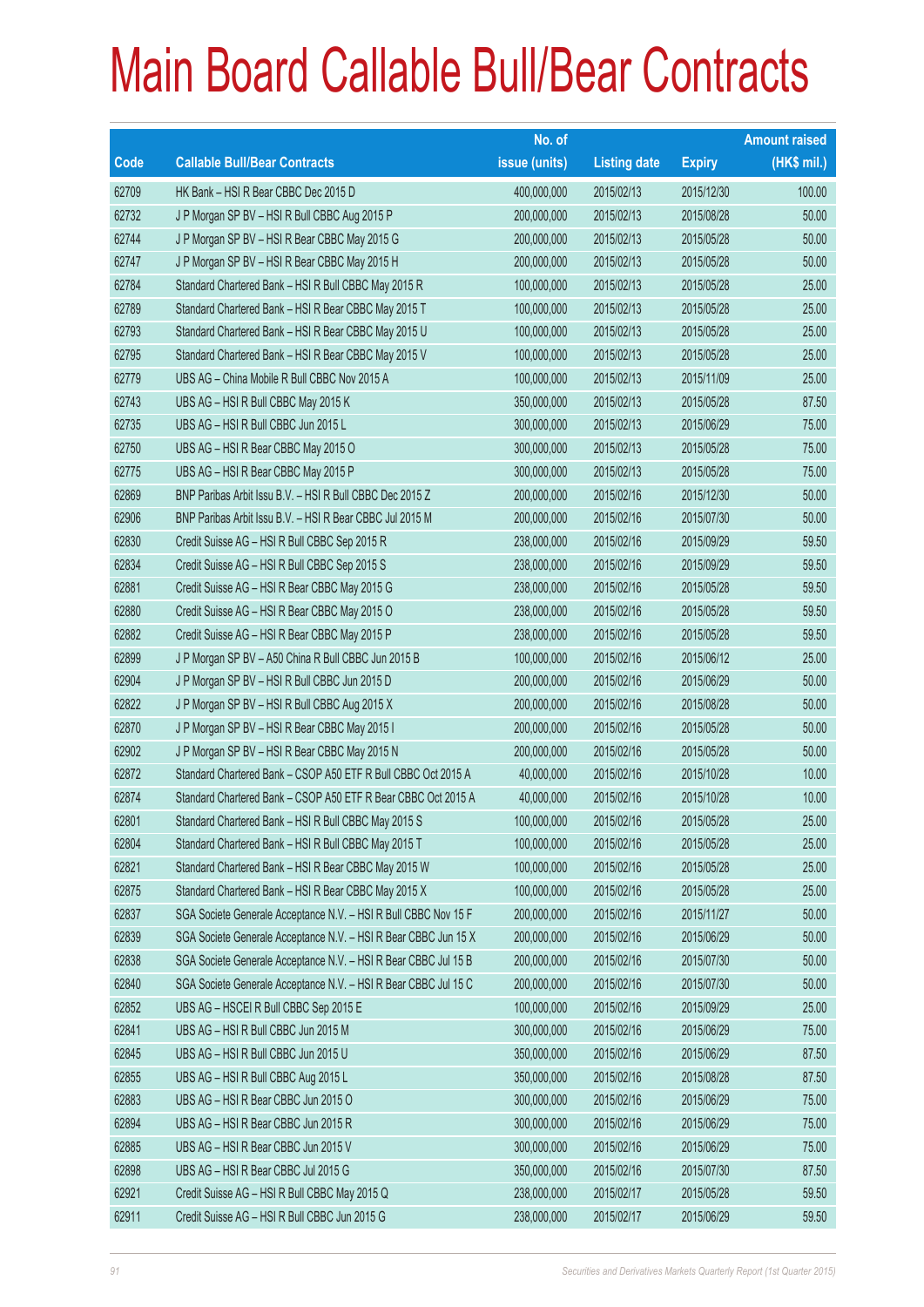|       |                                                                 | No. of        |                     |               | <b>Amount raised</b> |
|-------|-----------------------------------------------------------------|---------------|---------------------|---------------|----------------------|
| Code  | <b>Callable Bull/Bear Contracts</b>                             | issue (units) | <b>Listing date</b> | <b>Expiry</b> | $(HK$$ mil.)         |
| 62910 | Credit Suisse AG - HSI R Bear CBBC Jun 2015 L                   | 238,000,000   | 2015/02/17          | 2015/06/29    | 59.50                |
| 62908 | Credit Suisse AG - HSI R Bear CBBC Jun 2015 U                   | 238,000,000   | 2015/02/17          | 2015/06/29    | 59.50                |
| 62918 | J P Morgan SP BV - HSI R Bull CBBC Sep 2015 K                   | 200,000,000   | 2015/02/17          | 2015/09/29    | 50.00                |
| 62926 | J P Morgan SP BV - HSI R Bear CBBC May 2015 E                   | 200,000,000   | 2015/02/17          | 2015/05/28    | 50.00                |
| 62919 | Standard Chartered Bank - HSBC R Bull CBBC Oct 2015 B           | 50,000,000    | 2015/02/17          | 2015/10/12    | 12.50                |
| 62912 | Standard Chartered Bank - HSI R Bull CBBC May 2015 U            | 100,000,000   | 2015/02/17          | 2015/05/28    | 25.00                |
| 62913 | Standard Chartered Bank - HSI R Bull CBBC May 2015 V            | 100,000,000   | 2015/02/17          | 2015/05/28    | 25.00                |
| 62920 | Standard Chartered Bank - HSI R Bear CBBC May 2015 Y            | 100,000,000   | 2015/02/17          | 2015/05/28    | 25.00                |
| 62915 | SGA Societe Generale Acceptance N.V. - HSI R Bear CBBC Jun15 Y  | 200,000,000   | 2015/02/17          | 2015/06/29    | 50.00                |
| 62916 | SGA Societe Generale Acceptance N.V. - HSI R Bear CBBC Jun15 Z  | 200,000,000   | 2015/02/17          | 2015/06/29    | 50.00                |
| 62928 | UBS AG - HSI R Bull CBBC Jul 2015 V                             | 200,000,000   | 2015/02/17          | 2015/07/30    | 50.00                |
| 62932 | UBS AG - HSI R Bull CBBC Aug 2015 N                             | 200,000,000   | 2015/02/17          | 2015/08/28    | 50.00                |
| 62927 | UBS AG - HSI R Bear CBBC May 2015 W                             | 200,000,000   | 2015/02/17          | 2015/05/28    | 50.00                |
| 62958 | BNP Paribas Arbit Issu B.V. - HSI R Bull CBBC Dec 2015 D        | 200,000,000   | 2015/02/18          | 2015/12/30    | 50.00                |
| 62959 | BNP Paribas Arbit Issu B.V. - HSI R Bull CBBC Dec 2015 E        | 200,000,000   | 2015/02/18          | 2015/12/30    | 50.00                |
| 62992 | BNP Paribas Arbit Issu B.V. - HSI R Bear CBBC Jul 2015 N        | 200,000,000   | 2015/02/18          | 2015/07/30    | 50.00                |
| 62995 | BNP Paribas Arbit Issu B.V. - HSI R Bear CBBC Jul 2015 O        | 200,000,000   | 2015/02/18          | 2015/07/30    | 50.00                |
| 62949 | Credit Suisse AG - HSI R Bull CBBC Jul 2015 X                   | 238,000,000   | 2015/02/18          | 2015/07/30    | 59.50                |
| 62936 | Credit Suisse AG - HSI R Bull CBBC Jul 2015 Y                   | 238,000,000   | 2015/02/18          | 2015/07/30    | 59.50                |
| 62987 | Credit Suisse AG - HSI R Bull CBBC Aug 2015 C                   | 238,000,000   | 2015/02/18          | 2015/08/28    | 59.50                |
| 62989 | Credit Suisse AG - HSI R Bear CBBC May 2015 Q                   | 238,000,000   | 2015/02/18          | 2015/05/28    | 59.50                |
| 62990 | Credit Suisse AG - HSI R Bear CBBC May 2015 R                   | 238,000,000   | 2015/02/18          | 2015/05/28    | 59.50                |
| 62984 | Goldman Sachs SP (Asia) - HSI R Bear CBBC Jun 2015 C            | 150,000,000   | 2015/02/18          | 2015/06/29    | 37.50                |
| 62934 | J P Morgan SP BV - HSI R Bull CBBC Aug 2015 F                   | 200,000,000   | 2015/02/18          | 2015/08/28    | 50.00                |
| 63004 | J P Morgan SP BV - HSI R Bull CBBC Sep 2015 L                   | 200,000,000   | 2015/02/18          | 2015/09/29    | 50.00                |
| 62986 | J P Morgan SP BV - HSI R Bear CBBC May 2015 J                   | 200,000,000   | 2015/02/18          | 2015/05/28    | 50.00                |
| 63003 | J P Morgan SP BV - HSI R Bear CBBC May 2015 K                   | 200,000,000   | 2015/02/18          | 2015/05/28    | 50.00                |
| 63002 | J P Morgan SP BV - HSI R Bear CBBC Jun 2015 J                   | 200,000,000   | 2015/02/18          | 2015/06/29    | 50.00                |
| 62962 | Standard Chartered Bank - HSI R Bull CBBC May 2015 W            | 100,000,000   | 2015/02/18          | 2015/05/28    | 25.00                |
| 62978 | Standard Chartered Bank - HSI R Bull CBBC May 2015 X            | 100,000,000   | 2015/02/18          | 2015/05/28    | 25.00                |
| 62979 | Standard Chartered Bank - HSI R Bull CBBC May 2015 Y            | 100,000,000   | 2015/02/18          | 2015/05/28    | 25.00                |
| 62950 | SGA Societe Generale Acceptance N.V. - HSI R Bull CBBC Sep 15 M | 200,000,000   | 2015/02/18          | 2015/09/29    | 50.00                |
| 62955 | SGA Societe Generale Acceptance N.V. - HSI R Bear CBBC Jul 15 D | 200,000,000   | 2015/02/18          | 2015/07/30    | 50.00                |
| 62996 | SGA Societe Generale Acceptance N.V. - HSI R Bear CBBC Jul 15 E | 200,000,000   | 2015/02/18          | 2015/07/30    | 50.00                |
| 62983 | UBS AG - HSI R Bull CBBC Jul 2015 X                             | 200,000,000   | 2015/02/18          | 2015/07/30    | 50.00                |
| 62981 | UBS AG - HSI R Bull CBBC Aug 2015 O                             | 200,000,000   | 2015/02/18          | 2015/08/28    | 50.00                |
| 63005 | UBS AG - HSI R Bear CBBC May 2015 E                             | 200,000,000   | 2015/02/18          | 2015/05/28    | 50.00                |
| 63006 | UBS AG - HSI R Bear CBBC Jun 2015 S                             | 200,000,000   | 2015/02/18          | 2015/06/29    | 50.00                |
| 63046 | Credit Suisse AG - HSI R Bull CBBC Jun 2015 E                   | 238,000,000   | 2015/02/23          | 2015/06/29    | 59.50                |
| 63057 | Credit Suisse AG - HSI R Bull CBBC Jun 2015 H                   | 238,000,000   | 2015/02/23          | 2015/06/29    | 59.50                |
| 63039 | Credit Suisse AG - HSI R Bear CBBC Jun 2015 M                   | 238,000,000   | 2015/02/23          | 2015/06/29    | 59.50                |
| 63037 | Credit Suisse AG - HSI R Bear CBBC Jun 2015 V                   | 238,000,000   | 2015/02/23          | 2015/06/29    | 59.50                |
| 63017 | HK Bank - AIA R Bear CBBC Nov 2015 A                            | 40,000,000    | 2015/02/23          | 2015/11/16    | 10.00                |
| 63019 | HK Bank - CITIC Sec R Bull CBBC Oct 2015 A                      | 60,000,000    | 2015/02/23          | 2015/10/12    | 22.80                |
| 63010 | HK Bank - CSOP A50 ETF R Bull CBBC Jan 2016 Q                   | 200,000,000   | 2015/02/23          | 2016/01/25    | 50.00                |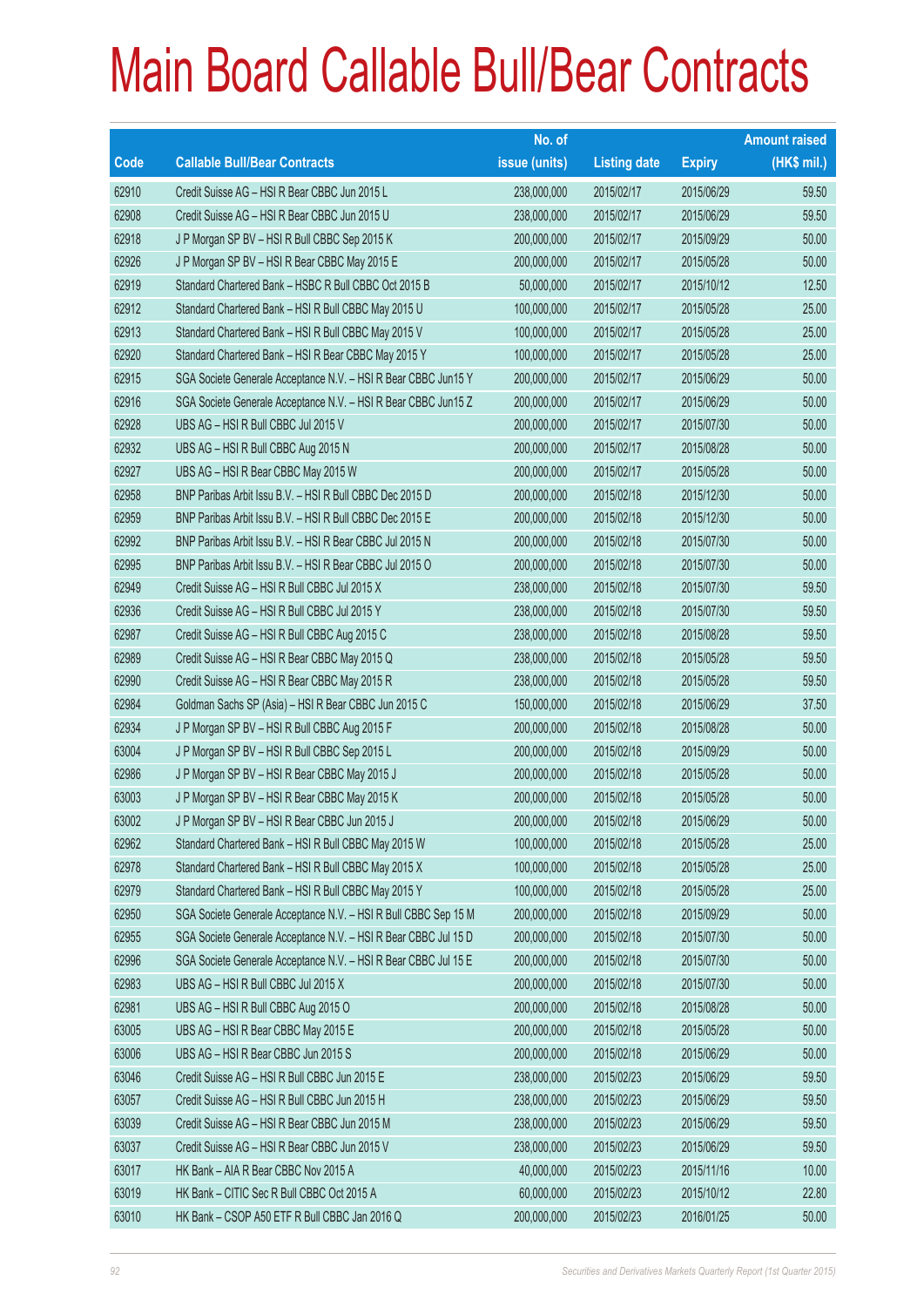|       |                                                                 | No. of        |                     |               | <b>Amount raised</b> |
|-------|-----------------------------------------------------------------|---------------|---------------------|---------------|----------------------|
| Code  | <b>Callable Bull/Bear Contracts</b>                             | issue (units) | <b>Listing date</b> | <b>Expiry</b> | (HK\$ mil.)          |
| 63007 | HK Bank - A50 R Bull CBBC Jan 2016 P                            | 200,000,000   | 2015/02/23          | 2016/01/25    | 50.00                |
| 63018 | HK Bank - Galaxy Ent R Bull CBBC Nov 2015 C                     | 80,000,000    | 2015/02/23          | 2015/11/30    | 20.00                |
| 63016 | HK Bank - HSI R Bear CBBC Oct 2015 I                            | 100,000,000   | 2015/02/23          | 2015/10/29    | 25.00                |
| 63011 | HK Bank - HSI R Bear CBBC Nov 2015 F                            | 100,000,000   | 2015/02/23          | 2015/11/27    | 25.00                |
| 63012 | HK Bank - HSI R Bear CBBC Dec 2015 E                            | 100,000,000   | 2015/02/23          | 2015/12/30    | 25.00                |
| 63022 | HK Bank - Haitong Sec R Bull CBBC Nov 2015 A                    | 60,000,000    | 2015/02/23          | 2015/11/16    | 16.80                |
| 63024 | J P Morgan SP BV - HSI R Bull CBBC Sep 2015 M                   | 200,000,000   | 2015/02/23          | 2015/09/29    | 50.00                |
| 63090 | J P Morgan SP BV - HSI R Bull CBBC Sep 2015 N                   | 200,000,000   | 2015/02/23          | 2015/09/29    | 50.00                |
| 63023 | J P Morgan SP BV - HSI R Bear CBBC May 2015 L                   | 200,000,000   | 2015/02/23          | 2015/05/28    | 50.00                |
| 63092 | J P Morgan SP BV - HSI R Bear CBBC Jun 2015 K                   | 200,000,000   | 2015/02/23          | 2015/06/29    | 50.00                |
| 63078 | Standard Chartered Bank - CUni R Bull CBBC Sep 2015 A           | 50,000,000    | 2015/02/23          | 2015/09/25    | 15.00                |
| 63079 | Standard Chartered Bank - CUni R Bear CBBC Aug 2015 A           | 50,000,000    | 2015/02/23          | 2015/08/28    | 17.50                |
| 63040 | Standard Chartered Bank - HSI R Bull CBBC May 2015 Z            | 100,000,000   | 2015/02/23          | 2015/05/28    | 25.00                |
| 63043 | Standard Chartered Bank - HSI R Bear CBBC May 2015 E            | 100,000,000   | 2015/02/23          | 2015/05/28    | 25.00                |
| 63041 | Standard Chartered Bank - HSI R Bear CBBC May 2015 Z            | 100,000,000   | 2015/02/23          | 2015/05/28    | 25.00                |
| 63029 | SGA Societe Generale Acceptance N.V. - HSI R Bull CBBC Oct 15 V | 200,000,000   | 2015/02/23          | 2015/10/29    | 50.00                |
| 63034 | SGA Societe Generale Acceptance N.V. - HSI R Bear CBBC Jun 15 G | 200,000,000   | 2015/02/23          | 2015/06/29    | 50.00                |
| 63071 | UBS AG - HSI R Bull CBBC Jun 2015 E                             | 200,000,000   | 2015/02/23          | 2015/06/29    | 50.00                |
| 63070 | UBS AG - HSI R Bull CBBC Jun 2015 T                             | 200,000,000   | 2015/02/23          | 2015/06/29    | 50.00                |
| 63066 | UBS AG - HSI R Bull CBBC Jul 2015 Y                             | 200,000,000   | 2015/02/23          | 2015/07/30    | 50.00                |
| 63044 | UBS AG - HSI R Bear CBBC May 2015 H                             | 200,000,000   | 2015/02/23          | 2015/05/28    | 50.00                |
| 63045 | UBS AG - HSI R Bear CBBC May 2015 I                             | 200,000,000   | 2015/02/23          | 2015/05/28    | 50.00                |
| 63142 | BNP Paribas Arbit Issu B.V. - HSI R Bull CBBC Dec 2015 W        | 200,000,000   | 2015/02/24          | 2015/12/30    | 50.00                |
| 63149 | BNP Paribas Arbit Issu B.V. - HSI R Bear CBBC Jun 2015 U        | 200,000,000   | 2015/02/24          | 2015/06/29    | 50.00                |
| 63137 | Credit Suisse AG - HSI R Bull CBBC Aug 2015 A                   | 238,000,000   | 2015/02/24          | 2015/08/28    | 59.50                |
| 63129 | Credit Suisse AG - HSI R Bull CBBC Aug 2015 D                   | 238,000,000   | 2015/02/24          | 2015/08/28    | 59.50                |
| 63157 | Credit Suisse AG - HSI R Bull CBBC Aug 2015 E                   | 238,000,000   | 2015/02/24          | 2015/08/28    | 59.50                |
| 63103 | Credit Suisse AG - HSI R Bear CBBC May 2015 S                   | 238,000,000   | 2015/02/24          | 2015/05/28    | 59.50                |
| 63101 | Credit Suisse AG - HSI R Bear CBBC May 2015 T                   | 238,000,000   | 2015/02/24          | 2015/05/28    | 59.50                |
| 63127 | Credit Suisse AG - HSI R Bear CBBC May 2015 U                   | 238,000,000   | 2015/02/24          | 2015/05/28    | 59.50                |
| 63168 | J P Morgan SP BV - HSI R Bull CBBC Sep 2015 O                   | 200,000,000   | 2015/02/24          | 2015/09/29    | 50.00                |
| 63167 | J P Morgan SP BV - HSI R Bull CBBC Oct 2015 A                   | 200,000,000   | 2015/02/24          | 2015/10/29    | 50.00                |
| 63165 | J P Morgan SP BV - HSI R Bear CBBC May 2015 M                   | 200,000,000   | 2015/02/24          | 2015/05/28    | 50.00                |
| 63100 | J P Morgan SP BV - HSI R Bear CBBC Jun 2015 L                   | 200,000,000   | 2015/02/24          | 2015/06/29    | 50.00                |
| 63169 | J P Morgan SP BV - HSI R Bear CBBC Jun 2015 M                   | 200,000,000   | 2015/02/24          | 2015/06/29    | 50.00                |
| 63094 | Standard Chartered Bank - HSI R Bull CBBC May 2015 A            | 100,000,000   | 2015/02/24          | 2015/05/28    | 25.00                |
| 63151 | Standard Chartered Bank - HSI R Bull CBBC May 2015 B            | 100,000,000   | 2015/02/24          | 2015/05/28    | 25.00                |
| 63098 | Standard Chartered Bank - HSI R Bear CBBC May 2015 A            | 100,000,000   | 2015/02/24          | 2015/05/28    | 25.00                |
| 63099 | Standard Chartered Bank - HSI R Bear CBBC May 2015 B            | 100,000,000   | 2015/02/24          | 2015/05/28    | 25.00                |
| 63154 | Standard Chartered Bank - HSI R Bear CBBC May 2015 F            | 100,000,000   | 2015/02/24          | 2015/05/28    | 25.00                |
| 63110 | SGA Societe Generale Acceptance N.V. - HSI R Bull CBBC Sep 15 N | 200,000,000   | 2015/02/24          | 2015/09/29    | 50.00                |
| 63105 | SGA Societe Generale Acceptance N.V. - HSI R Bull CBBC Oct 15 W | 200,000,000   | 2015/02/24          | 2015/10/29    | 50.00                |
| 63117 | UBS AG - HSCEI R Bull CBBC Sep 2015 F                           | 100,000,000   | 2015/02/24          | 2015/09/29    | 25.00                |
| 63159 | UBS AG - HSCEI R Bear CBBC Jun 2015 C                           | 100,000,000   | 2015/02/24          | 2015/06/29    | 25.00                |
| 63166 | UBS AG - HSI R Bull CBBC Jul 2015 A                             | 200,000,000   | 2015/02/24          | 2015/07/30    | 50.00                |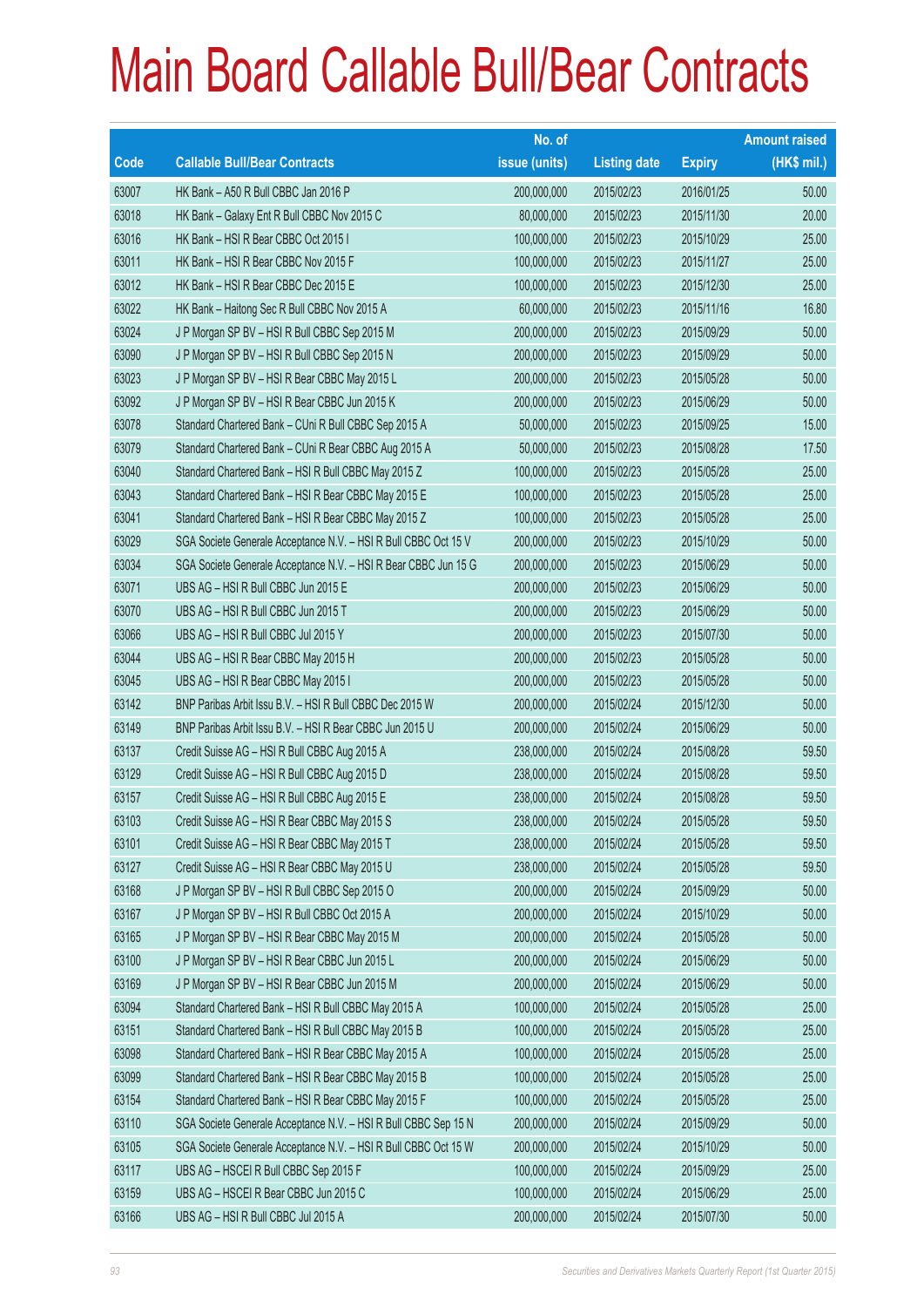|       |                                                                 | No. of        |                     |               | <b>Amount raised</b> |
|-------|-----------------------------------------------------------------|---------------|---------------------|---------------|----------------------|
| Code  | <b>Callable Bull/Bear Contracts</b>                             | issue (units) | <b>Listing date</b> | <b>Expiry</b> | $(HK$$ mil.)         |
| 63160 | UBS AG - HSI R Bull CBBC Aug 2015 P                             | 200,000,000   | 2015/02/24          | 2015/08/28    | 50.00                |
| 63116 | UBS AG - HSI R Bear CBBC May 2015 J                             | 200,000,000   | 2015/02/24          | 2015/05/28    | 50.00                |
| 63111 | UBS AG - HSI R Bear CBBC May 2015 Q                             | 200,000,000   | 2015/02/24          | 2015/05/28    | 50.00                |
| 63112 | UBS AG - HSI R Bear CBBC May 2015 R                             | 200,000,000   | 2015/02/24          | 2015/05/28    | 50.00                |
| 63122 | UBS AG - HSI R Bear CBBC May 2015 S                             | 200,000,000   | 2015/02/24          | 2015/05/28    | 50.00                |
| 63295 | BNP Paribas Arbit Issu B.V. - HSI R Bull CBBC Dec 2015 F        | 200,000,000   | 2015/02/25          | 2015/12/30    | 50.00                |
| 63330 | Credit Suisse AG - HSI R Bull CBBC Aug 2015 B                   | 238,000,000   | 2015/02/25          | 2015/08/28    | 59.50                |
| 63329 | Credit Suisse AG - HSI R Bull CBBC Aug 2015 F                   | 238,000,000   | 2015/02/25          | 2015/08/28    | 59.50                |
| 63259 | Credit Suisse AG - HSI R Bear CBBC May 2015 L                   | 238,000,000   | 2015/02/25          | 2015/05/28    | 59.50                |
| 63264 | Credit Suisse AG - HSI R Bear CBBC May 2015 W                   | 238,000,000   | 2015/02/25          | 2015/05/28    | 59.50                |
| 63292 | Credit Suisse AG - HSI R Bear CBBC Jun 2015 C                   | 238,000,000   | 2015/02/25          | 2015/06/29    | 59.50                |
| 63290 | Credit Suisse AG - HSI R Bear CBBC Jun 2015 N                   | 238,000,000   | 2015/02/25          | 2015/06/29    | 59.50                |
| 63291 | Credit Suisse AG - HSI R Bear CBBC Jun 2015 O                   | 238,000,000   | 2015/02/25          | 2015/06/29    | 59.50                |
| 63257 | HK Bank - CAM CSI300 R Bull CBBC Jan 2016 A                     | 100,000,000   | 2015/02/25          | 2016/01/25    | 35.00                |
| 63189 | HK Bank - CUni R Bull CBBC Nov 2015 A                           | 50,000,000    | 2015/02/25          | 2015/11/30    | 12.50                |
| 63196 | HK Bank - China Life R Bull CBBC Dec 2015 A                     | 60,000,000    | 2015/02/25          | 2015/12/21    | 15.00                |
| 63198 | HK Bank - CSOP A50 ETF R Bull CBBC Jan 2016 R                   | 200,000,000   | 2015/02/25          | 2016/01/25    | 50.00                |
| 63183 | HK Bank - A50 R Bull CBBC Jan 2016 Q                            | 200,000,000   | 2015/02/25          | 2016/01/25    | 50.00                |
| 63193 | HK Bank - HSCEI R Bull CBBC Oct 2015 D                          | 100,000,000   | 2015/02/25          | 2015/10/29    | 25.00                |
| 63182 | HK Bank - HSI R Bull CBBC Nov 2015 H                            | 100,000,000   | 2015/02/25          | 2015/11/27    | 25.00                |
| 63170 | HK Bank - HSI R Bull CBBC Dec 2015 A                            | 100,000,000   | 2015/02/25          | 2015/12/30    | 25.00                |
| 63210 | HK Bank - ICBC R Bear CBBC Nov 2015 A                           | 40,000,000    | 2015/02/25          | 2015/11/23    | 10.00                |
| 63195 | HK Bank - Ping An R Bull CBBC Dec 2015 H                        | 120,000,000   | 2015/02/25          | 2015/12/21    | 30.00                |
| 63336 | J P Morgan SP BV - HSI R Bull CBBC Aug 2015 M                   | 200,000,000   | 2015/02/25          | 2015/08/28    | 50.00                |
| 63340 | J P Morgan SP BV - HSI R Bull CBBC Sep 2015 P                   | 200,000,000   | 2015/02/25          | 2015/09/29    | 50.00                |
| 63312 | J P Morgan SP BV - HSI R Bull CBBC Oct 2015 B                   | 200,000,000   | 2015/02/25          | 2015/10/29    | 50.00                |
| 63345 | J P Morgan SP BV - HSI R Bear CBBC May 2015 W                   | 200,000,000   | 2015/02/25          | 2015/05/28    | 50.00                |
| 63350 | J P Morgan SP BV - HSI R Bear CBBC Jun 2015 N                   | 200,000,000   | 2015/02/25          | 2015/06/29    | 50.00                |
| 63298 | Standard Chartered Bank - HSI R Bull CBBC May 2015 C            | 100,000,000   | 2015/02/25          | 2015/05/28    | 25.00                |
| 63299 | Standard Chartered Bank - HSI R Bull CBBC May 2015 D            | 100,000,000   | 2015/02/25          | 2015/05/28    | 25.00                |
| 63280 | SGA Societe Generale Acceptance N.V. - HSI R Bull CBBC Oct 15 X | 200,000,000   | 2015/02/25          | 2015/10/29    | 50.00                |
| 63278 | SGA Societe Generale Acceptance N.V. - HSI R Bull CBBC Dec 15 A | 400,000,000   | 2015/02/25          | 2015/12/30    | 100.00               |
| 63281 | SGA Societe Generale Acceptance N.V. - HSI R Bear CBBC Jun 15 J | 200,000,000   | 2015/02/25          | 2015/06/29    | 50.00                |
| 63328 | UBS AG - HSI R Bull CBBC Jun 2015 R                             | 200,000,000   | 2015/02/25          | 2015/06/29    | 50.00                |
| 63318 | UBS AG - HSI R Bull CBBC Aug 2015 W                             | 200,000,000   | 2015/02/25          | 2015/08/28    | 50.00                |
| 63289 | UBS AG - HSI R Bear CBBC May 2015 G                             | 200,000,000   | 2015/02/25          | 2015/05/28    | 50.00                |
| 63283 | UBS AG - HSI R Bear CBBC May 2015 T                             | 200,000,000   | 2015/02/25          | 2015/05/28    | 50.00                |
| 63285 | UBS AG - HSI R Bear CBBC May 2015 Y                             | 200,000,000   | 2015/02/25          | 2015/05/28    | 50.00                |
| 63287 | UBS AG - HSI R Bear CBBC Jun 2015 G                             | 200,000,000   | 2015/02/25          | 2015/06/29    | 50.00                |
| 63282 | UBS AG - HSI R Bear CBBC Jun 2015 T                             | 200,000,000   | 2015/02/25          | 2015/06/29    | 50.00                |
| 63391 | BNP Paribas Arbit Issu B.V. - HSI R Bull CBBC Dec 2015 B        | 200,000,000   | 2015/02/26          | 2015/12/30    | 50.00                |
| 63370 | BNP Paribas Arbit Issu B.V. - HSI R Bear CBBC Jun 2015 X        | 200,000,000   | 2015/02/26          | 2015/06/29    | 50.00                |
| 63375 | Credit Suisse AG - HSI R Bull CBBC Jul 2015 W                   | 238,000,000   | 2015/02/26          | 2015/07/30    | 59.50                |
| 63408 | Credit Suisse AG - HSI R Bull CBBC Sep 2015 T                   | 238,000,000   | 2015/02/26          | 2015/09/29    | 59.50                |
| 63374 | Credit Suisse AG - HSI R Bear CBBC Jun 2015 A                   | 238,000,000   | 2015/02/26          | 2015/06/29    | 59.50                |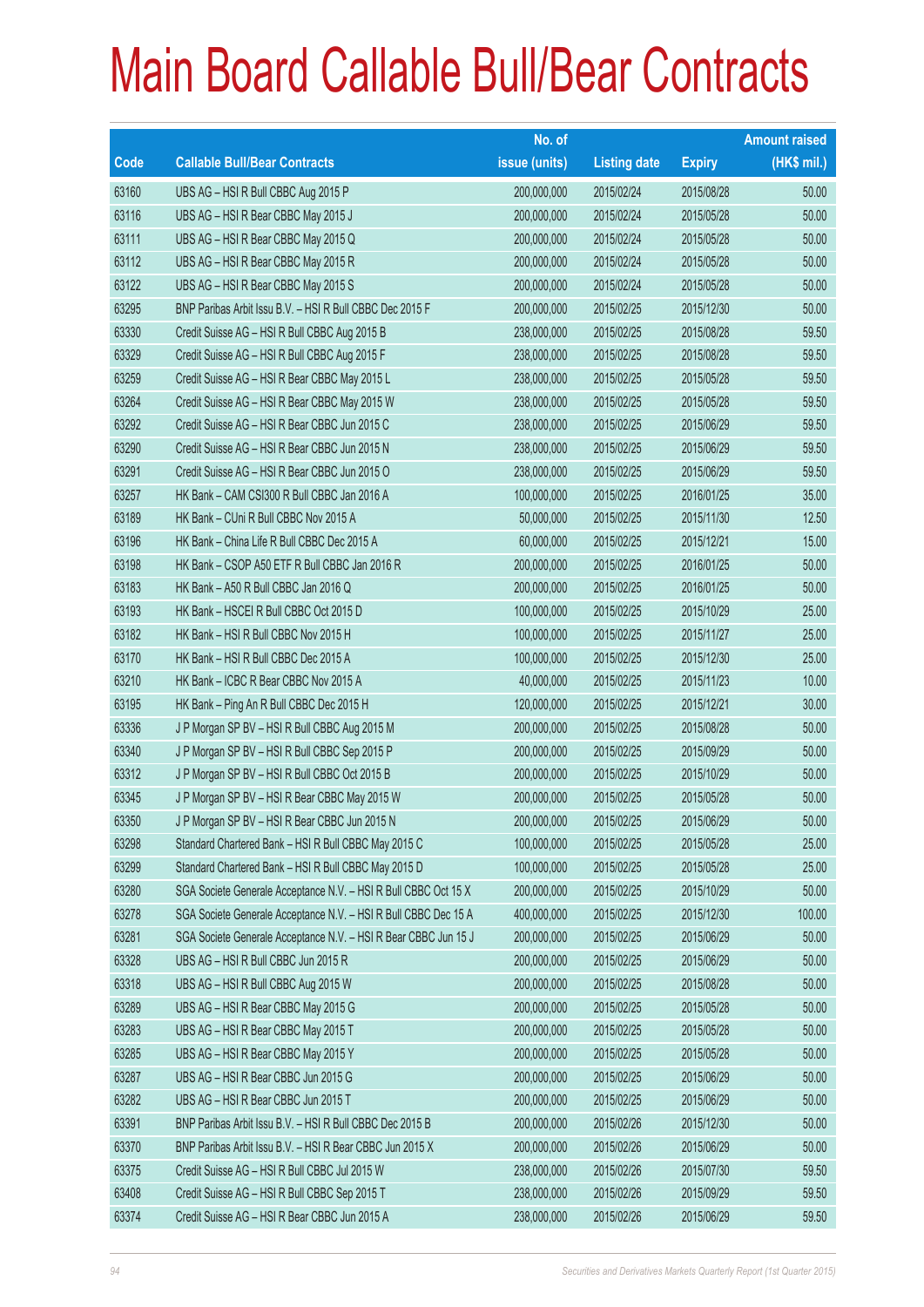|       |                                                                 | No. of        |                     |               | <b>Amount raised</b> |
|-------|-----------------------------------------------------------------|---------------|---------------------|---------------|----------------------|
| Code  | <b>Callable Bull/Bear Contracts</b>                             | issue (units) | <b>Listing date</b> | <b>Expiry</b> | (HK\$ mil.)          |
| 63373 | Credit Suisse AG - HSI R Bear CBBC Jun 2015 Y                   | 238,000,000   | 2015/02/26          | 2015/06/29    | 59.50                |
| 63372 | Credit Suisse AG - HSI R Bear CBBC Jun 2015 Z                   | 238,000,000   | 2015/02/26          | 2015/06/29    | 59.50                |
| 63390 | J P Morgan SP BV - HSI R Bull CBBC Oct 2015 C                   | 200,000,000   | 2015/02/26          | 2015/10/29    | 50.00                |
| 63415 | J P Morgan SP BV - HSI R Bull CBBC Oct 2015 D                   | 200,000,000   | 2015/02/26          | 2015/10/29    | 50.00                |
| 63351 | J P Morgan SP BV - HSI R Bear CBBC May 2015 R                   | 200,000,000   | 2015/02/26          | 2015/05/28    | 50.00                |
| 63418 | J P Morgan SP BV - HSI R Bear CBBC May 2015 U                   | 200,000,000   | 2015/02/26          | 2015/05/28    | 50.00                |
| 63376 | Standard Chartered Bank - HSI R Bear CBBC May 2015 G            | 100,000,000   | 2015/02/26          | 2015/05/28    | 25.00                |
| 63377 | Standard Chartered Bank - HSI R Bear CBBC May 2015 I            | 100,000,000   | 2015/02/26          | 2015/05/28    | 25.00                |
| 63403 | UBS AG - HSI R Bull CBBC Jul 2015 R                             | 200,000,000   | 2015/02/26          | 2015/07/30    | 50.00                |
| 63392 | UBS AG - HSI R Bull CBBC Aug 2015 X                             | 200,000,000   | 2015/02/26          | 2015/08/28    | 50.00                |
| 63380 | UBS AG - HSI R Bear CBBC May 2015 A                             | 200,000,000   | 2015/02/26          | 2015/05/28    | 50.00                |
| 63387 | UBS AG - HSI R Bear CBBC May 2015 K                             | 200,000,000   | 2015/02/26          | 2015/05/28    | 50.00                |
| 63446 | Credit Suisse AG - HSI R Bull CBBC Sep 2015 U                   | 238,000,000   | 2015/02/27          | 2015/09/29    | 59.50                |
| 63447 | Credit Suisse AG - HSI R Bull CBBC Sep 2015 V                   | 238,000,000   | 2015/02/27          | 2015/09/29    | 59.50                |
| 63444 | Credit Suisse AG - HSI R Bear CBBC May 2015 C                   | 238,000,000   | 2015/02/27          | 2015/05/28    | 59.50                |
| 63445 | Credit Suisse AG - HSI R Bear CBBC May 2015 K                   | 238,000,000   | 2015/02/27          | 2015/05/28    | 59.50                |
| 63420 | Bank of East Asia - China Mobile R Bear CBBC Jan 2016 B         | 50,000,000    | 2015/02/27          | 2016/01/22    | 12.50                |
| 63424 | J P Morgan SP BV - HSI R Bull CBBC Aug 2015 L                   | 200,000,000   | 2015/02/27          | 2015/08/28    | 50.00                |
| 63448 | J P Morgan SP BV - HSI R Bear CBBC May 2015 A                   | 200,000,000   | 2015/02/27          | 2015/05/28    | 50.00                |
| 63422 | J P Morgan SP BV - HSI R Bear CBBC May 2015 X                   | 200,000,000   | 2015/02/27          | 2015/05/28    | 50.00                |
| 63423 | J P Morgan SP BV - HSI R Bear CBBC May 2015 Y                   | 200,000,000   | 2015/02/27          | 2015/05/28    | 50.00                |
| 63436 | Standard Chartered Bank - HSI R Bull CBBC May 2015 E            | 100,000,000   | 2015/02/27          | 2015/05/28    | 25.00                |
| 63442 | Standard Chartered Bank - HSI R Bear CBBC May 2015 J            | 100,000,000   | 2015/02/27          | 2015/05/28    | 25.00                |
| 63428 | SGA Societe Generale Acceptance N.V. - HSI R Bull CBBC Nov 15 G | 200,000,000   | 2015/02/27          | 2015/11/27    | 50.00                |
| 63429 | SGA Societe Generale Acceptance N.V. - HSI R Bear CBBC Jul 15 F | 200,000,000   | 2015/02/27          | 2015/07/30    | 50.00                |
| 63450 | UBS AG - HSI R Bull CBBC Aug 2015 Q                             | 200,000,000   | 2015/02/27          | 2015/08/28    | 50.00                |
| 63449 | UBS AG - HSI R Bull CBBC Sep 2015 C                             | 200,000,000   | 2015/02/27          | 2015/09/29    | 50.00                |
| 63435 | UBS AG - HSI R Bear CBBC May 2015 E                             | 200,000,000   | 2015/02/27          | 2015/05/28    | 50.00                |
| 63433 | UBS AG - HSI R Bear CBBC May 2015 M                             | 200,000,000   | 2015/02/27          | 2015/05/28    | 50.00                |
| 63431 | UBS AG - HSI R Bear CBBC May 2015 N                             | 200,000,000   | 2015/02/27          | 2015/05/28    | 50.00                |
| 63432 | UBS AG - HSI R Bear CBBC May 2015 P                             | 200,000,000   | 2015/02/27          | 2015/05/28    | 50.00                |
| 63434 | UBS AG - HSI R Bear CBBC May 2015 W                             | 200,000,000   | 2015/02/27          | 2015/05/28    | 50.00                |
| 63453 | BNP Paribas Arbit Issu B.V. - HSI R Bear CBBC Jul 2015 P        | 200,000,000   | 2015/03/02          | 2015/07/30    | 50.00                |
| 63511 | Credit Suisse AG - HSI R Bull CBBC Aug 2015 R                   | 238,000,000   | 2015/03/02          | 2015/08/28    | 59.50                |
| 63518 | Credit Suisse AG - HSI R Bull CBBC Aug 2015 Z                   | 238,000,000   | 2015/03/02          | 2015/08/28    | 59.50                |
| 63539 | Credit Suisse AG - HSI R Bear CBBC Jun 2015 B                   | 238,000,000   | 2015/03/02          | 2015/06/29    | 59.50                |
| 63541 | Credit Suisse AG - HSI R Bear CBBC Jun 2015 D                   | 238,000,000   | 2015/03/02          | 2015/06/29    | 59.50                |
| 63457 | HK Bank - China Mobile R Bull CBBC Nov 2015 E                   | 120,000,000   | 2015/03/02          | 2015/11/02    | 30.00                |
| 63454 | HK Bank - Sinopec Corp R Bull CBBC Nov 2015 C                   | 80,000,000    | 2015/03/02          | 2015/11/09    | 20.00                |
| 63456 | HK Bank - A50 R Bull CBBC Jan 2016 R                            | 200,000,000   | 2015/03/02          | 2016/01/18    | 50.00                |
| 63455 | HK Bank - A50 R Bull CBBC Feb 2016 E                            | 200,000,000   | 2015/03/02          | 2016/02/01    | 50.00                |
| 63461 | HK Bank - HSI R Bull CBBC Nov 2015 I                            | 100,000,000   | 2015/03/02          | 2015/11/27    | 25.00                |
| 63474 | HK Bank - HSI R Bull CBBC Nov 2015 J                            | 100,000,000   | 2015/03/02          | 2015/11/27    | 25.00                |
| 63476 | HK Bank - HSI R Bear CBBC Nov 2015 G                            | 100,000,000   | 2015/03/02          | 2015/11/27    | 25.00                |
| 63480 | HK Bank - PetCh R Bull CBBC Dec 2015 C                          | 60,000,000    | 2015/03/02          | 2015/12/07    | 15.00                |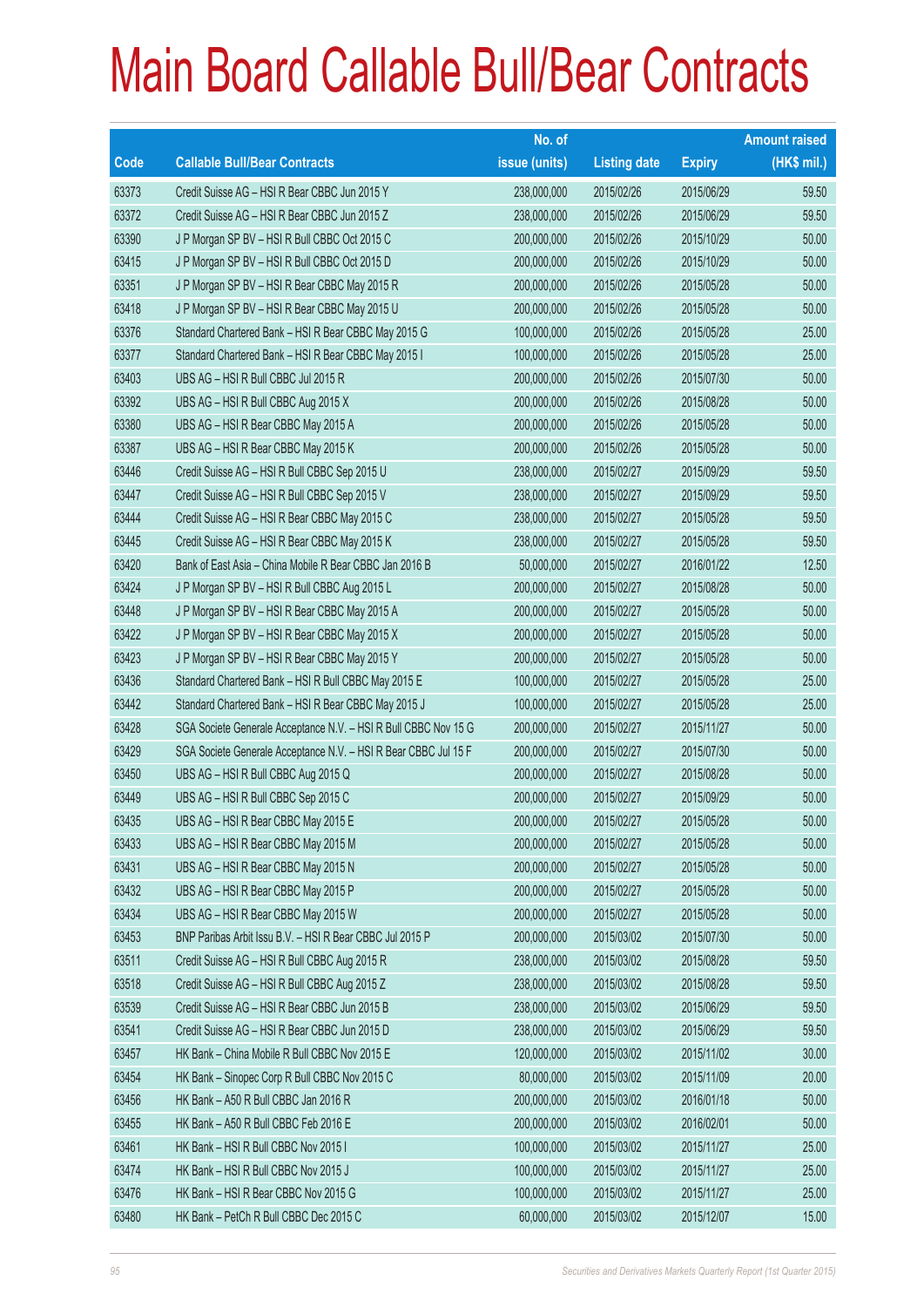|       |                                                                 | No. of        |                     |               | <b>Amount raised</b> |
|-------|-----------------------------------------------------------------|---------------|---------------------|---------------|----------------------|
| Code  | <b>Callable Bull/Bear Contracts</b>                             | issue (units) | <b>Listing date</b> | <b>Expiry</b> | $(HK$$ mil.)         |
| 63492 | J P Morgan SP BV - HSI R Bull CBBC Aug 2015 Q                   | 200,000,000   | 2015/03/02          | 2015/08/28    | 50.00                |
| 63589 | J P Morgan SP BV - HSI R Bull CBBC Sep 2015 Q                   | 200,000,000   | 2015/03/02          | 2015/09/29    | 50.00                |
| 63564 | J P Morgan SP BV - HSI R Bear CBBC Jun 2015 O                   | 200,000,000   | 2015/03/02          | 2015/06/29    | 50.00                |
| 63571 | J P Morgan SP BV - HSI R Bear CBBC Jul 2015 A                   | 200,000,000   | 2015/03/02          | 2015/07/30    | 50.00                |
| 63502 | Standard Chartered Bank - HSI R Bull CBBC Jun 2015 O            | 100,000,000   | 2015/03/02          | 2015/06/29    | 25.00                |
| 63503 | Standard Chartered Bank - HSI R Bear CBBC Jun 2015 F            | 100,000,000   | 2015/03/02          | 2015/06/29    | 25.00                |
| 63484 | SGA Societe Generale Acceptance N.V. - HSI R Bull CBBC Oct 15 Y | 200,000,000   | 2015/03/02          | 2015/10/29    | 50.00                |
| 63485 | SGA Societe Generale Acceptance N.V. - HSI R Bear CBBC Jun 15 K | 200,000,000   | 2015/03/02          | 2015/06/29    | 50.00                |
| 63544 | UBS AG - HSI R Bull CBBC Aug 2015 Y                             | 200,000,000   | 2015/03/02          | 2015/08/28    | 50.00                |
| 63550 | UBS AG - HSI R Bear CBBC Jun 2015 W                             | 200,000,000   | 2015/03/02          | 2015/06/29    | 50.00                |
| 63559 | UBS AG - HSI R Bear CBBC Jun 2015 X                             | 200,000,000   | 2015/03/02          | 2015/06/29    | 50.00                |
| 63646 | BNP Paribas Arbit Issu B.V. - HSI R Bear CBBC Jul 2015 Q        | 200,000,000   | 2015/03/03          | 2015/07/30    | 50.00                |
| 63590 | Credit Suisse AG - HSI R Bull CBBC Oct 2015 D                   | 238,000,000   | 2015/03/03          | 2015/10/29    | 59.50                |
| 63616 | Credit Suisse AG - HSI R Bull CBBC Oct 2015 E                   | 238,000,000   | 2015/03/03          | 2015/10/29    | 59.50                |
| 63652 | Credit Suisse AG - HSI R Bear CBBC Jul 2015 O                   | 238,000,000   | 2015/03/03          | 2015/07/30    | 59.50                |
| 63653 | Credit Suisse AG - HSI R Bear CBBC Jul 2015 P                   | 238,000,000   | 2015/03/03          | 2015/07/30    | 59.50                |
| 63654 | J P Morgan SP BV - HSCEI R Bull CBBC Sep 2015 A                 | 100,000,000   | 2015/03/03          | 2015/09/29    | 25.00                |
| 63657 | J P Morgan SP BV - HSI R Bull CBBC Oct 2015 E                   | 200,000,000   | 2015/03/03          | 2015/10/29    | 50.00                |
| 63637 | J P Morgan SP BV - HSI R Bear CBBC Jun 2015 P                   | 200,000,000   | 2015/03/03          | 2015/06/29    | 50.00                |
| 63669 | J P Morgan SP BV - HSI R Bear CBBC Jun 2015 Q                   | 200,000,000   | 2015/03/03          | 2015/06/29    | 50.00                |
| 63636 | UBS AG - HSI R Bull CBBC Sep 2015 D                             | 200,000,000   | 2015/03/03          | 2015/09/29    | 50.00                |
| 63650 | UBS AG - HSI R Bear CBBC Jun 2015 Y                             | 200,000,000   | 2015/03/03          | 2015/06/29    | 50.00                |
| 63795 | BNP Paribas Arbit Issu B.V. - HSI R Bull CBBC Nov 2015 K        | 200,000,000   | 2015/03/04          | 2015/11/27    | 50.00                |
| 63725 | Credit Suisse AG - China Mobile R Bull CBBC Sep 2015 A          | 60,000,000    | 2015/03/04          | 2015/09/30    | 15.00                |
| 63733 | Credit Suisse AG - China Mobile R Bull CBBC Sep 2015 B          | 60,000,000    | 2015/03/04          | 2015/09/30    | 15.00                |
| 63734 | Credit Suisse AG - China Mobile R Bear CBBC Jul 2015 A          | 60,000,000    | 2015/03/04          | 2015/07/31    | 15.00                |
| 63754 | Credit Suisse AG - China Mobile R Bear CBBC Jul 2015 B          | 60,000,000    | 2015/03/04          | 2015/07/31    | 15.00                |
| 63710 | Credit Suisse AG - HKEx R Bull CBBC Sep 2015 A                  | 60,000,000    | 2015/03/04          | 2015/09/30    | 15.00                |
| 63717 | Credit Suisse AG - HKEx R Bull CBBC Sep 2015 B                  | 60,000,000    | 2015/03/04          | 2015/09/30    | 15.00                |
| 63719 | Credit Suisse AG - HKEx R Bear CBBC Jul 2015 A                  | 60,000,000    | 2015/03/04          | 2015/07/31    | 15.00                |
| 63724 | Credit Suisse AG - HKEx R Bear CBBC Jul 2015 B                  | 60,000,000    | 2015/03/04          | 2015/07/31    | 15.00                |
| 63768 | Credit Suisse AG - HSI R Bull CBBC Oct 2015 F                   | 238,000,000   | 2015/03/04          | 2015/10/29    | 59.50                |
| 63775 | Credit Suisse AG - HSI R Bull CBBC Oct 2015 G                   | 238,000,000   | 2015/03/04          | 2015/10/29    | 59.50                |
| 63708 | Credit Suisse AG - HSI R Bear CBBC Jul 2015 Q                   | 238,000,000   | 2015/03/04          | 2015/07/30    | 59.50                |
| 63709 | Credit Suisse AG - HSI R Bear CBBC Jul 2015 R                   | 238,000,000   | 2015/03/04          | 2015/07/30    | 59.50                |
| 63689 | HK Bank - CC Bank R Bear CBBC Feb 2016 A                        | 40,000,000    | 2015/03/04          | 2016/02/01    | 10.00                |
| 63680 | HK Bank - Minsheng Bank R Bull CBBC Nov 2015 E                  | 40,000,000    | 2015/03/04          | 2015/11/02    | 10.00                |
| 63677 | HK Bank - CNOOC R Bear CBBC Nov 2015 A                          | 40,000,000    | 2015/03/04          | 2015/11/30    | 10.00                |
| 63705 | HK Bank - Galaxy Ent R Bear CBBC Dec 2015 C                     | 60,000,000    | 2015/03/04          | 2015/12/07    | 15.00                |
| 63674 | HK Bank - HKEx R Bull CBBC Dec 2015 A                           | 60,000,000    | 2015/03/04          | 2015/12/14    | 15.00                |
| 63679 | HK Bank - HSI R Bull CBBC Oct 2015 M                            | 100,000,000   | 2015/03/04          | 2015/10/29    | 25.00                |
| 63701 | HK Bank - HSI R Bear CBBC Nov 2015 H                            | 100,000,000   | 2015/03/04          | 2015/11/27    | 25.00                |
| 63703 | HK Bank - Sands China R Bear CBBC Nov 2015 C                    | 60,000,000    | 2015/03/04          | 2015/11/09    | 15.00                |
| 63695 | HK Bank - TCH R Bull CBBC Oct 2015 G                            | 100,000,000   | 2015/03/04          | 2015/10/26    | 25.00                |
| 63700 | HK Bank - TCH R Bull CBBC Dec 2015 F                            | 100,000,000   | 2015/03/04          | 2015/12/07    | 25.00                |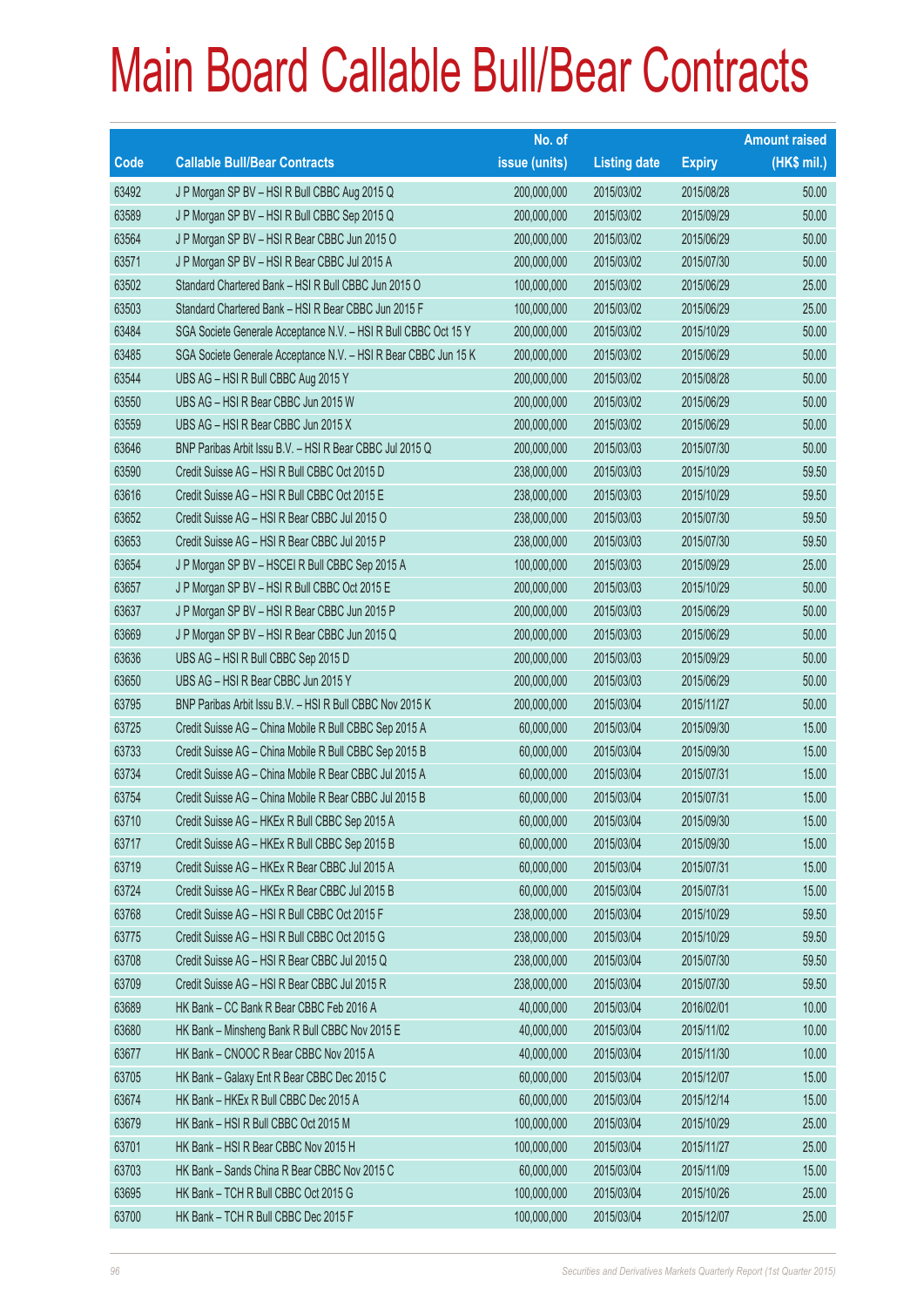|       |                                                                 | No. of        |                     |               | <b>Amount raised</b> |
|-------|-----------------------------------------------------------------|---------------|---------------------|---------------|----------------------|
| Code  | <b>Callable Bull/Bear Contracts</b>                             | issue (units) | <b>Listing date</b> | <b>Expiry</b> | (HK\$ mil.)          |
| 63776 | J P Morgan SP BV - HSI R Bull CBBC Oct 2015 F                   | 200,000,000   | 2015/03/04          | 2015/10/29    | 50.00                |
| 63794 | J P Morgan SP BV - HSI R Bull CBBC Oct 2015 G                   | 200,000,000   | 2015/03/04          | 2015/10/29    | 50.00                |
| 63787 | J P Morgan SP BV - HSI R Bear CBBC Jun 2015 R                   | 200,000,000   | 2015/03/04          | 2015/06/29    | 50.00                |
| 63788 | J P Morgan SP BV - HSI R Bear CBBC Jun 2015 S                   | 200,000,000   | 2015/03/04          | 2015/06/29    | 50.00                |
| 63706 | SGA Societe Generale Acceptance N.V. - HSI R Bull CBBC Oct 15 Z | 200,000,000   | 2015/03/04          | 2015/10/29    | 50.00                |
| 63800 | UBS AG - HSBC R Bear CBBC Jul 2015 A                            | 100,000,000   | 2015/03/04          | 2015/07/27    | 25.00                |
| 63798 | UBS AG - HSI R Bull CBBC Sep 2015 E                             | 200,000,000   | 2015/03/04          | 2015/09/29    | 50.00                |
| 63797 | UBS AG - HSI R Bear CBBC Jun 2015 D                             | 200,000,000   | 2015/03/04          | 2015/06/29    | 50.00                |
| 63796 | UBS AG - Sands China R Bull CBBC Oct 2015 A                     | 50,000,000    | 2015/03/04          | 2015/10/26    | 12.50                |
| 63799 | UBS AG - Tencent R Bear CBBC Jul 2015 A                         | 100,000,000   | 2015/03/04          | 2015/07/27    | 25.00                |
| 63855 | BNP Paribas Arbit Issu B.V. - HSI R Bull CBBC Nov 2015 L        | 200,000,000   | 2015/03/05          | 2015/11/27    | 50.00                |
| 63857 | BNP Paribas Arbit Issu B.V. - HSI R Bull CBBC Nov 2015 M        | 200,000,000   | 2015/03/05          | 2015/11/27    | 50.00                |
| 63816 | BNP Paribas Arbit Issu B.V. - HSI R Bear CBBC Jul 2015 R        | 200,000,000   | 2015/03/05          | 2015/07/30    | 50.00                |
| 63852 | Credit Suisse AG - HSI R Bull CBBC Aug 2015 E                   | 238,000,000   | 2015/03/05          | 2015/08/28    | 59.50                |
| 63851 | Credit Suisse AG - HSI R Bull CBBC Aug 2015 Y                   | 238,000,000   | 2015/03/05          | 2015/08/28    | 59.50                |
| 63821 | Credit Suisse AG - HSI R Bear CBBC Jun 2015 E                   | 238,000,000   | 2015/03/05          | 2015/06/29    | 59.50                |
| 63824 | Credit Suisse AG - HSI R Bear CBBC Jun 2015 Q                   | 238,000,000   | 2015/03/05          | 2015/06/29    | 59.50                |
| 63825 | Credit Suisse AG - HSI R Bear CBBC Jun 2015 R                   | 238,000,000   | 2015/03/05          | 2015/06/29    | 59.50                |
| 63812 | Bank of East Asia - A50 China R Bull CBBC Feb 2016 B            | 50,000,000    | 2015/03/05          | 2016/02/25    | 12.50                |
| 63815 | Bank of East Asia - Galaxy Ent R Bear CBBC Jan 2016 A           | 150,000,000   | 2015/03/05          | 2016/01/26    | 37.50                |
| 63807 | Bank of East Asia - HKEx R Bull CBBC Nov 2015 A                 | 40,000,000    | 2015/03/05          | 2015/11/26    | 10.00                |
| 63808 | Bank of East Asia - TCH R Bull CBBC Nov 2015 B                  | 40,000,000    | 2015/03/05          | 2015/11/12    | 10.00                |
| 63849 | J P Morgan SP BV - HSI R Bull CBBC Oct 2015 H                   | 200,000,000   | 2015/03/05          | 2015/10/29    | 50.00                |
| 63850 | J P Morgan SP BV - HSI R Bull CBBC Oct 2015 I                   | 200,000,000   | 2015/03/05          | 2015/10/29    | 50.00                |
| 63862 | Standard Chartered Bank - Sands China R Bull CBBC Dec 2015 A    | 50,000,000    | 2015/03/05          | 2015/12/24    | 12.50                |
| 63863 | Standard Chartered Bank - Sands China R Bear CBBC Dec 2015 A    | 50,000,000    | 2015/03/05          | 2015/12/17    | 12.50                |
| 63830 | SGA Societe Generale Acceptance N.V. - HSI R Bull CBBC Nov 15 H | 200,000,000   | 2015/03/05          | 2015/11/27    | 50.00                |
| 63848 | SGA Societe Generale Acceptance N.V. - HSI R Bear CBBC Jul 15 G | 200,000,000   | 2015/03/05          | 2015/07/30    | 50.00                |
| 63854 | UBS AG - HSI R Bull CBBC Jul 2015 Z                             | 200,000,000   | 2015/03/05          | 2015/07/30    | 50.00                |
| 63853 | UBS AG - HSI R Bull CBBC Sep 2015 F                             | 200,000,000   | 2015/03/05          | 2015/09/29    | 50.00                |
| 63818 | UBS AG - HSI R Bear CBBC Jun 2015 C                             | 200,000,000   | 2015/03/05          | 2015/06/29    | 50.00                |
| 63918 | BNP Paribas Arbit Issu B.V. - HSI R Bull CBBC Nov 2015 N        | 200,000,000   | 2015/03/06          | 2015/11/27    | 50.00                |
| 63869 | BNP Paribas Arbit Issu B.V. - HSI R Bear CBBC Jul 2015 S        | 200,000,000   | 2015/03/06          | 2015/07/30    | 50.00                |
| 63878 | BNP Paribas Arbit Issu B.V. - HSI R Bear CBBC Jul 2015 T        | 200,000,000   | 2015/03/06          | 2015/07/30    | 50.00                |
| 63919 | BNP Paribas Arbit Issu B.V. - HSI R Bear CBBC Jul 2015 U        | 200,000,000   | 2015/03/06          | 2015/07/30    | 50.00                |
| 63920 | BNP Paribas Arbit Issu B.V. - HSI R Bear CBBC Jul 2015 V        | 200,000,000   | 2015/03/06          | 2015/07/30    | 50.00                |
| 63970 | Credit Suisse AG - HSI R Bull CBBC Sep 2015 W                   | 238,000,000   | 2015/03/06          | 2015/09/29    | 59.50                |
| 63971 | Credit Suisse AG - HSI R Bull CBBC Sep 2015 X                   | 238,000,000   | 2015/03/06          | 2015/09/29    | 59.50                |
| 63977 | Credit Suisse AG - HSI R Bull CBBC Sep 2015 Y                   | 238,000,000   | 2015/03/06          | 2015/09/29    | 59.50                |
| 63910 | Credit Suisse AG - HSI R Bear CBBC Jul 2015 T                   | 238,000,000   | 2015/03/06          | 2015/07/30    | 59.50                |
| 63911 | Credit Suisse AG - HSI R Bear CBBC Jul 2015 U                   | 238,000,000   | 2015/03/06          | 2015/07/30    | 59.50                |
| 63974 | Credit Suisse AG - HSI R Bear CBBC Jul 2015 V                   | 238,000,000   | 2015/03/06          | 2015/07/30    | 59.50                |
| 63917 | J P Morgan SP BV - HSI R Bull CBBC Sep 2015 R                   | 200,000,000   | 2015/03/06          | 2015/09/29    | 50.00                |
| 63992 | J P Morgan SP BV - HSI R Bull CBBC Oct 2015 J                   | 200,000,000   | 2015/03/06          | 2015/10/29    | 50.00                |
| 63913 | J P Morgan SP BV - HSI R Bear CBBC Jun 2015 U                   | 200,000,000   | 2015/03/06          | 2015/06/29    | 50.00                |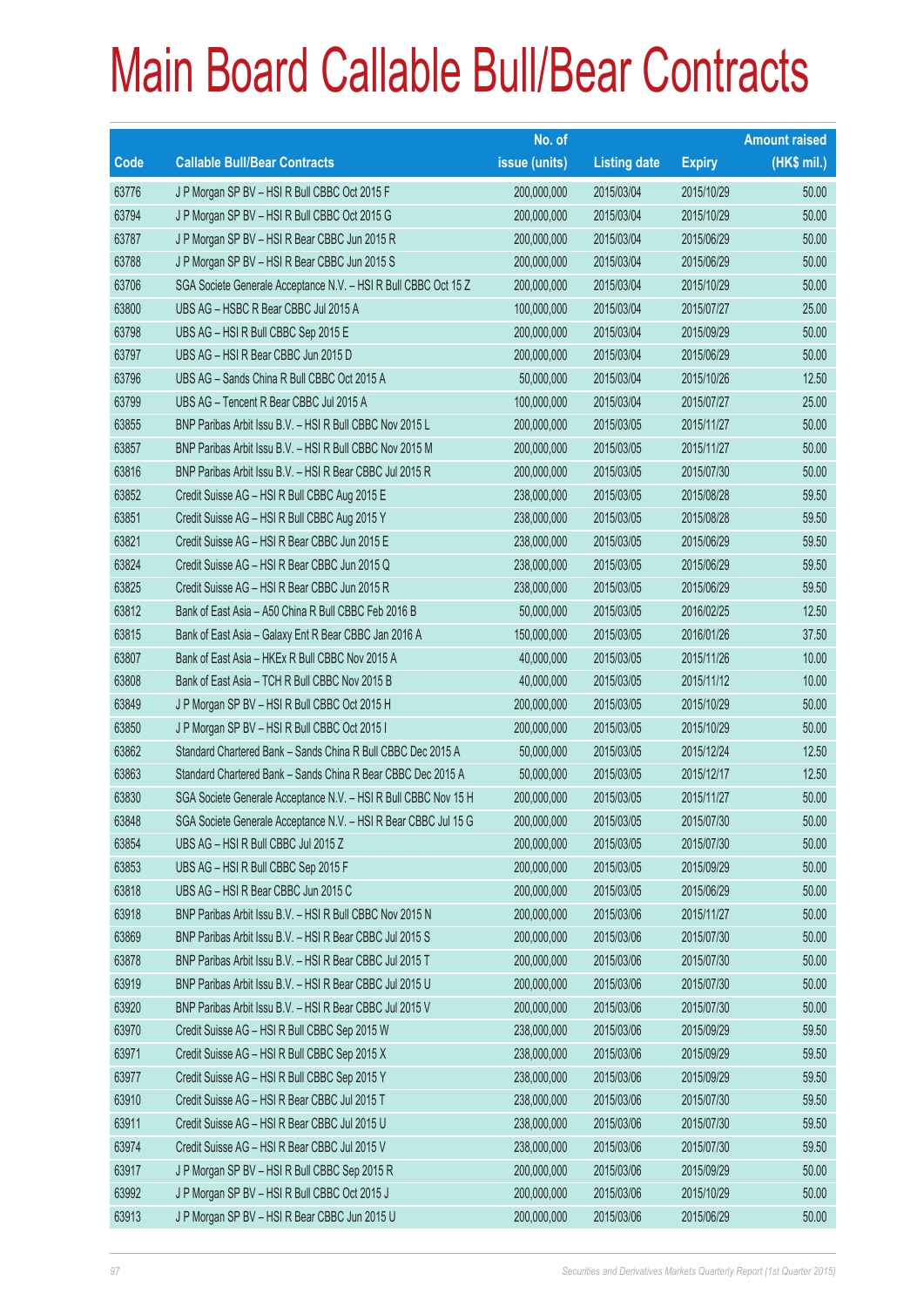|             |                                                                 | No. of        |                     |               | <b>Amount raised</b> |
|-------------|-----------------------------------------------------------------|---------------|---------------------|---------------|----------------------|
| <b>Code</b> | <b>Callable Bull/Bear Contracts</b>                             | issue (units) | <b>Listing date</b> | <b>Expiry</b> | $(HK$$ mil.)         |
| 63934       | Standard Chartered Bank - China Life R Bull CBBC Dec 2015 A     | 50,000,000    | 2015/03/06          | 2015/12/01    | 20.00                |
| 63939       | Standard Chartered Bank - China Life R Bear CBBC Nov 2015 A     | 50,000,000    | 2015/03/06          | 2015/11/23    | 20.00                |
| 63936       | Standard Chartered Bank - CNOOC R Bear CBBC Dec 2015 A          | 50,000,000    | 2015/03/06          | 2015/12/03    | 12.50                |
| 63925       | Standard Chartered Bank - Galaxy Ent R Bull CBBC Nov 2015 B     | 50,000,000    | 2015/03/06          | 2015/11/18    | 12.50                |
| 63929       | Standard Chartered Bank - Galaxy Ent R Bear CBBC Sep 2015 B     | 50,000,000    | 2015/03/06          | 2015/09/02    | 12.50                |
| 63921       | Standard Chartered Bank - HSBC R Bull CBBC Nov 2015 B           | 50,000,000    | 2015/03/06          | 2015/11/11    | 12.50                |
| 63924       | Standard Chartered Bank - HSBC R Bear CBBC Oct 2015 A           | 50,000,000    | 2015/03/06          | 2015/10/05    | 12.50                |
| 63901       | Standard Chartered Bank - HSI R Bear CBBC Jun 2015 G            | 100,000,000   | 2015/03/06          | 2015/06/29    | 25.00                |
| 63914       | SGA Societe Generale Acceptance N.V. - HSI R Bull CBBC Oct 15 B | 200,000,000   | 2015/03/06          | 2015/10/29    | 50.00                |
| 63916       | SGA Societe Generale Acceptance N.V. - HSI R Bear CBBC Jun 15 L | 200,000,000   | 2015/03/06          | 2015/06/29    | 50.00                |
| 63988       | UBS AG - HSI R Bull CBBC Aug 2015 B                             | 200,000,000   | 2015/03/06          | 2015/08/28    | 50.00                |
| 63990       | UBS AG - HSI R Bull CBBC Sep 2015 G                             | 200,000,000   | 2015/03/06          | 2015/09/29    | 50.00                |
| 63979       | UBS AG - HSI R Bear CBBC Jun 2015 B                             | 200,000,000   | 2015/03/06          | 2015/06/29    | 50.00                |
| 63880       | UBS AG - HSI R Bear CBBC Jun 2015 F                             | 200,000,000   | 2015/03/06          | 2015/06/29    | 50.00                |
| 63894       | UBS AG - HSI R Bear CBBC Jun 2015 Q                             | 200,000,000   | 2015/03/06          | 2015/06/29    | 50.00                |
| 64052       | BNP Paribas Arbit Issu B.V. - HSI R Bear CBBC Jun 2015 Y        | 200,000,000   | 2015/03/09          | 2015/06/29    | 50.00                |
| 64071       | Credit Suisse AG - HSI R Bull CBBC Sep 2015 D                   | 238,000,000   | 2015/03/09          | 2015/09/29    | 59.50                |
| 64070       | Credit Suisse AG - HSI R Bull CBBC Sep 2015 Z                   | 238,000,000   | 2015/03/09          | 2015/09/29    | 59.50                |
| 64036       | Credit Suisse AG - HSI R Bear CBBC Jun 2015 F                   | 238,000,000   | 2015/03/09          | 2015/06/29    | 59.50                |
| 64038       | Credit Suisse AG - HSI R Bear CBBC Jun 2015 G                   | 238,000,000   | 2015/03/09          | 2015/06/29    | 59.50                |
| 64040       | Credit Suisse AG - HSI R Bear CBBC Jun 2015 I                   | 238,000,000   | 2015/03/09          | 2015/06/29    | 59.50                |
| 64026       | Credit Suisse AG - HSI R Bear CBBC Aug 2015 F                   | 238,000,000   | 2015/03/09          | 2015/08/28    | 59.50                |
| 64027       | Credit Suisse AG - HSI R Bear CBBC Aug 2015 G                   | 238,000,000   | 2015/03/09          | 2015/08/28    | 59.50                |
| 64034       | Credit Suisse AG - HSI R Bear CBBC Aug 2015 H                   | 238,000,000   | 2015/03/09          | 2015/08/28    | 59.50                |
| 64035       | Credit Suisse AG - HSI R Bear CBBC Sep 2015 A                   | 238,000,000   | 2015/03/09          | 2015/09/29    | 59.50                |
| 64112       | J P Morgan SP BV - HSI R Bull CBBC Aug 2015 E                   | 200,000,000   | 2015/03/09          | 2015/08/28    | 50.00                |
| 64119       | J P Morgan SP BV - HSI R Bull CBBC Nov 2015 A                   | 200,000,000   | 2015/03/09          | 2015/11/27    | 50.00                |
| 64012       | J P Morgan SP BV - HSI R Bear CBBC Jun 2015 V                   | 200,000,000   | 2015/03/09          | 2015/06/29    | 50.00                |
| 64111       | J P Morgan SP BV - HSI R Bear CBBC Jun 2015 W                   | 200,000,000   | 2015/03/09          | 2015/06/29    | 50.00                |
| 64122       | J P Morgan SP BV - Ping An R Bull CBBC Aug 2015 A               | 100,000,000   | 2015/03/09          | 2015/08/06    | 25.00                |
| 64132       | J P Morgan SP BV - Tencent R Bull CBBC Jul 2015 E               | 100,000,000   | 2015/03/09          | 2015/07/22    | 25.00                |
| 64061       | Standard Chartered Bank - HSI R Bull CBBC Jun 2015 P            | 100,000,000   | 2015/03/09          | 2015/06/29    | 25.00                |
| 64057       | Standard Chartered Bank - HSI R Bear CBBC Jun 2015 H            | 100,000,000   | 2015/03/09          | 2015/06/29    | 25.00                |
| 64063       | SGA Societe Generale Acceptance N.V. - HSI R Bull CBBC Nov 15 I | 200,000,000   | 2015/03/09          | 2015/11/27    | 50.00                |
| 64066       | SGA Societe Generale Acceptance N.V. - HSI R Bear CBBC Jun 15 M | 200,000,000   | 2015/03/09          | 2015/06/29    | 50.00                |
| 64102       | UBS AG - Cheung Kong R Bull CBBC Oct 2015 B                     | 50,000,000    | 2015/03/09          | 2015/10/19    | 12.50                |
| 64138       | UBS AG - HSCEI R Bull CBBC Sep 2015 G                           | 100,000,000   | 2015/03/09          | 2015/09/29    | 25.00                |
| 64079       | UBS AG - HSI R Bull CBBC Jul 2015 S                             | 200,000,000   | 2015/03/09          | 2015/07/30    | 50.00                |
| 64082       | UBS AG - HSI R Bull CBBC Oct 2015 C                             | 200,000,000   | 2015/03/09          | 2015/10/29    | 50.00                |
| 64051       | UBS AG - HSI R Bear CBBC Jun 2015 H                             | 200,000,000   | 2015/03/09          | 2015/06/29    | 50.00                |
| 64043       | UBS AG - HSI R Bear CBBC Jun 2015 Z                             | 200,000,000   | 2015/03/09          | 2015/06/29    | 50.00                |
| 64104       | UBS AG - Ping An R Bull CBBC Nov 2015 B                         | 50,000,000    | 2015/03/09          | 2015/11/23    | 12.50                |
| 64180       | Credit Suisse AG - HSI R Bull CBBC Aug 2015 R                   | 238,000,000   | 2015/03/10          | 2015/08/28    | 59.50                |
| 64206       | Credit Suisse AG - HSI R Bull CBBC Sep 2015 F                   | 238,000,000   | 2015/03/10          | 2015/09/29    | 59.50                |
| 64181       | Credit Suisse AG - HSI R Bear CBBC Jul 2015 W                   | 238,000,000   | 2015/03/10          | 2015/07/30    | 59.50                |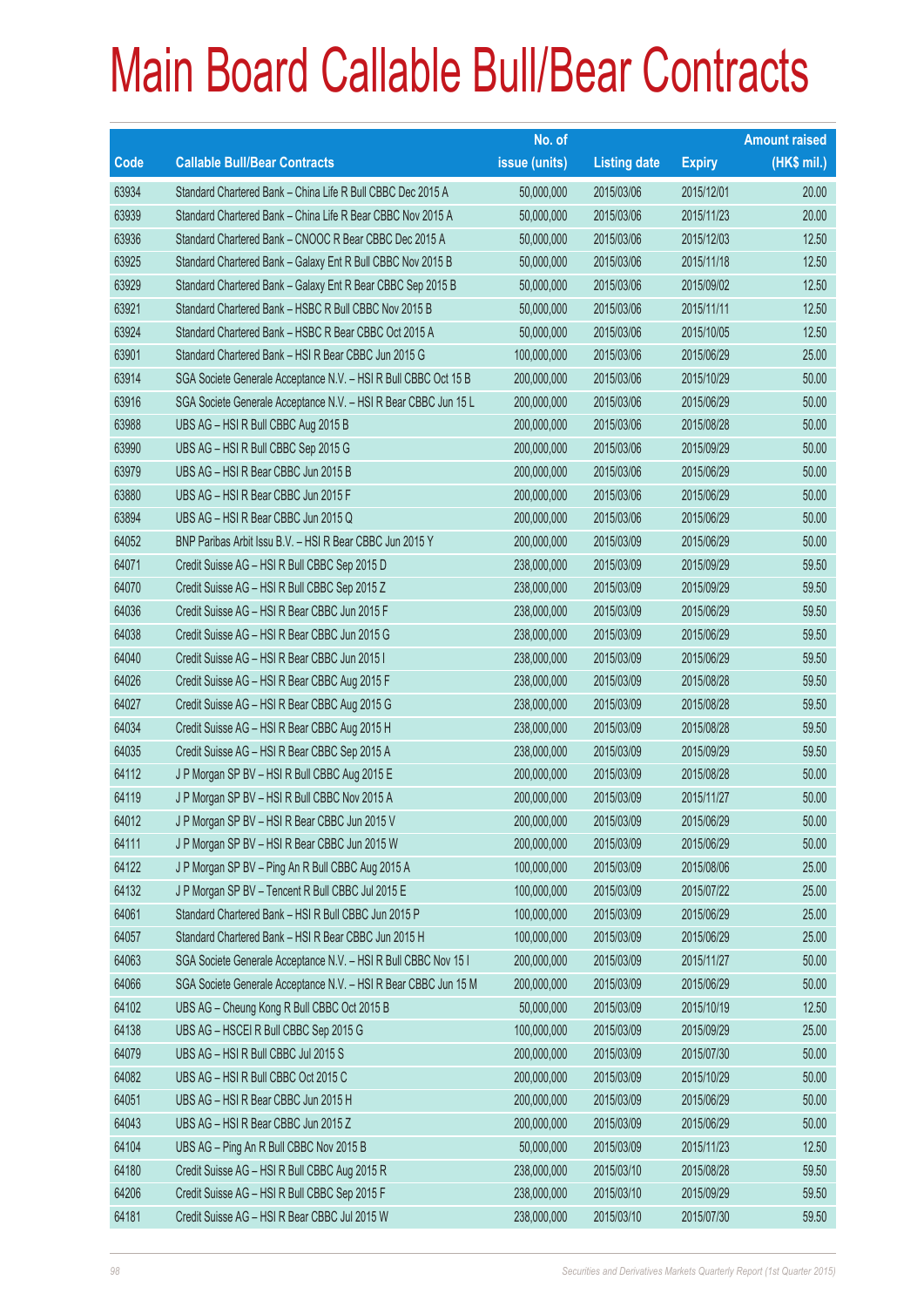|       |                                                          | No. of        |                     |               | <b>Amount raised</b> |
|-------|----------------------------------------------------------|---------------|---------------------|---------------|----------------------|
| Code  | <b>Callable Bull/Bear Contracts</b>                      | issue (units) | <b>Listing date</b> | <b>Expiry</b> | $(HK$$ mil.)         |
| 64186 | Credit Suisse AG - HSI R Bear CBBC Jul 2015 X            | 238,000,000   | 2015/03/10          | 2015/07/30    | 59.50                |
| 64187 | Credit Suisse AG - HSI R Bear CBBC Jul 2015 Y            | 238,000,000   | 2015/03/10          | 2015/07/30    | 59.50                |
| 64152 | HK Bank - AIA R Bull CBBC Dec 2015 A                     | 60,000,000    | 2015/03/10          | 2015/12/21    | 15.00                |
| 64157 | HK Bank - AIA R Bear CBBC Dec 2015 B                     | 40,000,000    | 2015/03/10          | 2015/12/21    | 10.00                |
| 64146 | HK Bank - China Life R Bull CBBC Jan 2016 A              | 60,000,000    | 2015/03/10          | 2016/01/18    | 15.00                |
| 64147 | HK Bank - CSOP A50 ETF R Bull CBBC Jan 2016 S            | 200,000,000   | 2015/03/10          | 2016/01/18    | 50.00                |
| 64150 | HK Bank - HSCEI R Bull CBBC Nov 2015 C                   | 100,000,000   | 2015/03/10          | 2015/11/27    | 25.00                |
| 64164 | HK Bank - HSI R Bull CBBC Oct 2015 N                     | 100,000,000   | 2015/03/10          | 2015/10/29    | 25.00                |
| 64162 | HK Bank - HSI R Bull CBBC Nov 2015 K                     | 100,000,000   | 2015/03/10          | 2015/11/27    | 25.00                |
| 64151 | HK Bank - Ping An R Bull CBBC Nov 2015 L                 | 120,000,000   | 2015/03/10          | 2015/11/30    | 30.00                |
| 64167 | HK Bank - SHK Ppt R Bull CBBC Jan 2016 A                 | 60,000,000    | 2015/03/10          | 2016/01/18    | 15.00                |
| 64177 | JP Morgan SP BV - HSI R Bull CBBC Sep 2015 S             | 200,000,000   | 2015/03/10          | 2015/09/29    | 50.00                |
| 64211 | J P Morgan SP BV - HSI R Bull CBBC Nov 2015 B            | 200,000,000   | 2015/03/10          | 2015/11/27    | 50.00                |
| 64208 | J P Morgan SP BV - HSI R Bear CBBC Jun 2015 X            | 200,000,000   | 2015/03/10          | 2015/06/29    | 50.00                |
| 64209 | J P Morgan SP BV - HSI R Bear CBBC Jul 2015 B            | 200,000,000   | 2015/03/10          | 2015/07/30    | 50.00                |
| 64169 | Standard Chartered Bank - HSI R Bull CBBC Jun 2015 Q     | 100,000,000   | 2015/03/10          | 2015/06/29    | 25.00                |
| 64171 | Standard Chartered Bank - HSI R Bear CBBC Jun 2015 I     | 100,000,000   | 2015/03/10          | 2015/06/29    | 25.00                |
| 64182 | Standard Chartered Bank - HSI R Bear CBBC Jun 2015 J     | 100,000,000   | 2015/03/10          | 2015/06/29    | 25.00                |
| 64198 | UBS AG - HSCEI R Bull CBBC Aug 2015 F                    | 100,000,000   | 2015/03/10          | 2015/08/28    | 25.00                |
| 64203 | UBS AG - HSI R Bull CBBC Aug 2015 H                      | 200,000,000   | 2015/03/10          | 2015/08/28    | 50.00                |
| 64172 | UBS AG - HSI R Bull CBBC Aug 2015 Z                      | 200,000,000   | 2015/03/10          | 2015/08/28    | 50.00                |
| 64192 | UBS AG - HSI R Bear CBBC Jun 2015 K                      | 200,000,000   | 2015/03/10          | 2015/06/29    | 50.00                |
| 64194 | UBS AG - HSI R Bear CBBC Jun 2015 L                      | 200,000,000   | 2015/03/10          | 2015/06/29    | 50.00                |
| 64243 | BNP Paribas Arbit Issu B.V. - HSI R Bull CBBC Dec 2015 C | 200,000,000   | 2015/03/11          | 2015/12/30    | 50.00                |
| 64223 | BNP Paribas Arbit Issu B.V. - HSI R Bull CBBC Dec 2015 G | 200,000,000   | 2015/03/11          | 2015/12/30    | 50.00                |
| 64224 | BNP Paribas Arbit Issu B.V. - HSI R Bull CBBC Dec 2015 J | 200,000,000   | 2015/03/11          | 2015/12/30    | 50.00                |
| 64247 | BNP Paribas Arbit Issu B.V. - HSI R Bear CBBC Jul 2015 W | 200,000,000   | 2015/03/11          | 2015/07/30    | 50.00                |
| 64249 | BNP Paribas Arbit Issu B.V. - HSI R Bear CBBC Jul 2015 X | 200,000,000   | 2015/03/11          | 2015/07/30    | 50.00                |
| 64259 | BNP Paribas Arbit Issu B.V. - HSI R Bear CBBC Jul 2015 Y | 200,000,000   | 2015/03/11          | 2015/07/30    | 50.00                |
| 64221 | Credit Suisse AG - HSI R Bull CBBC Oct 2015 H            | 238,000,000   | 2015/03/11          | 2015/10/29    | 59.50                |
| 64222 | Credit Suisse AG - HSI R Bull CBBC Oct 2015 I            | 238,000,000   | 2015/03/11          | 2015/10/29    | 59.50                |
| 64239 | Credit Suisse AG - HSI R Bull CBBC Oct 2015 J            | 238,000,000   | 2015/03/11          | 2015/10/29    | 59.50                |
| 64241 | Credit Suisse AG - HSI R Bull CBBC Oct 2015 K            | 238,000,000   | 2015/03/11          | 2015/10/29    | 59.50                |
| 64242 | Credit Suisse AG - HSI R Bear CBBC Jun 2015 H            | 238,000,000   | 2015/03/11          | 2015/06/29    | 59.50                |
| 64260 | Credit Suisse AG - HSI R Bear CBBC Jun 2015 J            | 238,000,000   | 2015/03/11          | 2015/06/29    | 59.50                |
| 64266 | Credit Suisse AG - HSI R Bear CBBC Jun 2015 L            | 238,000,000   | 2015/03/11          | 2015/06/29    | 59.50                |
| 64269 | Credit Suisse AG - HSI R Bear CBBC Jun 2015 U            | 238,000,000   | 2015/03/11          | 2015/06/29    | 59.50                |
| 64216 | J P Morgan SP BV - HSI R Bull CBBC Sep 2015 T            | 200,000,000   | 2015/03/11          | 2015/09/29    | 50.00                |
| 64248 | J P Morgan SP BV - HSI R Bull CBBC Nov 2015 C            | 200,000,000   | 2015/03/11          | 2015/11/27    | 50.00                |
| 64274 | J P Morgan SP BV - HSI R Bear CBBC Jun 2015 Y            | 200,000,000   | 2015/03/11          | 2015/06/29    | 50.00                |
| 64275 | J P Morgan SP BV - HSI R Bear CBBC Jun 2015 Z            | 200,000,000   | 2015/03/11          | 2015/06/29    | 50.00                |
| 64276 | J P Morgan SP BV - HSI R Bear CBBC Jul 2015 C            | 200,000,000   | 2015/03/11          | 2015/07/30    | 50.00                |
| 64235 | Standard Chartered Bank - HSI R Bull CBBC Jun 2015 N     | 100,000,000   | 2015/03/11          | 2015/06/29    | 25.00                |
| 64238 | Standard Chartered Bank - HSI R Bull CBBC Jun 2015 R     | 100,000,000   | 2015/03/11          | 2015/06/29    | 25.00                |
| 64236 | Standard Chartered Bank - HSI R Bear CBBC Jun 2015 K     | 100,000,000   | 2015/03/11          | 2015/06/29    | 25.00                |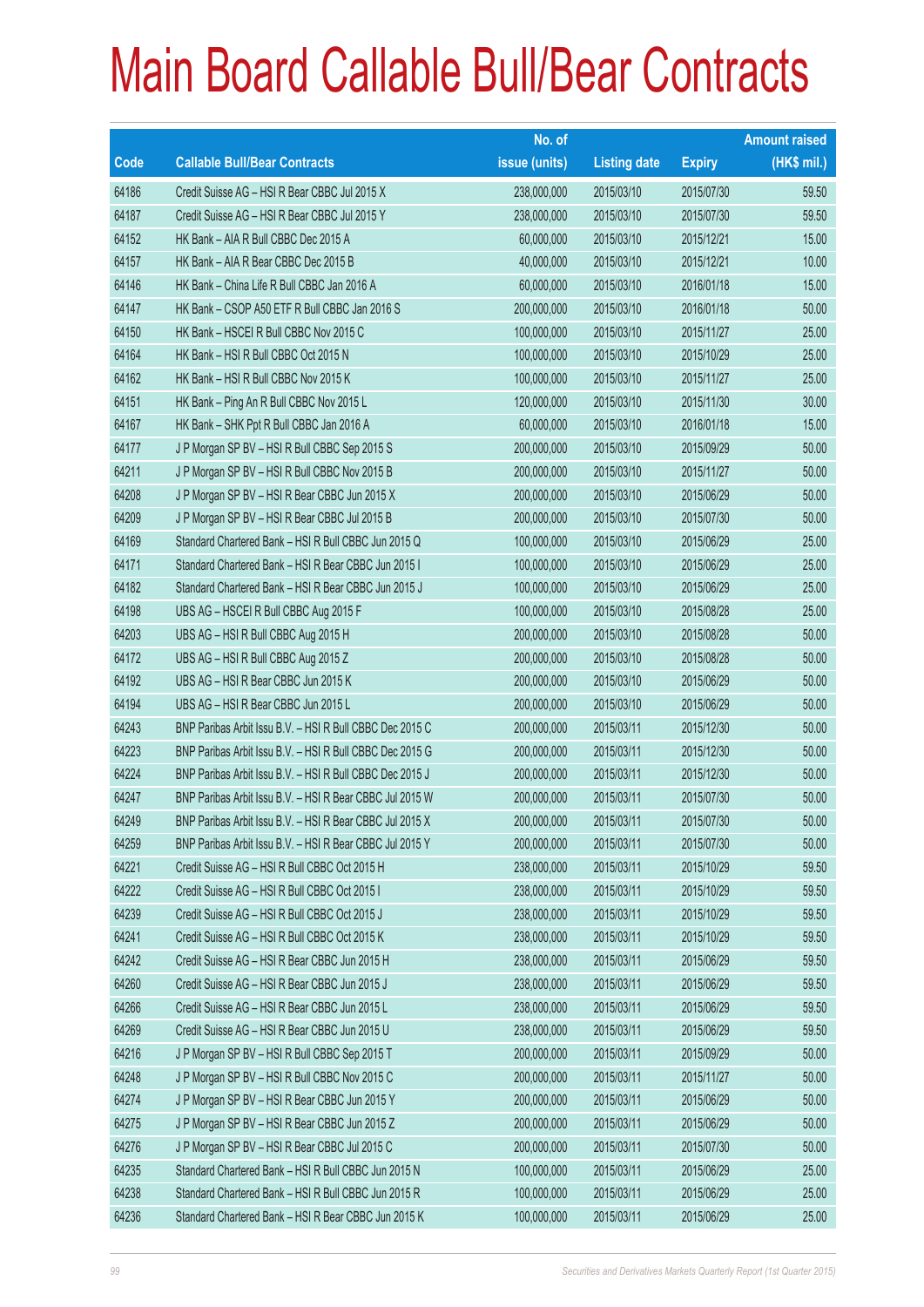|       |                                                                 | No. of        |                     |               | <b>Amount raised</b> |
|-------|-----------------------------------------------------------------|---------------|---------------------|---------------|----------------------|
| Code  | <b>Callable Bull/Bear Contracts</b>                             | issue (units) | <b>Listing date</b> | <b>Expiry</b> | $(HK$$ mil.)         |
| 64288 | Standard Chartered Bank - HSI R Bear CBBC Jun 2015 L            | 100,000,000   | 2015/03/11          | 2015/06/29    | 25.00                |
| 64229 | SGA Societe Generale Acceptance N.V. - HSI R Bull CBBC Oct 15 C | 200,000,000   | 2015/03/11          | 2015/10/29    | 50.00                |
| 64218 | SGA Societe Generale Acceptance N.V. - HSI R Bull CBBC Nov 15 J | 200,000,000   | 2015/03/11          | 2015/11/27    | 50.00                |
| 64285 | SGA Societe Generale Acceptance N.V. - HSI R Bear CBBC Jun 15 N | 200,000,000   | 2015/03/11          | 2015/06/29    | 50.00                |
| 64219 | SGA Societe Generale Acceptance N.V. - HSI R Bear CBBC Jul 15 H | 200,000,000   | 2015/03/11          | 2015/07/30    | 50.00                |
| 64287 | SGA Societe Generale Acceptance N.V. - HSI R Bear CBBC Jul 15 I | 200,000,000   | 2015/03/11          | 2015/07/30    | 50.00                |
| 64228 | UBS AG - HSI R Bull CBBC Jun 2015 D                             | 200,000,000   | 2015/03/11          | 2015/06/29    | 50.00                |
| 64232 | UBS AG - HSI R Bull CBBC Jul 2015 T                             | 200,000,000   | 2015/03/11          | 2015/07/30    | 50.00                |
| 64227 | UBS AG - HSI R Bull CBBC Aug 2015 C                             | 200,000,000   | 2015/03/11          | 2015/08/28    | 50.00                |
| 64282 | UBS AG - HSI R Bear CBBC Jun 2015 R                             | 200,000,000   | 2015/03/11          | 2015/06/29    | 50.00                |
| 64283 | UBS AG - HSI R Bear CBBC Jun 2015 V                             | 200,000,000   | 2015/03/11          | 2015/06/29    | 50.00                |
| 64284 | UBS AG - HSI R Bear CBBC Jul 2015 H                             | 200,000,000   | 2015/03/11          | 2015/07/30    | 50.00                |
| 64336 | BNP Paribas Arbit Issu B.V. - HSI R Bull CBBC Dec 2015 B        | 200,000,000   | 2015/03/12          | 2015/12/30    | 50.00                |
| 64335 | BNP Paribas Arbit Issu B.V. - HSI R Bull CBBC Dec 2015 F        | 200,000,000   | 2015/03/12          | 2015/12/30    | 50.00                |
| 64339 | BNP Paribas Arbit Issu B.V. - HSI R Bull CBBC Dec 2015 W        | 200,000,000   | 2015/03/12          | 2015/12/30    | 50.00                |
| 64390 | BNP Paribas Arbit Issu B.V. - HSI R Bear CBBC Jul 2015 C        | 200,000,000   | 2015/03/12          | 2015/07/30    | 50.00                |
| 64392 | BNP Paribas Arbit Issu B.V. - HSI R Bear CBBC Jul 2015 D        | 200,000,000   | 2015/03/12          | 2015/07/30    | 50.00                |
| 64340 | BNP Paribas Arbit Issu B.V. - HSI R Bear CBBC Jul 2015 Z        | 200,000,000   | 2015/03/12          | 2015/07/30    | 50.00                |
| 64303 | Credit Suisse AG - HSI R Bull CBBC Aug 2015 A                   | 238,000,000   | 2015/03/12          | 2015/08/28    | 59.50                |
| 64301 | Credit Suisse AG - HSI R Bull CBBC Aug 2015 B                   | 238,000,000   | 2015/03/12          | 2015/08/28    | 59.50                |
| 64305 | Credit Suisse AG - HSI R Bull CBBC Aug 2015 F                   | 238,000,000   | 2015/03/12          | 2015/08/28    | 59.50                |
| 64327 | Credit Suisse AG - HSI R Bull CBBC Aug 2015 Z                   | 238,000,000   | 2015/03/12          | 2015/08/28    | 59.50                |
| 64365 | Credit Suisse AG - HSI R Bull CBBC Oct 2015 L                   | 238,000,000   | 2015/03/12          | 2015/10/29    | 59.50                |
| 64329 | Credit Suisse AG - HSI R Bear CBBC Jul 2015 C                   | 238,000,000   | 2015/03/12          | 2015/07/30    | 59.50                |
| 64330 | Credit Suisse AG - HSI R Bear CBBC Jul 2015 D                   | 238,000,000   | 2015/03/12          | 2015/07/30    | 59.50                |
| 64361 | Credit Suisse AG - HSI R Bear CBBC Jul 2015 E                   | 238,000,000   | 2015/03/12          | 2015/07/30    | 59.50                |
| 64362 | Credit Suisse AG - HSI R Bear CBBC Jul 2015 F                   | 238,000,000   | 2015/03/12          | 2015/07/30    | 59.50                |
| 64328 | Credit Suisse AG - HSI R Bear CBBC Jul 2015 Z                   | 238,000,000   | 2015/03/12          | 2015/07/30    | 59.50                |
| 64299 | J P Morgan SP BV - HSI R Bull CBBC Oct 2015 K                   | 200,000,000   | 2015/03/12          | 2015/10/29    | 50.00                |
| 64367 | J P Morgan SP BV - HSI R Bull CBBC Oct 2015 L                   | 200,000,000   | 2015/03/12          | 2015/10/29    | 50.00                |
| 64368 | J P Morgan SP BV - HSI R Bull CBBC Nov 2015 D                   | 200,000,000   | 2015/03/12          | 2015/11/27    | 50.00                |
| 64369 | J P Morgan SP BV - HSI R Bear CBBC Jun 2015 B                   | 200,000,000   | 2015/03/12          | 2015/06/29    | 50.00                |
| 64375 | J P Morgan SP BV - HSI R Bear CBBC Jun 2015 D                   | 200,000,000   | 2015/03/12          | 2015/06/29    | 50.00                |
| 64378 | J P Morgan SP BV - HSI R Bear CBBC Jul 2015 D                   | 200,000,000   | 2015/03/12          | 2015/07/30    | 50.00                |
| 64343 | Macquarie Bank Ltd. - HSI R Bear CBBC Jul 2015 A                | 40,000,000    | 2015/03/12          | 2015/07/30    | 10.20                |
| 64345 | Macquarie Bank Ltd. - HSI R Bear CBBC Jul 2015 B                | 40,000,000    | 2015/03/12          | 2015/07/30    | 10.00                |
| 64354 | Standard Chartered Bank - HSI R Bull CBBC Jun 2015 M            | 100,000,000   | 2015/03/12          | 2015/06/29    | 25.00                |
| 64346 | Standard Chartered Bank - HSI R Bull CBBC Jun 2015 T            | 100,000,000   | 2015/03/12          | 2015/06/29    | 25.00                |
| 64356 | Standard Chartered Bank - HSI R Bear CBBC Jun 2015 M            | 100,000,000   | 2015/03/12          | 2015/06/29    | 25.00                |
| 64388 | Standard Chartered Bank - HSI R Bear CBBC Jun 2015 N            | 100,000,000   | 2015/03/12          | 2015/06/29    | 25.00                |
| 64389 | Standard Chartered Bank - HSI R Bear CBBC Jun 2015 O            | 100,000,000   | 2015/03/12          | 2015/06/29    | 25.00                |
| 64308 | SGA Societe Generale Acceptance N.V. - HSI R Bull CBBC Oct 15 D | 200,000,000   | 2015/03/12          | 2015/10/29    | 50.00                |
| 64357 | SGA Societe Generale Acceptance N.V. - HSI R Bull CBBC Nov 15 K | 200,000,000   | 2015/03/12          | 2015/11/27    | 50.00                |
| 64359 | SGA Societe Generale Acceptance N.V. - HSI R Bull CBBC Nov 15 L | 200,000,000   | 2015/03/12          | 2015/11/27    | 50.00                |
| 64317 | SGA Societe Generale Acceptance N.V. - HSI R Bear CBBC Jun 15 R | 200,000,000   | 2015/03/12          | 2015/06/29    | 50.00                |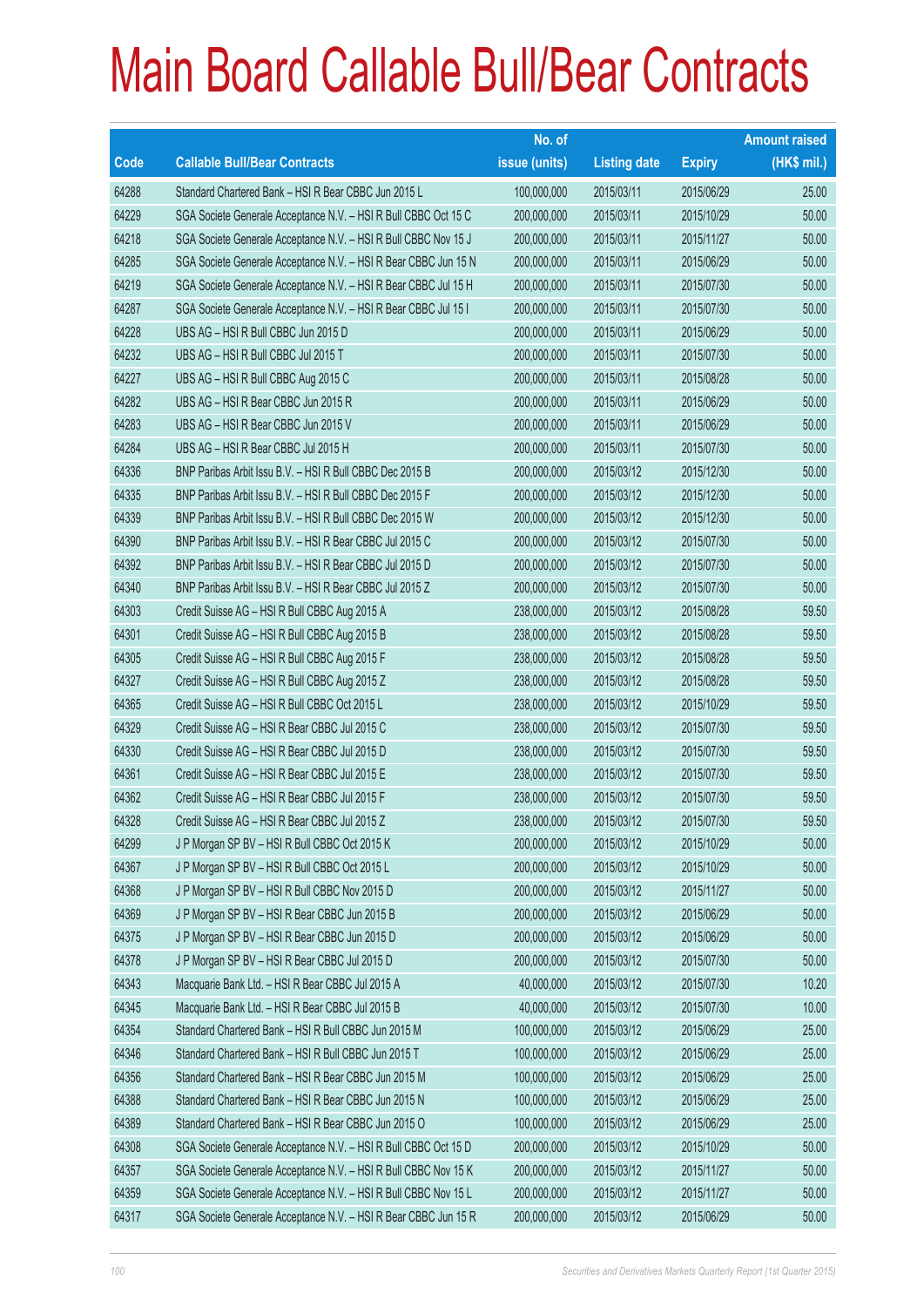|       |                                                                 | No. of        |                     |               | <b>Amount raised</b> |
|-------|-----------------------------------------------------------------|---------------|---------------------|---------------|----------------------|
| Code  | <b>Callable Bull/Bear Contracts</b>                             | issue (units) | <b>Listing date</b> | <b>Expiry</b> | $(HK$$ mil.)         |
| 64360 | SGA Societe Generale Acceptance N.V. - HSI R Bear CBBC Jun 15 S | 200,000,000   | 2015/03/12          | 2015/06/29    | 50.00                |
| 64316 | SGA Societe Generale Acceptance N.V. - HSI R Bear CBBC Jul 15 J | 200,000,000   | 2015/03/12          | 2015/07/30    | 50.00                |
| 64323 | UBS AG - AIA R Bull CBBC Sep 2015 A                             | 100,000,000   | 2015/03/12          | 2015/09/14    | 25.00                |
| 64324 | UBS AG - China Mobile R Bear CBBC Aug 2015 B                    | 100,000,000   | 2015/03/12          | 2015/08/10    | 25.00                |
| 64322 | UBS AG - HSCEI R Bear CBBC Jun 2015 D                           | 100,000,000   | 2015/03/12          | 2015/06/29    | 25.00                |
| 64307 | UBS AG - HSI R Bull CBBC Jul 2015 N                             | 200,000,000   | 2015/03/12          | 2015/07/30    | 50.00                |
| 64306 | UBS AG - HSI R Bull CBBC Aug 2015 J                             | 200,000,000   | 2015/03/12          | 2015/08/28    | 50.00                |
| 64321 | UBS AG - HSI R Bull CBBC Aug 2015 K                             | 200,000,000   | 2015/03/12          | 2015/08/28    | 50.00                |
| 64318 | UBS AG - HSI R Bull CBBC Sep 2015 H                             | 200,000,000   | 2015/03/12          | 2015/09/29    | 55.00                |
| 64319 | UBS AG - HSI R Bull CBBC Sep 2015 I                             | 200,000,000   | 2015/03/12          | 2015/09/29    | 50.00                |
| 64379 | UBS AG - HSI R Bear CBBC Jun 2015 M                             | 200,000,000   | 2015/03/12          | 2015/06/29    | 50.00                |
| 64381 | UBS AG - HSI R Bear CBBC Jun 2015 S                             | 200,000,000   | 2015/03/12          | 2015/06/29    | 50.00                |
| 64384 | UBS AG - HSI R Bear CBBC Jun 2015 U                             | 200,000,000   | 2015/03/12          | 2015/06/29    | 50.00                |
| 64380 | UBS AG - HSI R Bear CBBC Jul 2015 I                             | 200,000,000   | 2015/03/12          | 2015/07/30    | 50.00                |
| 64383 | UBS AG - HSI R Bear CBBC Jul 2015 J                             | 200,000,000   | 2015/03/12          | 2015/07/30    | 50.00                |
| 64453 | Credit Suisse AG - HSI R Bull CBBC Sep 2015 I                   | 238,000,000   | 2015/03/13          | 2015/09/29    | 59.50                |
| 64458 | Credit Suisse AG - HSI R Bear CBBC Jun 2015 A                   | 238,000,000   | 2015/03/13          | 2015/06/29    | 59.50                |
| 64455 | Credit Suisse AG - HSI R Bear CBBC Jun 2015 M                   | 238,000,000   | 2015/03/13          | 2015/06/29    | 59.50                |
| 64457 | Credit Suisse AG - HSI R Bear CBBC Jun 2015 V                   | 238,000,000   | 2015/03/13          | 2015/06/29    | 59.50                |
| 64452 | Credit Suisse AG - HSI R Bear CBBC Oct 2015 A                   | 238,000,000   | 2015/03/13          | 2015/10/29    | 59.50                |
| 64394 | HK Bank - HSCEI R Bear CBBC Nov 2015 E                          | 68,000,000    | 2015/03/13          | 2015/11/27    | 17.00                |
| 64395 | HK Bank - HSI R Bear CBBC Oct 2015 J                            | 100,000,000   | 2015/03/13          | 2015/10/29    | 25.00                |
| 64393 | HK Bank - HSI R Bear CBBC Nov 2015 I                            | 100,000,000   | 2015/03/13          | 2015/11/27    | 25.00                |
| 64397 | HK Bank - HSI R Bear CBBC Dec 2015 F                            | 100,000,000   | 2015/03/13          | 2015/12/30    | 25.00                |
| 64483 | J P Morgan SP BV - HSI R Bull CBBC Sep 2015 U                   | 200,000,000   | 2015/03/13          | 2015/09/29    | 50.00                |
| 64481 | J P Morgan SP BV - HSI R Bear CBBC Jun 2015 F                   | 200,000,000   | 2015/03/13          | 2015/06/29    | 50.00                |
| 64482 | J P Morgan SP BV - HSI R Bear CBBC Jul 2015 E                   | 200,000,000   | 2015/03/13          | 2015/07/30    | 50.00                |
| 64400 | SGA Societe Generale Acceptance N.V. - HSI R Bull CBBC Nov 15 M | 200,000,000   | 2015/03/13          | 2015/11/27    | 50.00                |
| 64451 | SGA Societe Generale Acceptance N.V. - HSI R Bear CBBC Jul 15 K | 200,000,000   | 2015/03/13          | 2015/07/30    | 50.00                |
| 64480 | UBS AG - HSI R Bull CBBC Jun 2015 A                             | 200,000,000   | 2015/03/13          | 2015/06/29    | 50.00                |
| 64475 | UBS AG - HSI R Bear CBBC Jun 2015 O                             | 200,000,000   | 2015/03/13          | 2015/06/29    | 50.00                |
| 64464 | UBS AG - HSI R Bear CBBC Jun 2015 T                             | 200,000,000   | 2015/03/13          | 2015/06/29    | 50.00                |
| 64459 | UBS AG - HSI R Bear CBBC Jul 2015 K                             | 200,000,000   | 2015/03/13          | 2015/07/30    | 50.00                |
| 64471 | UBS AG - HSI R Bear CBBC Jul 2015 L                             | 200,000,000   | 2015/03/13          | 2015/07/30    | 50.00                |
| 64513 | BNP Paribas Arbit Issu B.V. - HSI R Bull CBBC Nov 2015 O        | 200,000,000   | 2015/03/16          | 2015/11/27    | 50.00                |
| 64516 | BNP Paribas Arbit Issu B.V. - HSI R Bull CBBC Nov 2015 P        | 200,000,000   | 2015/03/16          | 2015/11/27    | 50.00                |
| 64551 | BNP Paribas Arbit Issu B.V. - HSI R Bear CBBC Jul 2015 E        | 200,000,000   | 2015/03/16          | 2015/07/30    | 50.00                |
| 64567 | BNP Paribas Arbit Issu B.V. - HSI R Bear CBBC Jul 2015 I        | 200,000,000   | 2015/03/16          | 2015/07/30    | 50.00                |
| 64509 | Credit Suisse AG - HSI R Bull CBBC Jul 2015 V                   | 238,000,000   | 2015/03/16          | 2015/07/30    | 59.50                |
| 64506 | Credit Suisse AG - HSI R Bull CBBC Jul 2015 W                   | 238,000,000   | 2015/03/16          | 2015/07/30    | 59.50                |
| 64507 | Credit Suisse AG - HSI R Bull CBBC Jul 2015 Y                   | 238,000,000   | 2015/03/16          | 2015/07/30    | 59.50                |
| 64540 | Credit Suisse AG - HSI R Bear CBBC Jun 2015 K                   | 238,000,000   | 2015/03/16          | 2015/06/29    | 59.50                |
| 64537 | Credit Suisse AG - HSI R Bear CBBC Jun 2015 Y                   | 238,000,000   | 2015/03/16          | 2015/06/29    | 59.50                |
| 64538 | Credit Suisse AG - HSI R Bear CBBC Jun 2015 Z                   | 238,000,000   | 2015/03/16          | 2015/06/29    | 59.50                |
| 64486 | J P Morgan SP BV - HSCEI R Bull CBBC Sep 2015 B                 | 100,000,000   | 2015/03/16          | 2015/09/29    | 25.00                |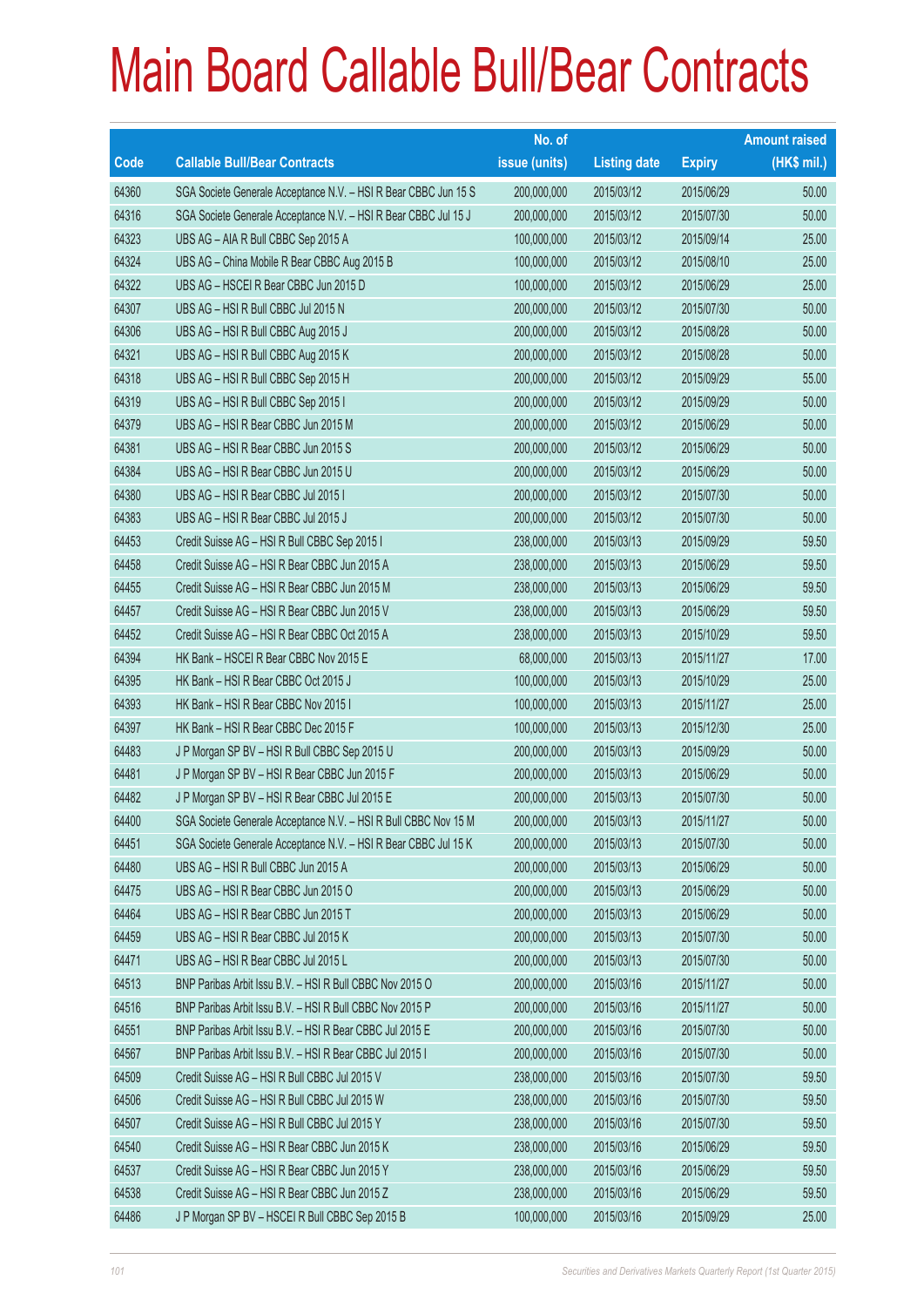|       |                                                                 | No. of        |                     |               | <b>Amount raised</b> |
|-------|-----------------------------------------------------------------|---------------|---------------------|---------------|----------------------|
| Code  | <b>Callable Bull/Bear Contracts</b>                             | issue (units) | <b>Listing date</b> | <b>Expiry</b> | $(HK$$ mil.)         |
| 64487 | J P Morgan SP BV - HSCEI R Bear CBBC Jun 2015 A                 | 100,000,000   | 2015/03/16          | 2015/06/29    | 25.00                |
| 64490 | J P Morgan SP BV - HSI R Bull CBBC Sep 2015 V                   | 200,000,000   | 2015/03/16          | 2015/09/29    | 50.00                |
| 64491 | J P Morgan SP BV - HSI R Bull CBBC Oct 2015 M                   | 200,000,000   | 2015/03/16          | 2015/10/29    | 50.00                |
| 64524 | J P Morgan SP BV - HSI R Bear CBBC Jun 2015 G                   | 200,000,000   | 2015/03/16          | 2015/06/29    | 50.00                |
| 64527 | J P Morgan SP BV - HSI R Bear CBBC Jul 2015 F                   | 200,000,000   | 2015/03/16          | 2015/07/30    | 50.00                |
| 64534 | J P Morgan SP BV - HSI R Bear CBBC Jul 2015 G                   | 200,000,000   | 2015/03/16          | 2015/07/30    | 50.00                |
| 64523 | Standard Chartered Bank - HSI R Bull CBBC Jun 2015 L            | 100,000,000   | 2015/03/16          | 2015/06/29    | 25.00                |
| 64518 | Standard Chartered Bank - HSI R Bull CBBC Jun 2015 S            | 100,000,000   | 2015/03/16          | 2015/06/29    | 25.00                |
| 64550 | Standard Chartered Bank - Sands China R Bear CBBC Dec 2015 B    | 80,000,000    | 2015/03/16          | 2015/12/18    | 20.00                |
| 64492 | SGA Societe Generale Acceptance N.V. - HSI R Bull CBBC Oct 15 M | 200,000,000   | 2015/03/16          | 2015/10/29    | 50.00                |
| 64535 | SGA Societe Generale Acceptance N.V. - HSI R Bear CBBC Jun 15 U | 200,000,000   | 2015/03/16          | 2015/06/29    | 50.00                |
| 64536 | SGA Societe Generale Acceptance N.V. - HSI R Bear CBBC Jun 15 V | 200,000,000   | 2015/03/16          | 2015/06/29    | 50.00                |
| 64505 | SGA Societe Generale Acceptance N.V. - HSI R Bear CBBC Sep 15 B | 400,000,000   | 2015/03/16          | 2015/09/29    | 100.00               |
| 64511 | UBS AG - HSI R Bull CBBC Aug 2015 Q                             | 200,000,000   | 2015/03/16          | 2015/08/28    | 50.00                |
| 64510 | UBS AG - HSI R Bull CBBC Sep 2015 J                             | 200,000,000   | 2015/03/16          | 2015/09/29    | 50.00                |
| 64545 | UBS AG - HSI R Bear CBBC Jun 2015 E                             | 200,000,000   | 2015/03/16          | 2015/06/29    | 50.00                |
| 64549 | UBS AG - HSI R Bear CBBC Jun 2015 W                             | 200,000,000   | 2015/03/16          | 2015/06/29    | 50.00                |
| 64546 | UBS AG - HSI R Bear CBBC Jul 2015 M                             | 200,000,000   | 2015/03/16          | 2015/07/30    | 50.00                |
| 64548 | UBS AG - HSI R Bear CBBC Jul 2015 N                             | 200,000,000   | 2015/03/16          | 2015/07/30    | 50.00                |
| 64594 | BNP Paribas Arbit Issu B.V. - HSI R Bull CBBC Nov 2015 Q        | 200,000,000   | 2015/03/17          | 2015/11/27    | 50.00                |
| 64713 | BNP Paribas Arbit Issu B.V. - HSI R Bear CBBC Jul 2015 L        | 200,000,000   | 2015/03/17          | 2015/07/30    | 50.00                |
| 64620 | Credit Suisse AG - HSI R Bull CBBC Sep 2015 J                   | 238,000,000   | 2015/03/17          | 2015/09/29    | 59.50                |
| 64624 | Credit Suisse AG - HSI R Bull CBBC Sep 2015 K                   | 238,000,000   | 2015/03/17          | 2015/09/29    | 59.50                |
| 64685 | Credit Suisse AG - HSI R Bear CBBC Jul 2015 A                   | 238,000,000   | 2015/03/17          | 2015/07/30    | 59.50                |
| 64683 | Credit Suisse AG - HSI R Bear CBBC Jul 2015 G                   | 238,000,000   | 2015/03/17          | 2015/07/30    | 59.50                |
| 64686 | Credit Suisse AG - HSI R Bear CBBC Jul 2015 H                   | 238,000,000   | 2015/03/17          | 2015/07/30    | 59.50                |
| 64688 | Credit Suisse AG - HSI R Bear CBBC Jul 2015 I                   | 238,000,000   | 2015/03/17          | 2015/07/30    | 59.50                |
| 64689 | Credit Suisse AG - HSI R Bear CBBC Jul 2015 J                   | 238,000,000   | 2015/03/17          | 2015/07/30    | 59.50                |
| 64592 | HK Bank - AIA R Bear CBBC Mar 2016 A                            | 40,000,000    | 2015/03/17          | 2016/03/21    | 10.00                |
| 64584 | HK Bank - CSOP A50 ETF R Bull CBBC Feb 2016 E                   | 200,000,000   | 2015/03/17          | 2016/02/22    | 50.00                |
| 64583 | HK Bank - A50 R Bull CBBC Jan 2016 S                            | 200,000,000   | 2015/03/17          | 2016/01/18    | 50.00                |
| 64582 | HK Bank - A50 R Bull CBBC Feb 2016 F                            | 200,000,000   | 2015/03/17          | 2016/02/22    | 50.00                |
| 64591 | HK Bank - Galaxy Ent R Bear CBBC Nov 2015 D                     | 60,000,000    | 2015/03/17          | 2015/11/23    | 15.00                |
| 64570 | HK Bank - HSI R Bear CBBC Oct 2015 K                            | 100,000,000   | 2015/03/17          | 2015/10/29    | 25.00                |
| 64571 | HK Bank - HSI R Bear CBBC Oct 2015 L                            | 100,000,000   | 2015/03/17          | 2015/10/29    | 25.00                |
| 64588 | HK Bank - PetCh R Bear CBBC Nov 2015 A                          | 40,000,000    | 2015/03/17          | 2015/11/30    | 10.00                |
| 64590 | HK Bank - Sands China R Bear CBBC Nov 2015 D                    | 60,000,000    | 2015/03/17          | 2015/11/23    | 15.00                |
| 64639 | J P Morgan SP BV - CSOP A50 ETF R Bull CBBC Aug 2015 A          | 100,000,000   | 2015/03/17          | 2015/08/12    | 25.00                |
| 64707 | J P Morgan SP BV - HSI R Bull CBBC Sep 2015 W                   | 200,000,000   | 2015/03/17          | 2015/09/29    | 50.00                |
| 64602 | J P Morgan SP BV - HSI R Bull CBBC Oct 2015 N                   | 200,000,000   | 2015/03/17          | 2015/10/29    | 50.00                |
| 64604 | J P Morgan SP BV - HSI R Bull CBBC Nov 2015 E                   | 200,000,000   | 2015/03/17          | 2015/11/27    | 50.00                |
| 64704 | J P Morgan SP BV - HSI R Bear CBBC Jun 2015 H                   | 200,000,000   | 2015/03/17          | 2015/06/29    | 50.00                |
| 64712 | J P Morgan SP BV - HSI R Bear CBBC Jun 2015 I                   | 200,000,000   | 2015/03/17          | 2015/06/29    | 50.00                |
| 64706 | J P Morgan SP BV - HSI R Bear CBBC Jul 2015 H                   | 200,000,000   | 2015/03/17          | 2015/07/30    | 50.00                |
| 64648 | Standard Chartered Bank - HSI R Bear CBBC Jun 2015 P            | 100,000,000   | 2015/03/17          | 2015/06/29    | 25.00                |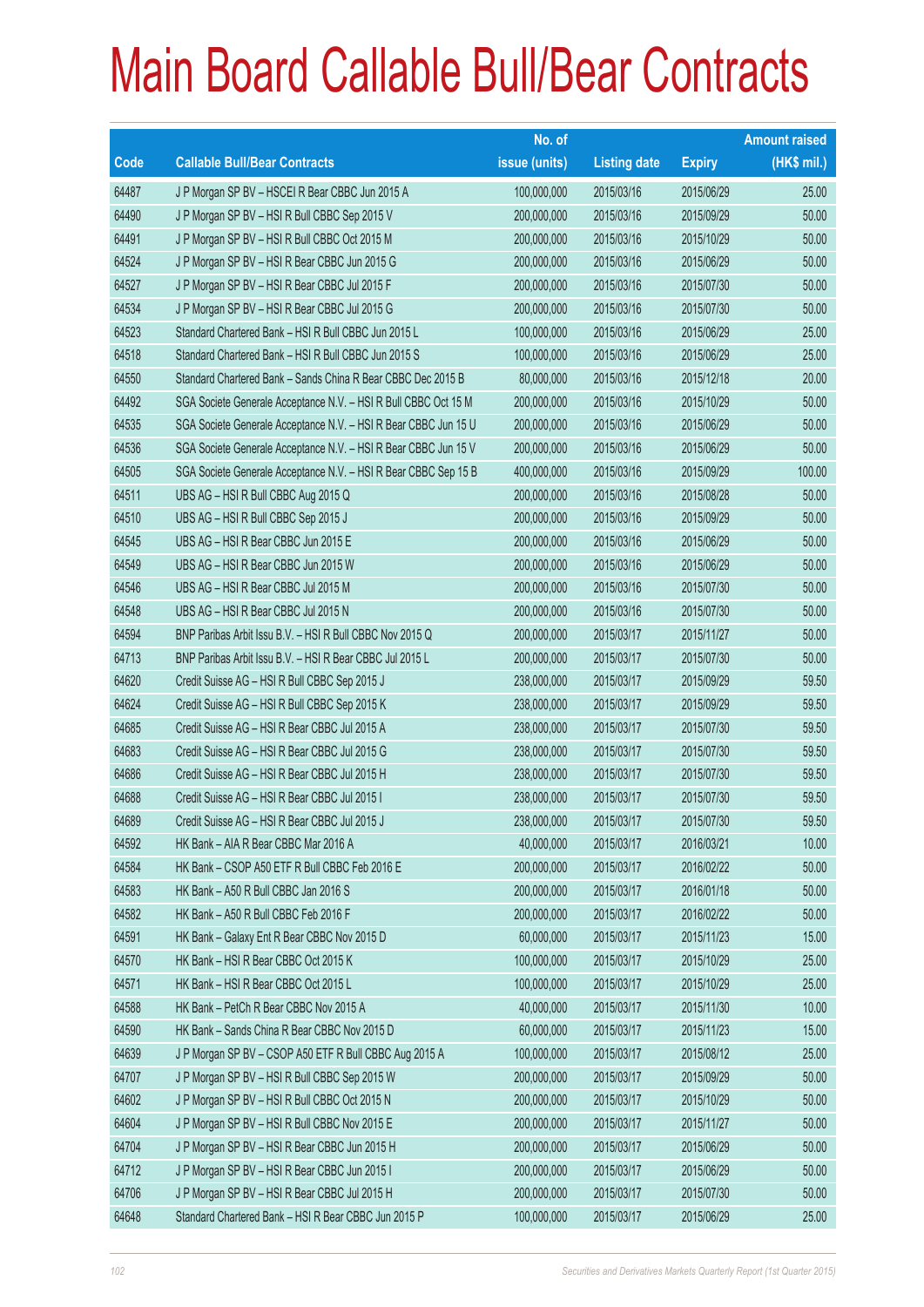|       |                                                                 | No. of        |                     |               | <b>Amount raised</b> |
|-------|-----------------------------------------------------------------|---------------|---------------------|---------------|----------------------|
| Code  | <b>Callable Bull/Bear Contracts</b>                             | issue (units) | <b>Listing date</b> | <b>Expiry</b> | $(HK$$ mil.)         |
| 64714 | Standard Chartered Bank - HSI R Bear CBBC Jun 2015 Q            | 100,000,000   | 2015/03/17          | 2015/06/29    | 25.00                |
| 64630 | SGA Societe Generale Acceptance N.V. - HSI R Bull CBBC Nov 15 N | 200,000,000   | 2015/03/17          | 2015/11/27    | 50.00                |
| 64633 | SGA Societe Generale Acceptance N.V. - HSI R Bear CBBC Jun 15 X | 200,000,000   | 2015/03/17          | 2015/06/29    | 50.00                |
| 64634 | SGA Societe Generale Acceptance N.V. - HSI R Bear CBBC Jul 15 L | 200,000,000   | 2015/03/17          | 2015/07/30    | 50.00                |
| 64666 | UBS AG - China Mobile R Bull CBBC Oct 2015 E                    | 100,000,000   | 2015/03/17          | 2015/10/12    | 25.00                |
| 64655 | UBS AG - China Mobile R Bear CBBC Aug 2015 C                    | 100,000,000   | 2015/03/17          | 2015/08/24    | 25.00                |
| 64681 | UBS AG - HSBC R Bull CBBC Apr 2016 A                            | 100,000,000   | 2015/03/17          | 2016/04/18    | 25.00                |
| 64606 | UBS AG - HSI R Bull CBBC Jul 2015 R                             | 200,000,000   | 2015/03/17          | 2015/07/30    | 50.00                |
| 64605 | UBS AG - HSI R Bull CBBC Aug 2015 Y                             | 200,000,000   | 2015/03/17          | 2015/08/28    | 50.00                |
| 64613 | UBS AG - HSI R Bull CBBC Sep 2015 K                             | 200,000,000   | 2015/03/17          | 2015/09/29    | 50.00                |
| 64690 | UBS AG - HSI R Bear CBBC Jun 2015 X                             | 200,000,000   | 2015/03/17          | 2015/06/29    | 50.00                |
| 64692 | UBS AG - HSI R Bear CBBC Jul 2015 O                             | 200,000,000   | 2015/03/17          | 2015/07/30    | 50.00                |
| 64695 | UBS AG - HSI R Bear CBBC Jul 2015 P                             | 200,000,000   | 2015/03/17          | 2015/07/30    | 50.00                |
| 64652 | UBS AG - Ping An R Bull CBBC Oct 2015 E                         | 100,000,000   | 2015/03/17          | 2015/10/19    | 25.00                |
| 64668 | UBS AG - TCH R Bull CBBC Sep 2015 C                             | 100,000,000   | 2015/03/17          | 2015/09/21    | 25.00                |
| 64667 | UBS AG - Tencent R Bear CBBC Jul 2015 B                         | 100,000,000   | 2015/03/17          | 2015/07/20    | 25.00                |
| 64762 | BNP Paribas Arbit Issu B.V. - HSI R Bull CBBC Nov 2015 R        | 200,000,000   | 2015/03/18          | 2015/11/27    | 54.00                |
| 64763 | BNP Paribas Arbit Issu B.V. - HSI R Bull CBBC Nov 2015 S        | 200,000,000   | 2015/03/18          | 2015/11/27    | 50.00                |
| 64764 | BNP Paribas Arbit Issu B.V. - HSI R Bull CBBC Nov 2015 T        | 200,000,000   | 2015/03/18          | 2015/11/27    | 50.00                |
| 64811 | BNP Paribas Arbit Issu B.V. - HSI R Bear CBBC Jul 2015 M        | 200,000,000   | 2015/03/18          | 2015/07/30    | 50.00                |
| 64782 | Credit Suisse AG - HSI R Bull CBBC Jul 2015 U                   | 238,000,000   | 2015/03/18          | 2015/07/30    | 59.50                |
| 64761 | Credit Suisse AG - HSI R Bull CBBC Jul 2015 X                   | 238,000,000   | 2015/03/18          | 2015/07/30    | 59.50                |
| 64784 | Credit Suisse AG - HSI R Bear CBBC Jun 2015 B                   | 238,000,000   | 2015/03/18          | 2015/06/29    | 59.50                |
| 64796 | Credit Suisse AG - HSI R Bear CBBC Jun 2015 D                   | 238,000,000   | 2015/03/18          | 2015/06/29    | 59.50                |
| 64783 | Credit Suisse AG - HSI R Bear CBBC Jun 2015 P                   | 238,000,000   | 2015/03/18          | 2015/06/29    | 59.50                |
| 64817 | Bank of East Asia - COVS R Bull CBBC Apr 2016 A                 | 25,000,000    | 2015/03/18          | 2016/04/26    | 11.00                |
| 64777 | Bank of East Asia - Minsheng Bank R Bull CBBC Nov 2015 A        | 40,000,000    | 2015/03/18          | 2015/11/30    | 10.00                |
| 64765 | Bank of East Asia - A50 China R Bull CBBC Mar 2016 A            | 80,000,000    | 2015/03/18          | 2016/03/22    | 20.00                |
| 64774 | Bank of East Asia - A50 China R Bull CBBC Mar 2016 B            | 80,000,000    | 2015/03/18          | 2016/03/22    | 20.00                |
| 64775 | Bank of East Asia - Galaxy Ent R Bull CBBC Apr 2016 A           | 100,000,000   | 2015/03/18          | 2016/04/22    | 25.00                |
| 64715 | HK Bank - China Mobile R Bear CBBC Nov 2015 C                   | 60,000,000    | 2015/03/18          | 2015/11/16    | 15.00                |
| 64751 | HK Bank - China Life R Bear CBBC Nov 2015 B                     | 50,000,000    | 2015/03/18          | 2015/11/30    | 20.00                |
| 64720 | HK Bank - CSOP A50 ETF R Bear CBBC Feb 2016 C                   | 40,000,000    | 2015/03/18          | 2016/02/15    | 10.00                |
| 64728 | HK Bank - A50 R Bear CBBC Feb 2016 D                            | 50,000,000    | 2015/03/18          | 2016/02/15    | 12.50                |
| 64746 | HK Bank - Galaxy Ent R Bull CBBC Feb 2016 A                     | 80,000,000    | 2015/03/18          | 2016/02/01    | 20.00                |
| 64737 | HK Bank - Galaxy Ent R Bear CBBC Nov 2015 E                     | 60,000,000    | 2015/03/18          | 2015/11/30    | 15.00                |
| 64719 | HK Bank - HSCEI R Bear CBBC Oct 2015 F                          | 68,000,000    | 2015/03/18          | 2015/10/29    | 17.00                |
| 64717 | HK Bank - HSI R Bear CBBC Oct 2015 M                            | 100,000,000   | 2015/03/18          | 2015/10/29    | 25.00                |
| 64747 | HK Bank - Sands China R Bull CBBC May 2016 A                    | 80,000,000    | 2015/03/18          | 2016/05/09    | 20.00                |
| 64749 | HK Bank - Sands China R Bear CBBC Nov 2015 E                    | 60,000,000    | 2015/03/18          | 2015/11/30    | 15.00                |
| 64804 | J P Morgan SP BV - HSI R Bull CBBC Nov 2015 F                   | 200,000,000   | 2015/03/18          | 2015/11/27    | 50.00                |
| 64821 | J P Morgan SP BV - HSI R Bull CBBC Nov 2015 G                   | 200,000,000   | 2015/03/18          | 2015/11/27    | 50.00                |
| 64830 | J P Morgan SP BV - HSI R Bear CBBC Jun 2015 J                   | 200,000,000   | 2015/03/18          | 2015/06/29    | 50.00                |
| 64831 | J P Morgan SP BV - HSI R Bear CBBC Jun 2015 K                   | 200,000,000   | 2015/03/18          | 2015/06/29    | 50.00                |
| 64833 | J P Morgan SP BV - HSI R Bear CBBC Jul 2015 I                   | 200,000,000   | 2015/03/18          | 2015/07/30    | 50.00                |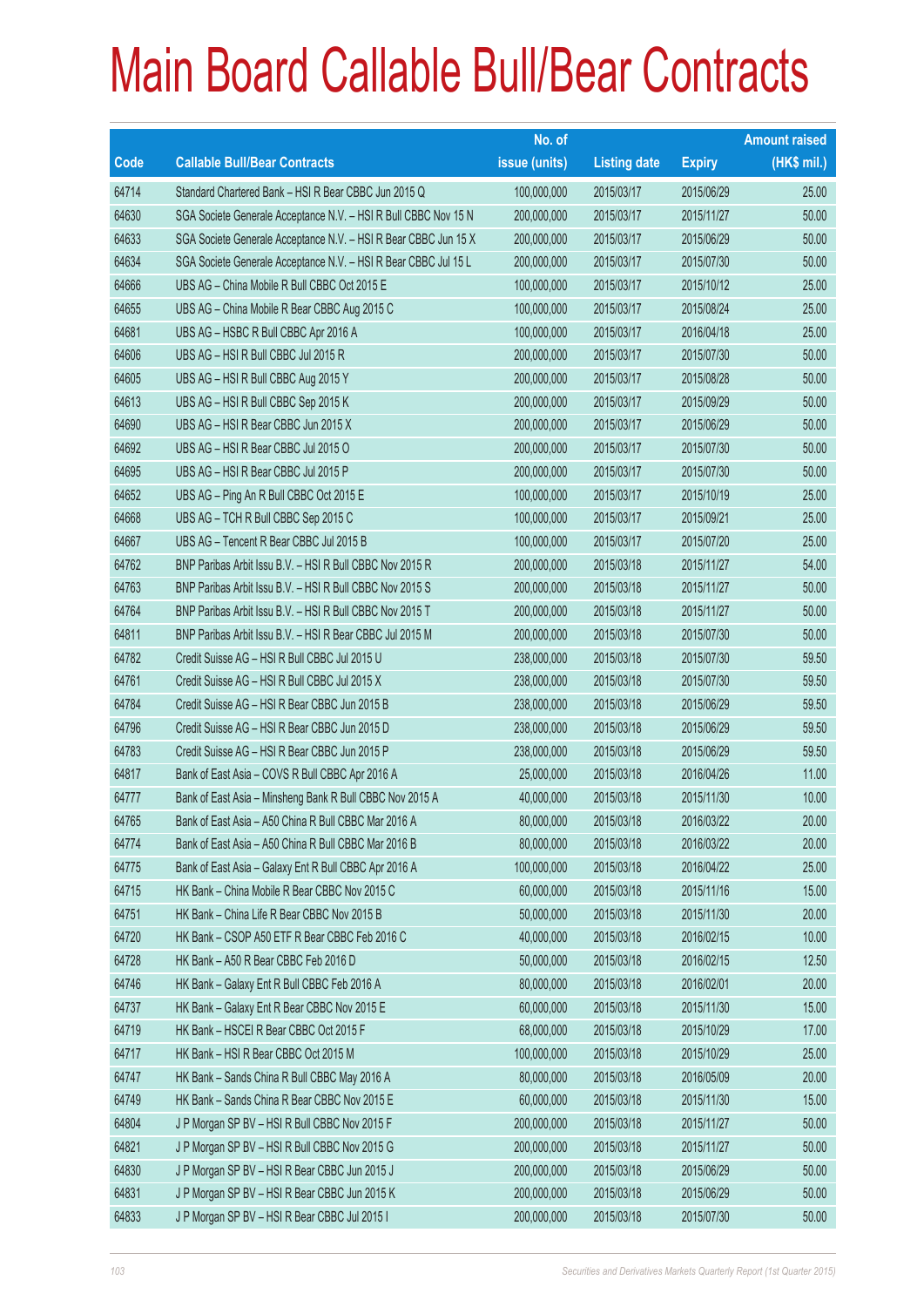|       |                                                                 | No. of        |                     |               | <b>Amount raised</b> |
|-------|-----------------------------------------------------------------|---------------|---------------------|---------------|----------------------|
| Code  | <b>Callable Bull/Bear Contracts</b>                             | issue (units) | <b>Listing date</b> | <b>Expiry</b> | $(HK$$ mil.)         |
| 64780 | Standard Chartered Bank - HSI R Bull CBBC Jun 2015 U            | 100,000,000   | 2015/03/18          | 2015/06/29    | 25.00                |
| 64812 | Standard Chartered Bank - HSI R Bear CBBC Jun 2015 R            | 100,000,000   | 2015/03/18          | 2015/06/29    | 25.00                |
| 64754 | SGA Societe Generale Acceptance N.V. - HSI R Bull CBBC Oct 15 P | 200,000,000   | 2015/03/18          | 2015/10/29    | 50.00                |
| 64757 | SGA Societe Generale Acceptance N.V. - HSI R Bull CBBC Oct 15 Q | 200,000,000   | 2015/03/18          | 2015/10/29    | 50.00                |
| 64758 | SGA Societe Generale Acceptance N.V. - HSI R Bull CBBC Nov 15 O | 200,000,000   | 2015/03/18          | 2015/11/27    | 50.00                |
| 64813 | SGA Societe Generale Acceptance N.V. - HSI R Bear CBBC Jun 15 Y | 200,000,000   | 2015/03/18          | 2015/06/29    | 50.00                |
| 64759 | SGA Societe Generale Acceptance N.V. - HSI R Bear CBBC Jul 15 M | 200,000,000   | 2015/03/18          | 2015/07/30    | 50.00                |
| 64815 | SGA Societe Generale Acceptance N.V. - HSI R Bear CBBC Jul 15 N | 200,000,000   | 2015/03/18          | 2015/07/30    | 50.00                |
| 64803 | UBS AG - HSCEI R Bull CBBC Oct 2015 A                           | 100,000,000   | 2015/03/18          | 2015/10/29    | 25.00                |
| 64760 | UBS AG - HSI R Bull CBBC Jul 2015 A                             | 200,000,000   | 2015/03/18          | 2015/07/30    | 50.00                |
| 64802 | UBS AG - HSI R Bull CBBC Oct 2015 D                             | 200,000,000   | 2015/03/18          | 2015/10/29    | 50.00                |
| 64805 | UBS AG - HSI R Bear CBBC Jul 2015 Q                             | 200,000,000   | 2015/03/18          | 2015/07/30    | 50.00                |
| 64806 | UBS AG - HSI R Bear CBBC Jul 2015 R                             | 200,000,000   | 2015/03/18          | 2015/07/30    | 50.00                |
| 64807 | UBS AG - HSI R Bear CBBC Aug 2015 A                             | 200,000,000   | 2015/03/18          | 2015/08/28    | 50.00                |
| 64873 | BNP Paribas Arbit Issu B.V. - HSI R Bull CBBC Nov 2015 U        | 200,000,000   | 2015/03/19          | 2015/11/27    | 62.00                |
| 64874 | BNP Paribas Arbit Issu B.V. - HSI R Bull CBBC Nov 2015 V        | 200,000,000   | 2015/03/19          | 2015/11/27    | 50.00                |
| 64897 | Credit Suisse AG - HSI R Bull CBBC Aug 2015 C                   | 238,000,000   | 2015/03/19          | 2015/08/28    | 59.50                |
| 64910 | Credit Suisse AG - HSI R Bull CBBC Aug 2015 D                   | 238,000,000   | 2015/03/19          | 2015/08/28    | 59.50                |
| 64837 | Credit Suisse AG - HSI R Bear CBBC Aug 2015 I                   | 238,000,000   | 2015/03/19          | 2015/08/28    | 59.50                |
| 64838 | Credit Suisse AG - HSI R Bear CBBC Aug 2015 J                   | 238,000,000   | 2015/03/19          | 2015/08/28    | 59.50                |
| 64843 | Credit Suisse AG - HSI R Bear CBBC Aug 2015 K                   | 238,000,000   | 2015/03/19          | 2015/08/28    | 59.50                |
| 64917 | J P Morgan SP BV - Galaxy Ent R Bull CBBC Dec 2015 A            | 100,000,000   | 2015/03/19          | 2015/12/18    | 25.00                |
| 64933 | J P Morgan SP BV - HSBC R Bull CBBC Sep 2015 B                  | 100,000,000   | 2015/03/19          | 2015/09/08    | 25.00                |
| 64892 | J P Morgan SP BV - HSI R Bull CBBC Oct 2015 O                   | 200,000,000   | 2015/03/19          | 2015/10/29    | 50.00                |
| 64934 | J P Morgan SP BV - HSI R Bull CBBC Nov 2015 H                   | 200,000,000   | 2015/03/19          | 2015/11/27    | 50.00                |
| 64836 | J P Morgan SP BV - HSI R Bear CBBC Jun 2015 L                   | 200,000,000   | 2015/03/19          | 2015/06/29    | 50.00                |
| 64935 | J P Morgan SP BV - HSI R Bear CBBC Jun 2015 T                   | 200,000,000   | 2015/03/19          | 2015/06/29    | 50.00                |
| 64932 | J P Morgan SP BV - Sands China R Bull CBBC Dec 2015 A           | 100,000,000   | 2015/03/19          | 2015/12/17    | 25.00                |
| 64911 | Macquarie Bank Ltd. - HSI R Bear CBBC Jul 2015 C                | 40,000,000    | 2015/03/19          | 2015/07/30    | 10.00                |
| 64916 | Macquarie Bank Ltd. - HSI R Bear CBBC Jul 2015 D                | 40,000,000    | 2015/03/19          | 2015/07/30    | 10.20                |
| 64867 | Standard Chartered Bank - HSI R Bull CBBC Jun 2015 D            | 100,000,000   | 2015/03/19          | 2015/06/29    | 25.00                |
| 64871 | Standard Chartered Bank - HSI R Bull CBBC Jun 2015 G            | 100,000,000   | 2015/03/19          | 2015/06/29    | 25.00                |
| 64880 | UBS AG - HSI R Bull CBBC Sep 2015 L                             | 200,000,000   | 2015/03/19          | 2015/09/29    | 50.00                |
| 64865 | UBS AG - HSI R Bear CBBC Jun 2015 J                             | 200,000,000   | 2015/03/19          | 2015/06/29    | 50.00                |
| 64977 | Credit Suisse AG - HSCEI R Bull CBBC Sep 2015 A                 | 108,000,000   | 2015/03/20          | 2015/09/29    | 27.00                |
| 64978 | Credit Suisse AG - HSCEI R Bull CBBC Sep 2015 B                 | 108,000,000   | 2015/03/20          | 2015/09/29    | 27.00                |
| 64979 | Credit Suisse AG - HSCEI R Bull CBBC Sep 2015 C                 | 108,000,000   | 2015/03/20          | 2015/09/29    | 27.00                |
| 64983 | Credit Suisse AG - HSCEI R Bear CBBC Jun 2015 A                 | 108,000,000   | 2015/03/20          | 2015/06/29    | 27.00                |
| 64987 | Credit Suisse AG - HSCEI R Bear CBBC Jun 2015 B                 | 108,000,000   | 2015/03/20          | 2015/06/29    | 27.00                |
| 65035 | Credit Suisse AG - HSI R Bull CBBC Jun 2015 G                   | 238,000,000   | 2015/03/20          | 2015/06/29    | 59.50                |
| 65036 | Credit Suisse AG - HSI R Bull CBBC Jun 2015 H                   | 238,000,000   | 2015/03/20          | 2015/06/29    | 59.50                |
| 65004 | Credit Suisse AG - HSI R Bear CBBC Aug 2015 L                   | 238,000,000   | 2015/03/20          | 2015/08/28    | 59.50                |
| 65017 | Credit Suisse AG - HSI R Bear CBBC Aug 2015 M                   | 238,000,000   | 2015/03/20          | 2015/08/28    | 59.50                |
| 64967 | HK Bank - CSOP A50 ETF R Bull CBBC Jan 2016 T                   | 200,000,000   | 2015/03/20          | 2016/01/18    | 50.00                |
| 64954 | HK Bank - HSI R Bear CBBC Nov 2015 J                            | 100,000,000   | 2015/03/20          | 2015/11/27    | 25.00                |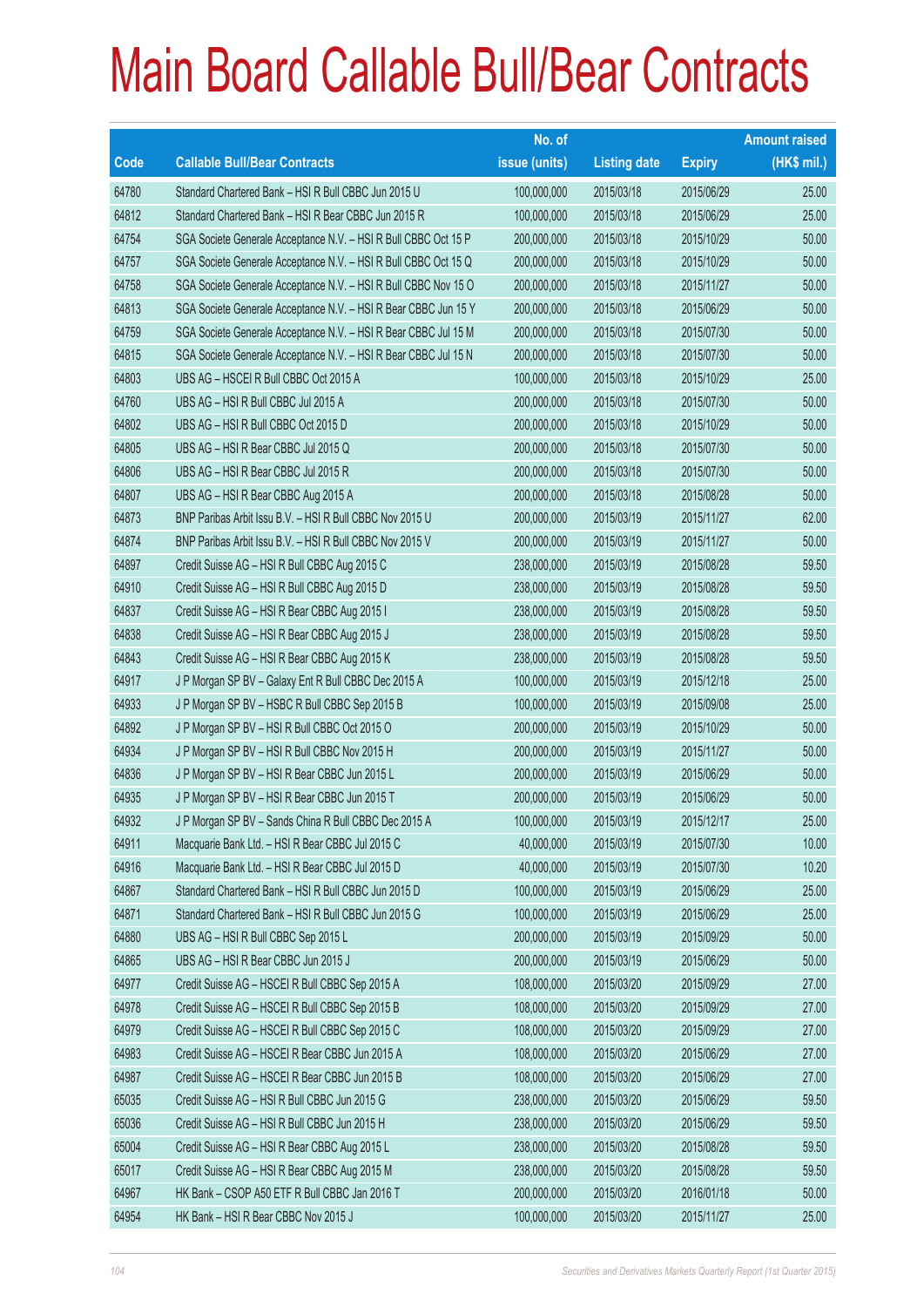|       |                                                                  | No. of        |                     |               | <b>Amount raised</b> |
|-------|------------------------------------------------------------------|---------------|---------------------|---------------|----------------------|
| Code  | <b>Callable Bull/Bear Contracts</b>                              | issue (units) | <b>Listing date</b> | <b>Expiry</b> | $(HK$$ mil.)         |
| 64947 | HK Bank – TCH R Bear CBBC Nov 2015 C                             | 100,000,000   | 2015/03/20          | 2015/11/16    | 25.00                |
| 65019 | J P Morgan SP BV - HSI R Bull CBBC Sep 2015 X                    | 200,000,000   | 2015/03/20          | 2015/09/29    | 50.00                |
| 65020 | J P Morgan SP BV - HSI R Bear CBBC Jul 2015 J                    | 200,000,000   | 2015/03/20          | 2015/07/30    | 50.00                |
| 65049 | J P Morgan SP BV - HSI R Bear CBBC Jul 2015 K                    | 200,000,000   | 2015/03/20          | 2015/07/30    | 50.00                |
| 65048 | UBS AG - HSCEI R Bull CBBC Sep 2015 H                            | 100,000,000   | 2015/03/20          | 2015/09/29    | 25.00                |
| 65027 | UBS AG - HSCEI R Bull CBBC Oct 2015 B                            | 100,000,000   | 2015/03/20          | 2015/10/29    | 25.00                |
| 65037 | UBS AG - HSI R Bull CBBC Sep 2015 M                              | 200,000,000   | 2015/03/20          | 2015/09/29    | 50.00                |
| 65042 | UBS AG - HSI R Bull CBBC Oct 2015 E                              | 200,000,000   | 2015/03/20          | 2015/10/29    | 50.00                |
| 65026 | UBS AG - HSI R Bear CBBC Jul 2015 S                              | 200,000,000   | 2015/03/20          | 2015/07/30    | 50.00                |
| 65110 | Credit Suisse AG - HSI R Bull CBBC Aug 2015 E                    | 238,000,000   | 2015/03/23          | 2015/08/28    | 59.50                |
| 65114 | Credit Suisse AG - HSI R Bull CBBC Aug 2015 S                    | 238,000,000   | 2015/03/23          | 2015/08/28    | 59.50                |
| 65072 | Credit Suisse AG - HSI R Bear CBBC Sep 2015 B                    | 238,000,000   | 2015/03/23          | 2015/09/29    | 59.50                |
| 65133 | Credit Suisse AG - HSI R Bear CBBC Sep 2015 D                    | 238,000,000   | 2015/03/23          | 2015/09/29    | 59.50                |
| 65076 | J P Morgan SP BV - HSI R Bull CBBC Dec 2015 C                    | 200,000,000   | 2015/03/23          | 2015/12/30    | 50.00                |
| 65173 | J P Morgan SP BV - HSI R Bull CBBC Dec 2015 D                    | 200,000,000   | 2015/03/23          | 2015/12/30    | 50.00                |
| 65166 | J P Morgan SP BV - HSI R Bear CBBC Jun 2015 M                    | 200,000,000   | 2015/03/23          | 2015/06/29    | 50.00                |
| 65179 | J P Morgan SP BV - HSI R Bear CBBC Jun 2015 P                    | 200,000,000   | 2015/03/23          | 2015/06/29    | 50.00                |
| 65054 | SGA Societe Generale Acceptance N.V - CSA50 R Bull CBBC Feb 16 B | 100,000,000   | 2015/03/23          | 2016/02/26    | 25.00                |
| 65062 | SGA Societe Generale Acceptance N.V. - A50 R Bull CBBC Feb 16 B  | 100,000,000   | 2015/03/23          | 2016/02/26    | 25.00                |
| 65059 | SGA Societe Generale Acceptance NV - HSCEI R Bear CBBC Aug 15 C  | 200,000,000   | 2015/03/23          | 2015/08/28    | 50.00                |
| 65074 | SGA Societe Generale Acceptance N.V. - HSI R Bull CBBC Nov 15 P  | 200,000,000   | 2015/03/23          | 2015/11/27    | 50.00                |
| 65075 | SGA Societe Generale Acceptance N.V. - HSI R Bull CBBC Dec 15 B  | 200,000,000   | 2015/03/23          | 2015/12/30    | 50.00                |
| 65064 | SGA Societe Generale Acceptance N.V. - TCH R Bull CBBC Oct 15 B  | 200,000,000   | 2015/03/23          | 2015/10/29    | 50.00                |
| 65078 | UBS AG - HSBC R Bull CBBC Jun 2016 A                             | 100,000,000   | 2015/03/23          | 2016/06/20    | 25.00                |
| 65165 | UBS AG - HSI R Bull CBBC Aug 2015 X                              | 200,000,000   | 2015/03/23          | 2015/08/28    | 50.00                |
| 65097 | UBS AG - HSI R Bull CBBC Sep 2015 N                              | 200,000,000   | 2015/03/23          | 2015/09/29    | 50.00                |
| 65141 | UBS AG - HSI R Bull CBBC Sep 2015 O                              | 200,000,000   | 2015/03/23          | 2015/09/29    | 50.00                |
| 65084 | UBS AG - HSI R Bull CBBC Oct 2015 F                              | 200,000,000   | 2015/03/23          | 2015/10/29    | 50.00                |
| 65077 | UBS AG - HSI R Bear CBBC Jul 2015 U                              | 200,000,000   | 2015/03/23          | 2015/07/30    | 50.00                |
| 65103 | UBS AG - HSI R Bear CBBC Jul 2015 V                              | 200,000,000   | 2015/03/23          | 2015/07/30    | 50.00                |
| 65456 | BNP Paribas Arbit Issu B.V. - CSOP A50 R Bull CBBC Dec 2015 D    | 100,000,000   | 2015/03/24          | 2015/12/30    | 25.00                |
| 65453 | BNP Paribas Arbit Issu B.V. - A50 Ch R Bull CBBC Dec 2015 D      | 100,000,000   | 2015/03/24          | 2015/12/30    | 25.00                |
| 65398 | BNP Paribas Arbit Issu B.V. - HSI R Bull CBBC Nov 2015 W         | 200,000,000   | 2015/03/24          | 2015/11/27    | 50.00                |
| 65403 | BNP Paribas Arbit Issu B.V. - HSI R Bull CBBC Nov 2015 X         | 200,000,000   | 2015/03/24          | 2015/11/27    | 50.00                |
| 65369 | BNP Paribas Arbit Issu B.V. - HSI R Bear CBBC Jul 2015 N         | 200,000,000   | 2015/03/24          | 2015/07/30    | 50.00                |
| 65373 | BNP Paribas Arbit Issu B.V. - HSI R Bear CBBC Jul 2015 O         | 200,000,000   | 2015/03/24          | 2015/07/30    | 50.00                |
| 65318 | Credit Suisse AG - CSOP A50 ETF R Bull CBBC Sep 2015 A           | 50,000,000    | 2015/03/24          | 2015/09/30    | 12.50                |
| 65356 | Credit Suisse AG - A50 China R Bull CBBC Sep 2015 A              | 50,000,000    | 2015/03/24          | 2015/09/30    | 12.50                |
| 65296 | Credit Suisse AG - HSCEI R Bull CBBC Oct 2015 A                  | 108,000,000   | 2015/03/24          | 2015/10/29    | 27.00                |
| 65302 | Credit Suisse AG - HSCEI R Bear CBBC Jun 2015 C                  | 108,000,000   | 2015/03/24          | 2015/06/29    | 27.00                |
| 65405 | Credit Suisse AG - HSI R Bull CBBC Sep 2015 L                    | 238,000,000   | 2015/03/24          | 2015/09/29    | 59.50                |
| 65408 | Credit Suisse AG - HSI R Bull CBBC Sep 2015 M                    | 238,000,000   | 2015/03/24          | 2015/09/29    | 59.50                |
| 65367 | Credit Suisse AG - HSI R Bear CBBC Sep 2015 E                    | 238,000,000   | 2015/03/24          | 2015/09/29    | 59.50                |
| 65410 | Credit Suisse AG - HSI R Bear CBBC Sep 2015 G                    | 238,000,000   | 2015/03/24          | 2015/09/29    | 59.50                |
| 65258 | HK Bank - Minsheng Bank R Bull CBBC Dec 2015 B                   | 40,000,000    | 2015/03/24          | 2015/12/14    | 10.00                |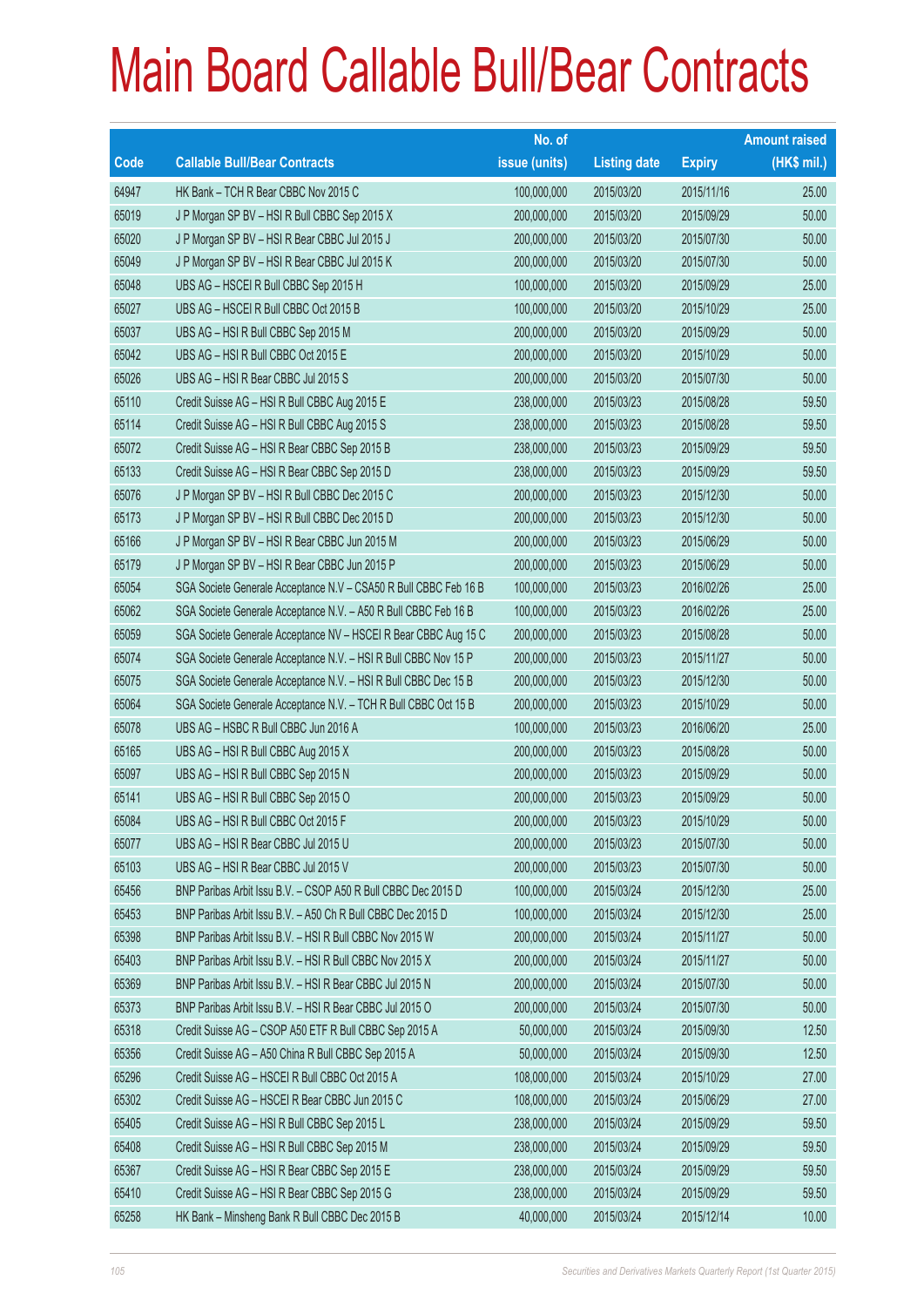|       |                                                                 | No. of        |                     |               | <b>Amount raised</b> |
|-------|-----------------------------------------------------------------|---------------|---------------------|---------------|----------------------|
| Code  | <b>Callable Bull/Bear Contracts</b>                             | issue (units) | <b>Listing date</b> | <b>Expiry</b> | $(HK$$ mil.)         |
| 65198 | HK Bank - CSOP A50 ETF R Bull CBBC Jan 2016 U                   | 200,000,000   | 2015/03/24          | 2016/01/27    | 50.00                |
| 65196 | HK Bank - CSOP A50 ETF R Bull CBBC Feb 2016 F                   | 200,000,000   | 2015/03/24          | 2016/02/15    | 50.00                |
| 65187 | HK Bank - A50 R Bull CBBC Jan 2016 T                            | 200,000,000   | 2015/03/24          | 2016/01/25    | 50.00                |
| 65186 | HK Bank - A50 R Bull CBBC Feb 2016 G                            | 200,000,000   | 2015/03/24          | 2016/02/15    | 50.00                |
| 65271 | HK Bank - HKEx R Bear CBBC Dec 2015 A                           | 50,000,000    | 2015/03/24          | 2015/12/14    | 12.50                |
| 65181 | HK Bank - HSCEI R Bull CBBC Oct 2015 E                          | 100,000,000   | 2015/03/24          | 2015/10/29    | 25.00                |
| 65180 | HK Bank - HSI R Bull CBBC Nov 2015 L                            | 100,000,000   | 2015/03/24          | 2015/11/27    | 25.00                |
| 65250 | HK Bank - Ping An R Bull CBBC Dec 2015 I                        | 120,000,000   | 2015/03/24          | 2015/12/14    | 30.00                |
| 65254 | HK Bank - TCH R Bull CBBC Dec 2015 G                            | 100,000,000   | 2015/03/24          | 2015/12/14    | 25.00                |
| 65383 | J P Morgan SP BV - HSI R Bull CBBC Dec 2015 E                   | 200,000,000   | 2015/03/24          | 2015/12/30    | 50.00                |
| 65441 | J P Morgan SP BV - HSI R Bull CBBC Dec 2015 F                   | 200,000,000   | 2015/03/24          | 2015/12/30    | 50.00                |
| 65447 | J P Morgan SP BV - HSI R Bear CBBC Jun 2015 Q                   | 200,000,000   | 2015/03/24          | 2015/06/29    | 50.00                |
| 65448 | J P Morgan SP BV - HSI R Bear CBBC Jul 2015 L                   | 200,000,000   | 2015/03/24          | 2015/07/30    | 50.00                |
| 65280 | SGA Societe Generale Acceptance N.V. - HSI R Bull CBBC Dec 15 C | 200,000,000   | 2015/03/24          | 2015/12/30    | 50.00                |
| 65290 | SGA Societe Generale Acceptance N.V. - HSI R Bear CBBC Aug 15 A | 200,000,000   | 2015/03/24          | 2015/08/28    | 50.00                |
| 65419 | UBS AG - CSOP A50 ETF R Bull CBBC Sep 2015 B                    | 100,000,000   | 2015/03/24          | 2015/09/21    | 25.00                |
| 65425 | UBS AG - A50 China R Bull CBBC Feb 2016 B                       | 100,000,000   | 2015/03/24          | 2016/02/22    | 25.00                |
| 65435 | UBS AG - HSI R Bull CBBC Aug 2015 L                             | 200,000,000   | 2015/03/24          | 2015/08/28    | 50.00                |
| 65428 | UBS AG - HSI R Bull CBBC Aug 2015 N                             | 200,000,000   | 2015/03/24          | 2015/08/28    | 50.00                |
| 65433 | UBS AG - HSI R Bull CBBC Aug 2015 W                             | 200,000,000   | 2015/03/24          | 2015/08/28    | 50.00                |
| 65434 | UBS AG - HSI R Bull CBBC Sep 2015 P                             | 200,000,000   | 2015/03/24          | 2015/09/29    | 50.00                |
| 65426 | UBS AG - HSI R Bull CBBC Oct 2015 G                             | 200,000,000   | 2015/03/24          | 2015/10/29    | 50.00                |
| 65381 | UBS AG - HSI R Bear CBBC Jul 2015 W                             | 200,000,000   | 2015/03/24          | 2015/07/30    | 50.00                |
| 65439 | UBS AG - HSI R Bear CBBC Jul 2015 X                             | 200,000,000   | 2015/03/24          | 2015/07/30    | 50.00                |
| 65413 | UBS AG - Sands China R Bull CBBC Dec 2015 A                     | 100,000,000   | 2015/03/24          | 2015/12/07    | 25.00                |
| 65544 | BNP Paribas Arbit Issu B.V. - HSI R Bull CBBC Nov 2015 Y        | 200,000,000   | 2015/03/25          | 2015/11/27    | 50.00                |
| 65554 | BNP Paribas Arbit Issu B.V. - HSI R Bear CBBC Jul 2015 K        | 200,000,000   | 2015/03/25          | 2015/07/30    | 50.00                |
| 65622 | Credit Suisse AG - HSI R Bull CBBC Jun 2015 E                   | 238,000,000   | 2015/03/25          | 2015/06/29    | 59.50                |
| 65617 | Credit Suisse AG - HSI R Bull CBBC Jul 2015 S                   | 238,000,000   | 2015/03/25          | 2015/07/30    | 59.50                |
| 65516 | Credit Suisse AG - HSI R Bull CBBC Oct 2015 M                   | 238,000,000   | 2015/03/25          | 2015/10/29    | 59.50                |
| 65601 | Credit Suisse AG - HSI R Bear CBBC Jun 2015 K                   | 238,000,000   | 2015/03/25          | 2015/06/29    | 59.50                |
| 65608 | Credit Suisse AG - HSI R Bear CBBC Jul 2015 S                   | 238,000,000   | 2015/03/25          | 2015/07/30    | 59.50                |
| 65519 | Credit Suisse AG - HSI R Bear CBBC Aug 2015 N                   | 238,000,000   | 2015/03/25          | 2015/08/28    | 59.50                |
| 65614 | Credit Suisse AG - HSI R Bear CBBC Aug 2015 O                   | 238,000,000   | 2015/03/25          | 2015/08/28    | 59.50                |
| 65534 | Credit Suisse AG - HSI R Bear CBBC Sep 2015 H                   | 238,000,000   | 2015/03/25          | 2015/09/29    | 59.50                |
| 65539 | Credit Suisse AG - HSI R Bear CBBC Oct 2015 B                   | 238,000,000   | 2015/03/25          | 2015/10/29    | 59.50                |
| 65541 | Credit Suisse AG - HSI R Bear CBBC Oct 2015 C                   | 238,000,000   | 2015/03/25          | 2015/10/29    | 59.50                |
| 65659 | Bank of East Asia - AIA R Bull CBBC Oct 2015 A                  | 50,000,000    | 2015/03/25          | 2015/10/13    | 12.50                |
| 65663 | Bank of East Asia - CAM CSI300 R Bull CBBC Jan 2016 A           | 50,000,000    | 2015/03/25          | 2016/01/28    | 12.50                |
| 65661 | Bank of East Asia - BOCL R Bull CBBC Dec 2015 A                 | 50,000,000    | 2015/03/25          | 2015/12/03    | 12.50                |
| 65623 | Bank of East Asia - HSBC Holdings R Bull CBBC Dec 2015 A        | 40,000,000    | 2015/03/25          | 2015/12/18    | 10.00                |
| 65658 | Bank of East Asia - HSBC Holdings R Bull CBBC Feb 2016 A        | 40,000,000    | 2015/03/25          | 2016/02/25    | 10.00                |
| 65486 | HK Bank - CAM CSI300 R Bull CBBC Feb 2016 A                     | 100,000,000   | 2015/03/25          | 2016/02/29    | 49.00                |
| 65487 | HK Bank - CSOP A50 ETF R Bull CBBC Jan 2016 V                   | 200,000,000   | 2015/03/25          | 2016/01/20    | 50.00                |
| 65461 | HK Bank - A50 R Bull CBBC Jan 2016 U                            | 200,000,000   | 2015/03/25          | 2016/01/20    | 50.00                |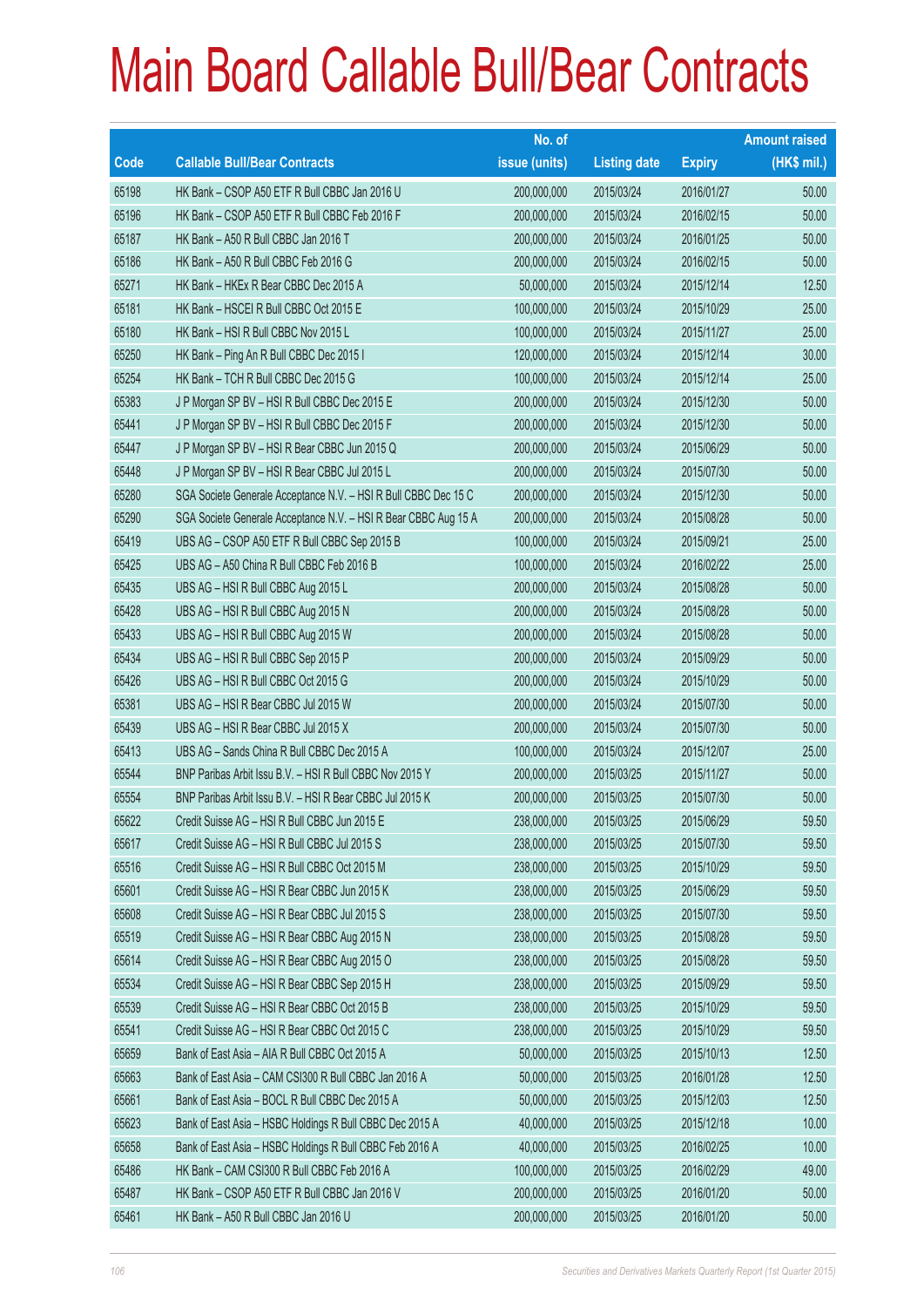|       |                                                                 | No. of        |                     |               | <b>Amount raised</b> |
|-------|-----------------------------------------------------------------|---------------|---------------------|---------------|----------------------|
| Code  | <b>Callable Bull/Bear Contracts</b>                             | issue (units) | <b>Listing date</b> | <b>Expiry</b> | (HK\$ mil.)          |
| 65479 | HK Bank - Galaxy Ent R Bull CBBC Nov 2015 D                     | 50,000,000    | 2015/03/25          | 2015/11/30    | 30.00                |
| 65497 | HK Bank - Galaxy Ent R Bull CBBC Dec 2015 C                     | 50,000,000    | 2015/03/25          | 2015/12/07    | 45.00                |
| 65501 | HK Bank - Galaxy Ent R Bear CBBC Dec 2015 D                     | 40,000,000    | 2015/03/25          | 2015/12/07    | 30.00                |
| 65502 | HK Bank - Sands China R Bull CBBC Dec 2015 C                    | 50,000,000    | 2015/03/25          | 2015/12/07    | 32.00                |
| 65504 | HK Bank - Sands China R Bull CBBC Dec 2015 D                    | 50,000,000    | 2015/03/25          | 2015/12/14    | 47.00                |
| 65485 | HK Bank - Sands China R Bear CBBC Dec 2015 A                    | 60,000,000    | 2015/03/25          | 2015/12/07    | 24.60                |
| 65667 | J P Morgan SP BV - CAM CSI300 R Bull CBBC Sep 2015 A            | 100,000,000   | 2015/03/25          | 2015/09/09    | 25.00                |
| 65668 | J P Morgan SP BV - CAM CSI300 R Bear CBBC Sep 2015 A            | 100,000,000   | 2015/03/25          | 2015/09/09    | 25.00                |
| 65671 | J P Morgan SP BV - China Life R Bull CBBC Mar 2016 A            | 100,000,000   | 2015/03/25          | 2016/03/15    | 25.00                |
| 65673 | J P Morgan SP BV - China Life R Bear CBBC Mar 2016 A            | 100,000,000   | 2015/03/25          | 2016/03/15    | 25.00                |
| 65664 | J P Morgan SP BV - HSI R Bull CBBC Nov 2015 I                   | 200,000,000   | 2015/03/25          | 2015/11/27    | 50.00                |
| 65562 | J P Morgan SP BV - HSI R Bull CBBC Dec 2015 G                   | 200,000,000   | 2015/03/25          | 2015/12/30    | 50.00                |
| 65496 | J P Morgan SP BV - HSI R Bear CBBC Jun 2015 G                   | 200,000,000   | 2015/03/25          | 2015/06/29    | 50.00                |
| 65542 | J P Morgan SP BV - HSI R Bear CBBC Jun 2015 I                   | 200,000,000   | 2015/03/25          | 2015/06/29    | 50.00                |
| 65556 | SGA Societe Generale Acceptance N.V. - HSI R Bull CBBC Dec 15 D | 200,000,000   | 2015/03/25          | 2015/12/30    | 50.00                |
| 65561 | SGA Societe Generale Acceptance N.V. - HSI R Bear CBBC Aug 15 B | 200,000,000   | 2015/03/25          | 2015/08/28    | 50.00                |
| 65564 | UBS AG - China Life R Bull CBBC Jan 2016 A                      | 100,000,000   | 2015/03/25          | 2016/01/11    | 25.00                |
| 65567 | UBS AG - HSCEI R Bull CBBC Oct 2015 C                           | 100,000,000   | 2015/03/25          | 2015/10/29    | 25.00                |
| 65582 | UBS AG - HSI R Bull CBBC Sep 2015 Q                             | 200,000,000   | 2015/03/25          | 2015/09/29    | 50.00                |
| 65583 | UBS AG - HSI R Bull CBBC Oct 2015 H                             | 200,000,000   | 2015/03/25          | 2015/10/29    | 50.00                |
| 65576 | UBS AG - HSI R Bear CBBC Jun 2015 Y                             | 200,000,000   | 2015/03/25          | 2015/06/29    | 50.00                |
| 65581 | UBS AG - HSI R Bear CBBC Jul 2015 A                             | 200,000,000   | 2015/03/25          | 2015/07/30    | 50.00                |
| 65509 | UBS AG - HSI R Bear CBBC Jul 2015 Y                             | 200,000,000   | 2015/03/25          | 2015/07/30    | 50.00                |
| 65515 | UBS AG - HSI R Bear CBBC Jul 2015 Z                             | 200,000,000   | 2015/03/25          | 2015/07/30    | 50.00                |
| 65563 | UBS AG - TCH R Bull CBBC Sep 2015 D                             | 100,000,000   | 2015/03/25          | 2015/09/07    | 25.00                |
| 65859 | BNP Paribas Arbit Issu B.V. - HSI R Bull CBBC Nov 2015 A        | 200,000,000   | 2015/03/26          | 2015/11/27    | 50.00                |
| 65863 | BNP Paribas Arbit Issu B.V. - HSI R Bull CBBC Nov 2015 B        | 200,000,000   | 2015/03/26          | 2015/11/27    | 50.00                |
| 65856 | BNP Paribas Arbit Issu B.V. - HSI R Bull CBBC Nov 2015 Z        | 200,000,000   | 2015/03/26          | 2015/11/27    | 50.00                |
| 66045 | BNP Paribas Arbit Issu B.V. - HSI R Bear CBBC Jul 2015 J        | 200,000,000   | 2015/03/26          | 2015/07/30    | 50.00                |
| 65788 | Credit Suisse AG - HSCEI R Bull CBBC Sep 2015 D                 | 108,000,000   | 2015/03/26          | 2015/09/29    | 27.00                |
| 65779 | Credit Suisse AG - HSCEI R Bull CBBC Oct 2015 B                 | 108,000,000   | 2015/03/26          | 2015/10/29    | 27.00                |
| 65789 | Credit Suisse AG - HSCEI R Bear CBBC Jul 2015 A                 | 108,000,000   | 2015/03/26          | 2015/07/30    | 27.00                |
| 65955 | Credit Suisse AG - HSI R Bull CBBC Aug 2015 R                   | 238,000,000   | 2015/03/26          | 2015/08/28    | 59.50                |
| 65952 | Credit Suisse AG - HSI R Bull CBBC Aug 2015 T                   | 238,000,000   | 2015/03/26          | 2015/08/28    | 59.50                |
| 65953 | Credit Suisse AG - HSI R Bull CBBC Aug 2015 U                   | 238,000,000   | 2015/03/26          | 2015/08/28    | 59.50                |
| 65945 | Credit Suisse AG - HSI R Bull CBBC Aug 2015 Y                   | 238,000,000   | 2015/03/26          | 2015/08/28    | 59.50                |
| 65805 | Credit Suisse AG - HSI R Bear CBBC Jun 2015 A                   | 238,000,000   | 2015/03/26          | 2015/06/29    | 59.50                |
| 65813 | Credit Suisse AG - HSI R Bear CBBC Jun 2015 B                   | 238,000,000   | 2015/03/26          | 2015/06/29    | 59.50                |
| 65819 | Credit Suisse AG - HSI R Bear CBBC Jun 2015 D                   | 238,000,000   | 2015/03/26          | 2015/06/29    | 59.50                |
| 65802 | Credit Suisse AG - HSI R Bear CBBC Jun 2015 Z                   | 238,000,000   | 2015/03/26          | 2015/06/29    | 59.50                |
| 65905 | Credit Suisse AG - TCH R Bull CBBC Oct 2015 A                   | 50,000,000    | 2015/03/26          | 2015/10/30    | 12.50                |
| 65927 | Credit Suisse AG - TCH R Bull CBBC Oct 2015 B                   | 50,000,000    | 2015/03/26          | 2015/10/30    | 12.50                |
| 65932 | Credit Suisse AG - TCH R Bear CBBC Jul 2015 A                   | 50,000,000    | 2015/03/26          | 2015/07/31    | 12.50                |
| 66054 | Bank of East Asia - A50 China R Bear CBBC Sep 2015 A            | 100,000,000   | 2015/03/26          | 2015/09/30    | 25.00                |
| 66075 | Bank of East Asia - TCH R Bull CBBC Dec 2015 A                  | 40,000,000    | 2015/03/26          | 2015/12/02    | 10.00                |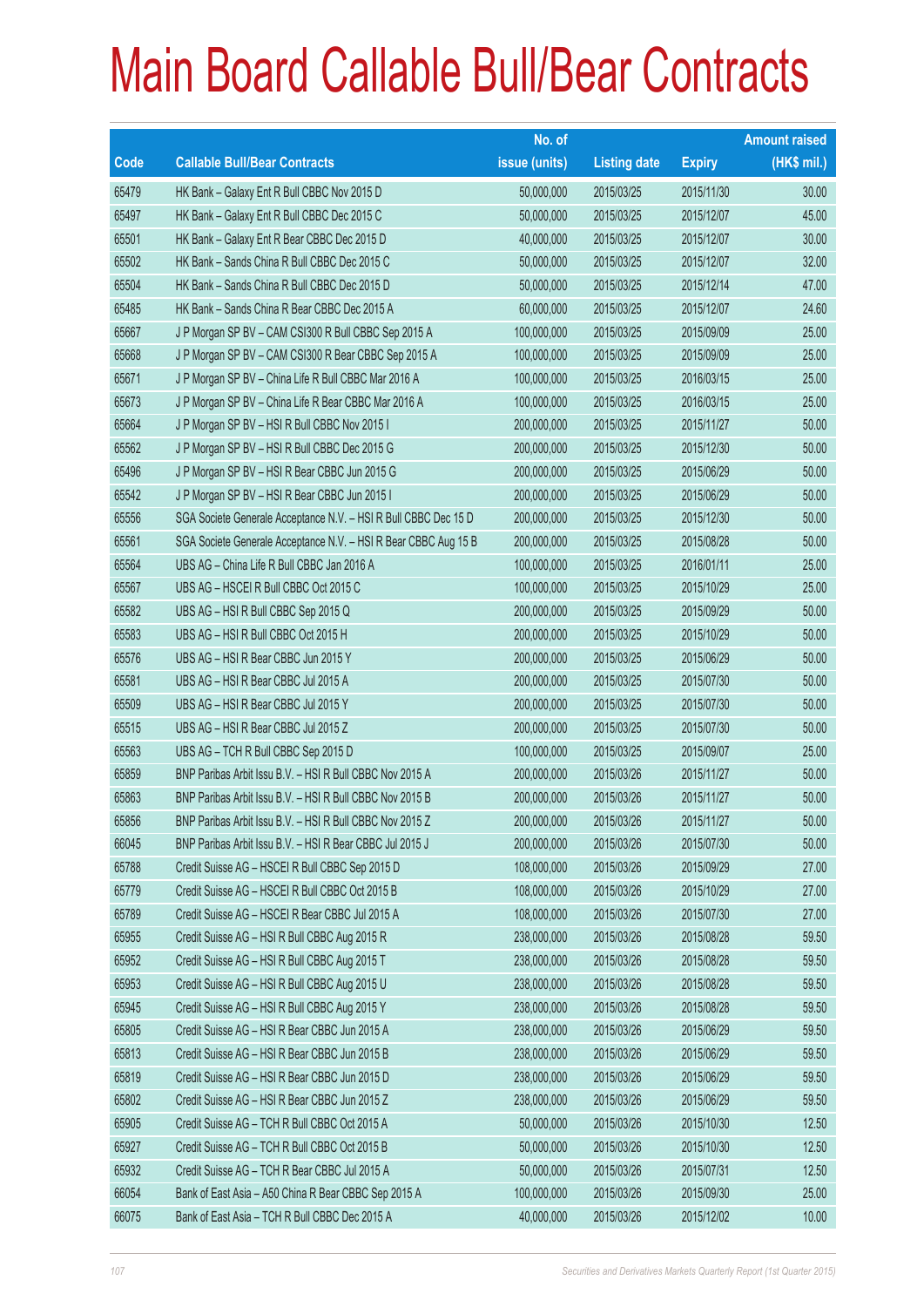# Main Board Callable Bull/Bear Contracts

|             |                                                                  | No. of        |                     |               | <b>Amount raised</b> |
|-------------|------------------------------------------------------------------|---------------|---------------------|---------------|----------------------|
| <b>Code</b> | <b>Callable Bull/Bear Contracts</b>                              | issue (units) | <b>Listing date</b> | <b>Expiry</b> | $(HK$$ mil.)         |
| 66092       | Bank of East Asia - TCH R Bear CBBC Dec 2015 A                   | 40,000,000    | 2015/03/26          | 2015/12/09    | 10.00                |
| 65713       | HK Bank - AIA R Bull CBBC Dec 2015 B                             | 50,000,000    | 2015/03/26          | 2015/12/14    | 25.00                |
| 65691       | HK Bank - CAM CSI300 R Bull CBBC Mar 2016 A                      | 100,000,000   | 2015/03/26          | 2016/03/14    | 40.00                |
| 65690       | HK Bank - CAM CSI300 R Bear CBBC Jan 2016 A                      | 40,000,000    | 2015/03/26          | 2016/01/25    | 29.60                |
| 65711       | HK Bank - China Mobile R Bull CBBC Nov 2015 F                    | 120,000,000   | 2015/03/26          | 2015/11/30    | 30.00                |
| 65683       | HK Bank - CSOP A50 ETF R Bull CBBC Jan 2016 W                    | 200,000,000   | 2015/03/26          | 2016/01/27    | 50.00                |
| 65687       | HK Bank - A50 R Bull CBBC Feb 2016 H                             | 200,000,000   | 2015/03/26          | 2016/02/15    | 50.00                |
| 65674       | HK Bank - HSCEI R Bull CBBC Dec 2015 B                           | 100,000,000   | 2015/03/26          | 2015/12/30    | 25.00                |
| 65693       | HK Bank - HSI R Bull CBBC Jan 2016 A                             | 400,000,000   | 2015/03/26          | 2016/01/28    | 100.00               |
| 65707       | HK Bank - HSI R Bear CBBC Jan 2016 A                             | 400,000,000   | 2015/03/26          | 2016/01/28    | 100.00               |
| 65677       | HK Bank - HSI R Bear CBBC Mar 2016 A                             | 400,000,000   | 2015/03/26          | 2016/03/30    | 100.00               |
| 65682       | HK Bank - Ping An R Bull CBBC Nov 2015 M                         | 120,000,000   | 2015/03/26          | 2015/11/23    | 30.00                |
| 65675       | HK Bank - Ping An R Bull CBBC Jan 2016 C                         | 120,000,000   | 2015/03/26          | 2016/01/25    | 30.00                |
| 66018       | J P Morgan SP BV - HSI R Bull CBBC Dec 2015 I                    | 200,000,000   | 2015/03/26          | 2015/12/30    | 50.00                |
| 66025       | J P Morgan SP BV - HSI R Bull CBBC Dec 2015 J                    | 200,000,000   | 2015/03/26          | 2015/12/30    | 50.00                |
| 66041       | J P Morgan SP BV - HSI R Bull CBBC Dec 2015 K                    | 200,000,000   | 2015/03/26          | 2015/12/30    | 50.00                |
| 65714       | J P Morgan SP BV - HSI R Bear CBBC Jun 2015 B                    | 200,000,000   | 2015/03/26          | 2015/06/29    | 50.00                |
| 65998       | J P Morgan SP BV - HSI R Bear CBBC Jun 2015 J                    | 200,000,000   | 2015/03/26          | 2015/06/29    | 50.00                |
| 66016       | J P Morgan SP BV - HSI R Bear CBBC Jun 2015 K                    | 200,000,000   | 2015/03/26          | 2015/06/29    | 50.00                |
| 65989       | J P Morgan SP BV - Tencent R Bull CBBC Aug 2015 A                | 100,000,000   | 2015/03/26          | 2015/08/17    | 25.00                |
| 65996       | J P Morgan SP BV - Tencent R Bear CBBC Aug 2015 A                | 100,000,000   | 2015/03/26          | 2015/08/17    | 25.00                |
| 65872       | SGA Societe Generale Acceptance N.V - CSA50 R Bull CBBC Mar 16 A | 100,000,000   | 2015/03/26          | 2016/03/30    | 25.00                |
| 65873       | SGA Societe Generale Acceptance N.V. - A50 R Bull CBBC Mar 16 A  | 100,000,000   | 2015/03/26          | 2016/03/30    | 25.00                |
| 65733       | SGA Societe Generale Acceptance N.V. - HSI R Bull CBBC Nov 15 Q  | 200,000,000   | 2015/03/26          | 2015/11/27    | 50.00                |
| 65841       | SGA Societe Generale Acceptance N.V. - HSI R Bull CBBC Nov 15 R  | 200,000,000   | 2015/03/26          | 2015/11/27    | 50.00                |
| 65842       | SGA Societe Generale Acceptance N.V. - HSI R Bull CBBC Nov 15 S  | 200,000,000   | 2015/03/26          | 2015/11/27    | 50.00                |
| 65735       | SGA Societe Generale Acceptance N.V. - HSI R Bear CBBC Jul 15 O  | 200,000,000   | 2015/03/26          | 2015/07/30    | 50.00                |
| 65749       | SGA Societe Generale Acceptance N.V. - HSI R Bear CBBC Jul 15 P  | 200,000,000   | 2015/03/26          | 2015/07/30    | 50.00                |
| 65757       | SGA Societe Generale Acceptance N.V. - HSI R Bear CBBC Jul 15 Q  | 200,000,000   | 2015/03/26          | 2015/07/30    | 50.00                |
| 65983       | UBS AG - HSI R Bull CBBC Jul 2015 V                              | 200,000,000   | 2015/03/26          | 2015/07/30    | 50.00                |
| 65982       | UBS AG - HSI R Bull CBBC Aug 2015 O                              | 200,000,000   | 2015/03/26          | 2015/08/28    | 50.00                |
| 65988       | UBS AG - HSI R Bull CBBC Aug 2015 P                              | 200,000,000   | 2015/03/26          | 2015/08/28    | 50.00                |
| 65967       | UBS AG - HSI R Bull CBBC Oct 2015 I                              | 200,000,000   | 2015/03/26          | 2015/10/29    | 50.00                |
| 65839       | UBS AG - HSI R Bear CBBC Jun 2015 O                              | 200,000,000   | 2015/03/26          | 2015/06/29    | 50.00                |
| 65834       | UBS AG - HSI R Bear CBBC Jun 2015 W                              | 200,000,000   | 2015/03/26          | 2015/06/29    | 50.00                |
| 65821       | UBS AG - HSI R Bear CBBC Jul 2015 B                              | 200,000,000   | 2015/03/26          | 2015/07/30    | 50.00                |
| 65959       | UBS AG - HSI R Bear CBBC Jul 2015 C                              | 200,000,000   | 2015/03/26          | 2015/07/30    | 50.00                |
| 65840       | UBS AG - Ping An R Bull CBBC Nov 2015 C                          | 100,000,000   | 2015/03/26          | 2015/11/09    | 25.00                |
| 66043       | UBS AG - TCH R Bull CBBC Oct 2015 A                              | 100,000,000   | 2015/03/26          | 2015/10/05    | 25.00                |
| 65957       | UBS AG - Tencent R Bear CBBC Jul 2015 C                          | 100,000,000   | 2015/03/26          | 2015/07/27    | 25.00                |
| 66632       | BNP Paribas Arbit Issu B.V. - HSI R Bear CBBC Jul 2015 P         | 200,000,000   | 2015/03/27          | 2015/07/30    | 50.00                |
| 66598       | Credit Suisse AG - CSOP A50 ETF R Bull CBBC Sep 2015 B           | 50,000,000    | 2015/03/27          | 2015/09/30    | 12.50                |
| 66589       | Credit Suisse AG - A50 China R Bull CBBC Sep 2015 B              | 50,000,000    | 2015/03/27          | 2015/09/30    | 12.50                |
| 66505       | Credit Suisse AG - HSI R Bull CBBC Aug 2015 A                    | 238,000,000   | 2015/03/27          | 2015/08/28    | 59.50                |
| 66502       | Credit Suisse AG - HSI R Bull CBBC Aug 2015 V                    | 238,000,000   | 2015/03/27          | 2015/08/28    | 59.50                |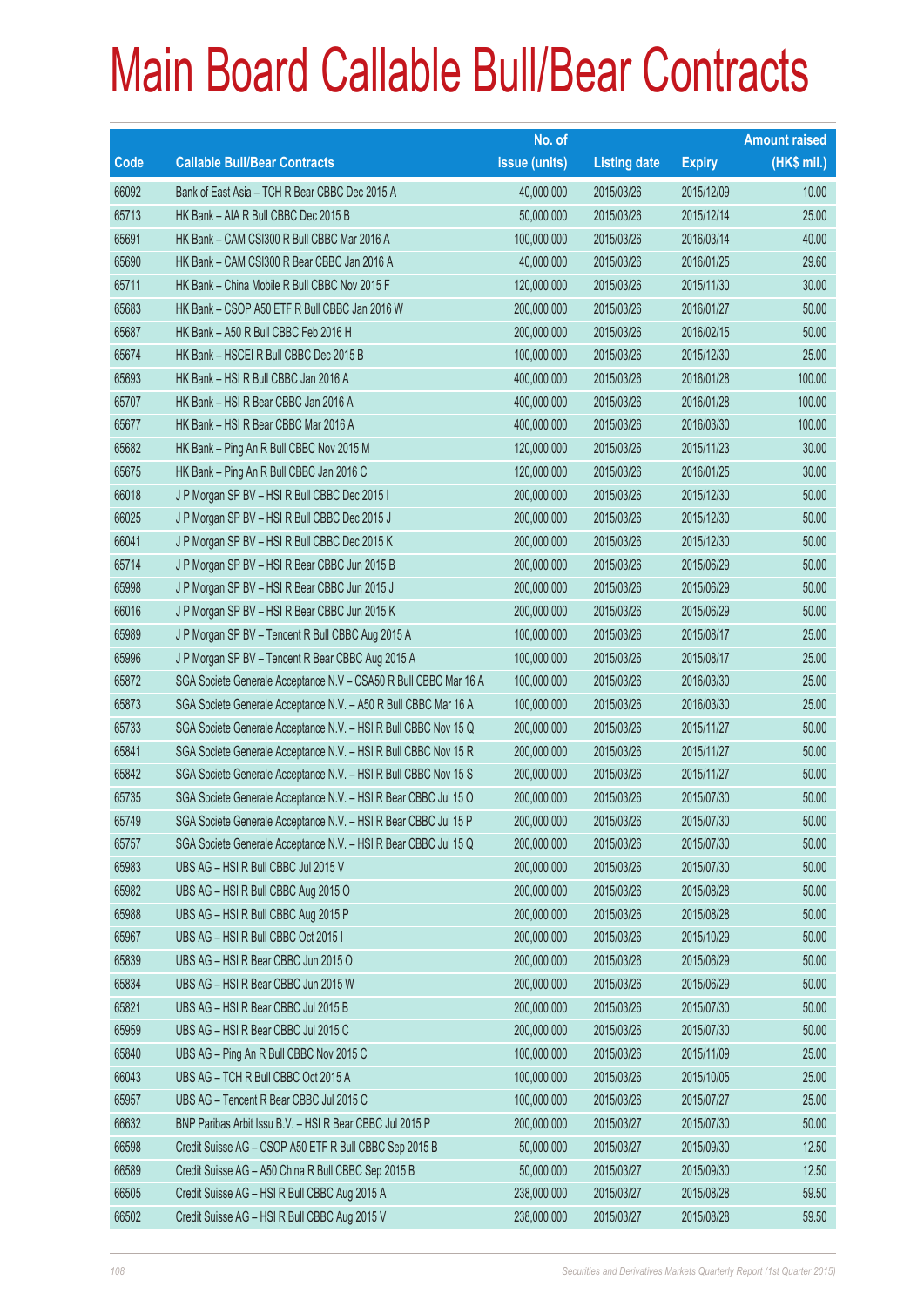# Main Board Callable Bull/Bear Contracts

|       |                                                                 | No. of        |                     |               | <b>Amount raised</b> |
|-------|-----------------------------------------------------------------|---------------|---------------------|---------------|----------------------|
| Code  | <b>Callable Bull/Bear Contracts</b>                             | issue (units) | <b>Listing date</b> | <b>Expiry</b> | $(HK$$ mil.)         |
| 66503 | Credit Suisse AG - HSI R Bull CBBC Aug 2015 W                   | 238,000,000   | 2015/03/27          | 2015/08/28    | 59.50                |
| 66514 | Credit Suisse AG - HSI R Bear CBBC Jun 2015 P                   | 238,000,000   | 2015/03/27          | 2015/06/29    | 59.50                |
| 66636 | Credit Suisse AG - HSI R Bear CBBC Aug 2015 P                   | 238,000,000   | 2015/03/27          | 2015/08/28    | 59.50                |
| 66501 | HK Bank - AIA R Bear CBBC Apr 2016 A                            | 40,000,000    | 2015/03/27          | 2016/04/11    | 10.00                |
| 66438 | HK Bank - CSOP A50 ETF R Bull CBBC Mar 2016 A                   | 200,000,000   | 2015/03/27          | 2016/03/07    | 50.00                |
| 66452 | HK Bank - A50 R Bull CBBC Mar 2016 B                            | 200,000,000   | 2015/03/27          | 2016/03/07    | 50.00                |
| 66465 | HK Bank - HSI R Bull CBBC Nov 2015 M                            | 100,000,000   | 2015/03/27          | 2015/11/27    | 25.00                |
| 66459 | HK Bank - HSI R Bull CBBC Dec 2015 B                            | 100,000,000   | 2015/03/27          | 2015/12/30    | 25.00                |
| 66463 | HK Bank - HSI R Bull CBBC Jan 2016 B                            | 100,000,000   | 2015/03/27          | 2016/01/28    | 25.00                |
| 66473 | HK Bank - Ping An R Bull CBBC Dec 2015 J                        | 120,000,000   | 2015/03/27          | 2015/12/14    | 30.00                |
| 66127 | HK Bank - TCH R Bull CBBC Nov 2015 H                            | 100,000,000   | 2015/03/27          | 2015/11/30    | 25.00                |
| 66111 | HK Bank - TCH R Bull CBBC Dec 2015 H                            | 100,000,000   | 2015/03/27          | 2015/12/16    | 25.00                |
| 66133 | HK Bank - TCH R Bull CBBC Dec 2015 I                            | 100,000,000   | 2015/03/27          | 2015/12/14    | 25.00                |
| 66155 | HK Bank - TCH R Bull CBBC Dec 2015 J                            | 100,000,000   | 2015/03/27          | 2015/12/21    | 25.00                |
| 66160 | HK Bank - TCH R Bull CBBC Dec 2015 K                            | 100,000,000   | 2015/03/27          | 2015/12/09    | 25.00                |
| 66116 | HK Bank - TCH R Bull CBBC Jan 2016 B                            | 100,000,000   | 2015/03/27          | 2016/01/11    | 25.00                |
| 66125 | HK Bank - TCH R Bear CBBC Apr 2016 A                            | 100,000,000   | 2015/03/27          | 2016/04/06    | 25.00                |
| 66156 | HK Bank - TCH R Bear CBBC Apr 2016 B                            | 100,000,000   | 2015/03/27          | 2016/04/08    | 25.00                |
| 66159 | HK Bank - TCH R Bear CBBC Apr 2016 C                            | 100,000,000   | 2015/03/27          | 2016/04/11    | 26.00                |
| 66113 | HK Bank - TCH R Bear CBBC Jun 2016 A                            | 100,000,000   | 2015/03/27          | 2016/06/13    | 40.00                |
| 66513 | J P Morgan SP BV - HSI R Bull CBBC Dec 2015 L                   | 200,000,000   | 2015/03/27          | 2015/12/30    | 50.00                |
| 66672 | J P Morgan SP BV - HSI R Bull CBBC Dec 2015 M                   | 200,000,000   | 2015/03/27          | 2015/12/30    | 50.00                |
| 66616 | J P Morgan SP BV - HSI R Bear CBBC Jun 2015 D                   | 200,000,000   | 2015/03/27          | 2015/06/29    | 50.00                |
| 66674 | J P Morgan SP BV - HSI R Bear CBBC Jun 2015 F                   | 200,000,000   | 2015/03/27          | 2015/06/29    | 50.00                |
| 66526 | SGA Societe Generale Acceptance N.V. - HSI R Bull CBBC Nov 15 T | 200,000,000   | 2015/03/27          | 2015/11/27    | 50.00                |
| 66527 | SGA Societe Generale Acceptance N.V. - HSI R Bull CBBC Dec 15 E | 200,000,000   | 2015/03/27          | 2015/12/30    | 50.00                |
| 66529 | SGA Societe Generale Acceptance N.V. - HSI R Bear CBBC Aug 15 C | 200,000,000   | 2015/03/27          | 2015/08/28    | 50.00                |
| 66544 | SGA Societe Generale Acceptance N.V. - TCH R Bull CBBC Nov 15 B | 200,000,000   | 2015/03/27          | 2015/11/27    | 50.00                |
| 66551 | SGA Societe Generale Acceptance N.V. - TCH R Bull CBBC Dec 15 B | 200,000,000   | 2015/03/27          | 2015/12/30    | 50.00                |
| 66555 | SGA Societe Generale Acceptance N.V. - TCH R Bear CBBC Nov 15 B | 200,000,000   | 2015/03/27          | 2015/11/27    | 50.00                |
| 66569 | SGA Societe Generale Acceptance N.V. - TCH R Bear CBBC Dec 15 A | 200,000,000   | 2015/03/27          | 2015/12/30    | 50.00                |
| 66577 | SGA Societe Generale Acceptance N.V. - TCH R Bear CBBC Jan 16 A | 200,000,000   | 2015/03/27          | 2016/01/28    | 50.00                |
| 66642 | UBS AG - CAM CSI300 R Bull CBBC Oct 2015 B                      | 100,000,000   | 2015/03/27          | 2015/10/05    | 25.00                |
| 66637 | UBS AG - CKH R Bear CBBC Aug 2015 A                             | 100,000,000   | 2015/03/27          | 2015/08/17    | 25.00                |
| 66641 | UBS AG - CSOP A50 ETF R Bull CBBC Oct 2015 B                    | 100,000,000   | 2015/03/27          | 2015/10/05    | 25.00                |
| 66516 | UBS AG - HSI R Bull CBBC Sep 2015 R                             | 200,000,000   | 2015/03/27          | 2015/09/29    | 50.00                |
| 66525 | UBS AG - HSI R Bull CBBC Sep 2015 S                             | 200,000,000   | 2015/03/27          | 2015/09/29    | 50.00                |
| 66521 | UBS AG - HSI R Bull CBBC Oct 2015 J                             | 200,000,000   | 2015/03/27          | 2015/10/29    | 50.00                |
| 66665 | UBS AG - HSI R Bear CBBC Jun 2015 E                             | 200,000,000   | 2015/03/27          | 2015/06/29    | 50.00                |
| 66667 | UBS AG - HSI R Bear CBBC Jun 2015 J                             | 200,000,000   | 2015/03/27          | 2015/06/29    | 50.00                |
| 66163 | UBS AG - HSI R Bear CBBC Jun 2015 S                             | 200,000,000   | 2015/03/27          | 2015/06/29    | 50.00                |
| 66166 | UBS AG - HSI R Bear CBBC Jun 2015 T                             | 200,000,000   | 2015/03/27          | 2015/06/29    | 50.00                |
| 66659 | UBS AG - HSI R Bear CBBC Jun 2015 U                             | 200,000,000   | 2015/03/27          | 2015/06/29    | 50.00                |
| 66660 | UBS AG - HSI R Bear CBBC Jun 2015 X                             | 200,000,000   | 2015/03/27          | 2015/06/29    | 50.00                |
| 66639 | UBS AG - Tencent R Bear CBBC Jul 2015 D                         | 100,000,000   | 2015/03/27          | 2015/07/06    | 25.00                |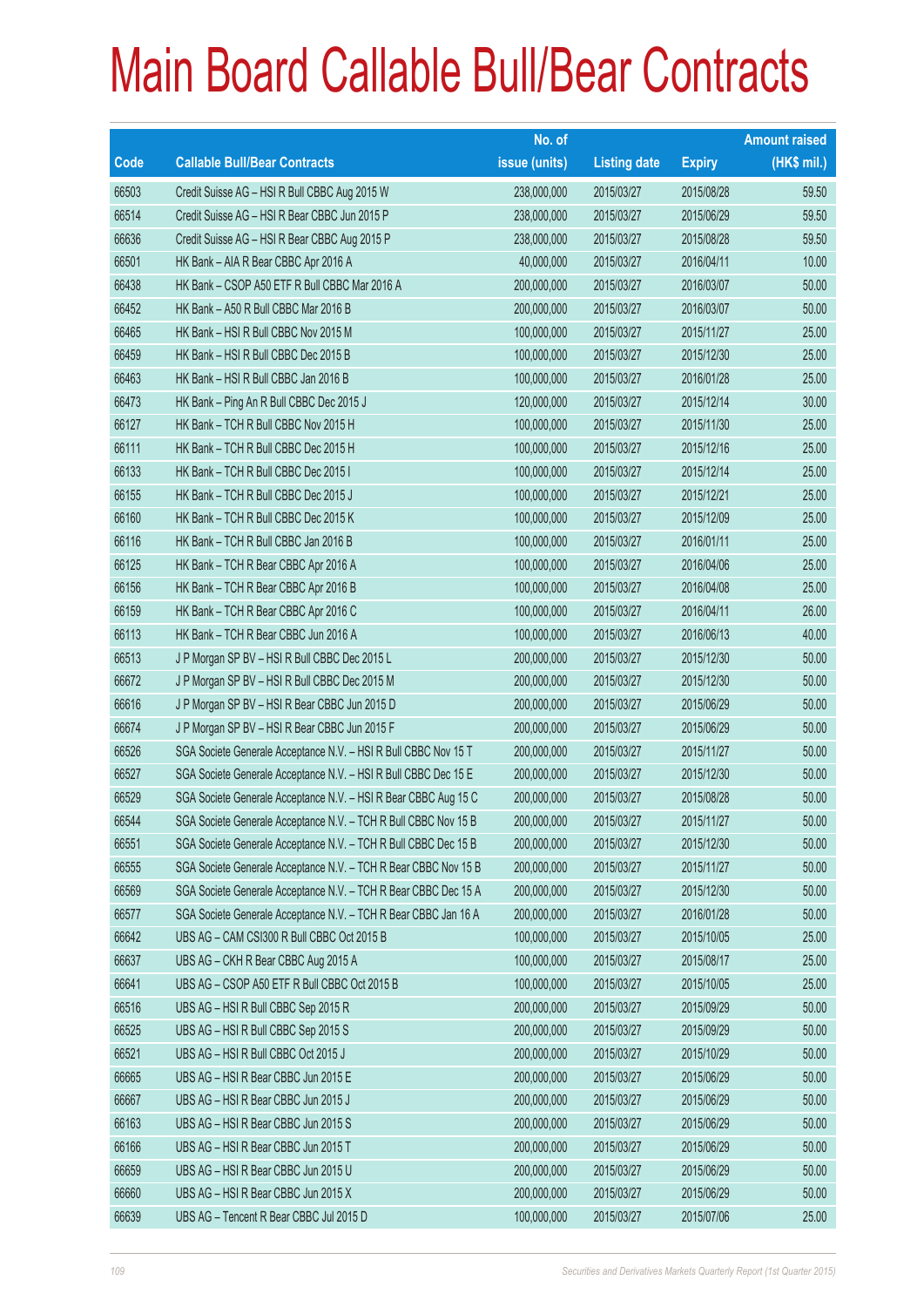# Main Board Callable Bull/Bear Contracts

|              |                                                                 | No. of        |                     |               | <b>Amount raised</b> |
|--------------|-----------------------------------------------------------------|---------------|---------------------|---------------|----------------------|
| Code         | <b>Callable Bull/Bear Contracts</b>                             | issue (units) | <b>Listing date</b> | <b>Expiry</b> | (HK\$ mil.)          |
| 66250        | BNP Paribas Arbit Issu B.V. - CSOP A50 ETF R Bull CBBC Dec 15 E | 100,000,000   | 2015/03/30          | 2015/12/30    | 25.00                |
| 66231        | BNP Paribas Arbit Issu B.V. - A50 Ch R Bull CBBC Dec 2015 E     | 100,000,000   | 2015/03/30          | 2015/12/30    | 25.00                |
| 66251        | BNP Paribas Arbit Issu B.V. - HSCEI R Bull CBBC Dec 2015 E      | 100,000,000   | 2015/03/30          | 2015/12/30    | 25.00                |
| 66228        | BNP Paribas Arbit Issu B.V. - HSI R Bull CBBC Nov 2015 C        | 200,000,000   | 2015/03/30          | 2015/11/27    | 50.00                |
| 66214        | Credit Suisse AG - HSCEI R Bear CBBC Jul 2015 B                 | 108,000,000   | 2015/03/30          | 2015/07/30    | 27.00                |
| 66191        | Credit Suisse AG - HSI R Bull CBBC Sep 2015 N                   | 238,000,000   | 2015/03/30          | 2015/09/29    | 59.50                |
| 66225        | Credit Suisse AG - HSI R Bull CBBC Sep 2015 P                   | 238,000,000   | 2015/03/30          | 2015/09/29    | 59.50                |
| 66262        | Credit Suisse AG - HSI R Bull CBBC Sep 2015 Q                   | 238,000,000   | 2015/03/30          | 2015/09/29    | 59.50                |
| 66207        | Credit Suisse AG - HSI R Bear CBBC Jun 2015 M                   | 238,000,000   | 2015/03/30          | 2015/06/29    | 59.50                |
| 66261        | Credit Suisse AG - HSI R Bear CBBC Jun 2015 U                   | 238,000,000   | 2015/03/30          | 2015/06/29    | 59.50                |
| 66170        | HK Bank - CSOP A50 ETF R Bull CBBC Jan 2016 X                   | 200,000,000   | 2015/03/30          | 2016/01/20    | 50.00                |
| 66171        | HK Bank - A50 R Bull CBBC Jan 2016 V                            | 200,000,000   | 2015/03/30          | 2016/01/20    | 50.00                |
| 66253        | J P Morgan SP BV - HSI R Bull CBBC Dec 2015 N                   | 200,000,000   | 2015/03/30          | 2015/12/30    | 50.00                |
| 66258        | J P Morgan SP BV - HSI R Bull CBBC Dec 2015 O                   | 200,000,000   | 2015/03/30          | 2015/12/30    | 50.00                |
| 66189        | J P Morgan SP BV - HSI R Bear CBBC Jun 2015 H                   | 200,000,000   | 2015/03/30          | 2015/06/29    | 50.00                |
| 66326        | J P Morgan SP BV - HSI R Bear CBBC Jun 2015 L                   | 200,000,000   | 2015/03/30          | 2015/06/29    | 50.00                |
| 66329        | J P Morgan SP BV - HSI R Bear CBBC Jun 2015 M                   | 200,000,000   | 2015/03/30          | 2015/06/29    | 50.00                |
| 66327        | J P Morgan SP BV - HSI R Bear CBBC Jun 2015 T                   | 200,000,000   | 2015/03/30          | 2015/06/29    | 50.00                |
| 66328        | J P Morgan SP BV - HSI R Bear CBBC Jun 2015 Y                   | 200,000,000   | 2015/03/30          | 2015/06/29    | 50.00                |
| 66223        | SGA Societe Generale Acceptance N.V. - HSI R Bull CBBC Dec 15 F | 200,000,000   | 2015/03/30          | 2015/12/30    | 50.00                |
| 66320        | UBS AG - HSCEI R Bull CBBC Sep 2015 I                           | 100,000,000   | 2015/03/30          | 2015/09/29    | 25.00                |
| 66325        | UBS AG - HSCEI R Bear CBBC Jul 2015 A                           | 100,000,000   | 2015/03/30          | 2015/07/30    | 25.00                |
| 66267        | UBS AG - HSI R Bull CBBC Jul 2015 X                             | 200,000,000   | 2015/03/30          | 2015/07/30    | 50.00                |
| 66266        | UBS AG - HSI R Bull CBBC Aug 2015 V                             | 200,000,000   | 2015/03/30          | 2015/08/28    | 50.00                |
| 66269        | UBS AG - HSI R Bull CBBC Sep 2015 T                             | 200,000,000   | 2015/03/30          | 2015/09/29    | 50.00                |
| 66218        | UBS AG - HSI R Bear CBBC Jul 2015 D                             | 200,000,000   | 2015/03/30          | 2015/07/30    | 50.00                |
| 66379        | Credit Suisse AG - HSI R Bull CBBC Sep 2015 O                   | 238,000,000   | 2015/03/31          | 2015/09/29    | 59.50                |
| 66400        | Credit Suisse AG - HSI R Bear CBBC Jul 2015 O                   | 238,000,000   | 2015/03/31          | 2015/07/30    | 59.50                |
| 66343        | HK Bank - China Mobile R Bear CBBC Nov 2015 D                   | 60,000,000    | 2015/03/31          | 2015/11/30    | 15.00                |
| 66333        | HK Bank - Ping An R Bull CBBC Dec 2015 K                        | 120,000,000   | 2015/03/31          | 2015/12/21    | 30.00                |
| 66341        | HK Bank - Ping An R Bear CBBC Dec 2015 C                        | 40,000,000    | 2015/03/31          | 2015/12/21    | 10.00                |
| 66359        | HK Bank - TCH R Bear CBBC Dec 2015 C                            | 100,000,000   | 2015/03/31          | 2015/12/21    | 25.00                |
| 66347        | HK Bank - TCH R Bear CBBC Jan 2016 A                            | 100,000,000   | 2015/03/31          | 2016/01/18    | 25.00                |
| 66376        | HK Bank - TCH R Bear CBBC Jan 2016 B                            | 100,000,000   | 2015/03/31          | 2016/01/25    | 25.00                |
| 66409        | J P Morgan SP BV - HSI R Bull CBBC Nov 2015 J                   | 200,000,000   | 2015/03/31          | 2015/11/27    | 50.00                |
| 66413        | J P Morgan SP BV - HSI R Bull CBBC Nov 2015 K                   | 200,000,000   | 2015/03/31          | 2015/11/27    | 50.00                |
| 66397        | J P Morgan SP BV - HSI R Bear CBBC Jul 2015 M                   | 200,000,000   | 2015/03/31          | 2015/07/30    | 50.00                |
| 66386        | SGA Societe Generale Acceptance N.V. - HSI R Bull CBBC Nov 15 U | 400,000,000   | 2015/03/31          | 2015/11/27    | 100.00               |
| 66387        | SGA Societe Generale Acceptance N.V. - HSI R Bear CBBC Aug 15 D | 200,000,000   | 2015/03/31          | 2015/08/28    | 50.00                |
| 66385        | UBS AG - HSI R Bull CBBC Aug 2015 B                             | 200,000,000   | 2015/03/31          | 2015/08/28    | 50.00                |
| 66401        | UBS AG - HSI R Bear CBBC Jul 2015 E                             | 200,000,000   | 2015/03/31          | 2015/07/30    | 50.00                |
| 66404        | UBS AG - HSI R Bear CBBC Jul 2015 G                             | 200,000,000   | 2015/03/31          | 2015/07/30    | 50.00                |
| <b>Total</b> |                                                                 |               |                     |               | 101,545.07           |

# Further issue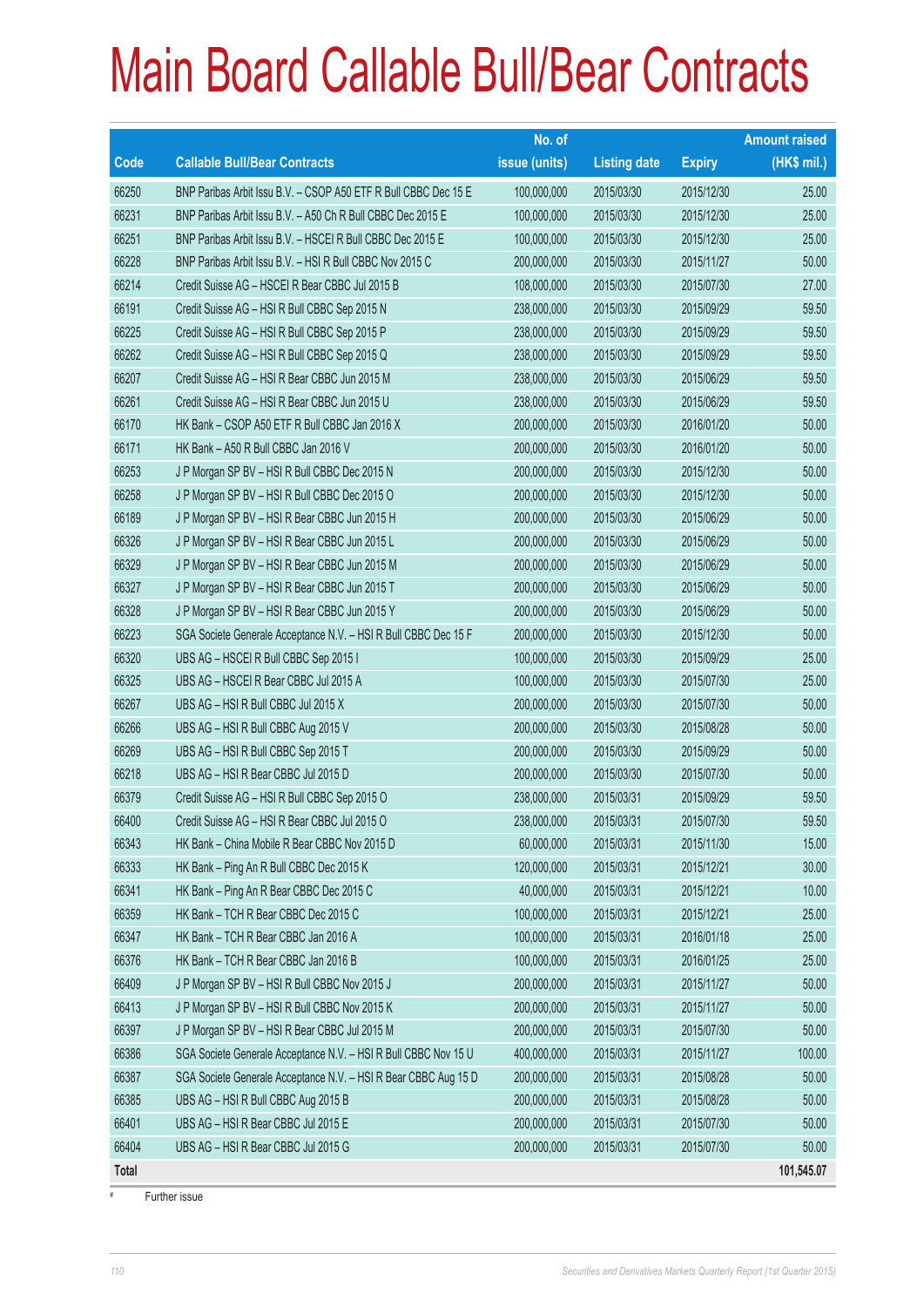# DR/ELI/Trading Only Stocks Trading Statistics

### **Depositary Receipt Trading Statistics**

|      |                | No. of issues | Turnover value (HK\$ mil.) |
|------|----------------|---------------|----------------------------|
| 2014 | Q1             | ხ             | 276.71                     |
|      | Q2             | $\mathcal{D}$ | 68.00                      |
|      | Q <sub>3</sub> |               | 24.18                      |
|      | Q4             |               | 81.70                      |
| 2015 | Q1             |               | 43.92                      |

### **Equity Linked Instrument Trading Statistics**

|      |    | No. of issues | Turnover value (HK\$ mil.) |
|------|----|---------------|----------------------------|
| 2014 | Q1 | -             |                            |
|      | Q2 | -             |                            |
|      | Q3 | -             |                            |
|      | Q4 | -             |                            |
| 2015 | Q1 |               |                            |

### **NASDAQ Stocks**

|      |                | No. of issues | Turnover value (HK\$ mil.) |
|------|----------------|---------------|----------------------------|
| 2014 | Q1             |               | 0.39                       |
|      | Q2             |               | 1.28                       |
|      | Q <sub>3</sub> |               | 0.63                       |
|      | Q4             |               | 1.27                       |
| 2015 | Q1             |               | 0.20                       |

#### **iShares**

|      |    | No. of issues | Turnover value (HK\$ mil.) |
|------|----|---------------|----------------------------|
| 2014 | Q1 |               |                            |
|      | Q2 |               |                            |
|      | Q3 |               | 0.01                       |
|      | Q4 |               |                            |
| 2015 | Q1 |               |                            |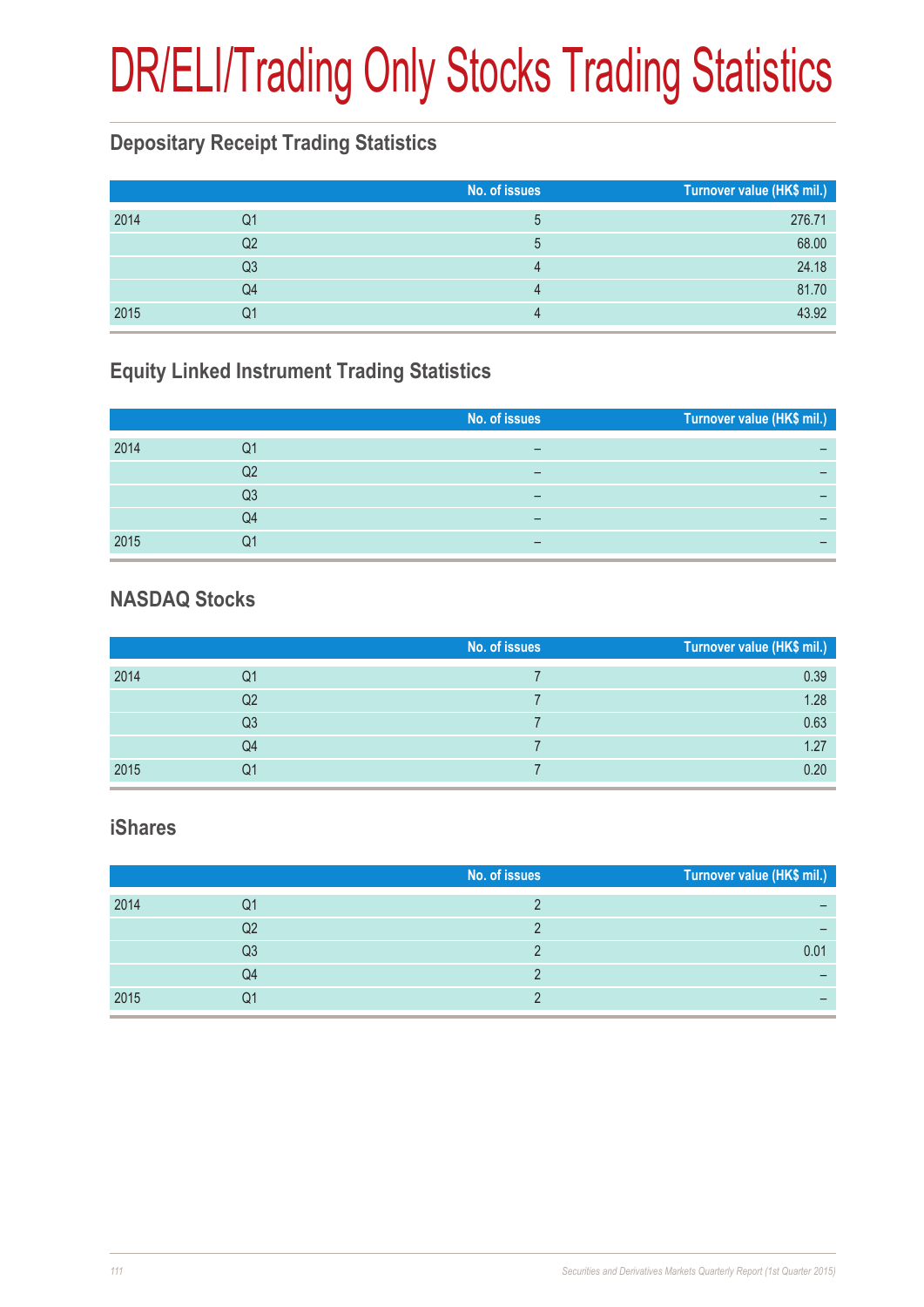### **Equity Turnover – GEM**

|      |                | Share (Mil. shs) | Value (HK\$ mil.) | No. of deals |
|------|----------------|------------------|-------------------|--------------|
| 2014 | Q1             | 108,376.84       | 63,841.30         | 1,599,170    |
|      | Q <sub>2</sub> | 80.562.77        | 28,231.96         | 844,565      |
|      | Q3             | 91,704.03        | 39,161.42         | 1,013,981    |
|      | Q4             | 77,002.94        | 34,223.56         | 888,648      |
| 2015 | Q1             | 74,102.98        | 31,767.18         | 912,664      |

### **Equity Trading Statistics – GEM**

|      |                | No. of<br>trading days | <b>Average daily turnover</b><br>(HK\$ mil.) | Average value<br>per deal |
|------|----------------|------------------------|----------------------------------------------|---------------------------|
| 2014 | Q1             | 61                     | 1,046.58                                     | 39,922                    |
|      | Q <sub>2</sub> | 60                     | 470.53                                       | 33,428                    |
|      | Q <sub>3</sub> | 64                     | 611.90                                       | 38,621                    |
|      | Q4             | 62                     | 551.99                                       | 38,512                    |
| 2015 | Q <sub>1</sub> | 61                     | 520.77                                       | 34,807                    |

#### **20 Most Advanced GEM Stocks**

for 1st quarter 2015

|                |       |                      |                 | <b>Closing price</b>    |        |
|----------------|-------|----------------------|-----------------|-------------------------|--------|
| Rank           | Code  | <b>Stock</b>         | End of Mar 2015 | End of Dec 2014         | % up   |
| $\mathbf{1}$   | 08147 | <b>MILLENNIUM PG</b> | 4.930           | 1.820<br>$\overline{A}$ | 170.88 |
| $\overline{2}$ | 08176 | <b>EDS WELLNESS</b>  | 6.200           | 2.350                   | 163.83 |
| 3              | 08021 | <b>WLS HOLD-NEW</b>  | 1.450           | 0.555<br>$\overline{A}$ | 161.26 |
| 4              | 08041 | LUXEY INT'L          | 0.640           | 0.280                   | 128.57 |
| 5              | 08170 | <b>KSL HOLDINGS</b>  | 9.200           | 4.100                   | 124.39 |
| 6              | 08030 | <b>FLYING FIN</b>    | 0.930           | 0.425                   | 118.82 |
| $\overline{7}$ | 08228 | <b>NATIONAL ARTS</b> | 0.265           | 0.127                   | 108.66 |
| 8              | 08005 | YUXING INFOTECH      | 3.260           | 1.680                   | 94.05  |
| 9              | 08016 | <b>CHANGHONG JH</b>  | 1.860           | 0.970                   | 91.75  |
| 10             | 08260 | <b>ZEBRA STRAT</b>   | 0.630           | 0.340                   | 85.29  |
| 11             | 08225 | C HEALTH GP          | 0.186           | 0.105                   | 77.14  |
| 12             | 08077 | <b>KVB KUNLUN FG</b> | 1.510           | 0.900                   | 67.78  |
| 13             | 08002 | <b>IGG</b>           | 4.540           | 2.760                   | 64.49  |
| 14             | 08255 | <b>CHINA BINARY</b>  | 1.290           | 0.790                   | 63.29  |
| 15             | 08146 | <b>MASTERCRAFT I</b> | 0.850           | 0.540                   | 57.41  |
| 16             | 08116 | <b>C FORTUNE INV</b> | 0.239           | 0.152                   | 57.24  |
| 17             | 08315 | <b>KF SECURITY</b>   | 6.390           | 4.200                   | 52.14  |
| 18             | 08125 | <b>KATE CHINA</b>    | 3.150           | 2.080                   | 51.44  |
| 19             | 08181 | <b>KONGSHUMUNION</b> | 1.260           | 0.860                   | 46.51  |
| 20             | 08145 | <b>TSO</b>           | 2.240           | 1.540                   | 45.45  |
|                |       |                      |                 |                         |        |

A Adjusted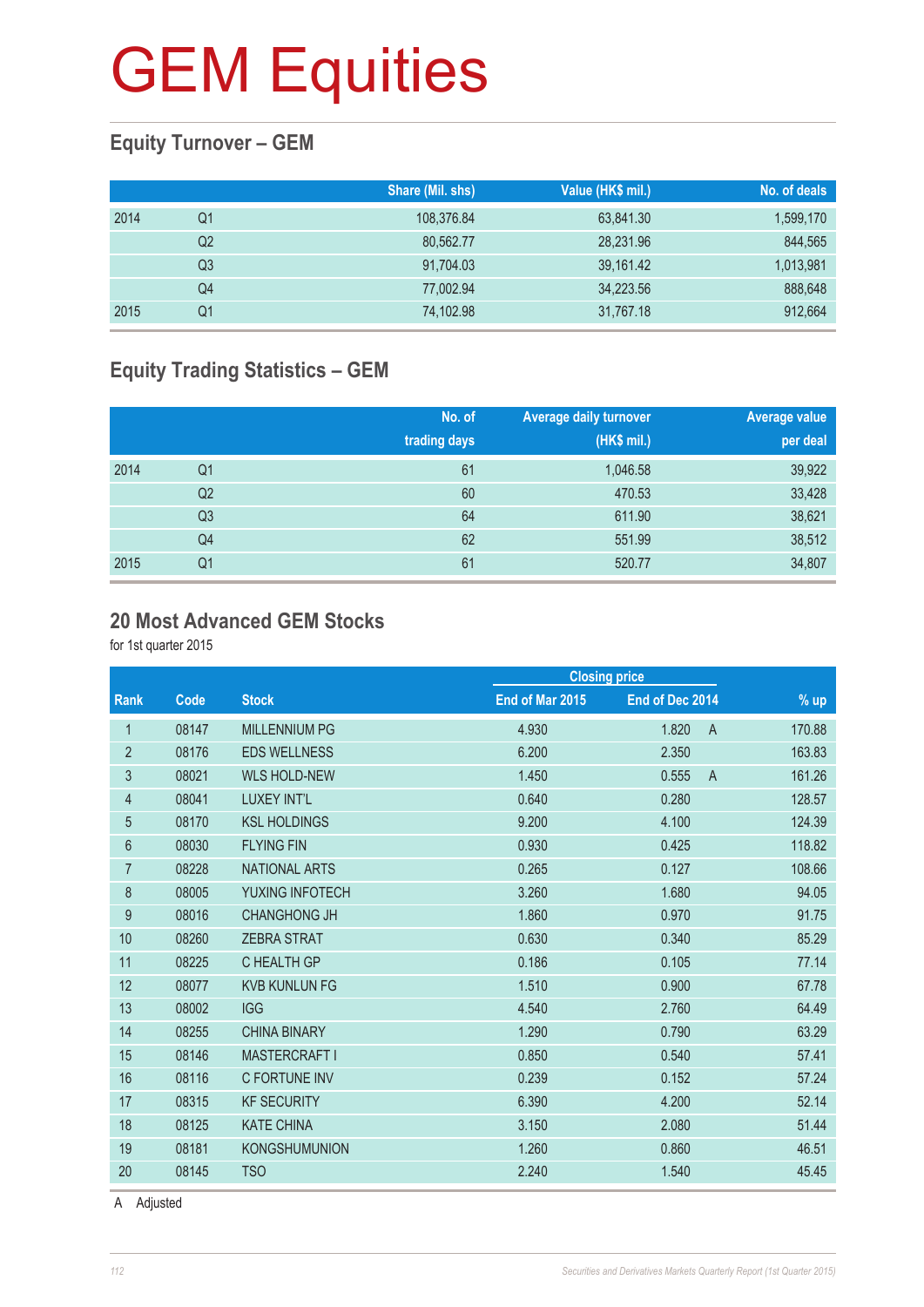#### **20 Most Declined GEM Stocks**

for 1st quarter 2015

|                |       |                        |                 | <b>Closing price</b>    |          |
|----------------|-------|------------------------|-----------------|-------------------------|----------|
| Rank           | Code  | <b>Stock</b>           | End of Mar 2015 | End of Dec 2014         | % down   |
| $\mathbf{1}$   | 08307 | <b>MEDICSKIN</b>       | 0.440           | 2.930                   | $-84.98$ |
| $\overline{2}$ | 08162 | LOCO HK                | 0.640           | 2.810                   | $-77.22$ |
| 3              | 08019 | <b>HAO WEN HLDGS</b>   | 0.091           | 0.340                   | $-73.24$ |
| 4              | 08309 | <b>RUNWAY GLOBAL</b>   | 0.710           | 2.290                   | $-69.00$ |
| $\overline{5}$ | 08086 | <b>DX.COM HOLDINGS</b> | 0.050           | 0.136                   | $-63.24$ |
| $6\phantom{.}$ | 08351 | <b>LARRY JEWELRY</b>   | 0.041           | 0.099                   | $-58.59$ |
| $\overline{7}$ | 08201 | <b>PPS INT'L</b>       | 0.166           | 0.335                   | $-50.45$ |
| $\,8\,$        | 08037 | <b>RUI KANG PHARM</b>  | 0.070           | 0.132                   | $-46.97$ |
| 9              | 08078 | <b>CHINA3D DIGIT</b>   | 0.133           | 0.250<br>$\overline{A}$ | $-46.80$ |
| 10             | 08130 | <b>ZHI CHENG H</b>     | 0.310           | 0.530                   | $-41.51$ |
| 11             | 08123 | <b>FIRST CHINA NET</b> | 0.310           | 0.500                   | $-38.00$ |
| 12             | 08212 | <b>CELEBRATE INT</b>   | 0.046           | 0.074                   | $-37.84$ |
| 13             | 08018 | <b>FINSOFT CORP</b>    | 0.780           | 1.235<br>$\overline{A}$ | $-36.84$ |
| 14             | 08079 | <b>UL CREATIVITY</b>   | 0.460           | 0.710<br>$\overline{A}$ | $-35.21$ |
| 15             | 08198 | <b>MELCOLOT</b>        | 0.455           | 0.690                   | $-34.06$ |
| 16             | 08108 | <b>GRAND PEACE</b>     | 0.145           | 0.219                   | $-33.79$ |
| 17             | 08081 | <b>CMG CUL INV</b>     | 0.130           | 0.193                   | $-32.64$ |
| 18             | 08072 | <b>ROMA GROUP</b>      | 0.052           | 0.077                   | $-32.47$ |
| 19             | 08218 | ECHO INT HOLD          | 1.680           | 2.480                   | $-32.26$ |
| 20             | 08117 | <b>CHI P ENERGY</b>    | 0.770           | 1.120                   | $-31.25$ |

A Adjusted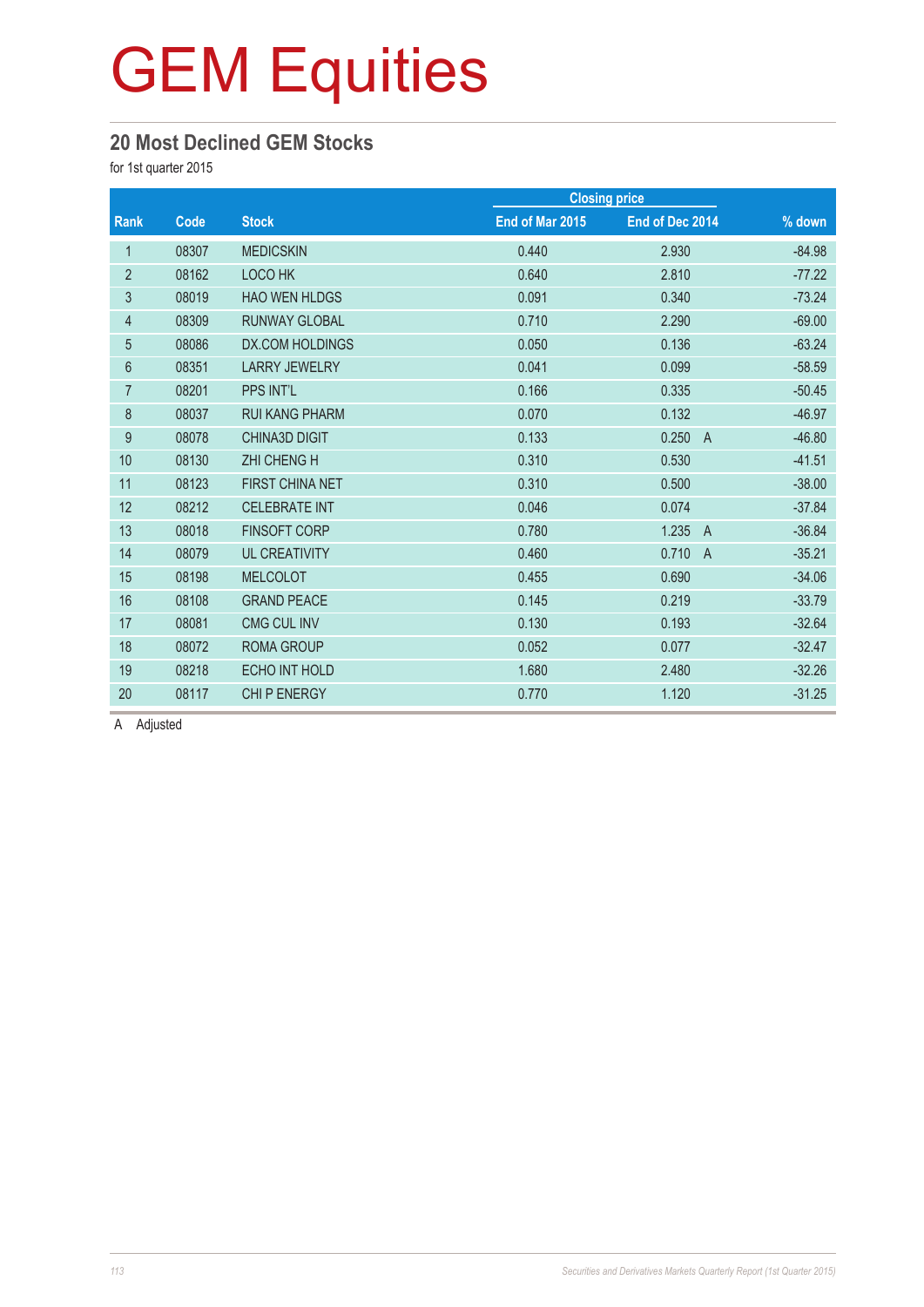### **20 Most Active GEM Stocks by Value**

for 1st quarter 2015

| Rank             | Code  | <b>Stock</b>          | Turnover (HK\$ mil.) | % of total |
|------------------|-------|-----------------------|----------------------|------------|
| $\mathbf{1}$     | 08002 | <b>IGG</b>            | 2,788.50             | 8.78       |
| $\overline{2}$   | 08201 | PPS INT'L             | 1,829.58             | 5.76       |
| 3                | 08005 | YUXING INFOTECH       | 1,112.52             | 3.50       |
| $\overline{4}$   | 08089 | <b>CHINESE STRAT</b>  | 1,016.05             | 3.20       |
| 5                | 08088 | <b>AID PARTNERS</b>   | 910.77               | 2.87       |
| $\,6\,$          | 08047 | <b>SKY FOREVER</b>    | 894.00               | 2.81       |
| $\overline{7}$   | 08250 | CHI NATURAL INV       | 887.40               | 2.79       |
| 8                | 08179 | <b>GAYETY HLDGS</b>   | 846.45               | 2.66       |
| $\boldsymbol{9}$ | 08162 | LOCO HK               | 826.99               | 2.60       |
| 10               | 08007 | <b>GLOBALSTRAT</b>    | 718.61               | 2.26       |
| 11               | 08019 | <b>HAO WEN HLDGS</b>  | 657.39               | 2.07       |
| 12               | 08268 | <b>DESON CONS</b>     | 624.84               | 1.97       |
| 13               | 08083 | <b>INNOVATIONPAY</b>  | 599.65               | 1.89       |
| 14               | 08156 | <b>CHINA VANGUARD</b> | 573.30               | 1.80       |
| 15               | 08137 | <b>HONBRIDGE</b>      | 559.99               | 1.76       |
| 16               | 08158 | <b>CRMI</b>           | 556.20               | 1.75       |
| 17               | 08260 | <b>ZEBRA STRAT</b>    | 554.90               | 1.75       |
| 18               | 08307 | <b>MEDICSKIN</b>      | 540.05               | 1.70       |
| 19               | 08138 | <b>TONGRENTANGCM</b>  | 517.59               | 1.63       |
| 20               | 08123 | FIRST CHINA NET       | 444.40               | 1.40       |
| <b>Total</b>     |       |                       | 17,459.19            | 54.96      |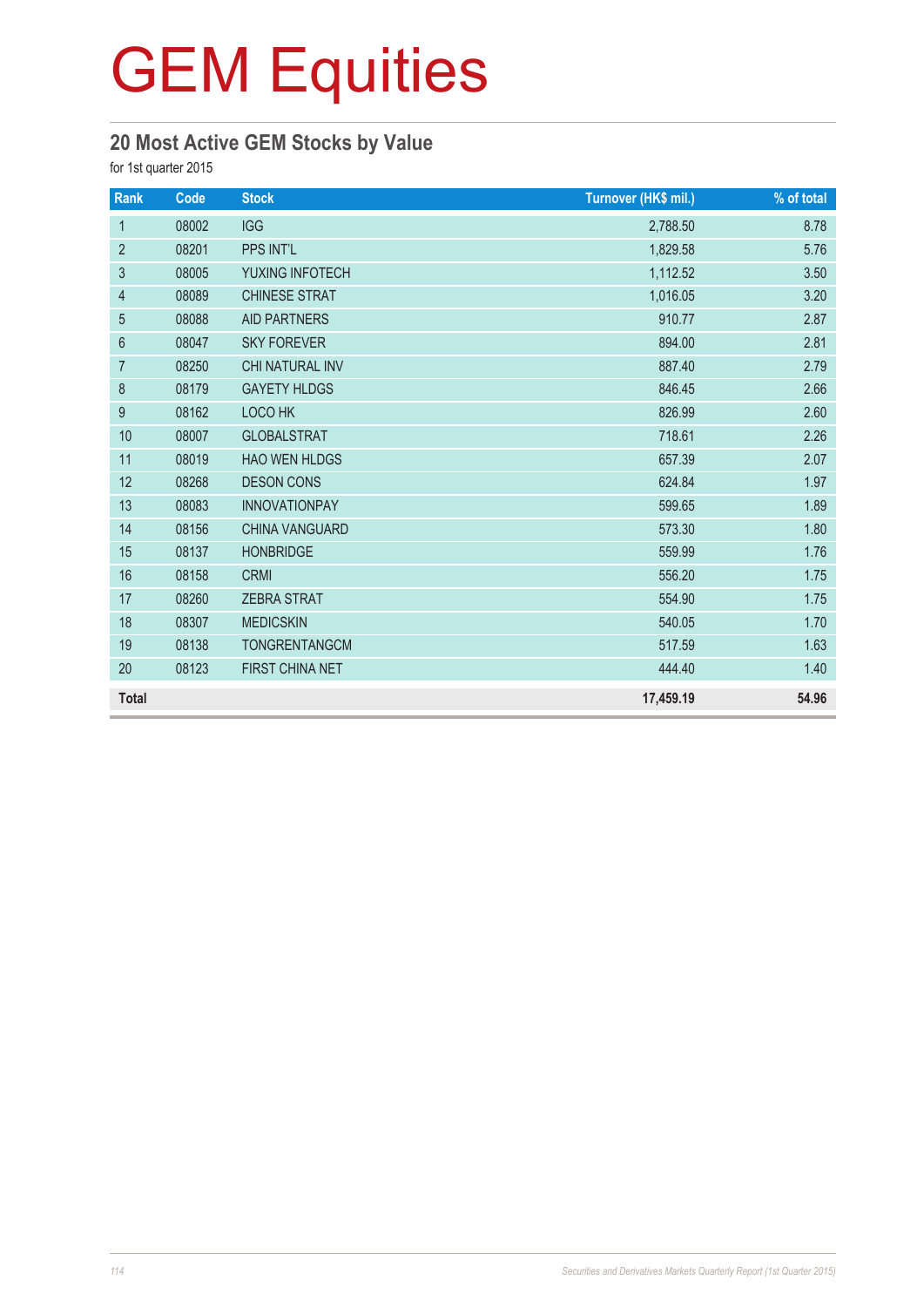### **20 Most Active GEM Stock by Shares**

for 1st quarter 2015

| Rank             | Code  | <b>Stock</b>           | <b>Turnover (Mil. shs)</b> | % of total |
|------------------|-------|------------------------|----------------------------|------------|
| $\mathbf{1}$     | 08201 | PPS INT'L              | 6,773.37                   | 9.14       |
| $\overline{2}$   | 08179 | <b>GAYETY HLDGS</b>    | 4,273.37                   | 5.77       |
| 3                | 08019 | <b>HAO WEN HLDGS</b>   | 3,775.73                   | 5.10       |
| $\overline{4}$   | 08132 | CHINAOILGANGRAN        | 3,333.92                   | 4.50       |
| $\overline{5}$   | 08079 | <b>UL CREATIVITY</b>   | 2,021.56                   | 2.73       |
| $\,6\,$          | 08088 | <b>AID PARTNERS</b>    | 1,943.00                   | 2.62       |
| $\overline{7}$   | 08078 | CHINA3D DIGIT          | 1,926.68                   | 2.60       |
| $\,8\,$          | 08158 | <b>CRMI</b>            | 1,872.73                   | 2.53       |
| $\boldsymbol{9}$ | 08250 | CHI NATURAL INV        | 1,815.99                   | 2.45       |
| 10               | 08085 | <b>HK LIFE SCI</b>     | 1,602.09                   | 2.16       |
| 11               | 08047 | <b>SKY FOREVER</b>     | 1,508.90                   | 2.04       |
| 12               | 08228 | <b>NATIONAL ARTS</b>   | 1,486.34                   | 2.01       |
| 13               | 08173 | <b>PAN ASIA MINING</b> | 1,254.68                   | 1.69       |
| 14               | 08100 | <b>GET HOLDINGS</b>    | 1,165.62                   | 1.57       |
| 15               | 08007 | <b>GLOBALSTRAT</b>     | 1,155.05                   | 1.56       |
| 16               | 08200 | <b>SAU SAN TONG</b>    | 1,091.12                   | 1.47       |
| 17               | 08066 | PHOENITRON HOLD        | 1,083.94                   | 1.46       |
| 18               | 08153 | <b>CODE AGRI</b>       | 1,021.18                   | 1.38       |
| 19               | 08123 | <b>FIRST CHINA NET</b> | 1,020.00                   | 1.38       |
| 20               | 08009 | CHI ENGY HOLD          | 965.53                     | 1.30       |
| <b>Total</b>     |       |                        | 41,090.78                  | 55.45      |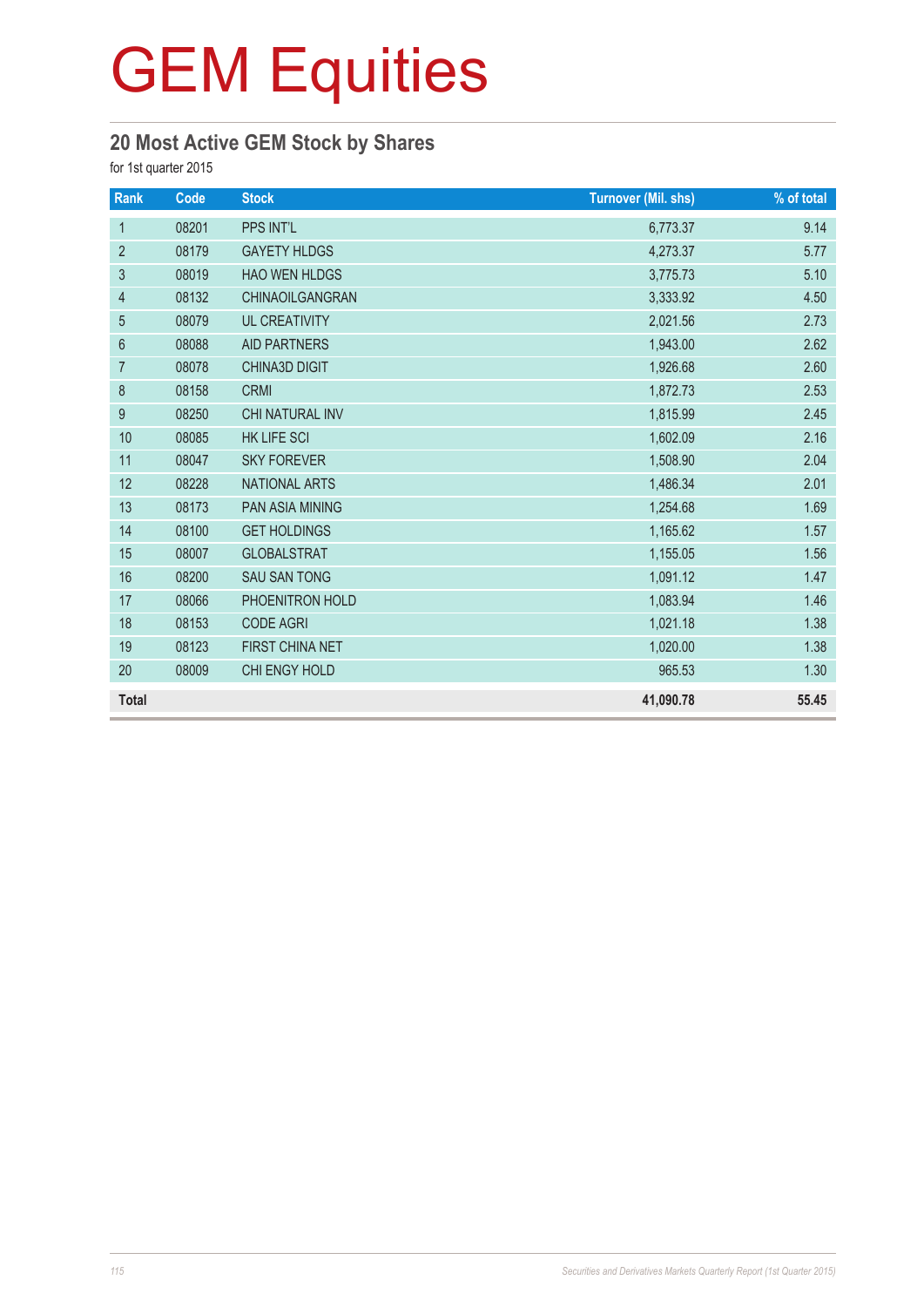#### **Market Capitalisation of Listed Companies for GEM**

as at the quarter end

|      |    | HK\$ mil.   |
|------|----|-------------|
| 2014 | Q1 | 172,776.82  |
|      | Q2 | 164,166.52  |
|      | Q3 | 180, 171.37 |
|      | Q4 | 179,409.87  |
| 2015 | Q1 | 207,611.93  |

#### **Market Capitalisation by Hang Seng Industry Classification System\* – GEM** Quarter-end figures



Hang Seng Industry Classification System (HSICS) is provided by Hang Seng Indexes Company Limited.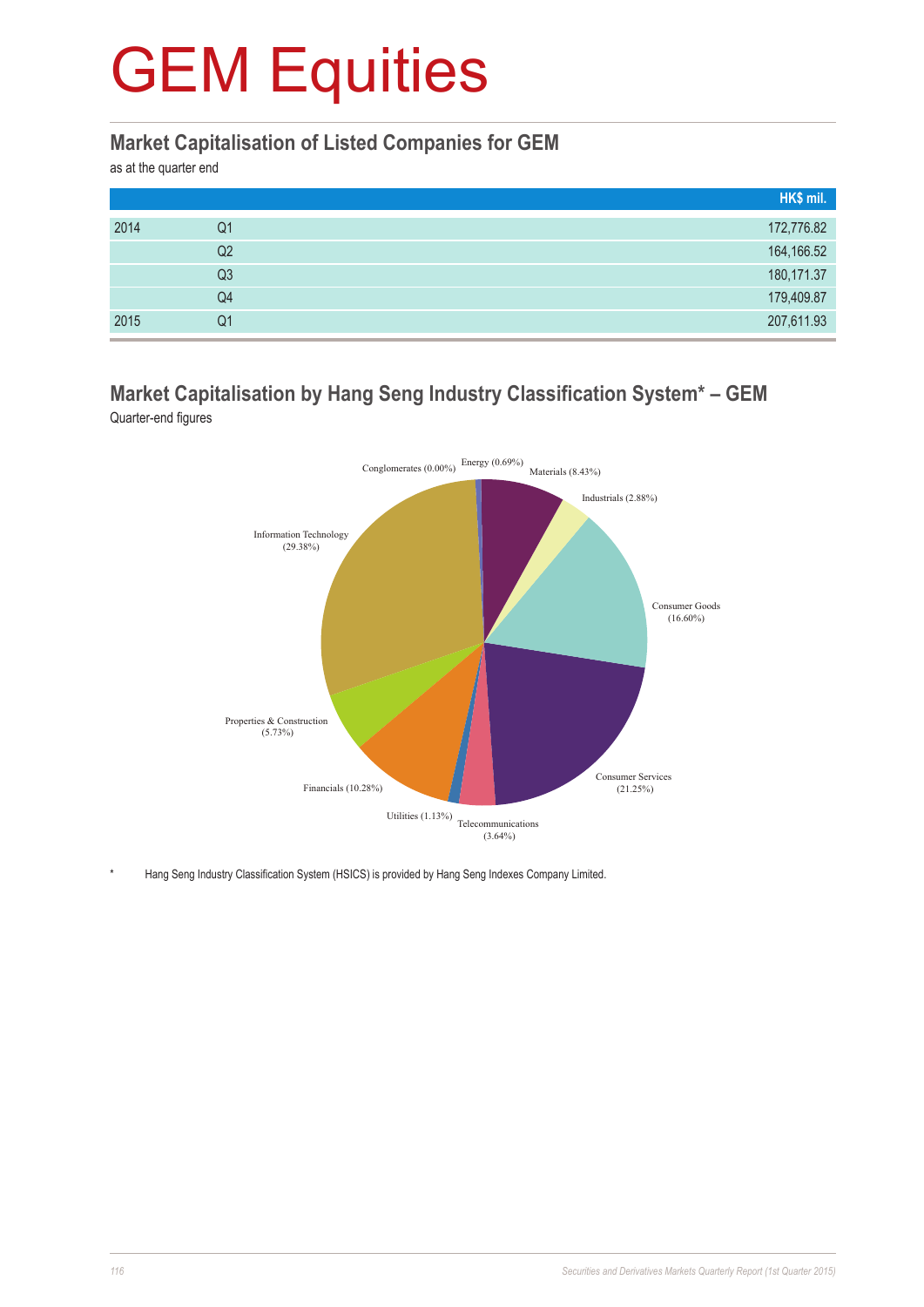### **50 Leading Companies by Market Capitalisation – GEM**

as at the 1st quarter end 2015

|                     |       |                                                              | <b>Market capitalisation</b> |                   |
|---------------------|-------|--------------------------------------------------------------|------------------------------|-------------------|
| <b>Rank</b>         |       | <b>Company</b>                                               | (HK\$ mil.)                  | % of market total |
| $\mathbf{1}$        | 08137 | Honbridge Holdings Ltd.                                      | 9,900.41                     | 4.77              |
| $\overline{2}$      | 08138 | Beijing Tong Ren Tang Chinese Medicine Co. Ltd.              | 9,542.94                     | 4.60              |
| $\sqrt{3}$          | 08032 | Viva China Holdings Ltd.                                     | 6,713.97                     | 3.23              |
| $\overline{4}$      | 08002 | <b>IGG Inc</b>                                               | 6,232.82                     | 3.00              |
| 5                   | 08008 | Sunevision Holdings Ltd.                                     | 5,875.60                     | 2.83              |
| $6\phantom{a}$      | 08005 | Yuxing InfoTech Investment Holdings Ltd.                     | 5,842.30                     | 2.81              |
| $\overline{7}$      | 08158 | China Regenerative Medicine International Ltd.               | 5,704.83                     | 2.75              |
| $\,8\,$             | 08050 | Yunbo Digital Synergy Group Ltd.                             | 5,560.63                     | 2.68              |
| $\boldsymbol{9}$    | 08207 | Credit China Holdings Ltd.                                   | 5,186.06                     | 2.50              |
| 10                  | 08147 | Millennium Pacific Group Holdings Ltd.                       | 5,154.61                     | 2.48              |
| 11                  | 08140 | ICO Group Ltd.                                               | 4,950.00                     | 2.38              |
| 12                  | 08315 | King Force Security Holdings Ltd.                            | 4,089.60                     | 1.97              |
| 13                  | 08279 | <b>AGTech Holdings Ltd.</b>                                  | 3,818.25                     | 1.84              |
| 14                  | 08170 | KSL Holdings Ltd.                                            | 3,783.04                     | 1.82              |
| 15                  | 08237 | Link Holdings Ltd.                                           | 3,612.00                     | 1.74              |
| 16                  | 08083 | China Innovationpay Group Ltd.                               | 3,531.47                     | 1.70              |
| 17                  | 08267 | Linekong Interactive Co., Ltd.                               | 3,524.56                     | 1.70              |
| 18                  | 08156 | China Vanguard Group Ltd.                                    | 3,392.66                     | 1.63              |
| 19                  | 08195 | L & A International Holdings Ltd.                            | 3,264.00                     | 1.57              |
| 20                  | 08018 | <b>Finsoft Corporation</b>                                   | 3,120.00                     | 1.50              |
| 21                  | 08305 | Kwan On Holdings Ltd.                                        | 3,052.80                     | 1.47              |
| 22                  | 08077 | KVB Kunlun Financial Group Ltd.                              | 3,020.00                     | 1.45              |
| 23                  | 08172 | China Star Cultural Media Group Ltd.                         | 2,989.58                     | 1.44              |
| 24                  | 08238 | Winto Group (Holdings) Ltd.                                  | 2,952.00                     | 1.42              |
| 25                  | 08250 | China Natural Investment Co. Ltd.                            | 2,838.33                     | 1.37              |
| 26                  | 08016 | Changhong Jiahua Holdings Ltd.                               | 2,705.65                     | 1.30              |
| 27                  | 08007 | Global Strategic Group Ltd.                                  | 2,574.00                     | 1.24              |
| 28                  | 08058 | Shandong Luoxin Pharmaceutical Group Stock Co., Ltd. - H Shs | 2,425.61                     | 1.17              |
| 29                  | 08261 | Haitian Hydropower International Ltd.                        | 2,340.00                     | 1.13              |
| 30                  | 08056 | Differ Group Holding Co. Ltd.                                | 2,190.00                     | 1.05              |
| 31                  | 08123 | First China Financial Network Holdings Ltd.                  | 2,014.68                     | 0.97              |
| 32                  | 08311 | Perfect Optronics Ltd.                                       | 1,887.60                     | 0.91              |
| 33                  | 08006 | Sino Splendid Holdings Ltd.                                  | 1,781.23                     | 0.86              |
| 34                  | 08055 | China E-Learning Group Ltd.                                  | 1,720.89                     | 0.83              |
| 35                  | 08201 | PPS International (Holdings) Ltd.                            | 1,660.00                     | 0.80              |
| 36                  | 08198 | MelcoLot Ltd.                                                | 1,431.22                     | 0.69              |
| 37                  | 08099 | China Wood Optimization (Holding) Ltd.                       | 1,430.00                     | 0.69              |
| 38                  | 08325 | China Smartpay Group Holdings Ltd.                           | 1,389.31                     | 0.67              |
| 39                  | 08155 | South China Land Ltd.                                        | 1,330.24                     | 0.64              |
| 40                  | 08090 | China Assurance Finance Group Ltd.                           | 1,319.13                     | 0.64              |
| 41                  | 08088 | AID Partners Capital Holdings Ltd.                           | 1,189.41                     | 0.57              |
| 42                  | 08167 | Neo Telemedia Ltd.                                           | 1,170.84                     | 0.56              |
| 43                  | 08068 | New Universe International Group Ltd.                        | 1,074.72                     | 0.52              |
| 44                  | 08128 | China Ground Source Energy Industry Group Ltd.               | 1,066.99                     | 0.51              |
| 45                  | 08125 | Kate China Holdings Ltd.                                     | 1,039.50                     | 0.50              |
| 46                  | 08356 | CNC Holdings Ltd.                                            | 1,015.66                     | 0.49              |
| 47                  | 08337 | Directel Holdings Ltd.                                       | 1,006.38                     | 0.48              |
| 48                  | 08143 | Hua Xia Healthcare Holdings Ltd.                             | 980.34                       | 0.47              |
| 49                  | 08185 | RM Group Holdings Ltd.                                       | 979.45                       | 0.47              |
| 50                  | 08066 | Phoenitron Holdings Ltd.                                     | 952.69                       | 0.46              |
| <b>Total</b>        |       |                                                              | 156,328.00                   | 75.30             |
| <b>Market Total</b> |       |                                                              | 207,611.93                   | 100.00            |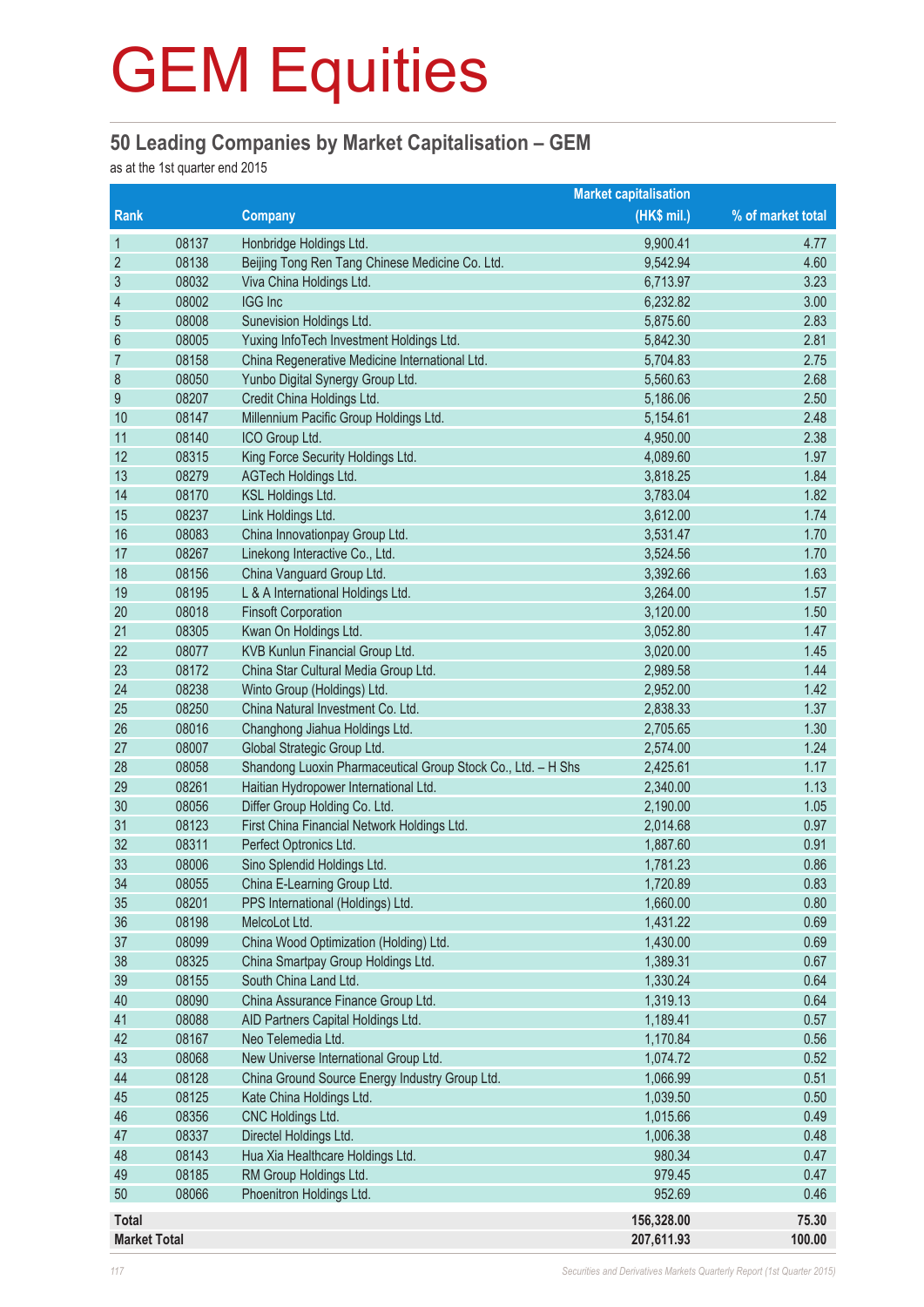#### **New Listing Statistics – equities for GEM**

|      |    | No. of newly listed companies | Funds raised (HK\$ mil.) |
|------|----|-------------------------------|--------------------------|
| 2014 | Q1 | $\mathbf b$                   | 496.33                   |
|      | Q2 |                               | 100.00                   |
|      | Q3 | 8                             | 480.88                   |
|      | Q4 | 5                             | 1,083.24                 |
| 2015 | Q1 | 9                             | 626.75                   |

#### **Newly Listed Companies for GEM**

for 1st quarter 2015

| Code         | <b>Company name</b>                            | <b>Listing date</b> | No. of issued shares | Funds raised (HK\$ mil.) |
|--------------|------------------------------------------------|---------------------|----------------------|--------------------------|
| 08268        | Deson Construction International Holdings Ltd. | 2015/01/08          | 400,000,000          | 19.25                    |
| 08067        | Oriental University City Holdings (H.K.) Ltd.  | 2015/01/16          | 180,000,000          | 118.80                   |
| 08139        | Zhejiang Chang'an Renheng Technology           | 2015/01/16          | 8,000,000            | 77.60                    |
|              | Co., Ltd. - H Shares                           |                     |                      |                          |
| 08093        | Odella Leather Holdings Ltd.                   | 2015/02/12          | 400,000,000          | 55.00                    |
| 08238        | Winto Group (Holdings) Ltd.                    | 2015/02/16          | 720,000,000          | 66.60                    |
| 08277        | Steed Oriental (Holdings) Co. Ltd.             | 2015/02/23          | 200,000,000          | 60.00                    |
| 08140        | ICO Group Ltd.                                 | 2015/03/18          | 1,000,000,000        | 95.00                    |
| 08105        | Synergy Group Holdings International Ltd.      | 2015/03/24          | 500,000,000          | 62.50                    |
| 08305        | Kwan On Holdings Ltd.                          | 2015/03/27          | 960,000,000          | 72.00                    |
| <b>Total</b> |                                                |                     |                      | 626.75                   |

### **Withdrawal of listed Companies – GEM**

for 1st quarter 2015

| <b>Code</b> | Company name                          | Last trading date | Delisted date |  |
|-------------|---------------------------------------|-------------------|---------------|--|
| 08276       | Huazhang Technology Holding Ltd. *    | 2015/01/02        | 2015/01/05    |  |
| 08039       | Pegasus Entertainment Holdings Ltd. * | 2015/01/08        | 2015/01/09    |  |
| 08168       | UKF (Holdings) Ltd. *                 | 2015/03/19        | 2015/03/20    |  |

\* Transfers of listing from GEM to Main Board pursuant to the revised Rule 9.24 of the GEM Listing Rules and to the new Chapter 9A of the Main Board Listing Rules effective from 1 July 2008.

§ Effective date of the transfer of listing from GEM to Main Board.

### **Company Name Changes for GEM**

for 1st quarter 2015

| Code  | Old name                                   | New name                                       | <b>Effective date</b> | <b>Adoption date</b> |
|-------|--------------------------------------------|------------------------------------------------|-----------------------|----------------------|
| 08007 | DIGITALHONGKONG.COM                        | Global Strategic Group Ltd.                    | 2014/12/12            | 2015/01/20           |
| 08088 | Crosby Capital Ltd.                        | AID Partners Capital Holdings Ltd.             | 2015/01/06            | 2015/02/06           |
| 08225 | Venturepharm Laboratories Ltd.             | China Health Group Inc.                        | 2015/01/12            | 2015/02/26           |
| 08158 | China Bio-Med Regeneration Technology Ltd. | China Regenerative Medicine International Ltd. | 2015/02/03            | 2015/03/09           |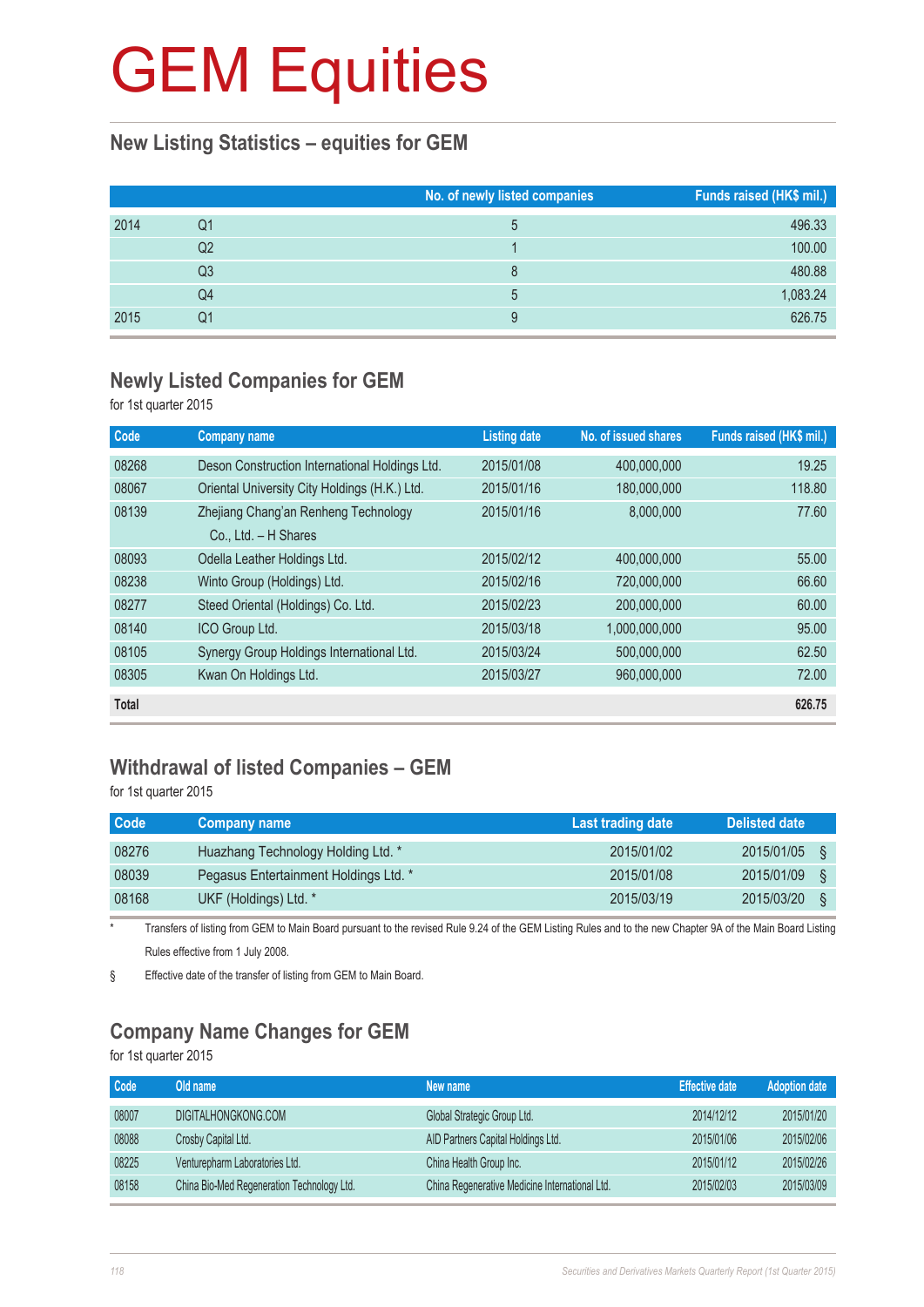#### **Bonus Issues/Bonus Warrants for GEM**

for 1st quarter 2015

| <b>Code</b> | <b>Company</b>                     | <b>Particulars</b>        | Ex-date    |
|-------------|------------------------------------|---------------------------|------------|
| 08148       | Aurum Pacific (China) Group Ltd.   | 1 sh for 5 subdivided shs | 2015/01/07 |
| 08088       | AID Partners Capital Holdings Ltd. | 5 for 1                   | 2015/01/12 |
| 08173       | Pan Asia Mining Ltd.               | 2 for 3 rts shares        | 2015/01/13 |

### **Share Split/Consolidation for GEM**

for 1st quarter 2015

| Code  | <b>Company</b>                         | <b>Particulars</b>      | <b>Effective date</b> |
|-------|----------------------------------------|-------------------------|-----------------------|
| 08148 | Aurum Pacific (China) Group Ltd.       | Split 1 into 5          | 2015/01/06            |
| 08147 | Millennium Pacific Group Holdings Ltd. | Split 1 into 10         | 2015/01/08            |
| 08007 | Global Strategic Group Ltd.            | Split 1 into 20         | 2015/01/12            |
| 08078 | China 3D Digital Entertainment Ltd.    | Consolidation 10 into 1 | 2015/01/14            |
| 08209 | Major Holdings Ltd.                    | Split 1 into 8          | 2015/01/15            |
| 08018 | <b>Finsoft Corporation</b>             | Split 1 into 2          | 2015/02/17            |
| 08021 | WLS Holdings Ltd.                      | Consolidation 5 into 1  | 2015/03/06            |
| 08100 | <b>GET Holdings Ltd.</b>               | Consolidation 10 into 1 | 2015/03/24            |
| 08079 | Unlimited Creativity Holdings Ltd.     | Consolidation 10 into 1 | 2015/03/24            |

## **Rights Issues & Open Offers for GEM**

for 1st quarter 2015

| <b>Month</b> | Code  | Company                                        | <b>Ratio</b>                    | Funds raised (HK\$ mil.) |
|--------------|-------|------------------------------------------------|---------------------------------|--------------------------|
| Jan          | 08116 | China Fortune Investments (Holding) Ltd.       | Open offer 2 for 1 @\$0.10      | 124.64                   |
|              | 08215 | First Credit Finance Group Ltd.                | Rts 3 for 1 @\$0.238            | 102.82                   |
|              |       |                                                | (after consolidation 10 into 1) |                          |
|              | 08022 | Evershine Group Holdings Ltd.                  | Rts 1 for 2 @\$0.30             | 84.02                    |
| Feb          | 08173 | Pan Asia Mining Ltd.                           | Rts 3 for 10 @\$0.50            | 151.38                   |
|              |       |                                                | with bonus 2 for 3 rts shs      |                          |
|              | 08047 | Sky Forever Supply Chain Management Group Ltd. | Rts 2 for 1 @\$0.45             | 397.64                   |
|              | 08082 | Sage International Group Ltd.                  | Open offer 2 for 1 $@$0.20$     | 71.05                    |
| <b>Total</b> |       |                                                |                                 | 931.55                   |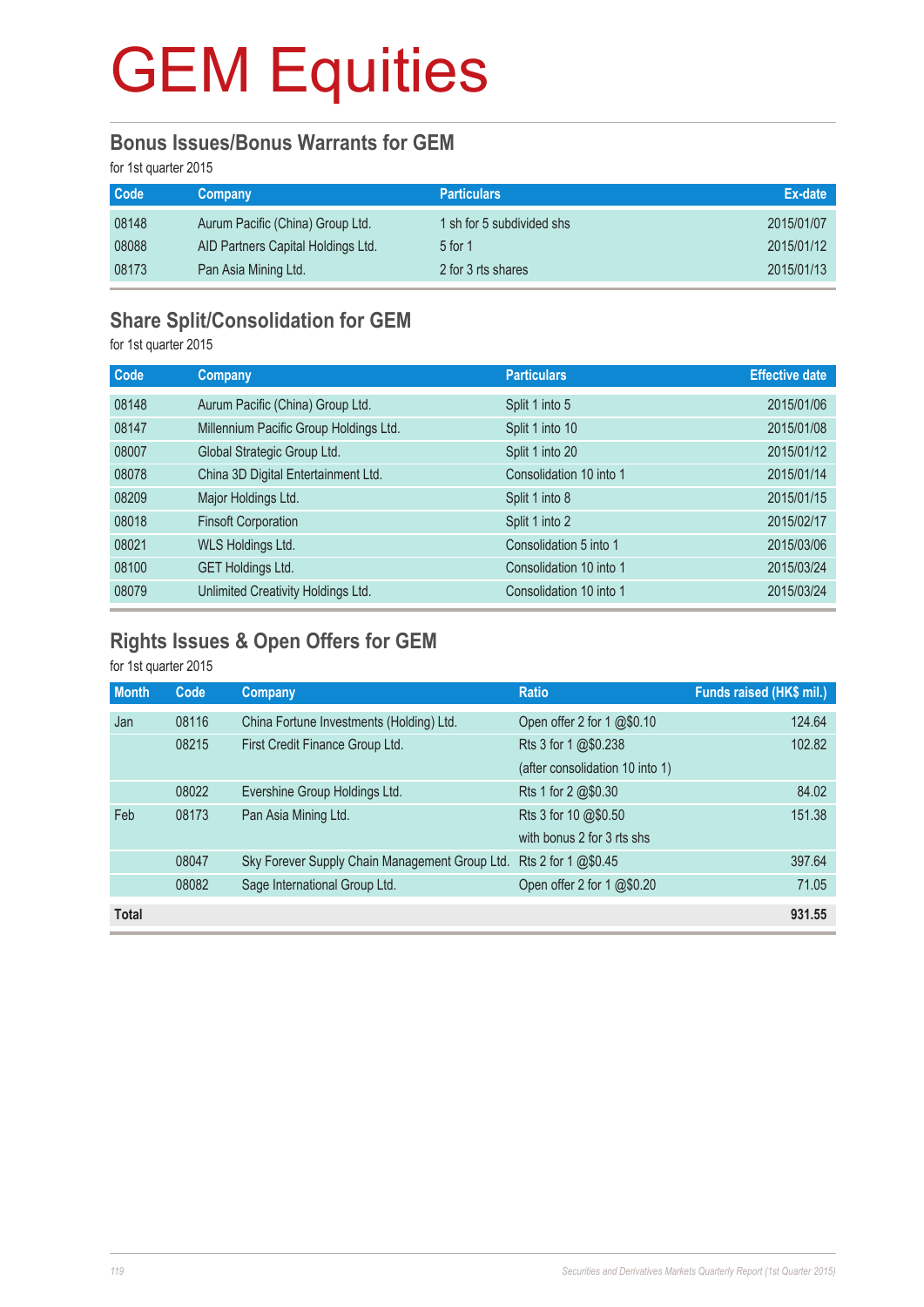## **Placing\***

|              |             |                        | No. of        |                      |                     |
|--------------|-------------|------------------------|---------------|----------------------|---------------------|
|              |             |                        | new shares    | <b>Placing price</b> | <b>Funds raised</b> |
| <b>Month</b> | <b>Code</b> | <b>Company</b>         | placed        | (HK\$)               | (HK\$ mil.)         |
| 2015         |             |                        |               |                      |                     |
| Jan          | 08212       | <b>CELEBRATE INT</b>   | 238,580,000   | 0.0650               | 15.51               |
|              | 08009       | CHI ENGY HOLD          | 254,120,000   | 0.1200               | 30.49               |
|              | 08007       | <b>GLOBALSTRAT</b>     | 360,000,000   | 0.3540               | 127.44              |
|              | 08227       | <b>HAITIAN ANTENNA</b> | 110,000,000   | 0.1890               | 20.79               |
|              | 08046       | <b>HENG XIN CHINA</b>  | 541,600,000   | 0.1200               | 64.99               |
|              | 08026       | PROSTEN TECH           | 15,000,000    | 0.2700               | 4.05                |
|              | 08037       | <b>RUI KANG PHARM</b>  | 257,812,500   | 0.1280               | 33.00               |
|              | 08200       | <b>SAU SAN TONG</b>    | 59,560,000    | 0.1430               | 8.52                |
|              | 08226       | SUNRISE C TECH         | 86,352,000    | 0.3500               | 30.22               |
| Feb          | 08116       | C FORTUNE INV          | 124,600,000   | 0.1300               | 16.20               |
|              | 08227       | <b>HAITIAN ANTENNA</b> | 50,000,000    | 0.1890               | 9.45                |
|              | 08120       | <b>ORI UNICORN</b>     | 83,000,000    | 0.1750               | 14.53               |
|              | 08082       | SAGE INT'L GP          | 70,000,000    | 0.2000               | 14.00               |
| Mar          | 08239       | <b>CAPITAL FIN</b>     | 51,800,000    | 0.5800               | 30.04               |
|              | 08172       | <b>CHINASTARCMG</b>    | 1,379,804,865 | 0.2000               | 275.96              |
|              | 08109       | <b>CREATIVE ENERGY</b> | 190,000,000   | 0.1600               | 30.40               |
|              | 08158       | <b>CRMI</b>            | 3,300,000,000 | 0.2500               | 825.00              |
|              | 08179       | <b>GAYETY HLDGS</b>    | 160,000,000   | 0.1250               | 20.00               |
|              | 08046       | <b>HENG XIN CHINA</b>  | 300,000,000   | 0.1200               | 36.00               |
|              | 08125       | <b>KATE CHINA</b>      | 30,000,000    | 1.2000               | 36.00               |
|              | 08256       | <b>NETEL</b>           | 20,000,000    | 0.1430               | 2.86                |
|              | 08011       | POLYARD PETRO          | 100,000,000   | 0.1950               | 19.50               |
|              | 08200       | <b>SAU SAN TONG</b>    | 357,000,000   | 0.1430               | 51.05               |
|              | 08021       | <b>WLS HOLD-NEW</b>    | 540,000,000   | 0.3000               | 162.00              |
|              | 08260       | <b>ZEBRA STRAT</b>     | 190,000,000   | 0.2610               | 49.59               |
| <b>Total</b> |             |                        |               |                      | 1,927.59            |

\* Due to the reporting time-lag, placing figures for the quarter are provisional.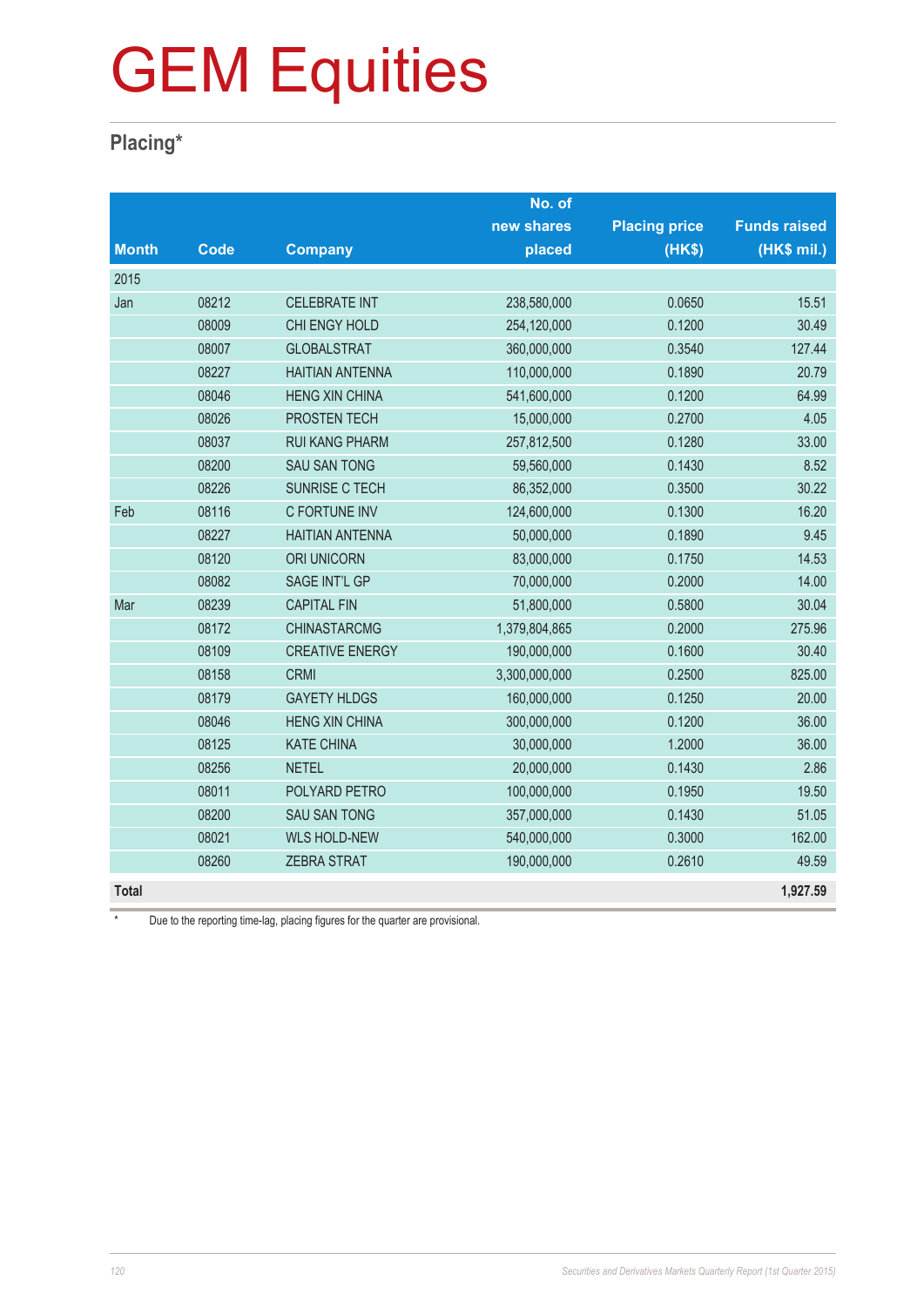## GEM Warrants

#### **Warrant Trading and Market Value Statistics – GEM**

|      |    | <b>Number</b> | Turnover value (HK\$ mil.) <sup>1</sup> | Market value (HK\$ mil.) |
|------|----|---------------|-----------------------------------------|--------------------------|
| 2014 | Q1 |               | 0.00                                    | 0.00                     |
|      | Q2 |               | 0.00                                    | 0.00                     |
|      | Q3 |               | 0.00                                    | 0.00                     |
|      | Q4 |               | 0.00                                    | 0.00                     |
| 2015 | Q1 |               | 0.00                                    | 0.00                     |

## **Newly Listed Equity GEM Warrants**

for 1st quarter 2015

|              |                        | <b>Initial issued</b> |                     |               | <b>Amount raised</b> |
|--------------|------------------------|-----------------------|---------------------|---------------|----------------------|
| <b>Code</b>  | <b>Equity warrants</b> | amount (HK)           | <b>Listing date</b> | <b>Expiry</b> | (HK\$ mil.)          |
| Nil          |                        |                       |                     |               |                      |
| <b>Total</b> |                        |                       |                     |               | -                    |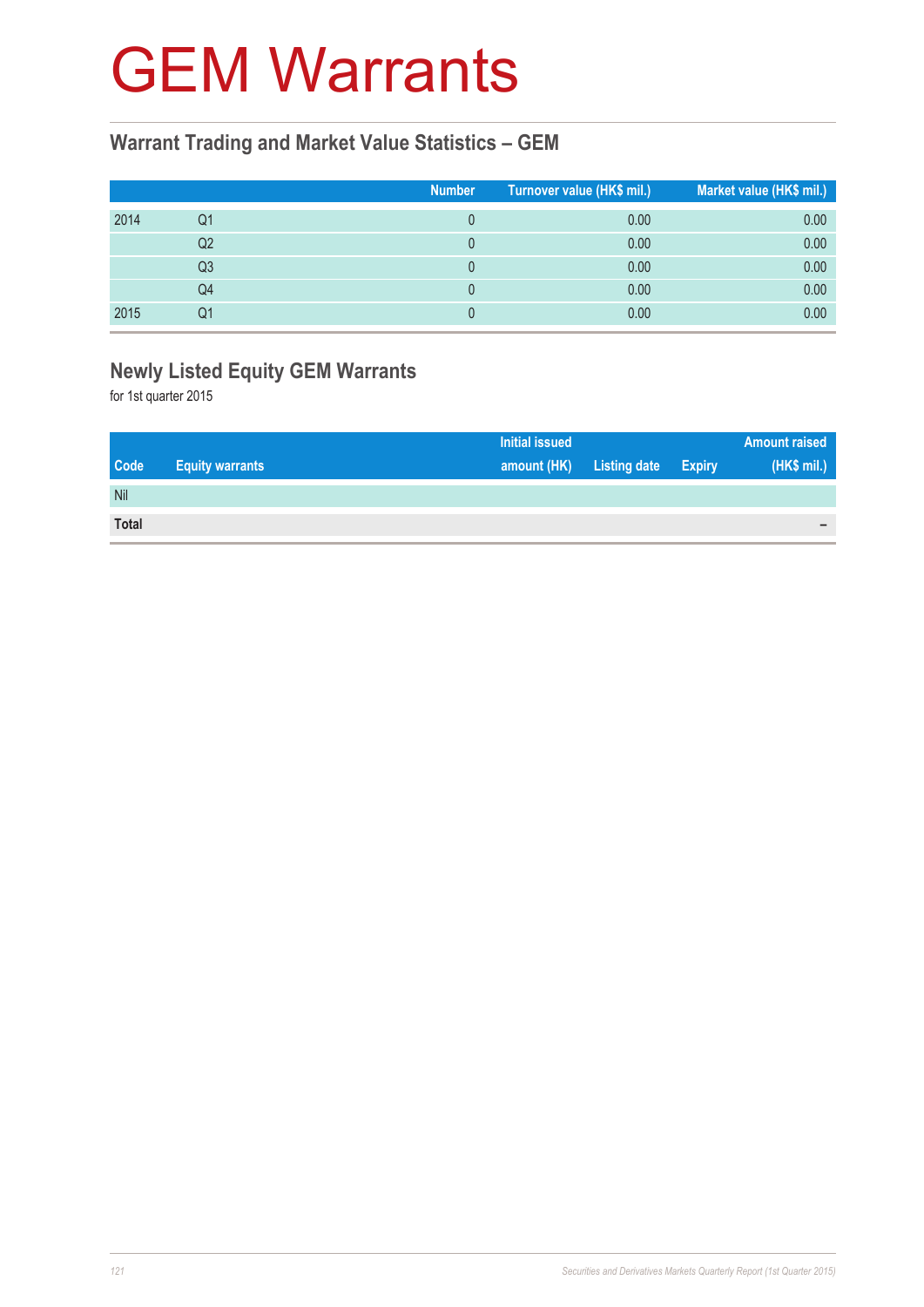# Stock Market Indices

#### **Hang Seng Index**



### **S&P/HKEx LargeCap Index**



#### **S&P/HKEx GEM Index**

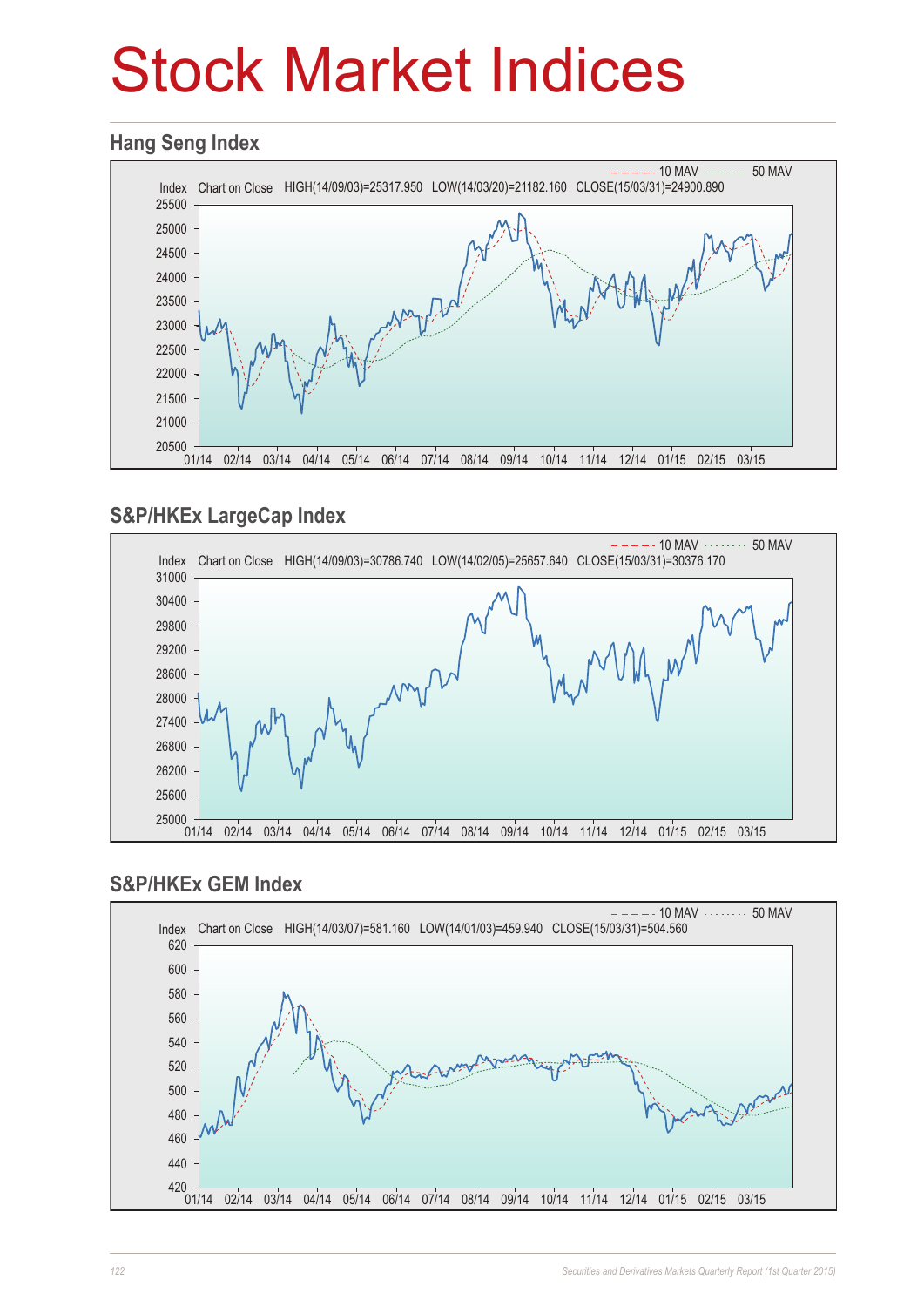# Stock Market Indices

### **Hong Kong Stock Market Indices**

|                                                 | End of Mar 2015 | End of Dec 2014 |           |          |
|-------------------------------------------------|-----------------|-----------------|-----------|----------|
| <b>Index</b>                                    | <b>Close</b>    | <b>Close</b>    |           | Change % |
| S&P/HKEx LargeCap Index                         | 30376.17        | 28711.00        | $+$       | 5.80%    |
|                                                 |                 |                 |           |          |
| S&P/HKEx GEM Index                              | 504.56          | 477.72          | $\ddot{}$ | 5.62%    |
|                                                 |                 |                 |           |          |
| <b>HANG SENG INDEX</b>                          | 24900.89        | 23605.04        | $+$       | 5.49%    |
| <b>SECTORIAL INDICES</b>                        |                 |                 |           |          |
| Finance                                         | 34568.93        | 33903.48        | $\ddot{}$ | 1.96%    |
| <b>Utilities</b>                                | 55510.36        | 54558.98        | $\ddot{}$ | 1.74%    |
| Properties                                      | 32313.82        | 30545.47        | $+$       | 5.79%    |
| Commerce & Industry                             | 14605.32        | 13221.29        | $+$       | 10.47%   |
|                                                 |                 |                 |           |          |
| HANG SENG CHINA - AFFILIATED CORPORATIONS INDEX | 4650.05         | 4350.00         | $\ddot{}$ | 6.90%    |
| HANG SENG CHINA ENTERPRISES INDEX               | 12346.09        | 11984.69        | $\ddot{}$ | 3.02%    |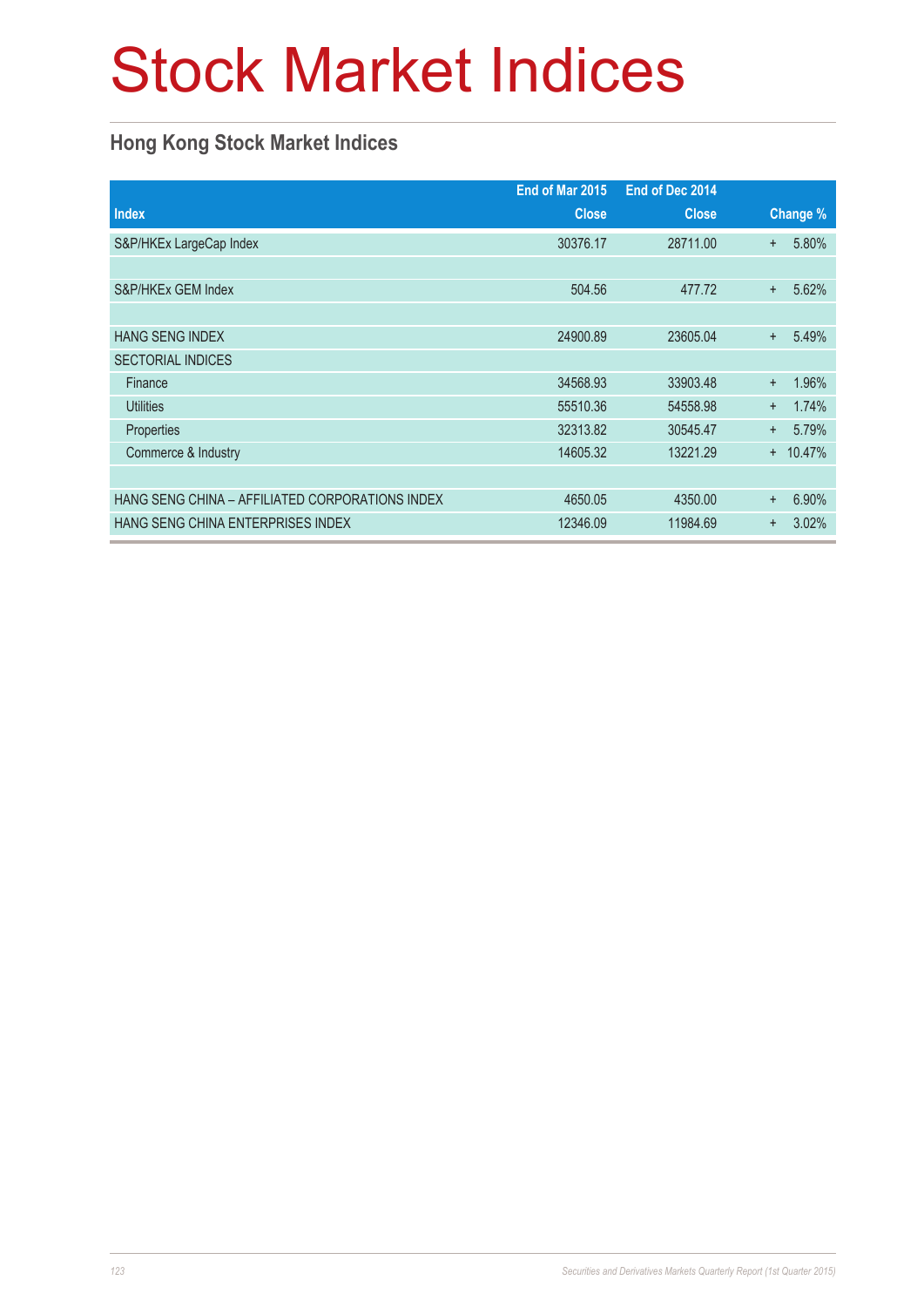# Stock Market Indices

### **WORLD INDICES**

|                                 | End of Mar 2015 | End of Dec 2014 |                          |
|---------------------------------|-----------------|-----------------|--------------------------|
| <b>Index</b>                    | <b>Close</b>    | <b>Close</b>    | <b>Change %</b>          |
| <b>HONG KONG</b>                |                 |                 |                          |
| S&P/HKEx LargeCap Index         | 30376.17        | 28711.00        | 5.80%<br>$\ddot{}$       |
| Hang Seng Index                 | 24900.89        | 23605.04        | $\ddot{}$<br>5.49%       |
| <b>AUSTRALIA</b>                |                 |                 |                          |
| All Ordinaries Index            | 5861.92         | 5388.60         | 8.78%<br>$\ddot{}$       |
| <b>JAKARTA</b>                  |                 |                 |                          |
| Composite Index                 | 5518.68         | 5226.95         | 5.58%<br>$\ddot{}$       |
| <b>JAPAN</b>                    |                 |                 |                          |
| Nikkei (225)                    | 19206.99        | 17450.77        | $+ 10.06\%$              |
| <b>KOREA</b>                    |                 |                 |                          |
| Composite Index                 | 2041.03         | 1915.59         | 6.55%<br>$\ddot{}$       |
| <b>KUALA LUMPUR</b>             |                 |                 |                          |
| Composite Index                 | 1830.78         | 1761.25         | 3.95%<br>$\ddot{}$       |
| <b>MANILA</b>                   |                 |                 |                          |
| Composite Index                 | 7940.49         | 7230.57         | 9.82%<br>$\ddot{}$       |
| <b>NEW ZEALAND</b>              |                 |                 |                          |
| <b>NZSE (50)</b>                | 5833.99         | 5568.28         | 4.77%<br>$\ddot{}$       |
| <b>SHANGHAI</b>                 |                 |                 |                          |
| A Shares Index                  | 3928.24         | 3388.63         | + 15.92%                 |
| <b>B</b> Shares Index           | 310.63          | 291.04          | 6.73%<br>$\ddot{}$       |
| <b>SHENZHEN</b>                 |                 |                 |                          |
| A Shares Index                  | 2048.42         | 1478.45         | + 38.55%                 |
| <b>B</b> Shares Index           | 1158.64         | 1028.81         | + 12.62%                 |
| <b>SINGAPORE</b>                |                 |                 |                          |
| <b>FTSE Straits Times Index</b> | 3447.01         | 3365.15         | 2.43%<br>$\ddot{}$       |
| <b>TAIWAN</b>                   |                 |                 |                          |
| Taipei Weighted Stock Index     | 9586.44         | 9307.26         | 3.00%<br>$\ddot{}$       |
| <b>THAILAND</b>                 |                 |                 |                          |
| <b>SET Index</b>                | 1505.94         | 1497.67         | 0.55%<br>$\ddot{}$       |
| <b>NEW YORK</b>                 |                 |                 |                          |
| <b>DJIA</b>                     | 17776.12        | 17823.07        | 0.26%<br>-               |
| Nasdaq Composite Index          | 4900.88         | 4736.05         | 3.48%<br>$\ddot{}$       |
| <b>TORONTO</b>                  |                 |                 |                          |
| S&P/TSX Composite Index         | 14902.44        | 14632.44        | 1.85%<br>$^{\mathrm{+}}$ |
| <b>GERMANY</b>                  |                 |                 |                          |
| DAX Capital Value Index         | 6137.77         | 5044.71         | + 21.67%                 |
| <b>LONDON</b>                   |                 |                 |                          |
| FTSE (100)                      | 6773.04         | 6566.09         | 3.15%<br>$\ddagger$      |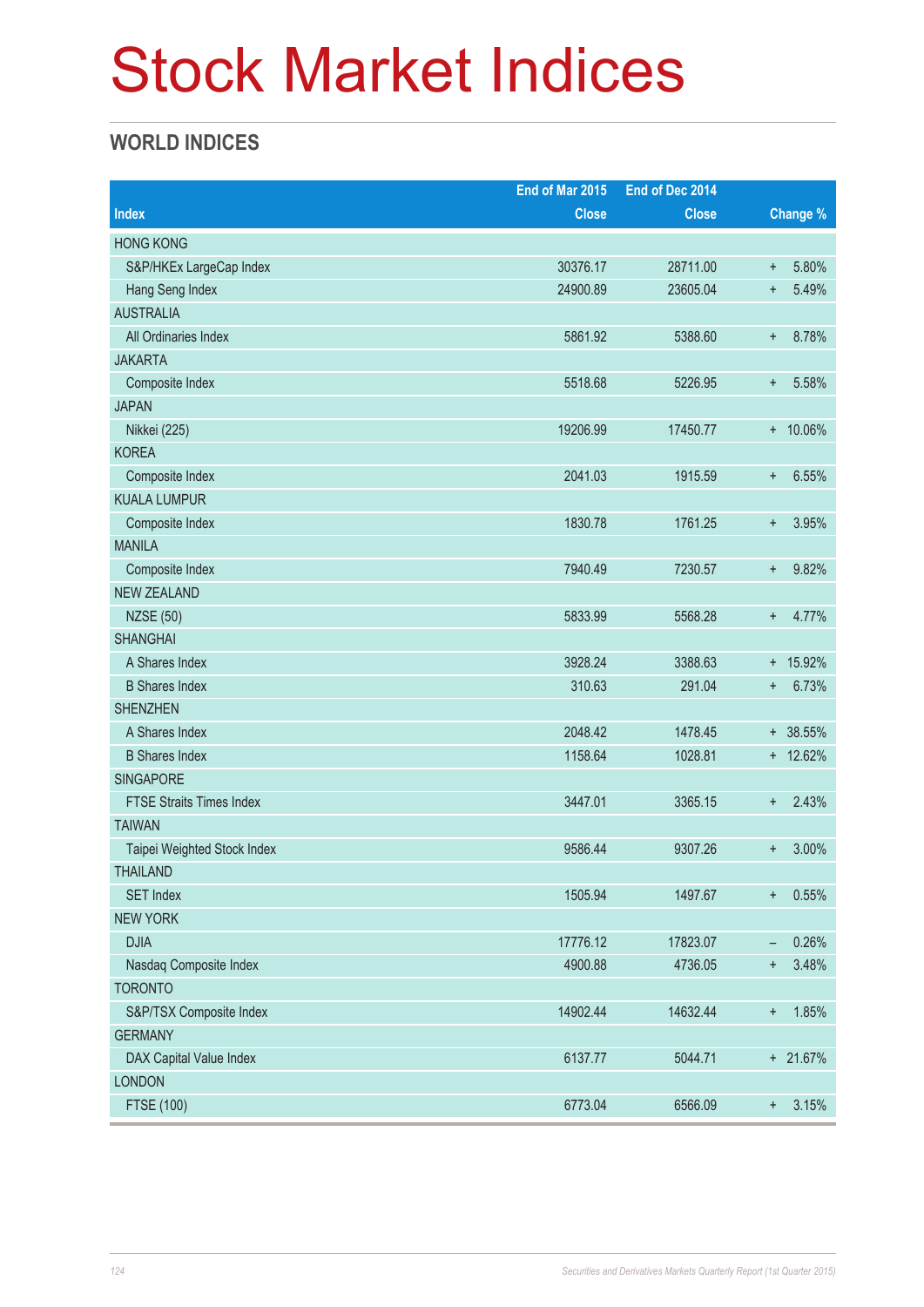### **Contract Volume by Derivatives Products**

|                                            | <b>Contracts</b> |                  |
|--------------------------------------------|------------------|------------------|
| <b>Derivatives product</b>                 | 1st Quarter 2015 | 1st Quarter 2014 |
| Hang Seng Index Futures                    | 3,925,409        | 4,368,013        |
| Hang Seng Index Options                    | 1,691,364        | 1,759,351        |
| Mini-Hang Seng Index Futures               | 1,834,431        | 1,648,258        |
| Mini-Hang Seng Index Options               | 243.616          | 221,287          |
| <b>H-shares Index Futures</b>              | 6,635,210        | 5,647,145        |
| H-shares Index Options                     | 2,507,704        | 2,401,315        |
| Mini H-shares Index Futures                | 1,673,669        | 731,328          |
| Flexible Hang Seng Index Options           | 200              | 150              |
| Flexible H-shares Index Options            | 13,090           | 4,250            |
| <b>HSI Dividend Point Index Futures</b>    | 3,300            | 7,933            |
| <b>HSCEI Dividend Point Index Futures</b>  | 82,908           | 101,165          |
| <b>HSI Volatility Index Futures</b>        | 50               | 153              |
| CES China 120 Index Futures                | 14,375           | 9,824            |
| <b>IBOVESPA Futures</b>                    |                  |                  |
| <b>MICEX Index Futures</b>                 | 0                | $\Omega$         |
| S&P BSE Sensex Index Futures               | 0                | $\Omega$         |
| FTSE/JSE Top40 Futures                     |                  | $\Omega$         |
| <b>Stock Futures</b>                       | 168,602          | 100,874          |
| <b>Stock Options</b>                       | 22, 162, 657     | 16,760,161       |
| Three-month HIBOR Futures                  | 80               | 10               |
| One-month HIBOR Futures                    | $\Omega$         | $\Omega$         |
| Three-year Exchange Fund Note Futures      | U                | $\Omega$         |
| RMB Currency Futures - USD/CNH Futures     | 58,303           | 75,498           |
| <b>Gold Futures</b>                        |                  |                  |
| London Aluminium Mini Futures <sup>1</sup> | 2,711            |                  |
| London Zinc Mini Futures <sup>2</sup>      | 3,378            |                  |
| London Copper Mini Futures <sup>3</sup>    | 12,329           |                  |
| <b>Total</b>                               | 41,033,386       | 33,836,715       |

1 Trading in London Aluminium Mini Futures commenced on 01 Dec 2014.

2 Trading in London Zinc Mini Futures commenced on 01 Dec 2014.

3 Trading in London Copper Mini Futures commenced on 01 Dec 2014.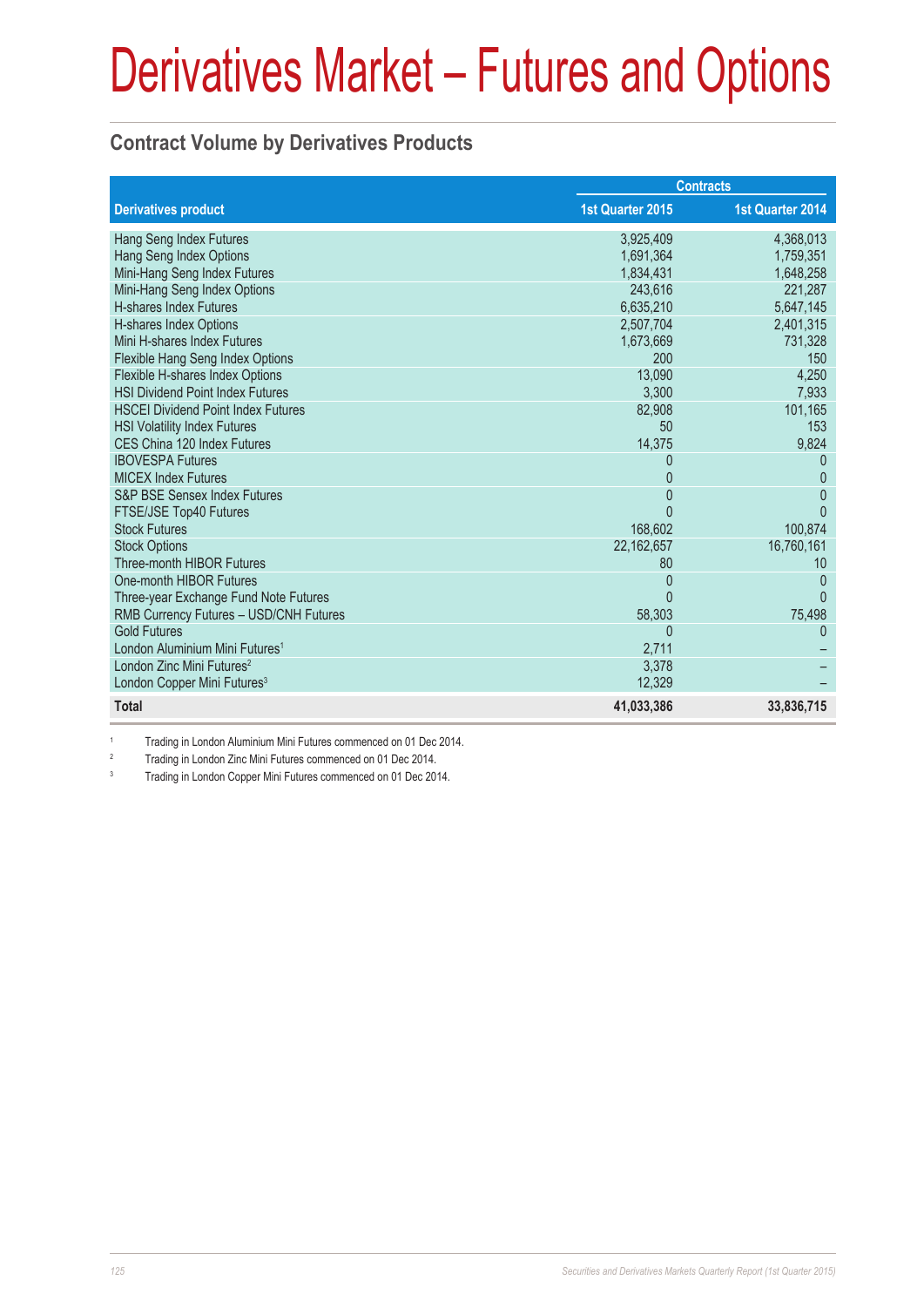#### **Hang Seng Index Futures – Contract Volume and Open Interest (contracts)**

|      |                | <b>Total</b><br>contract volume | <b>Quarter-end</b><br>open interest |
|------|----------------|---------------------------------|-------------------------------------|
| 2014 | Q <sub>1</sub> | 4,368,013                       | 104,527                             |
|      | Q <sub>2</sub> | 3,893,812                       | 126,964                             |
|      | Q <sub>3</sub> | 4,270,694                       | 131,566                             |
|      | Q4             | 4,534,728                       | 99,195                              |
| 2015 | Q1             | 3,925,409                       | 115,396                             |

#### **Mini Hang Seng Index Futures – Contract Volume and Open Interest (contracts)**

|      |                | <b>Total</b><br>contract volume | <b>Quarter-end</b><br>open interest |
|------|----------------|---------------------------------|-------------------------------------|
| 2014 | Q <sub>1</sub> | 1,648,258                       | 7,441                               |
|      | Q2             | 1,536,157                       | 7,067                               |
|      | Q <sub>3</sub> | 1,644,415                       | 9,081                               |
|      | Q4             | 2,131,008                       | 7,472                               |
| 2015 | Q1             | 1,834,431                       | 7,247                               |

#### **Hang Seng Index Options – Contract Volume and Open Interest (contracts)**

|      |                | <b>Total</b>    | Quarter-end   |
|------|----------------|-----------------|---------------|
|      |                | contract volume | open interest |
| 2014 | Q1             | 1,759,351       | 201,802       |
|      | Q <sub>2</sub> | 1,728,591       | 184,741       |
|      | Q <sub>3</sub> | 1,912,755       | 254,144       |
|      | Q4             | 2,118,013       | 169,950       |
| 2015 | Q <sub>1</sub> | 1,691,364       | 203,839       |

### **H-Share Index Futures – Contract Volume and Open Interest (contracts)**

|      |                | <b>Total</b>    | <b>Quarter-end</b> |
|------|----------------|-----------------|--------------------|
|      |                | contract volume | open interest      |
| 2014 | Q1             | 5,647,145       | 199,566            |
|      | Q <sub>2</sub> | 4,656,807       | 217,624            |
|      | Q3             | 5,067,604       | 209,592            |
|      | Q4             | 6,612,741       | 259,173            |
| 2015 | Q1             | 6,635,210       | 303,145            |

## **Stock Options Market Turnover and Open Interest (contracts)**

|      |    | <b>Total</b>        | <b>Total</b>    | <b>Quarter-end</b> |
|------|----|---------------------|-----------------|--------------------|
|      |    | Premium (HK\$ mil.) | contract volume | open interest      |
| 2014 | Q1 | 14,497.65           | 16,760,161      | 5,458,789          |
|      | Q2 | 10,523.18           | 15,082,507      | 4,767,976          |
|      | Q3 | 11,835.64           | 19,462,284      | 6,016,138          |
|      | Q4 | 15,471.60           | 23,238,909      | 6,320,147          |
| 2015 | Q1 | 17,410.66           | 22, 162, 657    | 6,545,827          |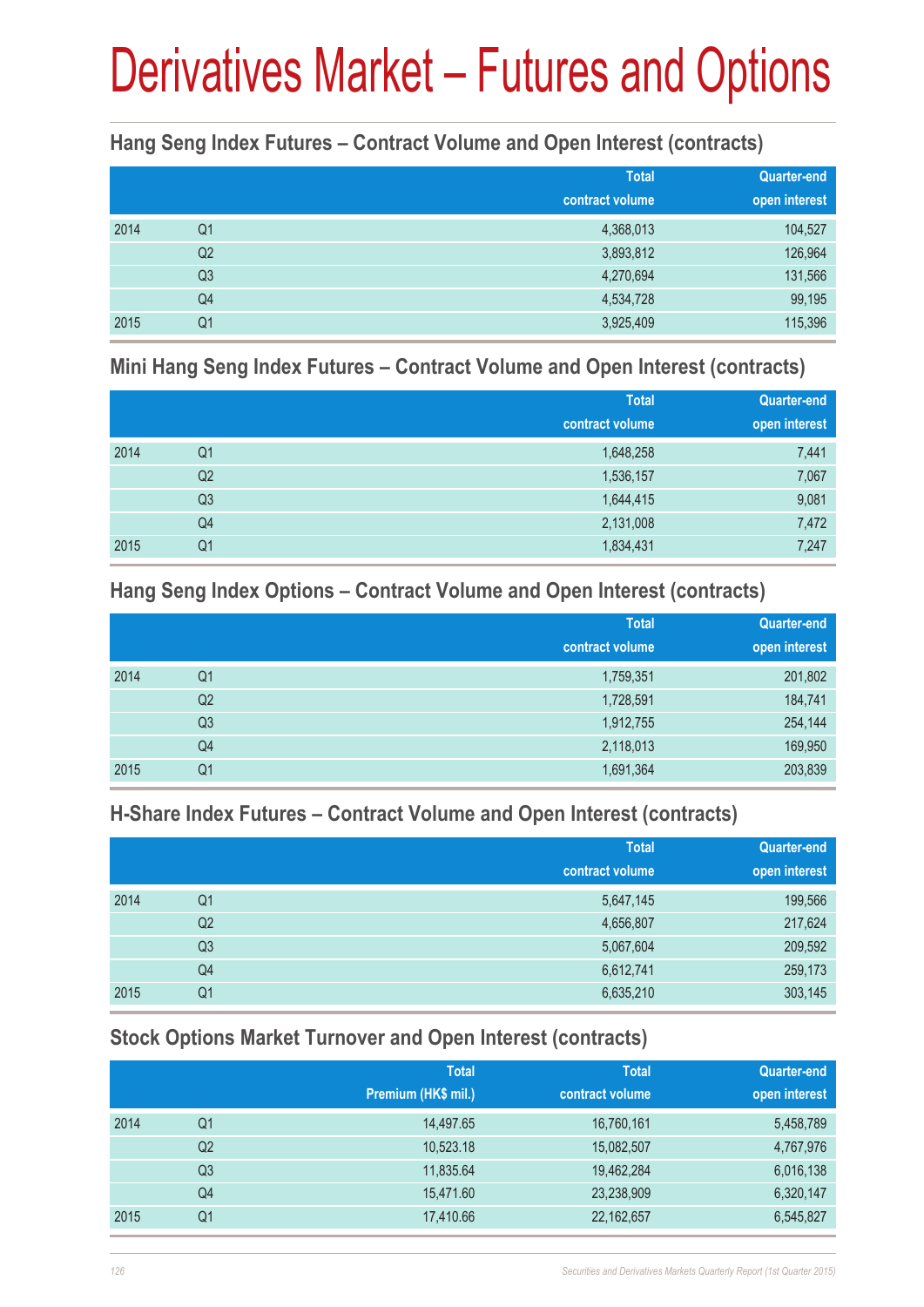#### **Stock Options Premium by Class**

for 1st Quarter 2015

|                           |                 | Premium      |            |
|---------------------------|-----------------|--------------|------------|
| <b>Options class</b>      |                 | $(HK$$ mil.) | % of total |
| X ISHARES A50             | A50             | 3,086.38     | 17.73%     |
| <b>ANHUI CONCH</b>        | <b>ACC</b>      | 73.84        | 0.42%      |
| <b>AIA</b>                | AIA             | 346.51       | 1.99%      |
| <b>CHALCO</b>             | <b>ALC</b>      | 12.20        | 0.07%      |
| CAM CSI300                | <b>AMC</b>      | 354.82       | 2.04%      |
| <b>BANKCOMM</b>           | <b>BCM</b>      | 24.94        | 0.14%      |
| <b>BANK OF E ASIA</b>     | <b>BEA</b>      | 2.17         | 0.01%      |
| <b>BELLE INT'L</b>        | <b>BIH</b>      | 8.08         | 0.05%      |
| <b>BOC HONG KONG</b>      | <b>BOC</b>      | 22.08        | 0.13%      |
| <b>BYD COMPANY</b>        | <b>BYD</b>      | 16.74        | 0.10%      |
| <b>CHINA COMM CONS</b>    | CCC             | 194.00       | 1.11%      |
| <b>CHINA COAL</b>         | <b>CCE</b>      | 6.16         | 0.04%      |
| <b>CHINA COSCO</b>        | <b>CCS</b>      | 4.19         | 0.02%      |
| <b>CHINA CINDA</b>        | <b>CDA</b>      | 21.85        | 0.13%      |
| <b>CHINA MOBILE</b>       | <b>CHT</b>      | 1,043.59     | 5.99%      |
| <b>CHINA UNICOM</b>       | <b>CHU</b>      | 108.57       | 0.62%      |
| <b>CITIC</b>              | <b>CIT</b>      | 56.42        | 0.32%      |
| <b>CHEUNG KONG</b>        | <b>CKH</b>      | 545.32       | 3.13%      |
| <b>CHINA LIFE</b>         | <b>CLI</b>      | 859.67       | 4.94%      |
| <b>CLP HOLDINGS</b>       | <b>CLP</b>      | 12.31        | 0.07%      |
| <b>CM BANK</b>            | <b>CMB</b>      | 143.65       | 0.83%      |
| <b>CNOOC</b>              | <b>CNC</b>      | 161.89       | 0.93%      |
| <b>CHINA OVERSEAS</b>     | COL             | 315.31       | 1.81%      |
| <b>CATHAY PAC AIR</b>     | <b>CPA</b>      | 3.10         | 0.02%      |
| SINOPEC CORP              | <b>CPC</b>      | 134.18       | 0.77%      |
| <b>CPIC</b>               | <b>CPI</b>      | 146.94       | 0.84%      |
| <b>CHINA RAIL CONS</b>    | <b>CRC</b>      | 7.89         | 0.05%      |
| <b>CHINA RAILWAY</b>      | <b>CRG</b>      | 4.44         | 0.03%      |
| <b>CHINA RES LAND</b>     | <b>CRL</b>      | 18.66        | 0.11%      |
| X WISECSI300ETF           | CS <sub>3</sub> | 0.56         | 0.00%      |
| CSOP A50 ETF              | <b>CSA</b>      | 1,235.37     | 7.10%      |
| <b>CHINA SHENHUA</b>      | <b>CSE</b>      | 144.20       | 0.83%      |
| <b>CITIC BANK</b>         | <b>CTB</b>      | 61.45        | 0.35%      |
| <b>CHINA TELECOM</b>      | <b>CTC</b>      | 27.40        | 0.16%      |
| <b>DONGFENG GROUP</b>     | <b>DFM</b>      | 18.09        | 0.10%      |
| <b>ESPRIT HOLDINGS</b>    | <b>ESP</b>      | 2.78         | 0.02%      |
| <b>FIH</b>                | <b>FIH</b>      | 1.32         | 0.01%      |
| <b>GALAXY ENT</b>         | <b>GLX</b>      | 549.27       | 3.15%      |
| <b>GREATWALL MOTOR</b>    | <b>GWM</b>      | 60.26        | 0.35%      |
| <b>HAITONG SEC</b>        | HAI             | 68.98        | 0.40%      |
| <b>POWER ASSETS</b>       | <b>HEH</b>      | 25.13        | 0.14%      |
| <b>HKEX</b>               | <b>HEX</b>      | 683.26       | 3.92%      |
| <b>HENGAN INT'L</b>       | <b>HGN</b>      | 6.92         | 0.04%      |
| <b>HSBC HOLDINGS</b>      | <b>HKB</b>      | 725.74       | 4.17%      |
| <b>HK &amp; CHINA GAS</b> | <b>HKG</b>      | 6.49         | 0.04%      |
| <b>HENDERSON LAND</b>     | <b>HLD</b>      | 45.48        | 0.26%      |
| <b>HUANENG POWER</b>      | <b>HNP</b>      | 16.25        | 0.09%      |
| <b>HANG SENG BANK</b>     | <b>HSB</b>      | 9.88         | 0.06%      |
| <b>HUTCHISON</b>          | <b>HWL</b>      | 323.23       | 1.86%      |
| <b>JIANGXI COPPER</b>     | <b>JXC</b>      | 29.32        | 0.17%      |
| <b>KUNLUN ENERGY</b>      | <b>KLE</b>      | 36.42        | 0.21%      |
| <b>KINGSOFT</b>           | <b>KSO</b>      | 52.08        | 0.30%      |
| LENOVO GROUP              | <b>LEN</b>      | 55.15        | 0.32%      |
| LI & FUNG                 | LIF             | 36.07        | 0.21%      |
| <b>MENGNIU DAIRY</b>      | <b>MEN</b>      | 2.79         | 0.02%      |
| <b>MGM CHINA</b>          | <b>MGM</b>      | 4.22         | 0.02%      |
| <b>MINSHENG BANK</b>      | <b>MSB</b>      | 90.51        | 0.52%      |
| <b>MTR CORPORATION</b>    | <b>MTR</b>      | 6.26         | 0.04%      |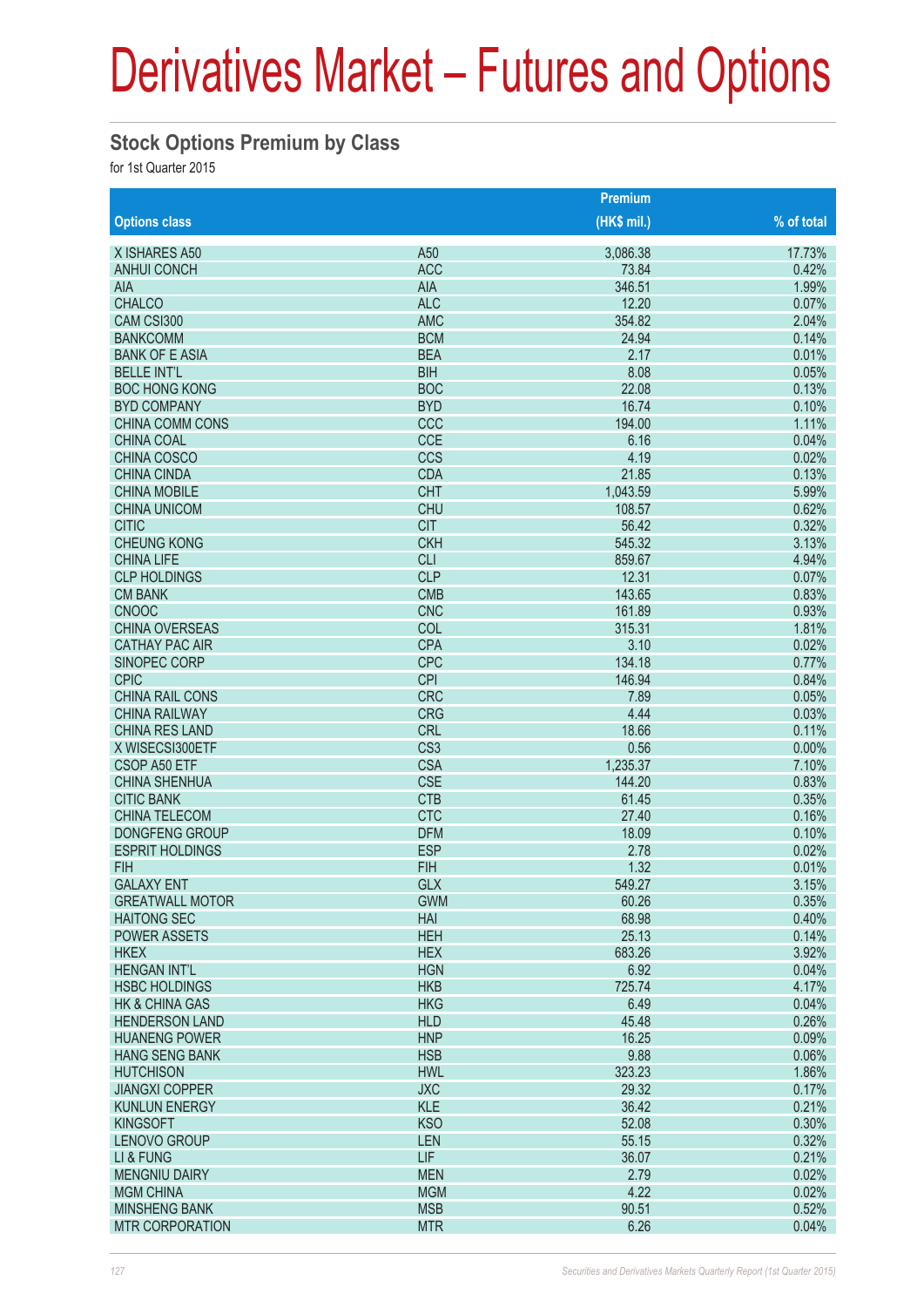|                           |            | <b>Premium</b> |            |
|---------------------------|------------|----------------|------------|
| <b>Options class</b>      |            | (HK\$ mil.)    | % of total |
| <b>CNBM</b>               | <b>NBM</b> | 44.67          | 0.26%      |
| NEW WORLD DEV             | <b>NWD</b> | 17.23          | 0.10%      |
| <b>PING AN</b>            | PAI        | 2,172.52       | 12.48%     |
| <b>PETROCHINA</b>         | PEC        | 297.01         | 1.71%      |
| PICC P&C                  | <b>PIC</b> | 51.38          | 0.30%      |
| <b>PICC GROUP</b>         | <b>PIN</b> | 11.91          | 0.07%      |
| <b>GCL-POLY ENERGY</b>    | <b>PLE</b> | 4.11           | 0.02%      |
| <b>R&amp;F PROPERTIES</b> | <b>RFP</b> | 12.04          | 0.07%      |
| <b>SANDS CHINA LTD</b>    | <b>SAN</b> | 247.29         | 1.42%      |
| <b>SHK PPT</b>            | <b>SHK</b> | 347.03         | 1.99%      |
| <b>STANCHART</b>          | <b>STC</b> | 47.65          | 0.27%      |
| <b>SWIRE PACIFIC A</b>    | <b>SWA</b> | 30.58          | 0.18%      |
| <b>TENCENT</b>            | <b>TCH</b> | 1,097.80       | 6.31%      |
| <b>TRACKER FUND</b>       | <b>TRF</b> | 8.07           | 0.05%      |
| <b>WHARF HOLDINGS</b>     | <b>WHL</b> | 52.84          | 0.30%      |
| <b>WANT WANT CHINA</b>    | <b>WWC</b> | 5.94           | 0.03%      |
| <b>ABC</b>                | <b>XAB</b> | 88.38          | 0.51%      |
| <b>BANK OF CHINA</b>      | <b>XBC</b> | 186.91         | 1.07%      |
| <b>CCB</b>                | <b>XCC</b> | 325.49         | 1.87%      |
| <b>ICBC</b>               | <b>XIC</b> | 242.54         | 1.39%      |
| YANZHOU COAL              | <b>YZC</b> | 49.96          | 0.29%      |
| <b>ZIJIN MINING</b>       | ZJM        | 8.49           | 0.05%      |
| <b>Total</b>              |            | 17,410.66      | 100.00%    |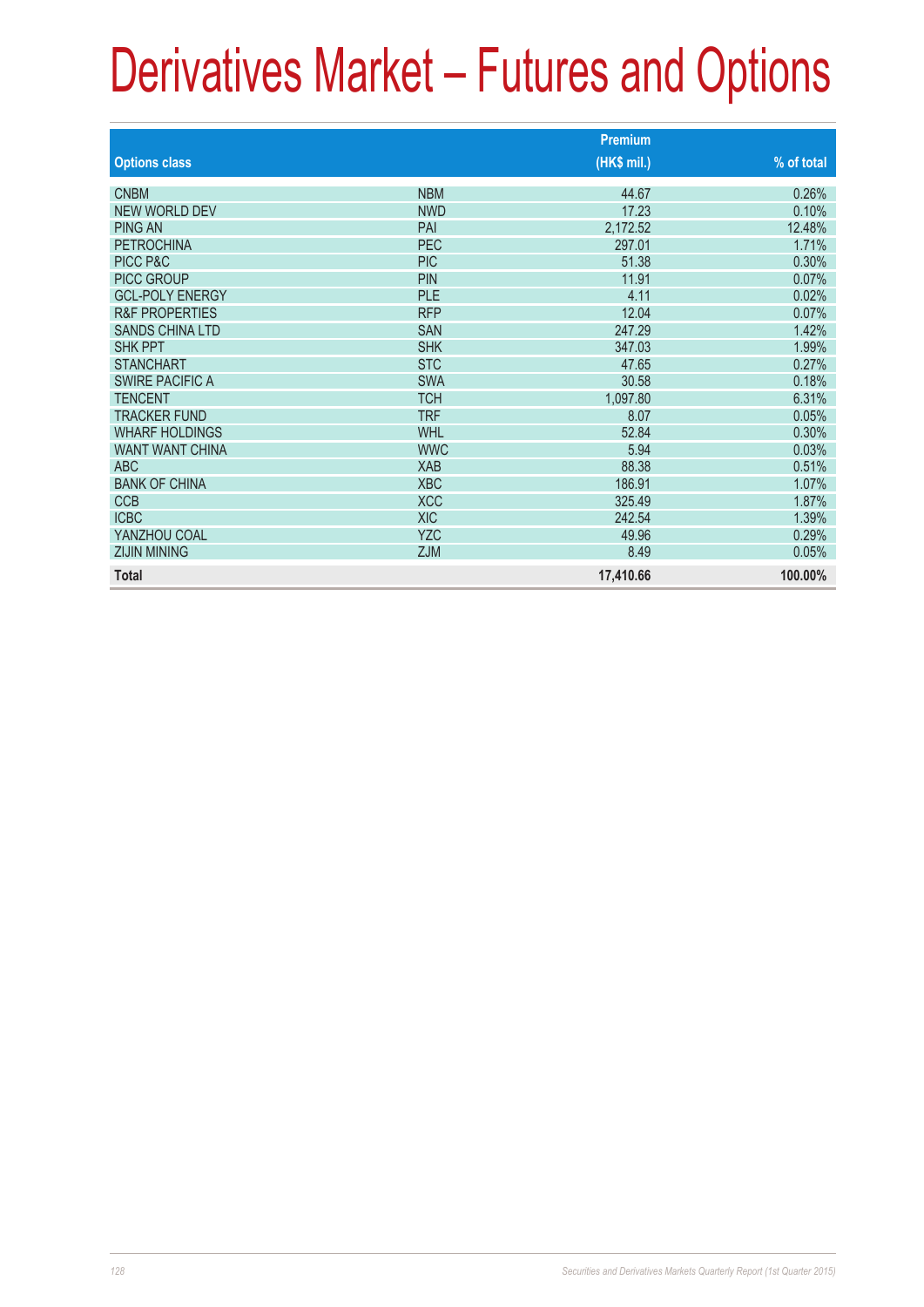#### **Stock Options Contract Volume by Class**

for 1st Quarter 2015

|                           |                 | <b>Contract</b> |            |
|---------------------------|-----------------|-----------------|------------|
| <b>Options class</b>      |                 | volume          | % of total |
| X ISHARES A50             | A50             | 1,363,539       | 6.15%      |
| <b>ANHUI CONCH</b>        | <b>ACC</b>      | 149,590         | 0.67%      |
| <b>AIA</b>                | <b>AIA</b>      | 380,788         | 1.72%      |
| <b>CHALCO</b>             | <b>ALC</b>      | 32,341          | 0.15%      |
| CAM CSI300                | <b>AMC</b>      | 127,767         | 0.58%      |
| <b>BANKCOMM</b>           | <b>BCM</b>      | 84,826          | 0.38%      |
| <b>BANK OF E ASIA</b>     | <b>BEA</b>      | 17,510          | 0.08%      |
| <b>BELLE INT'L</b>        | <b>BIH</b>      | 19,746          | 0.09%      |
| <b>BOC HONG KONG</b>      | <b>BOC</b>      | 75,188          | 0.34%      |
| <b>BYD COMPANY</b>        | <b>BYD</b>      | 17,025          | 0.08%      |
| <b>CHINA COMM CONS</b>    | CCC             | 327,047         | 1.48%      |
| <b>CHINA COAL</b>         | <b>CCE</b>      | 26,563          | 0.12%      |
| <b>CHINA COSCO</b>        | CCS             | 24,764          | 0.11%      |
| <b>CHINA CINDA</b>        | <b>CDA</b>      | 33,488          | 0.15%      |
| <b>CHINA MOBILE</b>       | <b>CHT</b>      | 871,757         | 3.93%      |
| <b>CHINA UNICOM</b>       | <b>CHU</b>      | 109,164         | 0.49%      |
| <b>CITIC</b>              | <b>CIT</b>      | 131,573         | 0.59%      |
| <b>CHEUNG KONG</b>        | <b>CKH</b>      | 169,087         | 0.76%      |
| <b>CHINA LIFF</b>         | <b>CLI</b>      | 772,626         | 3.49%      |
| <b>CLP HOLDINGS</b>       | <b>CLP</b>      | 23,307          | 0.11%      |
| <b>CM BANK</b>            | <b>CMB</b>      | 344,235         | 1.55%      |
| <b>CNOOC</b>              | <b>CNC</b>      | 412,839         | 1.86%      |
| <b>CHINA OVERSEAS</b>     | COL             | 207,675         | 0.94%      |
| <b>CATHAY PAC AIR</b>     | <b>CPA</b>      | 4,536           | 0.02%      |
| SINOPEC CORP              | <b>CPC</b>      | 310,468         | 1.40%      |
| <b>CPIC</b>               | <b>CPI</b>      | 114,515         | 0.52%      |
| <b>CHINA RAIL CONS</b>    | <b>CRC</b>      | 29,172          | 0.13%      |
| <b>CHINA RAILWAY</b>      | <b>CRG</b>      | 11,551          | 0.05%      |
| <b>CHINA RES LAND</b>     | <b>CRL</b>      | 9,634           | 0.04%      |
| X WISECSI300ETF           | CS <sub>3</sub> | 651             | 0.00%      |
| CSOP A50 ETF              | <b>CSA</b>      | 524,426         | 2.37%      |
| <b>CHINA SHENHUA</b>      | <b>CSE</b>      | 208,187         | 0.94%      |
| <b>CITIC BANK</b>         | <b>CTB</b>      | 213,851         | 0.96%      |
| <b>CHINA TELECOM</b>      | <b>CTC</b>      | 82,731          | 0.37%      |
| <b>DONGFENG GROUP</b>     | <b>DFM</b>      | 19,743          | 0.09%      |
| <b>ESPRIT HOLDINGS</b>    | <b>ESP</b>      | 29,830          | 0.13%      |
| <b>FIH</b>                | <b>FIH</b>      | 5,050           | 0.02%      |
| <b>GALAXY ENT</b>         | <b>GLX</b>      | 426,348         | 1.92%      |
| <b>GREATWALL MOTOR</b>    | <b>GWM</b>      | 81,335          | 0.37%      |
| <b>HAITONG SEC</b>        | HAI             | 46,290          | 0.21%      |
| <b>POWER ASSETS</b>       | <b>HEH</b>      | 34,712          | 0.16%      |
| <b>HKEX</b>               | <b>HEX</b>      | 1,720,107       | 7.76%      |
| <b>HENGAN INT'L</b>       | <b>HGN</b>      | 8,914           | 0.04%      |
| <b>HSBC HOLDINGS</b>      | <b>HKB</b>      | 1,037,584       | 4.68%      |
| <b>HK &amp; CHINA GAS</b> | <b>HKG</b>      | 20,237          | 0.09%      |
| <b>HENDERSON LAND</b>     | <b>HLD</b>      | 26,983          | 0.12%      |
| <b>HUANENG POWER</b>      | <b>HNP</b>      | 29,063          | 0.13%      |
| <b>HANG SENG BANK</b>     | <b>HSB</b>      | 36,031          | 0.16%      |
| <b>HUTCHISON</b>          | <b>HWL</b>      | 124,291         | 0.56%      |
| <b>JIANGXI COPPER</b>     | <b>JXC</b>      | 82,047          | 0.37%      |
| <b>KUNLUN ENERGY</b>      | <b>KLE</b>      | 61,181          | 0.28%      |
| <b>KINGSOFT</b>           | <b>KSO</b>      | 64,673          | 0.29%      |
| <b>LENOVO GROUP</b>       | <b>LEN</b>      | 93,932          | 0.42%      |
| LI & FUNG                 | <b>LIF</b>      | 44,820          | 0.20%      |
| <b>MENGNIU DAIRY</b>      | <b>MEN</b>      | 3,321           | 0.01%      |
| <b>MGM CHINA</b>          | <b>MGM</b>      | 10,767          | 0.05%      |
| <b>MINSHENG BANK</b>      | <b>MSB</b>      | 90,434          | 0.41%      |
| <b>MTR CORPORATION</b>    | <b>MTR</b>      | 16,985          | 0.08%      |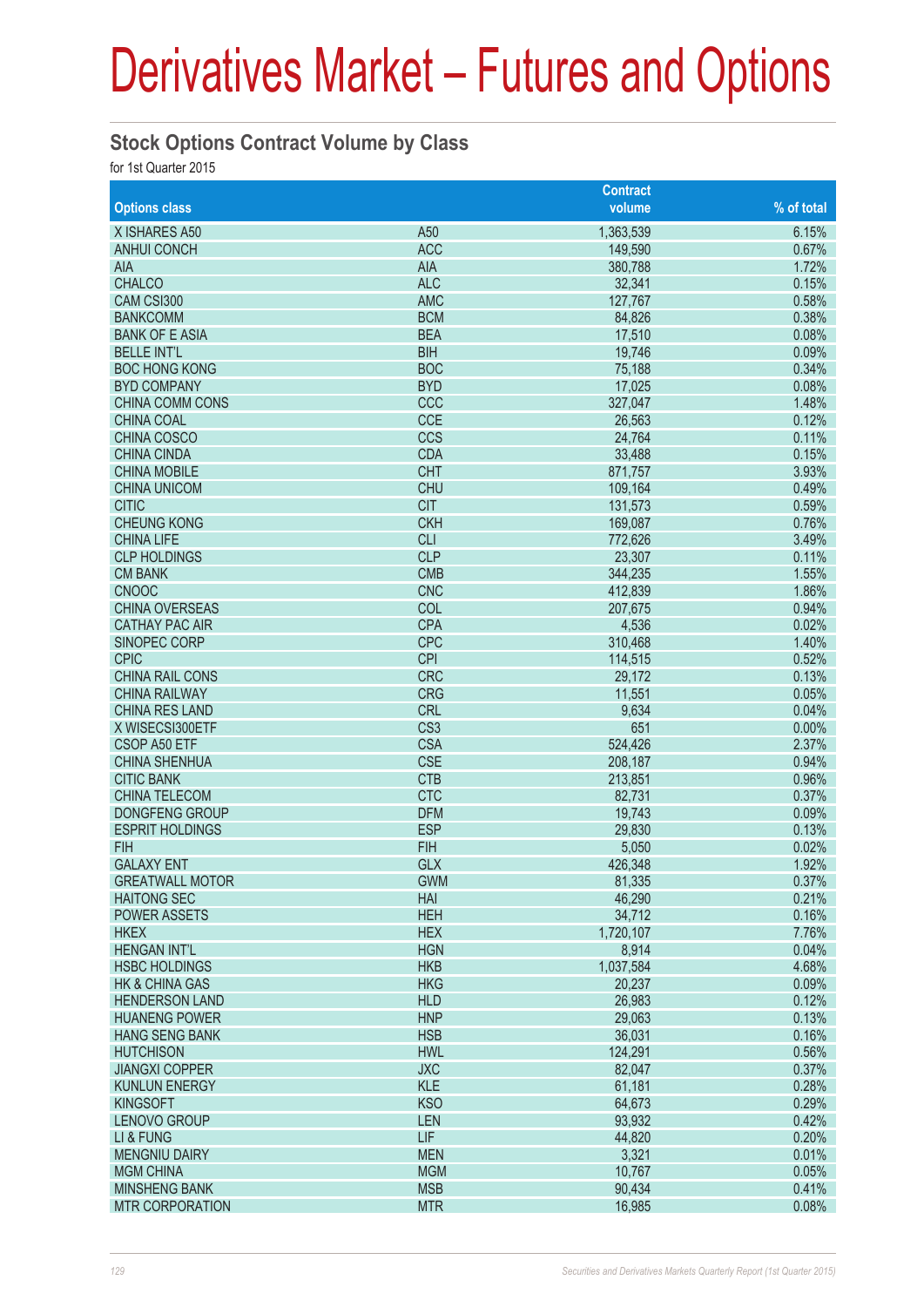| <b>Options class</b>      |            | <b>Contract</b><br>volume | % of total |
|---------------------------|------------|---------------------------|------------|
|                           |            |                           |            |
| <b>CNBM</b>               | <b>NBM</b> | 61,161                    | 0.28%      |
| <b>NEW WORLD DEV</b>      | <b>NWD</b> | 53,758                    | 0.24%      |
| <b>PING AN</b>            | PAI        | 1,185,927                 | 5.35%      |
| <b>PETROCHINA</b>         | PEC        | 489,165                   | 2.21%      |
| PICC P&C                  | <b>PIC</b> | 45,454                    | 0.21%      |
| <b>PICC GROUP</b>         | <b>PIN</b> | 21,653                    | 0.10%      |
| <b>GCL-POLY ENERGY</b>    | <b>PLE</b> | 8,383                     | 0.04%      |
| <b>R&amp;F PROPERTIES</b> | <b>RFP</b> | 63,670                    | 0.29%      |
| <b>SANDS CHINA LTD</b>    | <b>SAN</b> | 530,372                   | 2.39%      |
| <b>SHK PPT</b>            | <b>SHK</b> | 133,703                   | 0.60%      |
| <b>STANCHART</b>          | <b>STC</b> | 168,150                   | 0.76%      |
| <b>SWIRE PACIFIC A</b>    | <b>SWA</b> | 26,412                    | 0.12%      |
| <b>TENCENT</b>            | <b>TCH</b> | 3,090,772                 | 13.95%     |
| <b>TRACKER FUND</b>       | <b>TRF</b> | 27,583                    | 0.12%      |
| <b>WHARF HOLDINGS</b>     | <b>WHL</b> | 39,808                    | 0.18%      |
| <b>WANT WANT CHINA</b>    | <b>WWC</b> | 20,222                    | 0.09%      |
| <b>ABC</b>                | <b>XAB</b> | 64,585                    | 0.29%      |
| <b>BANK OF CHINA</b>      | <b>XBC</b> | 1,280,950                 | 5.78%      |
| <b>CCB</b>                | <b>XCC</b> | 1,985,266                 | 8.96%      |
| <b>ICBC</b>               | <b>XIC</b> | 1,384,873                 | 6.25%      |
| YANZHOU COAL              | <b>YZC</b> | 100.231                   | 0.45%      |
| <b>ZIJIN MINING</b>       | <b>ZJM</b> | 33,714                    | 0.15%      |
| <b>Total</b>              |            | 22, 162, 657              | 100.00%    |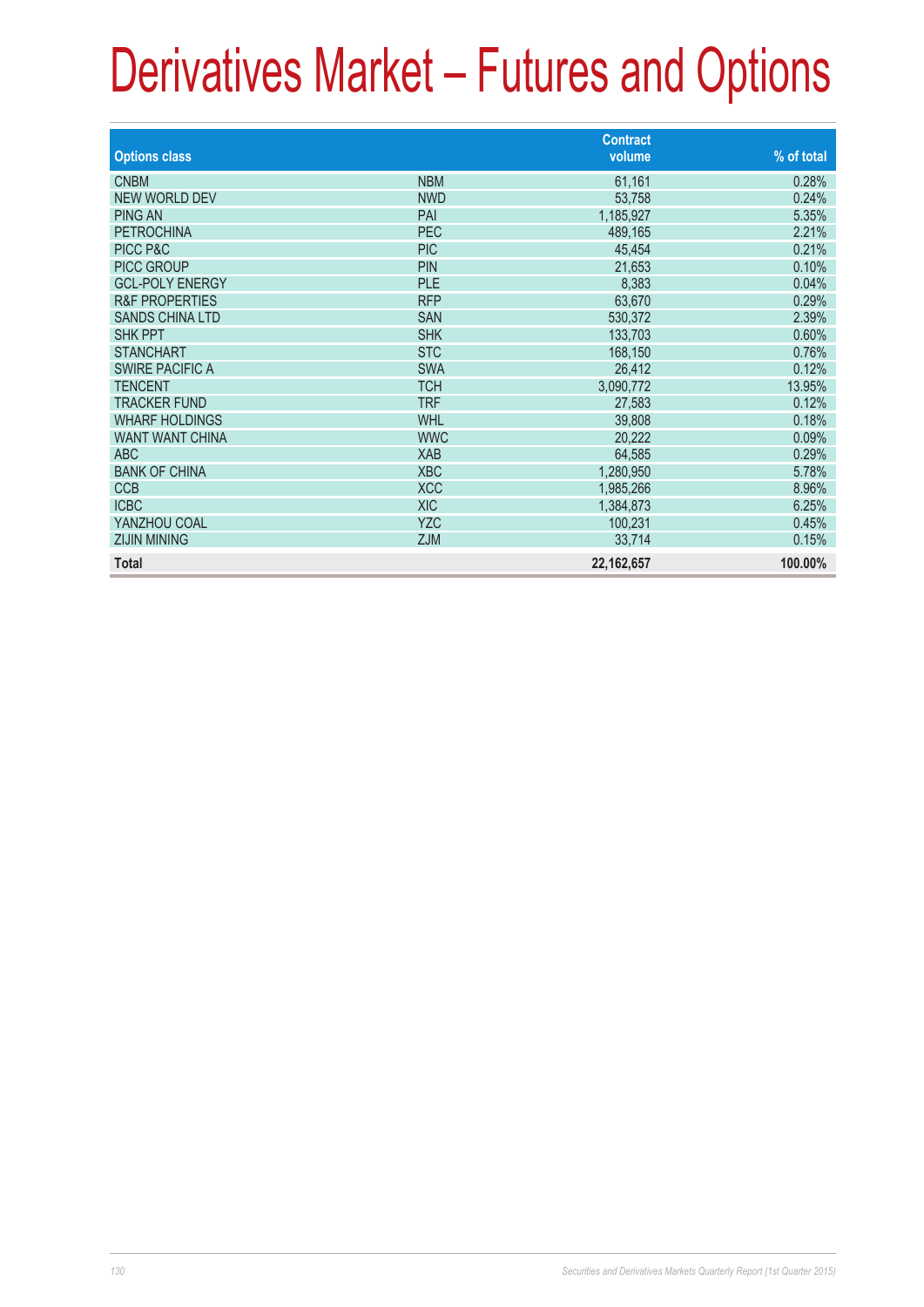#### **Average Daily Settlement Instructions (SIs) Settled in CCASS**

(both delivering and receiving SIs are counted)

|            |                |                      | Sis by shares | Sis by value |
|------------|----------------|----------------------|---------------|--------------|
| Year/Month |                | <b>Number of SIs</b> | (bil. shs)    | (HK\$bil.)   |
| 2014       | Q <sub>1</sub> | 89,857               | 51.46         | 200.37       |
|            | Q <sub>2</sub> | 84,454               | 51.80         | 191.05       |
|            | Q <sub>3</sub> | 87,928               | 57.80         | 206.26       |
|            | Q4             | 92,208               | 58.24         | 220.11       |
| 2015       | Q <sub>1</sub> | 90,242               | 44.99         | 209.79       |

### **Average Daily Investor Settlement Instructions (ISIs) settled in CCASS**

(one sided ISIs are counted)

| Year/month |    | <b>Number of ISIs</b> | ISIs by shares (Mil shs) | ISIs by value (HK\$ mil.) |
|------------|----|-----------------------|--------------------------|---------------------------|
| 2014       | Q1 | 418                   | 195.82                   | 302.92                    |
|            | Q2 | 334                   | 169.36                   | 188.57                    |
|            | Q3 | 406                   | 69.28                    | 166.15                    |
|            | Q4 | 415                   | 651.43                   | 249.41                    |
| 2015       | Q1 | 401                   | 49.48                    | 165.36                    |

#### **Securities under CCASS Custody**

(balances at quarter end)

|            |                |            | % of issued       |                     | % of market       |  |
|------------|----------------|------------|-------------------|---------------------|-------------------|--|
|            |                | Number of  | shares of         |                     | capitalisation of |  |
|            |                | shares     | admitted          | <b>Market value</b> | admitted          |  |
| Year/Month |                | (bil. shs) | <b>securities</b> | (HK\$ bil.)         | <b>securities</b> |  |
| 2014       | Q <sub>1</sub> | 4,058.32   | 70.36             | 13,423.17           | 52.82             |  |
|            | Q <sub>2</sub> | 4,100.74   | 70.42             | 13,911.39           | 50.86             |  |
|            | Q <sub>3</sub> | 4,262.88   | 71.01             | 14,144.85           | 52.56             |  |
|            | Q4             | 4,450.01   | 71.29             | 14,911.90           | 54.09             |  |
| 2015       | Q <sub>1</sub> | 4,489.32   | 71.67             | 15,975.62           | 54.46             |  |

Share quantity and market value of securities in non-HKD currency are included.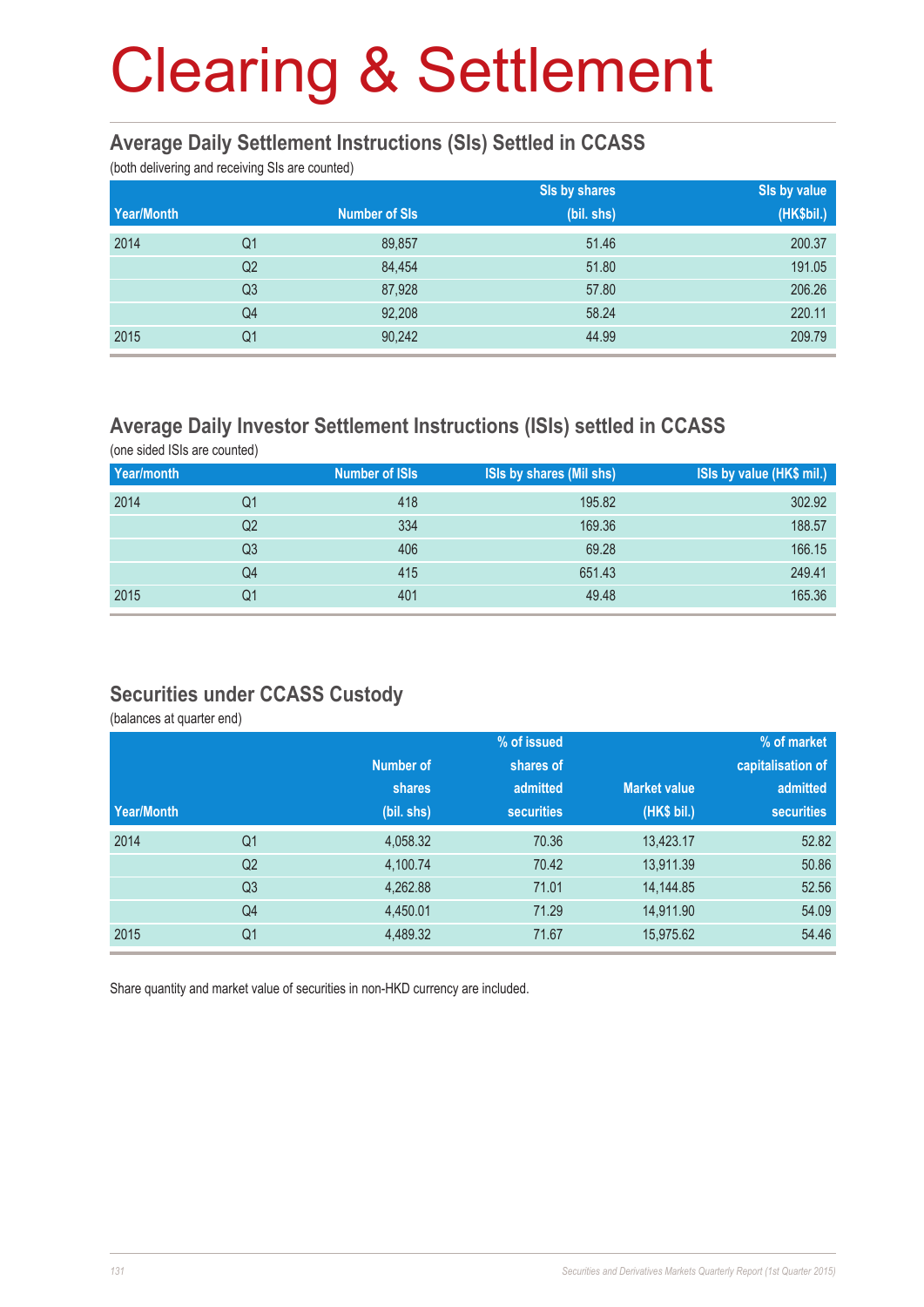#### **Average Daily Stock Exchange Trades Processed in CCASS**

(including CNS trades, isolated trades and cross trades)

|            |                | No. of CCASS | % of Exchange | No. of shares | % of market | Value of trades | % of market |
|------------|----------------|--------------|---------------|---------------|-------------|-----------------|-------------|
| Year/Month |                | trades       | trades        | (Mil. shs)    | turnover    | (HK\$ mil.)     | turnover    |
| 2014       | Q1             | 1,120,215    | 100           | 138,407.50    | 100         | 68.237.10       | 100         |
|            | Q <sub>2</sub> | 928.429      | 100           | 112,913.91    | 100         | 57,388.97       | 100         |
|            | Q <sub>3</sub> | 1,037,135    | 100           | 147,929.94    | 100         | 70,720.94       | 100         |
|            | Q4             | 1,151,087    | 100           | 154,712.04    | 100         | 80,060.20       | 100         |
| 2015       | Q1             | 1,182,398    | 100           | 187,686.03    | 100         | 85,005.00       | 100         |

### **Average Daily Netting Efficiency of CNS Trades**

(in stock positions and share quantity)

|            |                |                 | <b>Netting</b> | No. of shares due | <b>Netting</b> |
|------------|----------------|-----------------|----------------|-------------------|----------------|
|            |                | No. of CNS      | efficiency     | for settlement    | efficiency     |
| Year/Month |                | stock positions | $(\%)$         | (Mil. shs)        | $(\%)$         |
| 2014       | Q1             | 77,656          | 96.29          | 23,984.86         | 91.21          |
|            | Q <sub>2</sub> | 67,488          | 96.09          | 19,979.41         | 91.05          |
|            | Q <sub>3</sub> | 79,378          | 95.92          | 25,196.56         | 91.36          |
|            | Q4             | 79,394          | 96.28          | 26,827.51         | 91.18          |
| 2015       | Q1             | 78,902          | 96.40          | 24,508.05         | 93.29          |

### **Average Daily Settlement Efficiency of CNS Stock Positions**

|            |                | <b>Settlement efficiency (%)</b> |             |
|------------|----------------|----------------------------------|-------------|
| Year/Month |                | S day                            | $S + 1$ day |
| 2014       | Q <sub>1</sub> | 99.91                            | 99.99       |
|            | Q2             | 99.90                            | 99.99       |
|            | Q <sub>3</sub> | 99.90                            | 99.99       |
|            | Q4             | 99.88                            | 99.99       |
| 2015       | Q1             | 99.93                            | 99.99       |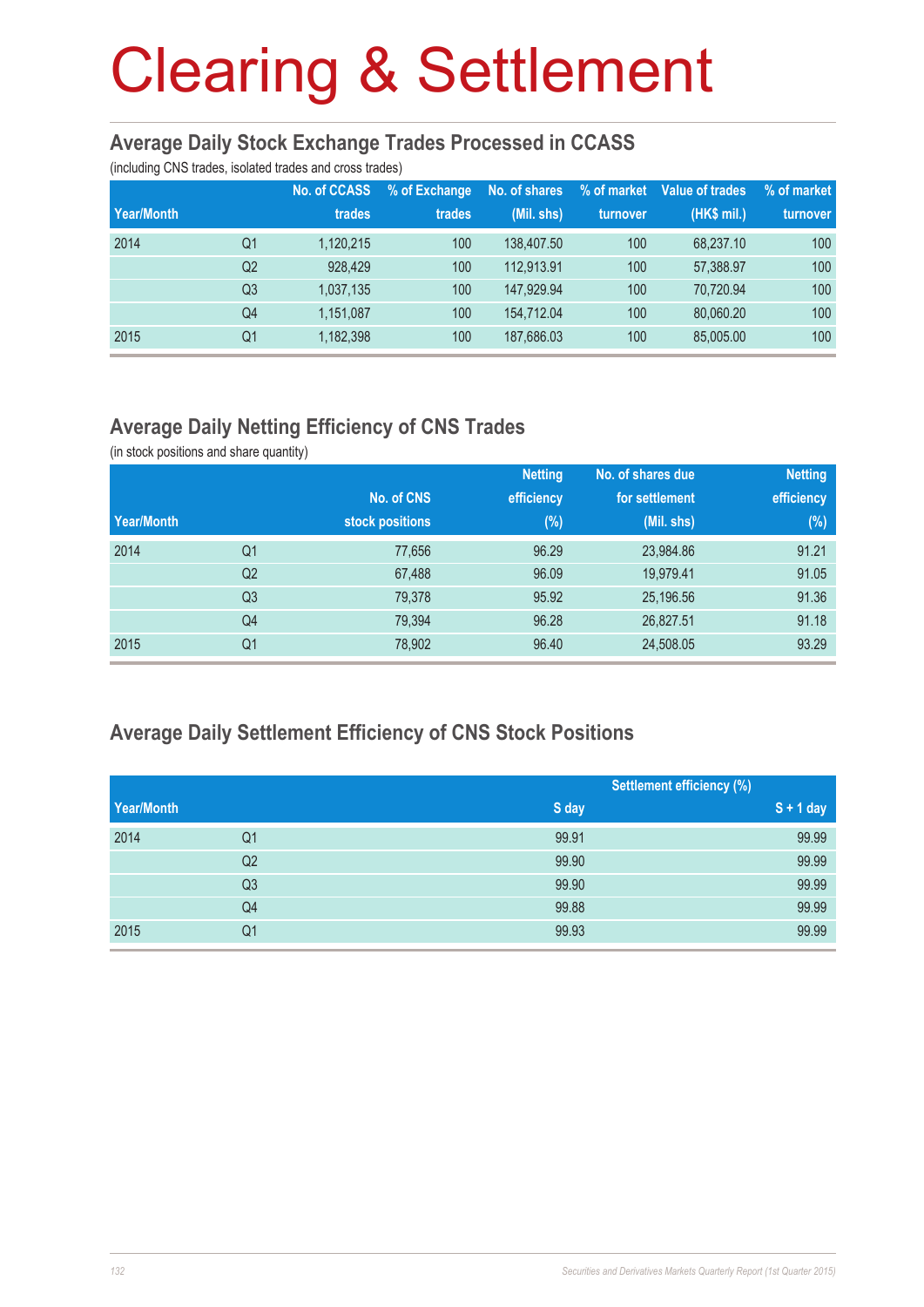### **Open Interest by Derivatives Products**

|                                            | <b>Contracts</b> |                  |  |
|--------------------------------------------|------------------|------------------|--|
| <b>Derivatives product</b>                 | 1st Quarter 2015 | 1st Quarter 2014 |  |
| Hang Seng Index Futures                    | 115,396          | 104,527          |  |
| Hang Seng Index Options                    | 203,839          | 201,802          |  |
| Mini-Hang Seng Index Futures               | 7,247            | 7,441            |  |
| Mini-Hang Seng Index Options               | 6,804            | 5,938            |  |
| <b>H-shares Index Futures</b>              | 303,145          | 199,566          |  |
| H-shares Index Options                     | 1,093,784        | 1,014,569        |  |
| Mini H-shares Index Futures                | 6,114            | 4,200            |  |
| Flexible Hang Seng Index Options           | 100              | 200              |  |
| Flexible H-shares Index Options            | 31,315           | 20,334           |  |
| <b>HSI Dividend Point Index Futures</b>    | 5,000            | 6,733            |  |
| <b>HSCEI Dividend Point Index Futures</b>  | 53,502           | 88,404           |  |
| <b>HSI Volatility Index Futures</b>        | 11               | 12               |  |
| CES China 120 Index Futures                | 70               | 334              |  |
| <b>IBOVESPA Futures</b>                    | $\mathbf{0}$     | $\mathbf{0}$     |  |
| <b>MICEX Index Futures</b>                 | $\mathbf{0}$     | $\mathbf{0}$     |  |
| S&P BSE Sensex Index Futures               | $\mathbf{0}$     | $\mathbf{0}$     |  |
| FTSE/JSE Top40 Futures                     | $\theta$         | $\mathbf{0}$     |  |
| <b>Stock Futures</b>                       | 17,347           | 19,695           |  |
| <b>Stock Options</b>                       | 6,545,827        | 5,458,789        |  |
| Three-month HIBOR Futures                  | 35               | $\theta$         |  |
| One-month HIBOR Futures                    | $\mathbf{0}$     | $\theta$         |  |
| Three-year Exchange Fund Note Futures      | $\mathbf{0}$     | $\mathbf{0}$     |  |
| RMB Currency Futures - USD/CNH Futures     | 12,949           | 9,495            |  |
| <b>Gold Futures</b>                        | $\mathbf{0}$     | $\mathbf{0}$     |  |
| London Aluminium Mini Futures <sup>1</sup> | 171              |                  |  |
| London Zinc Mini Futures <sup>2</sup>      | 162              |                  |  |
| London Copper Mini Futures <sup>3</sup>    | 243              |                  |  |
| <b>Total</b>                               | 8,403,061        | 7,142,039        |  |

1 Trading in London Aluminium Mini Futures commenced on 01 Dec 2014.

2 Trading in London Zinc Mini Futures commenced on 01 Dec 2014.

3 Trading in London Copper Mini Futures commenced on 01 Dec 2014.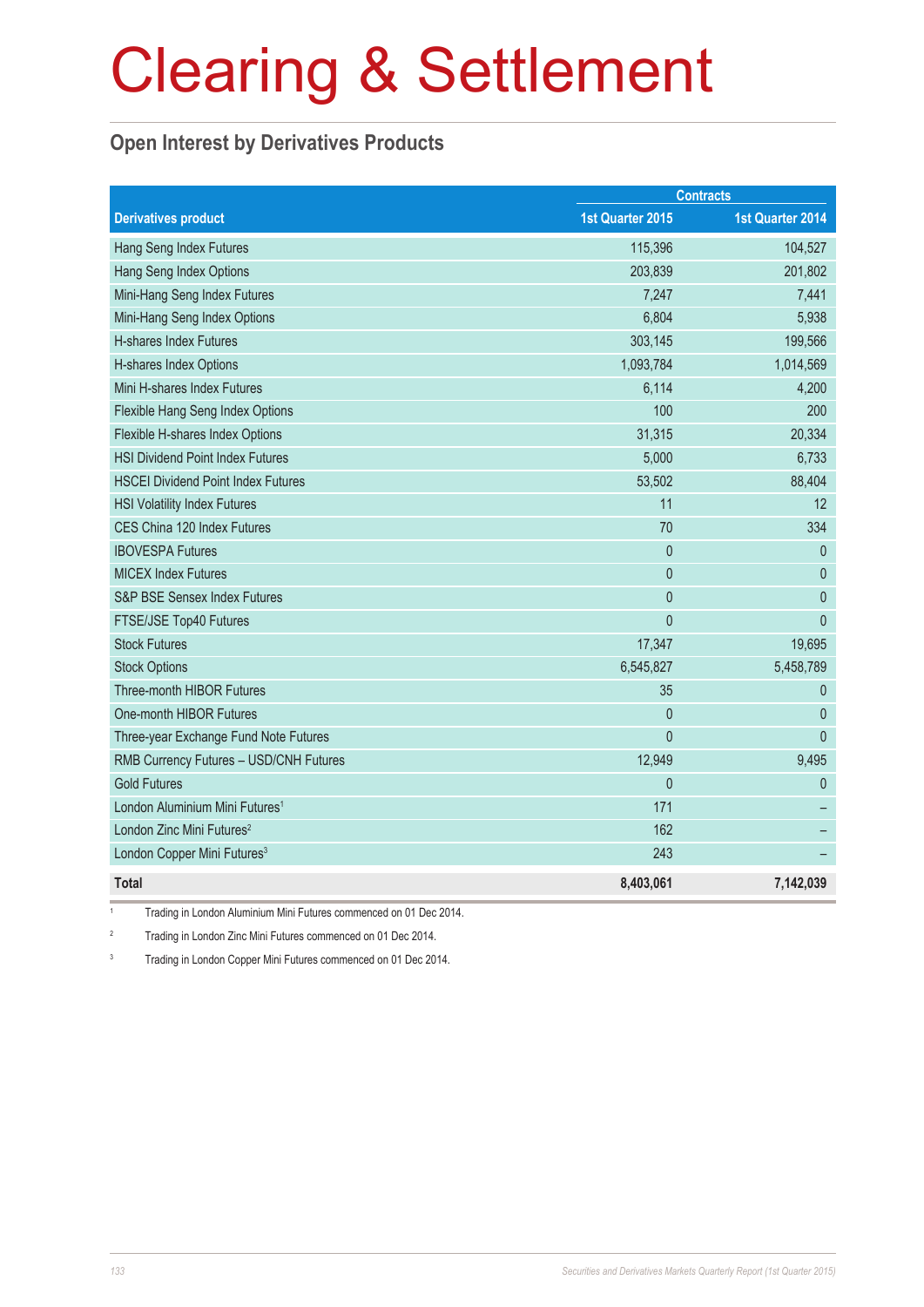#### **Stock Options Open Interest by Class**

as at the end of 1st Quarter 2015

|                        |                 | <b>Open interest</b> |            |
|------------------------|-----------------|----------------------|------------|
| <b>Options class</b>   |                 | (contracts)          | % of total |
| X ISHARES A50          | A50             | 391,087              | 5.97       |
| <b>ANHUI CONCH</b>     | <b>ACC</b>      | 44,361               | 0.68       |
| AIA                    | <b>AIA</b>      | 66,625               | 1.02       |
| <b>CHALCO</b>          | <b>ALC</b>      | 17,152               | 0.26       |
| CAM CSI300             | <b>AMC</b>      | 25,663               | 0.39       |
| <b>BANKCOMM</b>        | <b>BCM</b>      | 31,621               | 0.48       |
| <b>BANK OF E ASIA</b>  | <b>BEA</b>      | 7,434                | 0.11       |
| <b>BELLE INT'L</b>     | <b>BIH</b>      | 14,632               | 0.22       |
| <b>BOC HONG KONG</b>   | <b>BOC</b>      | 29,035               | 0.44       |
| <b>BYD COMPANY</b>     | <b>BYD</b>      | 4,936                | 0.08       |
| CHINA COMM CONS        | CCC             | 115,154              | 1.76       |
| CHINA COAL             | <b>CCE</b>      | 12,442               | 0.19       |
| CHINA COSCO            | <b>CCS</b>      | 16,890               | 0.26       |
| <b>CHINA CINDA</b>     | <b>CDA</b>      | 9,031                | 0.14       |
| <b>CHINA MOBILE</b>    | <b>CHT</b>      | 136,239              | 2.08       |
| <b>CHINA UNICOM</b>    | <b>CHU</b>      | 36,984               | 0.57       |
| <b>CITIC</b>           | <b>CIT</b>      | 59,790               | 0.91       |
| <b>CHEUNG KONG</b>     | <b>CKH</b>      | 24,346               | 0.37       |
| <b>CHINA LIFE</b>      | <b>CLI</b>      | 175,885              | 2.69       |
| <b>CLP HOLDINGS</b>    | <b>CLP</b>      | 5,472                | 0.08       |
| <b>CM BANK</b>         | <b>CMB</b>      | 142,050              | 2.17       |
| <b>CNOOC</b>           | <b>CNC</b>      | 159,699              | 2.44       |
| CHINA OVERSEAS         | COL             | 35,793               | 0.55       |
| <b>CATHAY PAC AIR</b>  | <b>CPA</b>      | 952                  | 0.01       |
| SINOPEC CORP           | <b>CPC</b>      | 119,551              | 1.83       |
| <b>CPIC</b>            | <b>CPI</b>      | 25,300               | 0.39       |
| <b>CHINA RAIL CONS</b> | <b>CRC</b>      | 9,773                | 0.15       |
| <b>CHINA RAILWAY</b>   | <b>CRG</b>      | 4,117                | 0.06       |
| <b>CHINA RES LAND</b>  | <b>CRL</b>      | 3,763                | 0.06       |
| X WISECSI300ETF        | CS <sub>3</sub> | 213                  | 0.00       |
| CSOP A50 ETF           | <b>CSA</b>      | 94,963               | 1.45       |
| <b>CHINA SHENHUA</b>   | <b>CSE</b>      | 70,373               | 1.08       |
| <b>CITIC BANK</b>      | <b>CTB</b>      | 139,046              | 2.12       |
| CHINA TELECOM          | <b>CTC</b>      | 22,877               | 0.35       |
| DONGFENG GROUP         | <b>DFM</b>      | 11,777               | 0.18       |
| <b>ESPRIT HOLDINGS</b> | <b>ESP</b>      | 17,604               | 0.27       |
| <b>FIH</b>             | <b>FIH</b>      | 1,432                | 0.02       |
| <b>GALAXY ENT</b>      | <b>GLX</b>      | 69,297               | 1.06       |
| <b>GREATWALL MOTOR</b> | <b>GWM</b>      | 21,550               | 0.33       |
| <b>HAITONG SEC</b>     | HAI             | 11,446               | 0.17       |
| <b>POWER ASSETS</b>    | <b>HEH</b>      | 5,834                | 0.09       |
| <b>HKEX</b>            | <b>HEX</b>      | 525,617              | 8.03       |
| <b>HENGAN INT'L</b>    | <b>HGN</b>      | 1,967                | 0.03       |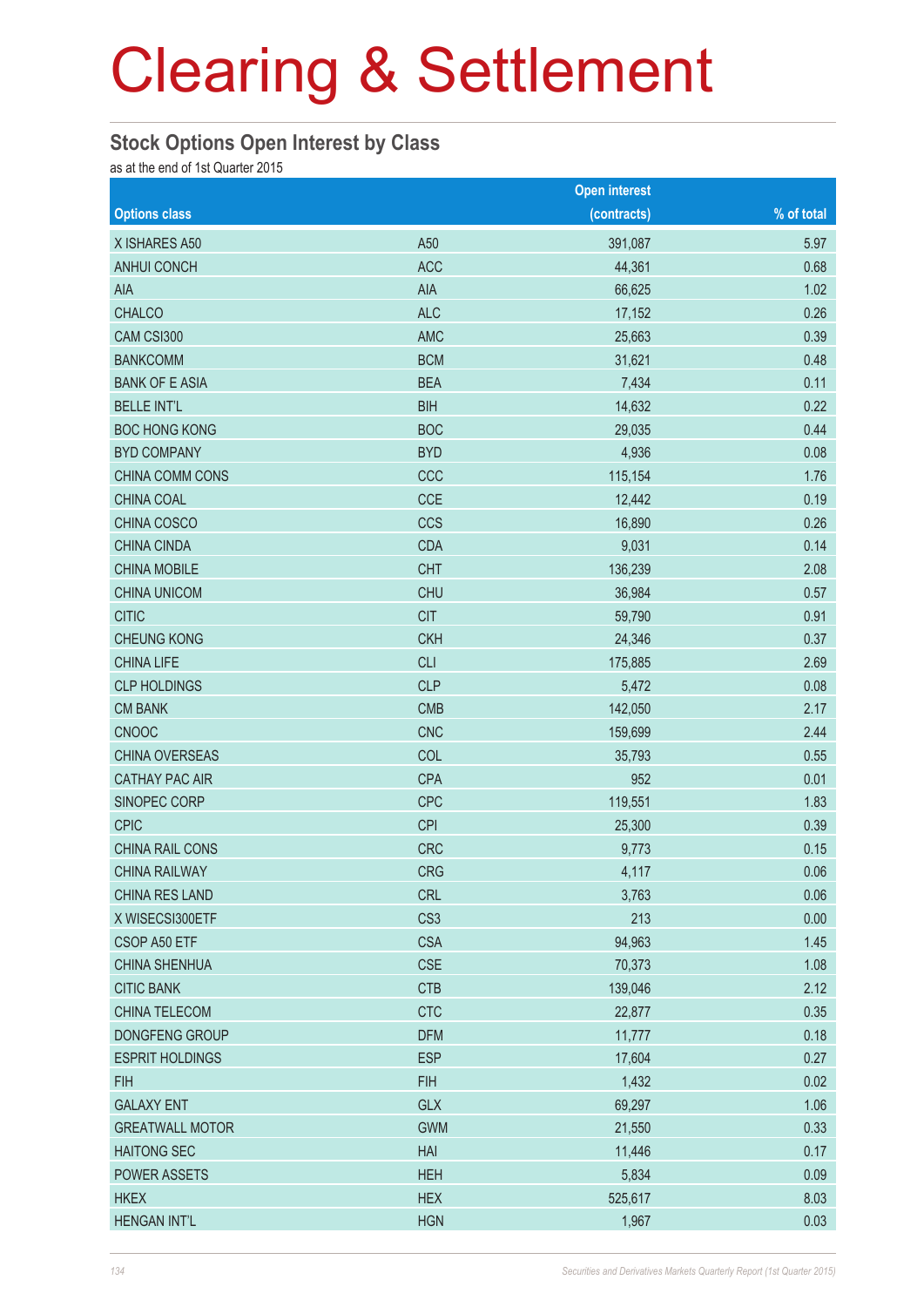|                           |            | <b>Open interest</b> |            |
|---------------------------|------------|----------------------|------------|
| <b>Options class</b>      |            | (contracts)          | % of total |
| <b>HSBC HOLDINGS</b>      | <b>HKB</b> | 351,797              | 5.37       |
| <b>HK &amp; CHINA GAS</b> | <b>HKG</b> | 7,151                | 0.11       |
| <b>HENDERSON LAND</b>     | <b>HLD</b> | 5,171                | 0.08       |
| <b>HUANENG POWER</b>      | <b>HNP</b> | 7,368                | 0.11       |
| <b>HANG SENG BANK</b>     | <b>HSB</b> | 14,057               | 0.21       |
| <b>HUTCHISON</b>          | <b>HWL</b> | 22,449               | 0.34       |
| <b>JIANGXI COPPER</b>     | <b>JXC</b> | 17,591               | 0.27       |
| <b>KUNLUN ENERGY</b>      | <b>KLE</b> | 21,305               | 0.33       |
| <b>KINGSOFT</b>           | <b>KSO</b> | 14,612               | 0.22       |
| LENOVO GROUP              | LEN        | 31,075               | 0.47       |
| LI & FUNG                 | LIF        | 14,501               | 0.22       |
| <b>MENGNIU DAIRY</b>      | <b>MEN</b> | 747                  | 0.01       |
| <b>MGM CHINA</b>          | <b>MGM</b> | 3,209                | 0.05       |
| <b>MINSHENG BANK</b>      | <b>MSB</b> | 35,471               | 0.54       |
| <b>MTR CORPORATION</b>    | <b>MTR</b> | 6,094                | 0.09       |
| <b>CNBM</b>               | <b>NBM</b> | 24,377               | 0.37       |
| <b>NEW WORLD DEV</b>      | <b>NWD</b> | 13,104               | 0.20       |
| <b>PING AN</b>            | PAI        | 259,002              | 3.96       |
| <b>PETROCHINA</b>         | <b>PEC</b> | 181,854              | 2.78       |
| PICC P&C                  | <b>PIC</b> | 11,931               | 0.18       |
| PICC GROUP                | <b>PIN</b> | 4,753                | 0.07       |
| <b>GCL-POLY ENERGY</b>    | <b>PLE</b> | 1,740                | 0.03       |
| <b>R&amp;F PROPERTIES</b> | <b>RFP</b> | 51,015               | 0.78       |
| <b>SANDS CHINA LTD</b>    | <b>SAN</b> | 122,390              | 1.87       |
| SHK PPT                   | <b>SHK</b> | 19,785               | 0.30       |
| <b>STANCHART</b>          | <b>STC</b> | 64,628               | 0.99       |
| <b>SWIRE PACIFIC A</b>    | <b>SWA</b> | 4,547                | 0.07       |
| <b>TENCENT</b>            | <b>TCH</b> | 649,639              | 9.92       |
| <b>TRACKER FUND</b>       | <b>TRF</b> | 13,719               | 0.21       |
| <b>WHARF HOLDINGS</b>     | <b>WHL</b> | 9,417                | 0.14       |
| <b>WANT WANT CHINA</b>    | <b>WWC</b> | 4,572                | 0.07       |
| ABC                       | <b>XAB</b> | 26,136               | 0.40       |
| <b>BANK OF CHINA</b>      | <b>XBC</b> | 621,307              | 9.49       |
| <b>CCB</b>                | <b>XCC</b> | 547,904              | 8.37       |
| <b>ICBC</b>               | <b>XIC</b> | 602,613              | 9.21       |
| YANZHOU COAL              | <b>YZC</b> | 31,936               | 0.49       |
| <b>ZIJIN MINING</b>       | ZJM        | 7,087                | 0.11       |
| Total                     |            | 6,545,827            | 100.00     |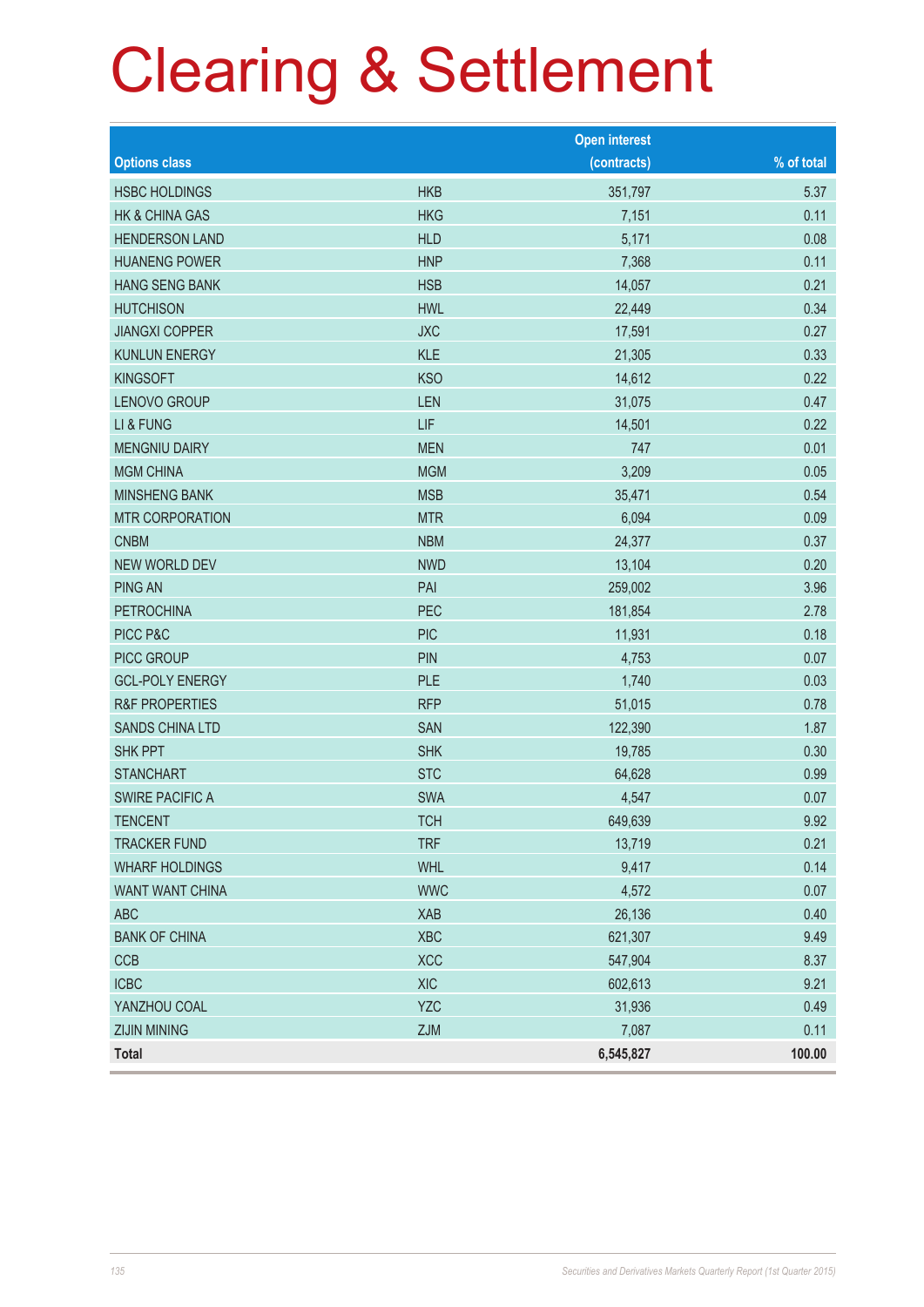# Exchange Participants Statistics

### **Stock Exchange**

|      |                | No. of Trading<br><b>Right Holders</b> | <b>Exchange</b><br><b>Participants -</b><br><b>Trading</b> | <b>Exchange</b><br><b>Participants -</b><br><b>Non-Trading</b> | Non-Exchange<br><b>Participants</b> |
|------|----------------|----------------------------------------|------------------------------------------------------------|----------------------------------------------------------------|-------------------------------------|
| 2014 | Q <sub>1</sub> | 561 (975)                              | 503 (909)                                                  | 38(46)                                                         | 20(20)                              |
|      | Q <sub>2</sub> | 558 (970)                              | 501 (907)                                                  | 37(43)                                                         | 20(20)                              |
|      | Q3             | 556 (967)                              | 499 (904)                                                  | 37(43)                                                         | 20(20)                              |
|      | Q4             | 558 (969)                              | 500 (904)                                                  | 40 (47)                                                        | 18(18)                              |
| 2015 | Q <sub>1</sub> | 553 (962)                              | 500 (902)                                                  | 36(43)                                                         | 17(17)                              |

( ) No. of trading rights

### **Futures Exchange**

|      |                | No. of Trading<br><b>Right Holders</b> | <b>Exchange</b><br><b>Participants -</b><br><b>Trading</b> | <b>Exchange</b><br><b>Participants -</b><br><b>Non-Trading</b> | Non-Exchange<br><b>Participants</b> |
|------|----------------|----------------------------------------|------------------------------------------------------------|----------------------------------------------------------------|-------------------------------------|
| 2014 | Q <sub>1</sub> | 231 (255)                              | 179 (201)                                                  | $\overline{\phantom{0}}$                                       | 52(54)                              |
|      | Q <sub>2</sub> | 229 (253)                              | 178 (200)                                                  | -                                                              | 51(53)                              |
|      | Q <sub>3</sub> | 229 (253)                              | 177 (199)                                                  | $\qquad \qquad$                                                | 52(54)                              |
|      | Q4             | 231 (255)                              | 179 (201)                                                  | $\overline{\phantom{0}}$                                       | 52(54)                              |
| 2015 | Q <sub>1</sub> | 231 (255)                              | 179 (201)                                                  | -                                                              | 52(54)                              |

Notes:

(1) The figures in blanket is the number of trading rights held.

(2) An Exchange Participant is a corporation who may trade on or through the Exchange and is licensed under the Securities and Futures Ordinance to carry on securities/futures/options dealing activity.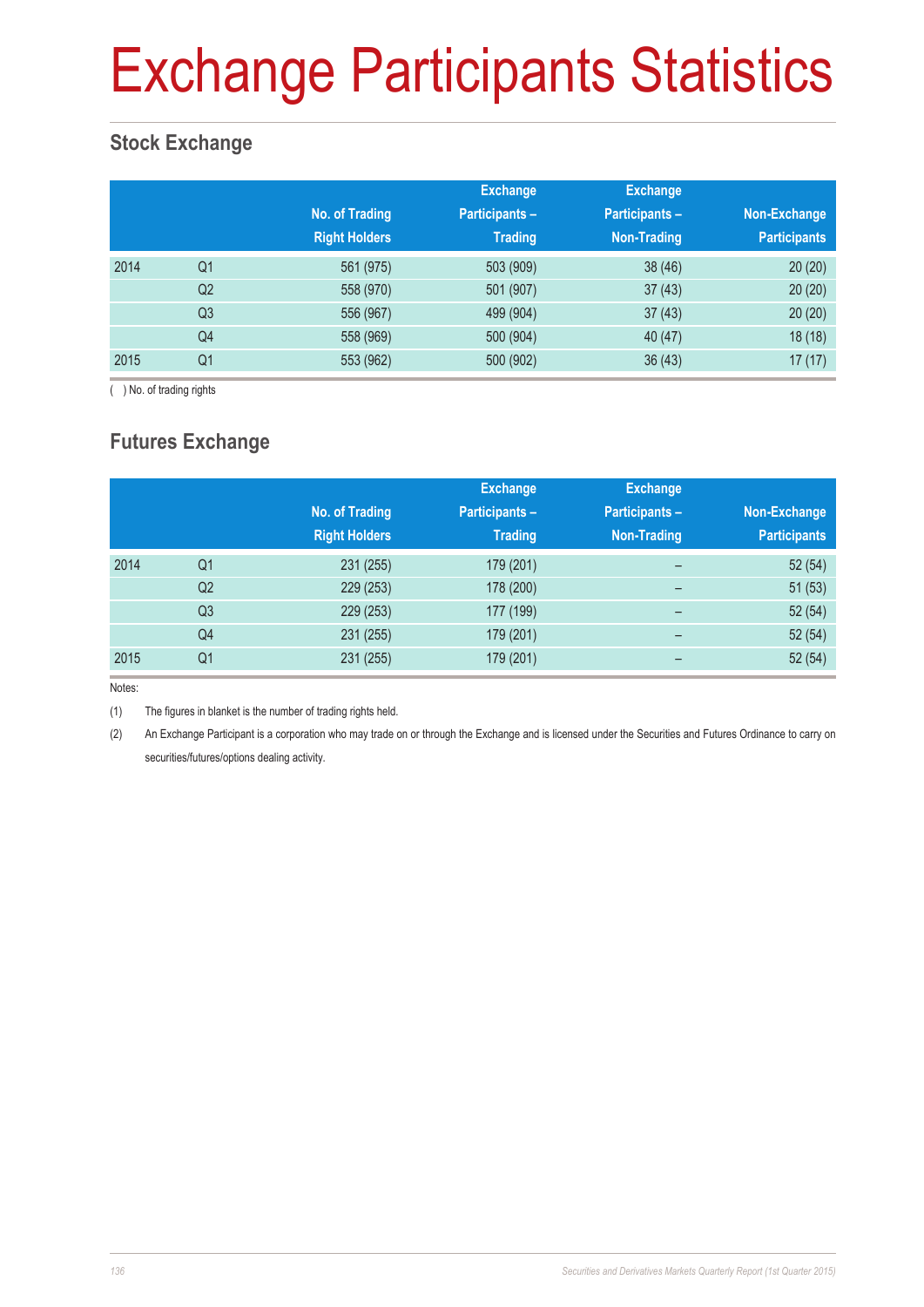# Clearing Participants Statistics

### **HKCC Participants**

| Year/month |                | <b>Clearing Participants</b> | <b>General Clearing</b><br><b>Participants</b> |
|------------|----------------|------------------------------|------------------------------------------------|
| 2014       | Q1             | 151                          | 9                                              |
|            | Q2             | 150                          | 9                                              |
|            | Q <sub>3</sub> | 150                          | 9                                              |
|            | Q4             | 152                          | 9                                              |
| 2015       | Q1             | 152                          | 9                                              |

### **SEOCH Participants**

|            |                |                                     | <b>General Clearing</b> |
|------------|----------------|-------------------------------------|-------------------------|
| Year/month |                | <b>Direct Clearing Participants</b> | <b>Participants</b>     |
| 2014       | Q1             | 62                                  | 9                       |
|            | Q <sub>2</sub> | 63                                  | 9                       |
|            | Q <sub>3</sub> | 63                                  | 9                       |
|            | Q4             | 65                                  | 9                       |
| 2015       | Q1             | 66                                  | 9                       |

### **HKSCC Participants**

|            |                | <b>Direct Clearing</b> | <b>General Clearing</b> | Non-broker            |
|------------|----------------|------------------------|-------------------------|-----------------------|
| Year/month |                | <b>Participant</b>     | <b>Participant</b>      | <b>Participants</b> * |
| 2014       | Q1             | 486                    | 9                       | 43                    |
|            | Q <sub>2</sub> | 481                    | 9                       | 43                    |
|            | Q3             | 480                    | 9                       | 43                    |
|            | Q4             | 481                    | 10                      | 42                    |
| 2015       | Q1             | 477                    | 10                      | 42                    |

Non-broker participants include Clearing Agency Participants, Custodian Participants and Stock Pledgee Participants.